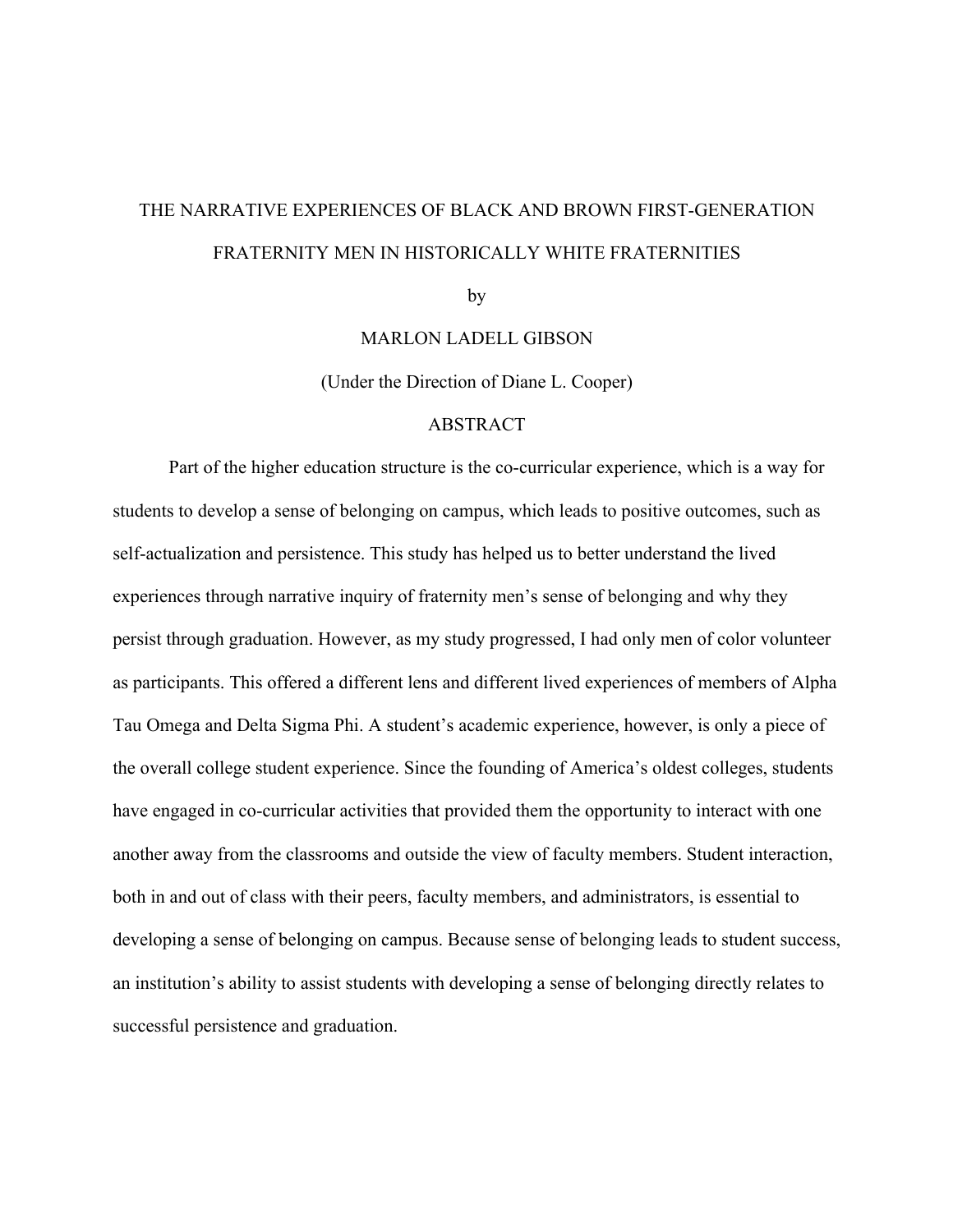INDEX WORDS: first-generation, fraternity, financial aid, male, men of color, race, persistence, retention, sense of belonging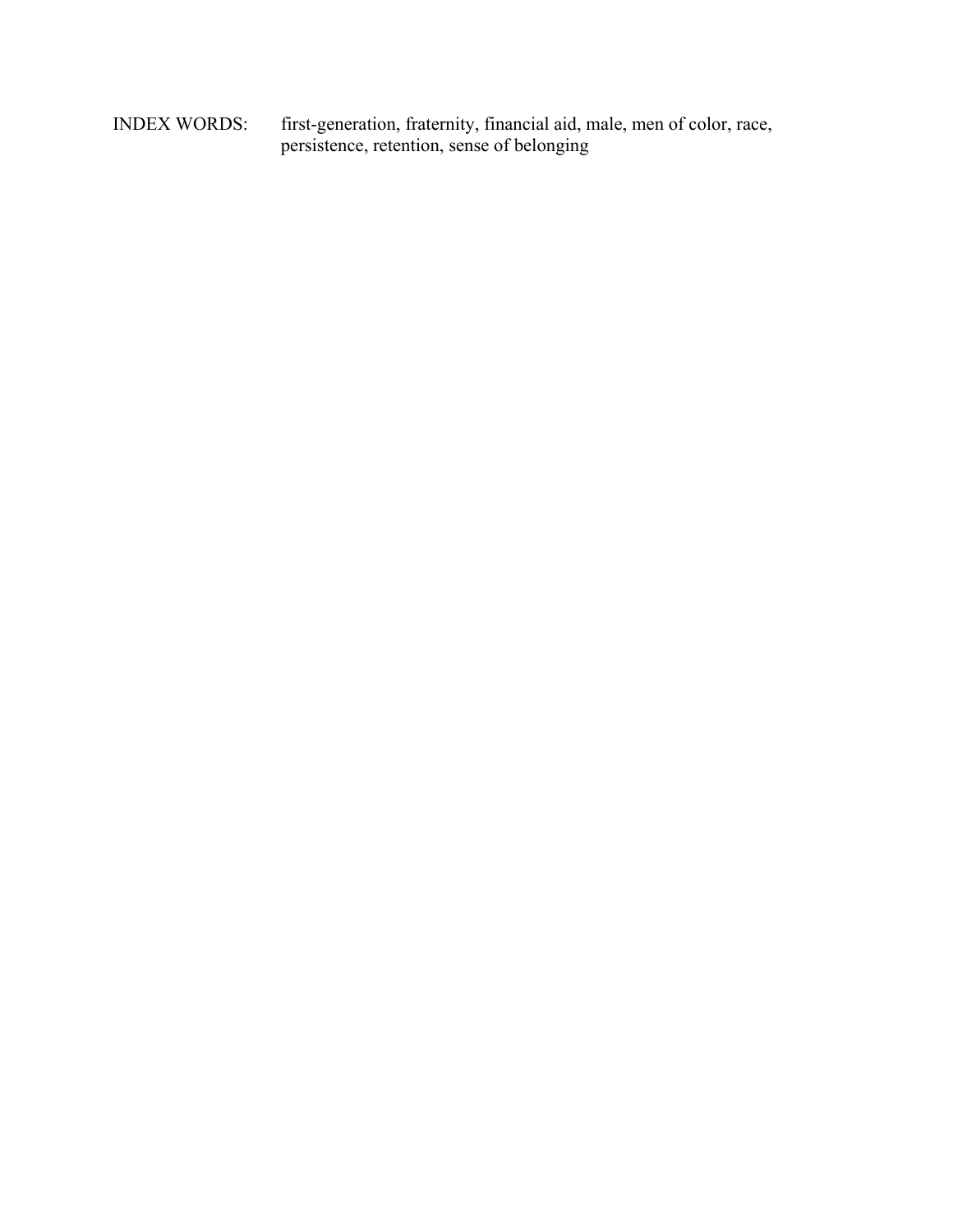# THE NARRATIVE EXPERIENCES OF BLACK AND BROWN FIRST GENERATION FRATERNITY MEN IN HISTORICALLY WHITE FRATERNITIES

by

# MARLON LADELL GIBSON

B.A., University of Toledo, 2001

M.A., University of Toledo, 2007

A Dissertation Submitted to the Graduate Faculty of The University of Georgia in Partial Fulfillment of the Requirements for the Degree

# DOCTOR OF PHILOSOPHY

ATHENS, GEORGIA

August 2021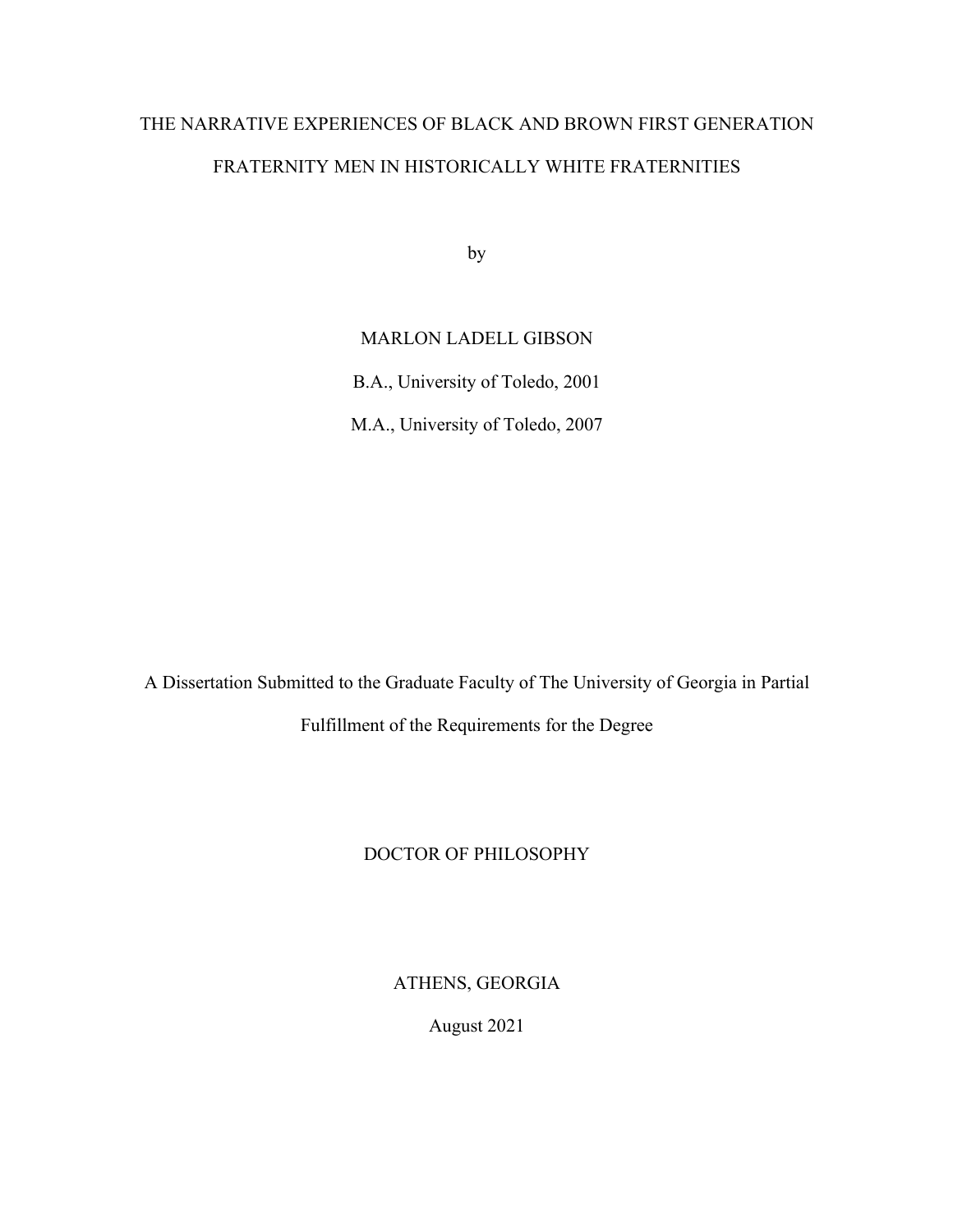© 2021

Marlon Ladell Gibson

All Rights Reserved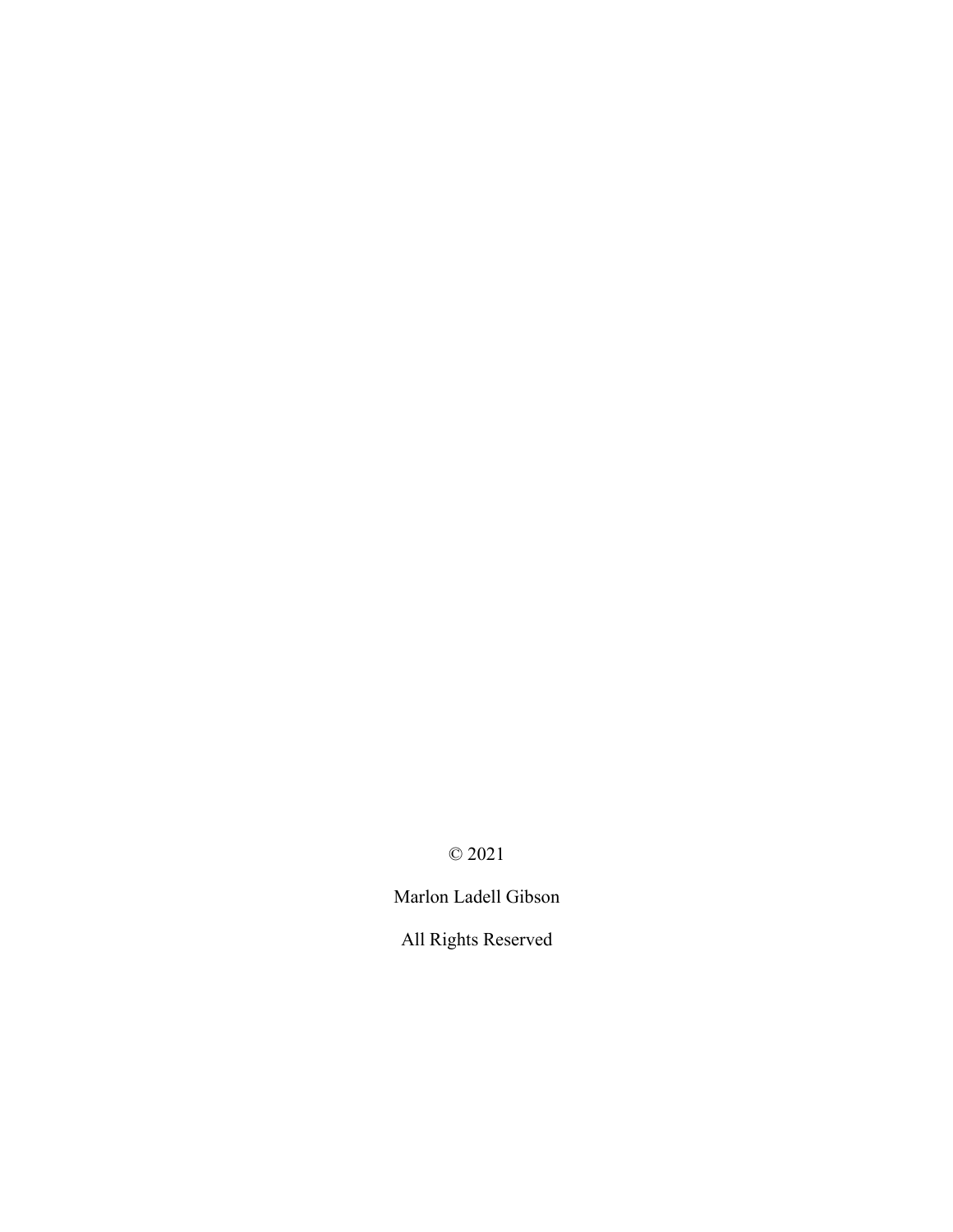# THE NARRATIVE EXPERIENCES OF BLACK AND BROWN FIRST GENERATION FRATERNITY MEN IN HISTORICALLY WHITE FRATERNITIES

by

# MARLON LADELL GIBSON

Major Professor: Diane L. Cooper<br>
Committee: Georgianna L. Ma Georgianna L. Martin Merrily S. Dunn Sheneka M. Williams

Electronic Version Approved:

Ron Walcott Dean of the Graduate School The University of Georgia August 2021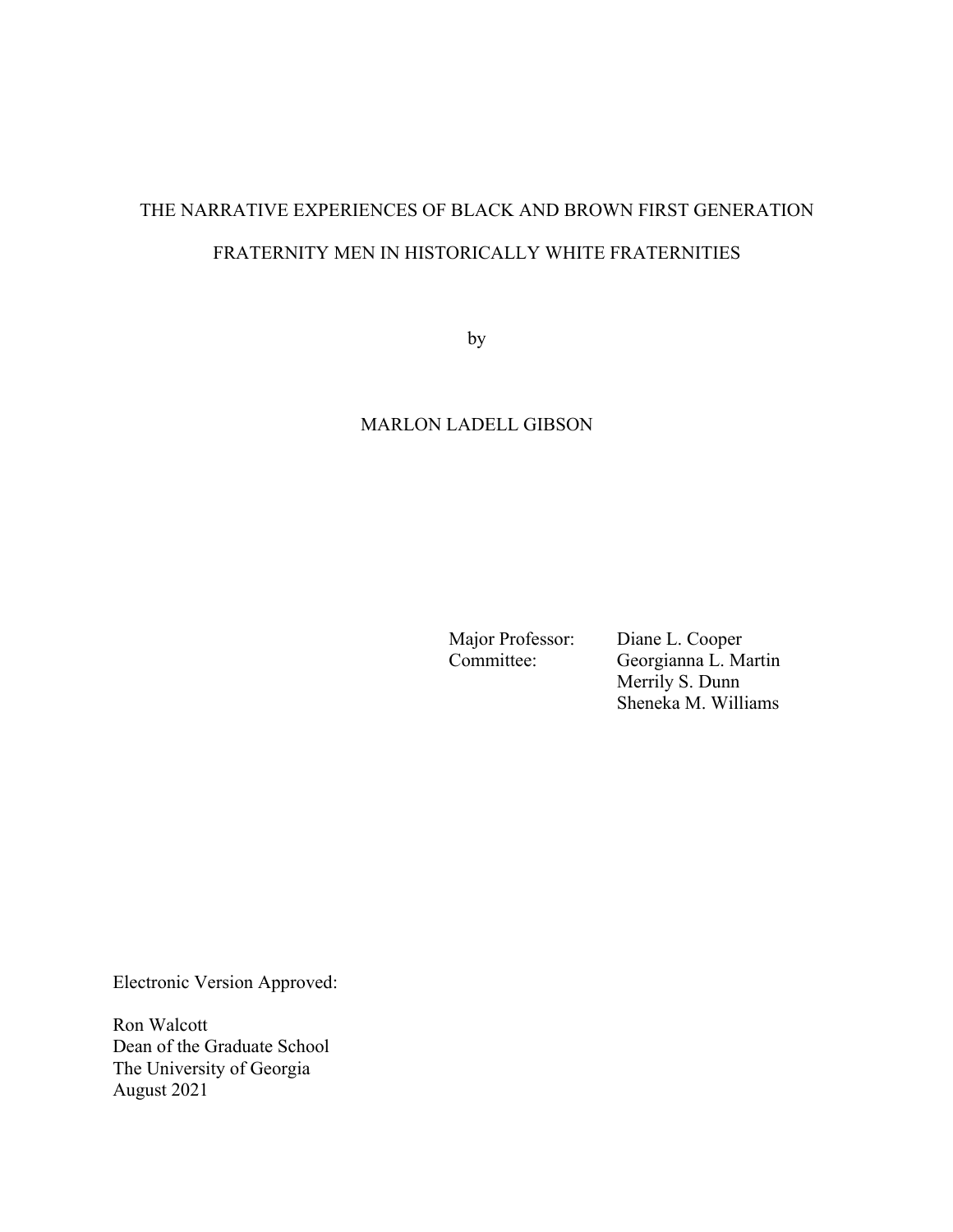## DEDICATION

This study is dedicated to all first-generation students and survivors of your educational journeys. Thank you for trusting me with your narratives about your lived experiences as firstgeneration fraternity men in 2020. I see you, hear you, and appreciate you for all you have and will continue to do as trailblazers within our respective families.

This study is also dedicated to the two queens in my life. First, Betty Louise Gibson, my paternal grandmother, who raised me to the man that I am today. I love you, Sweetie! And, of course, Dr. Sheree Latoi Williams Gibson, I could not have ever dreamed or imagined having a better life partner. I love you, Sugar Bae! Thanks for ALWAYS believing in me.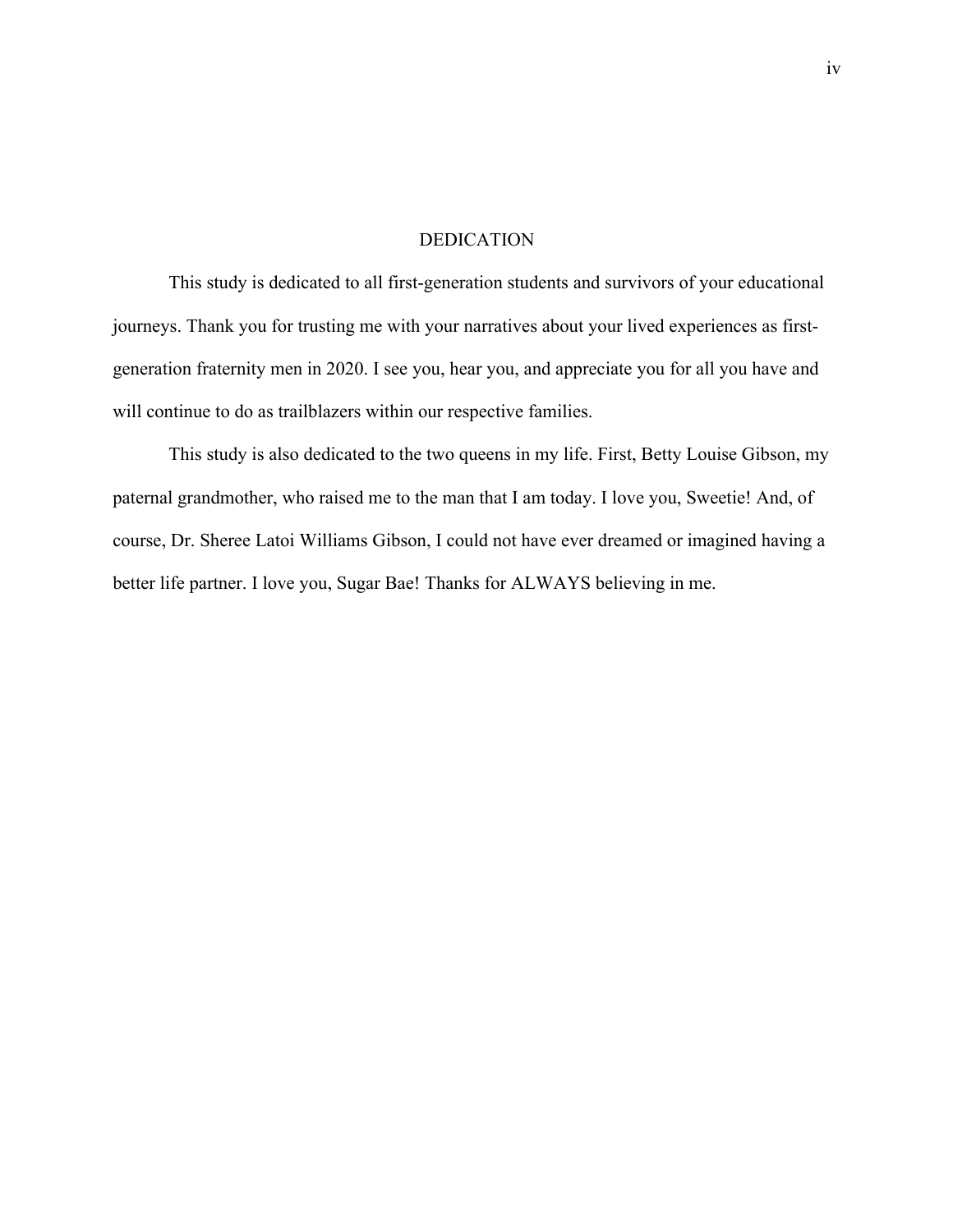## ACKNOWLEDGMENTS

When I think about acknowledgments, I immediately think about my God. I would not be who or where or I am today without the grace, forgiveness, and unwavering love of GOD. I played gospel music every time I sat down to write a paper, do a homework assignment, and think through and work on an ANOVA or regression problem. Next, I would not have even started this doctoral journey if it was not for my bride, life partner, confidant, and mother of our son, Adam Patrick Gibson; she will always be the original Dr. Gibson in our family. Dr. Sheree Latoi Williams Gibson epitomizes strength, wisdom, compassion, wicked intelligence, ethical character, and most importantly, unwavering love and support to me every second of the day. Sheree is the person who would say, "Go ahead and study with Meg," "Go work on your ANOVA and regression," "Go work on that assignment for Dr. Hall." I will never be able to repay her for the time I have spent away from home writing, reading, and working on this doctoral degree. In addition, Sheree has been the primary caregiver for Adam Patrick during this journey, Adam turned 2 at the start of my journey, and he is now 6 years old. Sheree has been my support in changing jobs to pursue my passion for serving as a consultant and speaker. Sheree has also supported our family in moving to our new home during an international pandemic. Sheree remains my ride-or-die life partner, and for her, I am forever grateful. Next, I cannot forget about my baby boy, Adam Patrick Gibson. During the nights and weekends when I wanted to give up and stop this journey, I would look at you and think about the perseverance, determination, and grit you have exhibited in your young life as our son. I said, "I have to remain a shining example for our son." Sweetie, Betty Louise Gibson, my grandmother of 94 years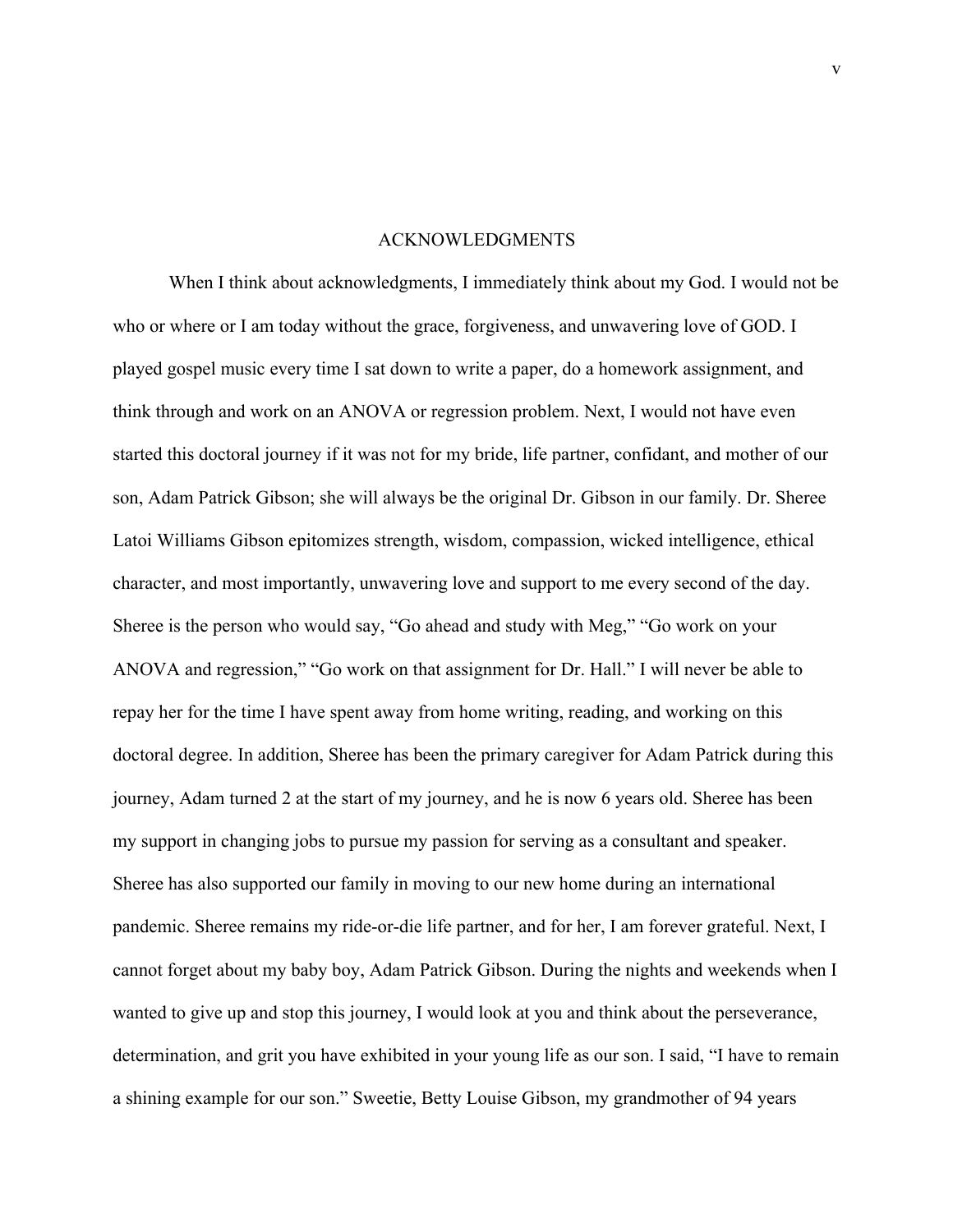young, you remain my first hero, my first shining example of hard work and never giving up. Sweetie has also taught me the meaning of treating people with respect, love, and perseverance. Sweetie is a survivor of breast cancer since 1992, a triple bypass heart surgery survivor, and a survivor of losing my grandfather after being married to him for 62 years. Sweetie continues to be the matriarch and family support; I cannot imagine my life without her. Sweetie has kept me focused on this degree, asking, "How is your book report coming along?" It is because of Sweetie that I have kept working on my "book report" until it is truly finished.

My mom, Climmye Tean Elam Gibson: I miss you dearly, Mom, and I wish your earthly presence was here for the completion of this doctoral journey. I know that you have been with me every step of the way. I could hear your voice infused with humor as I would think about taking a break, "Marlon, don't stop now. You know you have always wanted to be called Dr. Gibson." I reference you and your wisdom all the time, Mom. I know I would have called you many days going and coming from Athens during this degree because I had many days where I would look for your phone number to give you a call. I often reflect on some of your final words. During your last stay at the Toledo Hospital, you looked at Sheree and said, "Marlon never gave me any trouble. He was truly a great kid." I have always strived to make you proud, Mom, and I hope you know that I kept going for this degree every time I would think about the sacrifices that you made for my Catholic school education. I love you, Mom!

My dad, Michael LaDell Gibson, has truly supported me throughout this journey. Dad has talked to me many nights, driving from Athens to home. My dad also has a story as a survivor and remaining clean for over 5 years now. My dad has always been very caring and compassionate, and I am so thankful for his unwavering love to me and my family. My loving and caring in-laws, I have loved each of you since the day we first met. Mom Williams, I am so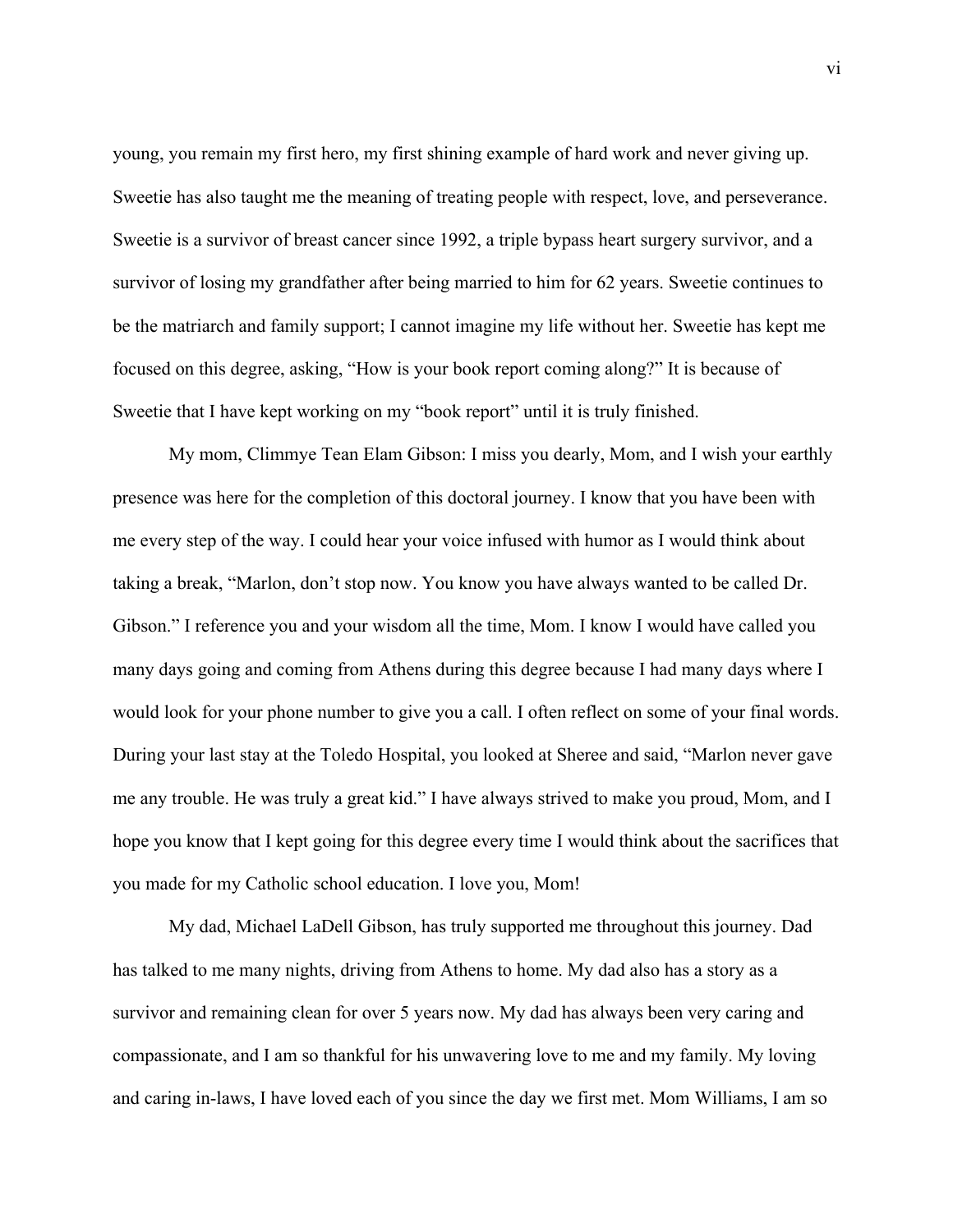thankful for your passion, grit, and determination in raising two amazing, beautiful, and brilliant women by yourself as a single mother. Grandpa Eddie, you are and will remain my buddy! I am so thankful for the knowledge you share with us whenever we are in your presence. And who could ever forget your ability to make every food sing and talk? Thank you for loving me as your grandson. Danielle, the little sister. I always wanted, I love you and your sense of humor. What can I say? We are one and the same. I cannot thank you enough for your unwavering support and affirmation during this doctoral journey. I appreciate you more than you will ever know, just for listening to me and affirming for me that this, too, shall pass, and you will be thankful on the other side. Uncle Jeff, you are a shining example of Black excellence. I have admired you as a leader, leading scholar, and an example that hard work and determination truly result in the ability to live your dream. Aunt Michelle, Haleigh, and Jeffrey, thank you for supporting me during this journey by always checking in on me. I also am very thankful for the ability to connect with each of you during our visits to Cincinnati or your visits to Atlanta. Aunt Cynthia, thank you for always being one of my biggest supporters. You have been calling me Dr. Gibson for years, and I appreciate you speaking it into existence even before I could picture it myself. Thank you for always believing in me. Cousin Angela Rose—Wow, what can I say? I am so thankful for you moving to Atlanta and truly being an awesome cousin who always has my back. I love that you would meet me at 5:00 a.m. so that we could work out together, when I would talk about my homework and you would talk about your homework. You completed your educational journey, which laid the foundation for me to follow in your footsteps and keep going. I am so thankful that you live here, and we can always count on you.

I would be remiss if I did not thank my family members, Issa and Heather, who are also in the Atlanta area. I love you, cousins! I am also thankful for my Brooks, Colbert, Gibson,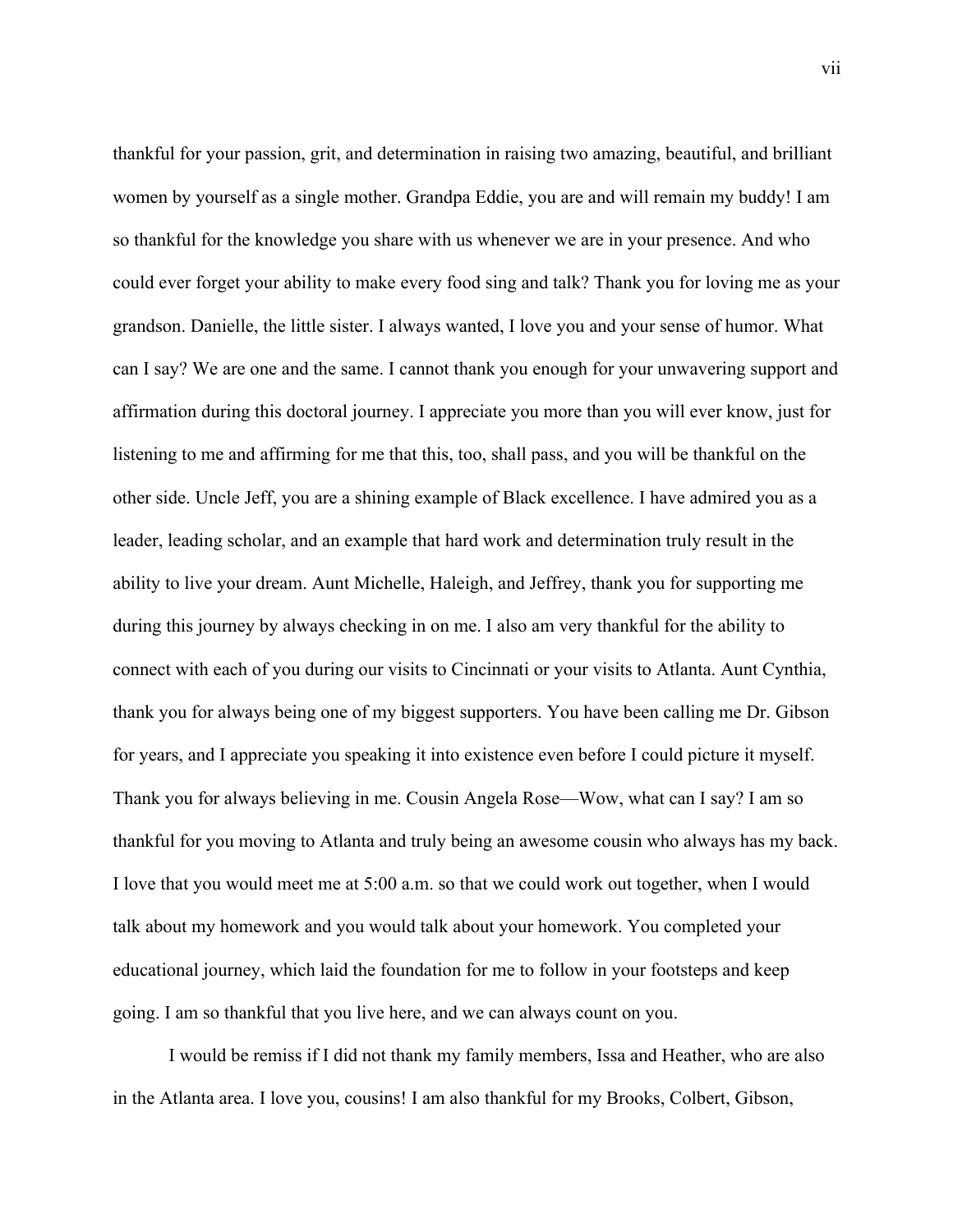Sweet, and Utley family members. Each of you has played a role in my educational journey from Toledo, Ohio, to Athens, Georgia. I appreciate each of you checking in on me and thinking about me as I continued along this journey.

To my CSAA-11 family, I remain thankful for your unwavering love and support throughout my doctoral journey. I loved having class with such brilliant and talented scholars who opened my eyes to thinking about theories, policies, and practices in ways I had never thought about as a scholar-practitioner. My CSAA-11 family, I know that we will remain connected for years to come. Dr. Roshaunda L. Breeden, thank you, thank you, and thanks again. I cannot thank you enough for believing in me and meeting with me every Sunday and writing with me virtually. Dr. Breeden, thank you for holding up the banner of success for me during times I did not want to hold it up for myself. Dr. Meg E. Evans, thank you for coming to my house and getting me out to study for prelims, to work on assignments, and for sending me a card that said, "Keep going!" Dr. Jason K. Wallace, wow, thank you for ALWAYS answering my calls, texts, questions, willingness to meet at The University of Georgia Gwinnett campus as I was preparing for my publishable defense. Dr. Gloria Laureano, you are truly my Auntie, and I am so thankful for you always being there for me and supporting me at every corner of my doctoral journey. I love you, Auntie Gloria! Dr. Gwen Terwilliger, you are truly one of the kindest, dedicated professors I have ever had during my career. Dr. T. was my undergraduate statistics professor at UT, and then she picked back up and tutored me through ANOVA and regression. I am forever indebted to you, and I am looking forward to seeing you in the audience in December. Dr. Kim Bullington, you have been my editing friend since SACSA. I cannot thank you enough for the time, energy, patience, advice, and wisdom you have offered to me over the years. Dr. Diane L. Cooper, this journey would not have even happened if I would not have run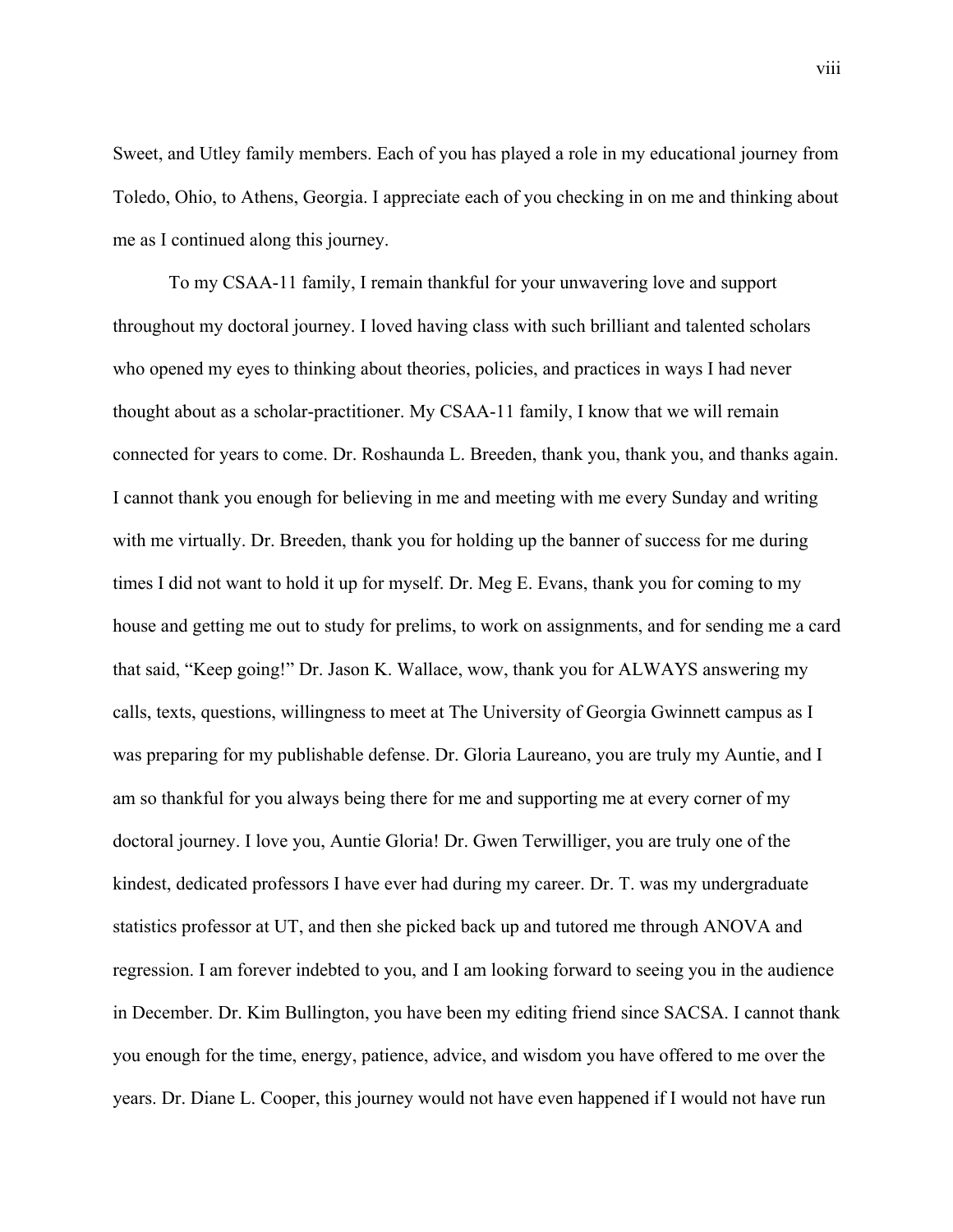into you at NASPA in Indianapolis, where you encouraged me to reach out to you and to really think about this doctoral journey at UGA. I said I would only come to UGA if you would be my advisor, and look at us now. Who would have ever thought other than you that this day would come? As I always say, you are my white Aunt that has never been afraid to tell me just like it is. Thank you, Dr. Cooper, for always believing in me. Dr. Sheneka Williams, thank you for agreeing to serve on my committee. I knew from our initial meeting in Decatur Square that you would be a great supporter during my doctoral journey. I will always remember the support you showed to me during my time of stress when I did not pass my comprehensive exams. You supported me and gave me the strength, courage, and motivation to keep going. Thank you, Dr. Williams; I will always be appreciative of you! Dr. Georgianna Martin (G\$): I have known you since our time in Bowling Green, Ohio. I remember when you were interviewing at UGA, and Sheree and I were both so excited about the possibility of you being closer to us. I was even more excited to have you in class, as you were living your dream as a professor in a premier College Student Affairs Administration Program. I also remember when I asked if you would be willing to serve on my committee, and you immediately agreed. Thanks, Dr. Martin, for always being one of my most loyal supporters. Dr. Merrily Dunn, you have always been the kindest, most caring professor I have had within our department. I remember how excited and thankful I was when you agreed to serve on my committee. I have always appreciated your ability to show up as your authentic self, an ally for minoritized populations. Thanks, Dr. Dunn! Dr. D.L. Stewart, you have been my scholarly mentor since I met you at Bowling Green State University. I cannot thank you enough for believing in me when I surely did not believe in myself. I want to also thank you for giving me truthful and honest feedback. Your feedback and your words of wisdom are more meaningful than you will ever know. My Kappa Alpha Order family, thank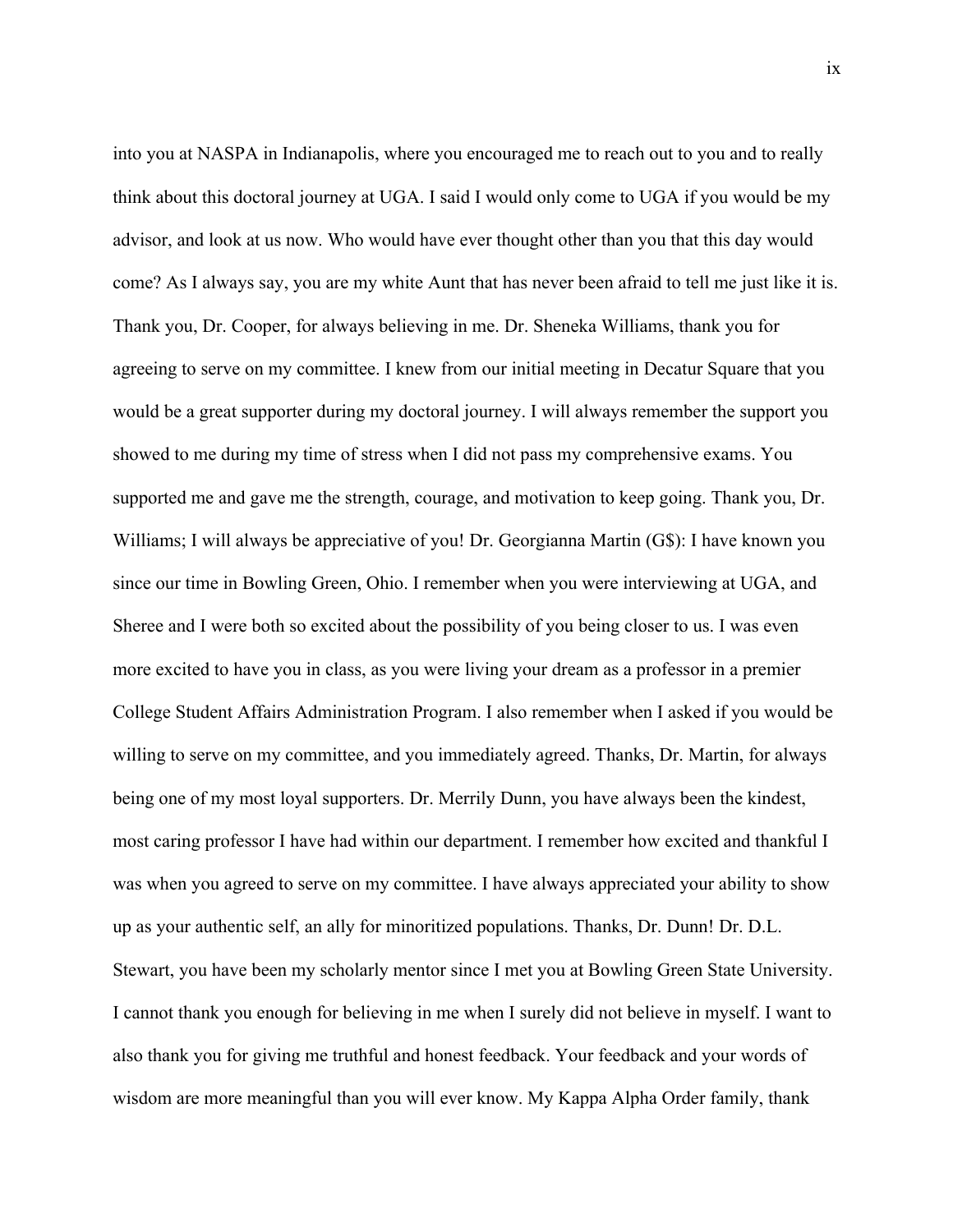you, thank you, and thank you. I have felt like a member of the KA family since my first visit to Lexington. Of course, none of that would have been possible without Larry and Dawn believing in me and believing in my abilities to serve as a leader within KA.

My mentor and friend, Dr. F. Stuart Gulley, I will always remember our first meeting and me truly being in awe with amazement at your class, poise, and ability to relate to people from all walks of life. Every time we would meet, I would always take mental notes and write them down as soon as I would return to my car. Every step of the doctoral journey, I was worried and concerned you would pray for me. Each meeting I had while working on a college campus, I would ask for your prayers, and each of those meetings would go smoother than I could have ever imagined. During the pandemic, you have remained calm, peaceful, and at ease, and I, too, have taken a page out of your book and reminded myself to also be at peace. Uncle Stuart, you are truly amazing, and I am a better human for the opportunity and privilege of being able to call you my friend and mentor.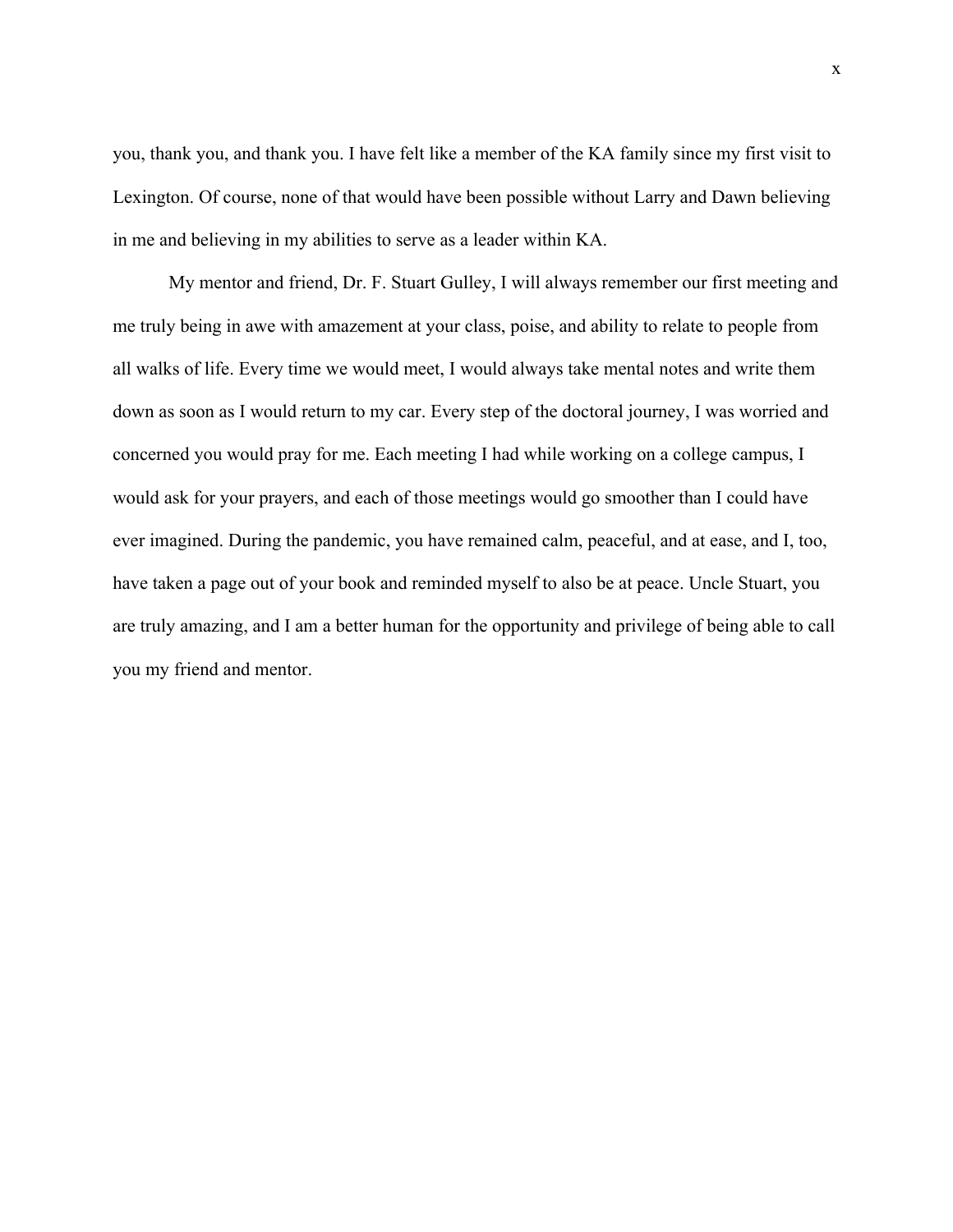# TABLE OF CONTENTS

| Page                                                      |
|-----------------------------------------------------------|
|                                                           |
|                                                           |
| <b>CHAPTERS</b>                                           |
| $\mathbf{1}$                                              |
|                                                           |
|                                                           |
|                                                           |
|                                                           |
|                                                           |
|                                                           |
| Theoretical/Conceptual Framework/Conceptual Orientation11 |
|                                                           |
|                                                           |
|                                                           |
|                                                           |
| .17                                                       |
|                                                           |
|                                                           |
|                                                           |
|                                                           |
|                                                           |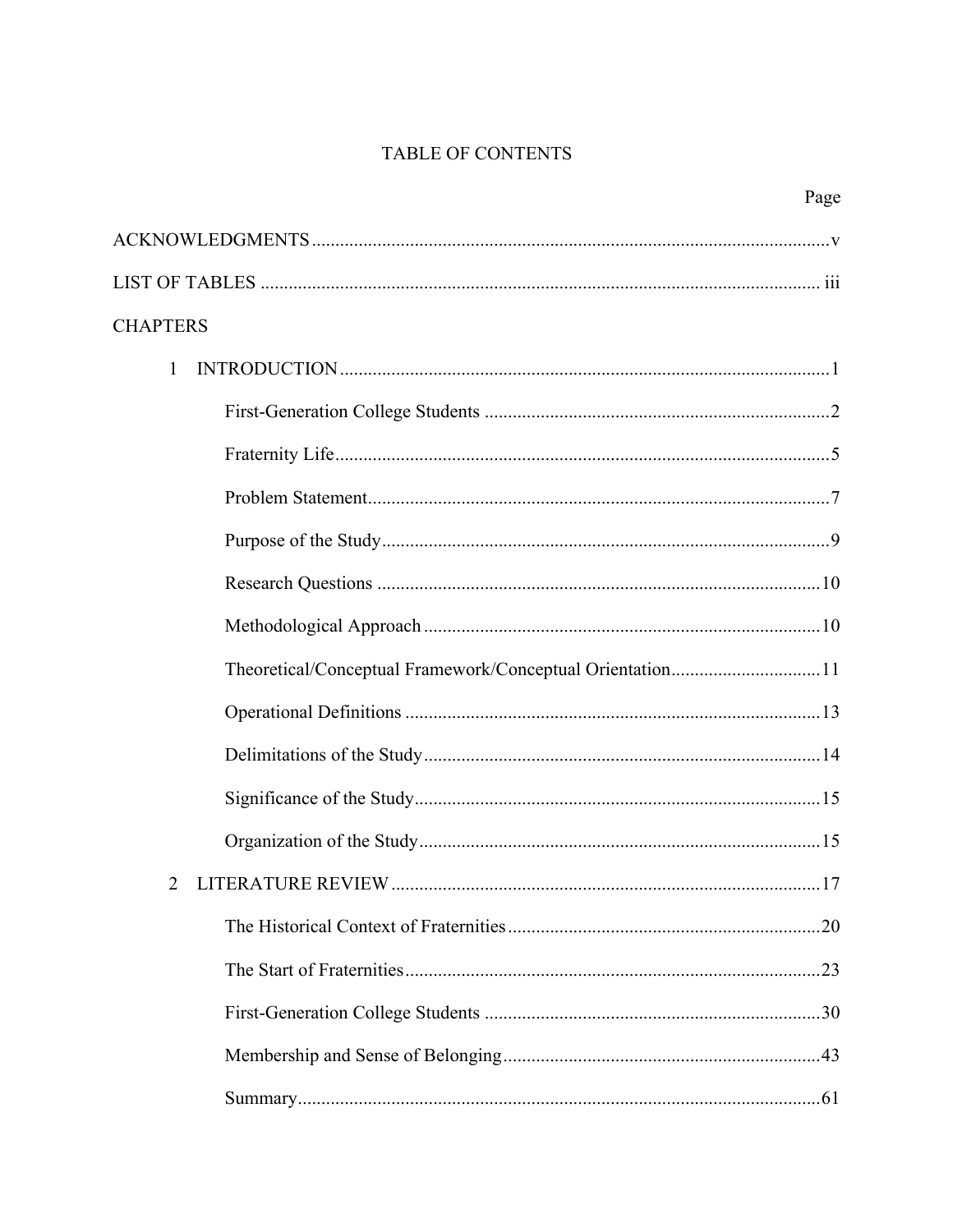| 3              |                                                                    |  |
|----------------|--------------------------------------------------------------------|--|
|                |                                                                    |  |
|                |                                                                    |  |
|                |                                                                    |  |
|                |                                                                    |  |
|                |                                                                    |  |
|                |                                                                    |  |
|                |                                                                    |  |
|                |                                                                    |  |
|                |                                                                    |  |
|                |                                                                    |  |
| $\overline{4}$ |                                                                    |  |
|                |                                                                    |  |
|                |                                                                    |  |
|                |                                                                    |  |
|                |                                                                    |  |
|                |                                                                    |  |
|                |                                                                    |  |
|                | Relating Whiteness to My Lived Experiences as Members of Color 110 |  |
|                |                                                                    |  |
|                |                                                                    |  |
|                |                                                                    |  |
|                |                                                                    |  |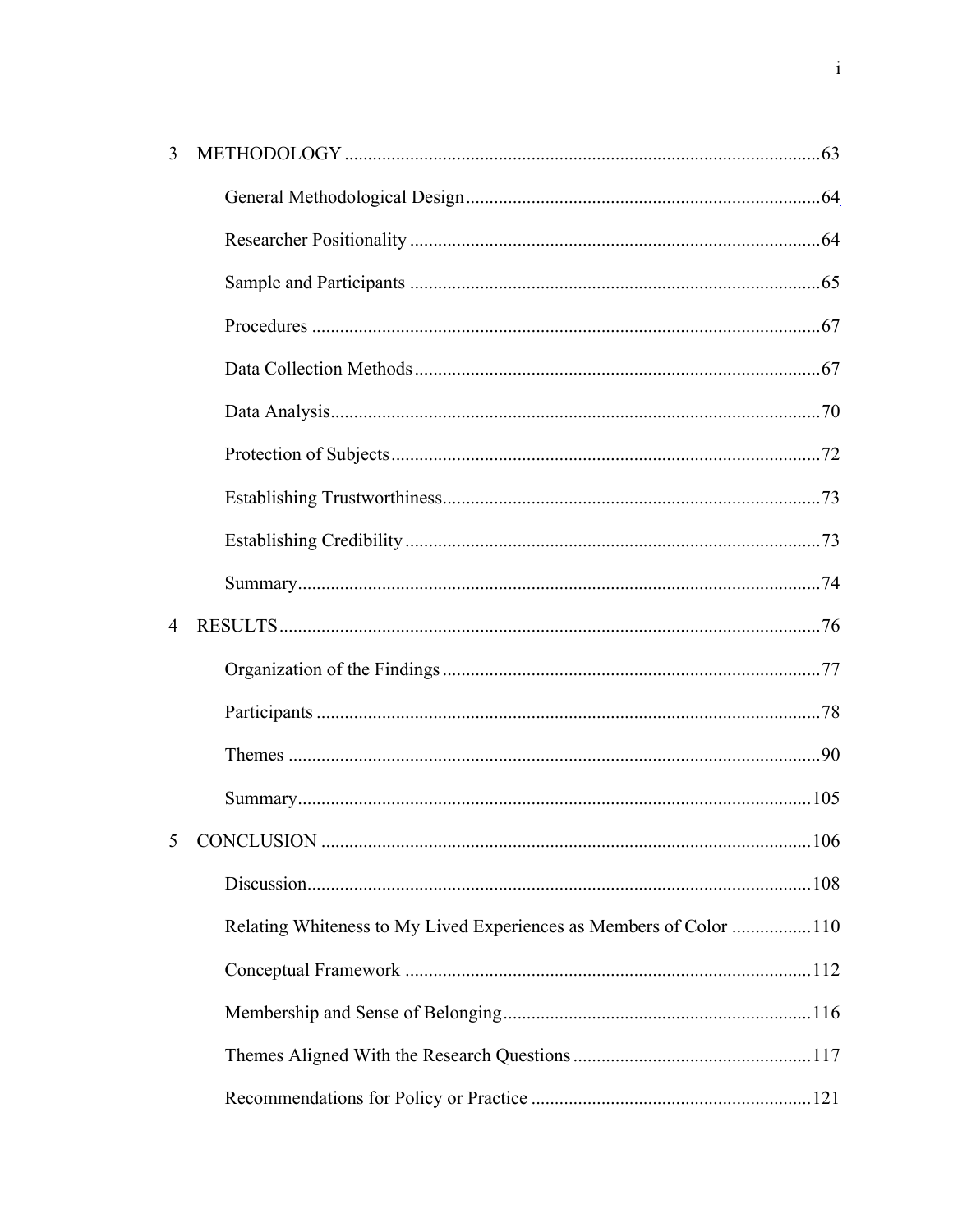| Recommendations for Administrative Offices/Headquarters Staff123 |  |
|------------------------------------------------------------------|--|
|                                                                  |  |
|                                                                  |  |
|                                                                  |  |
|                                                                  |  |
|                                                                  |  |
|                                                                  |  |
|                                                                  |  |
|                                                                  |  |
| D                                                                |  |
| E                                                                |  |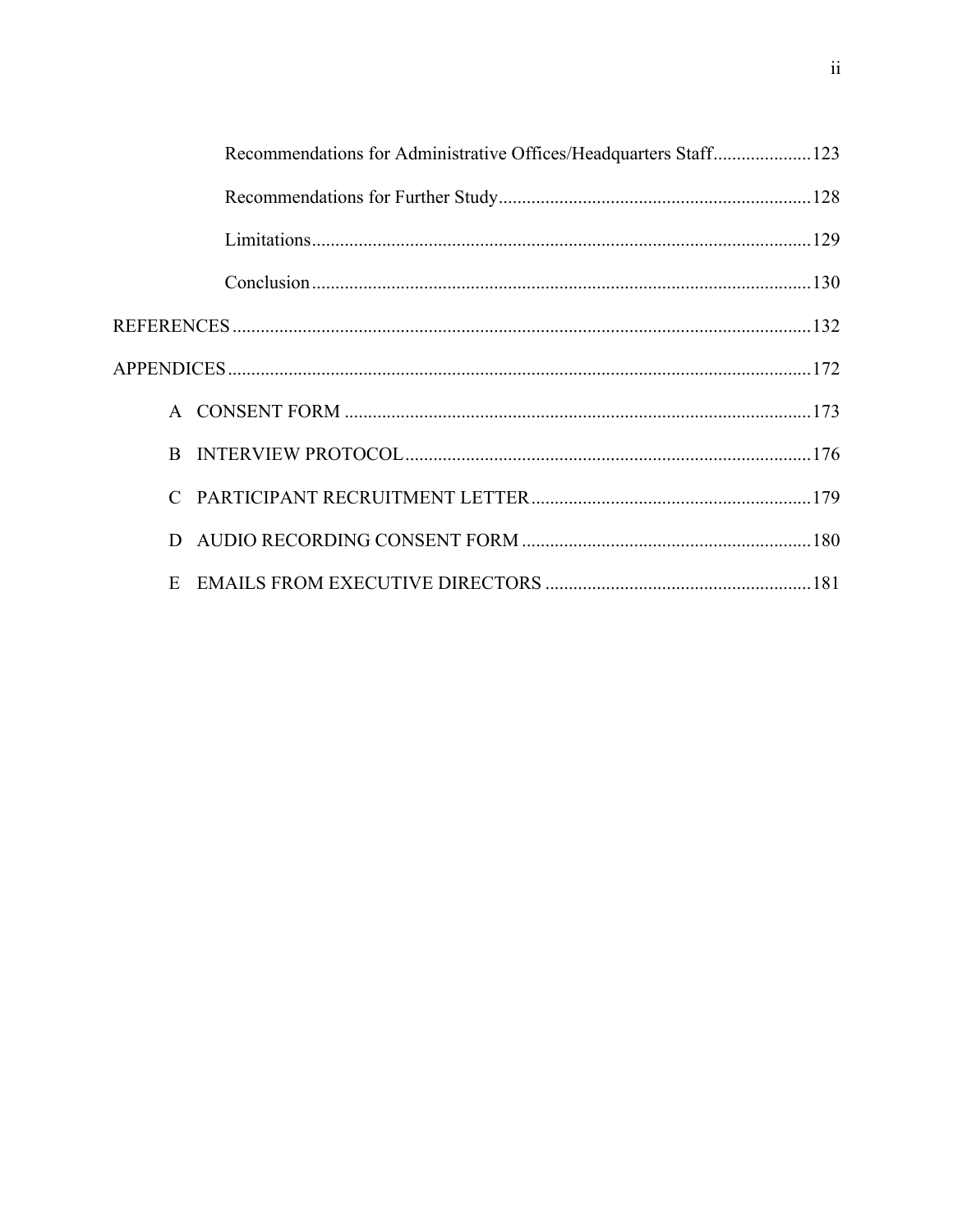# LIST OF TABLES

|--|

|--|--|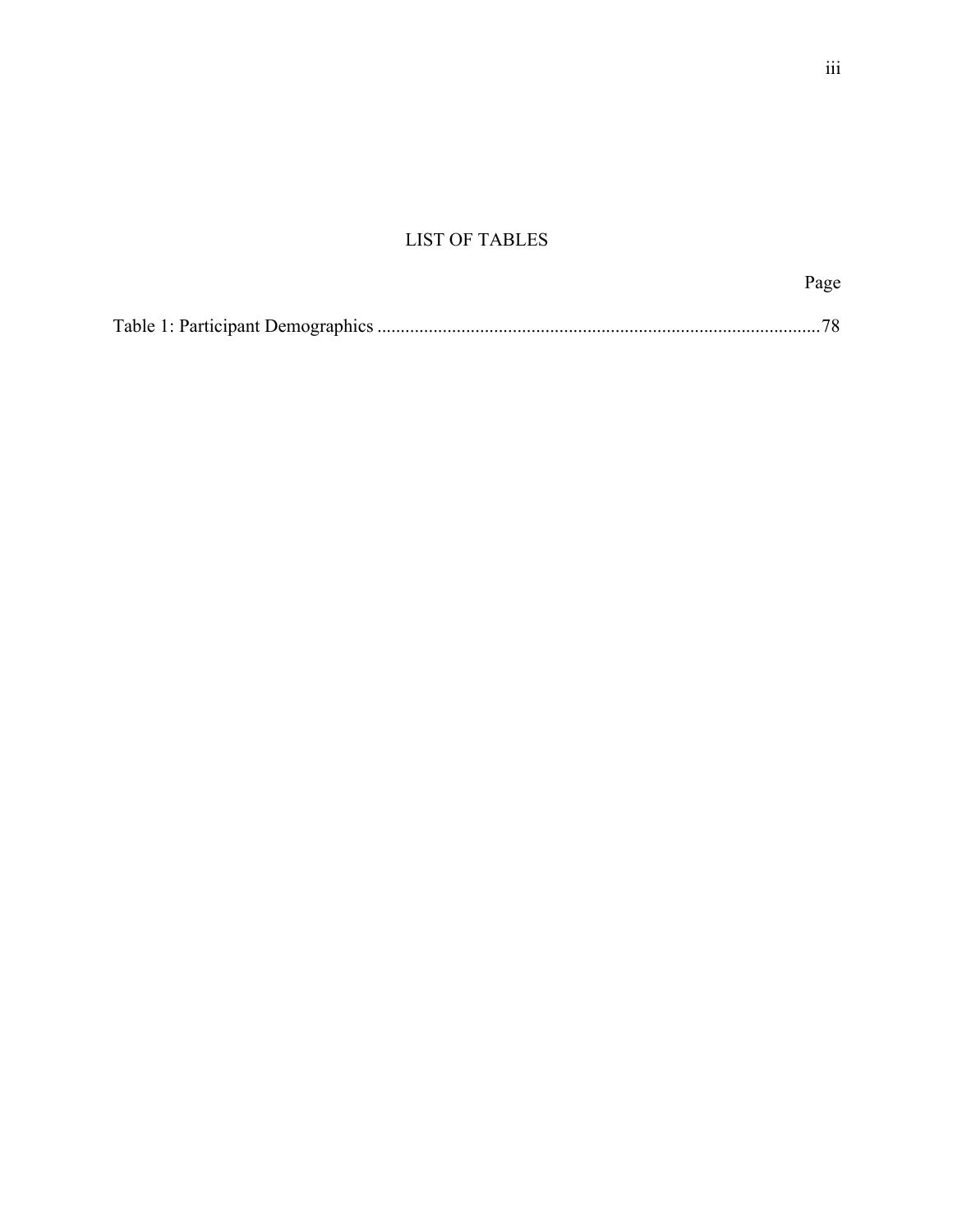#### CHAPTER 1

### INTRODUCTION

Higher education is one of the critical factors in providing individuals with the opportunity for social mobility, economic progress, financial stability, and success (Blackwell  $\&$ Pinder, 2014; Gibbons & Woodside, 2014). However, the pathway to higher education is not always equal and equitable for all students (Blackwell & Pinder, 2014). The college transition process for every student who enrolls in a higher education institution is unique and different. For first-generation college students (FGCS), the transition of going to college is far more convoluted than those students whose immediate family members had some college experience. FGCS undergo immense transformations as they look for ways to navigate the difficult terrain from high school to college and the adaptation into the culture of academia as well as the social life (Longwell-Grice & Longwell-Grice, 2008). Often, FGCS experience numerous challenges in the midst of their transition into college, and these challenges can lead to poor academic and social experiences as well as a lack of belonging on campus. Eventually, these challenges can lead to their ultimate withdrawal from the institution (Ishitani, 2006). Some of these challenges are financial, academic, familial, and lack of integration into the cultural and social aspects of the university environment (Longwell-Grice & Longwell-Grice, 2008).

My initial study was created with support from two historically White fraternities, Alpha Tau Omega and Delta Sigma Phi. Each organization connected me with first-generation students identifying as students with minoritized identities. All participants identified as Mexican American or African American. As I was putting together my prospectus, I anticipated having all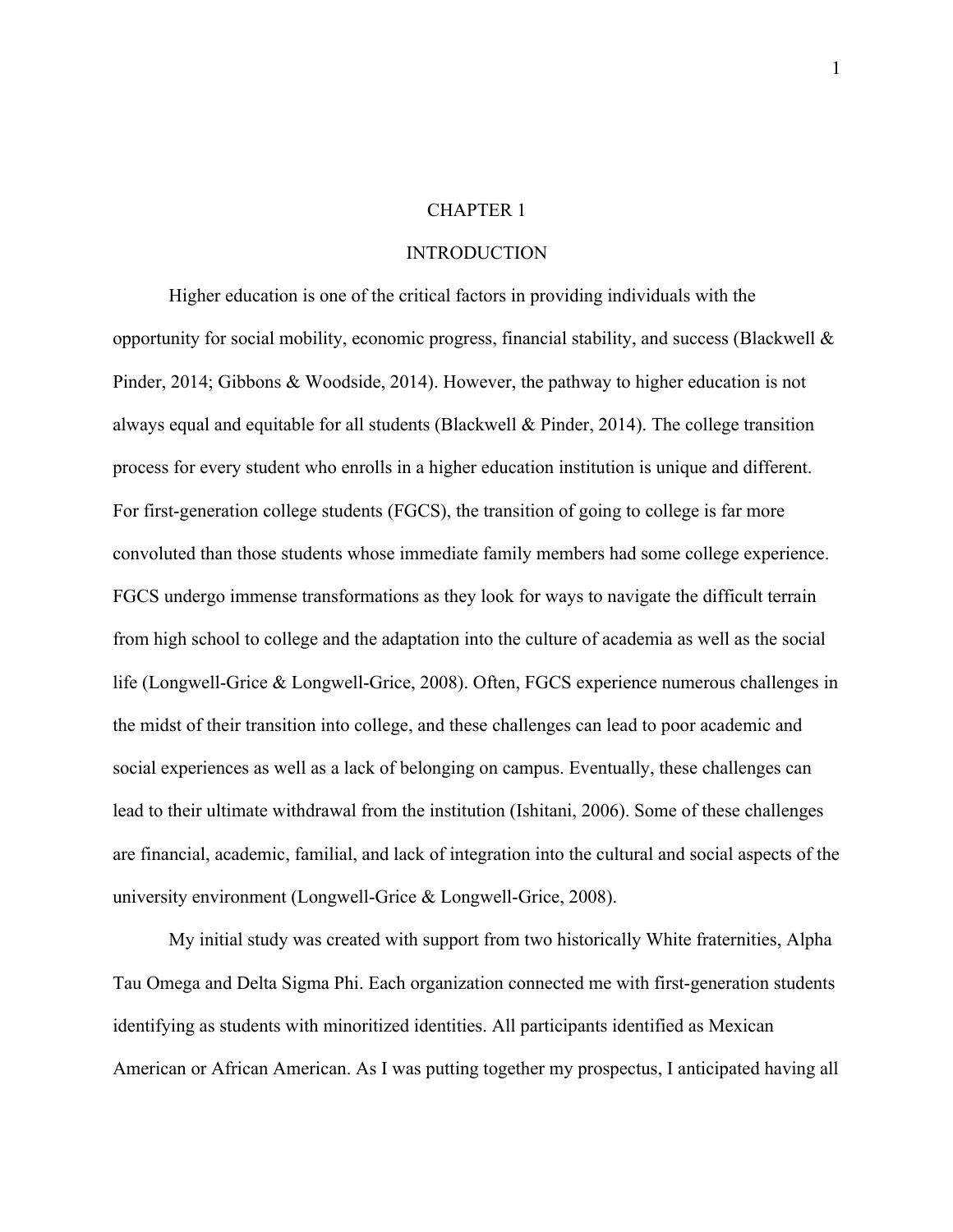White male student participants; however, the data were very rich, with my six students holding minoritized identities. More than any other psychologist, Carol Gilligan helped us to hear girls' voices just when they seem to be blurring and fading or becoming disruptive during the passage to womanhood (McLean-Taylor & Gilligan, 1997). I am thankful I could give voice to a population I did not intend on learning and growing from; however, I will continue to champion these and other minoritized voices of FGCS.

Researchers have found that students who establish connections to their institution through involvement and engagement are more likely to persist and graduate (Braxton et al., 2013; Strayhorn, 2012). Central to student involvement is the sense of belonging, or "social support, a feeling of connectedness, the experience of mattering or feeling cared about, accepted, respected, valued by, and important to a group (e.g., campus community) or others on campus (e.g., faculty, peers)" (Strayhorn, 2012, p. 3). Astin (1993) further explained the relationship between students and peers, concluding, "The student's peer group is the single most potent source of influence on growth and development during the undergraduate years" (p. 398). Through peer interaction and engagement, sororities and fraternities can enhance students' sense of community and learning (Long, 2012; Walker et al., 2015).

#### **First-Generation College Students**

Scholars have discussed FGCS from multiple perspectives. Several scholars refer to FGCS as students whose parents have attended some college but never completed their degree; as a result, they do not have postsecondary education or training (Gibbons & Woodside, 2014; Hsiao, 1992; Mitchell, 1997). Others have described FGCS as students who come from a family in which neither parent nor guardian has attained a college degree (Schwartz et al., 2018). Despite the variations in defining FGCS, the most widely accepted definition of FGCS used by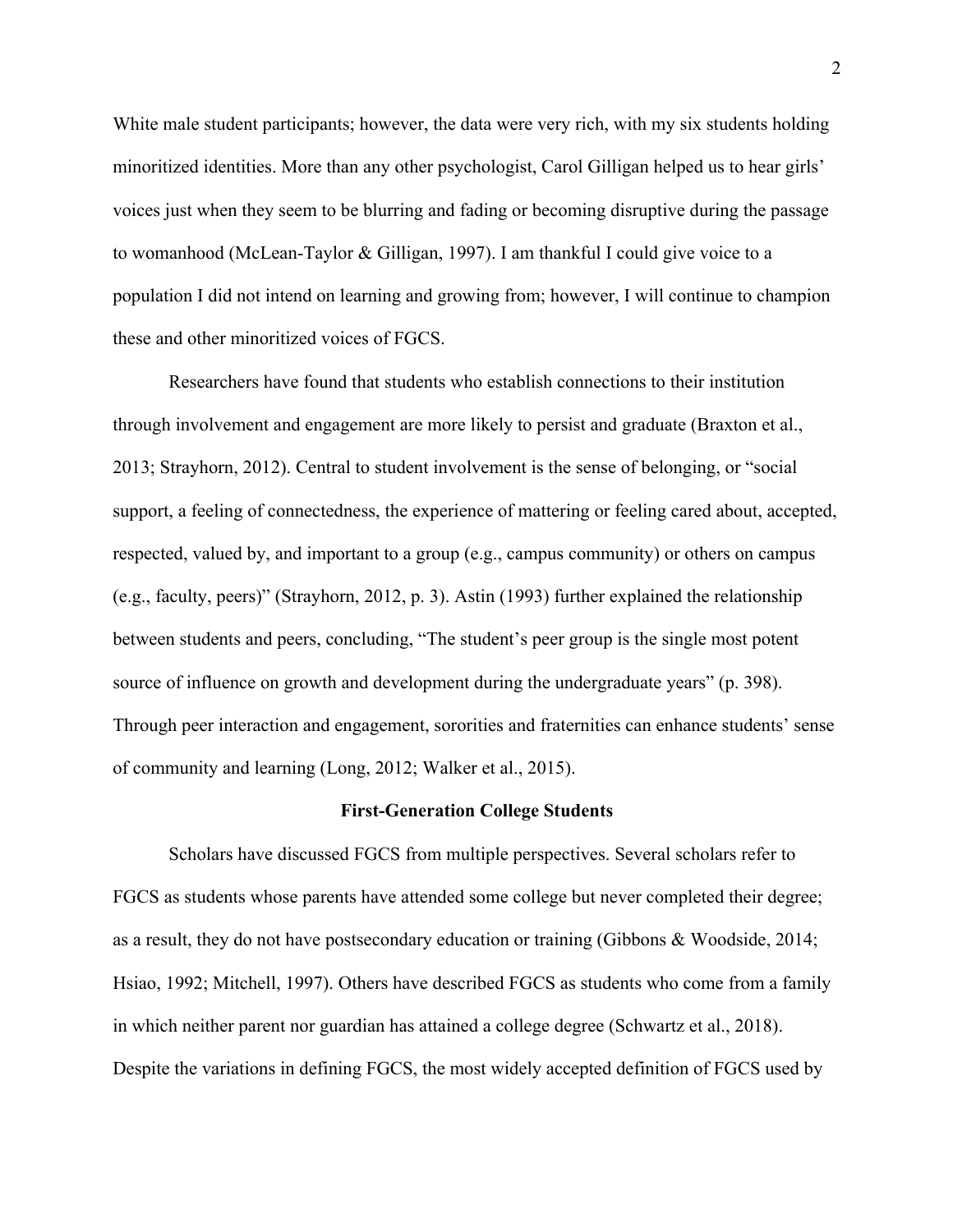scholars is an individual whose parents have not obtained a 4-year college degree (Chaney et al., 1998; Hicks, 2003; Próspero & Vohra-Gupta, 2007). For this study, FGCS were defined as students whose parents or guardians have never attended a 2-year or a 4-year institution.

FGCS comprised 22% of the total college student population from 1993-2000 (Blackwell & Pinder, 2014). At the same time, 43% of FGCS left college without completing their degree in the United States between 1992 and 2000 (Chen, 2005; Petty, 2014). Over the past decade, higher education institutions have seen an increase of 4.5 million FGCS enrolling in college programs in the United States (Petty, 2014). These statistics alone suggest the need to focus on FGCS as more are enrolling in colleges and universities, and a large percentage of that population are not completing their degree programs. In 2014, the U.S. Department of Education reported that nearly 32% of college students at 4-year institutions come to college from families where neither parent has completed a postsecondary education (Schwartz et al., 2018).

The aforementioned data indicated that more FGCS are enrolling in colleges and universities without knowledge of the higher education system and not knowing how to navigate the college environment. The lack of familiarity with navigating the college environment has presented several obstacles for FGCS and their family members. As Collier and Morgan (2008) indicated, FGCS are less likely to graduate college compared to those students who have at least one parent with a postsecondary education degree. Additionally, FGCS tend to take on more remedial courses due to the lack of rigor in their high school curriculum (Collier & Morgan, 2008). Furthermore, FGCS enroll in college part-time, earn lower grades, feel less prepared for college, and are less likely to discuss any feelings of stress compared to their peers, which leads to students experiencing higher stress levels (Gibbons & Woodside, 2014). Other challenges facing FGCS include but are not limited to their high school to college transition, relationships,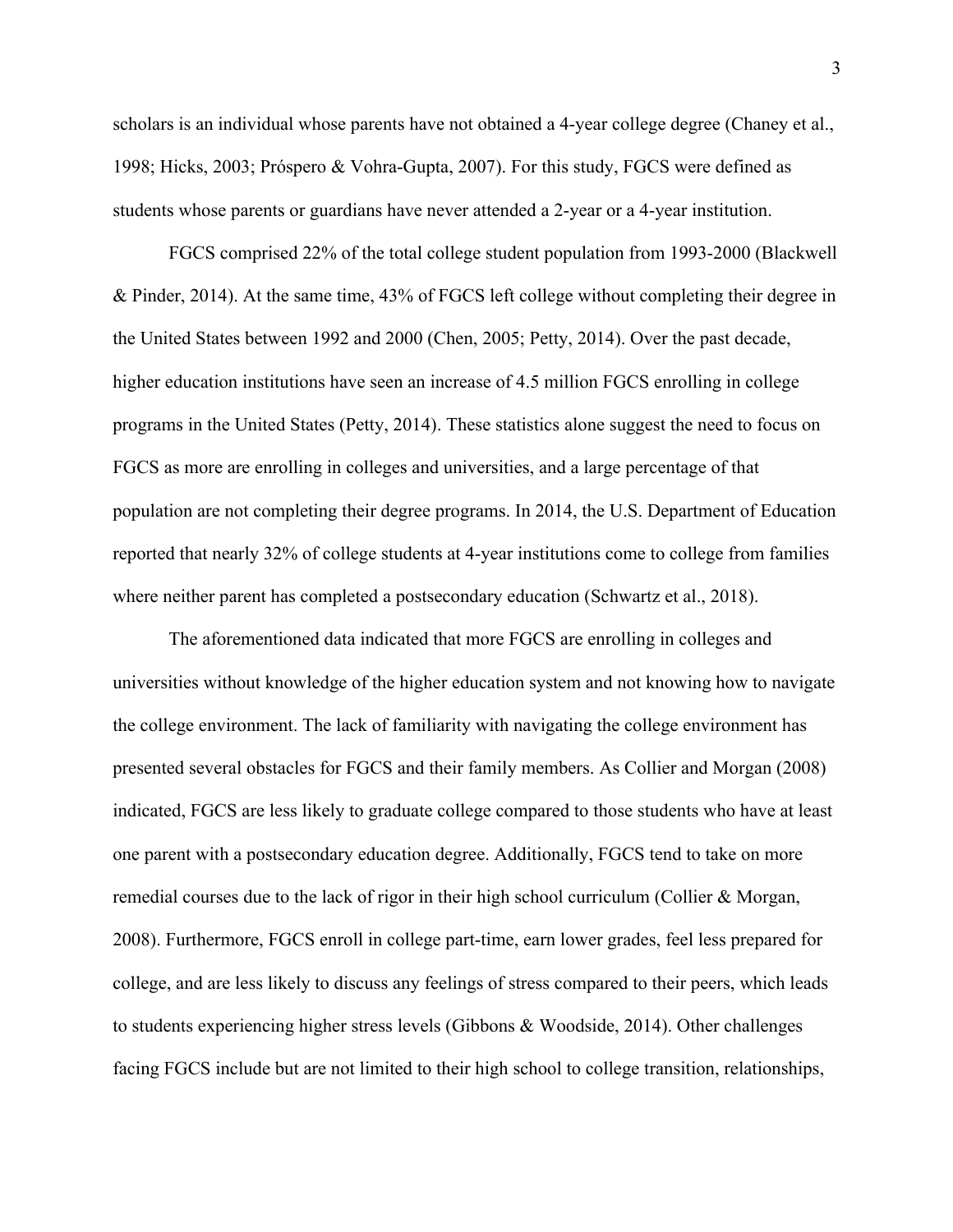work, finances, decision-making responsibilities (Gist-Mackey et al., 2018), the desire to live close to home, and having the presence of their family members in their daily activities (Covarrubias & Fryberg, 2015). Moreover, FGCS typically come from low-socioeconomic families, differ in race, ethnicity, age, and gender, and may not have a great deal of time to delegate to their academics due to work commitments and aiding their family with finances (Williams & Ferrari, 2015). These factors have led FGCS to have lower academic achievement and a lack of sense of belonging in the campus environment. In other words, due to the lack of social and cultural capital, coupled with their commitment to their familial and financial responsibilities, FGCS are forced to live off campus, work multiple jobs, and devote less time to their academic responsibilities and social interests.

There is a variety of terminology used to describe student integration or fit at institutions of higher education. For example, one study may describe something as *fit*, another as *sense of belonging*, and still another may seem to measure integration and involvement, and all may call them *belonging* (Wolf-Wendel et al., 2009). FGCS, or students whose parents never attended a 2-year or a 4-year institution, comprise at least half of students currently in college in the U.S. (NCES, 2017). In an NCES study of 2002 high school sophomores who subsequently enrolled in higher education, 58% were FGCS using the above definition (NCES, 2017). Over the past few decades, access to higher education has improved for first-generation students (Cataldi et al., 2018; Chen & Carroll, 2005; Choy, 2001; Nuñez & Cuccaro-Alamin, 1998; Pascarella et al., 2004; Pascarella & Terenzini, 1998), as evidenced by the number of these students enrolling in higher education. Though first-generation students are attending college at higher rates (with FGCS defined as those with parents who never attended a 2-year or 4-year institution), they are not graduating or persisting as often as students who have parents who have completed a college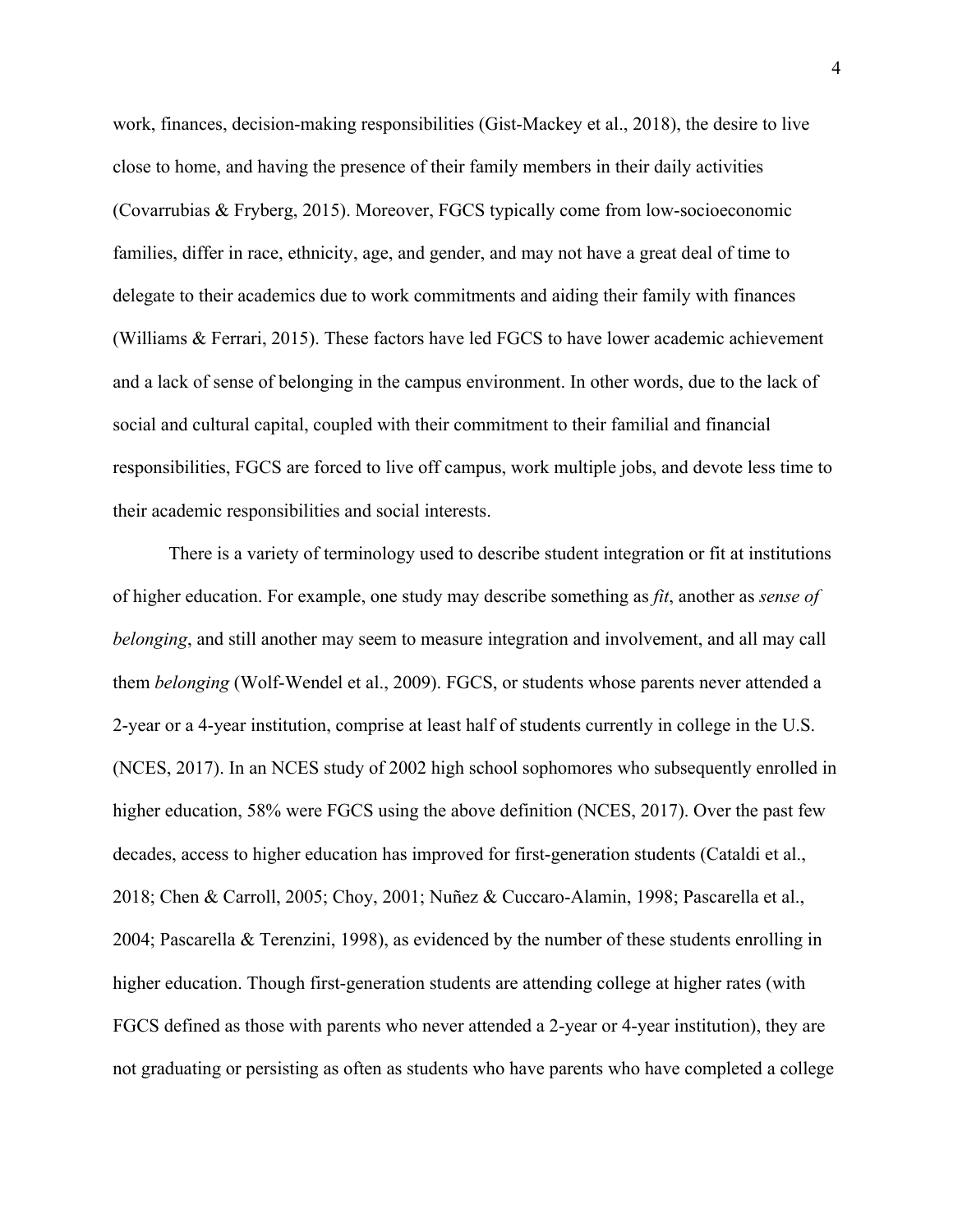degree (Cataldi et al., 2018; Chen & Carroll, 2005; DeAngelo & Franke, 2016; Engle & Tinto, 2008; Pascarella et al., 2004; Riehl, 1994; Soria, 2015).

#### **Fraternity Life**

With over 60 years of serving the fraternal movement as fraternity/sorority members, chapter advisors, fraternity/sorority life advisors, and international fraternal leaders, I approached writing about the experiences of college students who participate in fraternities and sororities from an affirming and positive perspective. I believe these distinctive and intergenerational organizations can provide a forum for college students to create meaningful, well-rounded, and learning-oriented experiences. Deep and longstanding challenges continue to exist, but the juxtaposition of the best and worst actions of today's college students makes fraternities and sororities among the most complex organizations on college campuses. In addition, there is a high level of interaction between and among students, the campus community, administrators, faculty, alumni, and external stakeholders such as parents and (inter)national fraternity/sorority headquarters. Such dynamic experiences can create shared and distinctive realities for students integral to student development (Barber et al., 2015).

The majority of studies conducted regarding the common behaviors of college students advance the dominant discourse that fraternity/sorority affiliation contributes negatively to student development through behaviors such as alcohol abuse (Eberhart et al., 2003; Park et al., 2009; Wechsler et al., 1996), academic dishonesty (Eberhart et al., 2003; McCabe & Bowers, 1996), stereotyping (Schwartz, 1987), sexual promiscuity (Eberhart et al., 2003), hazing (Drout & Corsoro, 2003), and gender-norming (Arthur, 1998; Robinson et al., 2004).

In the past 10 years, fraternities and sororities have been called to task for nationally publicized incidents of cultural insensitivity. For example, at multiple institutions, North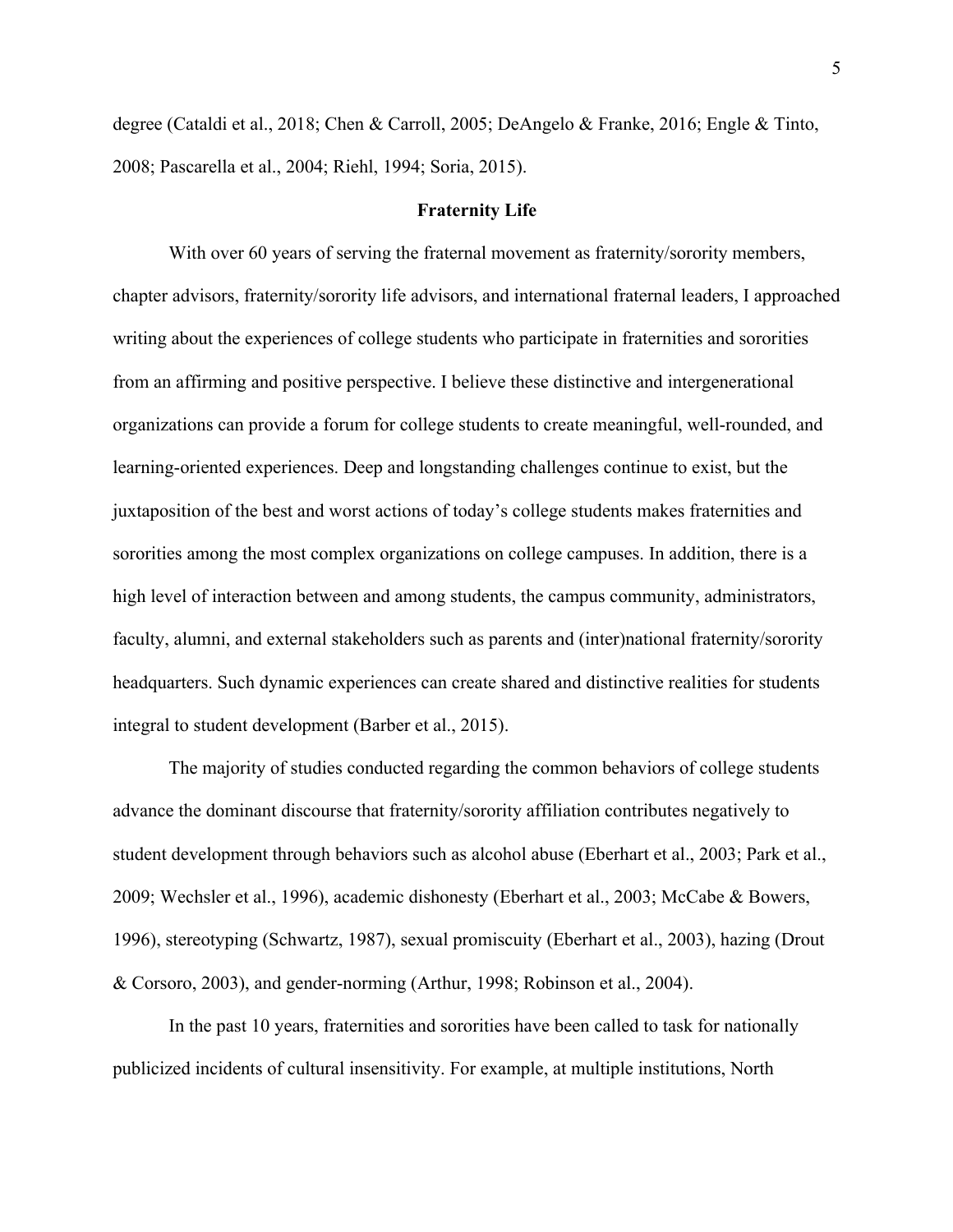American Interfraternity Conference (NIC) fraternities have been put on probation, suspended, and fined for sponsoring racially themed parties where members have dressed in offensive attire (Bartlett, 2001). However, supporters of these organizations tout the positive impact of fraternities/sororities on volunteerism, civic responsibility, involvement in other student organizations, a willingness to donate to charitable causes, engagement in educationally effective practices, such as student–faculty interaction, collaborative learning (Hayek et al., 2002), and student retention (Nelson et al., 2006).

Student affairs practitioners are responsible for addressing the needs of students with multiple contexts. Fraternal organizations aid in two important higher education areas: student development and student engagement. Student engagement finds its roots in involvement theory (Astin, 1984). Fraternal organizations help two important areas in higher education: student development and student engagement. Fraternities and sororities provide opportunities for students to learn, make meaning of knowledge, and share values within a socially constructed context. Students within fraternities and sororities actively construct knowledge rather than passively receive it from the environment. Their learning and development are a social, collaborative activity.

Cobb (1996) examined whether the *mind* is located in the head or in social action and argued that coupling these perspectives is valuable. Fraternity and sorority membership can provide a positive, life-changing experience that is paramount to the success of many college students and alumni, those from all manner of backgrounds and aspirations. While there is literature that contends the fraternal experience is fraught with detrimental situations and contributes negatively to student development (Maisel, 1990; Wechsler et al., 1996), significant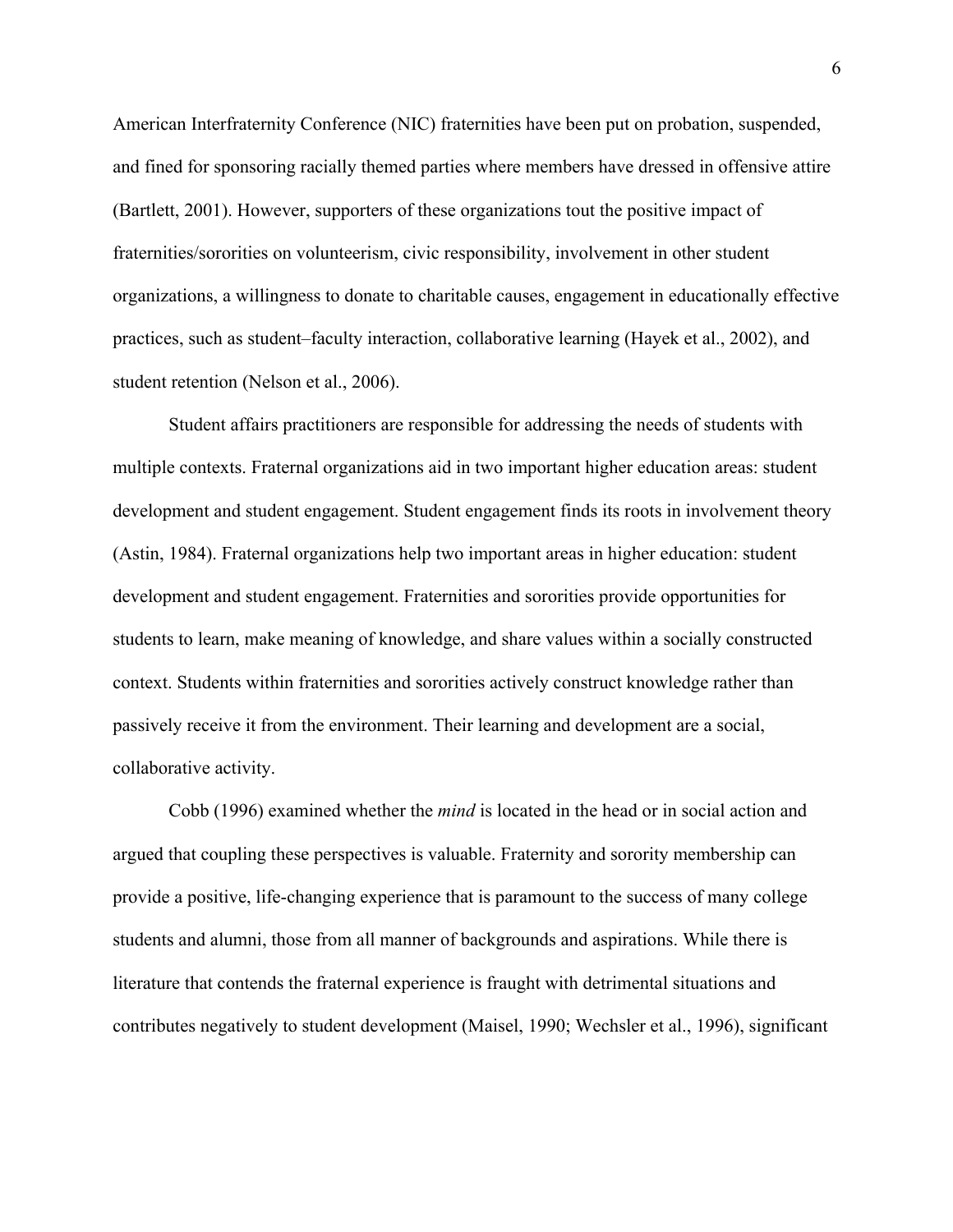developmental potential and meaning-making experiences exist within fraternal organizations for college students.

#### **Problem Statement**

A considerable body of research indicates that students whose parents have not attended college often face significant challenges in accessing postsecondary education, succeeding academically once they enroll, and completing a degree (e.g., Choy, 2001; Ishitani, 2006; Pascarella et al., 2004; Stephens et al., 2012; Woosley & Shepler, 2011). When they do enroll, FGCS cannot benefit from their parents' college-going experience—a valuable source of cultural capital that helps students navigate college (e.g., understanding the significance of the syllabus, what office hours means, or how to cite sources in written assignments; Collier & Morgan, 2008). This lack of cultural capital negatively even affects first-generation students who are academically well prepared for college.

FGCS frequently struggle academically, participate in fewer extracurricular activities, receive lower grades, and work more hours to finance their education than their non-firstgeneration peers (Stephens et al., 2012). In addition to academic challenges, many firstgeneration students experience social, cultural, and emotional marginalization on campus. Institutions have much work ahead in helping FGCS access higher education to complete their studies successfully. However, more colleges and universities now recognize that increasing diversity through student enrollment will benefit their institution (Garrison & Gardner, 2012).

Sororities and fraternities also provide the structure for developing and strengthening personal and shared values (Shutts & Shelley, 2014; Tull & Cavins-Tull, 2018). Tull and Shaw (2017) conducted a study on common fraternity values of 76 organizations. These included scholarship, service, responsibility, excellence, leadership, and brotherhood (Tull & Shaw,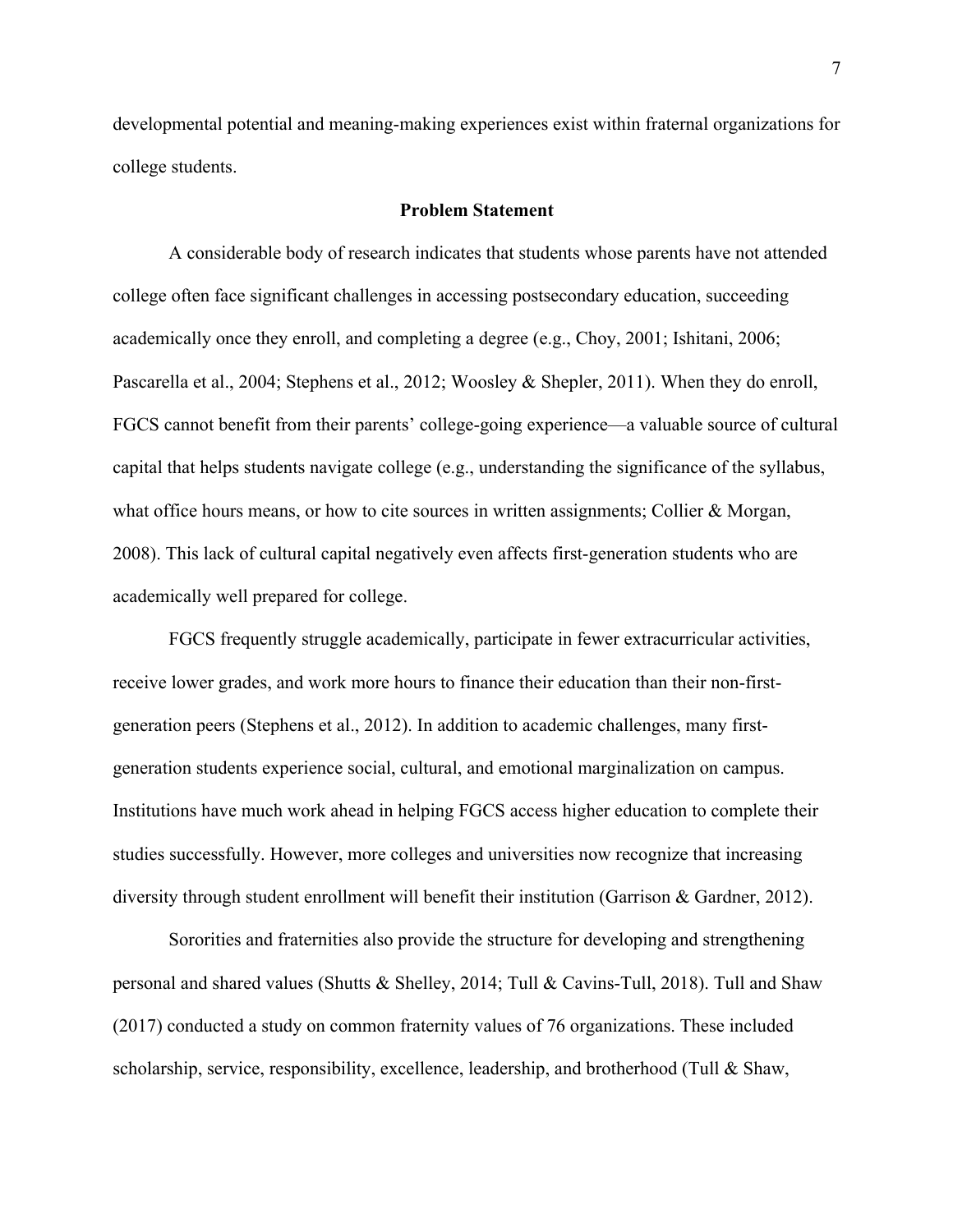2017). In a similar review of the 26 organizations in the National Panhellenic Conference, service, friendship, scholarship, loyalty (to school and sorority), sisterhood, philanthropy, and leadership emerged as common themes (Tull et al., 2018). Research on NPHC (National Pan-Hellenic Council) organizations revealed six common values for the men's groups: brotherhood, leadership, service, scholarship, manhood, and citizenship (Tull et al., 2018). In the same study, Tull et al. (2018) found that the majority of NPHC sororities shared charity, friendship, honesty, integrity, respect, service, sisterhood, unity, and womanhood as common values.

The connection between sorority and fraternity membership and student success has been the subject of debate among researchers and the public (Bowman & Holmes, 2017). While Routon and Walker (2014) noted the negative outcomes of sorority and fraternity affiliation, others (DeBard & Sacks, 2010; Walker et al., 2015) found evidence of the positive influence these social organizations can play in the lives of students. In evaluating sorority/fraternity outcomes, it is important to recognize that exclusionary membership is often limited to individuals holding some form of privilege (Garcia & Shirley, 2019; Ray, 2013; Syrett, 2009). Therefore, these individuals may already be more inclined to excel in traditional academic success measures. For many college students, fraternity or sorority membership provides such meaningful involvement.

Researchers have found that students who establish connections to their institution through involvement and engagement are more likely to persist and graduate (Braxton et al., 2013; Strayhorn, 2012). Central to student involvement is the sense of belonging or "social support, a feeling or sensation of connectedness, the experience of mattering or feeling cared about, accepted, respected, valued by, and important to a group (e.g., campus community) or others on campus (e.g., faculty, peers)" (Strayhorn, 2012, p. 3). Astin (1993) further explained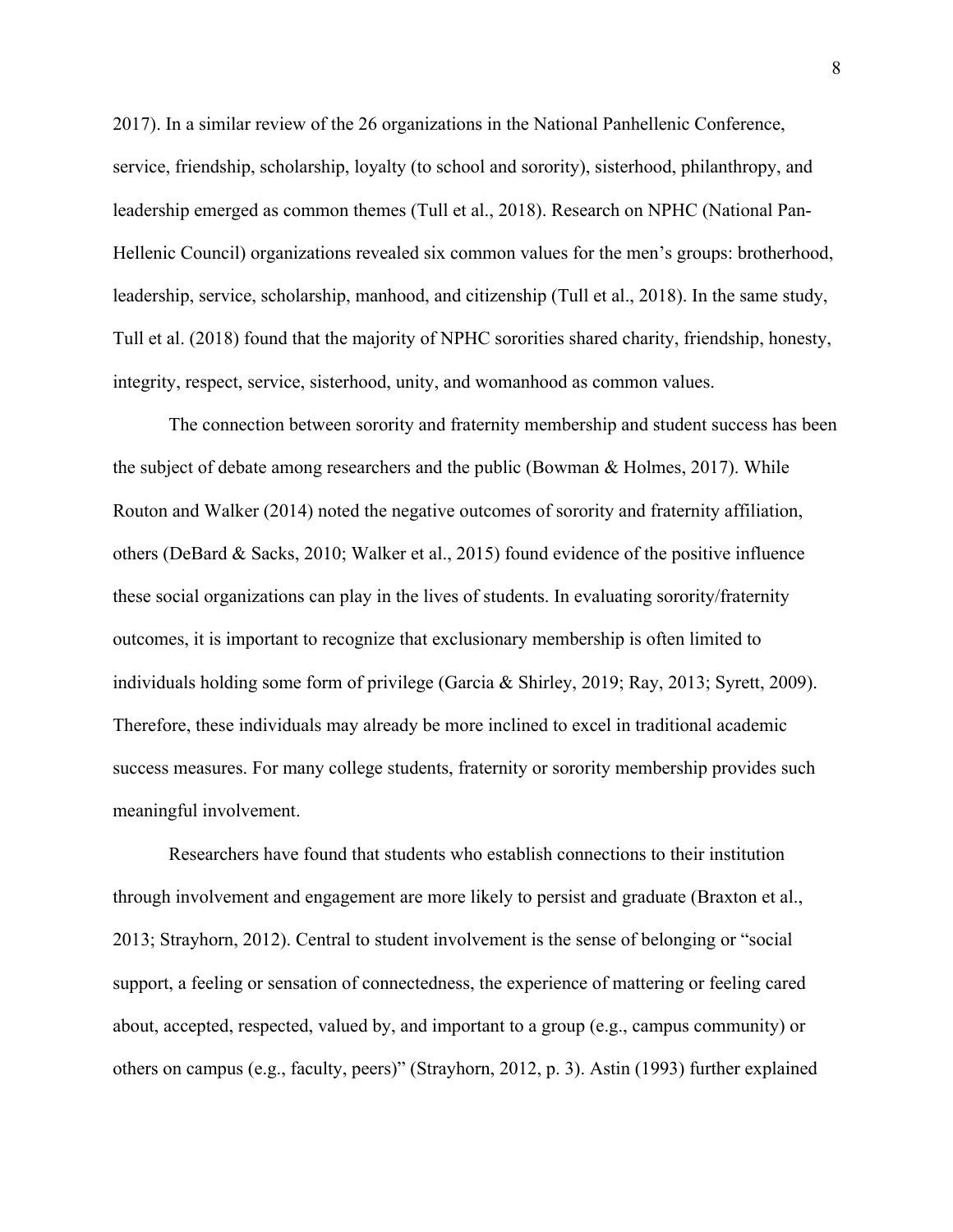the relationship between students and their peers, concluding, "The student's peer group is the single most potent source of influence on growth and development during the undergraduate years" (p. 398). Through peer interaction and engagement, sororities and fraternities can enhance students' sense of community and learning (Long, 2012; Walker et al., 2015).

#### **Purpose of the Study**

The intersecting literature of FGCS and members of fraternal letter organizations is sparse, but also is quantitative in design and focused on outcomes of membership, not FGCS as members. Bureau et al.'s (2011) study on first-generation fraternity and sorority students sparked my interest in this topic. If FGCS are less likely to be engaged, then connecting them to experiences that support their success is critical (Lundberg et al., 2007; Pascarella et al., 2004; Saenz et al., 2007; Somers et al., 2004). Specific activities have been linked to high levels of student engagement and, ultimately, student success. One such activity is fraternity/sorority membership (Bureau et al., 2011; Hayek et al., 2002; Pike, 2003). Therefore, this study centered on the lived experiences of first-generation fraternity men in NIC chapters, using sense of belonging as a conceptual lens. Data collection entailed by interviewing upper-class fraternity men who are FGCS.

The purpose of this study was to elucidate the experiences of FGCS within the NIC. First-generation students are devoted to improving the lives of their families and communities by creating a legacy of college completion, serving as role models for future generations of potential college students, and realizing a "personal and collective dream of achieving a college education" (Benmayor, 2002, p. 116). This study examined the various forms of institutional support or self-generated support that FGCS use to succeed on campus.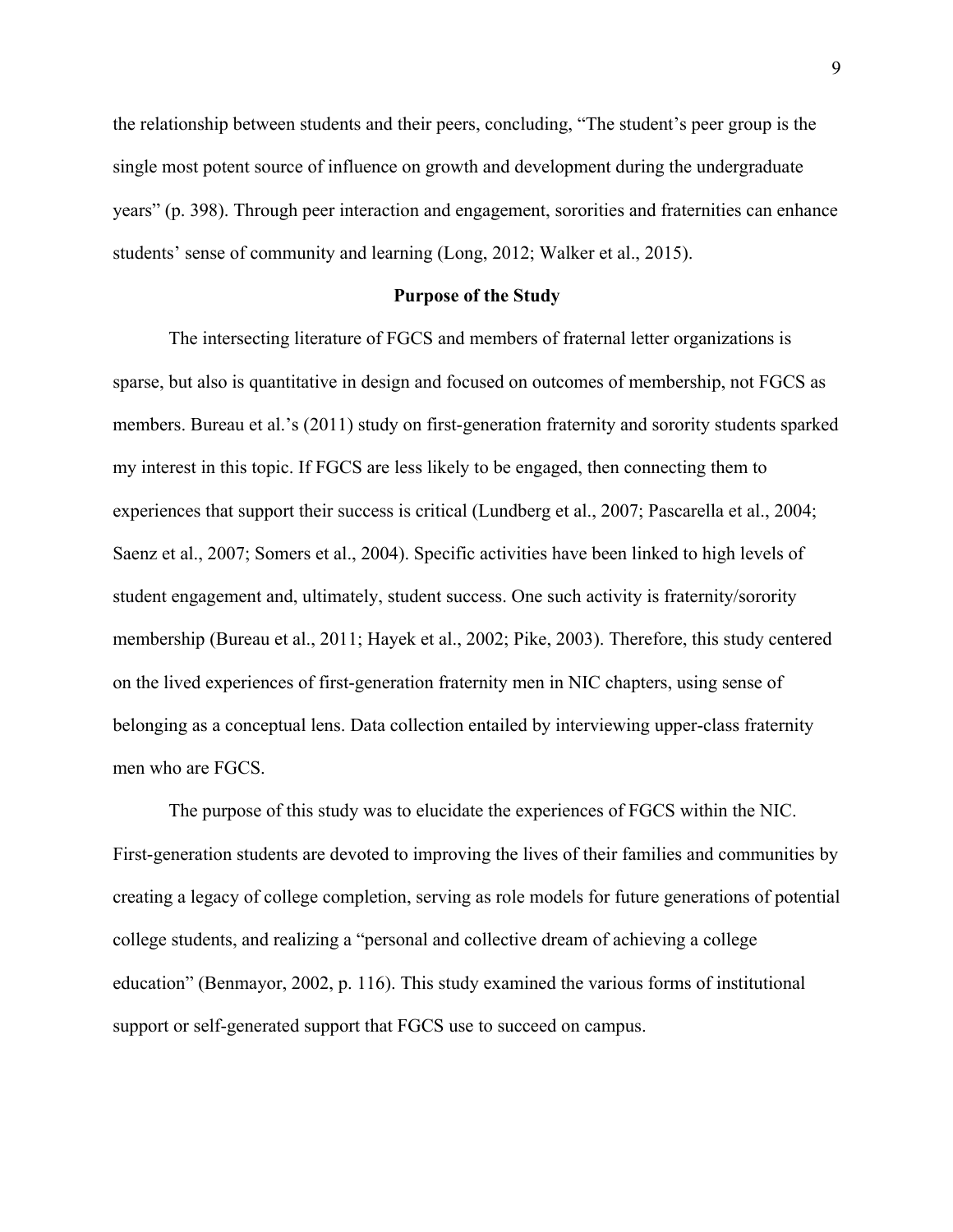### **Research Questions**

The following research questions guided this narrative inquiry study:

- How do first-generation male college students describe their experiences in fraternities?
- How does fraternity membership influence first-generation male college students' sense of belonging on campus?
- How does fraternity membership influence the retention of first-generation male college students?

#### **Methodological Approach**

Qualitative research involves an interpretative, naturalistic approach to the world, representing true occurrences through personal interactions with those who live them (Denzin  $\&$ Lincoln, 2005). In other words, qualitative research studies a phenomenon in its natural setting, followed by an in-depth interpretation of events based on the meanings developed from them. Creswell (2007) provided a more exhaustive description of qualitative research by stating, "Qualitative research begins with assumptions, a world view, the possible use of a theoretical lens, and the study of research problems inquiring into the meaning individuals or groups ascribe to a social or human problem" (p. 37). Qualitative research also recognizes the self-reflective nature of research and emphasizes the role of the researcher as an interpreter of the data and an individual who represents information. Additionally, a qualitative approach acknowledges the importance of language and discourse and issues of power, authority, and domination that exist within research (Clarke, 2005; Denzin & Lincoln, 2005). Within the field of education, "Qualitative researchers continue to ask questions of people they are learning from to discover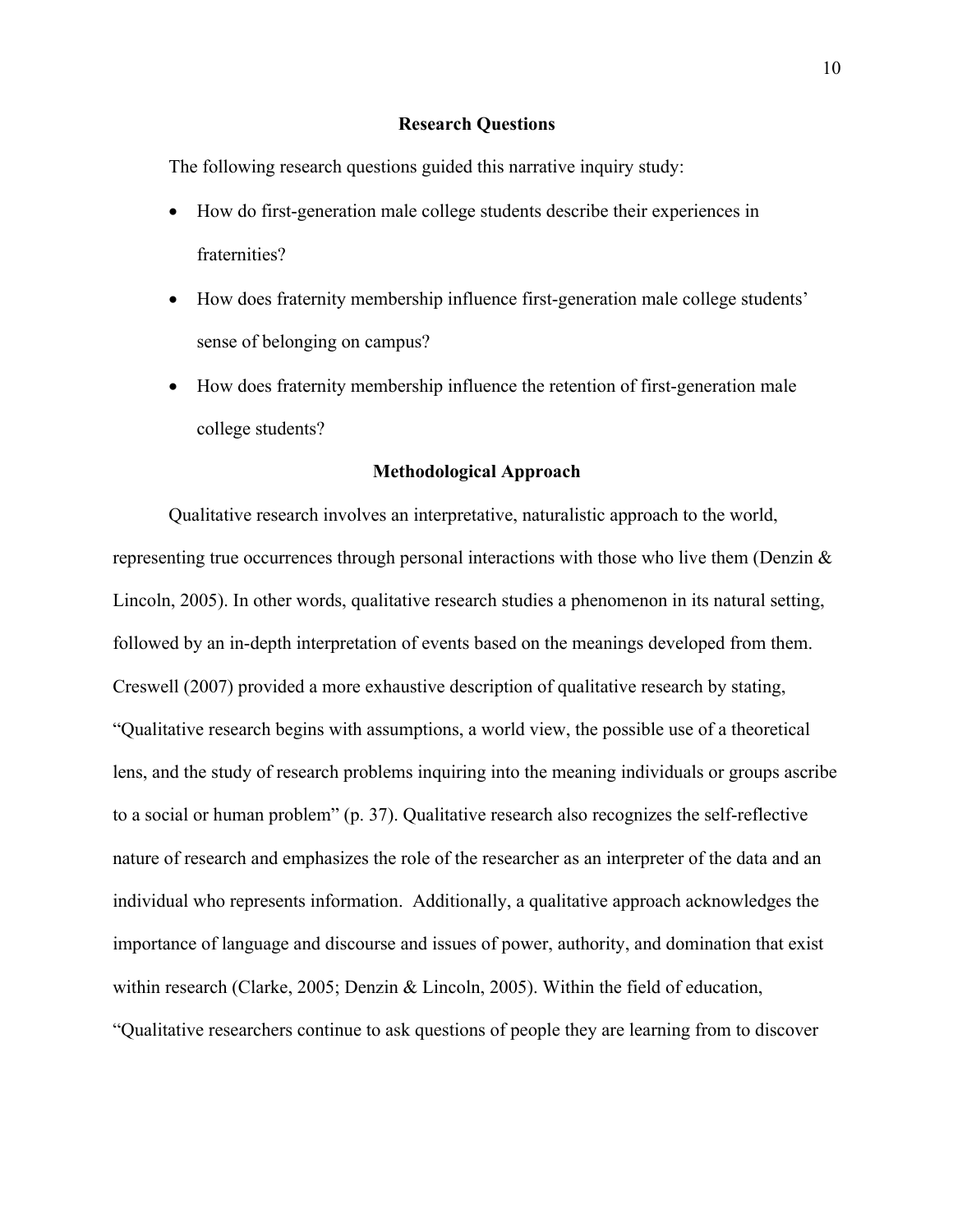what they are experiencing, how they interpret their experiences and how they themselves structure the social world in which they live" (Bogdan & Biklen, 2007, p. 8).

#### **Theoretical/Conceptual Framework/Conceptual Orientation**

First-person accounts of experience constitute the narrative text of this research approach. Whether the account is in the form of autobiography, life history, interview, journal, letters, or other collected materials, the text undergoes analysis for the meaning it has for its author (Merriam, 2016). I used Tinto's (1993) theory of persistence and Strayhorn's (2018) sense of belonging as the conceptual frameworks for data collection and analysis.

In his interactionist model of student departure, Tinto (1993) also supported the critical role of student involvement in positive educational outcomes for college students. Moreover, he emphasized the need to better understand the relationship between student involvement in learning and the impact that involvement has on student persistence. According to Tinto,

There appears to be an important link between learning and persistence that arises from the interplay of involvement and the quality of student effort. Involvement with one's peers and with the faculty, both inside and outside the classroom, is itself positively related to the quality of student effort and in turn to both learning and persistence. (p. 71)

Tinto argued that learning is linked to persistence, given that "the more students learn, the more likely are they to persist" (p. 131).

For years, scholars have argued that what happens in college matters most. If that is true, it follows that student involvement in college also matters (Astin, 1984). An impressive body of research supported this assertion for college students of all races and sexes (Pascarella & Terenzini, 1991, 2005). For instance, college student involvement is associated with a set of prevailing learning outcomes in higher education including, but not limited to artistic interests;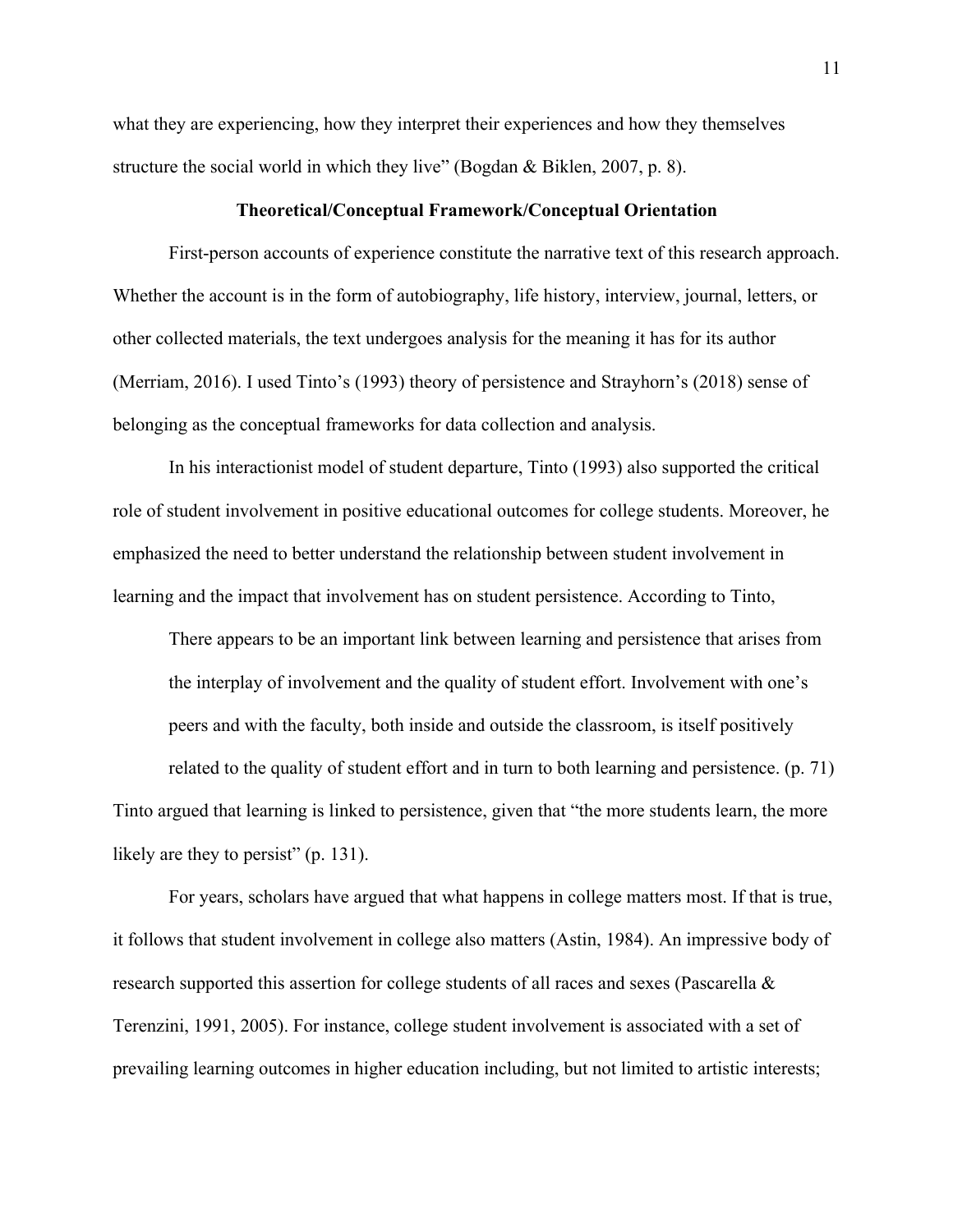civic responsibility (Astin & Sax, 1998), clarified values (Strayhorn, 2008b), critical thinking (Flowers, 2004), enhanced self-esteem or self-concept (Berger & Milem, 2002), leadership skills (Kimbrough & Hutcheson, 1998), multicultural competence (Einfield & Collins, 2008), and even racial identity affirmation and expression (Harper & Quaye, 2007; Taylor & Howard-Hamilton, 1995)

There are other benefits of students' involvement in college. Here, I argue that college student involvement is related to sense of belonging. Specifically, students who are more involved in college life also tend to feel a stronger connection with others on campus than those who are involved less or not at all. Astin (1999) noted that student involvement in college could result in a "greater sense of attachment to the college" (p. 523). So, what is the relationship between involvement and engagement? Wolf-Wendel et al. (2009) noted, "These terms are in many ways distinct" (p. 411), while others use them interchangeably. Activities such as "working on campus, living on campus, engaging with peers, being a member of clubs, and socializing with faculty members are the types of involvement typically measured under this theory" (Wolf-Wendel et al., 2009, p. 411). Many researchers have found that high levels of student engagement in a wide range of educationally purposeful activities (e.g., faculty-student collaborations, service-learning, study abroad) are positively associated with student learning and development across a variety of domains, including appreciation of diversity, critical thinking, social responsibility, and character development (Bridges et al, 2008; Kuh, 1993; Kuh et al., 2005; Strayhorn, 2008b).

As colleges aim to ensure students grow academically and personally, institutions also seek to prepare students for citizenship and social responsibility (Chickering, 2010). Sororities and fraternities encourage student development through accountability, civic engagement, and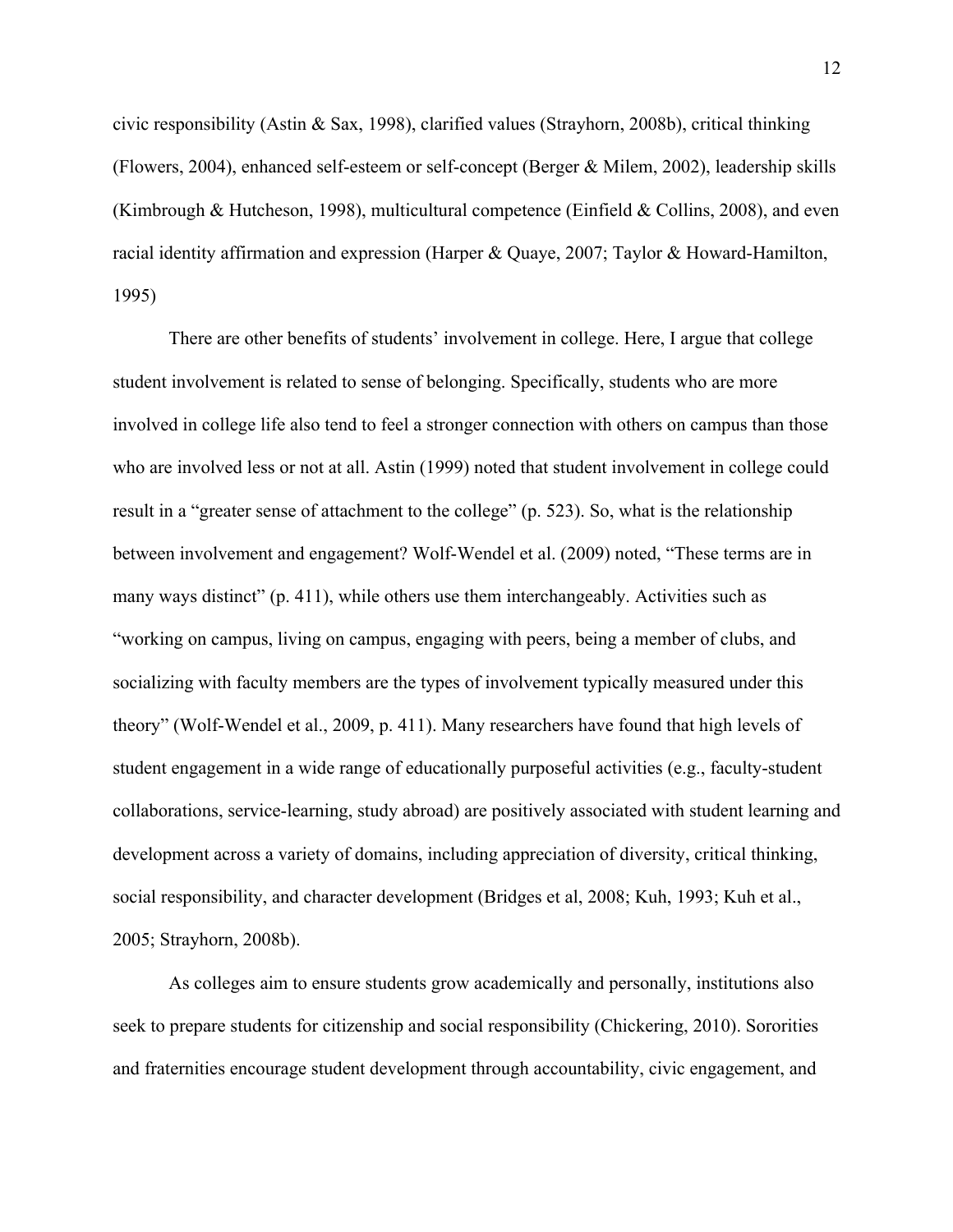values attainment (Tull et al., 2018). Membership outcomes in fraternities and sororities also link with individuals' sense of self, collaboration, and personal responsibility (Hevel et al., 2018). When studying the developmental experiences of students in fraternities and sororities, the environmental context (Barber et al., 2015) and a student's "feeling…of connectedness" (Strayhorn, 2018, p. 3) merit consideration as factors that influence a student's success.

### **Operational Definitions**

The following operational definitions helped guide this study and provide a sense of clarity and consistency in terms.

- First-generation college students (i.e., students whose parents never attended college) graduate at lower rates than students who represent the second, third, or fourth generation in their families to attend college (Bui, 2002).
- Fraternity: A group of people associated or formally organized for a common purpose, interest, or pleasure, such as a men's student organization formed chiefly for social purposes, having secret rites and a name consisting of Greek letters (Merriam-Webster, 2020).
- Gender: A socially constructed psychological and social characteristic and traits typically associated with biological sex. Gender identity is how an individual identifies with a gender, and gender expression refers to how an individual outwardly appears in relation to gender identity. In society, gender is typically described in the binary of men and women, as in this study. However, the concept of androgyny is gaining more ground in research (Coon, 2006).
- Involvement: Being engaged in student clubs and organizations is associated with academic achievement and persistence (Guiffrida, 2004). Astin's (1984) theory of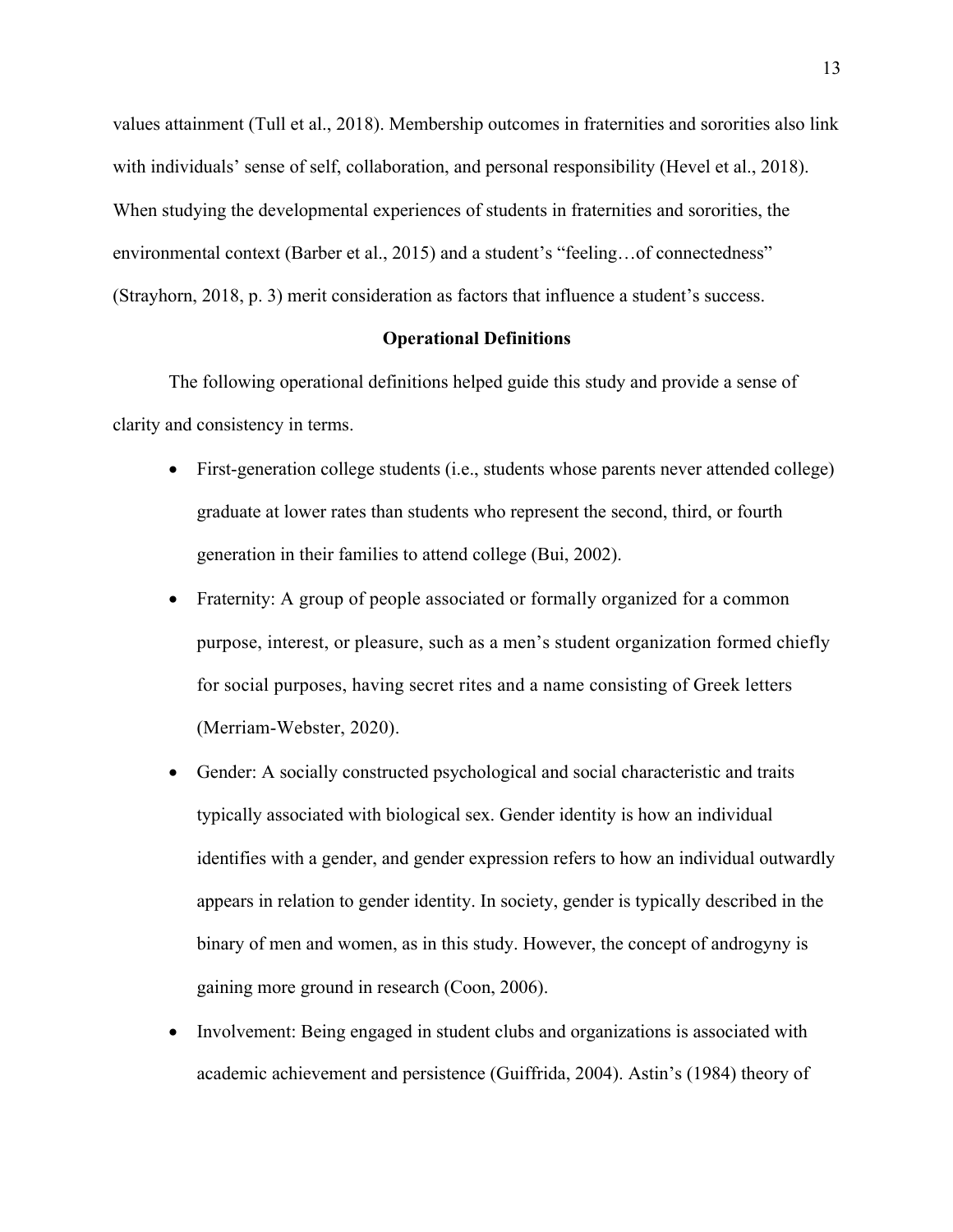student development indicated that when students are involved in the life of the university through participating in student organizations, they are more likely to learn, more satisfied with their overall college experiences, and eventually reach graduation. Astin defined involvement as "the amount of physical and psychological energy that the student devotes to academic experience" (Patton et al., 2016, p. 34). In other words, Astin believed that students who engage in various aspects of college life tend to have a higher college success rate than students who do not participate in any clubs or organizations (Fischer, 2007).

- North American Interfraternity Conference (NIC): The NIC is a trade association representing 57 inter/national men's fraternities. NIC member organizations also represent a diverse range of fraternity men and interfraternal interests, including fraternities founded for leadership and business interests as well as faith-based, multicultural, historically Black, and new or emerging fraternities (NIC, 2021).
- Sense of belonging: Echoing Baumeister and Leary (1995), sense of belonging characterizes an individual's need for frequent and consistent interactions with others to feel a part of something greater than themselves. Sense of belonging is motivation sufficient to drive human behavior.

#### **Delimitations of the Study**

There are several delimitations to this research study. As noted by Creswell (2007), it is important for the researcher to outline in detail the protocol used to select the data sources, which appear in Chapter 3. I remained mindful that not every participant would have the same positive undergraduate experience as myself. I approached each interview from a place of understanding. I always listened intently to every conversation that occurred within my presence. I made notes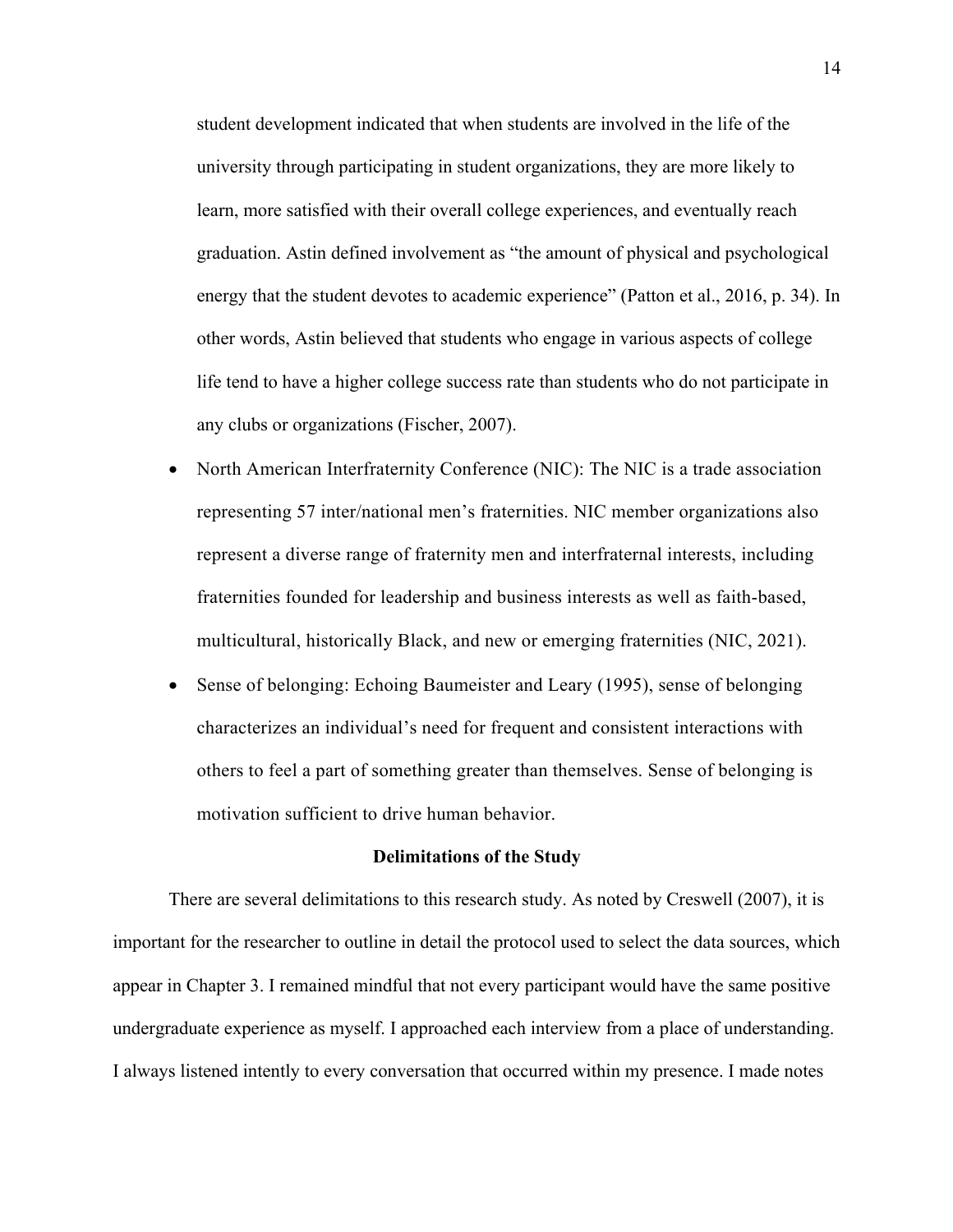of my emotions, feelings, and thoughts during this process, which helped me remember different participants' experiences. Like seasoned qualitative researchers, I constantly tried to understand the people I observed from the participants' or "natives" or "actors" viewpoints; this is the concept of "empathetic understanding" (Johnson & Christensen, 2014, p. 36). My research informed higher education professionals as they implement policies and procedures for FGCS who are members of fraternal letter organizations.

#### **Significance of the Study**

FGCS often face obstacles that continuing-generation students do not when applying to, getting into, and persisting through college. These obstacles can include a lack of parental college experience, lower socioeconomic statuses, and lower academic preparedness than continuing-generation students (Cataldi et al., 2018). My interest in this study was rooted in specific observations from my professional career. First, findings from my publishable paper led me to more questions than answers about the experiences of first-generation fraternity men on our campuses. Second, my role as an administrator has always had responsibility or indirect oversight of fraternities and sororities on campus. This study allowed me to elucidate the stories of first-generation fraternity men and how they remain resilient and successful despite all of the adversity they faced while trying to complete their degrees.

#### **Organization of the Study**

This research study is in five chapters. Chapter 1 includes the background of the study, statement of the problem, purpose of the study, significance of the study, definition of terms, research questions, and limitations of the study. Chapter 2 presents a review of the literature, which will discuss the history of FGCS, how first-generation fraternity men can navigate a campus and a new community of leaders, ways in which first-generation fraternity men show up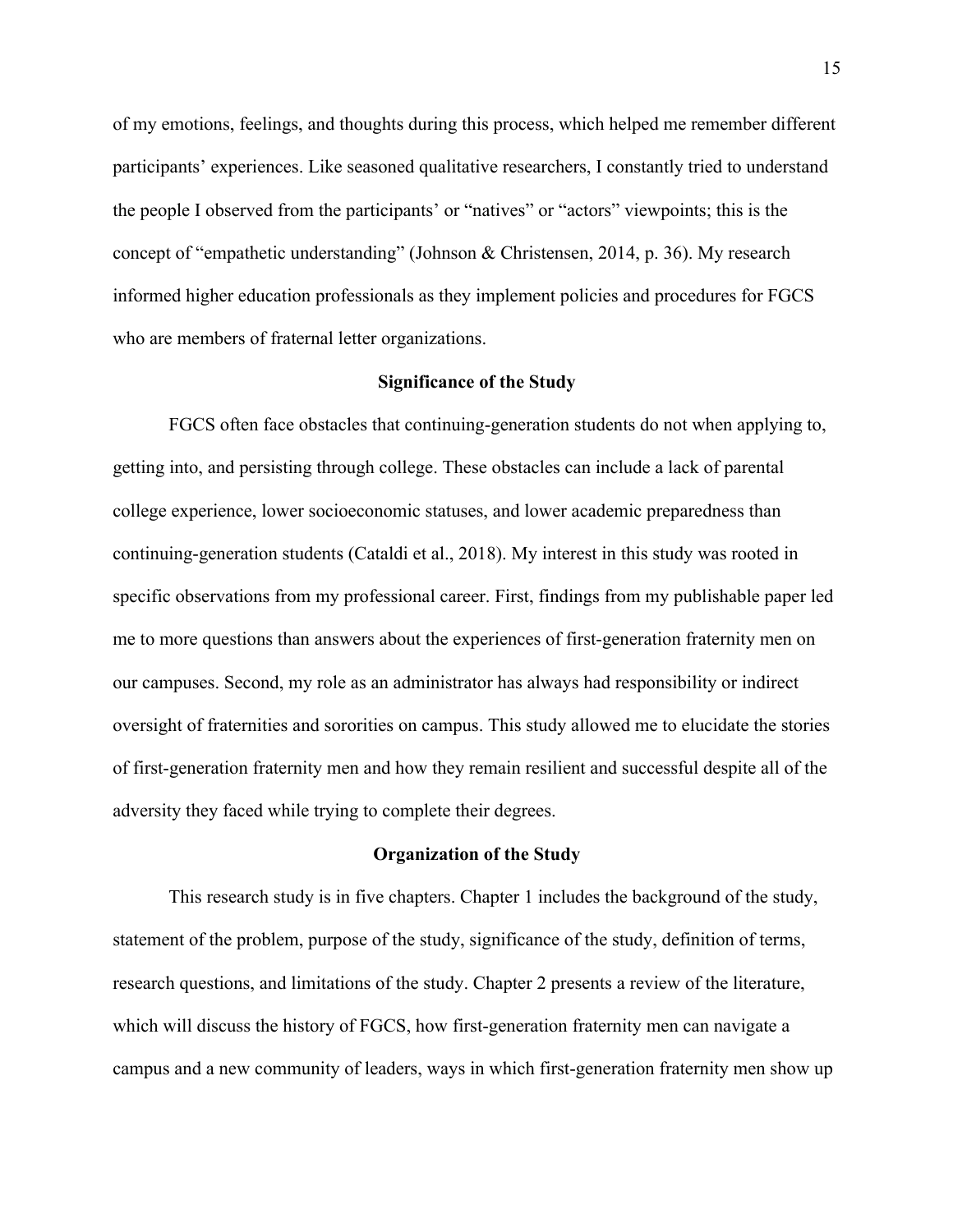as leaders on campus, the resiliency of FGCS, and the support received from the NIC along with each of the two-fraternity headquarters for Alpha Tau Omega and Delta Sigma Phi. Chapter 3 presents the methodology for the study, which includes a review of the study, findings, research design, research questions, interview questions, data sources, participant selection, role of the researcher, data collection, and data analysis procedures. Chapter 4 includes the findings of the study, which include the voices of each participant, an introduction to participants, and emerging themes. Chapter 5 presents a summary of the findings, discussion of the emergent themes, implications for theory and practice, and recommendations for future research.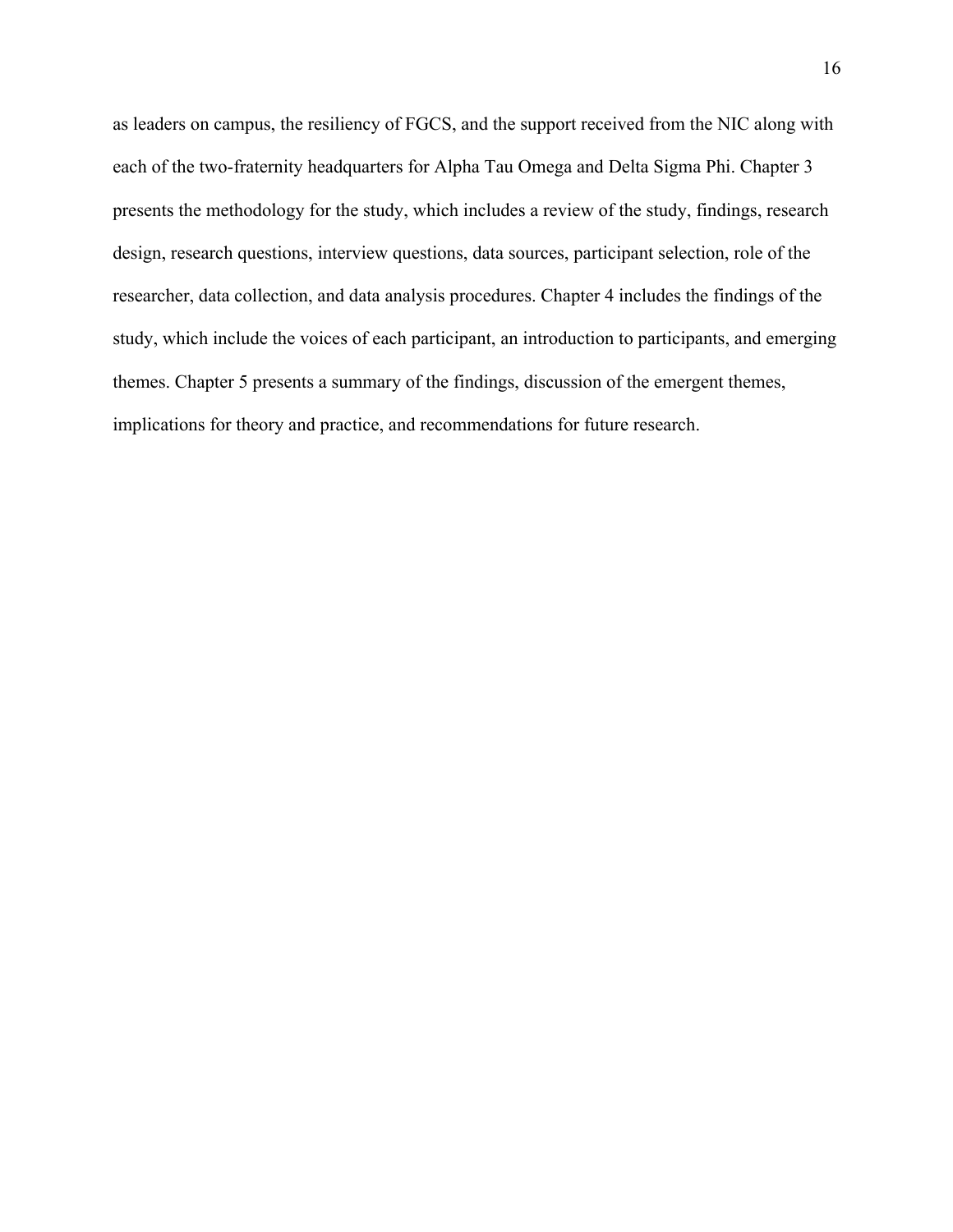#### CHAPTER 2

## LITERATURE REVIEW

The literature review that follows is an introduction of the characteristics of a firstgeneration student and how the definition has evolved over many years. The section also describes the culture of a world at home and a world on campus. Furthermore, the chapter presents a discussion of the success and opportunities for growth for first-generation fraternity men on today's college campus. Therefore, the data tells a story about a group of men striving to be successful in obtaining an undergraduate degree.

It is rewarding, challenging, and sometimes lonely—all at once—being the first person in a family to achieve something for the first time. FGCS are trailblazers who must navigate several barriers in their process of achieving higher education. These obstacles include a lack of social and cultural capital as well as financial strain (Housel & Harvey, 2009; Owens et al., 2010). Compared to students with college-educated parents, FGCS report receiving less assistance in preparing for postsecondary environments and lacking a sense of belonging to the institutions they attend (Choy, 2001). The experiences of FGCS who occupy spaces at the intersections of race, class, sexual orientation, and spirituality receive seldom mention (Mitchell & Means, 2014; Strayhorn & DeVita, 2010). The goal of this study was to show how FGCS with intersecting identities as fraternity men can matriculate through graduation.

Since their early days, fraternities and sororities had official, formal exclusionary policies barring people of color (and, in numerous cases, non-Christians) from membership. There were real "discriminatory clauses against Negroes and Orientals" in place, and the political and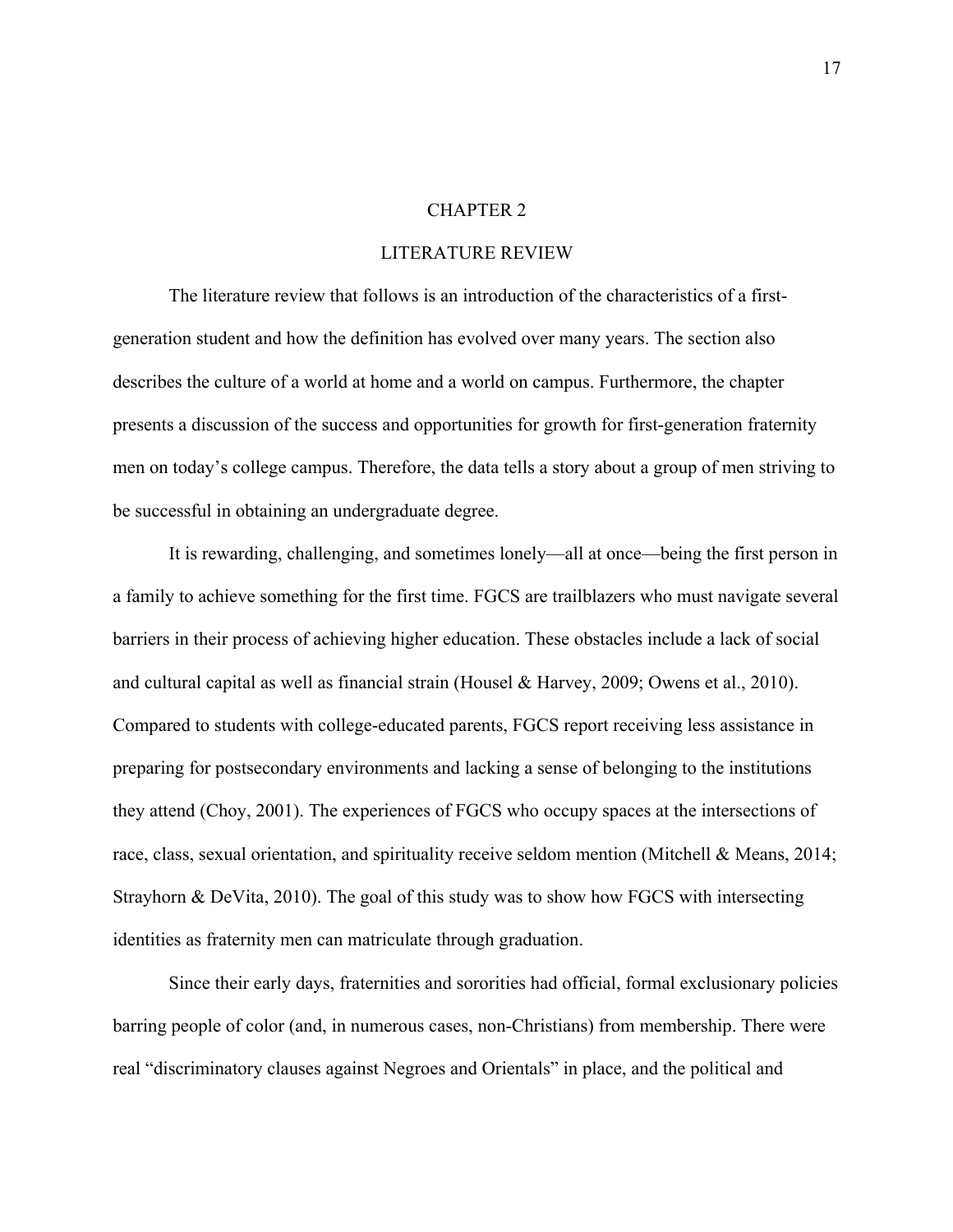historical dynamics behind them are fascinating. In the mid-20ith century, the official policies shifted, and by 1955, only one NPC sorority had an official ban on students of color (Lee, 1995). This is worth noting since the two historically white fraternities used in my study were represented by men of color. All six of my participants are men of color representing historically white fraternities. Among students of color who join Greek life, a good percentage participate in historically and predominately White groups, counter the misperception that Greek Life remains White because students of color only join groups specifically catering to students of color. The historically White Groups remain mostly White because not many students of color join Greek life (Park, 2013).

While Hurtado et al.'s framework is generally applied to universities as a whole, it also serves to understand climate issues in subsections of the university, such as historically White Greek life (HWGL). Arguably, the four dimensions applied to HWGL tend to reinforce organizational culture and climate that is largely inhospitable to many students of color, although some choose to participate. The campus racial climate framework speaks to the significance of historical legacies of exclusion, the decades and decades of explicit bans on students of color in HWGL (Hurtado,1998).

The realities of being a first-generation student and from a lower socioeconomic family can preclude some students from enrolling in college, joining a fraternity, and persisting to graduation. The issue is further complicated when correlated with parental educational achievement. Of the low number of SES students enrolled in college between 1992 and 2000, those who had a parent or parents who completed college graduated at a rate of 68%; that number dropped to 43% for first-generation students (Chen, 2005). This trend is still present, with 42% of continuing generation college students graduating and only 20% of FGCS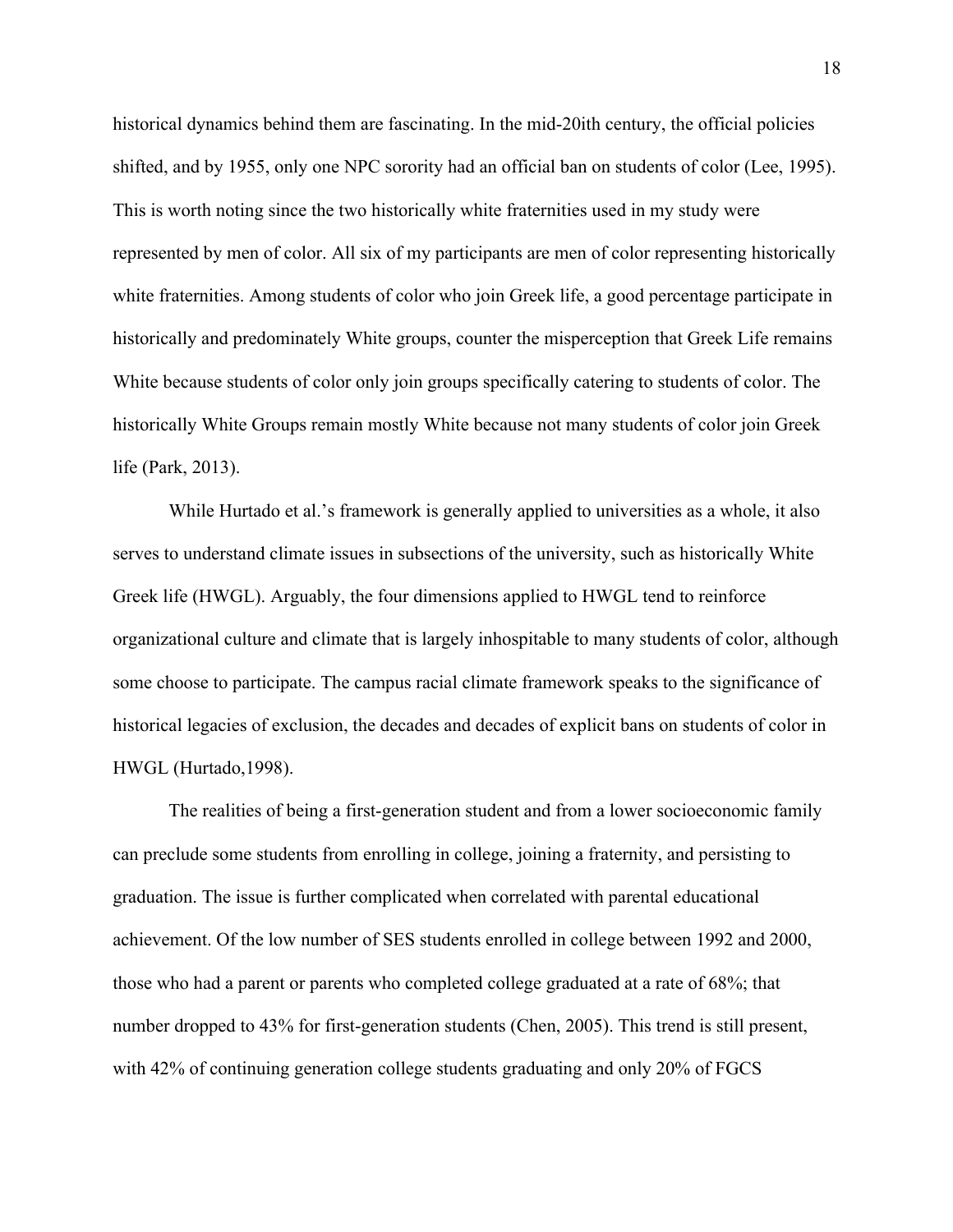graduating (Redford et al., 2017). The aforementioned data confirm the disadvantage faced by FGCS without having a parent who graduated from college.

Scholars have defined FGCS differently (Ward et al., 2012). Ward et al. (2012) pointed to the inconsistencies between definitions and the resulting implications for the field of higher education, noting that the lack of a single definition of first-generation college student creates difficulty in understanding the positions of researchers on the topic. Therefore, what becomes increasingly challenging is generalizing and comparing information about this group. Because research can inform the development of programs intended to serve FGCS, Ghazzawi and Jagannathan (2011) found that how studies operationalize concepts of this group is a critical step in considering their application. Research shows that interventions with FGCS can close the gap between their performance and that of their continuing-generation classmates (Harackiewicz et al., 2014; Stephens et al., 2012; Walton & Cohen, 2011). First-generation students are resilient and eager to experience new educational environments despite adversities they may have previously experienced. First-generation students "bring vitality and new ideas to the college environment" (Davis, 2010, p. 127).

Research suggests the fraternity and sorority experience provides members with developmental opportunities, promotes persistence, encourages interaction with peers, and is associated with higher levels of alumni involvement and giving (Astin, 1993; National Panhellenic Conference, 2001). Even today, fraught with the complex issues of college fraternal organization culture, fraternities and sororities offer relationship-building opportunities that contribute to leadership development (Kelly, 2008). First-generation students are resilient and eager to experience new educational environments; despite adversities they may have previously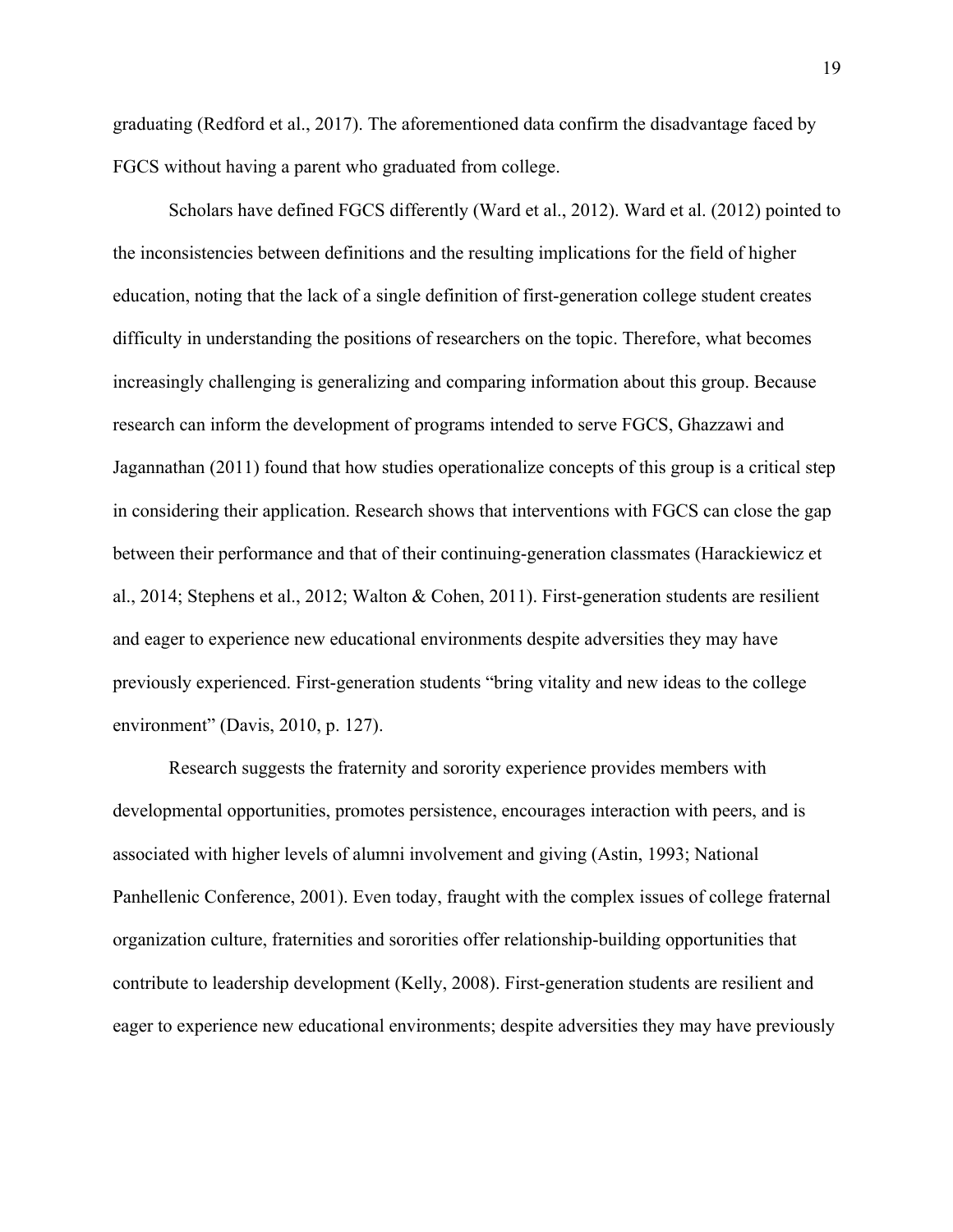experienced. First-generation students "really do bring vitality and new ideas to the college environment" (Davis, 2010, pp. 54–55).

Angeles (2018) found that only 27.4% of first-generation students who begin college graduate within 4 years, and only 50% will graduate in 6 years. These numbers are even lower for students born into the lowest socioeconomic quartile. While these numbers demonstrate that the coupling of first-generation and low-income students is insufficient, many campuses still host programs that combine these populations.

#### **The Historical Context of Fraternities**

The development of fraternity/sorority life in the United States mirrors the history of higher education in the country in various ways. The faculty movement from instructors to researchers provided opportunities for students to form social groups and literary societies. The development of student affairs as a profession created partnerships between the university and Greek organizations and opportunities for student support. Like their host institutions, fraternities were impacted by national events and policies, particularly around the expansion of chapters and membership.

Harvard was the first institution of higher education in the United States (Rudolph, 1962; Thelin, 2017). Early colleges were small and private. Many included only one staff member, who served as faculty and morality guide. This combination of responsibilities fell in line, as most institutions were religiously affiliated at the time (Brubacher & Rudy, 1997). Many parents expected this combination of education and behavior observation, also known as *in loco parentis* (Rudolph, 1962; Westmeyer, 1997). Parental involvement has shifted, as parents no longer expect the institution to act as parents for students. Rather, families expect greater involvement in their student's educational experience (Cullaty, 2011).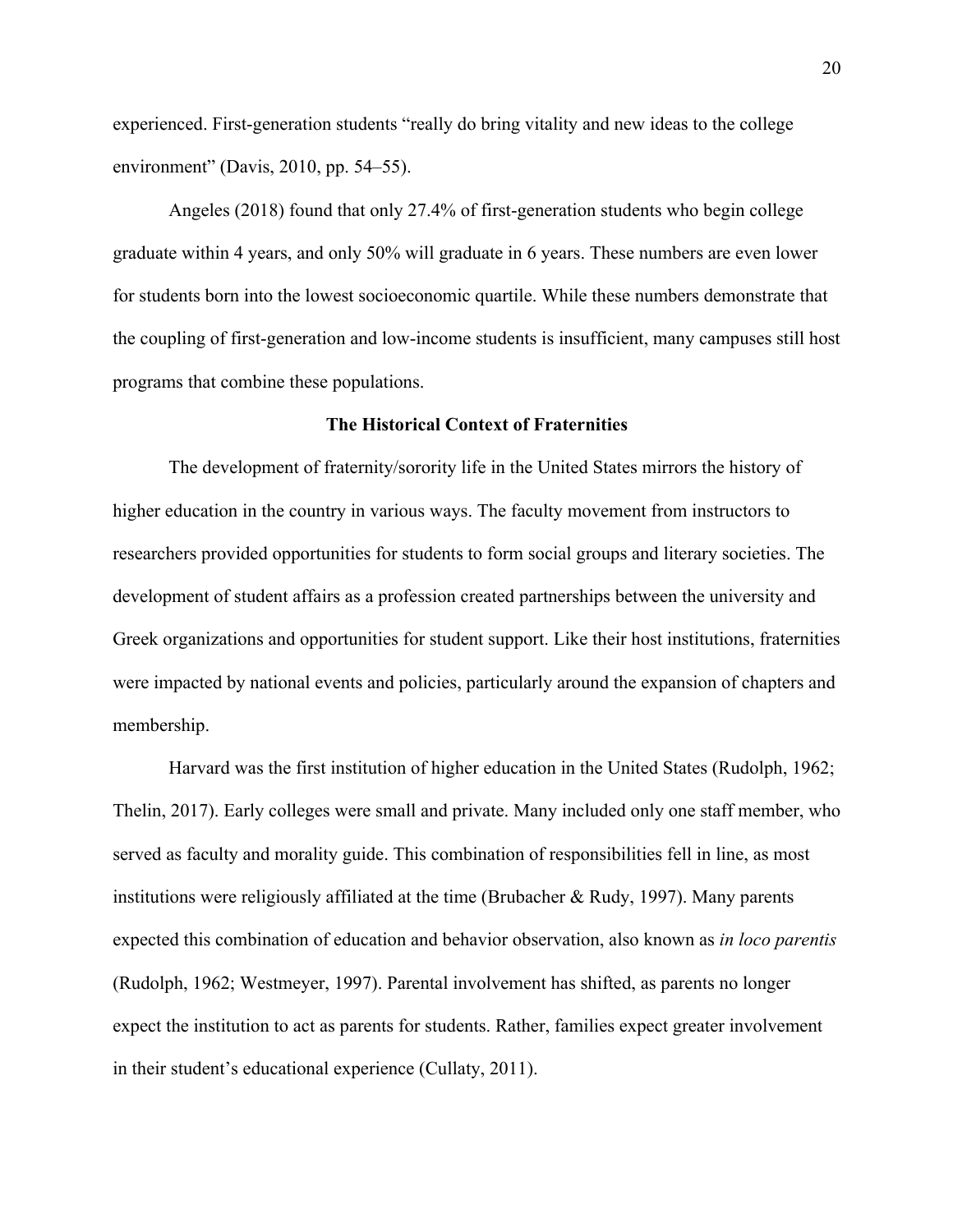The single staff member maintained a strong sense of authority, unchecked and unquestioned, over the students. Perhaps the student population at the time was the reason for this respect for authority. College was a means to create an ideal citizen in the country, within a sense of entitlement for the wealthy (Brubacher & Rudy, 1997; Thelin, 2017). As enrollment grew at early institutions, so did the need for expanded staff. More faculty were needed for additional courses. However, the faculty maintained responsibility for student behavior, as well. This expansion led to a larger population of faculty guiding the educational and personal experiences of students (Brubacher & Rudy, 1997; Rudolph, 1962; Westmeyer, 1997), but a shift in authority was coming.

Three key moments in history created a shift from faculty authority to student authority. First, part-time instructors were needed as enrollment continued to increase at colleges. Institutions no longer had the funds to continue hiring full-time faculty. Perhaps this issue is related to the newness of the college idea. The first adjuncts hired, originally known as teaching aides, were subject to mistreatment by faculty and students, with some seriously injured or even killed. The failure of the teaching aide movement necessitated adding courses to faculty members' already taxing loads (Rudolph, 1962). The competition for resources created the need for an institutional leader, leading to the first college presidents. Although presidents were initially members of the college affiliation, institutions eventually shifted away from this notion, preferring leaders who represented general interests as a means to attract more students (Morgan, 1933). College presidents led from a business mind, concern for the bottom line, and desire to please the board of trustees, reducing faculty authority.

The limited resources and increased competition for students gradually pushed institutions away from religious affiliation and more toward recruiting a more general population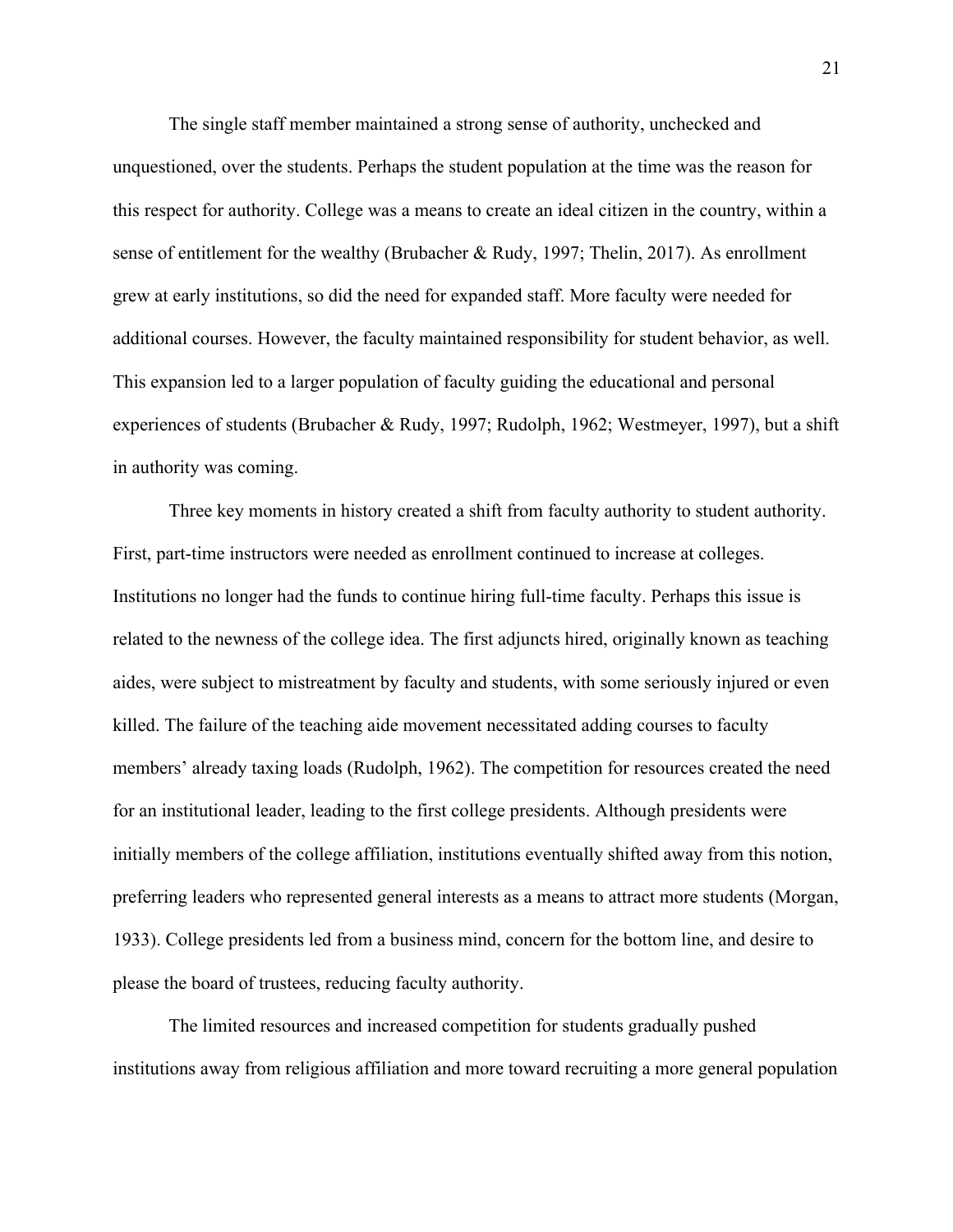(Handlin & Handlin, 1974). New populations created additional curricular needs and a more specialized faculty. Despite these improvements, higher education continued to struggle for resources, leading to the rise in faculty research. Faculty research resulted in additional funds and increased institutional prestige. Although fraternities and sororities as a student movement conducting research energized faculty, it reduced their contact with the student population (Rudolph, 1962; Westmeyer, 1997).

The reduced contact led to a decreased value for instruction, which created a student movement for activities. The initial groups on college campuses were literary societies (Baird, 1912). These groups, while providing socialization, were focused on educational pursuits and debate, often challenging the curriculum. These groups were accepted by institutions due to their connection with academics, a belief they would not sustain, or a combination of the two (Rudolph, 1962). Historians have suggested faculty members may have contributed to the rise in these organizations. Some faculty members could have seen the creation of these student groups as examples of student activism and sought to support the groups (Altbach, 1989; Kezar, 2010). However, the rise of student groups was less related to protest and more toward boredom with the college experience.

Secret societies were a precursor to Greek life. The first society founded was at the College of William and Mary around 1776 (Baird, 1912). Membership was highly selective, and the groups met in secret locations. These groups were focused on literature and with support from faculty members. About these societies, Baird (1912) stated, "Their exercises consisted of debates, the reading and discussion of papers on literary subjects, and the like. They were encouraged by the faculties, the students joined them as a matter of course and their work was mainly educational" (p. 5). Colleges typically had a minimum of two societies that engaged in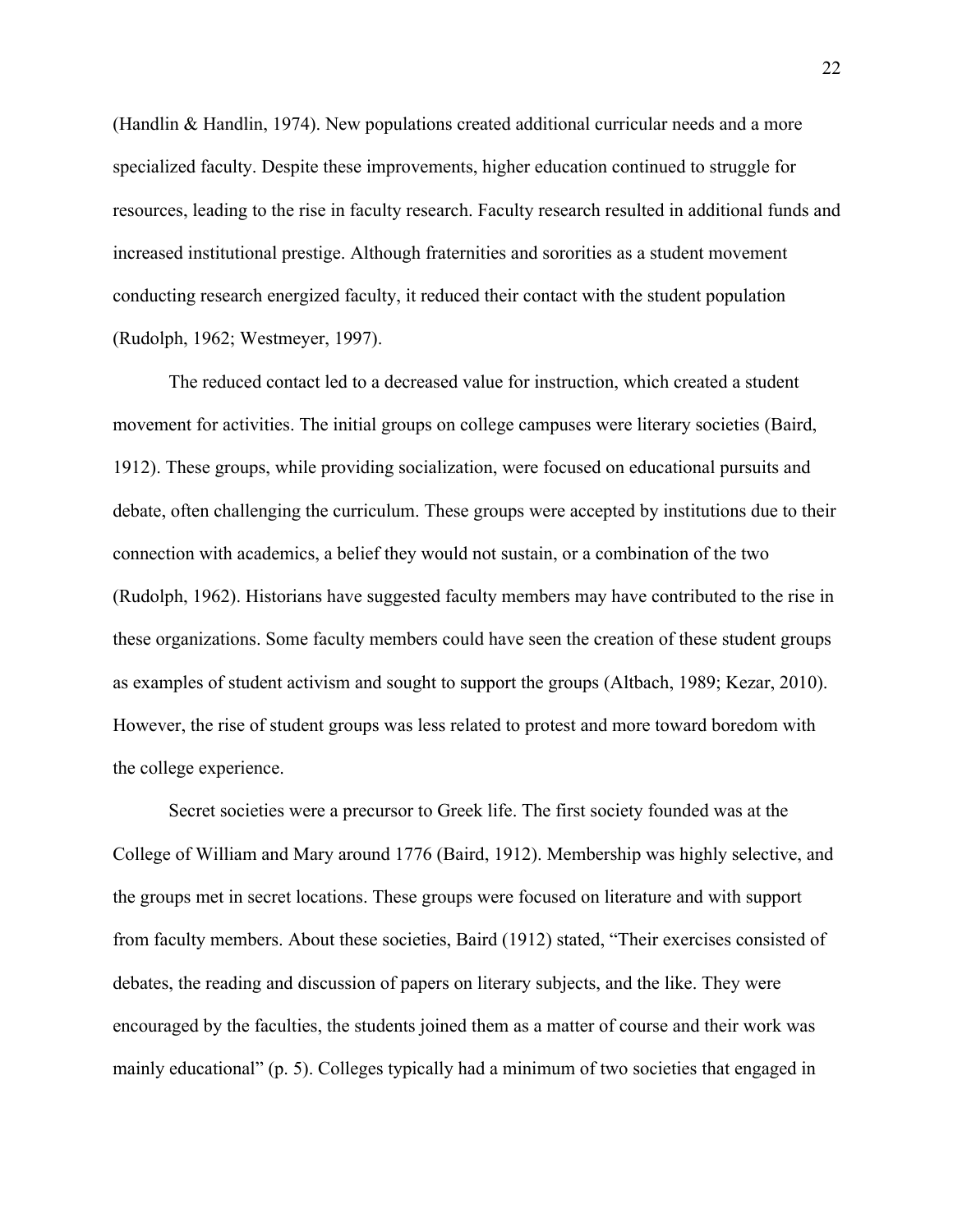educational debate regularly. These societies led to the formation of fraternities, beginning with Kappa Alpha Society in 1827. This became further exemplified with the Black Greek-letter organizations, which, through social activism, worked to improve the quality of life for African Americans (Harris & Mitchell, 2008). Because the first eight Black Greek-letter organizations "had been born during the turbulent turn of the century…not too far past the midcentury point, the need to organize fraternally arose again" (Harris & Mitchell, 2008) The founding of the Iota Phi Theta Fraternity during the civil rights movement was a sign that members were committed to social change.

### **The Start of Fraternities**

American college fraternities are unique among the educational systems of the world. Although similar groups exist in Germany, Italy, and England, their existence is founded on the perpetuation of specific socioeconomic cohorts of students (Bailey, 1949). The emphasis of such European fraternal organizations identified with elitist fervor, as the groups have highly selective membership intake practices (Anson & Marchesani, 1991). American college fraternities focus on egalitarianism and the social development of their members. Although European schools have clubs and societies, no other arrangements are readily comparable to the American fraternity system (Anson & Marchesani, 1991).

The genesis of American college fraternities was forged from the desire of the general student body (Bailey, 1949). The evolution of the men's collegiate social fraternity began as a social outlet as part of the extra curriculum. During the 19th century, many colleges had forbidden the existence of fraternities. Prior to 1880 and in a few cases afterward, the fraternities evaded antifraternity rules and operated chapters sub rosa. Although many institutions of higher education have chosen to eliminate fraternities and sororities or question their relevance, Greek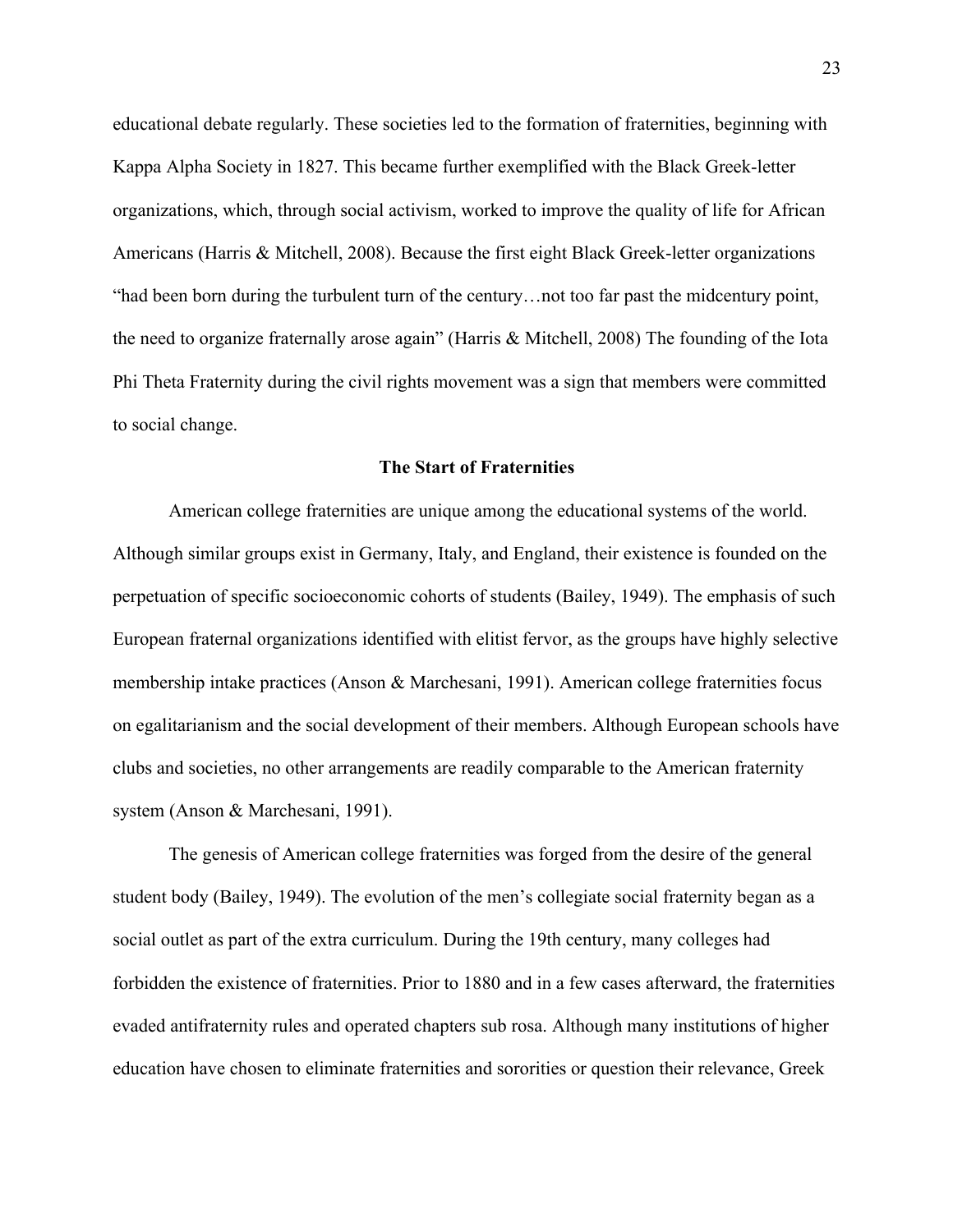organizations have had a significant historical impact on the early development of the American system of higher education (Anson & Marchesani, 1991).

The educational curriculum during the 18th and 19th centuries was rigid, structured, and dogmatic (Horowitz, 1987). Recitation of text and oral examination of the classics was commonplace. This system of drill and instruction was believed to be foundational in the preparation of gentlemen scholars and clergymen who predominantly dominated the student demographic. Due to the high levels of academic rigor and restrictiveness of the collegiate environment at the time, students craved an extra curriculum; they yearned for outside social activity to complement their academic pursuits (Caple, 1998). Thus, students founded early and loosely affiliated groups that met privately in dorm rooms and debated the day's topics (Bailey, 1949). Students sought to create organizations of like-minded individuals, particularly in matters of common interest, such as for the discussion of banned texts. These few clubs were primarily formed as literary and debate societies, and they offered the only outside-the-classroom experience to which students had access (Horowitz, 1987). These clubs began to flourish at this time (Bailey, 1949). With the influence of the classicist curriculum, many students sought inspiration from Greek texts that they had read and debated. These societies became the first early college fraternities as they adopted Greek letters and ideals that symbolized specific academic and intellectual ideals. The early fraternities were a way to fill a need in students' lives by facilitating friendships, recreation, and an outlet for free expression when the college environment provided none (Caple,1998).

The first true modern conception of a Greek-letter society grew out of an antecedent organization known as the Flat Hat Club, which had existed at the College of William and Mary since about 1750 (Bailey, 1949). The Flat Hat Club was a group of men devoted to the printing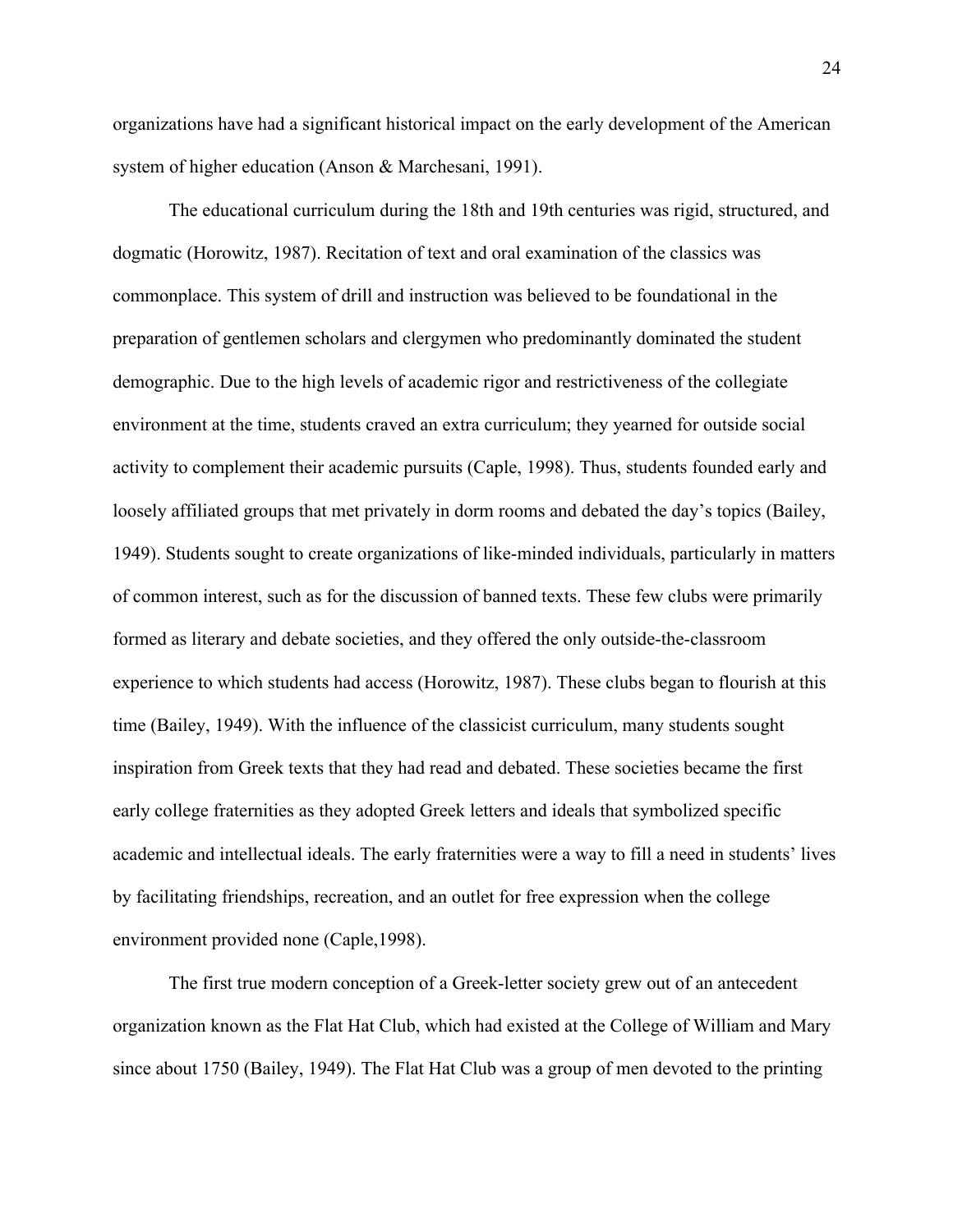and distribution of an underground literary newspaper called The Flat Hat. Early writings of The Flat Hat were satirical compositions on student culture and essays concerning various literary opinions and expressions (Horowitz, 1987).

Five students founded Phi Beta Kappa at the College of William and Mary in the Apollo Room of the Raleigh Tavern on the night of December 5, 1776 (Bailey, 1949). The Greek-letter society and its founders soon determined to extend its values to other institutions and, within 11 years, had established chapters at Yale, Harvard, and Dartmouth. This growth was, however, short-lived. Due to military conscription actions during the Revolutionary War, the parent or alpha chapter of Phi Beta Kappa became dormant in 1781. The fraternity did not expand for many years.

In 1831, influenced by a nationwide faculty agitation against secret societies, the Harvard chapter voluntarily disclosed its secrets (Horowitz, 1987). Thereafter, the entire organization became an honorary society in which membership was conferred solely for distinguished scholarship (Bailey, 1949). Its Greek-letter designation of phi, beta, and kappa stood for "love of learning is the guide of life" (Anson & Marchesani, 1991) Following this policy change, Phi Beta Kappa emphasized the honorary nature of its membership and no longer considered itself in competition with social fraternities (Bailey, 1949).

Phi Beta Kappa today is more widely distributed on college campuses across the United States than any other Greek-letter society and remains purely honorary in character (Anson & Marchesani, 1991). Yet this fraternity of 1776–1831 was the progenitor of a whole class of college fraternities, and its numerous descendants bear all of its essential features (Horowitz, 1987). The Phi Beta Kappa of the late-18th century had all the earmarks of present-day social fraternities: the charm and mystique of the secrecy, an esoteric ritual, oath of fidelity, a grip, a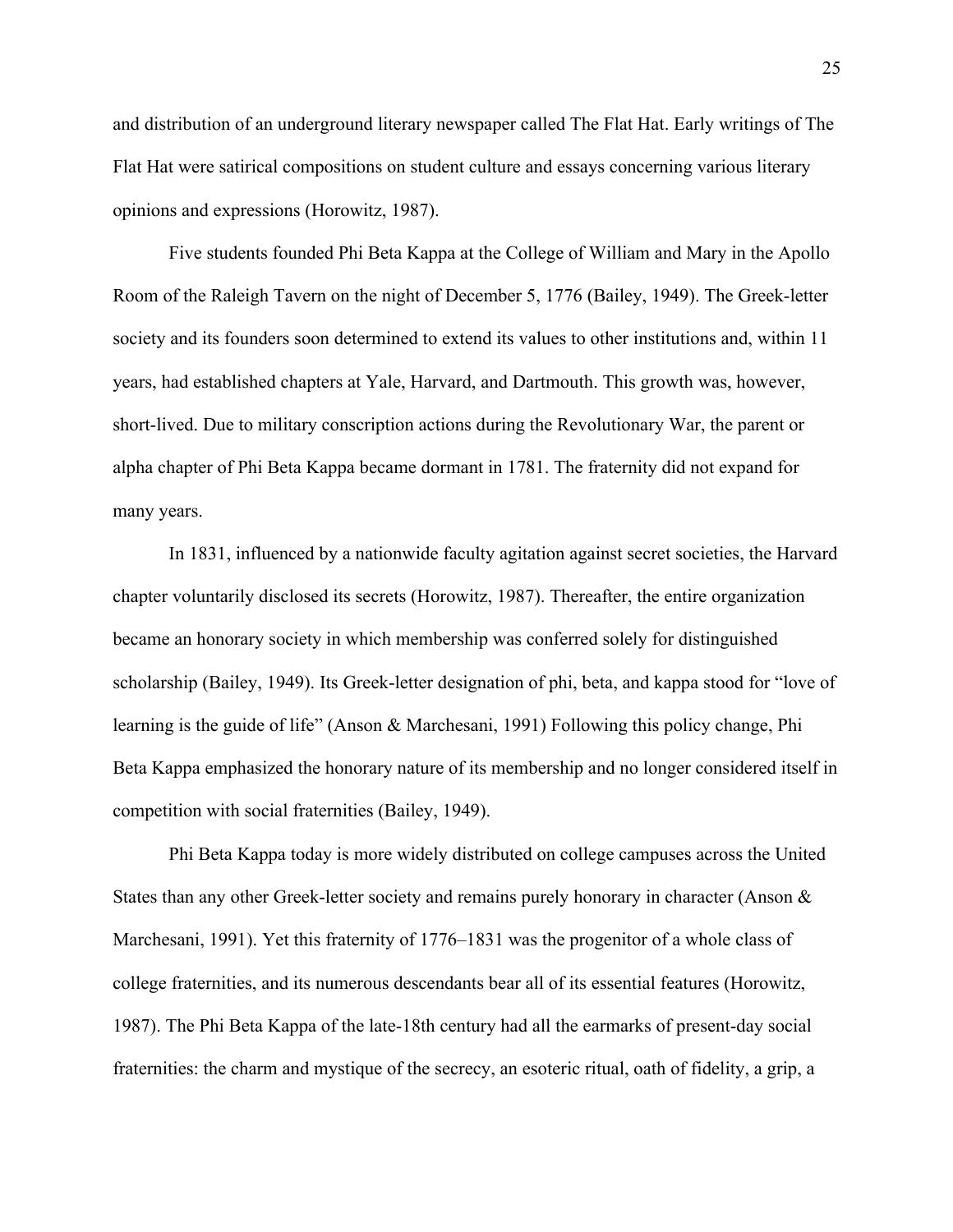motto, a badge for external display, high ideals of morality, as well as ideals of high scholastic achievement and fellowship (Horowitz, 1987). As the first Greek-letter society, Phi Beta Kappa provided the foundation for today's proliferation of the college fraternity (Bailey, 1949). This was true for women's fraternities, as well (Caple, 1998). As young women were gradually admitted to colleges across the United States after the Civil War ended, women craved the same type of outside-the-classroom fraternal experience that men created through Greek-lettered organizations (Caple, 1998). Thus, female students established their own fraternities solely to advance women forward within higher education institutions.

As fraternities and sororities formed, campus housing during the early era of campus life left a growing number of students living in boarding houses rather than in dormitories because of a shortage of on-campus housing. By the middle of the 19th century, a change occurred on the American campus that caused fraternities to acquire a secondary characteristic: the fraternity house (Dartmouth College, 1936). More students had greater personal wealth than in earlier periods and could afford to board in fraternity houses. The earliest example of a fraternity house was at the University of Michigan, where Chi Psi built a 20-by-14-foot log cabin in 1846. Although not used for living, it was the site of meetings where its members spent a considerable amount of their outside time. This building marked the first instance of the fraternity as a social living group and the end of the fraternity as a social outlet (Bailey, 1949).

Even though students could now better afford housing, due to economic factors and the rapid growth of attendees, many colleges were financially ill-equipped to maintain housing for their students (Dartmouth College, 1936). Consequently, campuses sat amid private boarding houses where students secured their own lodging and meals. For fraternities and sororities, owning and maintaining property required the cooperation of the alumni, many of whom in the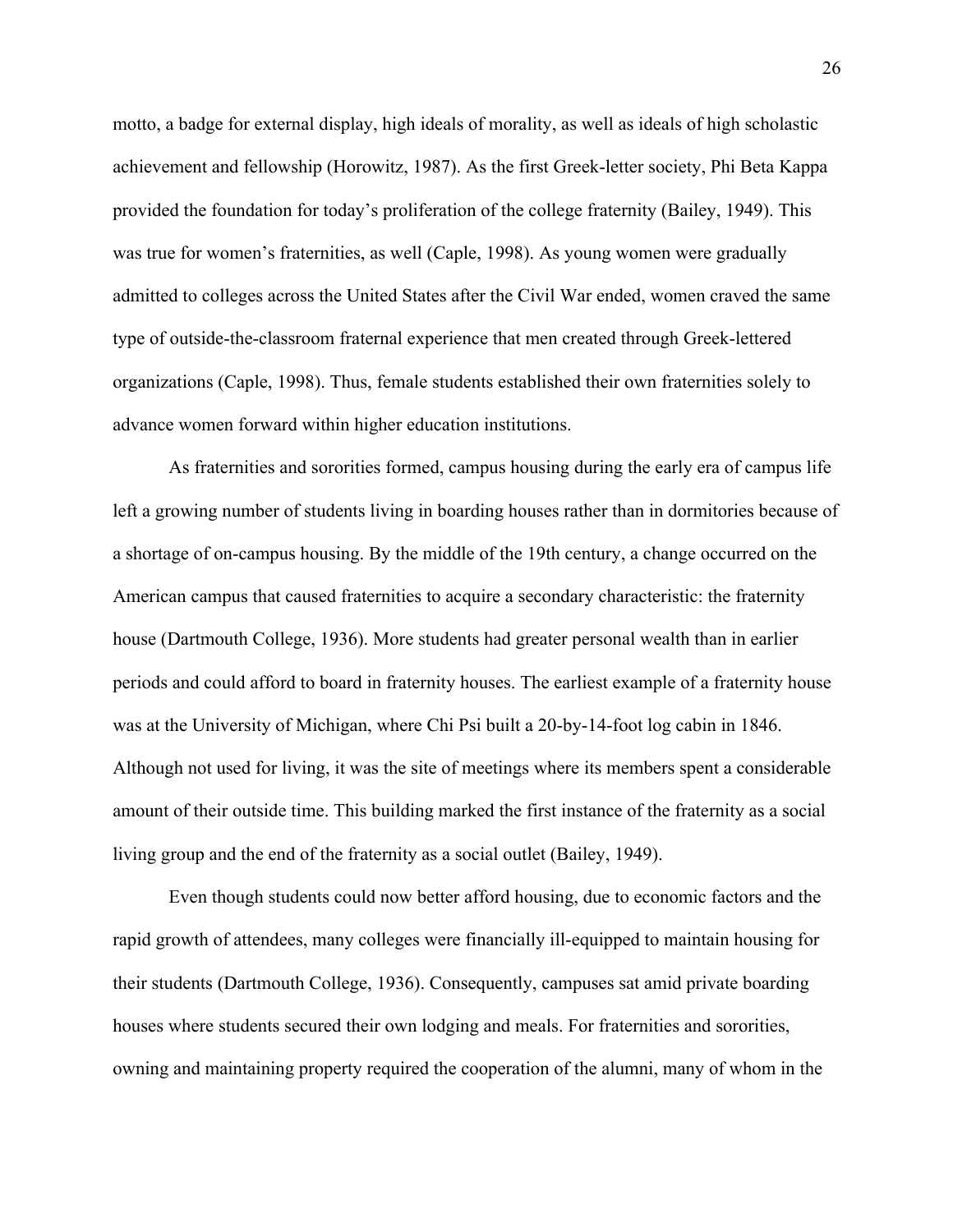past had simply graduated and disappeared (Hering, 1931). Eventually, alumni became involved with chapter management because undergraduates could not maintain their living spaces properly. This action indirectly benefited the colleges by keeping alumni interested and engaged in the affairs of their alma mater. Likewise, chapter ownership of these houses relieved many colleges and universities of the financial burden of building dormitories. For the college or university, fraternities had the practical benefit of housing people when an expanding college or university could not cope, and many institutions at the time relied on fraternities this way (Hering, 1931).

This willingness on the part of sororities and fraternities to assume responsibility because fraternities and sororities began as a student resistance to the power structure in higher education and existed in a cloak of secrecy, it is not surprising that early on, the academy began to problematize fraternities and later sororities. Scheurich (1997) discussed the construction and recognition of a problematic group occurring within what he called a "grid of social regularities" (p. 98). Importantly, Scheurich described this grid as "both epistemological and ontological; it constitutes both who the problem group is and how the group is seen or known as a problem" (p. 107). The problematization of fraternities and sororities has continued in the academy into the present era.

Second, student affairs practitioners are responsible for addressing the needs of students within multiple contexts. Fraternal organizations aid in two essential areas in higher education: student development and student engagement. Student engagement finds its roots in involvement theory (Astin, 1984). This theory suggests students who put energy into an activity are likely to receive a benefit equal to the energy expended, provided the event includes a challenge. Research has indicated fraternities can provide such challenges to students, impacting their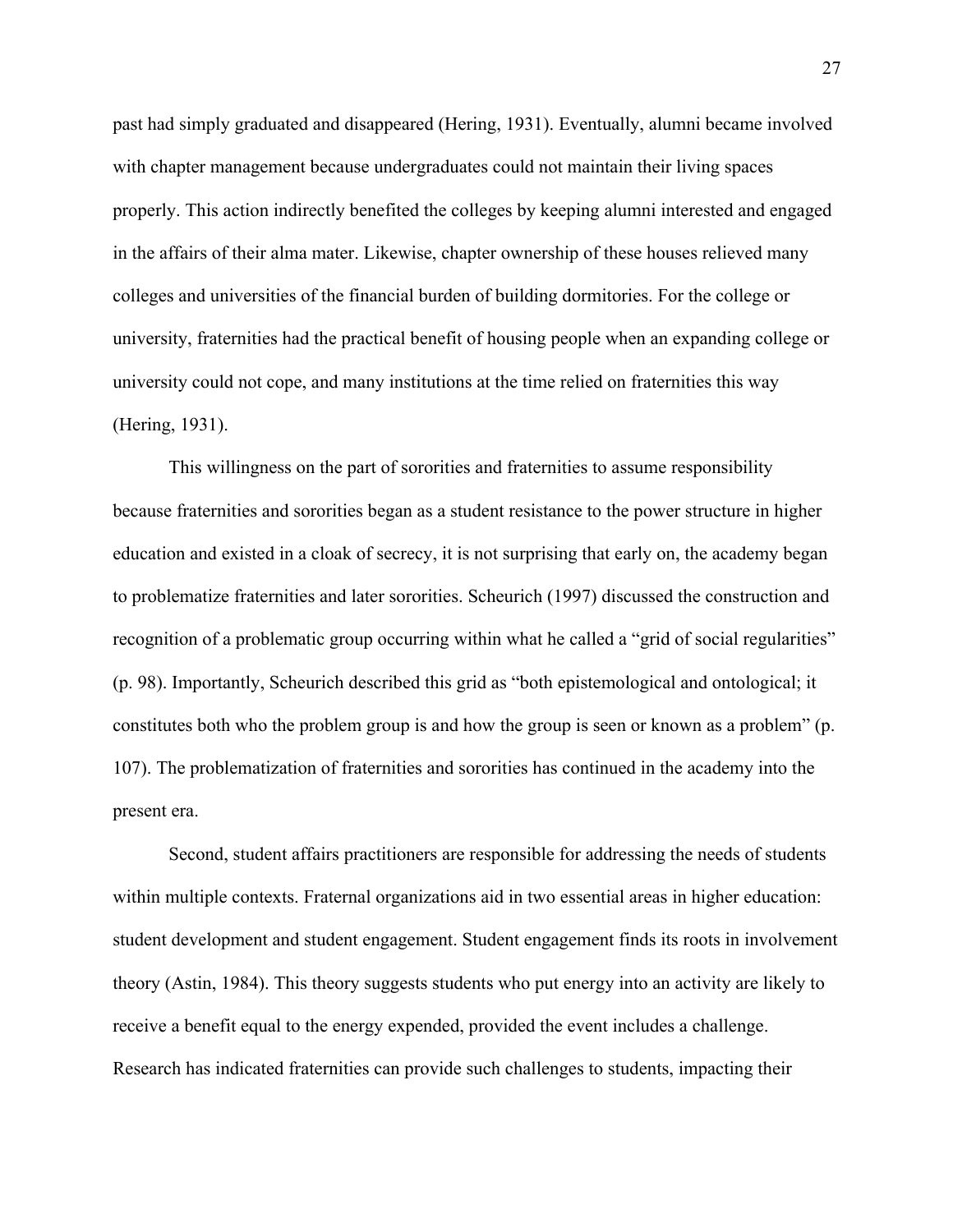personal development (DeBard et al., 2006; Pike, 2003; Routon & Walker, 2016; Wilder et al., 1989). Students, regardless of background and identity, will respond to an administration that guides them in these experiences (Pace, 1990). Graduate students who understand the impact of fraternity/sorority life activities on the student population are better equipped to harness the positive value of such activities.

Finally, students must graduate with an understanding of inclusion. Fraternities and sororities can connect students to one another. Although research has not linked membership to cultural understanding (Martin et al., 2015; Routom & Walker, 2016) and many organizations are formed based on racial, ethnic, or religious lines, there is no reason to discount the ability of these groups to connect across divides. Greek organizations have become more open overall and could bridge the gap between majority and minority populations. The marginalization of students of color continues on college campuses. Fraternity/sorority life could be a solution to this discord among students.

The development of Greek life in the United States has close ties to the history of higher education in the country. The shift in power from faculty to students created an opening to organize fraternal groups. These groups fought through many challenges to grow and expand their reach. The creation of the NIC provided links between fraternities into shared purpose. Although the group did not exude any control over individual chapters, its existence increased accountability and aided in policy development.

Federal policies provided improved access for marginalized populations. New fraternal organizations supported the discussion of social issues and inclusion. NPHC's formation created avenues for these groups to exercise a collective voice. These organizations also provided connections for students, which increased student retention.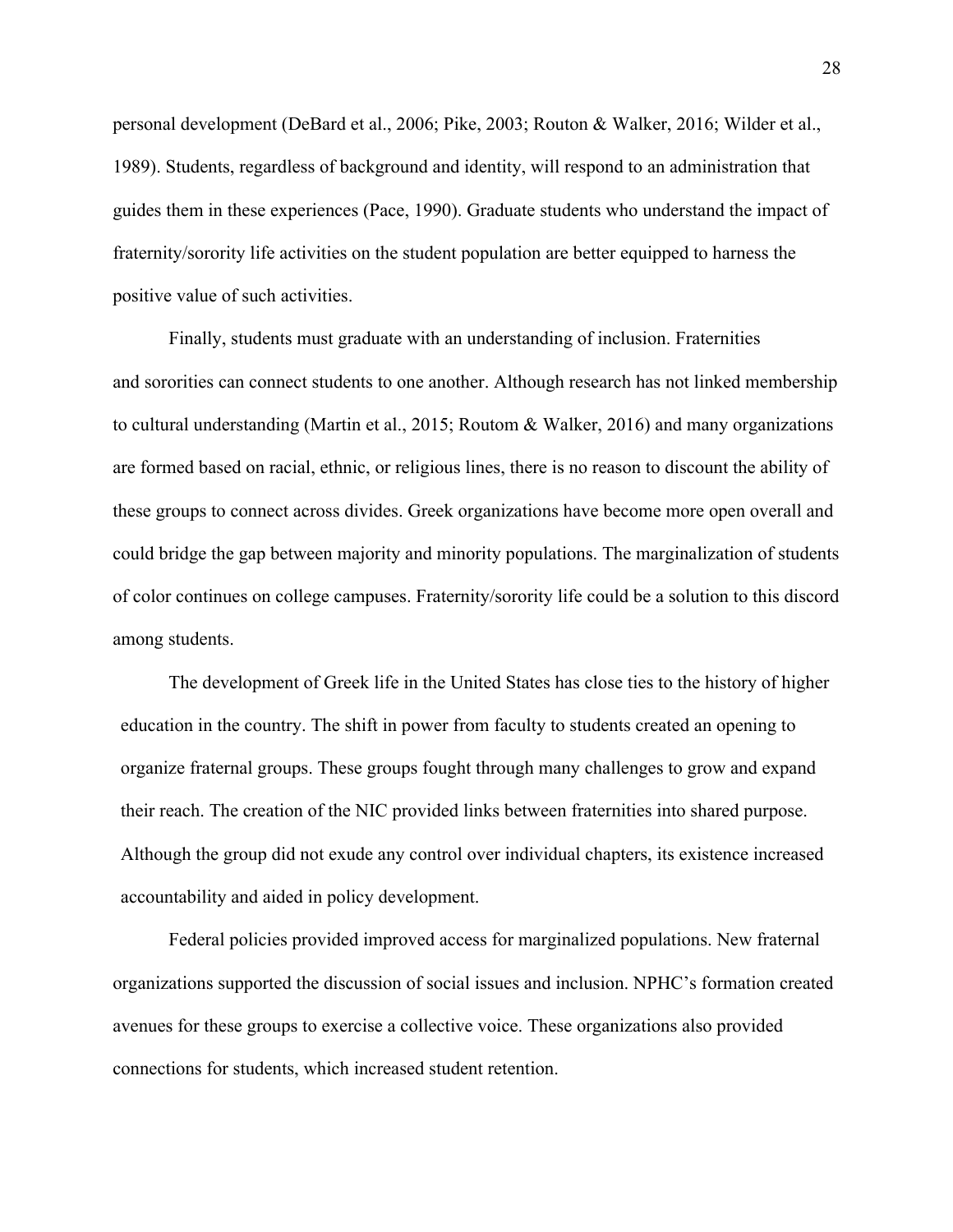These groups continue their active connection to social issues today, both on campus and nationwide.

A stereotype of IFC fraternities and NPC sororities is that they are synonymous with alcohol consumption and hazing incidents on college campuses (Nuwer, 1990, 1999). Although research suggested a connection between these student issues and fraternities, it is vital to consider other historical factors. Alcohol use and abuse have been a part of higher education since its inception. Many factors contribute to use, such as year in school, residence, and organizational membership. Hazing predates the formation of fraternities, and evidence suggests it began with faculty members (Nuwer, 1990, 1999; Sweet, 1999). In addition, hazing practices may be learned behaviors as opposed to chapter mandates (Sweet, 1999). Thus, staff must intervene and guide student development away from such practices. Although we cannot ignore the links between these issues and Greek life, we must also be mindful of other impacting factors.

Sasso (2019) argued that we, as a field, have discussed student engagement and legal implications connected to fraternities. These issues are vital for administrators as they consider student expectations, federal mandates, and increased competition. Fraternities provide an engagement experience not only to members but the community as a whole. These organizations can connect diverse student groups, assuming they have appropriate leadership and direction. The key legal implication regarding campus fraternities is liability. Both private and public institutions can avoid litigation by acting on known information to prevent dangerous incidents. Colleges may also cite legal precedence once charges are filed. We cannot ignore the historical links between Greek life and higher education in the United States. We must continue to examine how the past, present, and future of higher education will impact fraternities on campus and vice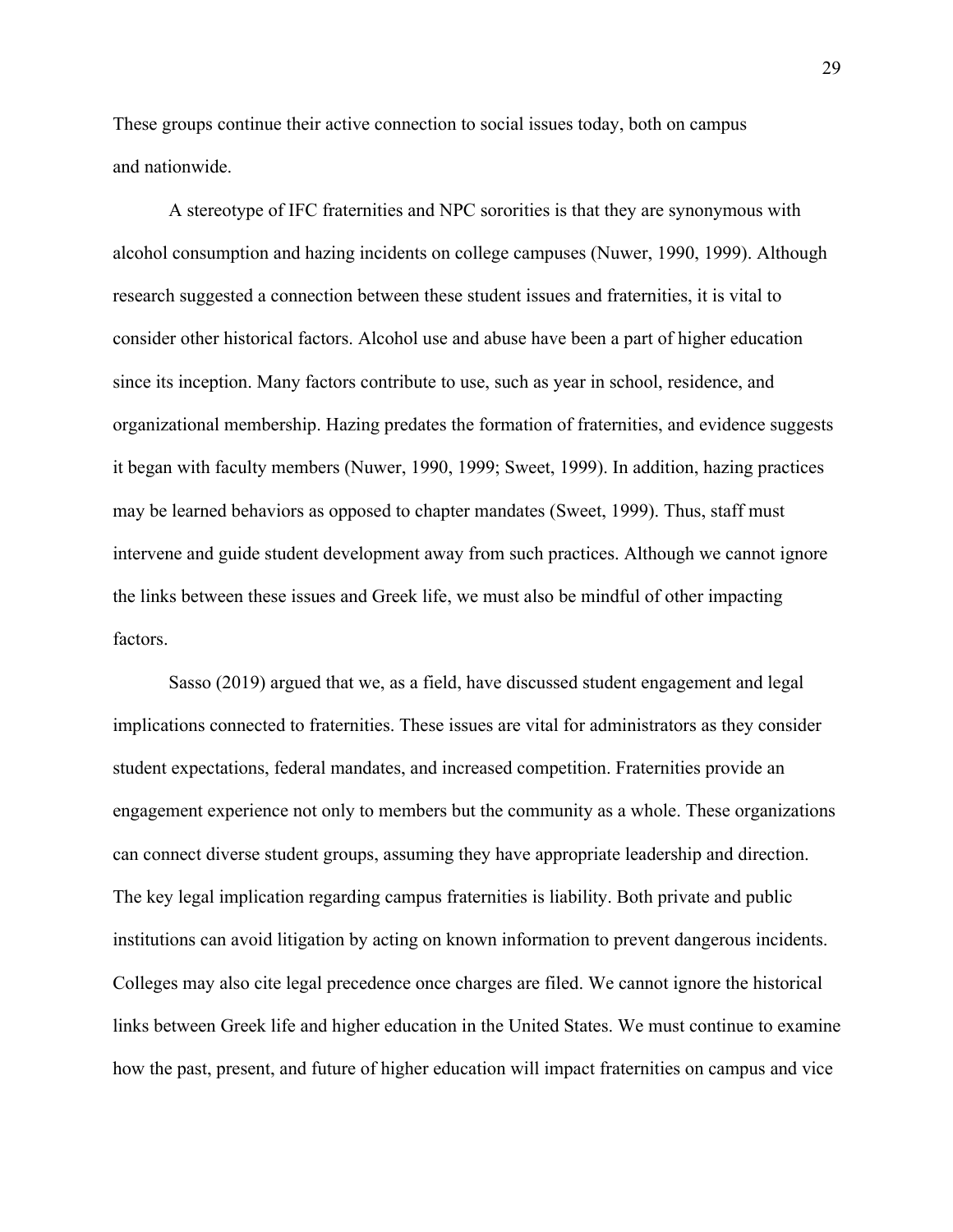versa. How can we support each other's mission? We must find common ground, as elimination of Greek life is not a feasible option. Removal of chapters or fraternity life entirely could have a detrimental impact on the U.S. college system (Sasso, 2019).

#### **First-Generation College Students**

Over the past 80 years, the United States has witnessed a significant increase in college enrollment and completion (Horowitz, 2018). The percentage of students obtaining a higher education degree increased from 7.7% to 31.7% between 1950 and 2010 (Horowitz, 2018). Higher education is one of many paths that lead individuals to greater social mobility, economic growth, a sense of achievement, employment opportunities, and working in higher status jobs (Blackwell & Pinder, 2014; Kyllonen, 2012). According to the U.S. Department of Labor, Bureau of Labor Statistics (2017a), the employment rate in the United States is projected to increase by 11.5 million by 2026. Additionally, 54% of created jobs will require postsecondary education, and only 3.9% will require a high school diploma by 2024 (U.S. Department of Labor, Bureau of Labor Statistics, 2017). A higher education degree is of great value to all students, helping to provide them with economic gains, higher earnings, and greater career opportunities (Ishitani, 2006).

There are great benefits associated with obtaining a postsecondary education such as having a better life and a sense of accomplishment, higher income, job security and stability, and higher levels of psychological well-being and happiness. However, certain populations are less likely to attend and graduate from a higher education institution, making it difficult for them to reap those benefits (Blackwell & Pinder, 2014; Horowitz, 2018; Ishitani, 2006; Tate et al., 2015).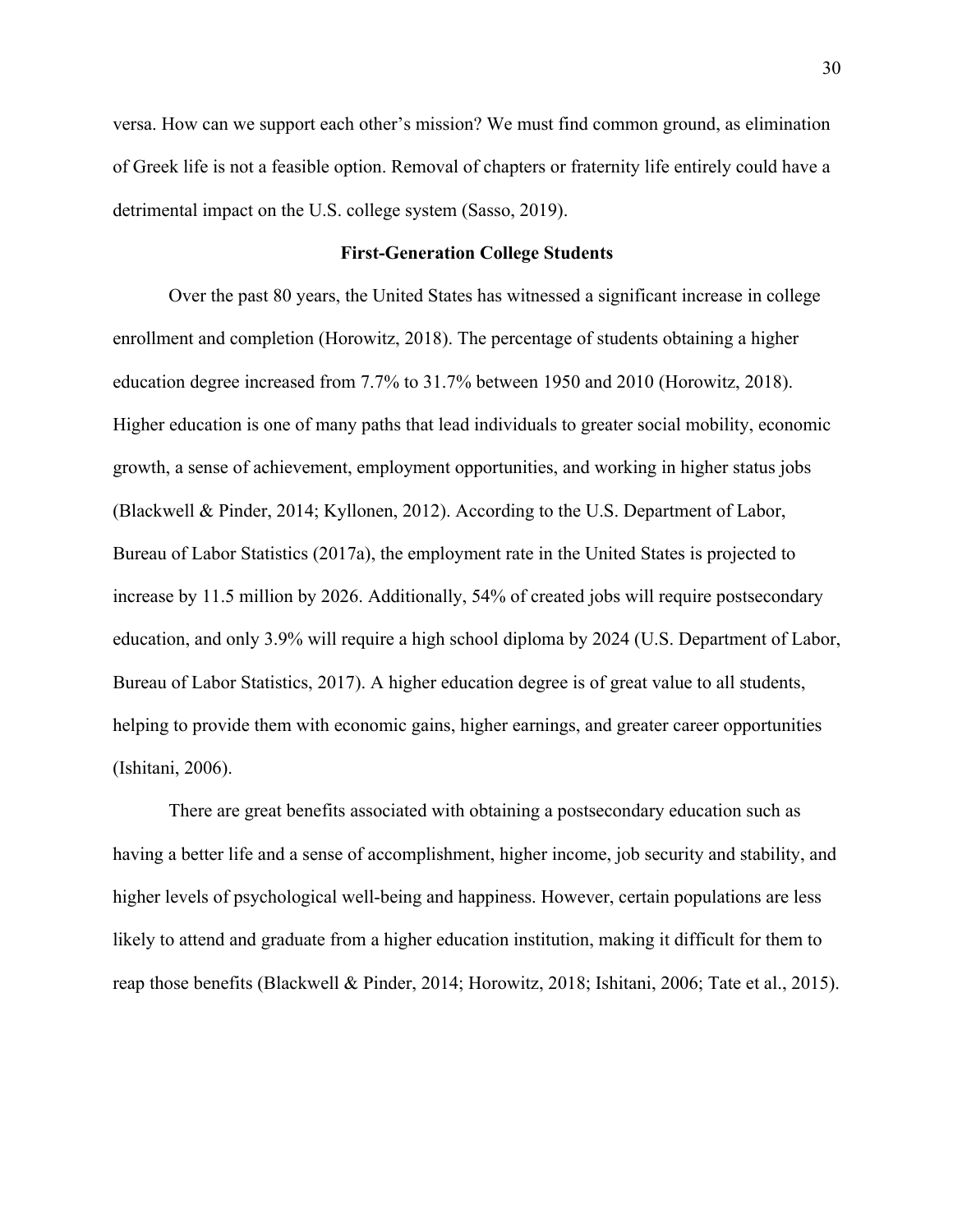# **Background and Characteristics**

FGCS are a growing population in the United States, and they are emerging as one of the most important student populations in all colleges and universities (Castelló et al., 2018). There are many different variations of the definition of FGCS. Some researchers describe this population as students with parents who never attended a university at all, while others define FGCS as those with parents with "some" college experience but never graduated (Blackwell & Pinder, 2014; Davis, 2010; Ishitani, 2006). Although there are similarities between the definitions, this research study used the definition of FGCS as students whose parents or guardians did not attend a 2-year or a 4-year institution. The characteristics of FGCS greatly differ from continuing-generation college students, which contributes to FGCS experiencing higher dropout rates than their counterparts.

FGCS generally come from low-income families and are disproportionately overrepresented in the most disadvantaged groups related to enrolling and participating in higher education (Castelló et al., 2018; Coffman, 2011; Engle, 2007). Demographically, FGCS are more likely to be older, Black or Hispanic, have dependent children, attend 2-year or for-profit institutions, work full-time and have a part-time college enrollment status, register for remedial courses, and withdraw and/or repeat classes (Chen, 2016; Chen & Carroll, 2005; Engle, 2007; Furquim et al., 2017). Research further denoted that FGCS are less likely to take college standardized tests (ACT and SAT), and those who do tend to score the lowest among their peers (Inkelas et al., 2007). Additionally, FGCS attend college to honor their family or pursue future financial aspirations. However, they feel less academically prepared, earn lower grades, are less involved in college activities, have lower educational aspiration, and perform poorly in the math and sciences compared to continuing-generation college students (Bui, 2002; Gibbons &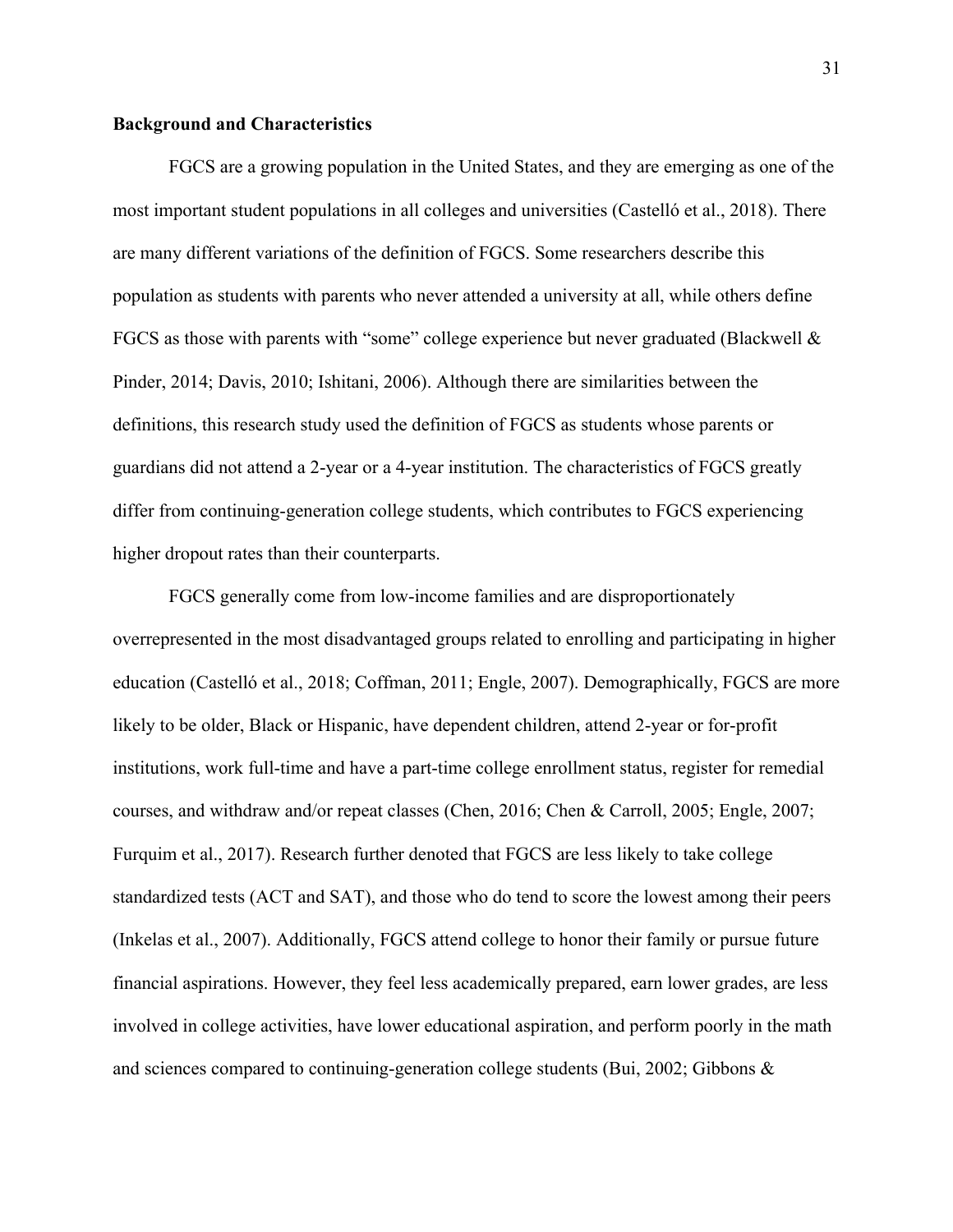Woodside, 2014; Horn & Nuñez, 2000; Petty, 2014; Próspero & Vohran-Gupta, 2007; Reid & Moore, 2008).

## **Challenges of First-Generation College Students**

Due to the hidden status of FGCS, they may not be recognized or acknowledged among other groups, with their social, cultural, and academic needs often overlooked (Kish, 2003). When FGCS arrive at college, they are naïve about the campus culture and the role of their family in their lives; as such, they experience mixed feelings of hope, confidence, self-doubt, and motivation (Kish, 2003). These feelings and expectations force FGCS to live in two different worlds: the world of higher education and commitment to their family's sociocultural backgrounds (Petty, 2014).

Griffiths (2017) reported, "Across the country, many first-generation college students drop out of college. Yet, these students especially need to finish their schooling because college degrees may represent their only chance to break generational poverty cycles" (p. 2). Therefore, first-generation students must have academic and personal support within the college experience because it may not be present in other areas of their lives due to their family's limited knowledge about college (Davis, 2010; Ishitani, 2006; McCarron & Inkelas, 2006).

FGCS have limited access to information about higher education and the expectations of the institutions (Hirudayaraj, 2011). Institutions of higher education have provided college students with ample sources of information for an easier transition to college. For continuinggeneration college students, these sources of information could come from their parents, siblings, or friends because of their previous access to higher education or personal and academic experiences (Schwartz et al., 2018). As a result, students arrive at college with a stronger sense of social capital. Social capital is the information, support, and resources accessible to people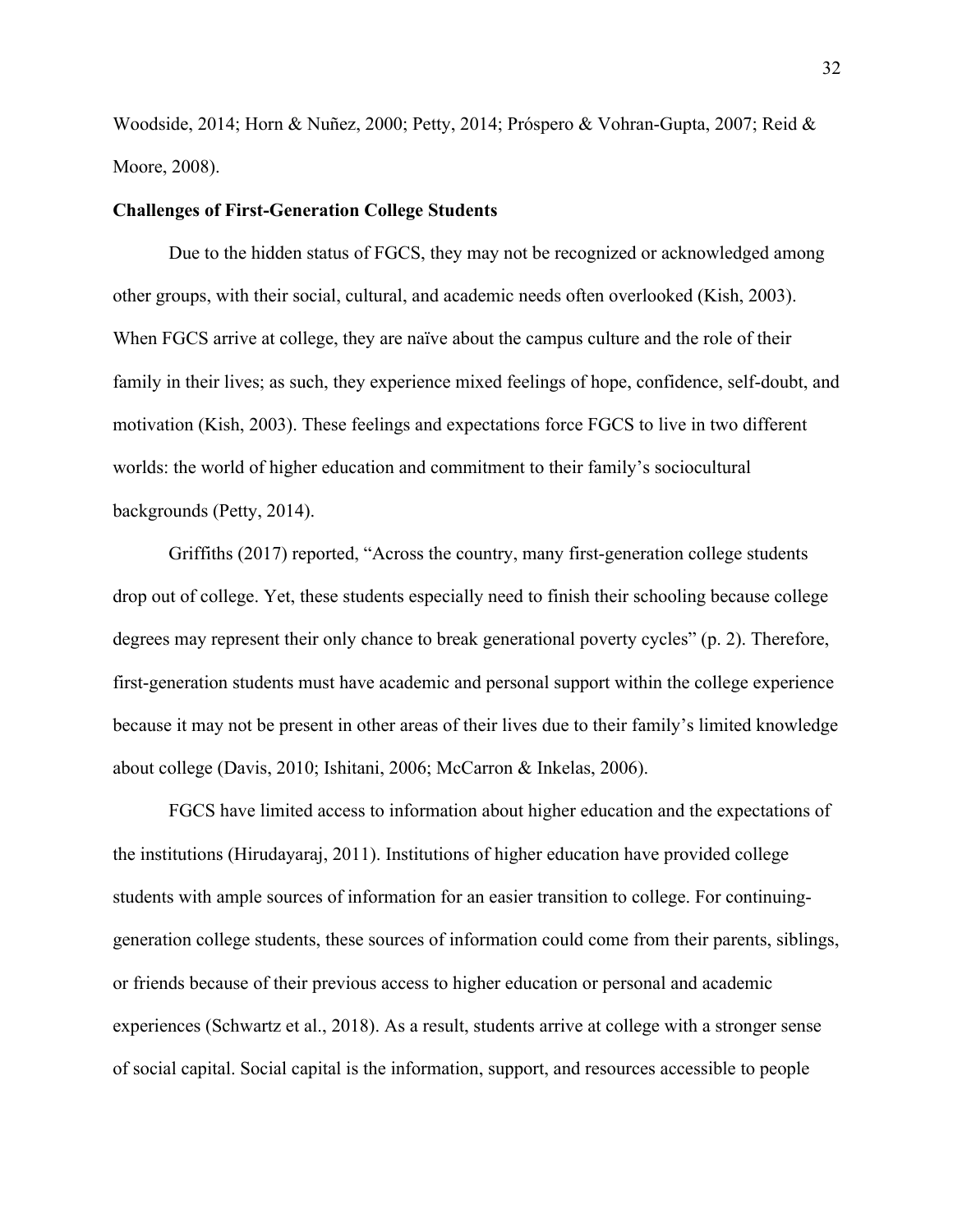through networking and connections. Social capital is important, especially for any marginalized student population, because it provides support and assistance in any social environment (Stanton-Salazar, 2001).

## **Knowledge of Postsecondary Education**

When considering the differences between FGCS and continuing-generation college students, distinct disadvantages between the two student populations are evident. These disadvantages occur before enrolling in college, during college, and after graduation (Gofen, 2009). Disadvantages before enrollment include lack of knowledge on postsecondary education such as the application process for admission, financial aid systems, lack of finances, academic readiness, moral support from family members, low educational expectations and plans, as well as minimal academic preparation in high school (Gofen, 2009). During and after the collegiate experiences of FGCS, these disadvantages show in their high attrition rate before completing their degrees and continue through early career outcomes (Gofen, 2009; Warburton et al., 2001).

Research conducted the past 2 decades showed that FGCS face a unique set of challenges to their college success compared to their continuing or non-FGCS' peers (Chen & Carroll, 2005; Davis, 2010; Engle, 2007; Engle et al., 2006; Engle & Tinto, 2008; Padgett et al., 2012; Pascarella et al., 2004; NASPA, 2018; Ward et al., 2012). This is a disparity widely recognized and accepted throughout the literature. FGCS commonly enter the institution with less knowledge of college-related activities and expectations and have less social and familial support relative to students whose parents have college degrees (Davis, 2010; Engle, 2007; Martin, 2015; Moschetti, 2012; Pascarella & Terenzini, 2005; Tym et al., 2004). As a result, researchers must explore how student social support networks develop to ensure student success during difficult transitions.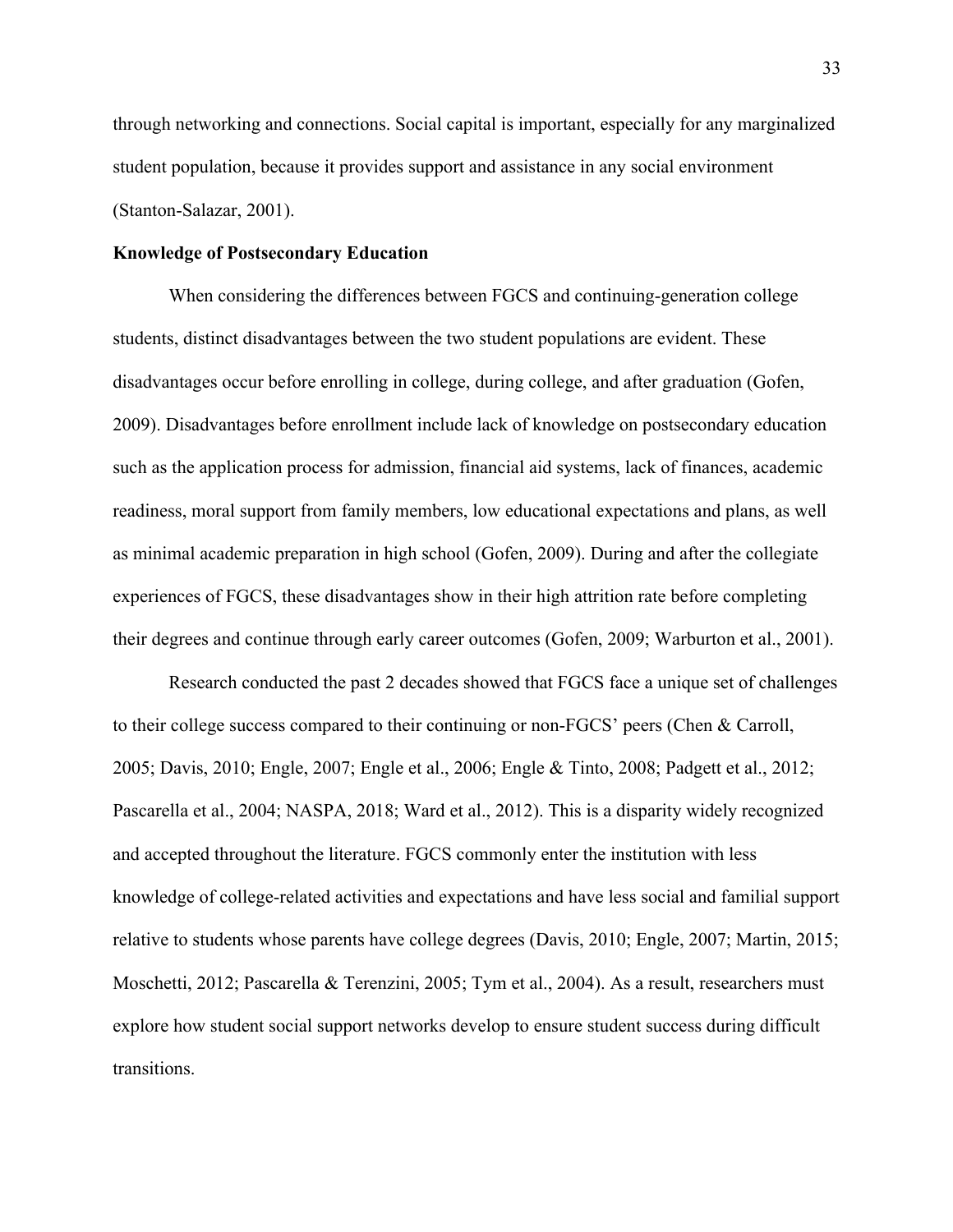Because FGCS are the first in their family to attend college, they lack familiarity with the college admission process, the campus culture and climate, and what it means to be a college student (Davis, 2010; Inkelas et al., 2007). This population is also new to the language, insider knowledge, institutional practices, and resources available to students (Davis, 2010). Individuals who assume they are familiar with FGCS believe that they can aid those students by simply getting them a campus tour, bringing them to various offices where they can pay their bills, sign up for housing, and register for classes. However, becoming familiar with the college culture, creating a sense of fit, and navigating the bureaucratic organization of the higher education system is more complex, and it is a challenge that FGCS experience to a greater degree than continuing-generation college students (Davis, 2010; Ishitani, 2006; McCarron & Inkelas, 2006).

FGCS have limited access to information about higher education and institutions' expectations (Hirudayaraj, 2011). Institutions of higher education have provided college students with ample sources of information for an easier transition to college. For continuing-generation college students, these sources of information could come from parents, siblings, or friends because of their previous access to higher education or personal and academic experiences (Schwartz et al., 2018). As a result, when they arrive at college, they have a stronger sense of social capital.

Social capital comprises the information, support, and resources accessible to people through networking and connections. Social capital is essential, especially for any marginalized student population, because it provides support and assistance in any social environment (Stanton-Salazar, 2001). In contrast, when FGCS come to college, they have experienced isolation, limited themselves to just one or two sources of information, and greatly lacked social capital (Davis, 2010). Rios-Aguilar and Deil-Amen (2012) and Sanchez et al. (2011) contended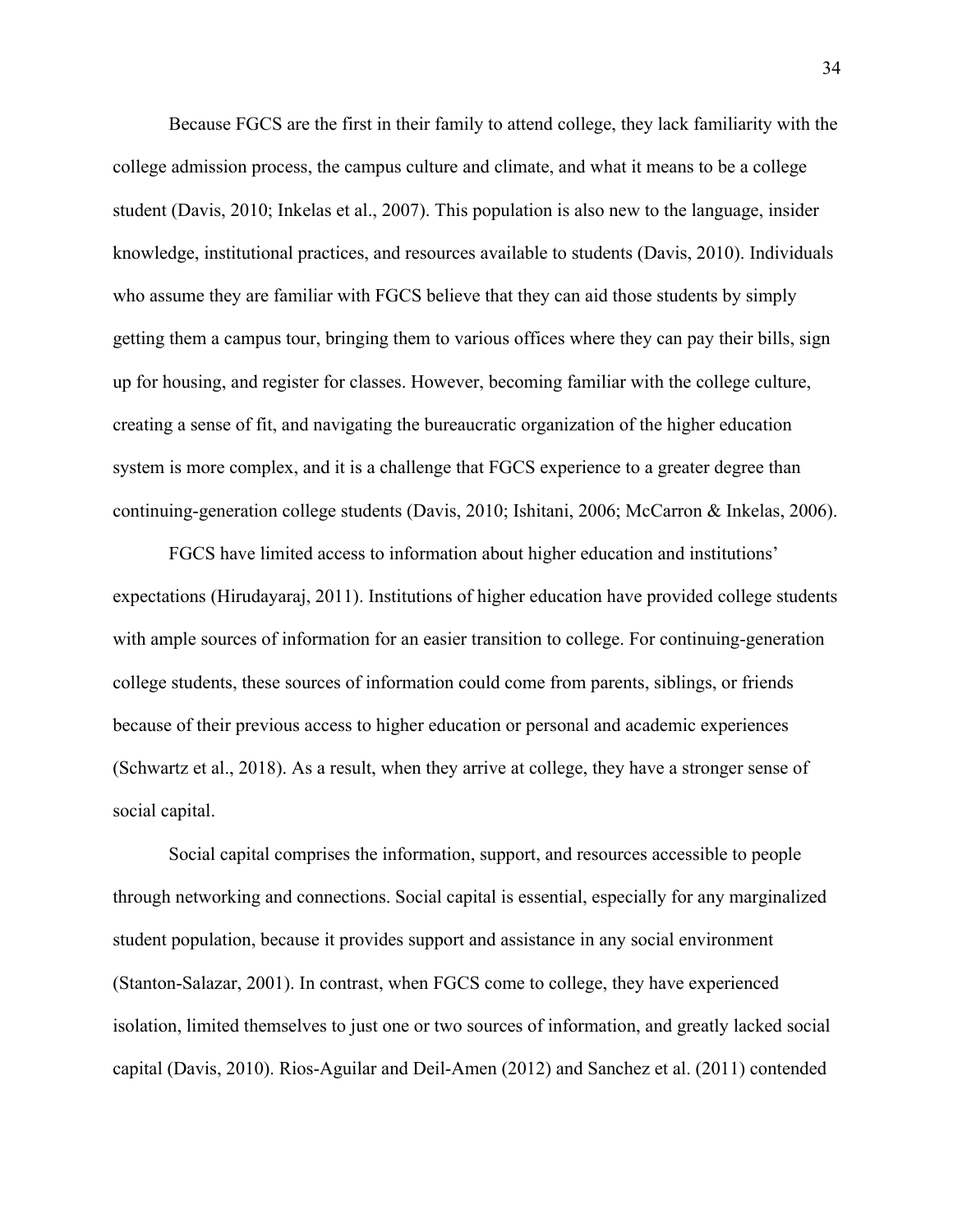that while transitioning to college, students' accessibility to their social capital shrinks and their strong connection to their previous community begins to weaken, especially for first-generation and low-income students. As such, students must find a way to maintain their relationships from their past communities while building new and meaningful relationships and connections when they enroll in college. Another barrier that has impacted FGCS's persistence in college is family involvement.

#### **Family Involvement**

Autonomy and family involvement are a significant part of the first generation's lived experience. During the adolescent years, children desire more autonomy and independence and guidance and direction from their family members to make decisions about their academics and learning (Wang & Nuru 2017). According to the Harvard Family Research Project (2007), adolescence is a phase where young adults establish their identities, practice autonomous selfexpressions, and partake in complex experiences to develop their competence and self-esteem. As children pass through adolescence, family members begin to have conversations about academic expectations for their children. Parents also seek to create opportunities for their children to take responsibility for their academic work and create a meaningful plan for their future (Rosenberg & Lopez, 2010; Wang & Nuru, 2017).

The level of family engagement during adolescence can produce positive academic outcomes, such as growth in college enrollment rate (Rosenberg et al., 2010), decrease in attrition rate (Englund et al., 2008), and academic achievement (Epstein, 2008). Other researchers have noted that when parents of students engage with their children's education process, they have higher levels of student achievement, attendance, behavior, educational expectations, and educational planning (Ferguson et al., 2008). Despite the positive connection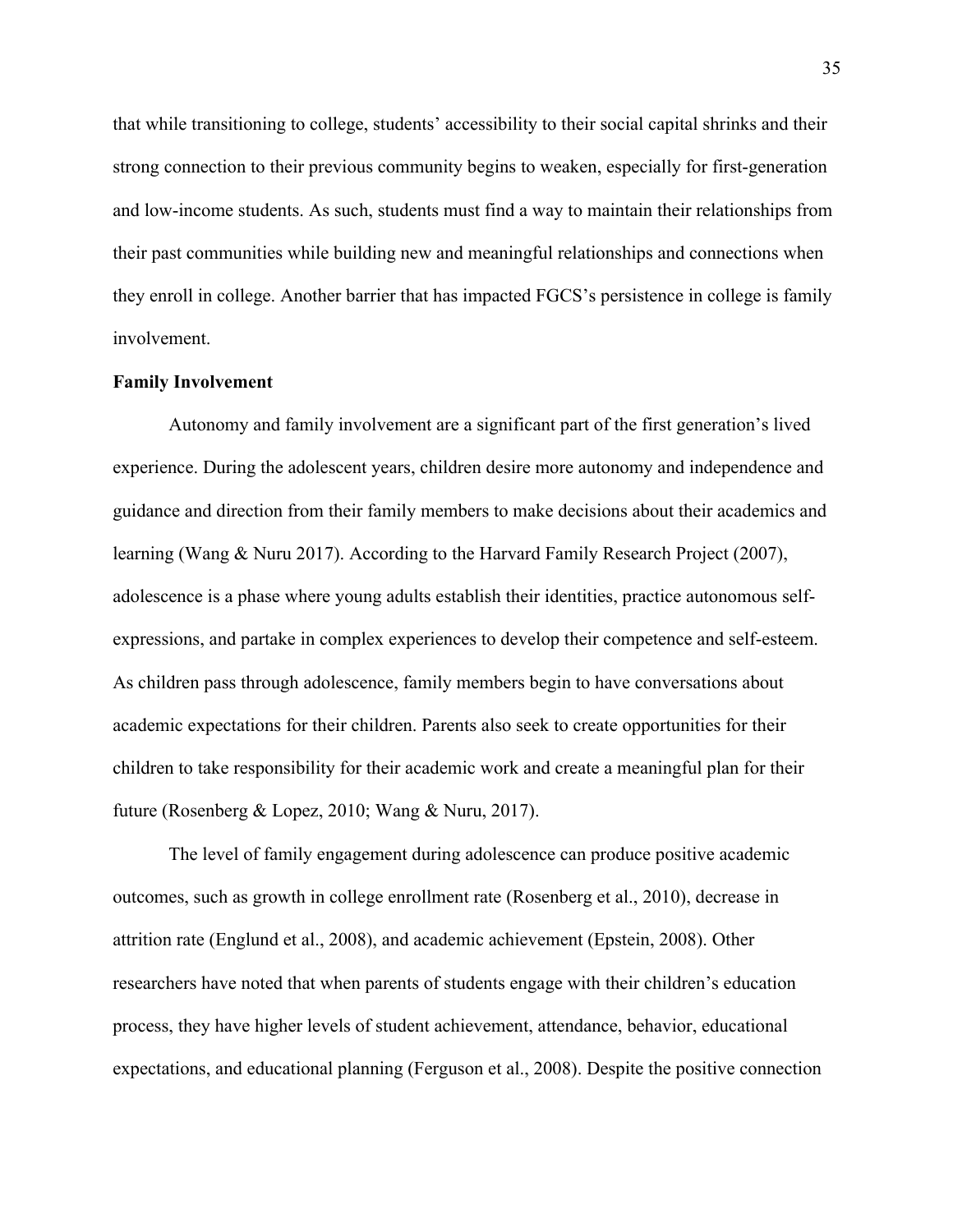between family engagement and students' academic achievement, this experience is convoluted for FGCS and their family members.

FGCS's family members lack familiarity with the higher education system, having not graduated from college. As a result, they are likely unable to advise students regarding navigating the college process and adopting strategies to succeed academically (Wang & Nuru, 2017). Additionally, FGCS have strong ties to their family responsibilities (McKay  $\&$  Estrella, 2008). As such, because FGCS identify as low-income students, they spend more time attending to their familial obligations and working multiple jobs to help with finances (Williams & Ferrari, 2015). These obligations force FGCS to spend less time on campus, impacting their sense of belonging and academic and social integration (McKay & Estrella, 2008; Petty, 2014; Williams & Ferrari, 2015). There are other instances where families of FGCS have played a positive role in students' educational attainment.

While the parents of FGCS do not possess a college degree, they sometimes encourage their students to achieve both family and educational goals. Wang (2014) and Stephens, Fryberg, et al. (2015) defined encouragement as parents reminding FGCS about the importance of staying true to their roots. This involves making family a priority, relying on family as a strong support system, leading by example by modeling a true definition of college success for younger siblings and community members, and avoiding family achievement guilt. Family achievement guilt is a new concept that assesses specific feelings of guilt about a person's academic achievement compared to their family members' success (Covarrubias et al., 2015).

Family achievement guilt has made students feel uneasy about having access to more educational opportunities and college success than their family members; therefore, they have had to reduce their academic success with their family members (Covarrubias et al., 2015). As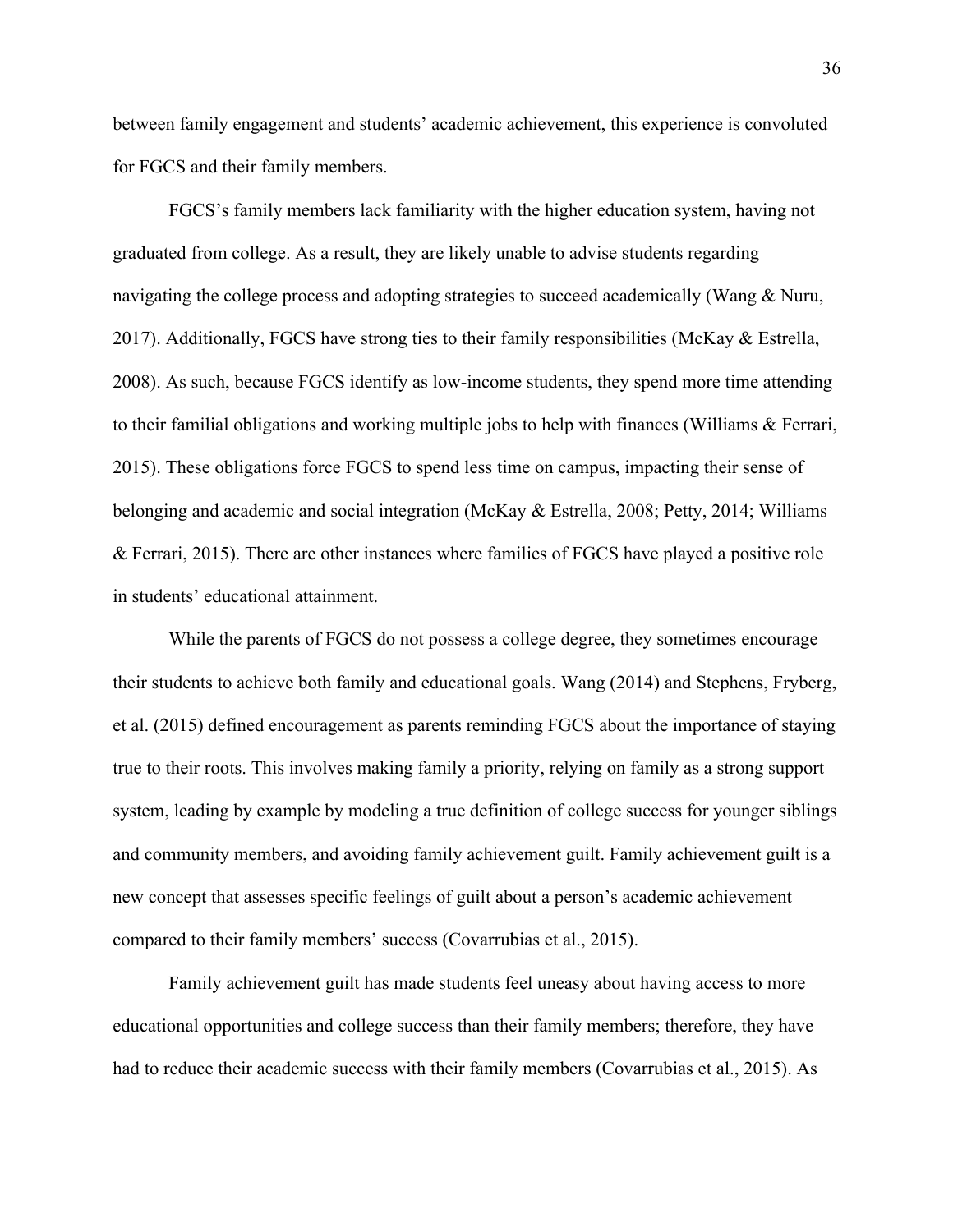difficult as it is for FGCS to avoid family achievement guilt, they tend to experience it more as they surpass their parents' educational achievement. FGCS who exercise interdependence are more engaged with their families, living closer to them while involving them in their daily activities (Covarrubias & Fryberg, 2015; Wang & Nuru, 2017). Accordingly, FGCS feel guiltier for pursuing their academic aspirations as they transition from high school to college.

Family involvement also could serve as an important influence on FGCS's success (Azmitia et al., 2013; Palbusa & Gauvain, 2017). FGCS have had a sense of obligation to stay connected to family and receive encouragement and emotional support (Azmitia et al., 2013). Additionally, having face-to-face interactions and support from family members have been documented as instrumental to FGCS' academic outcome (Dennis et al., 2005). The result of a study that was done by Cornelius-White et al. (2004) suggested that when FGCS' family were engaged with the college-going process and students' college transition, students experienced a high level of academic achievement. Including parents in the educational process improved students' educational aspirations and reduced the adverse effects of culture shock (McCarron & Inkelas, 2006). A lack of familiarity with the culture of higher education and its institutions has made it difficult for FGCS's family to provide their students with much help, forcing students to navigate college life entirely on their own (Davis, 2010). Although family involvement is critical in the experiences of FGCS, academic preparation is also one of the significant factors of their college experiences.

### **Academic Preparedness**

Comparisons of the academic preparedness of FGCS with continuing generation college students have shown FGCS less academically prepared than their counterparts (Chen, 2005; D'Amico & Dika, 2013; Engle et al., 2006; Pratt et al., 2017). Generally, FGCS GPAs are lower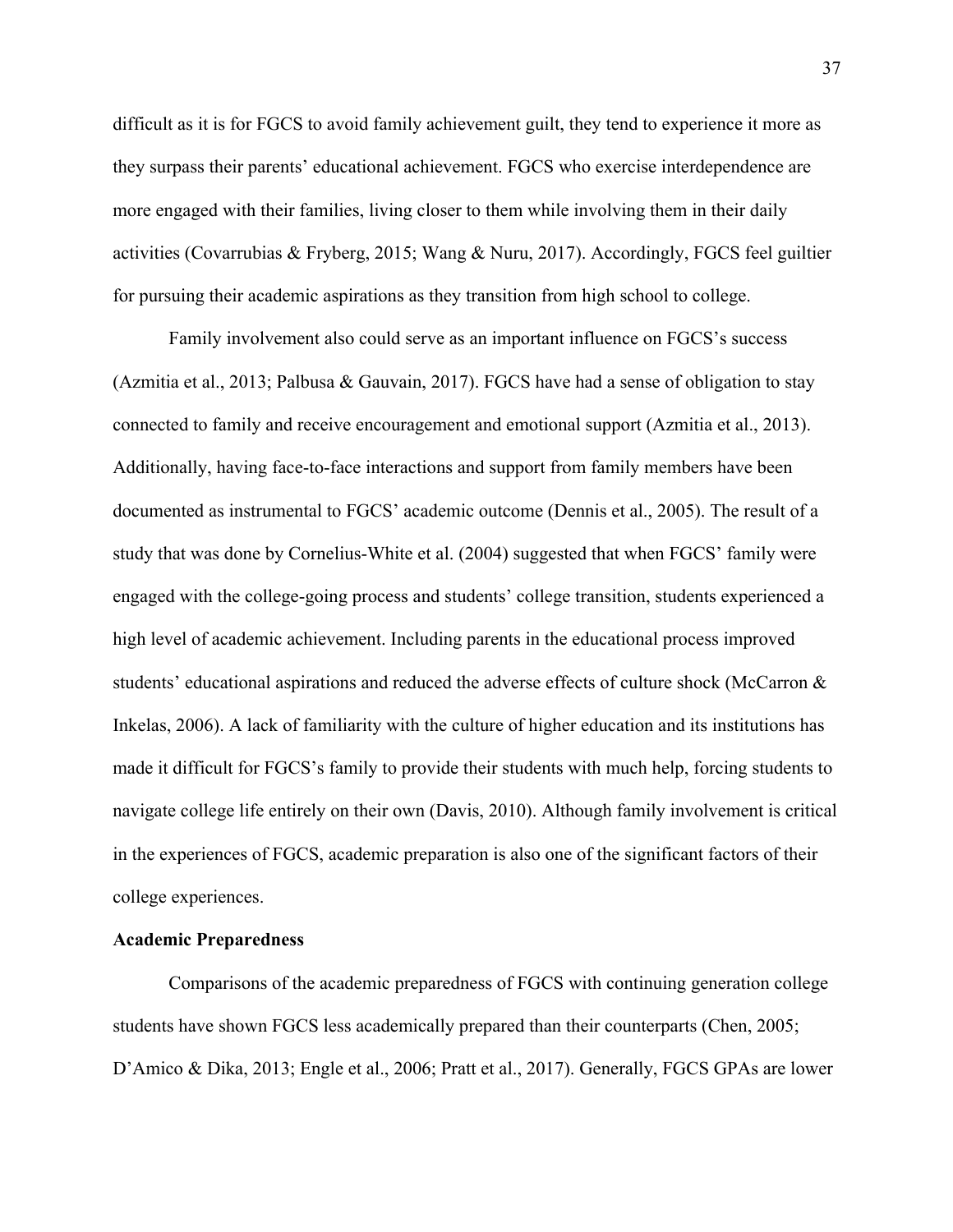than continuing-generation college students (Lee et al., 2004), disparities advancing through the rigorous academic courses (Atherton, 2014; Choy, 2001; Cushman, 2007) and standardized test scores (Atherton, 2014; Choy, 2001). Researchers have further associated FGCS's lack of access to social capital, lower high school engagement, and lower socioeconomic status to low academic performance, forcing FGCS to take more remedial courses (Chen, 2005; Coffman, 2011; Martin et al., 2014). Engle and Tinto (2008) stated that 62% of FGCS take variations of remedial courses before they register for their major curriculum courses. Pascarella et al. (2004) denoted that having a strong sense of social capital fosters relationships among individuals, facilitating transactions and transmitting different resources. Social capital permits FGCS to connect with various faculty members, professional staff, and peers while having access to resources that would guide them toward retention at a higher level (Pascarella et al., 2004). Establishing a relationship with faculty and professional staff members has created an opportunity for students to feel more comfortable attending office hours, seeking academic assistance, and finding ways to enhance their academic skills to enroll in more rigorous academic courses (Pascarella et al., 2004).

Participating in rigorous academic courses has contributed to students' academic success (Choy, 2001; Coffman, 2011; Warburton et al., 2001). Reid (2007) conducted a qualitative study on academic preparation for postsecondary education. The participants reported that they failed at developing effective study skills strategies in high school that would have helped them in college. Additionally, advanced math courses in high school have enhanced the college enrollment chances of FGCS and narrowed their college attendance gap (Engle, 2007). Nevertheless, more often, FGCS have taken fewer advanced-level math and science courses, impacting their level of academic preparedness before enrolling in college (DeFreitas & Rinn,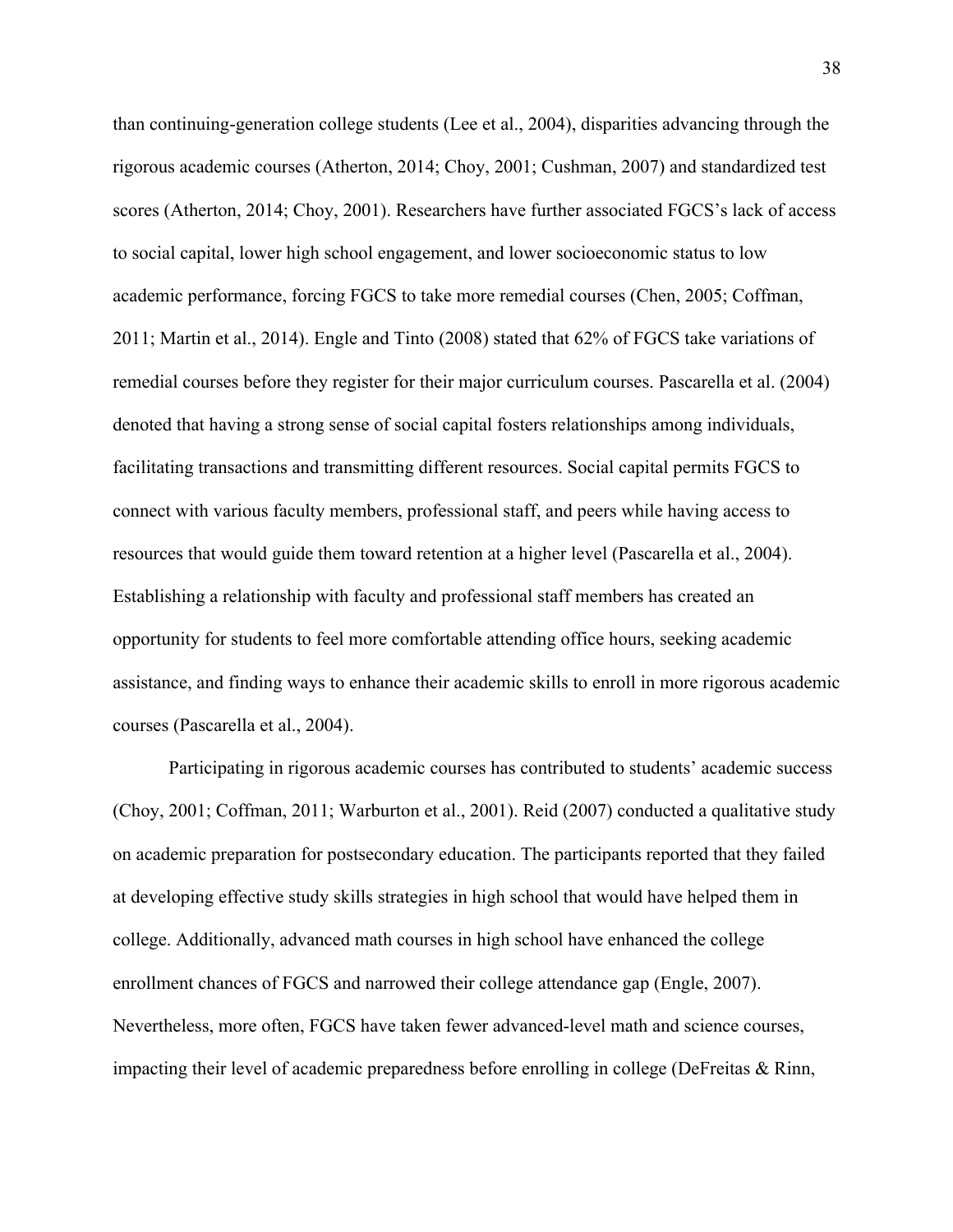2013). Because FGCS are members of lower-socioeconomic classes, they work more hours than continuing-generation college students (Chen, 2005; Ishitani, 2006; Próspero & Vohra-Gupta, 2007). As a result, they are less focused on their academics and are more dedicated to home and community obligations. Attending to their family's needs and performing well academically made it difficult for FGCS to navigate two worlds.

Hsiao (1992) indicated that FGCS live in two worlds: college and family responsibilities. Too often, FGCS have a difficult time managing both worlds. Although attending college could be seen as a rite of passage, it has created a significant separation from FGCS's past community, which is their home. Parents, siblings, or friends who have not attended college could serve as a distraction for FGCS. Additionally, too often, family members and friends encourage students not to attend college, which forces them to reject their family or home community culture to achieve their nonfamilial academic aspirations (Gofen, 2009; Inman & Mayes, 1999). As FGCS begin to acculturate themselves in college through their professional attire, taste in music, ] academic responsibilities, and expanded vocabulary, they feel anxious and uncomfortable leaving the culture in which they grew up (Hsiao, 1992). This forces FGCS to negotiate the competing pressures of staying committed to family values and fulfilling their parents' wishes by achieving academic excellence and graduating college while pursuing their education without their family's support (Hsiao, 1992; Longwell-Grice et al., 2016).

To move away from the culture of home to the culture of college, FGCS face many challenges; as a result of it, when they arrive at college, they experience a major "culture shock" (Gofen, 2009; Hsiao, 1992). In a study on the impact of family involvement on pursuing a higher education degree, Collins (2010) found that some of the FGCS spoke of familial support, others mentioned familial pressure, and a few discussed their family's absence in the pursuit of higher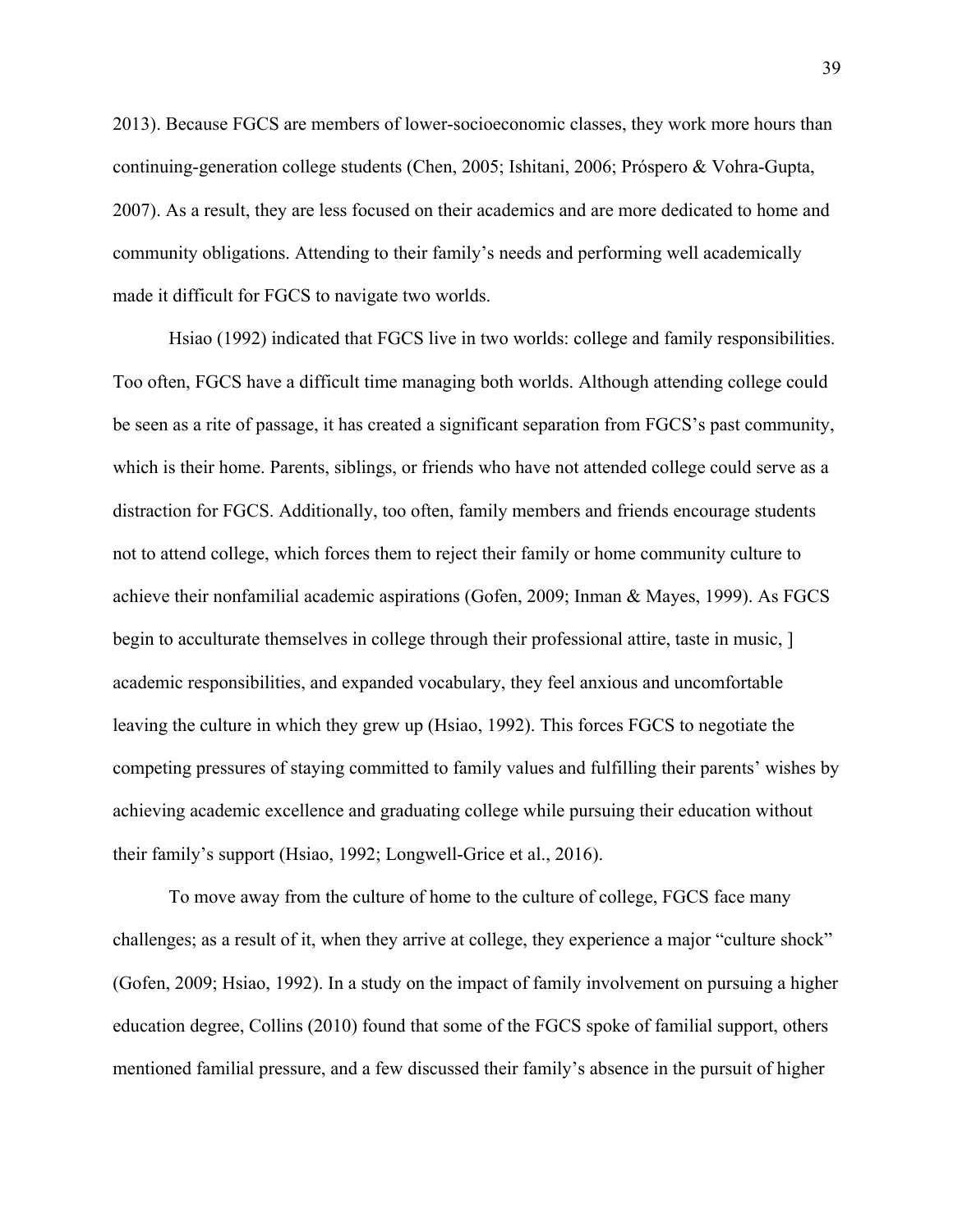education. In addition to family pressures, when FGCS enroll in college, they are under a great deal of educational pressure, making navigating both worlds very difficult. Kish (2003) further insisted that when FGCS enroll in college, they experience a lack of institutional support and do not feel welcomed. FGCS experience a dichotomy where they do not want to disconnect from their community at home even if the opportunity presents itself; additionally, they do not feel accepted at their institutions due to prejudice, stereotypes, and marginalization.

FGCS seek to gain power, comfort, hope, and a better life through higher education. Education becomes a means to an end: the end of their family's financial struggles (Kish, 2003). Although research suggested that a higher education degree helps with career advancement, higher-paying jobs, living an easier life, and having healthy mental stability, for FGCS, it creates a personal separation from family. Amid a college transition, FGCS have to decide whether to stop working, which could impact their financial commitment to their families. FGCS become different people, finding a balance between accepting their educational transition while maintaining connections and sustaining relationships with their past communities. Thus, FGCS must mask their transition by pretending to be happy and comfortable in a place where they do not feel welcomed. FGCS's commitment to meeting their family needs negatively affects their academic preparedness and campus involvement once they arrive at college.

#### **Sense of Belonging**

Belief in the ability to successfully complete a particular course of action does not guarantee persistence (Tinto, 2017b). It is necessary to include the individual in the community of faculty, staff, and other students who value the students' participation, making them feel that they matter and belong to a community (Bean & Eaton, 2001; Kuh et al., 2005; Strayhorn, 2008a). When students feel valued and appreciated, they experience a sense of commitment,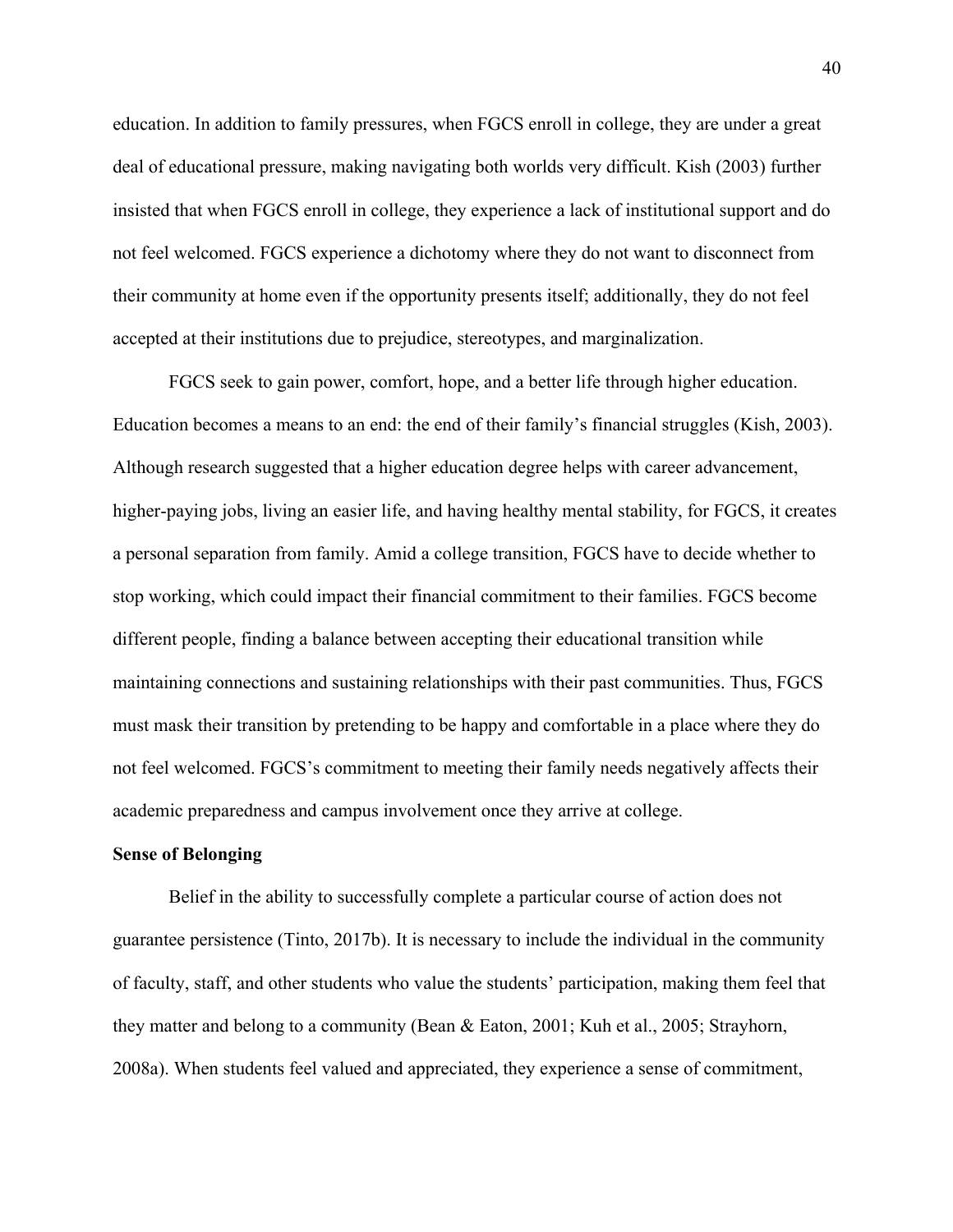bringing together the individual and the community members amid adversities (Tinto, 2017a, 2017b). Therefore, engagement in the campus community is essential to FGCS persistence, as students equate engagement with sense of belonging (Strayhorn, 2012; Tinto, 2017a).

Students' sense of belonging derives from the broader campus climate and their ongoing daily campus interactions with students, faculty, staff, and administrators (Hurtado & Punjuan 2005; Tinto, 2017b). A sense of belonging or lack thereof is a critical factor in student withdrawal from their institution (O'Keeffe, 2013). Sense of belonging comes when students share common interests with their peers in the same discipline, sociocultural background, or broader institutional climate (Tinto, 2017b). However, when students lack a sense of belonging, their motivation to persist declines, leading them to withdraw from their institution. Students of color endure great strains that can interfere with their college transition and integration as well as establishing a sense of belonging (Fries-Britt & Griffin, 2007).

Higher education institutions have established a positive sense of belonging for students through different methods. The makeup of faculty, staff, and administration represents the diverse student population, which has helped students to feel connected to the campus climate and classroom environment (Tinto, 2017a). Additionally, institutions have promoted a sense of belonging through different activities around students' academic and social needs. For instance, in the academic milieu, a sense of belonging can be accomplished through cohort programs, learning communities within residence halls, and diverse and effective pedagogical practices. On the other hand, under the social realm, institutions have provided opportunities to engage with diverse social groups and organizations, permitting students to discover their small subcommunities within a larger community. These subcommunities have mandated students' collective learning, creating a sense of belonging.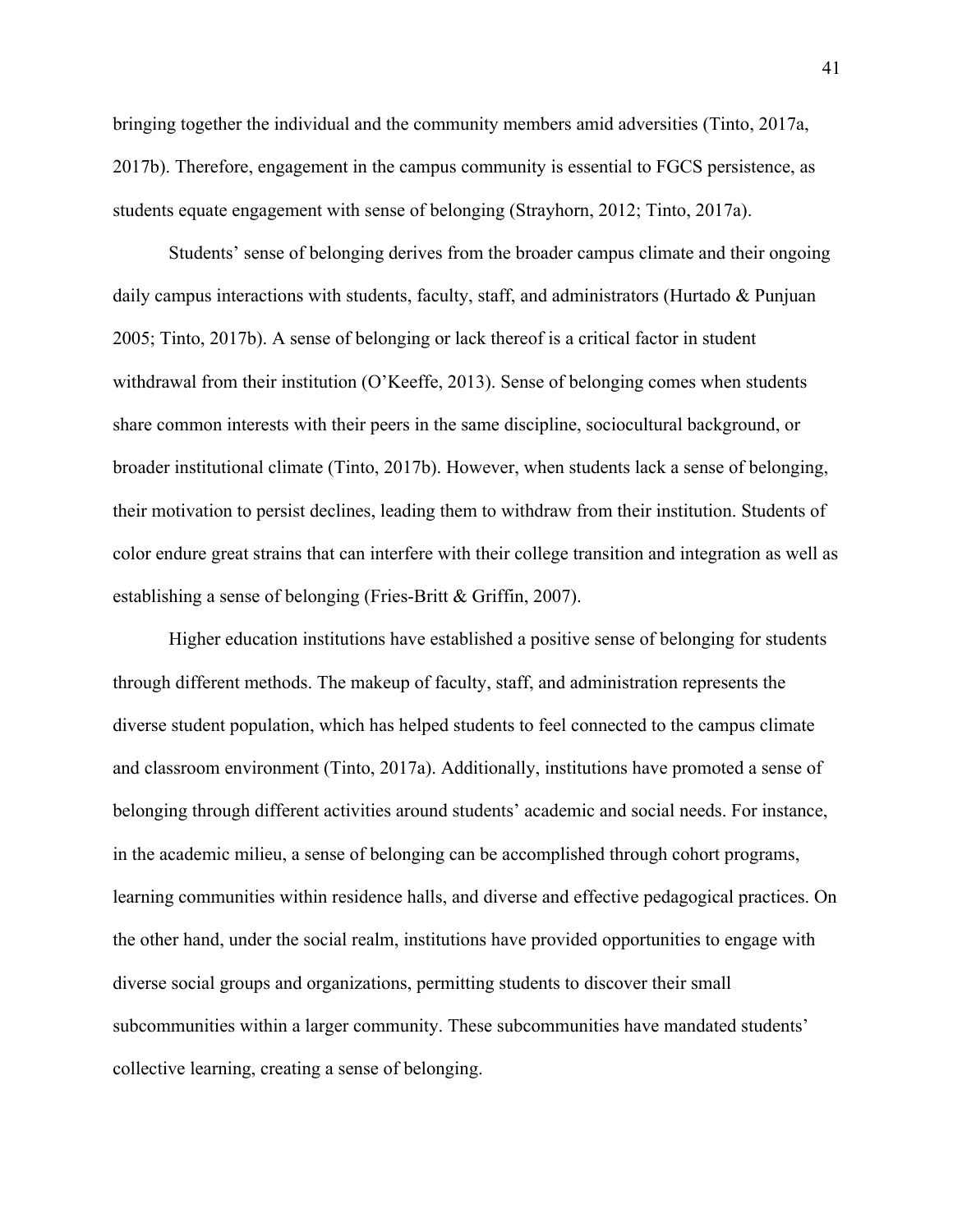## **Strayhorn's Model of College Students' Sense of Belonging**

Having a sense of belonging among students on a college campus is one of the key components of the college experience (Strayhorn, 2012). Not only can sense of belonging impact the academic achievement of students, but it can also assist with students' retention and graduation rates. According to Strayhorn (2012), sense of belonging refers to a "student's perceived social support on campus, a feeling or sensation of connectedness, the experience of mattering or feeling cared about, accepted, respected, valued by, and important to a group (e.g., campus community) or others on campus (e.g., faculty, peers)" (p. 3). Strayhorn used Maslow's hierarchy of needs theory, which described belongingness as a basic human motivation; as a result, people have a desire to discover their need to belong. Maslow also indicated that once individuals meet their physiological and safety needs, the need to belong emerges.

Other definitions of belonging are important to highlight. Erickson (1987) defined belonging as the basis of formal and informal organizations where people participate in activities to belong to a group. Yuval-Davis (2006) defined belonging through three levels: (a) social positions, identification processes, emotional bonds, and ethical and political values; (b) belonging to policies and ways in which they integrate into various plans and projects of people who live in a society; and (c) belonging in political, cultural, social, and religious projects. Bagnall (2009) defined belonging as a form of social organization and association with the various communities that people experience. Osterman (2000) introduced belonging as having members feeling they matter to another member or a group as a whole while having a shared faith between members to be committed to one another.

For this research, I used Strayhorn's (2012) definition of belonging, which is "a basic human need and motivation, sufficient to influence behavior" (p. 3). Specific to college, sense of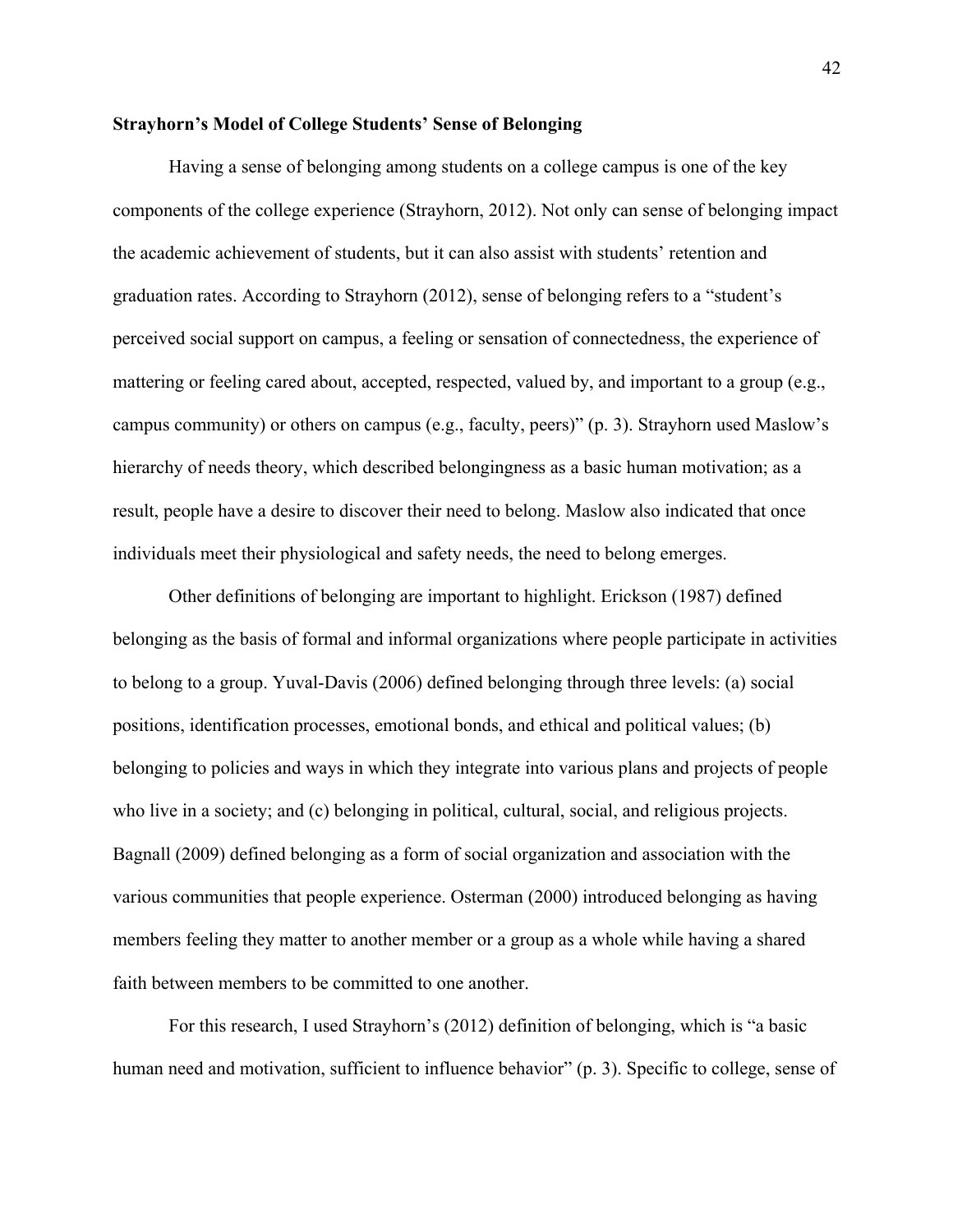belonging focuses on students' social support on campus, having a sense of connectedness, feeling valued and cared about, acceptance, respect, and feeling important to a campus community or others on campus. Sense of belonging has served as a pathway to academic achievement, retention, and persistence to degree attainment (Strayhorn, 2008a). Additionally, when students are socially and academically engaged, they tend to have a stronger sense of belonging on campus (Strayhorn, 2012). When students engage with others, they have more frequent interaction, foster meaningful relationships, and develop friendships; as a result, they feel more supported and experience a positive college experience.

These factors have contributed to students' commitment to their achievement, connections, and, ultimately, retention. Strayhorn (2012) stated that the failure to secure a sense of belonging led to a lack of interest or engagement in everyday life activities. Students have various needs; if unmet, their motivation diminishes, their developmental skills suffer, their academic performance decreases, and they cannot sustain high academic engagement and commitment to their environment. Male students who do not conform to prescribed standards of masculinity can be subject to ridicule or isolation from peers, both male and female (Strayhorn et al., 2015). For a male student who may not naturally conform to these standards, college can be a challenging time.

#### **Membership and Sense of Belonging**

Fraternity men and sorority women conceptualize belonging as part of the experience of brotherhood (McCreary & Shutts, 2015) and sisterhood (Cohen et al., 2017), respectively. The feeling of belonging associated with membership, however, is not limited to the chapter experience. One study found that joining a fraternity or sorority chapter assisted with connection to the campus Greek-letter organization community and the institution as a whole (Matthews et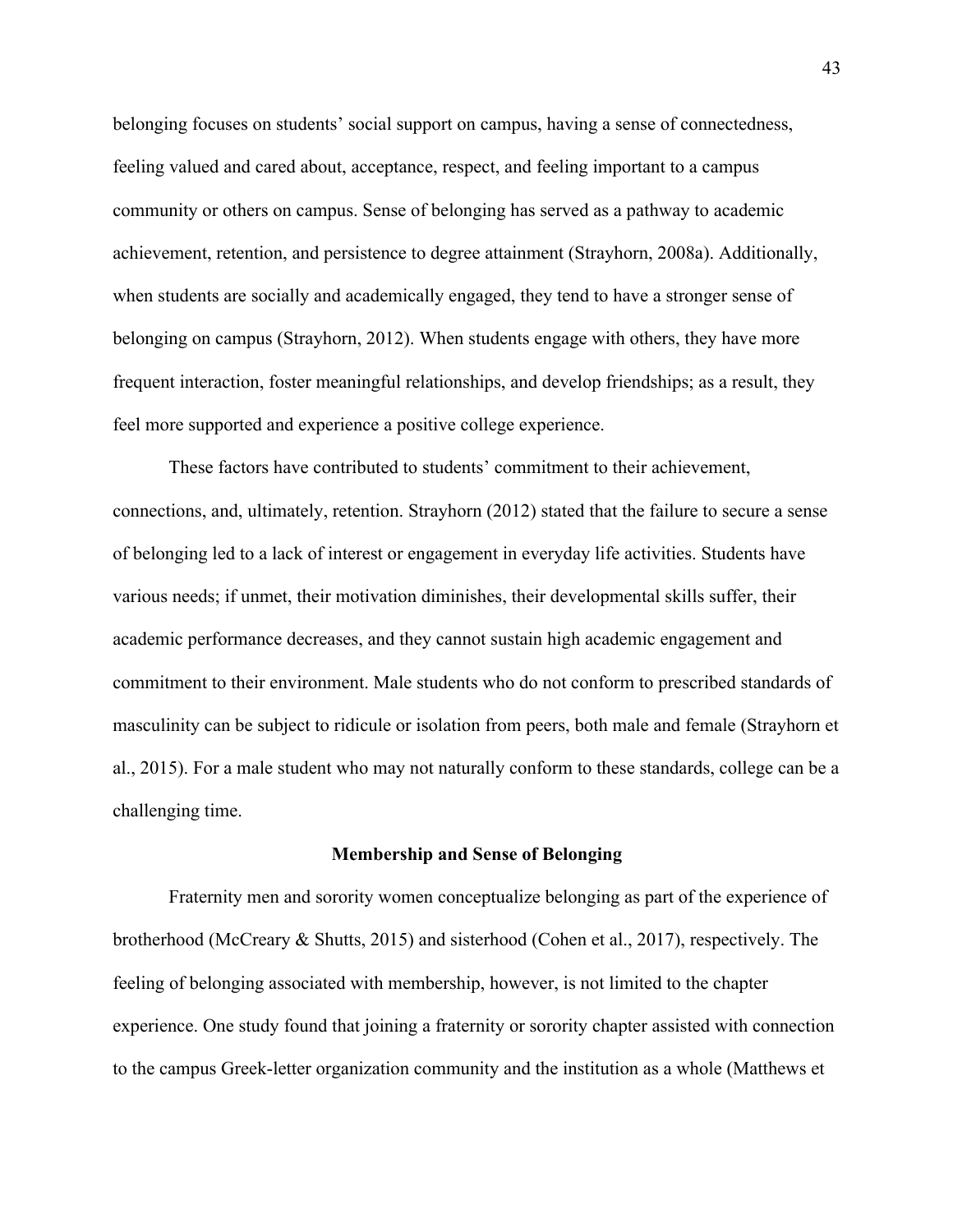al., 2009). Further, the relationships can be qualitatively different from other peer relationships college students develop. In the literature on college students' sense of belonging, scholars have paid specific attention to belonging for minoritized students who join Greek-letter organizations. For example, joining a fraternity or sorority has led to an increased sense of belonging for Latinx students (Hurtado & Carter, 1997; Maestas et al., 2007); however, these studies do not indicate whether the fraternities or sororities were Latinx-interest organizations. Accordingly, other researchers have found that Latinx students who join Latinx-interest fraternities and sororities yielded some of the benefits of belonging, such as a smooth transition to college and identity development (Guardia & Evans, 2008; Orta et al., 2019). Similarly, other researchers have connected belonging and membership in an identity-based Greek-letter organization for Asian American students (Chen, 2009; Tran & Chang, 2013), Black men (Strayhorn, 2012), deaf women (Stapleton & Nicolazzo, 2019), gay men (Yeung, 2009), and racially minoritized students in general (Johnson & Larabee, 2003).

Achieving belonging, however, is not equal for all members. In general, belonging can vary between individuals (McCreary & Shutts, 2015; Shutts et al., 2017). Specifically, chapter officers report a statistically greater sense of belonging than general members (Long & Snowden, 2011). This finding could be related to the time spent with the organizations due to their positions; however, too much involvement can actually reduce belonging (Strayhorn, 2012). In terms of social identities, straight men in fraternities have reported higher levels of belonging than their gay or bisexual brothers (Long, 2010).

That expectation could have a negative effect on belonging due to inhibited personal acceptance (Vaccaro & Newman, 2017). Socioeconomically, students who cannot pay the extra costs associated with membership may feel a reduced sense of belonging if that inability inhibits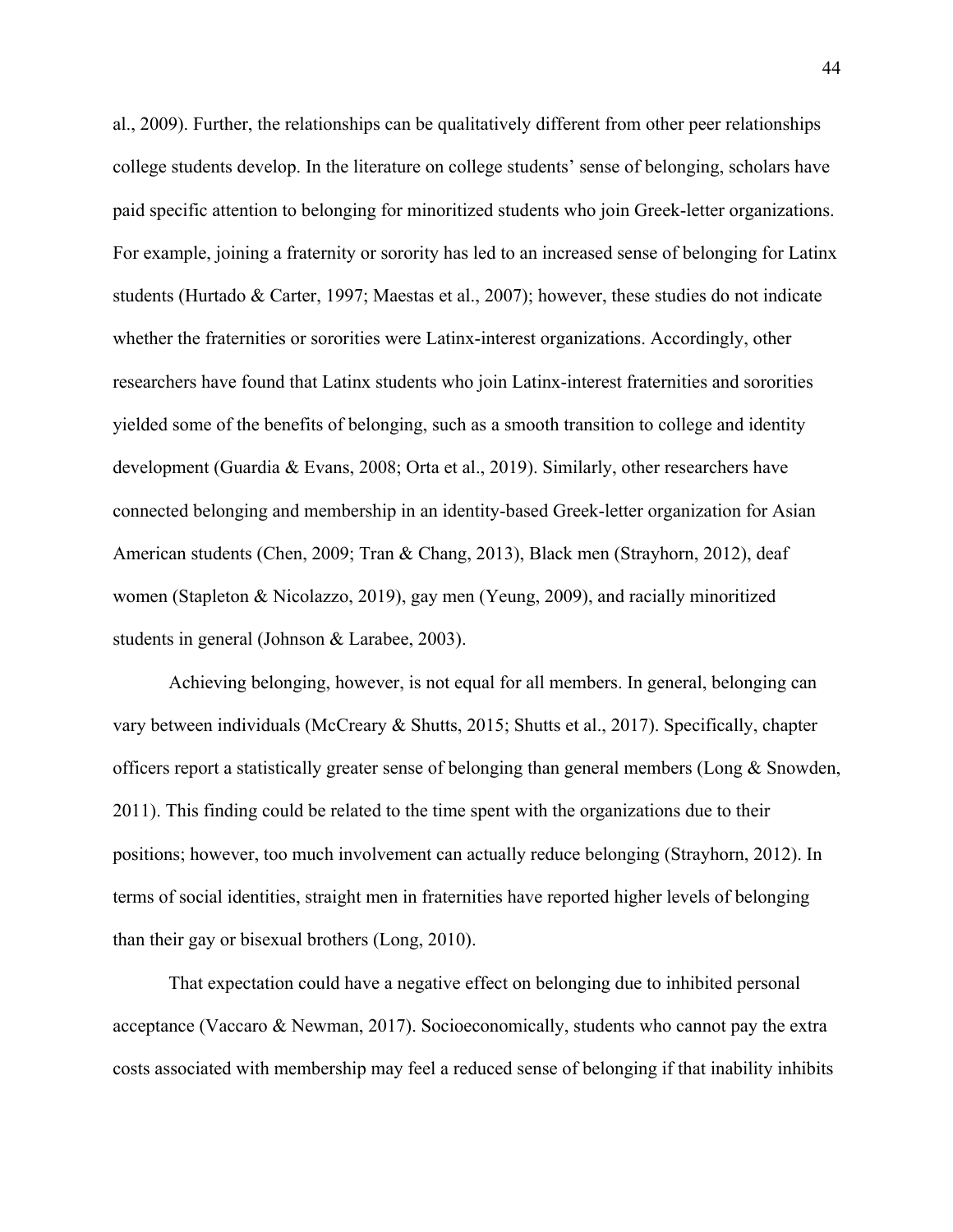them from having the same experience as their chapter brothers and sisters (Armstrong & Hamilton, 2013; McClure & Ryder, 2018). Members' sense of belonging within the Greek-letter organization community may also be affected by historically White chapter members' racial biases toward culturally based chapter members and structural inequities between the two groups (Garcia, 2019; Ray, 2013). Further, struggling chapters that lack the members, social connections, and resources to be one of the top chapters on campus may feel out of place within the community (DeSantis, 2007).

Fraternity membership and sense of belonging became the pinnacle of each participant within my study as they talked about their lived experience as men of color as they contribute to their own sense of belonging to their own fraternity experience. Drawing on Mills' (2007) conceptualization of racial ignorance, Cabrera and Corces-Zimmerman (2017) highlighted the discursive strategies White college men used to avoid or ignore conversations on race and Whiteness, insulated from meaningful racial dissonance with limited opportunity for critical reflection about their White racial selves. Cabrera (2014b) documented how White college men rationalize racial joking in all White environments as nonracist. In doing so, these men situated themselves as victims of reverse racism and political correctness. These findings echoed what Picca and Feagin (2007) described as backstage racism, or how White Americans exhibit a level of comfort in expressing overtly racist views in all White spaces.

A consistent thread throughout Cabrera's (2014a, 2014b) work is how White men minimize the role of racism in the lives of people of color while also making claims of reverse racism against Whites. Such findings are unsurprising, given contemporary racial discourses defined by post racialism and colorblindness, positing that major achievements, such as the civil rights movement and President Barack Obama's election, signal an end to racial discrimination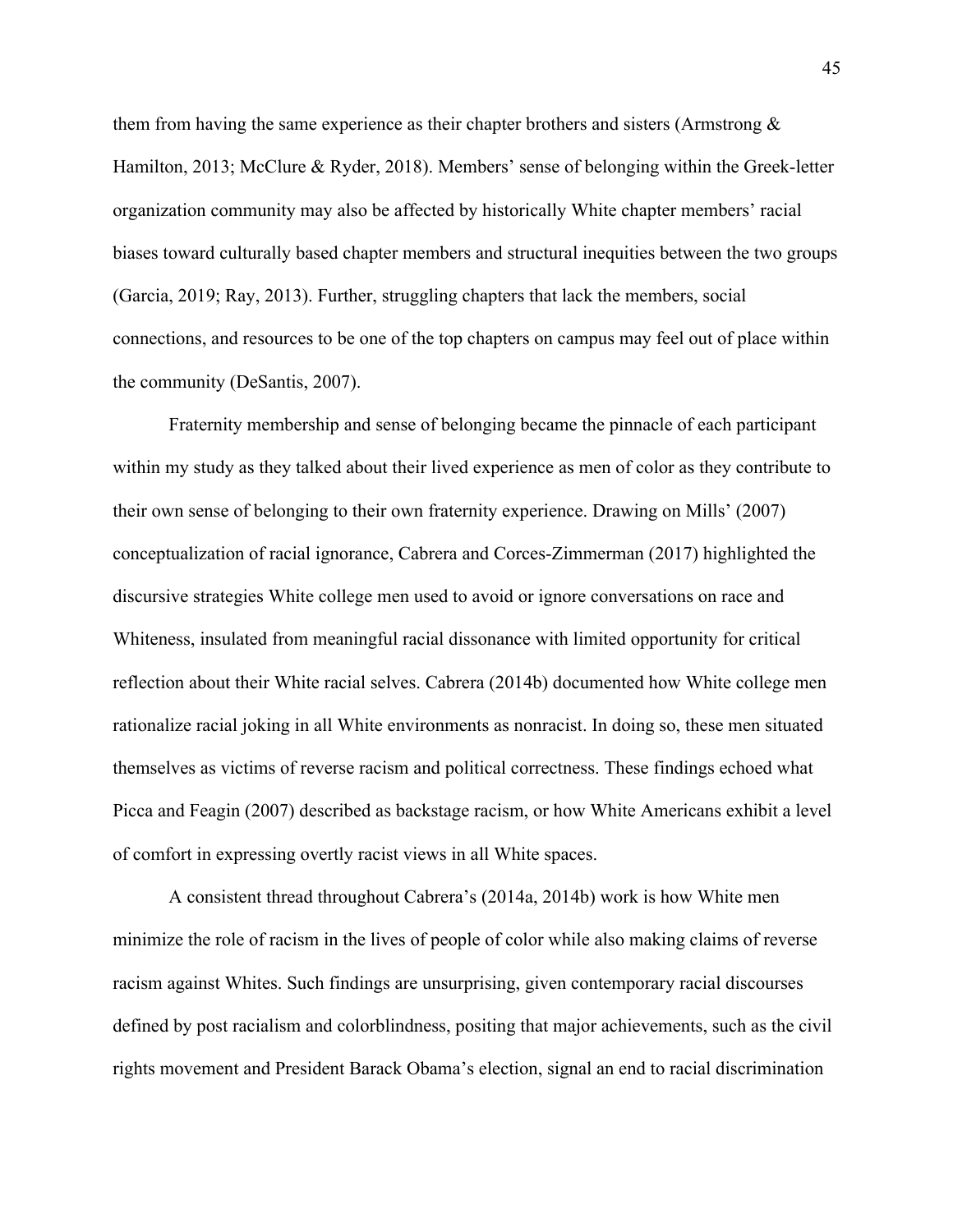(Bonilla-Silva, 2013; Johnston-Guerrero, 2016). Further, such post racial discourses indicate racism in only the most bigoted, hateful individuals (Bonilla-Silva, 2013).

Gusa (2010) documented the normalization of Whiteness in higher education more broadly, describing White institutional presence (WIP) as "the White normative messages and practices that are exchanged within the academic milieu" (p. 471). White ascendancy, WIP's primary attribute, is a sense of White entitlement and a firm belief in one's authority in racial discourses. A number of scholars have documented such feelings of entitlement as, in part, the result of racially segregated lives that offer little, if any, dissonance about who one is as a racial being (Gusa, 2010; Leonardo, 2009). Gusa found WIP upheld and maintained through White estrangement, or "the distancing of Whites physically and socially from people of color" (p. 478).

Entrance into the materially and symbolically enriched culture of White Greek letter organizations (WGLOs) remains a potent instrument for non-White empowerment, especially given the structure's ability to supply members with myriad advantages in college and beyond. Yet, such access is not a foregone conclusion and remains contingent on members' performances as authentic and belonging brothers and sisters. There is much prior work on non-White entrance into WGLOs (Chen, 1998; Highey, 2006, 2009; Matthews, 2005) and the general assumptions of a linear correlation between higher rates of acceptance and performances of Anglo conformity. However, I find that non-White members' ability to frame themselves as equal and belonging Greek brothers and sisters remains paradoxically tied to the patterned reproduction of their racial identities as different and inferior. How, then, does a non-White member navigate such a space when these performances are intimately and subtly, yet no less importantly, tied to racist and reactionary schemas? In what ways do non-Whites draw upon the shared culture of WGLOs,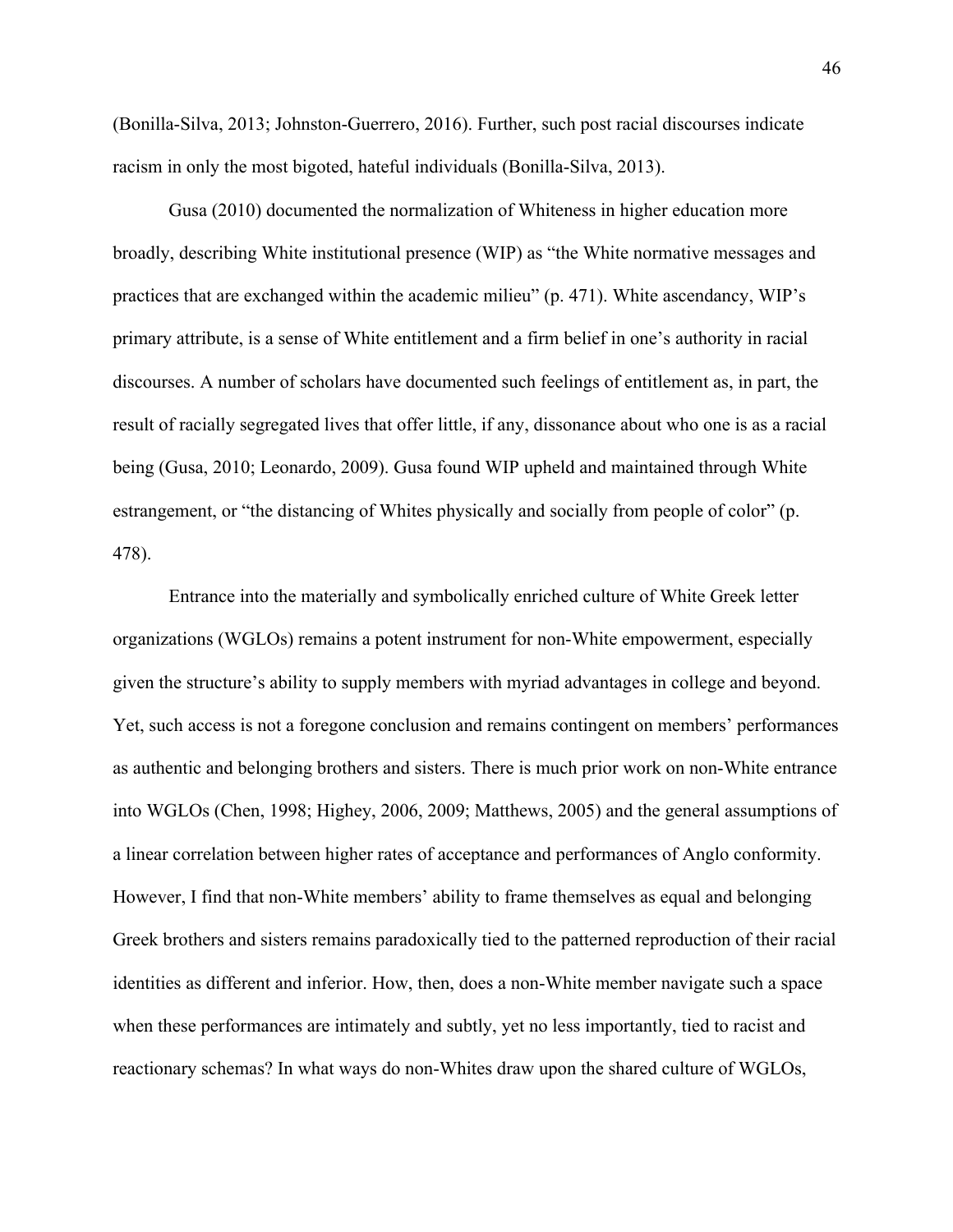either to attempt new racial identity projects or to submerge their perceived racial differences? Throughout this process, how are such deceptively rational and seemingly utilitarian trade-offs interpreted and managed? (Sasso, p. 655). A sense of belonging on campus has further implications for students' integration into a college campus. As a result of this, one of the most utilized theories addressing student integration is Tinto's (1993) student integration model of attrition.

#### **Tinto's Student Integration Model of Attrition**

Tinto (1993) created the student integration model of attrition to explain factors that influence an individual's decision to withdraw from a college or university and how those factors and processes produce attrition (McCubbin, 2003). In a broad sense, integration is a term used to define people's developments in diverse elements, such as social environments, systems, communities, or other units (Beresneviciute, 2003). Tinto modeled the theory after Durkheim's (1951) theory of suicide. According to Durkheim, suicide results from the lack of social and intellectual integration into society.

Additionally, Durkheim (1951) argued that having an adequate social support network and a significant amount of moral integration would diminish the possibility of individuals committing suicide. To that point, Tinto (1993) drew similarities between individuals committing suicide due to the lack of integration into the society and students dropping out of college due to the lack of social and intellectual integration into higher education institutions (Aljohani, 2016; McCubbin, 2003). Tinto further discussed ways in which students may choose to leave college, identifying academic failure, voluntary withdraw, permanent withdraw, temporary dropout, and transfer (Aljohani, 2016; McCubbin, 2003).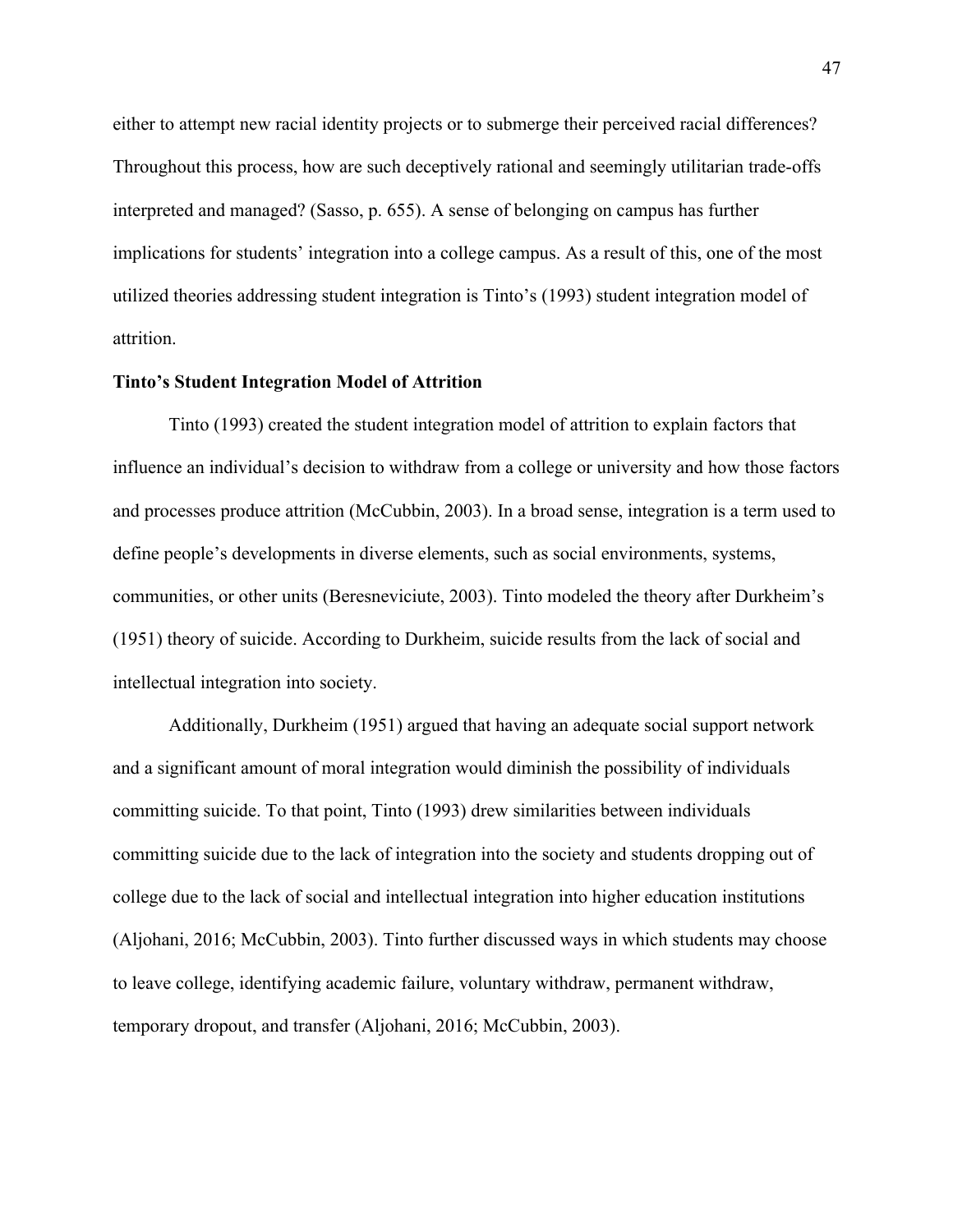Tinto (1993) drew upon Van Gennep's (1960/2019) study on rites of passage in tribal societies from the social anthropology perspective. Van Gennep's theory focused on three stages: separation, transition, and incorporation. Tinto modeled his theory after the concept of rite of passage to explain "the longitudinal process of student persistence in college" (p. 94). Tinto argued that in the separation phase, for students to embrace the norms and behaviors of the new communities, they should remove themselves from their old communities. In the second phase, college students transition toward the latter stage of incorporation of their new community. The third stage focused on students successfully disconnecting themselves from the norms and behavior of their previous communities and fully integrating into the new societies of their college.

Tinto's (1993) student integration model is based on the degree of fit between the student and the institutional environment. Tinto's model indicates that students enroll in college with a different level of academic preparation and characteristics. When students enter higher education, they create a different level of integration in the academic system of the institution that relates to the academic progress and performance, something Tinto referred to as academic integration. Academic integration incorporates the vitality, vigor, and energy of the classroom, effective study habits by students, faculty–student contact outside of the classroom, academic support services, and impactful faculty advisement (Próspero & Vohra-Gupta, 2007). Additionally, Tinto insisted that students develop a diverse level of integration into the social system of the university, which includes formal, semiformal, and informal peer-to-peer interaction (i.e., social integration). Factors associated with social integration include peer friendships, involvement in campus activities, clubs, and organizations, and promoting respect,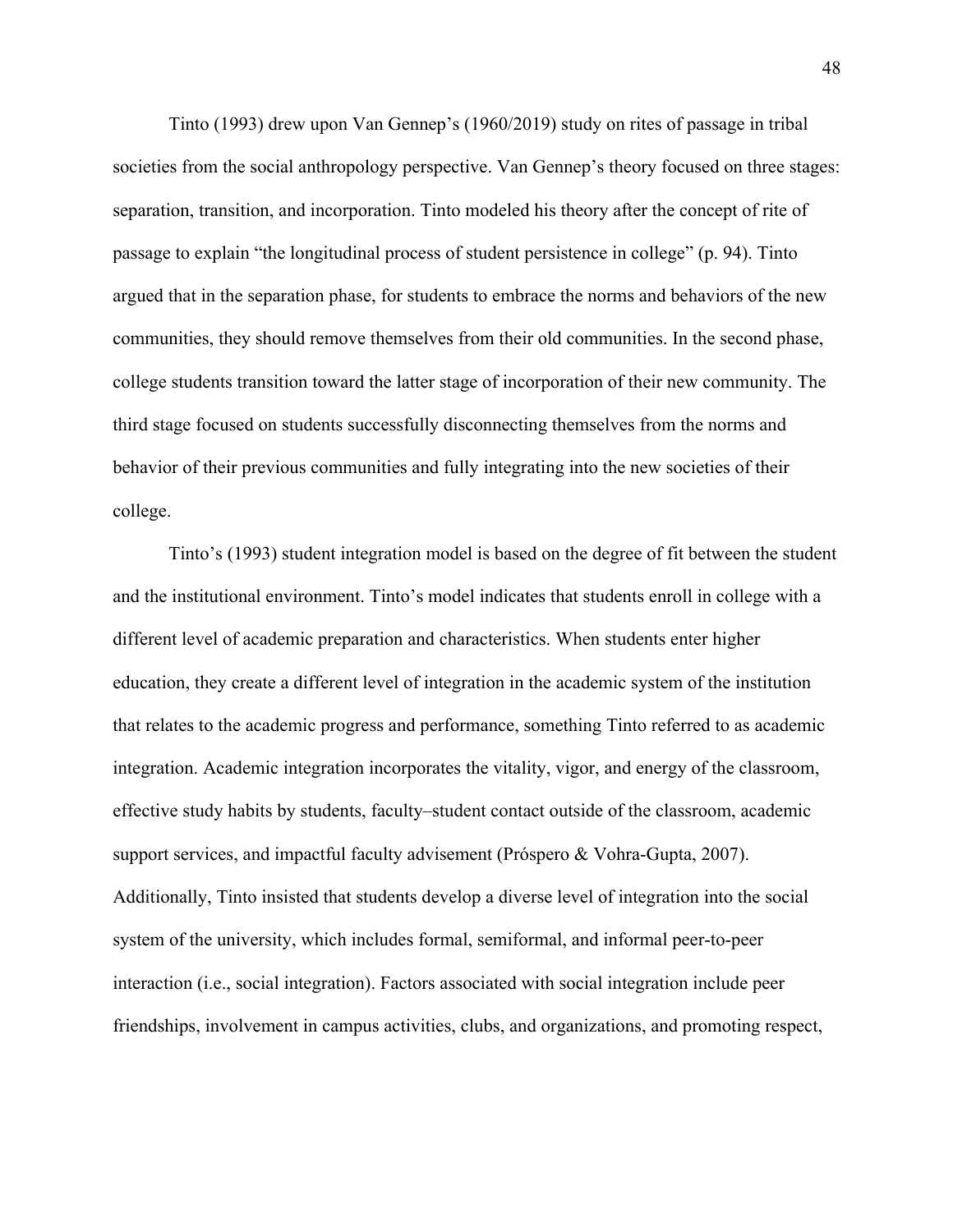understanding, and communication among all races and ethnic groups (i.e., racial harmony; Próspero & Vohra-Gupta, 2007).

Tinto proposed that students who have a positive academic and social integration into college are more committed and motivated to persist in their degree attainment (McCubbin, 2003; Tinto, 1993). However, when there is a significant level of integration in one system, the other system suffers. In other words, if students are too involved in their social communities, their academic performance will suffer, and if they spend a great deal of time on their academics, they will have very little time for their social lives (McCubbin, 2003). However, when students establish an equal balance between their intellectual resources and their social and external environments, they develop a sense of belonging on campus and have subsequent interactions with internal and external members of the university and community (Tinto, 1993).

### **Limitations of Tinto's Student Integration Model**

Tinto's student integration model is one of the many theories researchers have used to address student retention and persistence (Deil-Amen, 2011; Gilardi & Guglielmetti, 2011; Guiffrida, 2006). However, some researchers have criticized Tinto for suggesting that all students must go through the same assimilation process to be successful. Baker (2013) highlighted that Tinto's theory ignores the differences in race, class, and gender of students enrolled in college. Furthermore, Tinto failed to adequately address the racial environment of the institution and the differences between the overall college experience of students of color at PWIs and White students (Baker, 2013; Guiffrida, 2005b). Steele (1997) argued that the academic performance of ethnic/racial groups might be impacted by the campus racial environment, especially when they are stereotyped, something many African American students experience.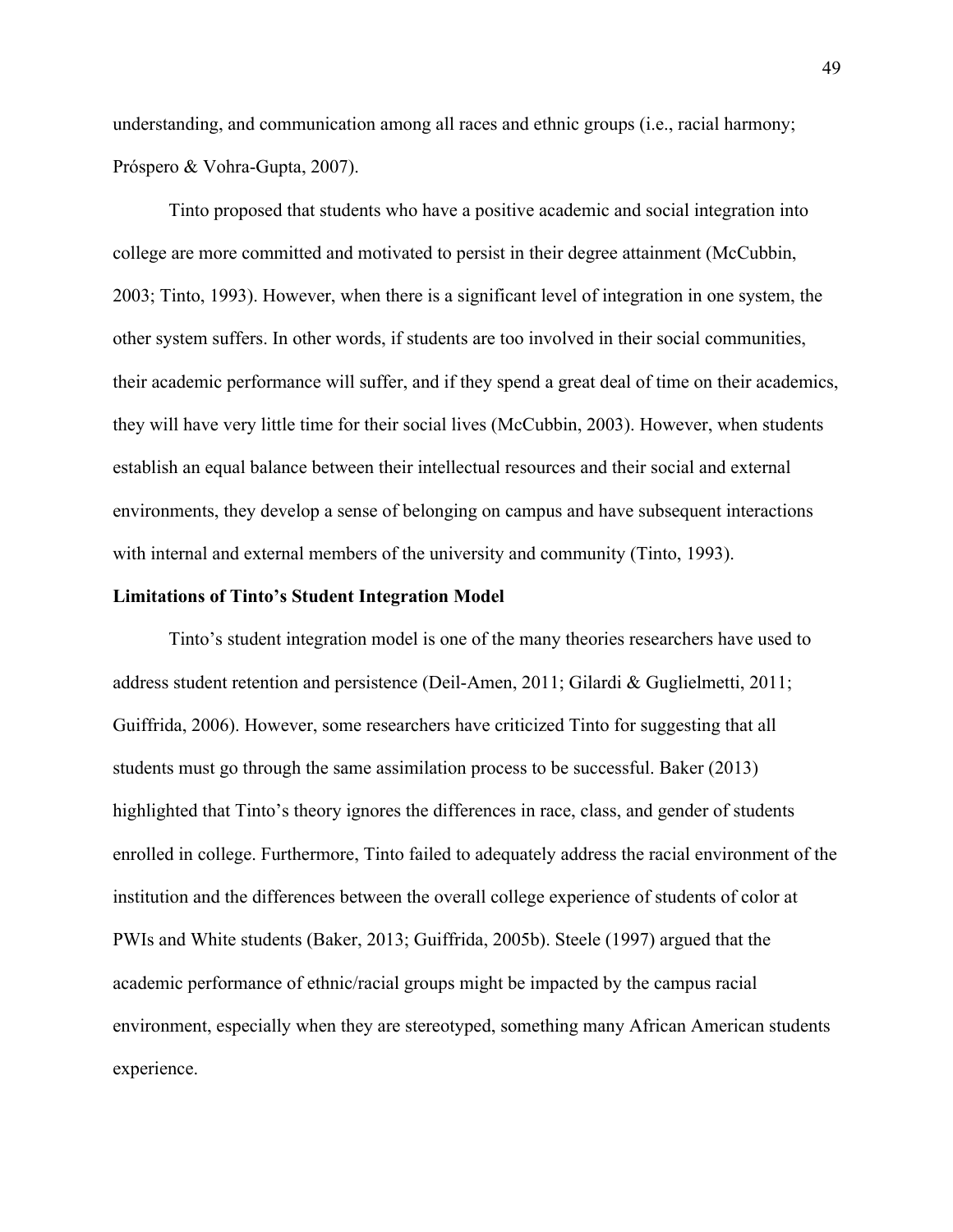Other researchers further criticized Tinto's (1993) theory. Wolf-Wendel et al. (2009) argued that for

Students who are not traditional in terms of race/ethnicity, age, and full-time status, the assumption is that to succeed in college (i.e., to persist), students must become integrated into the college environment by abandoning their history, heritage, and outside interest. (p. 415)

The general overview of Tinto's theory was that students are integrated into a larger community and view themselves as part of a larger group (Davidson & Wilson, 2013). If the larger group (the institution) is a prominent factor that determines retention, then student aspects are not a top priority. Finally, Tierney (1992) stated that Tinto modeling his theory after Van Gennep's (1960/2019) transition theory and breaking away from home does not apply to students of color because Van Gennep created the model to address cultural developmental progression as opposed to assimilation from one culture to another.

Despite the limitations of Tinto's theory, his model has been one of the most utilized theories in higher education. Tinto has revised and expanded the model over the last few decades to address the decision-making process regarding student goal commitment and attrition, the desire to align student expectations to the institutional mission, and the student transition through the college process (Demetriou & Schmitz-Sciborski, 2011). In the revised version of the model, Tinto (1993) recognized different student populations, including African American students, low-income students, adult students, and transfer students (Demetriou & Schmitz-Sciborski, 2011). As a result, Tinto presented three influences that would predispose a student to persist in college: background, precollege education, and personal attributes. Tinto measured students' background based on their socioeconomic status, educational expectations and aspirations, and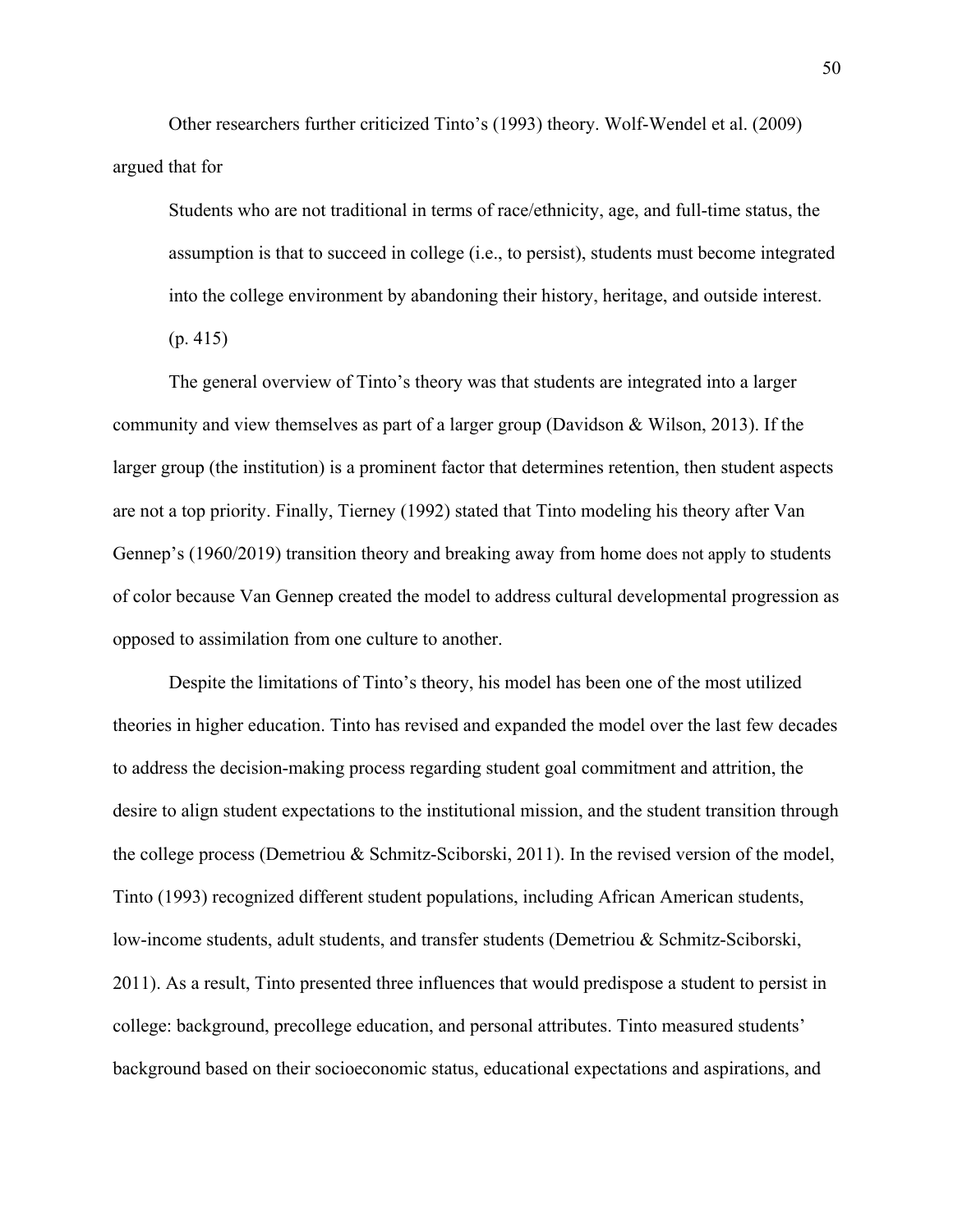parent's education. Furthermore, Tinto indicated that precollege education focuses on students' academic preparedness and their social and academic ability.

Finally, personal attributes include race and gender (Tinto, 1993). Furthermore, Tinto (2004) denoted that to positively impact and enhance undergraduate retention, higher education institutions must offer academic, social, and personal support services that are easily accessible. To address the deficiencies of this model, I used Strayhorn's (2012, 2018) theory of sense of belonging. The student interaction with faculty, staff, and peers, in addition to their engagement with various support service centers and activities, can have a positive impact on students' sense of connection and belonging to the institution, as well as navigating the campus culture through their integration into the campus community (Tinto, 2004).

Overall, when students enroll in college, they have difficulty discovering their sense of belonging on campus due to their lack of social and academic integration into campus. Student sense of belonging and integration is even a greater challenge for first-generation students. Additionally, when students are not connected and integrated into campus, they feel isolated from their communities; as a result, they withdraw from their academic setting. The theoretical framework in this research used Strayhorn's (2012) college students' sense of belonging theory and Tinto's (1993) student integration model of attrition to address the persistence, retention, and academic achievement of FGMs in college. Tinto's theory addresses the academic and social integration of students in college; however, his theory does not account for students' race, ethnicity, and gender, which is one of the limitations of his model.

# **The Relationship Between Sense of Belonging and Student Integration**

Because sense of belonging and student integration model served as the main theoretical frameworks in this study, it is salient to discuss the relationship between the two concepts. Sense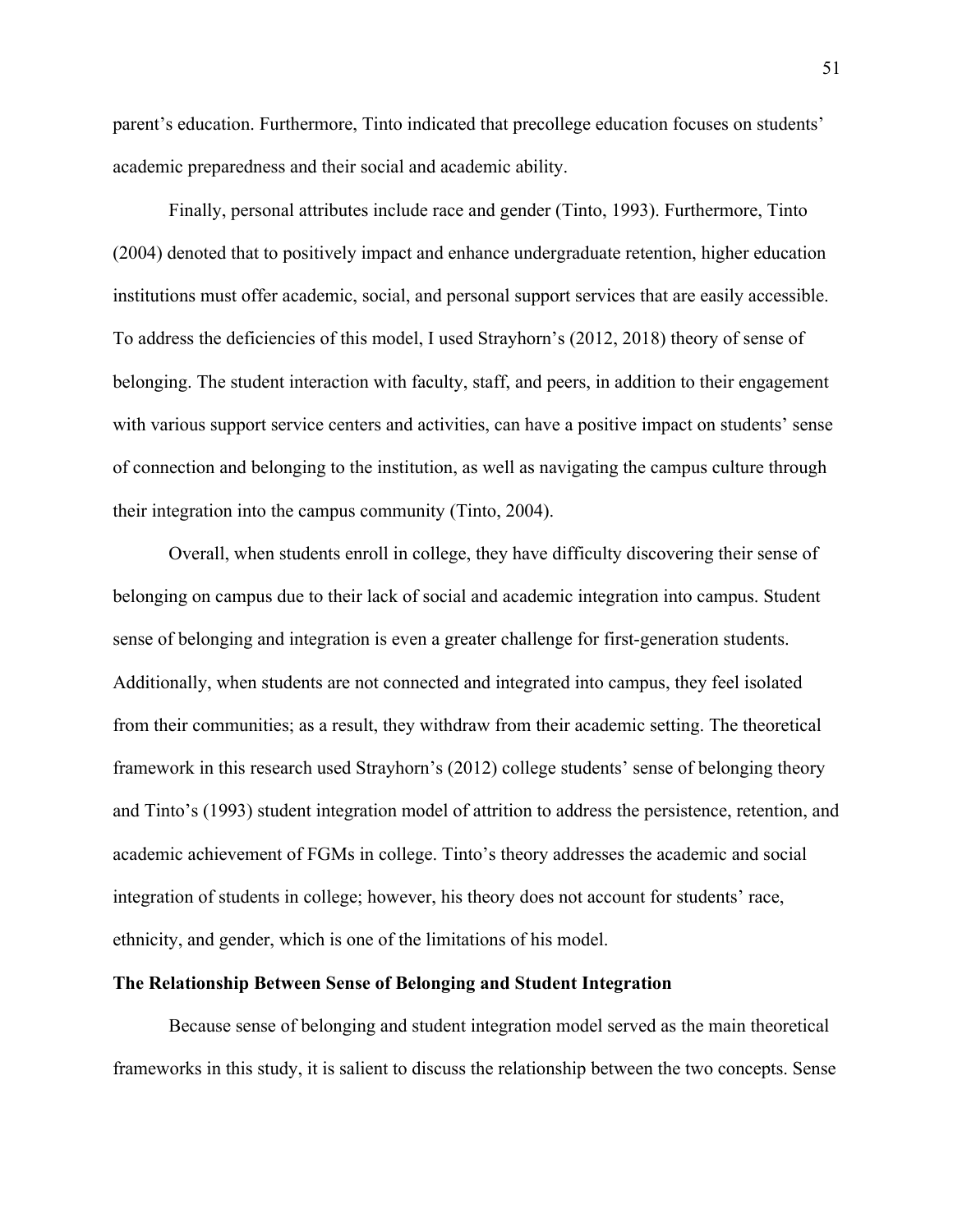of belonging has been characterized as needing to interact with an individual or group of people; the interaction is perceived to be ongoing (Strayhorn, 2012). Through this interaction, students have experienced membership in various social, cultural, and academic organizations. This type of fit and interaction was linked to social and academic integration because integration is about the level of engagement in a formal and informal social and academic environment (Tinto, 1993).

Through academic integration, students were able to foster quality and effective relationships with their professors, be engaged in activities that influenced a higher level of academic performance, and used class and group discussions to improve learning (Tinto, 1993). This level of academic engagement and interaction enabled students to develop a sense of membership in the classroom environment and have a positive academic integration. Additionally, students used social integration to find their fit in a larger community. Social engagement refers to out-of-class experiences and participation in extracurricular activities and peer-to-peer interactions. When students are socially connected to the campus environment and their peers, they build trust with members of different subcommunities within their social milieus and discover their fit and sense of belonging within those subcommunities (Strayhorn, 2012; Tinto, 1993).

Sense of belonging is a psychological factor that centers around people's subjective feelings of fit and membership in the institutions. When students are connected to their peers and faculty, they can focus on their academic and social common interests and discover their sense of fit and membership to their academic and social surroundings. This results in students experiencing a positive campus integration and sense of belonging to their larger community.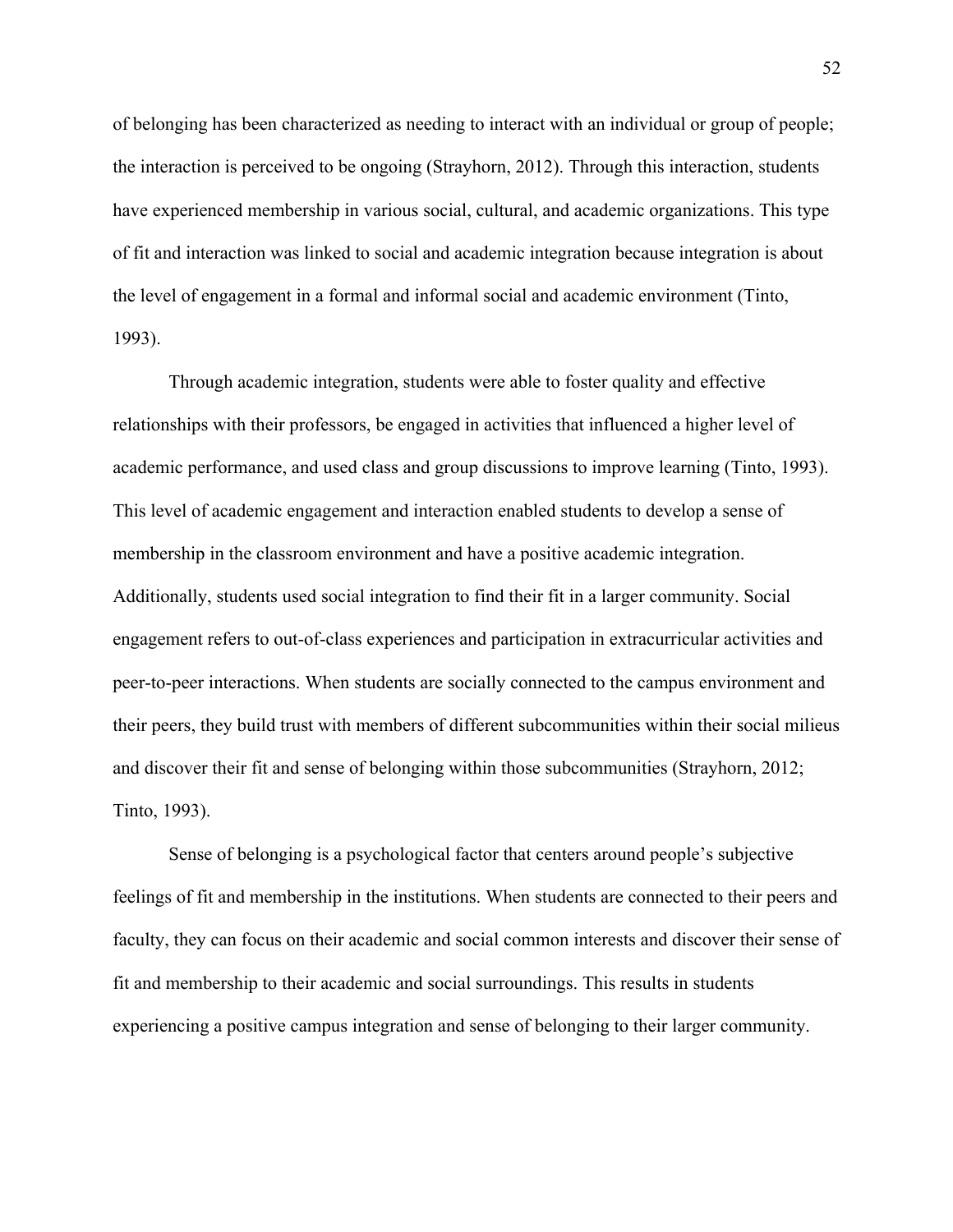# **Campus Involvement**

The more invested a student is in the academic experience while in college, the greater learning and development the student will experience (Astin, 1984). This investment, defined as the amount of psychological and physical energy a student dedicates to the college experience, refers to the student's involvement both inside and outside of the classroom. Outside the classroom, involvement may be extracurricular, separate from the academic experience, or cocurricular, complementary to the academic experience. Although there is continually a debate on whether extracurricular or co-curricular experiences, such as athletics or student organizations, detract from the inside of the classroom learning, Astin's (1984) theory of student involvement suggests that the object itself is less important than the energy invested into the object that contributes to connection and learning. A student who is motivated, committed, and enthusiastic about an aspect of their college experience will gain from that experience. Unfortunately, men tend to be less socially and academically integrated into the college community than women (Ewert, 2012).

Involvement benefits college students in a variety of ways. Astin's (1984) initial research showed that a student who feels more connected to their college experience is more likely to persist and complete college successfully. Over more than 4 decades, Astin expanded his foundational research to include the effect of the college environment on students while in college. In this theory of student involvement, the institutional environment is a critical component in student development, depending on the quantity and quality of involvement opportunities it provides.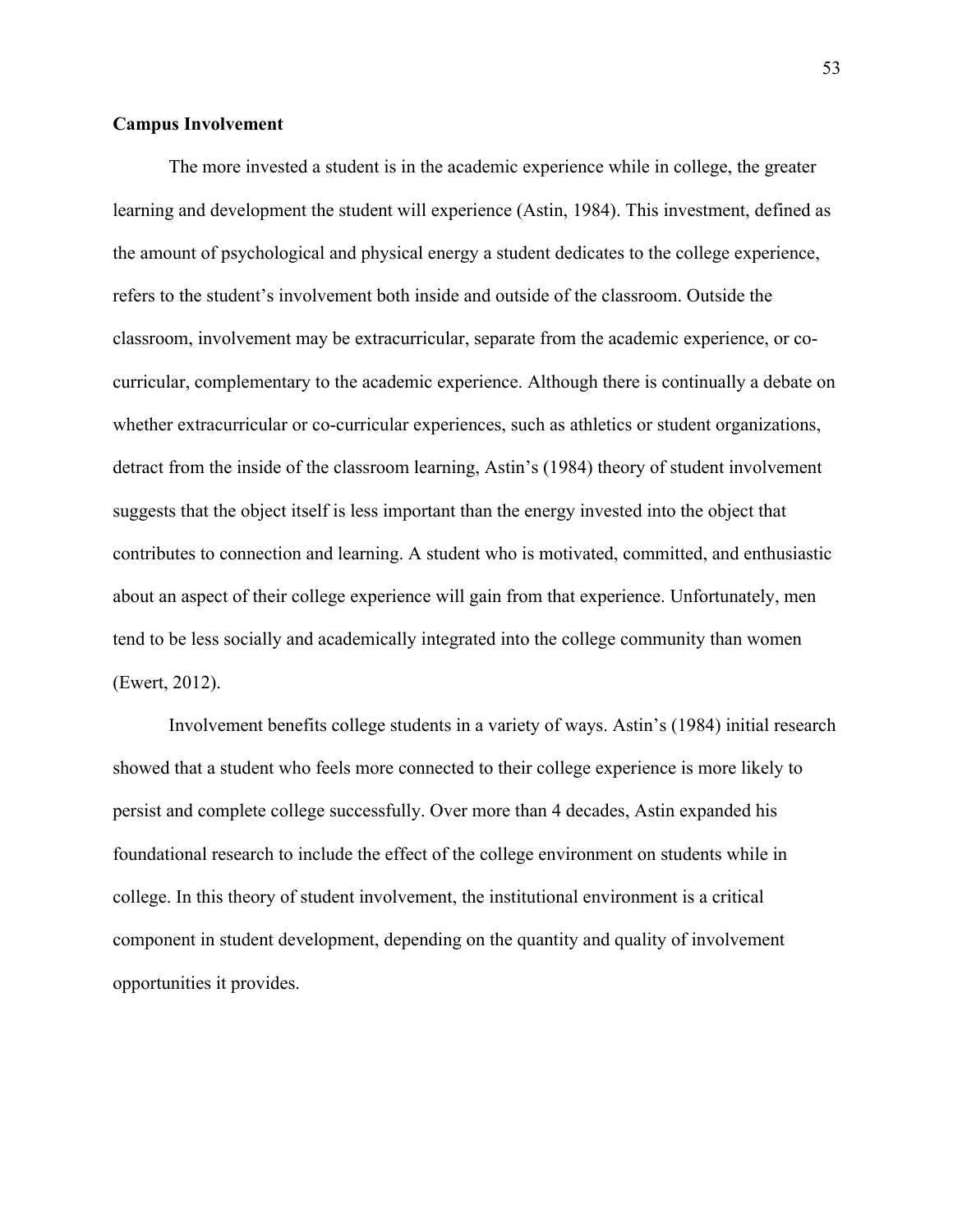## *Persistence*

Persistence through successful completion is important as the students cannot grow and learn through their college experience if they do not persist in college. However, the paper degree is not the only outcome sought from attending college. Affective outcomes such as leadership development, self-understanding, and citizenship are important in the college experience for both the individual and society (Astin, 1996). Students attend college to learn and grow academically and personally (Pike, 2003). While the lack of research into the net effect of college creates difficulty in ascertaining the developmental opportunity cost of not attending college, the developmental outcomes of students while in college are well researched (Pascarella & Terenzini, 2005). The growth and development in psychosocial areas such as gender or racial identity development, cognitive development in moral and ethical decision making, and sociological development such as interpersonal skills that a student experiences in college is invaluable (Evans et al., 1998). These developmental areas are in addition to the acquisition of content knowledge the student receives as part of their engagement in learning.

There are many options and opportunities in which students may immerse themselves while in college. The benefits of involvement result from the behavior regardless of the motivation (Astin, 1984). The student must be an active member of the learning process to receive the benefits of involvement. Active engagement is available in many forms. The forms of involvement that had the most significant effect on student learning and development were academic involvement, engagement with faculty, and involvement with peer groups. Involvement in peer groups could include group projects, residence hall community engagement, or, often, membership within student organizations.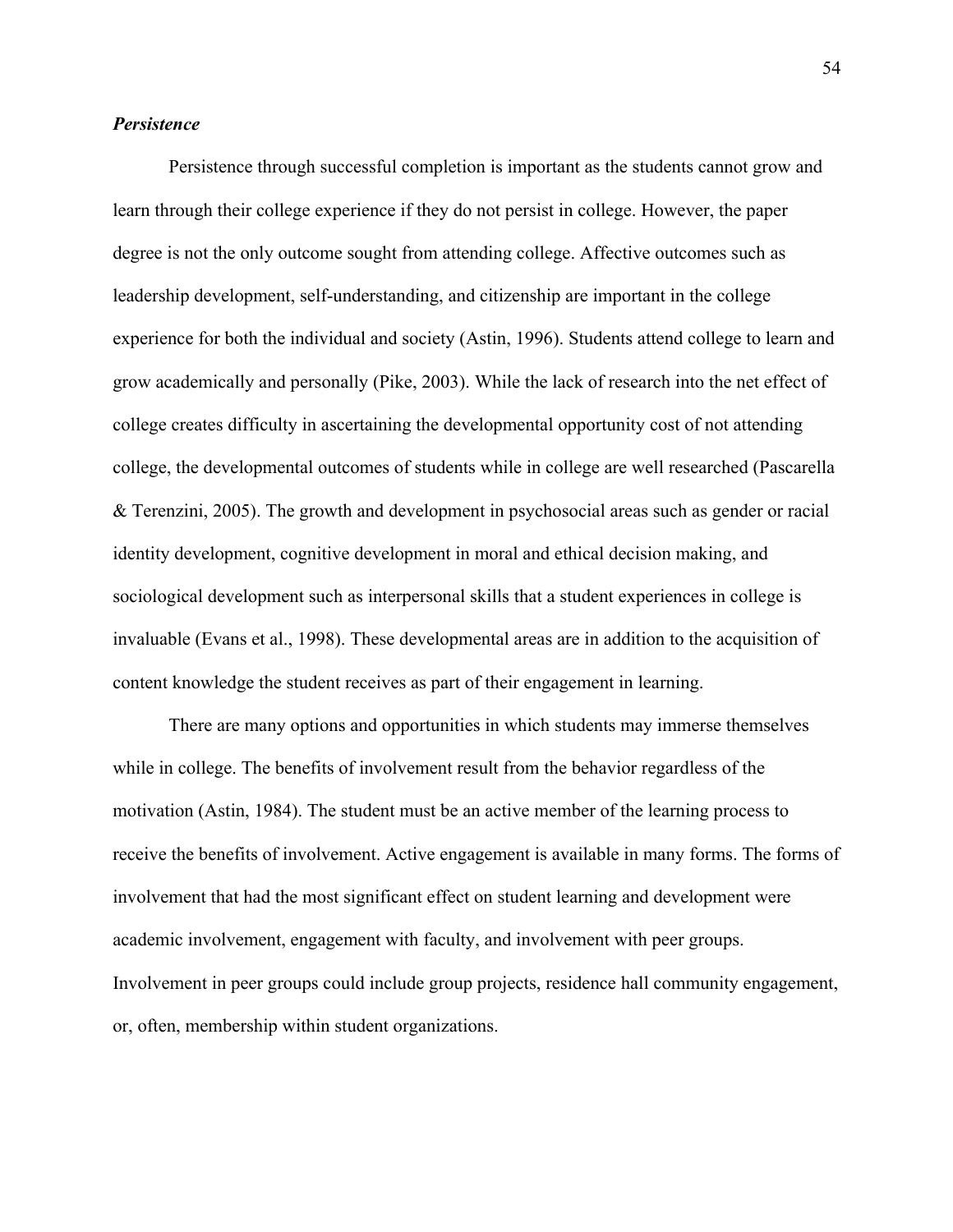When students arrive on campus, it is essential on many different levels for them to be fully immersed in the campus environment to socialize more with their peers on campus (Ward et al., 2012). For FGCS, this has been a difficult task to accomplish, especially since many FGCS live off campus to help their family with the cost of higher education or to assist with their financial needs (Schwartz et al., 2018). Because FGCS tend to live off campus, they are less likely than continuing-generation college students to be engaged in social activities on campus (D'Amico & Dika, 2013; Moschetti & Hudley, 2015). When FGCS are not socially connected to the campus environment and their peers, they feel less involved with various clubs and organizations and do not partake in extracurricular activities (Engle, 2007).

The lack of student engagement in their social settings has resulted in FGCS feeling isolated, lacking excitement about college, struggling to persist from first to second year (Kuh et al., 2008; Moschetti & Hudley, 2015; Pike & Kuh, 2005). In a study by Pascarella et al. (2004), FGCS's participation in extracurricular activities was positively correlated with degree plans, critical thinking, and academic success. Pascarella et al. discovered that although FGCS were less likely to participate in campus activities than continuing-generation college students, FGCS reaped the benefits of involvement in extracurricular activities. Nonacademic experiences impact the academic and cognitive development of students (Timberlake, n.d.). Researchers further postulated that the involvement of FGCS in campus activities and programs served as a mechanism to help them achieve greater academic success and critical thinking skills compared to their continuing-generation college students. Pascarella et al. revealed that "the social capital gained through extracurricular activities and peer involvement during college may be a particularly useful way for first-generation students to acquire the additional cultural capital that helps them succeed and benefit cognitively" (p. 278). Although campus involvement has helped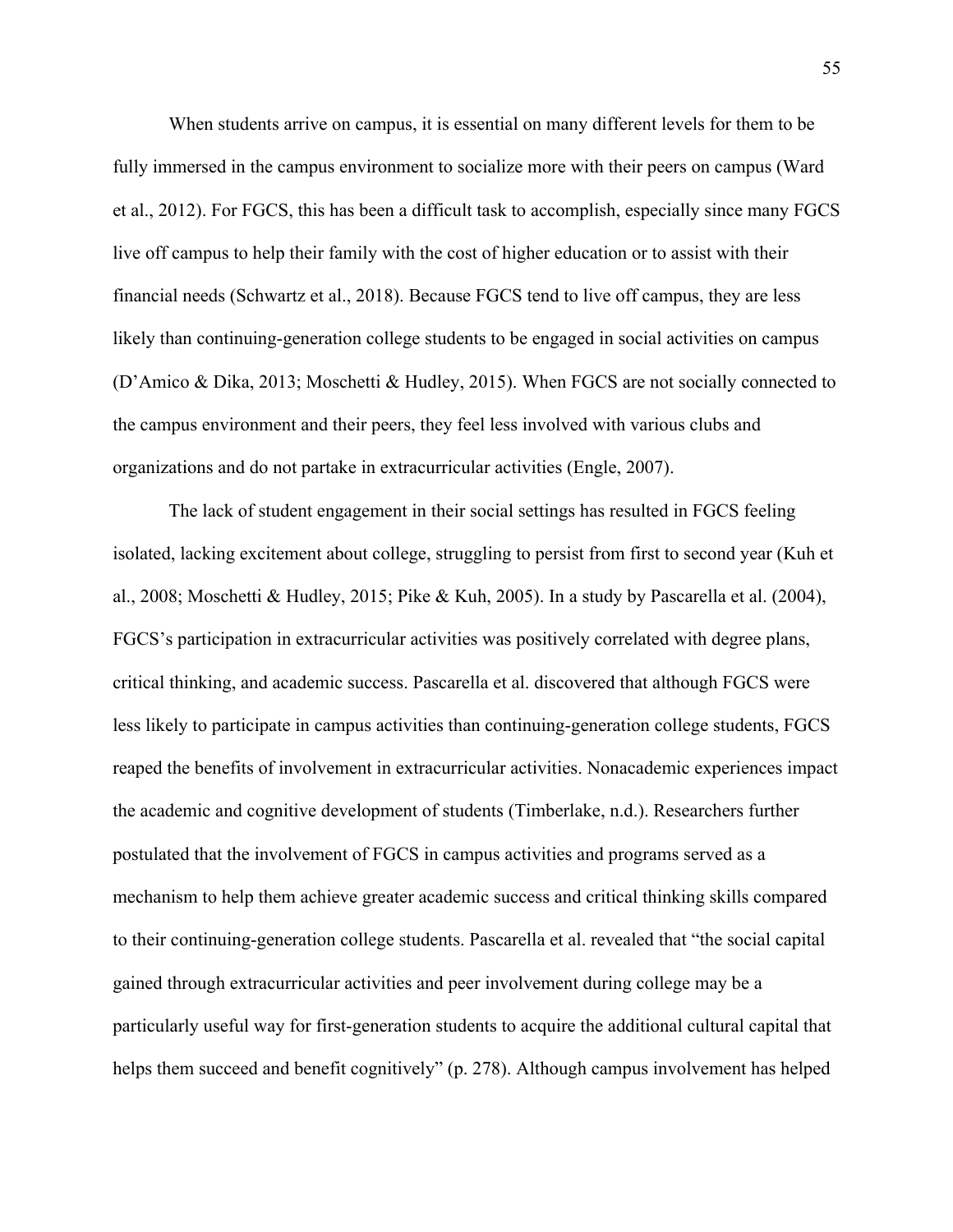with the retention and persistence rate of FGCS, not all extracurricular activities have had a positive effect. Timberlake (n.d.) denoted that activities such as volunteer work and employment have a negative impact on the college adjustments of FGCS. However, FGCS must work many hours because of the cost of higher education and the need to support their family. Due to this financial barrier, FGCS need financial aid, which is another important element in their persistence.

## *Involvement and Achievement*

Being involved in student clubs and organizations is associated with academic achievement and persistence (Guiffrida, 2004). Astin's (1984) theory of student development indicated that when students are involved in the life of the university through participating in student organizations, they are more likely to learn, more satisfied with their overall college experiences, and eventually reach graduation. Astin defined involvement as "the amount of physical and psychological energy that the student devotes to academic experience" (as cited in Patton et al., 2016, p. 34). In other words, Astin believed that students who engage in various aspects of college life tend to have a higher college success rate than students who do not participate in any clubs or organizations (Fischer, 2007). Astin referred to this as the inputprocess-output model, which means through their level of commitment and engagement; students' college experience is proportional to students' learning and development.

Researchers have argued that student involvement on campus is particularly critical in retaining students of color who attend PWIs (Hawkins & Larabee, 2009; Sutton & Kimbrough, 2001; Tatum, 1999). Hawkins and Larabee (2009) emphasized students of color's involvement in ethnic clubs and organizations, finding that when students of color enroll in PWIs, they face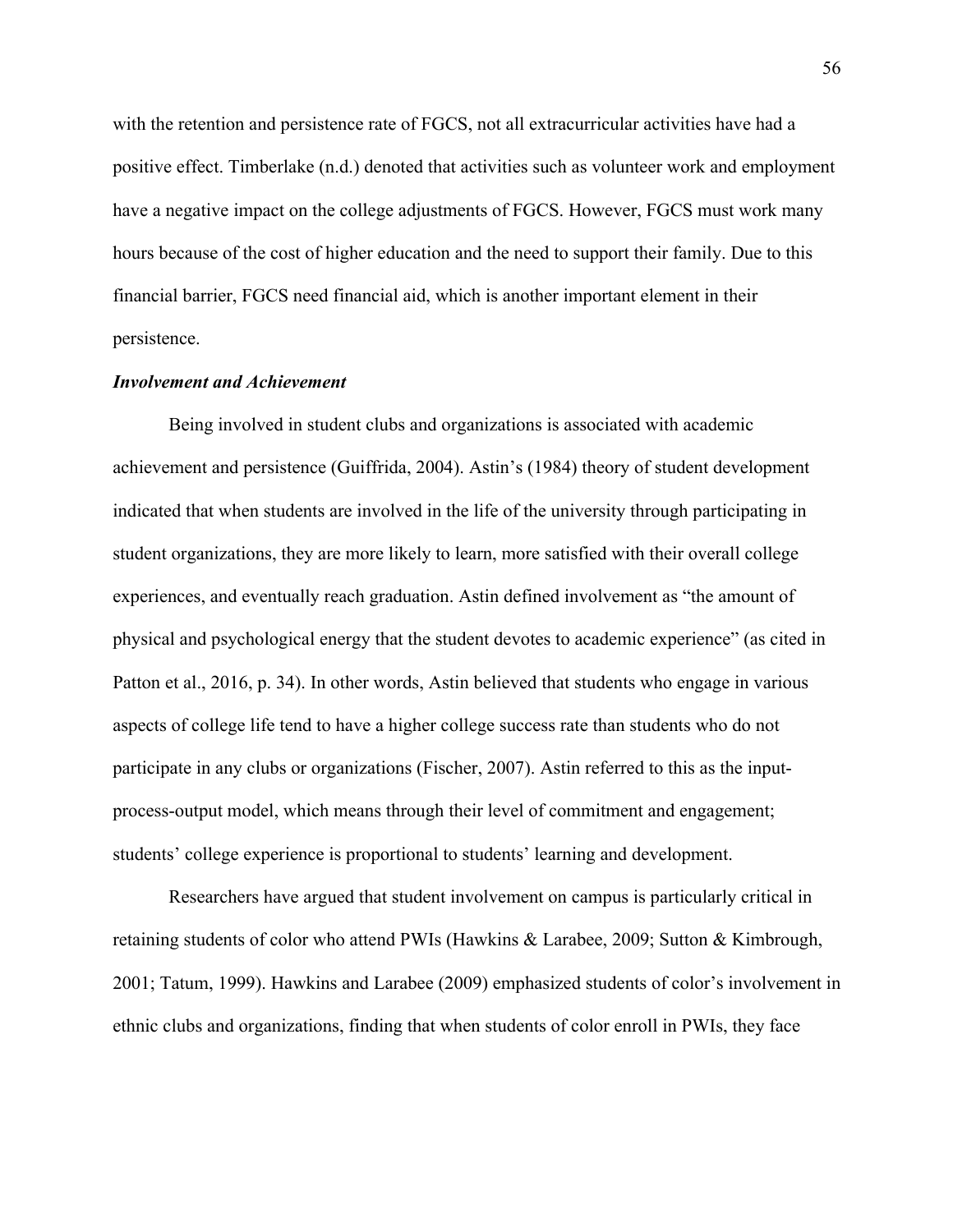pressure to coexist with the mainstream organizations and perceive traditionally White student organizations as socially exclusive.

Armstrong and Hamilton (2013) found that low-income and working-class students have particular difficulty covering costs associated with the college social experience. To better understand the relationship between costs of belonging and a student's access to social relationships, McClure and Ryder (2018) gathered survey and focus group data on financially independent students and those from low, middle, and high-income families. Participants with limited access to money often sought "relationships more commensurate with their financial resources" (McClure & Ryder, 2018, p. 206). Higher-income students were more likely to participate in sororities and fraternities and study-abroad trips, dine out with peers, and meet friends for coffee. In contrast, students from lower-income families turned down opportunities for organizational involvement and "ended friendships they could not afford" (p. 206). When cost is attached to sense of belonging in college, involvement opportunities and experiences can "effectively 'price out' students who lack the financial resources to participate" (p. 217). Another part of the equation is affording membership into a fraternity. Some members use financial aid as a means of funding their fraternal experience. A lack of financial resources further complicates students' abilities in becoming involved without having financial aid to join a fraternity.

#### **Financial Aid**

The existing research related to financial aid and student persistence clearly identifies a gap in the literature regarding the influence of student loan debt load on persistence for historically underserved groups (e.g., first-generation, low-income, ethnic minorities) in higher education. Recent estimates of student loan debt are reaching critical levels. According to the U.D. Federal Reserve, in 2018, the national student loan debt was \$1.48 trillion. Adding to that,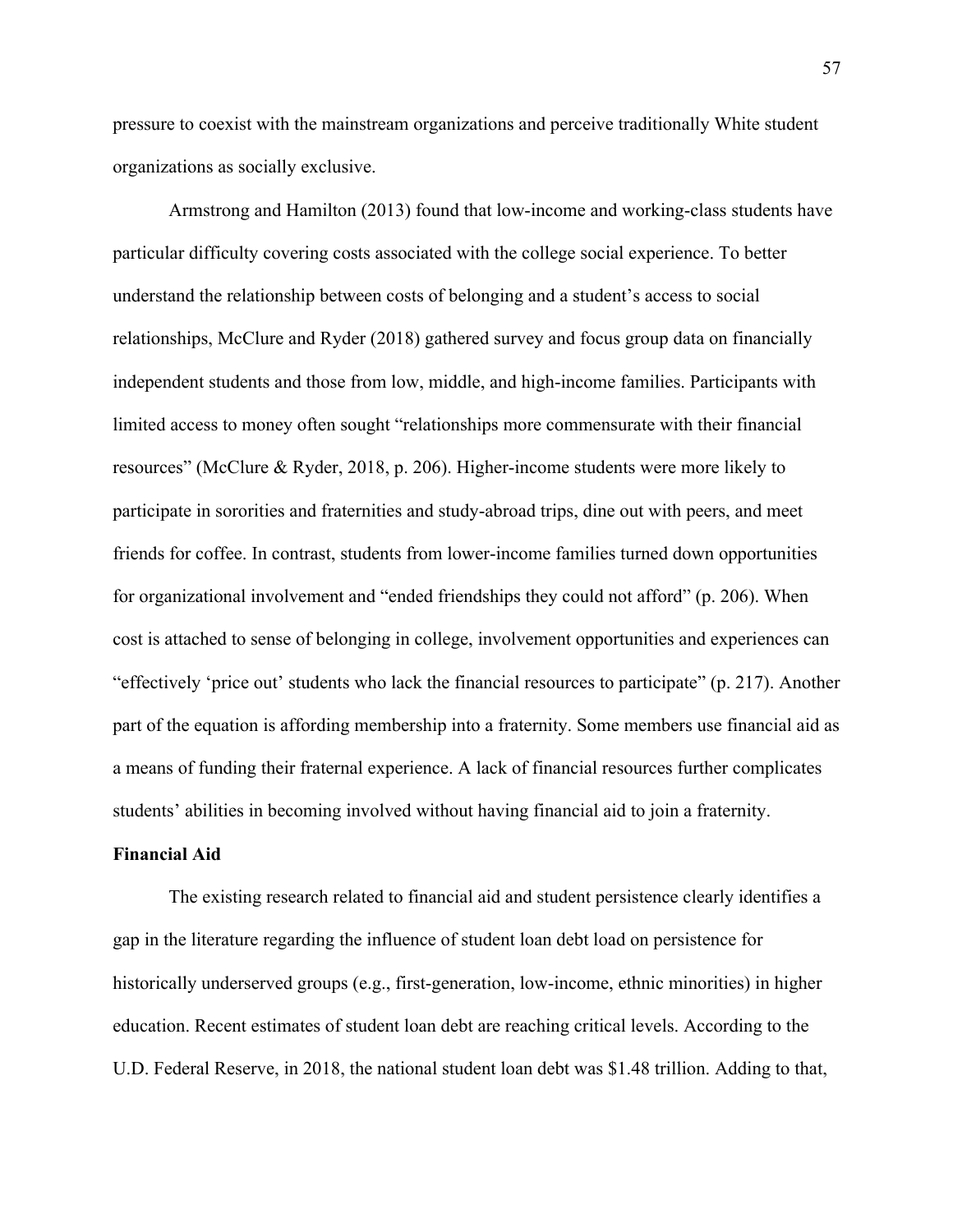the average student loan debt for individuals graduating in 2017 was \$28,650 (The Institute for College Access and Success, 2018). With median entry-level starting salaries of \$44,000 annually for undergraduates, the investment in college degrees is becoming increasingly questionable, as Millennials (born 1980–2000) and Gen Z'ers (born after 2000) make critical decisions about remaining enrolled (Federal Reserve Bank of New York, 2018). Cofer and Somer (1999) asserted that loan debt affected persistence; however, few researchers have looked deeper into the influence of debt load on persistence decisions. Without careful inquiry of the influence of debt load on persistence, we risk negatively impacting degree attainment by advancing well-meaning programs—for example, Title IV loans that may do more harm than good. Over the years, Hispanic-serving institutions (HSIs) are seen as institutions that foster the student success of these historically underserved groups (Borden & Sharpe, 2015; Núñez et al., 2015; Santiago, 2006). Data showed that HSIs are second to historically Black colleges and universities in granting baccalaureate degrees to historically underserved groups (Borden & Sharpe, 2015). Though research is replete with stories highlighting degree attainment among historically underserved groups, it lacks a demonstration of how finances and persistence for these students impact their chances of success.

At one point, the value of higher education appeared unquestionable, and the channel of resources to support academic programs, research, and student financial aid seemed steadfast (Alvarez & Marshall, 2018). However, with the rise of student populations, increase in federal research funds, and robust investment markets, the landscape of higher education in the United States has shifted. Specifically, the amount of funding allocated to each state has diminished since the Great Recession. These funds show no hope for rebuilding, even as the economy continues to improve. The decline in state and federal funding has put a cost burden on many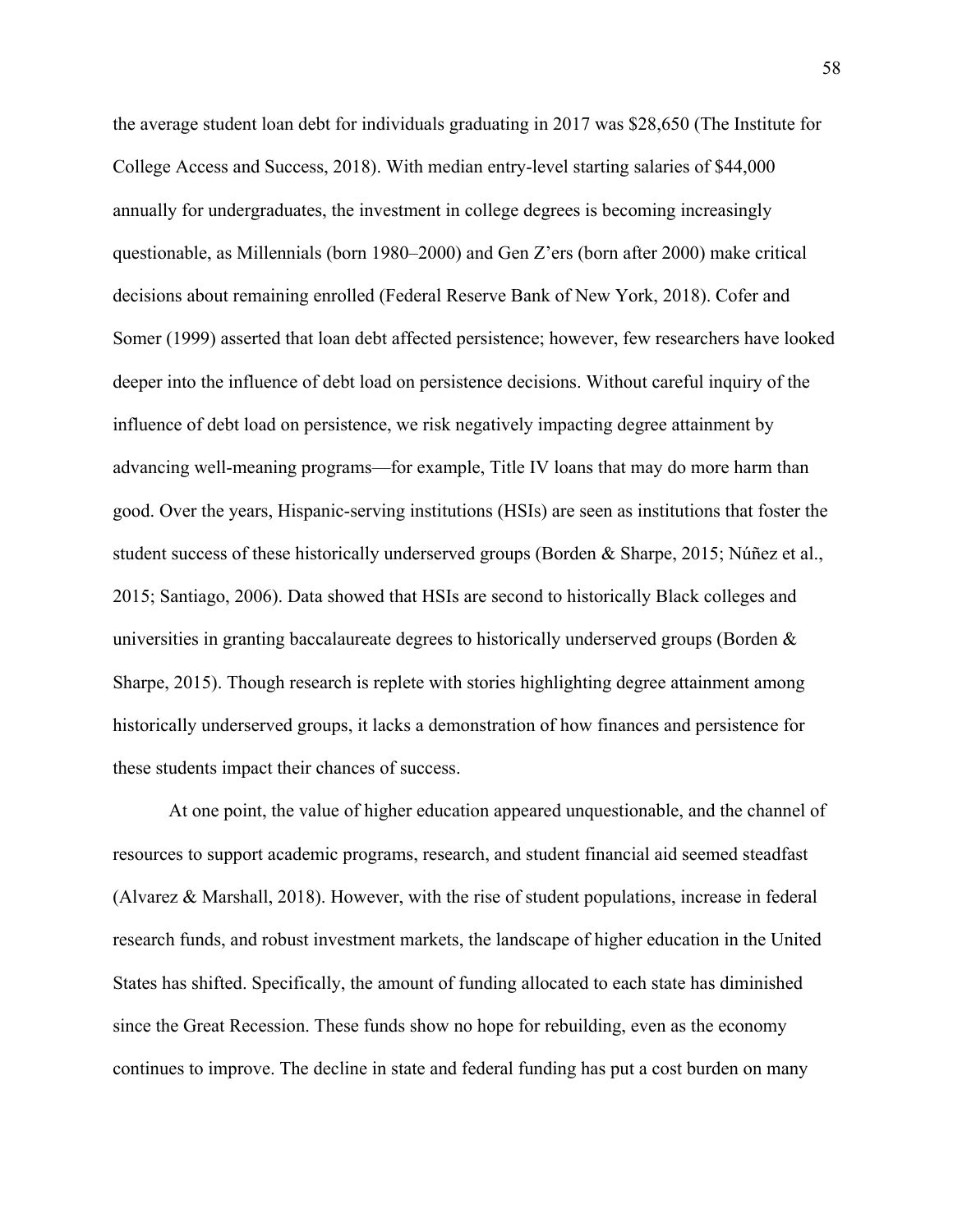students and their family members, making college affordability a real dilemma, especially for FGCS who identify as low-income students. (Alvarez & Marshall, 2018; Ishitani, 2006).

Despite an increase in the cost of higher education, students often rely on the combination of financial resources such as savings, parental contribution, employment income, work-study, scholarships, grants, and federal and private loans to help with paying for college (Ishitani, 2006; Schmeiser et al., 2015). More importantly, the Free Application for Federal Student Aid (FAFSA) has served as an avenue for students' access to many different types of need-based aid, which is a gateway to billions of dollars in federal grants and loans (Furquim et al., 2017; Ishitani, 2006). For FAFSA to estimate financial need and eligibility for students, it requires information on family income, assets, and household size, among other financial information (Furquim et al., 2017). Nevertheless, despite the critical role that FAFSA plays in students receiving student financial aid, many low-income students, especially those who identify as first-generation, do not take the time to complete the application (King, 2004). Not submitting the FAFSA application has had implications for FGCS.

King (2004) and Kofoed (2017) noted that when FGCS and those with low-income backgrounds fail to complete the FAFSA application, they face with higher college costs by not making themselves eligible for ignificant amounts of financial aid. Sometimes not filling out the FAFSA leads to students not enrolling in college altogether, contributing to the lower college enrollment rates for FGCS (Bettinger et al., 2012). Kofoed discovered that close to 20% of students who were eligible to attend college and came from families earning less than \$50,000 a year did not complete their FAFSA application form. Other researchers have argued that the complexity of the financial aid system combined with the lack of clarity on aid eligibility have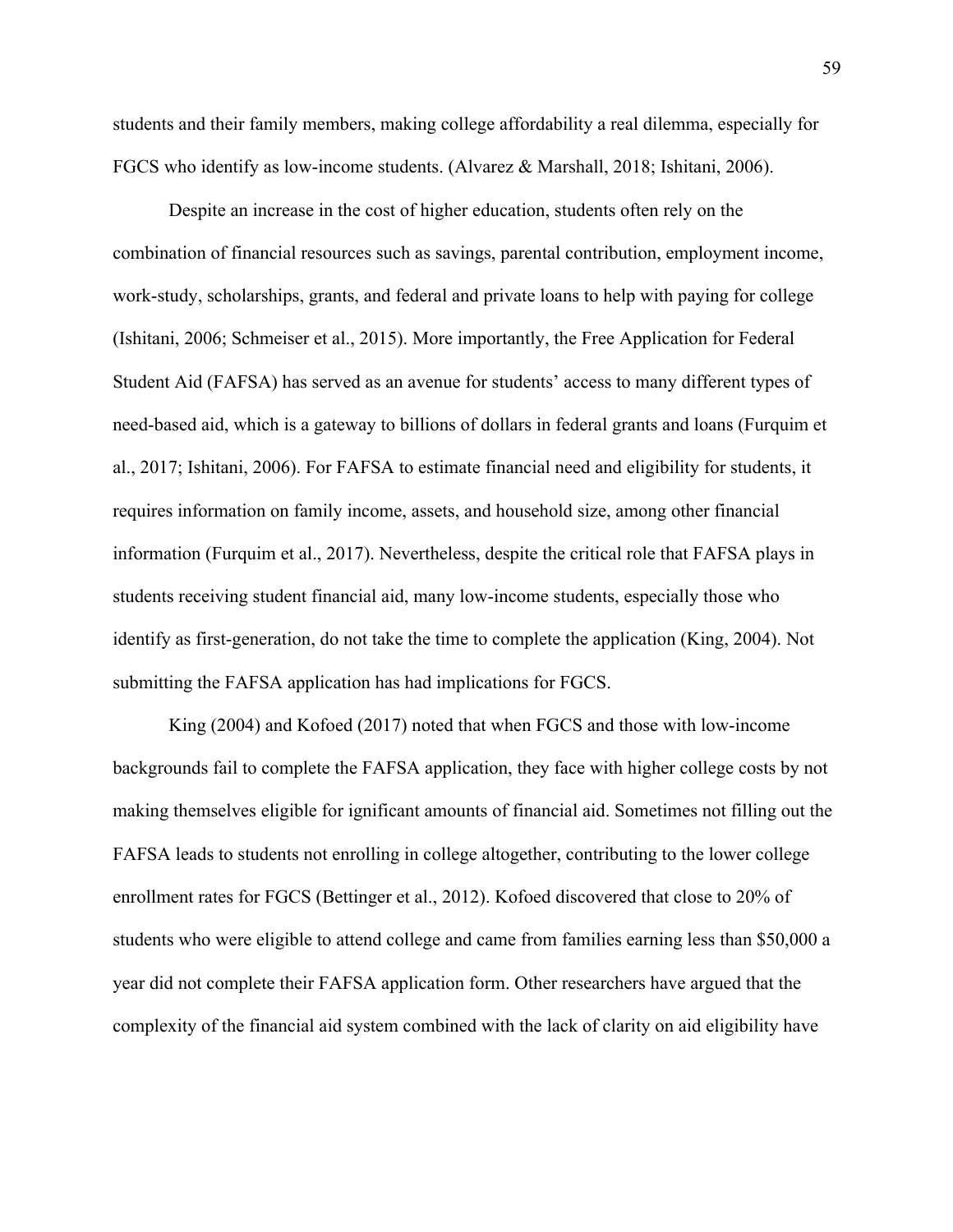put low-income and FGCS at a significant disadvantage (Avery & Kane, 2004; Dynarski & Scott-Clayton, 2006; Dynarski & Wiederspan, 2012).

This is due to the lack of knowledge on the availability of financial aid and the processes of obtaining it, and not having a support system at home that could guide them through the financial aid system; all resulting in FCGSs needing help when completing the FAFSA form (Avery & Kane, 2004; Dynarski & Scott-Clayton, 2006; Dynarski & Wiederspan, 2012; Perna, 2015). However, FAFSA continues to play a critical factor in providing financial assistance to FGCS.

As FGCS enter college, they do not have adequate information or knowledge of the financial aid process, which results in many of them facing financial hardships, even though they are eligible for financial aid (Engle et al., 2006). Having access to higher earnings and financial resources is linked to higher educational attainment (Furquim et al., 2017; Goldin & Katz, 2007). On the other hand, working more hours to either pay for college or meeting the needs of family's financial needs have been positively associated with FGCS having poor academic performance and a higher attrition rate (Furquim et al., 2017). Eitel and Martin (2009) found that 50% of FGCS were either likely or very likely to withdraw from their classes or the institution due to financial constraints. Moreover, FGCS were overwhelmed by the responsibility for taking care of their family's financial needs and paying for college, which places a great amount of emotional burden on them, while simultaneously trying to navigate the social and academic demands of college without the same resources, knowledge, and skills as their continuing-generation college students (Wilbur & Roscigno, 2016).

As shared earlier, FGCS struggle to navigate college due to various challenges. These hurdles include not being academically prepared to perform well, having lower standardized test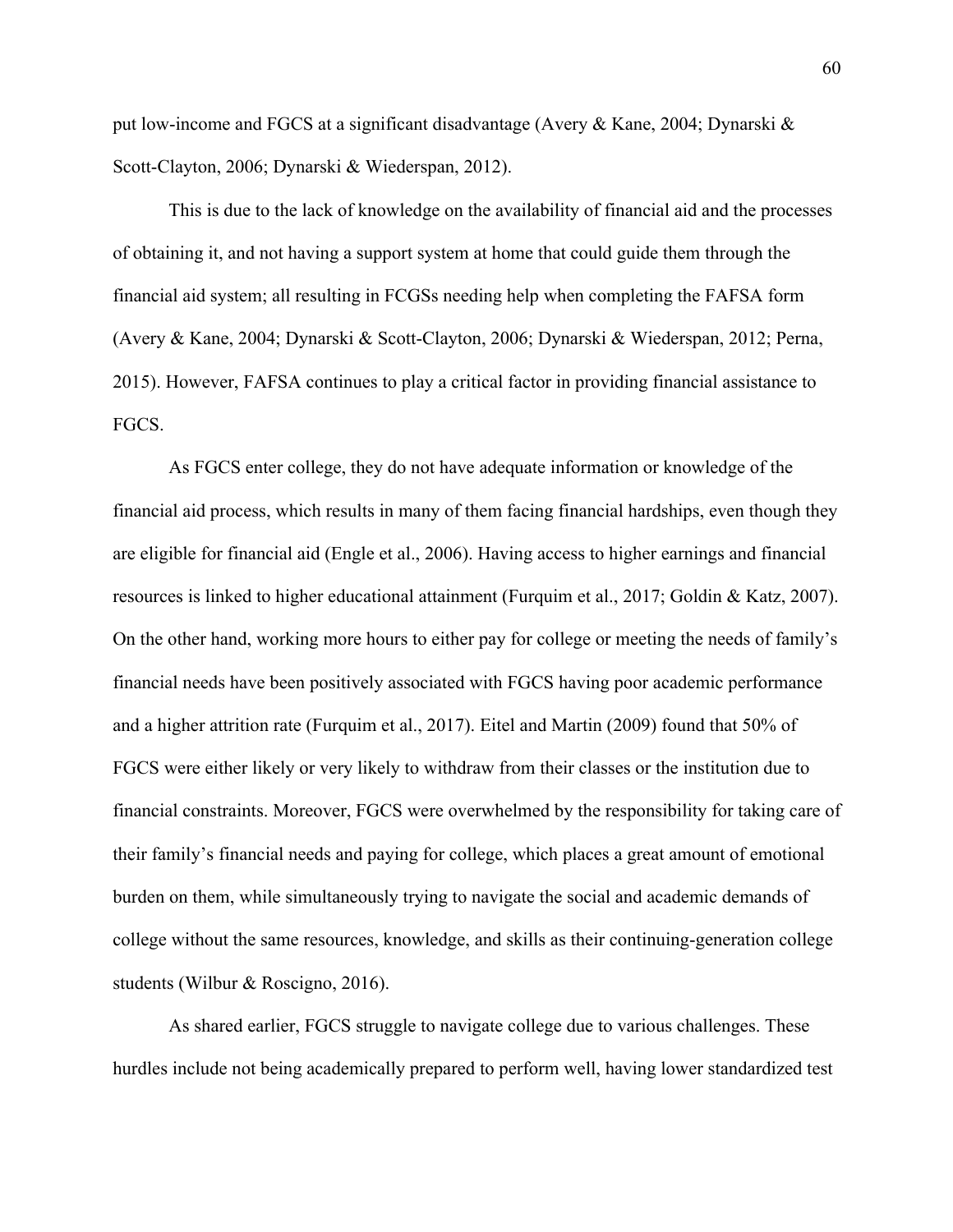scores, enrolling in more remedial courses, living off campus and not participating in any campus activities, not having as much access to financial resources, applying for more federal loans, and lacking overall student engagement on campus (D'Amico & Dika, 2013; Ishitani, 2006; Moschetti & Hudely, 2015; Pratt et al., 2017; Schmeiser et al., 2015).

Young individuals who come from disadvantaged racial and social class backgrounds experience many hurdles with the college transition (Aries & Sider, 2005; Wilkins, 2014). Many FGCS are unfamiliar with leveraging financial aid, grants, and loans. The disparities in race and class in the academic and social environments are important issues for FGCS's educational success, social mobility, and personal well-being (Wilkins, 2014). Social mobility in higher education requires the right fit between students and their social and educational settings. Furthermore, it requires students making connections with their peers and obtaining social and cultural capital for a better life postcollegiate era (Wilkins, 2014). When students experience any major life-changing events, such as going to college, they go through a process of transition and adjustment (Fischer, 2007).

### **Summary**

Models of college student retention have been around for decades, with Spady's (1970) model focusing on dropouts from higher education. The transition to college poses a significant challenge for all students; however, the move could be more challenging for first-generation students, since the transition often involves a very different environment than the one in which they grew up. Tinto's (1993) theory of student departure focuses on how and why students become or do not become socially and academically integrated into the campus environment. Integration is defined as the congruence between the student and institution, but Tinto also places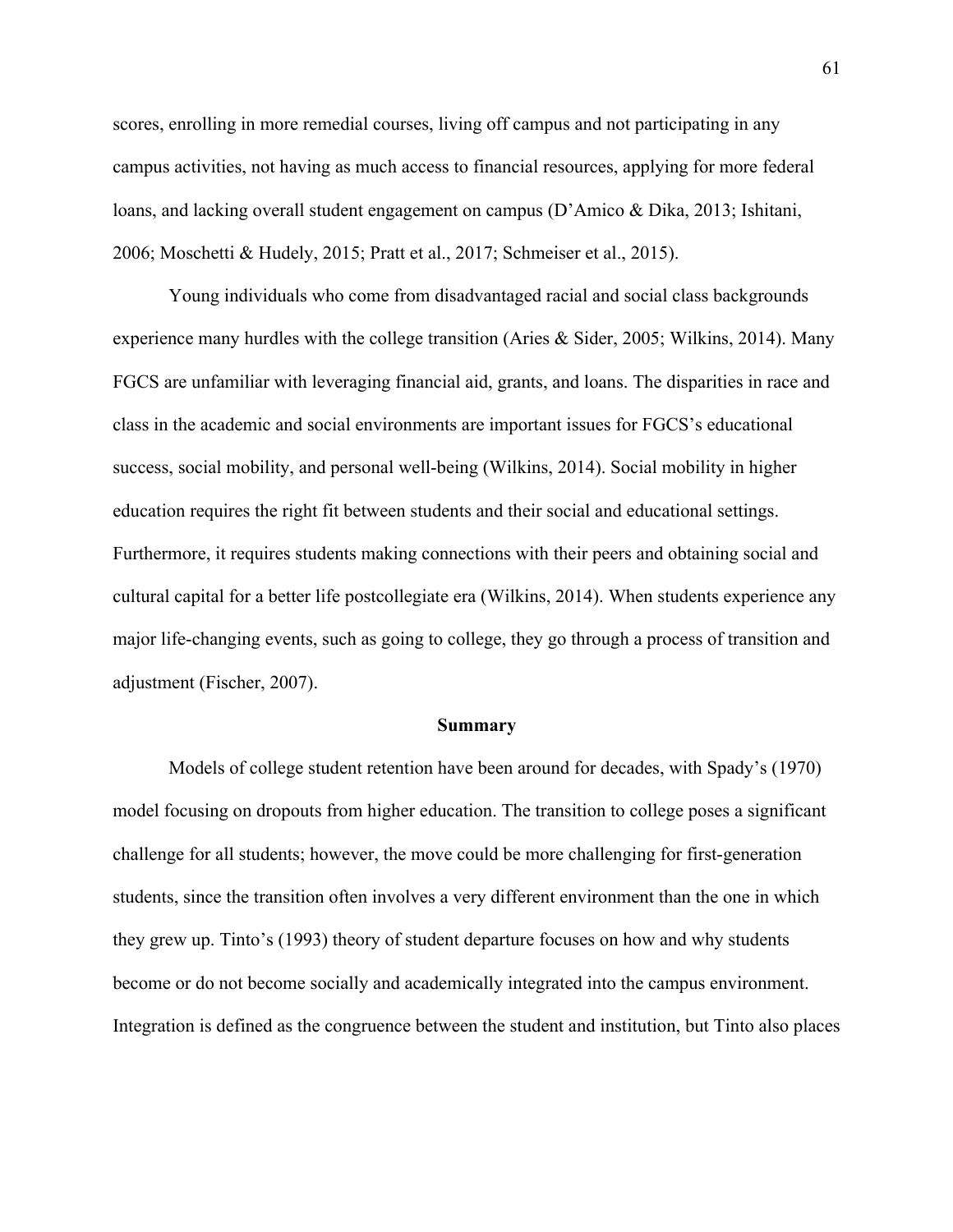the responsibility of integration upon the student. The theory is that integration is a necessary precursor to persistence and retention and, eventually, graduation.

FGCS (those whose parents did not attend college) are less likely than other students to know how to create the connections that can help them persist to graduation (Pascarella et al., 2004; Pike & Kuh; Saenz et al., 2007; Strayhorn, 2006). Lower levels of engagement may be influenced by predispositions; however, involvement in activities known to influence student engagement (e.g., positively impacts first-generation students; Lundberg et al., 2007; Pike & Kuh, 2005; Somers et al., 2004). If first-generation students are less likely to be engaged, then connecting them to experiences that support their success is critical (Lundberg et al., 2007; Pascarella et al., 2004; Saenz et al., 2007; Somers et al., 2004). Specific activities have been linked to high levels of student engagement and, ultimately, student success. One such activity is fraternity/sorority membership (Bureau et al., 2011; Hayek et al., 2002; Pike, 2003).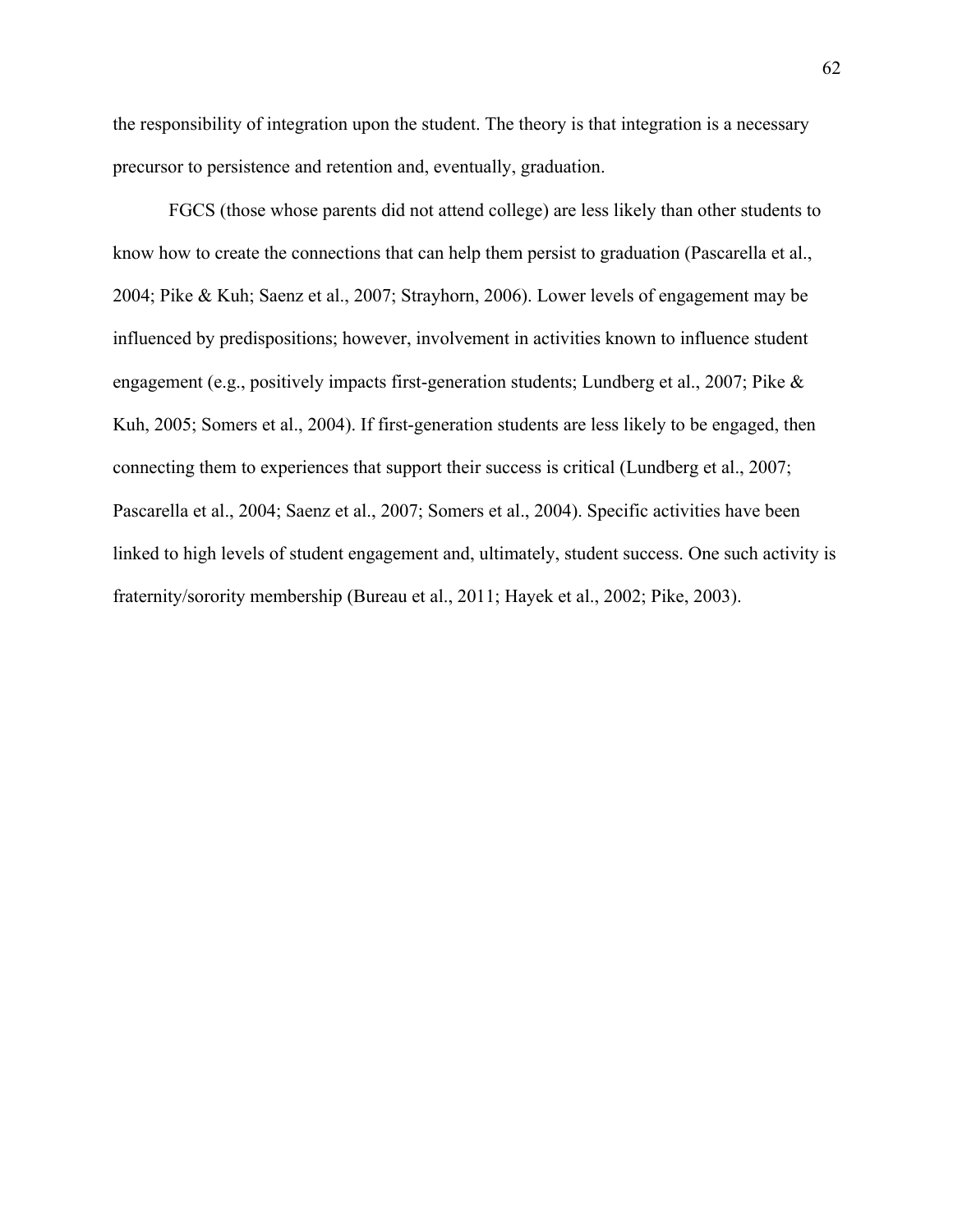## CHAPTER 3

## METHODOLOGY

Research links sorority/fraternity involvement to enhanced personal development (Long, 2012), sense of belonging (Strayhorn, 2012), graduation (Walker et al., 2015; Yates, 2018) and career success (Gallup, 2014). Sororities and fraternities make up a diverse community of more than 200 national and international organizations (Bureau & Barber, 2017). While each organization has its own distinct values (Tull & Shaw, 2017), many promote a similar purpose – to create a social community of peers, encourage leadership and service, and establish a support network during and beyond the college years (Tull et al., 2018). These organizations can influence (positively and negatively) a student's behavior and experience (Biddix et al., 2014) Fraternities are often touted as the premier leadership development opportunity for men on a college campus. This study sought to understand the lived experiences of first-generation college men (FGCM).

This study addressed the following research questions:

- How do first-generation male college students describe their experiences in fraternities?
- How does fraternity membership influence first-generation male college students' sense of belonging on campus?
- How does fraternity membership influence the retention of first-generation male college students?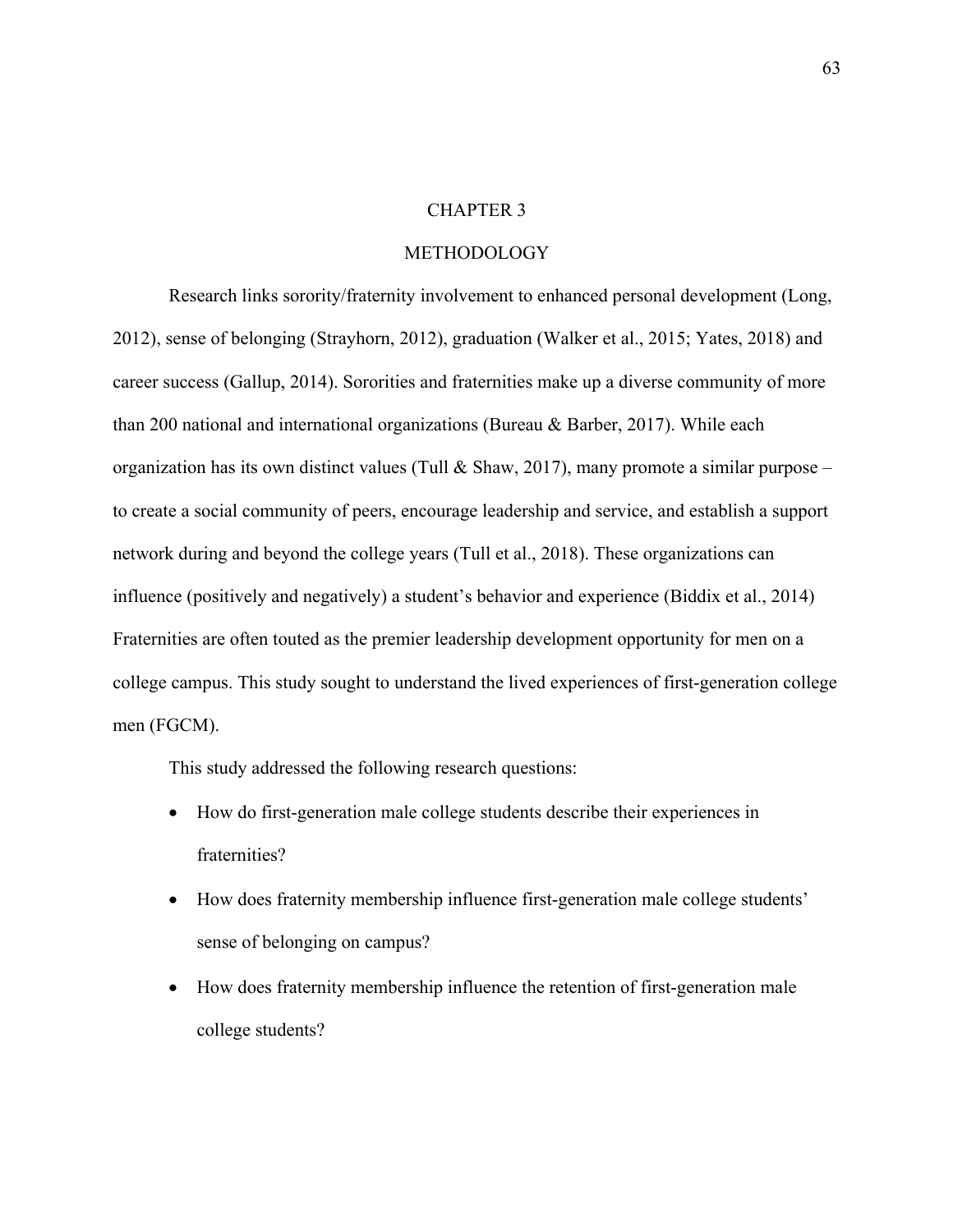This chapter discusses the qualitative approach employed by this study to answer these questions. Finally, human ethical considerations and the researcher's subjectivity factors are discussed.

#### **General Methodological Design**

As Macintyre (1981, 2007) and many others noted, humans are storytelling animals. Clandinin and Rosiek (2007) wrote that "lived and told stories and the talk about the stories are one of the ways that we fill our world with meaning and enlist one another's assistance in building lives and communities" (p. 35). People shape their daily lives by stories of who they and others are and as they interpret their past in terms of these stories. Story, in the current idiom, is a portal through which a person enters the world and by which their experience of the world is made personally meaningful. To use narrative inquiry methodology is to adopt a particular view of experience as phenomenon under study (Connelly & Clandinin, 2006).

## **Researcher Positionality**

I approached this study believing fraternity and sorority membership positively influences first-generation students. Over 20 years of personal and professional experiences with fraternity and sorority leaders inform my epistemology. The unacknowledged yet overt bias of many qualitative researchers who study the fraternity or sorority experience position the research agenda in the academy in a way that limits positive counter discourse claims. While I viewed my experiences both personally and professionally as an asset to this study, some readers may consider this a serious limitation and overt bias. Nonetheless, through careful attention to developing trustworthiness by means of the methods described, I attempted to mediate this concern.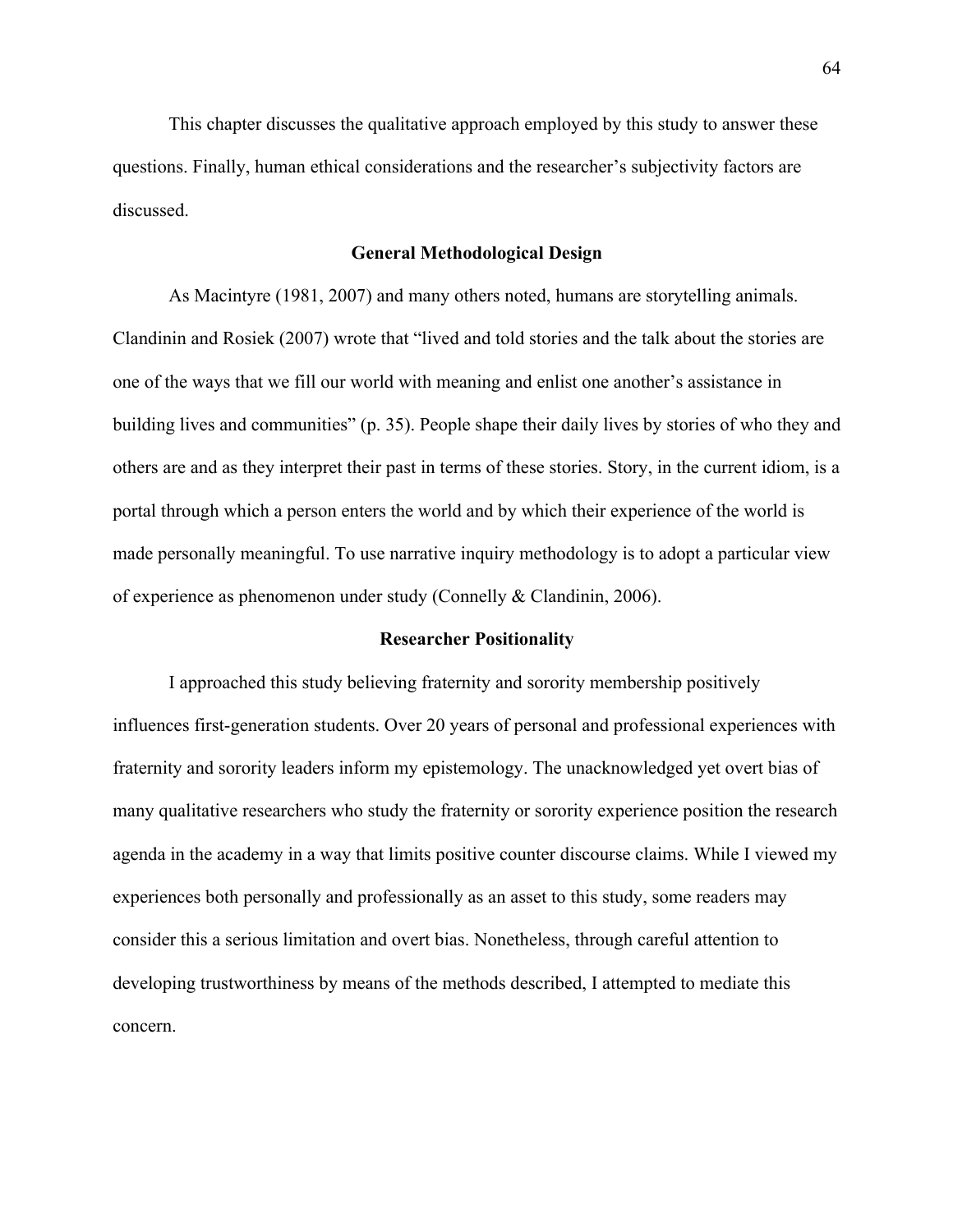In qualitative research, the researcher is the primary instrument. As an ethical and responsible researcher, I carefully weighed my positionality and subjectivity regarding the topic and the representation of the participants' (i.e., narrators') voices. In my previous chapters, I addressed these issues. Fraternity and sorority membership can provide a positive, life-changing experience that is paramount to the success of many college students and alumni, those from all manner of backgrounds and aspirations. My experience as a Life Member of Kappa Alpha Psi Fraternity, Incorporated, is one which is organically made for members to understand, appreciate and know that it is a lifetime commitment. Also, as a previous campus based professional, and now as a Headquarters Staff member of Kappa Alpha Order, I see firsthand the contrast in the focus being on the undergraduate experience for KA and the lifetime experience of Kappa Alpha Psi. Neither is right or wrong; each is unique in their respective approaches to membership education.

In addition to my lived experiences as a Life member of Kappa Alpha Psi fraternity, Incorporated, which is the cost of \$3000.00 in one payment versus most HWGL organizations life membership cost \$25.00. Another Difference between Kappa Alpha Psi Fraternity Incorporated and Kappa Alpha Order is that Robert E. Lee is the spiritual founder of Kappa Alpha Order(KA). Lee was chosen by the founders of KA as the Spiritual founders in 1924 and was named years after Lee's passing in 1870. The Founders of KA identified Lee as the spiritual founder based on their affection for him as the President of their university and they saw him as a leader. KA continues to share the story of Lee as the spiritual founder in 2021.

## **Sample and Participants**

The NIC is an association of collegiate men's fraternities that was formally organized in 1910, although it began at a meeting at the University Club in New York City on November 27,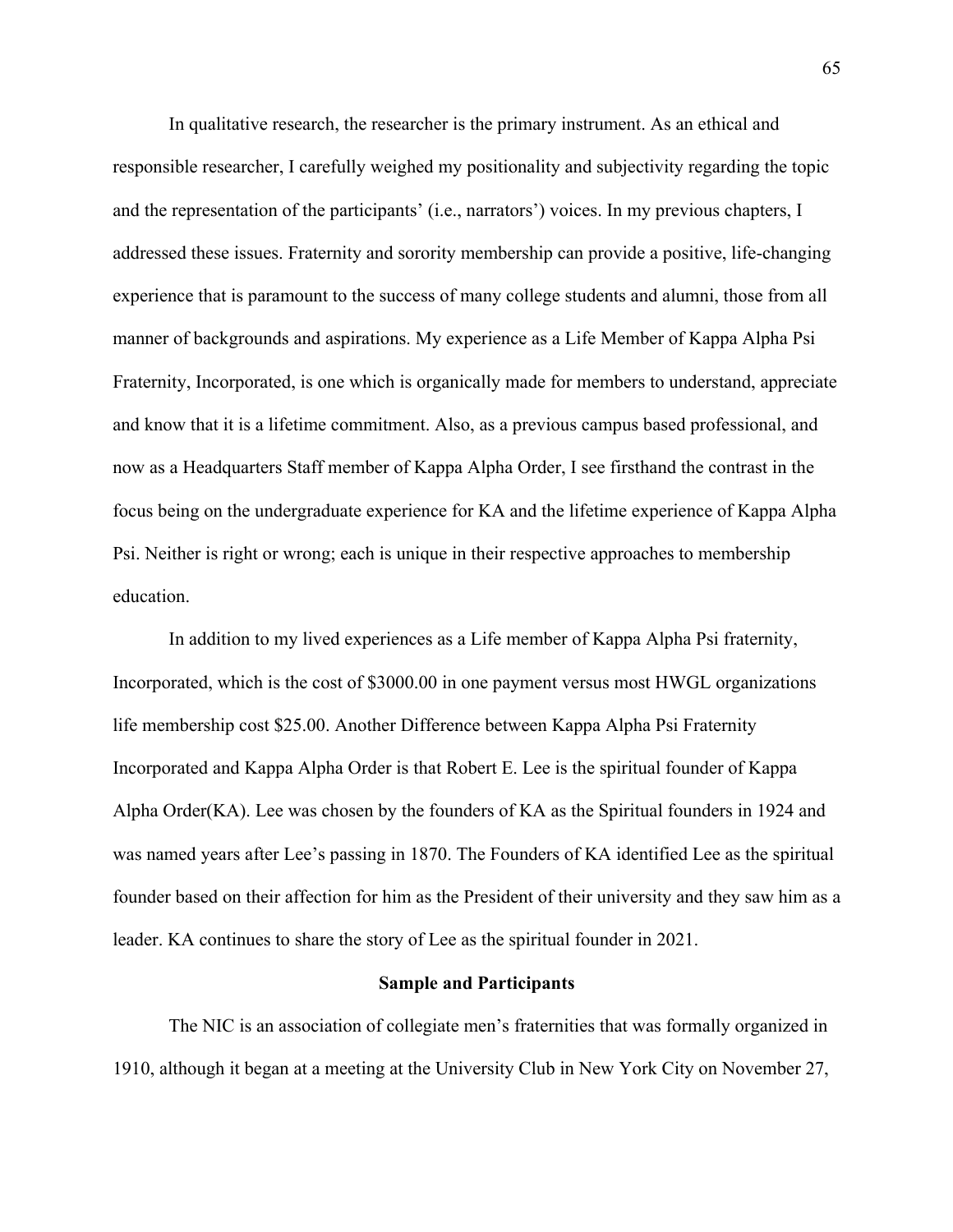1909. The power of the organization rests in a House of Delegates in which each member fraternity is represented by a single delegate. However, the group's executive and administrative powers are vested in an elected board of directors consisting of nine volunteers from various NIC fraternities. Headquartered in Indianapolis, Indiana, the NIC also operates a small professional staff. I will disseminate my findings to the NIC.

The target population criteria for this study were self-identified (a) first-generation, (b) members of fraternities, (c) second, third, fourth and super seniors entering their fifth-year male students. I solicited 10 students with the hope that at least six students would match the criteria and be willing to participate in my study. Hence, for the study, a first-generation student was defined as a person where neither parent has obtained a college degree from a 4-year institution (Pascarella et al., 2004). This was the definition used in recruitment emails sent to students.

I employed purposeful, convenience sampling techniques for this study. Study participants were identified via emails sent to members by their respective Executive Directors of Alpha Tau Omega or Delta Sigma Phi. The two fraternities were the first to volunteer to support my study and offered me an opportunity to interview their current undergraduate members. I worked closely with the Executive Director of the NIC in identifying the concerns of the NIC while also collaborating with the Executive Directors of the two national fraternities. I provided the Executive Directors with a recruitment email to send to their respective student listservs to solicit support for my study. I also worked with The University of Georgia to ascertain approval through the Institutional Review Board (IRB).

The study sought to learn the lived experiences of first-generation fraternity men by focusing on their experiences on a college campus. Students who are classified as upper-class students were included in this study to capitalize on their length of experience within the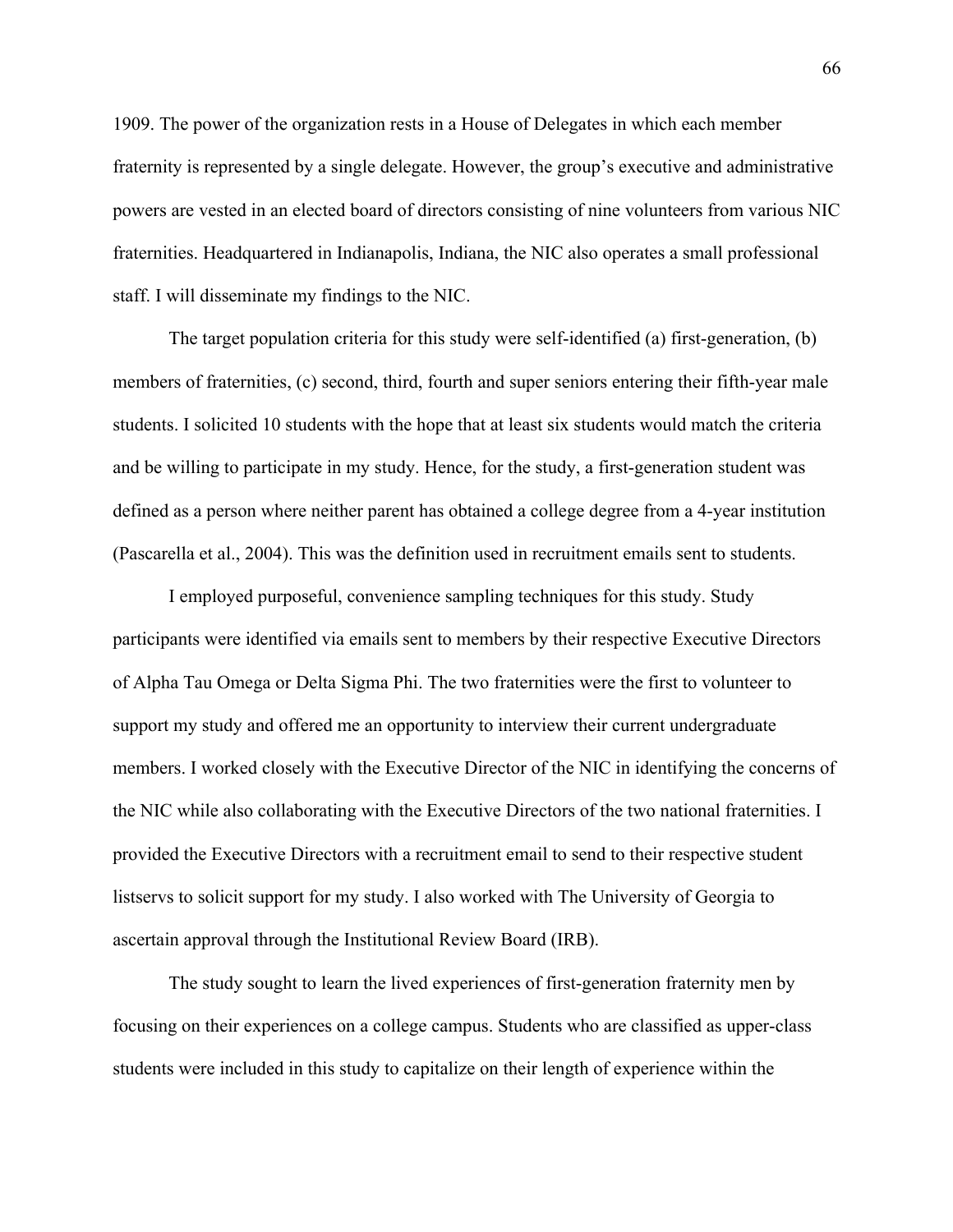fraternity and within their major departments. The participants of this study included individuals from various academic disciplines. Once I received a confirmation email from students, I contacted each student directly by email to explain the study, its purpose, and the safeguards to protect the participants in greater detail. Furthermore, I informed students that their participation in the study was voluntary and they could withdraw from the study at any point during the research. I also provided each student with a consent form that explained the purpose of the study, details of the agreement to participate, and the confidentiality of their identity.

## **Procedures**

Each participant was assigned a pseudonym that was included on all audio recordings, transcripts, and notes collected by the researcher. A key for the participant pseudonyms was created on a password-protected spreadsheet on a password-protected computer owned by the researcher. A backup of the spreadsheet is kept on a password-protected USB drive in a locked box in my home along with any handwritten notes. All audio recordings were immediately transferred to a password-protected computer kept in my home and were deleted from the recording device upon transfer. Upon completion of the research study, all notes and recordings associated with the participants were destroyed. I shared information about my findings with the two Executive Directors of ATO and Delta Sigma Phi, by meeting with each of them via zoom, and I shared the themes and suggestions for future practice and for future studies. I will remind the Executive Directors that each participant has a pseudonym to protect their identities as members of their respective fraternities.

## **Data Collection Methods**

My first form of data collection was semi structured one-on-one interviews conducted virtually through Zoom due to the Covid-19 pandemic. Qualitative interviews consist of open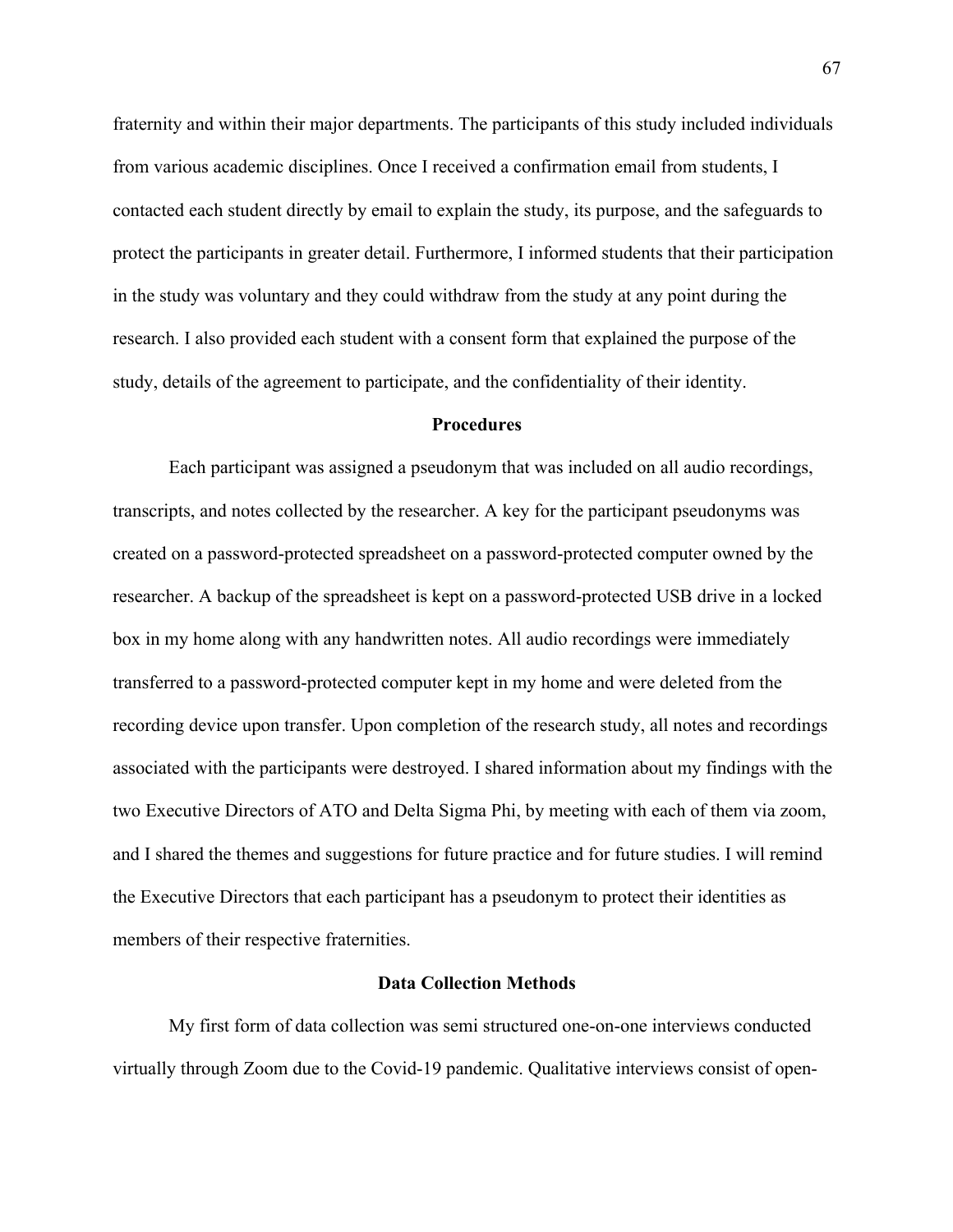ended questions and provide rich, naturalistic information. "Qualitative interviews are also called *depth interviews* because they can be used to obtain in-depth information about a participant's thoughts, beliefs, knowledge, reasoning, motivations and feelings about a topic" (Johnson & Christensen, 2014, p. 233). I used an interview guide (see Appendix B). Prior to the start of each interview, I asked the participant if they felt comfortable with our interview being recorded. I then read the script detailing our upcoming interview. I asked if they had any questions prior to our interview beginning. I emailed consent forms to each of my participants after they had emailed me confirming their willingness to be interviewed.

I entered the interview session with a plan to explore specific topics and to ask openended questions of the interviewee (Johnson & Christensen, 2014). An interview guide ensured integrity for my interview process. My interview guide also allowed me to share the questions with my participants before the interview so they could reflect on their answers.

## **Interviews**

Data were collected utilizing interviews. My interview included questions about the participant's background along with how they were experiencing campus as first-generation fraternity men. These topics and questions were provided on an interview protocol written by the researcher before the interview session (Johnson & Christensen, 2014). Each participant had an opportunity to recuse themselves from an interview at any moment. Interviews were recorded, and photos from the photo elicitation process were appropriately placed within my study to effectively articulate the lived realties of my participants. Each interview was transcribed for analysis.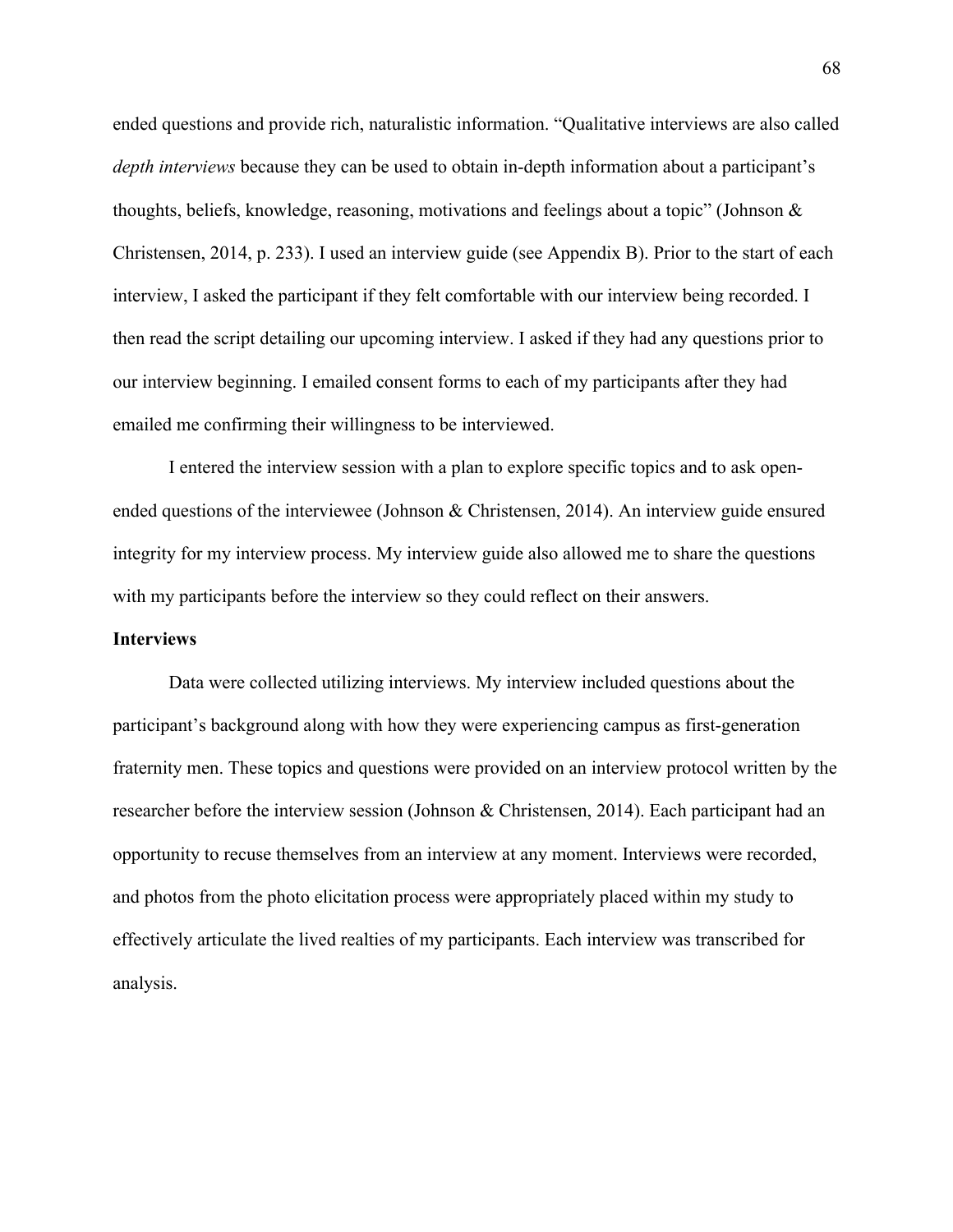## **Narrative Inquiry**

According to Creswell (2013), qualitative research begins with assumptions and the use of interpretive/theoretical frameworks that inform the study of the research problem addressing the meaning individuals or groups ascribe to a social or human problem. For this research study, I used narrative inquiry as my research methodology. Narrative inquiry is a study of experience when experience is understood as lived and told stories. It is a collaboration between researcher and participants, over time, in a place or series of places and in a social interaction with their social milieus (Johnson & Christensen, 2014). I used narrative inquiry to help me to understand the lived experiences of my participants. Each participant's story elucidated their undergraduate experiences along with opportunities of success. Narrative inquiry does not only capture the individual's lived experience, but it places emphasis on the social and cultural norms that the person experiences. Narrative inquiry was consistent with the oral narration of many stories I have learned from my family members. Narrative inquiry allows for the individual to story their lived experiences. Narrative inquiry methods allowed me to understand the current experiences of the students within my research study. In qualitative research, collecting and analyzing data, creating and modifying patterns that emerge from the interviews, developing or recreating the research questions, and addressing the validity threat all happens simultaneously and they all influence one another (Maxwell, 2013). The purpose of qualitative research is to understand the social world and establish new paradigms that can be helpful in the human condition (Rossman & Rallis, 2017). Furthermore, qualitative research is a method of research that seeks to explore and understand the meaning of people or different groups ascribed to social and human problems (Creswell & Creswell, 2018). Qualitative research uses various methods such as interviews, data collection, surveys, field notes, focus groups, or observations to contribute to the understanding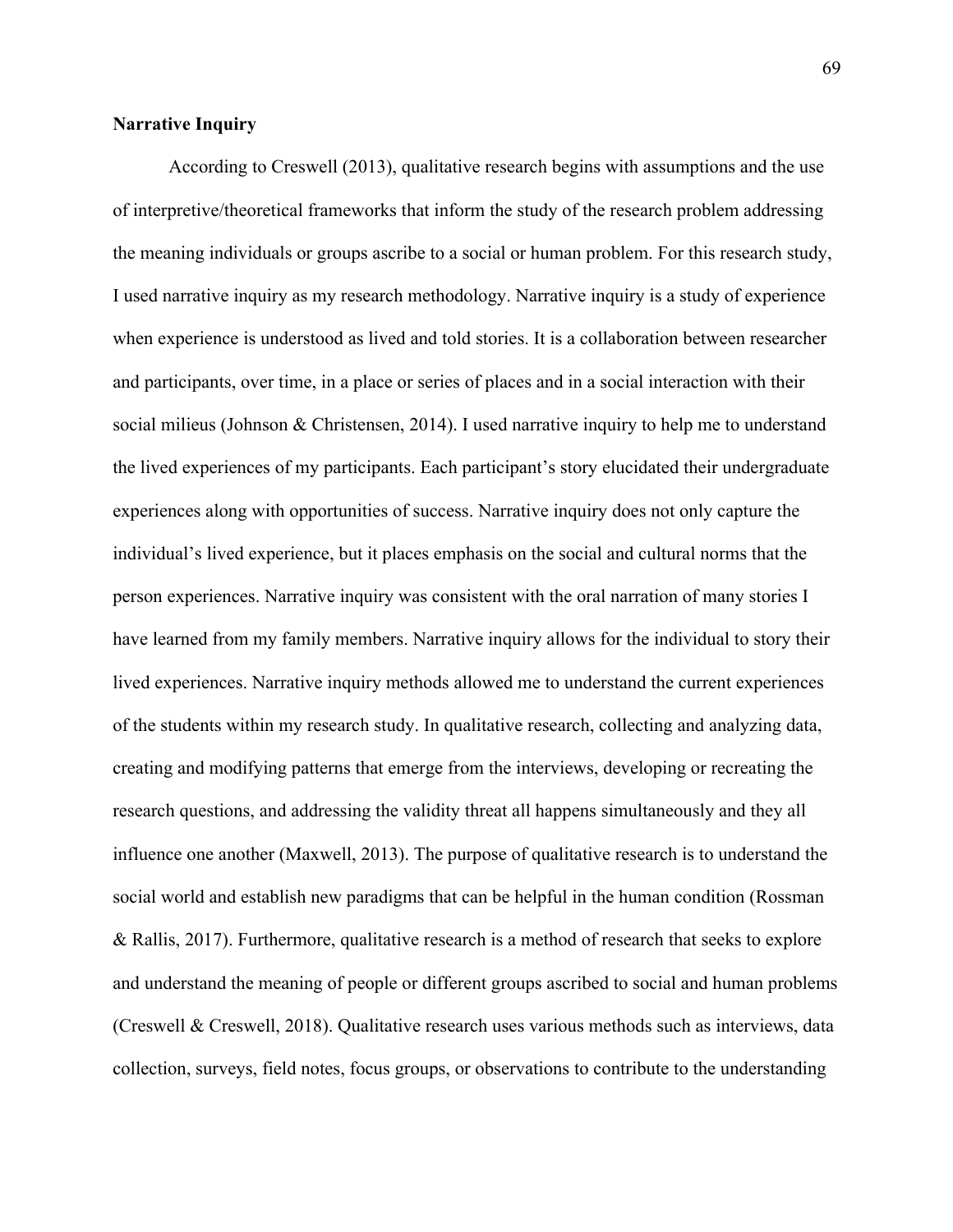of the social world (Creswell & Creswell, 2018; Rossman & Rallis, 2017). My qualitative study used the method of interviewing my participants, and I also noted any observations that I noticed during our interviews. The results of the study provide recommendations for social changes based on the study's inferences. My research questions for this study were: (a) How does fraternity membership influence the retention of first-generation male college students? (b) How does fraternity membership influence first-generation male college students' sense of belonging on campus? (c) How does fraternity membership influence the retention of first-generation male college students?

Research indicates that retention and college success is passively influenced by out-ofclass experiences as well as course-based learning (Beregn-Cico, 2013). I sought to interview participants who are having positive and/or negative experiences with campus integration and may or may not have a sense of belonging to their academic and social environment. This allowed me, as a researcher, to look for new nuances that can be applied to first-generation fraternity men experiences who are having a difficult time finding their fit at their institution, which impacts their overall academic and social integration into campus.

## **Data Analysis**

Qualitative research was an appropriate method of study for my research because it presented me with an opportunity to fully emerge myself in the research, interact with FGCS, and really understand their experiences as fraternity men on their respective campuses. This research strategy granted me permission to access the rich information that my participants shared with me regarding their sense of belonging on campus and how it impacts their overall campus integration. I designed my interviews (see Appendix B) based on the frames of Tinto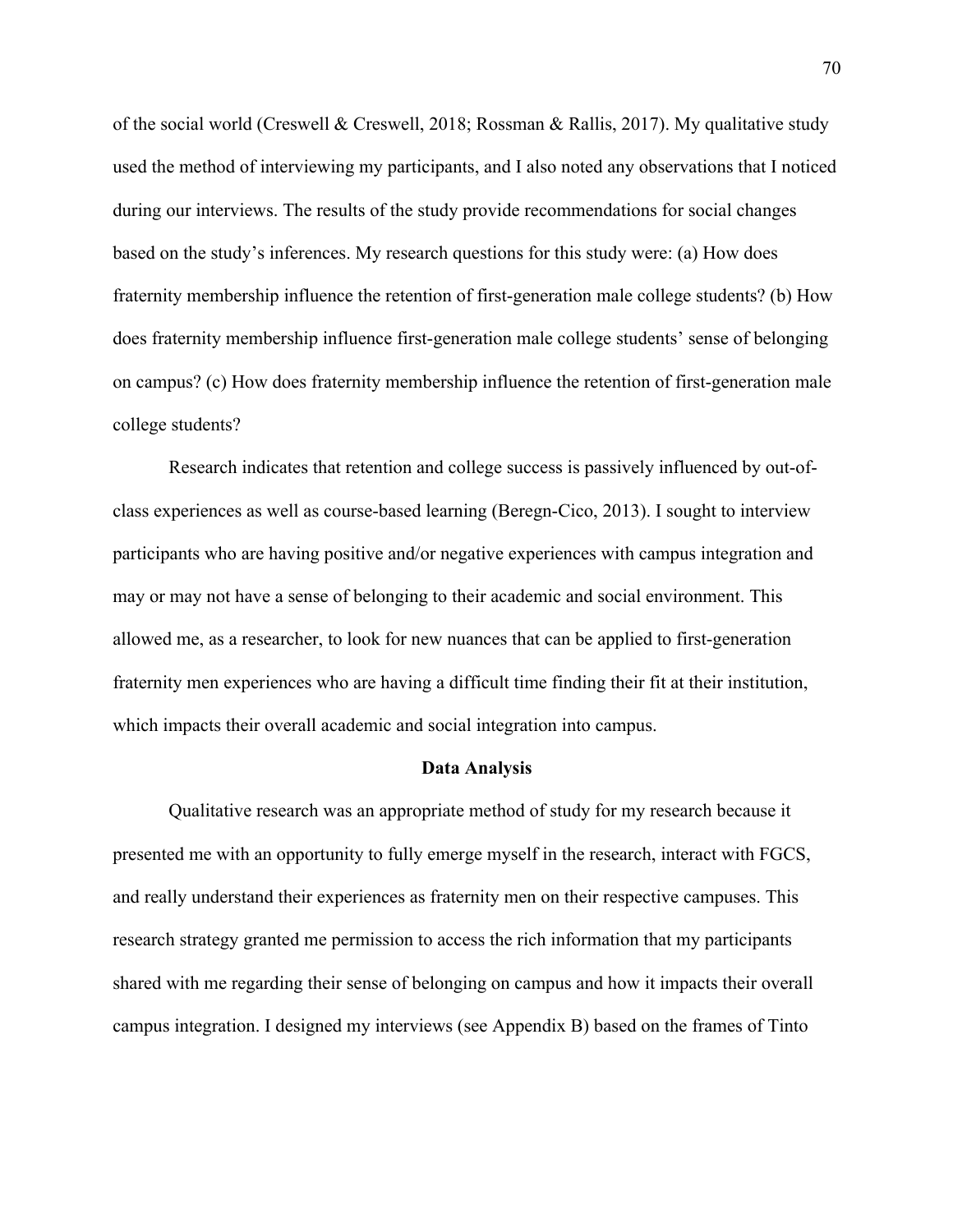(1993) and Strayhorn (2012). I created questions with the hopes of gaining an understanding of each participants' sense of belonging along with their integration to campus.

## **Interview Data Analysis**

My deductive reasoning came from theory and my own experiences and my inductive reasoning is what my participants brought in through their discussions on their lived experiences. For the data analysis, the researcher and participant co-constructed stories using narrative threads, tensions, and plotlines. After the interviews were transcribed, the data analysis was performed. I used techniques appropriate to narrative analysis (Creswell, 2007). Once the data were transcribed and organized, I incorporated open coding and read through each transcript with the goal of making notes about the stories within the text. The initial coding included a line-byline reading which allowed me to attend to each part of the data (Charmaz, 2006). This open coding process helped to generate the initial research themes. Through memo writing, I organized and identified the stories and put them into chronological order for acknowledging the sequence and importance of events. I used the constant comparative method in this phase of the data analysis. The constant comparative method allowed me to compare the stories each participant shared to find similarities and themes across the transcripts (Corbin & Strauss, 2008). I then strived to illuminate the stories of the participants in the study by providing interpretation of the data. Furthermore, this thematic analysis allowed me to make sense of what I was seeing and hearing during my study, which is critical in narrative analysis. Therefore, coding allowed me to determine themes from my interviews which helped me to focus on what was being told in the stories (Clandinin, 2007). According to Riessman (1993), researchers must attempt to edit themselves out of the transcription process by using loose oral narrative to summarize the participants' perspective and accounts of their experience. Specifically, loose narrative means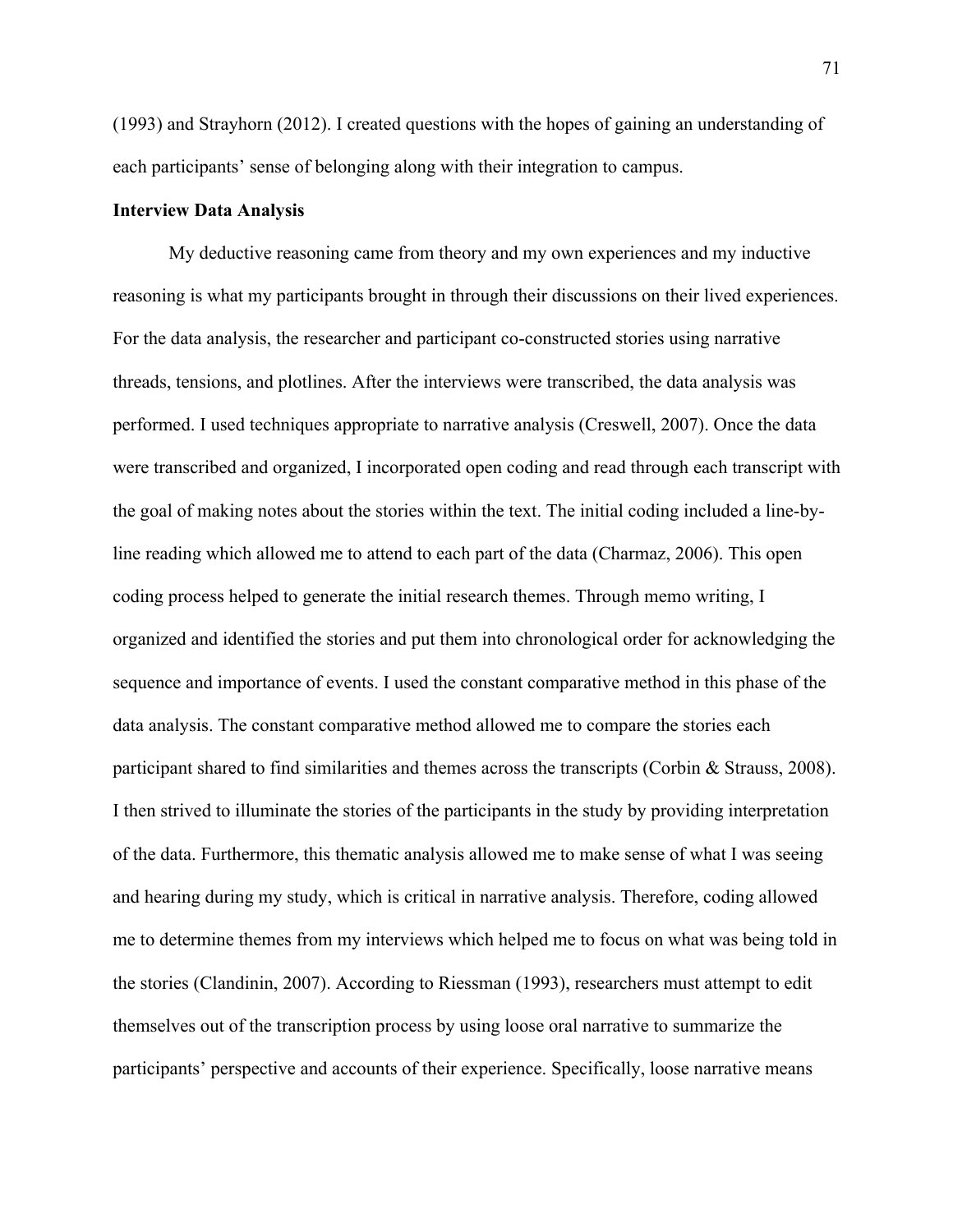being very transparent in accounting for the instances of tone changes and moments of silence, which may reflect a shift in thought or feeling. Accounting for these occurrences impacts readers' ability to understand the truth and authenticity behind the narrative.

#### **Protection of Subjects**

Protecting the participants and their identities was critical in the design of this study. Prior to collecting my data, I obtained IRB approval from The University of Georgia. I assigned a pseudonym to each participant to be used throughout the study to protect all participants' identities.

Rubin and Rubin (2012) indicated that researchers ought to avoid the urge to infuse their own personal, moral, and political views during the interview process of the research. Although I am extremely passionate about working with first-generation students and fraternity and sorority students, I have learned that my own knowledge and personal and professional experiences cannot be used to complete my scholarly work. With reference to the participants, their identities were protected and not disclosed to anyone. This helped to ensure that no one experienced any potential backlash or harm. The main expectation and obligation of the researcher is to confirm that the safety of participants is not put in jeopardy because of their participation in the study (Rubin & Rubin, 2012). Due to the fact that the participants helped me as the researcher to advance my study, I had great respect and consideration for their time and contributions to this scholarly work (Miles & Huberman, 1994). To ensure this, I kept all documents confidential, and the identities of each individual will not be shared with any member other than the researcher. This means that all interviews occurred virtually due to the COVID-19 pandemic, which likely made the interviewees more comfortable in an online presence. I shredded and destroyed all documents and records.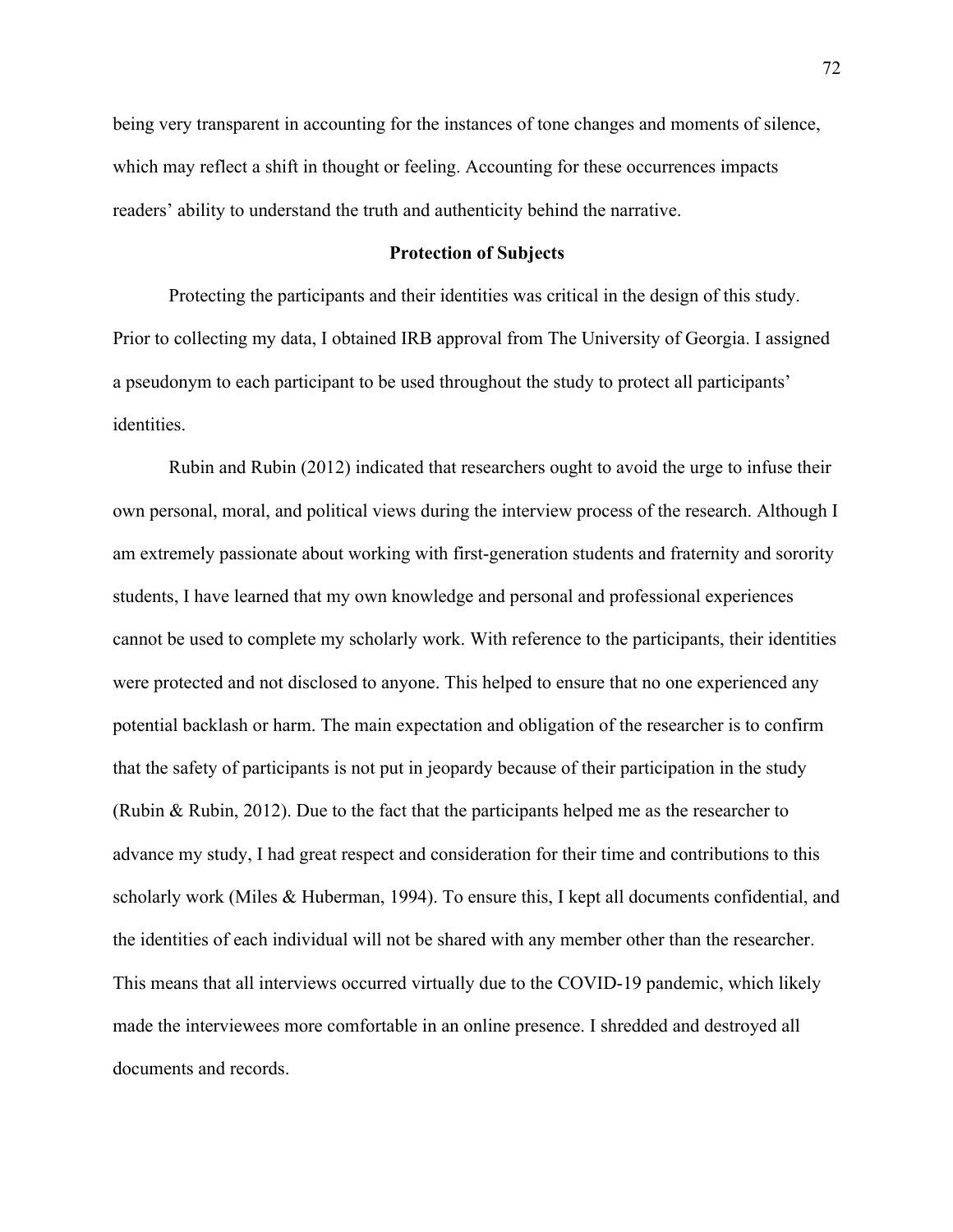#### **Establishing Trustworthiness**

Maxwell (2013) argued that, "Validity is a property of inferences rather than methods and is never something that can be proved or taken for granted on the basis of the methods used" (p. 121). Additionally, validity threats are made by evidence in research, not the methods. Research indicated that validity threats are seen as alternative explanations or interpretations, and the way in which data are understood in a different way. Trustworthiness focuses on the credibility and generalizability of the finding of a study (Rossman & Rallis, 2017). For a study to qualify as a systematic inquiry, the study must advance through a rigorous process of reasoning. This process must be completed in a meticulous, conscientious, careful, diligent, attentive, scrupulous, exact, precise, accurate, thorough, sensitive, and a particular way.

To maintain the trustworthiness and integrity of this study, I used member checking (McCoy, 2006). McCoy (2006) expressed that member checking is a terminology that is used in qualitative research that brings trustworthiness to data analysis. Furthermore, I used member checking as a method to ensure that the interview transcripts accurately and authentically reflected participants' experiences and thoughts. To achieve this, I asked respondents to review the transcripts and to make sure the transcription reflects what they discussed during the interview. Moreover, based on the respondents' experiences captured during the interview, I used literature to provide additional context to support the assertions made by respondents.

## **Establishing Credibility**

Credibility takes place when results of qualitative research are believable from the standpoint of the research participants to convincingly rule out alternative explanation (Tracy, 2010; Whittemore et al., 2001). Miles and Hubermann (1994) indicated credibility is achieved when findings make sense to individuals who are studying or those who are reading the study.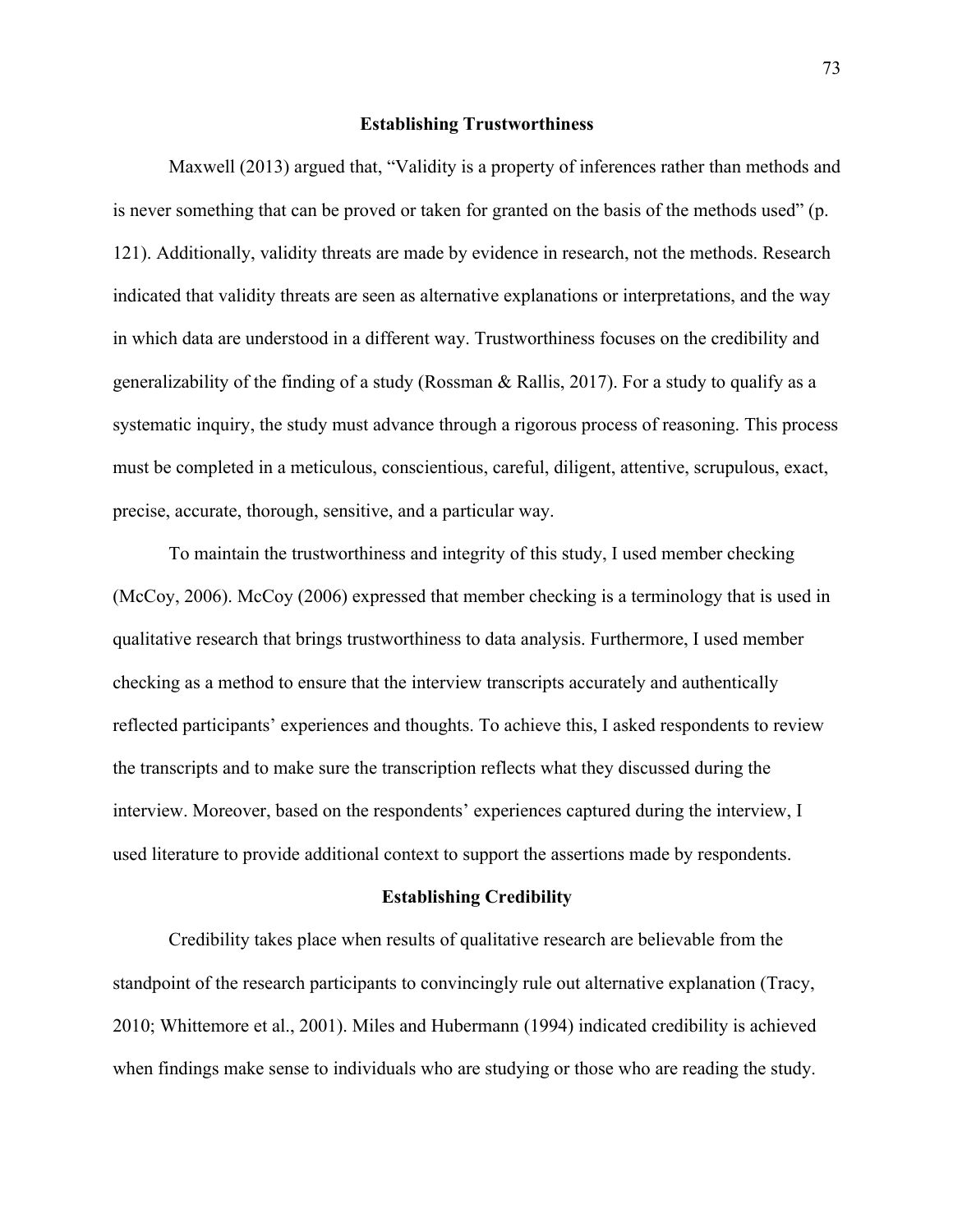The determination of credibility is based on evaluating findings to the extent that they confirm what is already known (Curry et al., 2009). Researchers ought to convince others that the findings of the study are applicable or transformable to another environment or group of populations. Credibility brings attention to interpretations and the correspondence between the researcher and respondent's depiction of their experiences. One of the ways I confirmed credibility for my study was by doing member checking. Traditionally, member checking is defined as sharing either a brief summary of the findings or sharing the whole findings with the research participants. For my member checking I shared each of my interviews with my participants after our interview. I wanted to ensure that I had recorded their information for accuracy. Triangulation refers to the use of multiple methods or data sources in qualitative research to develop a comprehensive understanding of phenomena (Patton, 1999). Triangulation also has been viewed as a qualitative research strategy to test validity through the convergence of information from different sources. One of the ways I incorporated triangulation was by contrasting research methods, I combined by structured interview with observational research by using Zoom for my interviews. I was able to go back and play each interview to make sure that I my written data notes were congruent with the recorded interview.

#### **Summary**

Researchers have used many different methods of inquiry to investigate the experiences of first-generation and fraternity men in higher education. Some scholars have used quantitative, others have used qualitative, and few have used a study to research both at the same time. Although experiences of first-generation and fraternity undergraduate male students have been studied extensively, very little research has been done on the intersectionality of both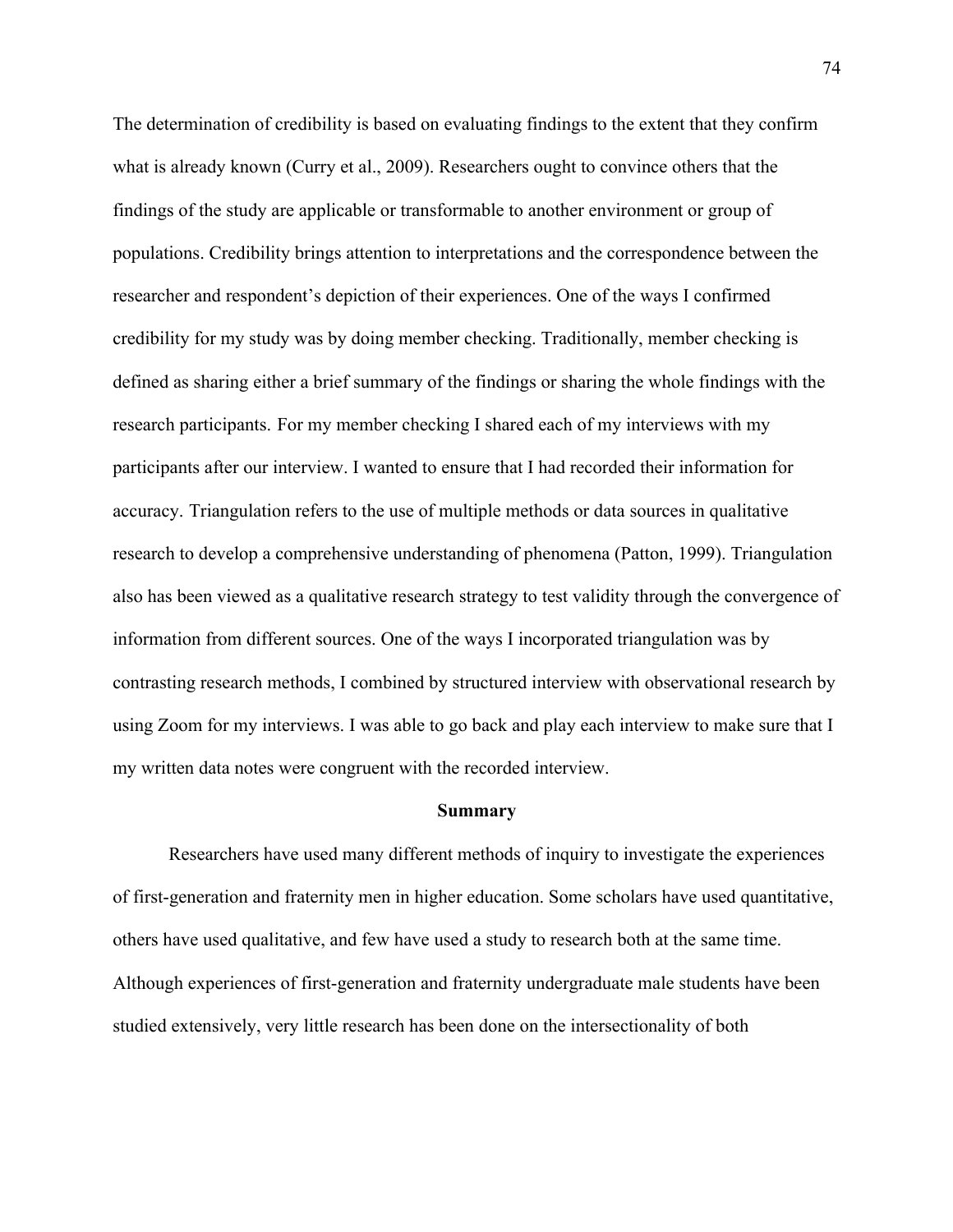populations. Therefore, this study focused on the intersectionality of first-generation students and fraternity men and the influence of sense of belonging on their social and academic integration.

In this chapter, I discussed my intentionality in determining every aspect of my research design. I justified my decision behind selecting qualitative research as my method of inquiry and discussed my reasons behind utilizing narrative inquiry analysis as my strategy of inquiry, which will provide the researcher with the meaning of lived experiences of participants. My decision on different forms of data collection methods included individual interviews, and photos. I discussed these approaches as appropriate methods of data collection strategy along with important considerations to ensure trustworthiness and validity. A total of six first-generation fraternity men who entered into their second, third, fourth and some possible super seniors (fifth year) were selected to partake in this research study. I justified my decision on participants, subjects, and the setting, which aligned with my professional and personal interest of this study. Lastly, I discussed my procedure in analyzing the data, and my role as a researcher. It was important for me as the researcher to bracket my own assumptions and biases related to FGCS and fraternity men so that they do not influence my interpretation of lived experiences of my participants. In Chapter 4, I discuss the findings, themes, patterns, and results of data collected and analyzed.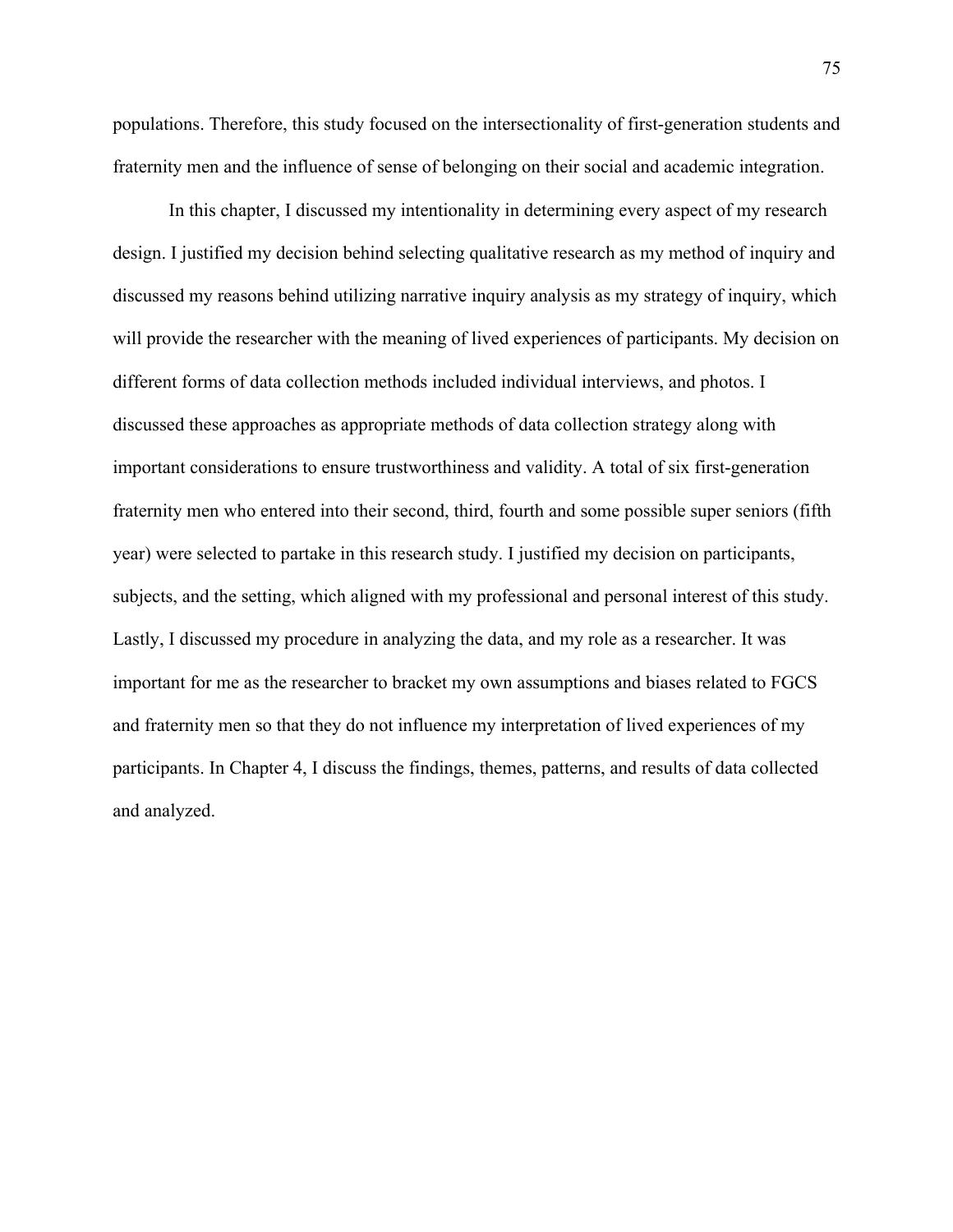#### CHAPTER 4

### RESULTS

The purpose of this narrative inquiry study was to advance research and understanding of the lived experiences of first-generation fraternity men who are initiated members of Alpha Tau Omega or Delta Sigma Phi. The study was a means to understand the lived experiences of firstgeneration male college students in a fraternity regarding sense of belonging and retention. When I conceived this study, I could not have anticipated all participants being men of color. I initially expected that all participants would identify as White men within Alpha Tau Omega and Delta Sigma Phi, as both are historically White fraternities. The headquarters staff of the national organization handled student recruitment for this study. Both executive directors reached out to newly established provisional chapters or provisional chapters that had not yet received a charter. Therefore, my participants truly represented the diverse demographics of their respective campuses.

The study focused on joining, matriculation, and retention as members of their chapter. The findings could be useful for higher education faculty, staff, and administration to provide services for these students. Chapter 3 included the procedure and sequence for data collection and analysis, with the results presented in Chapter 4. This chapter provides a description of each participant, identified via pseudonym.

Three research questions guided the study:

1. How does fraternity membership influence the retention of first-generation male college students?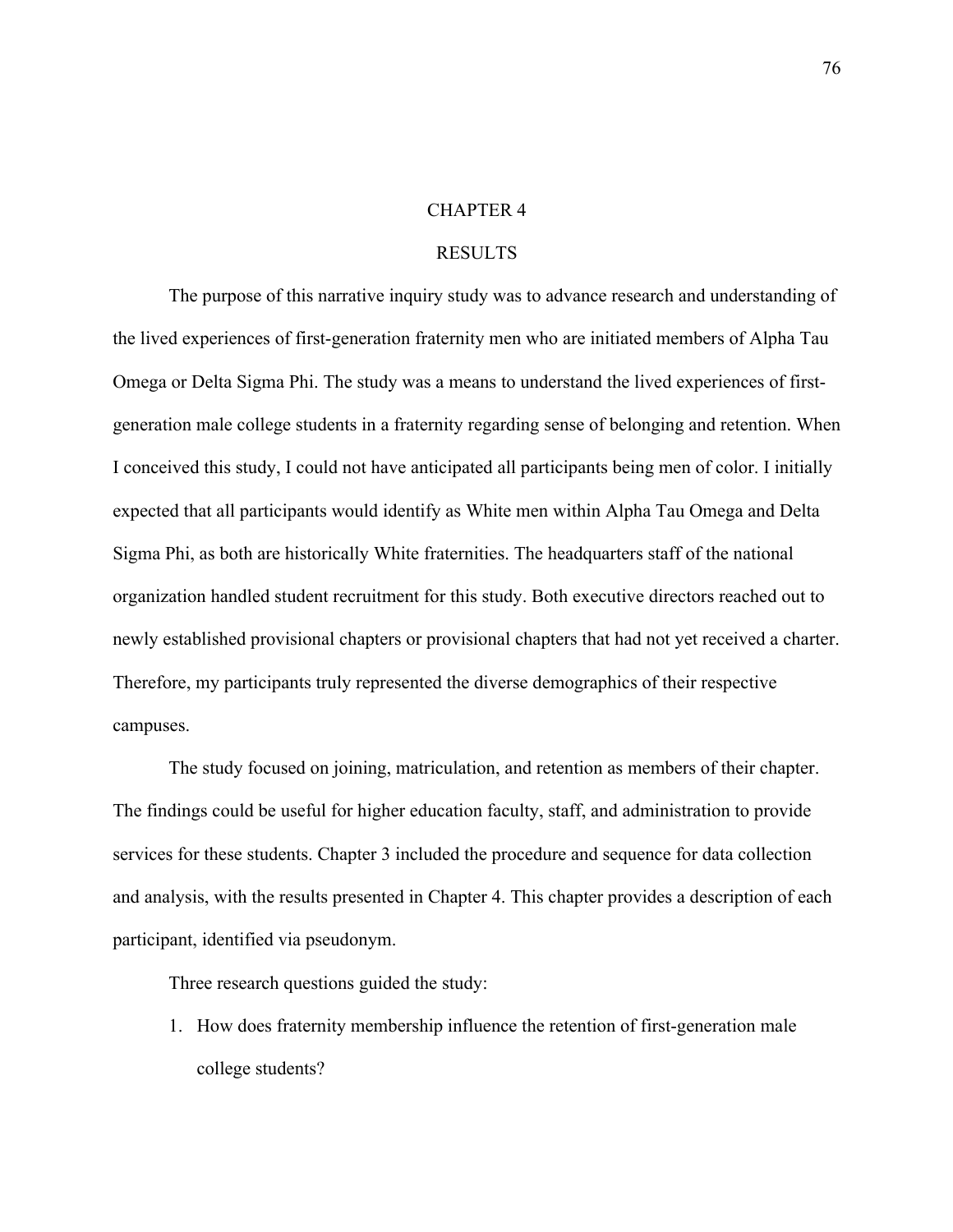- 2. How does fraternity membership influence first-generation male college students' sense of belonging on campus?
- 3. How does fraternity membership influence the retention of first-generation male college students?

## **Organization of the Findings**

Following the process outlined in Chapter 3, I transcribed verbatim each participant's interview. Transcribing recorded interviews provided a thorough understanding of participants' lived experiences, making it easier to understand and center their stories around the three research questions. The data collected from the interviews provided an in-depth explanation of the fraternity chapter's climate, as participants responded to a series of questions about their fraternity experiences. The interview transcripts provided data to answer the research questions. Following multiple readings of each transcript, I highlighted and organized the data into codes. Four themes emerged from data analysis to answer the research questions: (a) defining fraternity, (b) acknowledging support, (c) sense of belonging, and (d) race as being salient. Following are descriptions of the significant themes and trends that emerged from the data.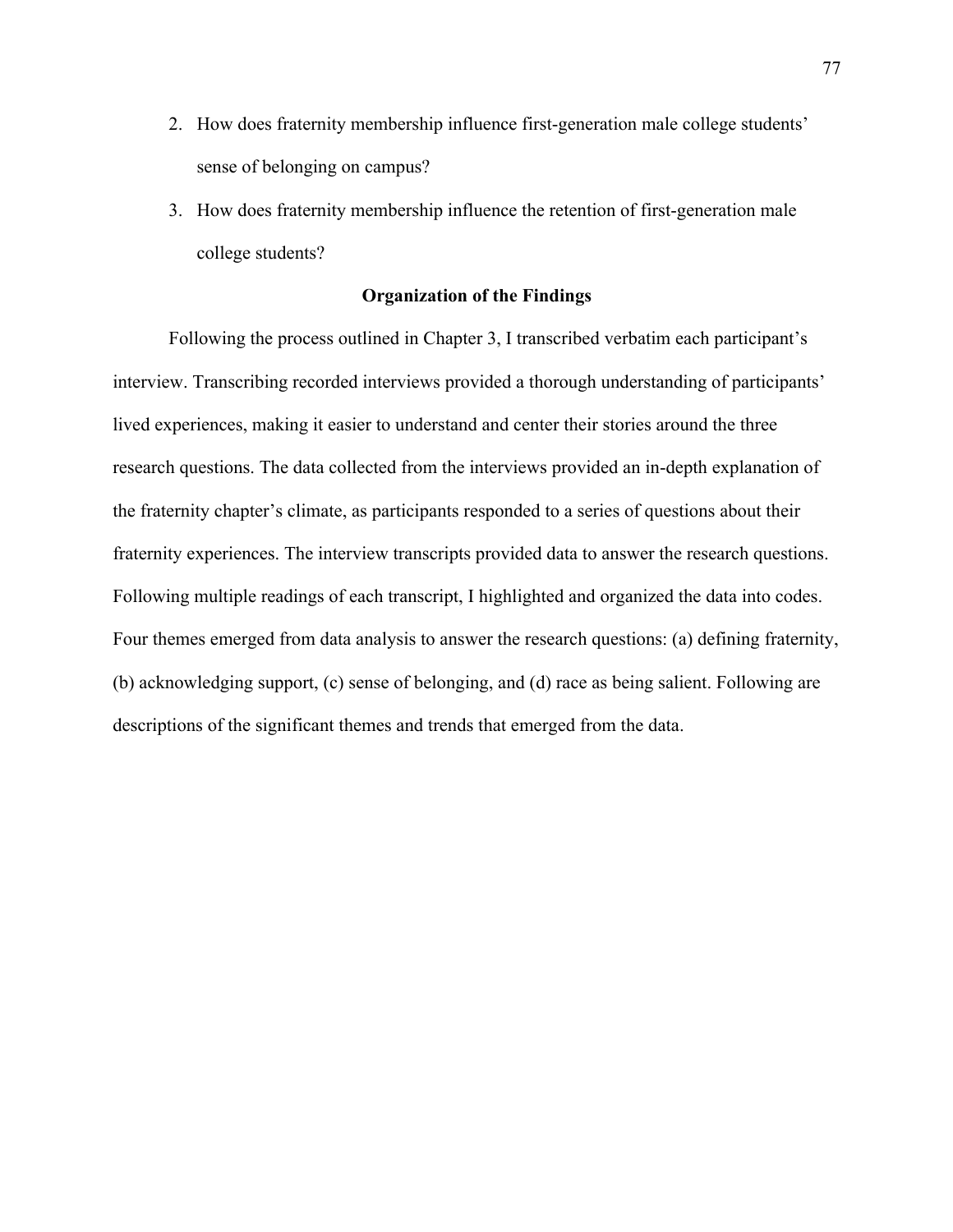# **Participants**

# **Table 1**

*Participant Demographics*

| Pseudonym | Fraternity         | Classification | Demographics                                                  |
|-----------|--------------------|----------------|---------------------------------------------------------------|
| Eli       | Alpha Tau<br>Omega | Junior         | Lower middle class, queer, lives on<br>campus, Black          |
| Danny     | Alpha Tau<br>Omega | Senior         | Lower middle class, heterosexual,<br>lives on campus, Latino  |
| Kanye     | Delta<br>Sigma Phi | Senior         | Lower middle class, heterosexual,<br>lives on campus, Latino  |
| Robert    | Delta<br>Sigma Phi | Sophomore      | Lower middle class, did not<br>disclose orientation, Latino   |
| IC        | Alpha Tau<br>Omega | Senior         | Lower middle class, heterosexual,<br>lives off campus, Latino |
| Momarmon  | Delta<br>Sigma Phi | Senior         | Lower middle class, heterosexual,<br>lives off campus, Black  |

Participants belonged to the Alpha Tau Omega and Delta Sigma Phi fraternities, both historically White fraternities founded in the United States: the former in Richmond, Virginia, on September 11, 1865, and the latter at The City College of New York on December 10, 1899. Alpha Tau Omega and Delta Sigma Phi currently have 134 and 108 active chapters and colonies, respectively, across the United States. Alpha Tau Omega is under the leadership of Executive Director Wynn B. Smiley, who provided assistance with participant recruitment by connecting me with his Director of Chapter Services, Jaden Brown. Brown was very gracious, soliciting feedback from his team to identify the chapters and colonies that would be the most receptive to participating in the study. Brown sent personal emails to chapter leaders, and I started corresponding with the undergraduate members of these chapters. Executive Director Phil Rodriguez of Delta Sigma Phi emailed leaders within the organization, some of whom responded to the request for participation.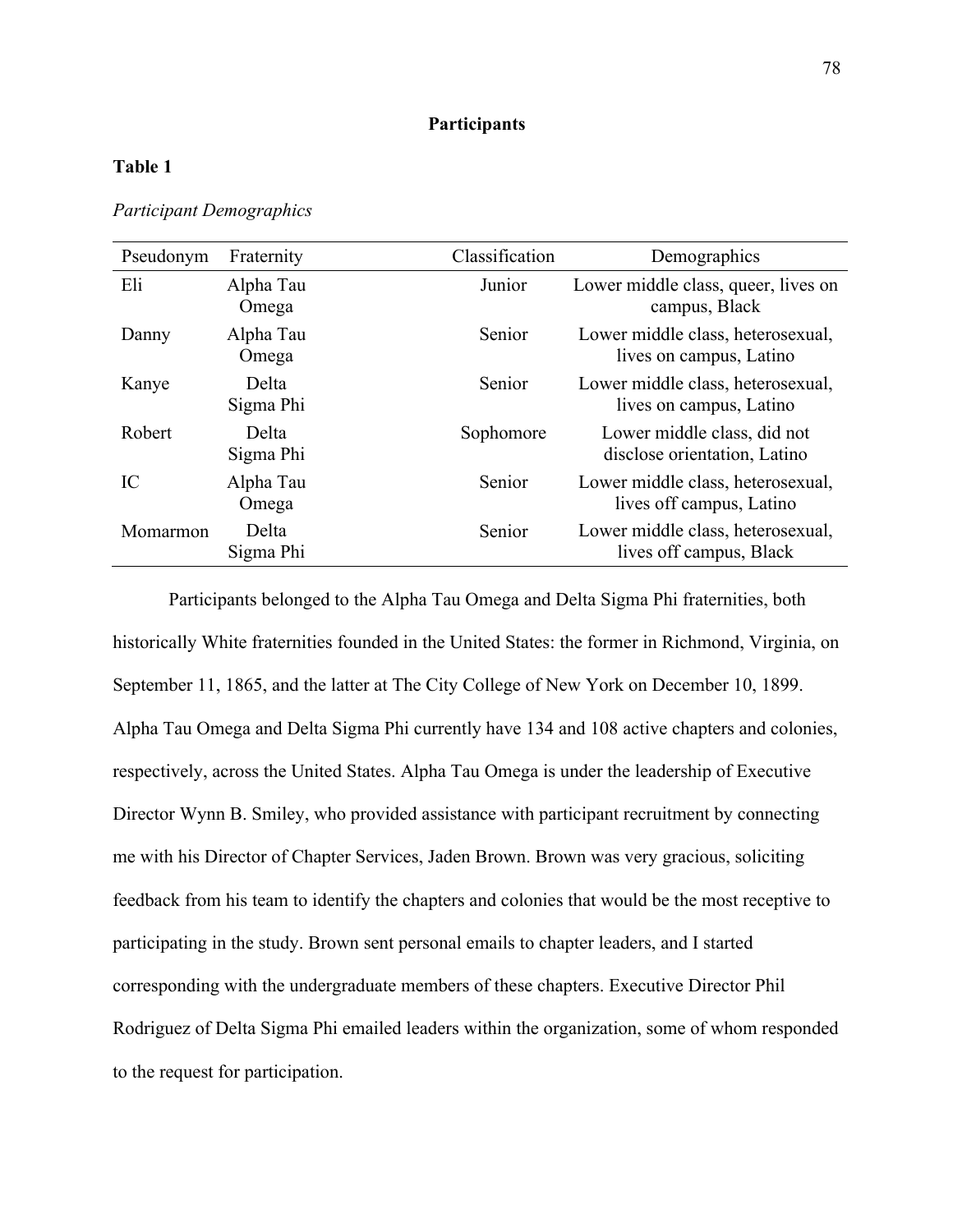Seven individuals agreed to participate in one-on-one, semi structured interviews via Zoom. However, one failed to complete the study, leaving six men who fulfilled all requirements. The seventh participant initially emailed me with eager and excitement, and after our initial correspondence, he did not respond to any of my additional request for a Zoom interview. Four of the six participants lived on campus, and two lived at home. All participants identified as male. Four participants were seniors, two were juniors, and one was a second-year student. All six identified as FGCS and initiated members of Alpha Tau Omega or Delta Sigma Phi. The presentation of all quotes in this chapter remains true to participants' interview responses. Each participant received a pseudonym to protect his confidentiality.

## **Introducing First-Generation Fraternity Man Eli**

Eli is a junior from Salisbury, North Carolina, who identifies as a queer man of color. Eli lives on campus, where he is highly involved in multiple organizations and has a close relationship with the chancellor. Eli shared the best piece of advice he had received, which he reminds himself daily: "This is something you are going to do. The baton has been passed to you, and you, sir, have an opportunity of seeking the heights. What I want is a career instead of empty goals; I have seen enough of that foolishness at home." Eli talked continually about the struggles of his home life. At home, his family expects him to serve the role of provider—the "financial savior"—while helping to raise, teach, support, and uplift his siblings. Eli found freedom and liberation in being able to be at college and living on campus, "shedding" the stress of his home life every time he steps foot on campus. I believe this is one of the many reasons Eli worked so hard to be able to "go away" to college. Eli felt prepared to transition to college and be a leader on campus because of his high school teachers and mentors.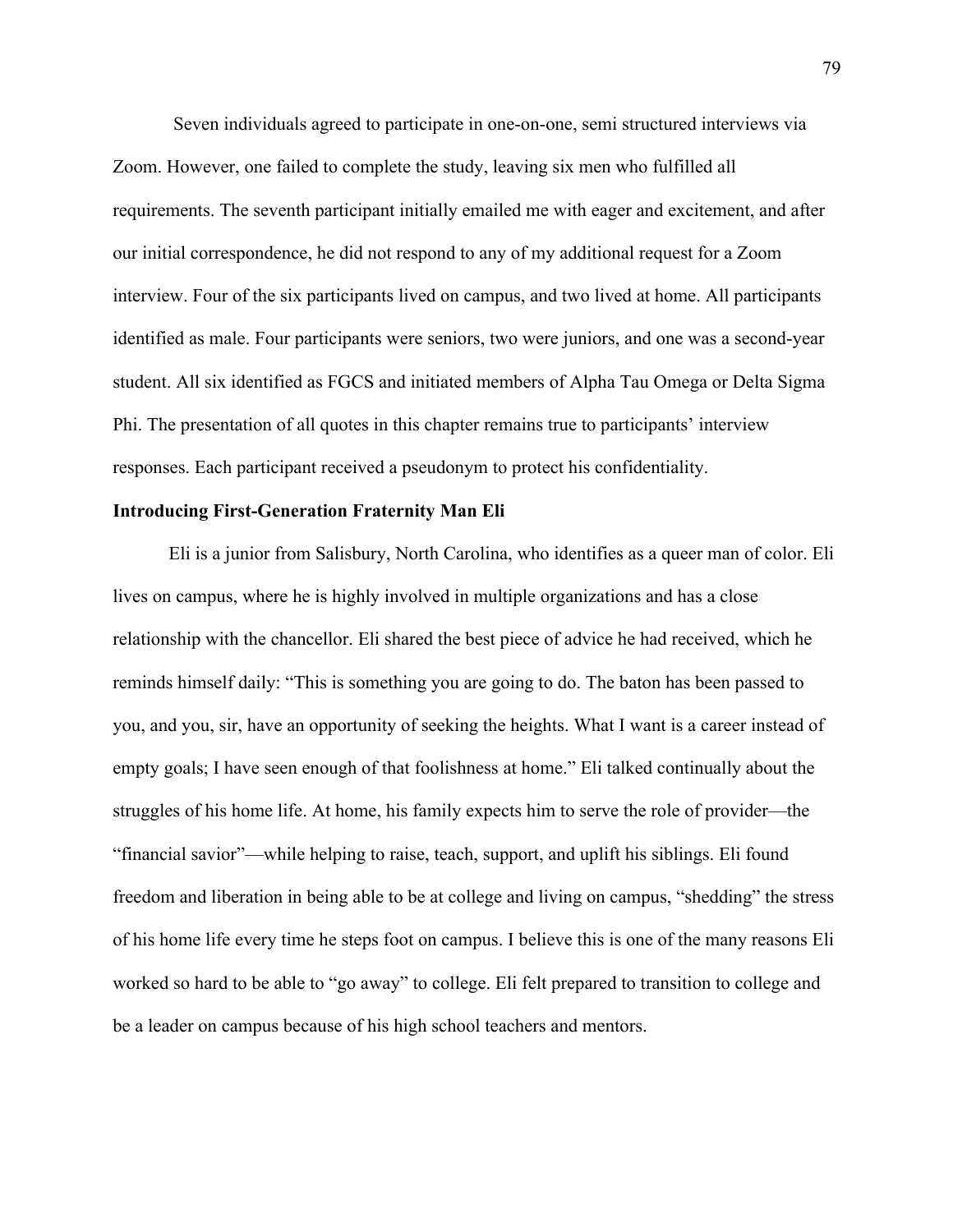Eli spoke about his experience as the only man of color in his chapter, where he is a selfidentified "resident sass master within the chapter." Eli sees himself as the voice of reason and an authority figure. The participant explained that he did not feel like he belonged in the chapter until he attended his first brotherhood retreat, where they discussed racial relations and other diversity topics. The brothers told him that "he mattered, and that they see him and hear him as a brother."

Eli went on to talk about the "very nature of who I am. Experiences are different. You, as a human, you are valid, and I try to instill that in all the new members." During this retreat, he also shared with the brothers that, at times, he wants to "walk away from all of this. [There was] a time I felt burned out and [felt like] walking away from all of this. I was ready to walk away from the chapter and leave my committee." His brothers reminded him that he is "Eli the Rock Star" and had joined the fraternity to be "bigger than yourself." Eli said, "Remembering my why has and always will be a big deal for me."

Eli has so much personality, energy, and charisma, I felt like I was interviewing a reality TV star. Eli related,

Greek life has helped to remind me and others that we do belong to something much larger and greater than us on our campus. I joined Alpha Tau Omega—organically, the spirit squad and marching band. My fraternity made a world of difference. [It] makes it organic and easy to feel that connection that [comes with] being Alpha Tau Omega. I have seen these men in all walks; I have seen them during highs and lows—a sense of belonging to feel themselves. I really know who I am.

Eli wanted me to know that he is a proud member of "America's leadership development fraternity. The people I interact with—I wanted to leave a positive mark on in my chapter."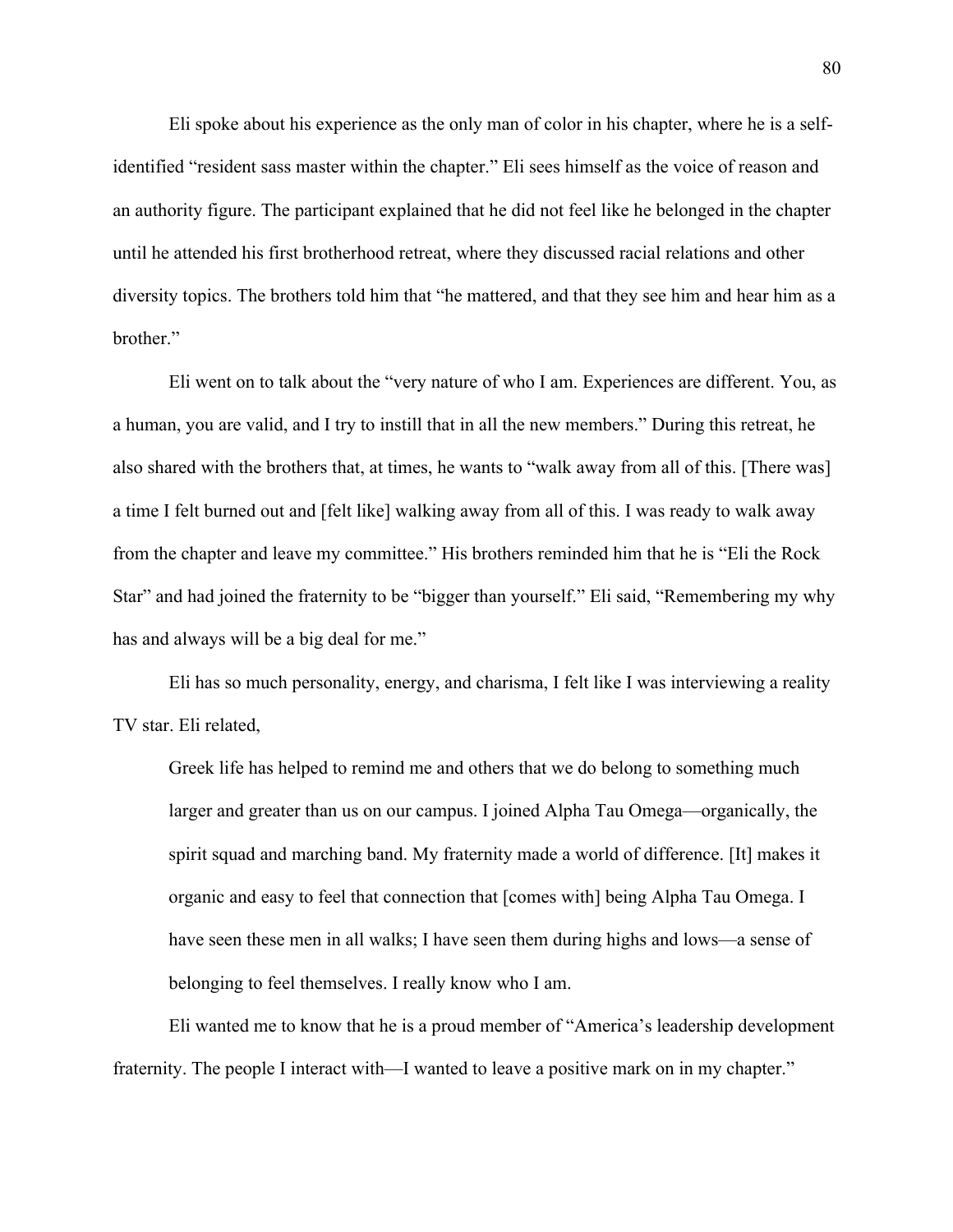People often ask him if he is a legacy of Alpha Tau Omega, and he always reminds them: "I can't be a legacy. My parents didn't go to college." Eli shared that people often mistake him for being an only child because he never talks about his siblings. He preferred staying on campus over the breaks instead of going home.

He struggled to explain and identify some of his experiences with his parents, but they did not understand. We discussed the similarities of having a very loving and caring family who could not comprehend why we joined a fraternity. In addition, Eli admitted he did not know if he would still be in college if not for Alpha Tau Omega. A group of his fraternity brothers reminded him that they were holding him to a higher standard: "You joined an organization which will push you to do better."

Eli talked about his fraternity relationship being the piece that kept him in college while supporting him in his academics. Eli reminded me that home is not a physical location but a place where his brothers see the real him and accept him for who he is as their fraternity brother. Eli also acknowledged the strength of his chapter in reminding him and others within the chapter of the importance and value of putting scholarship before any social obligations. Eli identified one of his favorite times of the year as being the "senior sendoff, and watching and listening to the seniors talk about their experiences as seniors." I could tell that event was important to Eli because he perked up as he spoke about looking forward to his senior sendoff and "being able to talk about how much ATO has poured into him." Each participant described his reason for remaining enrolled and active within his chapter.

## **Introducing First-Generation Fraternity Man Danny**

Danny is a senior member in his Alpha Tau Omega chapter who lives on campus to be close to his classes and girlfriend. Danny hails from San Antonio, Texas, and decided to stay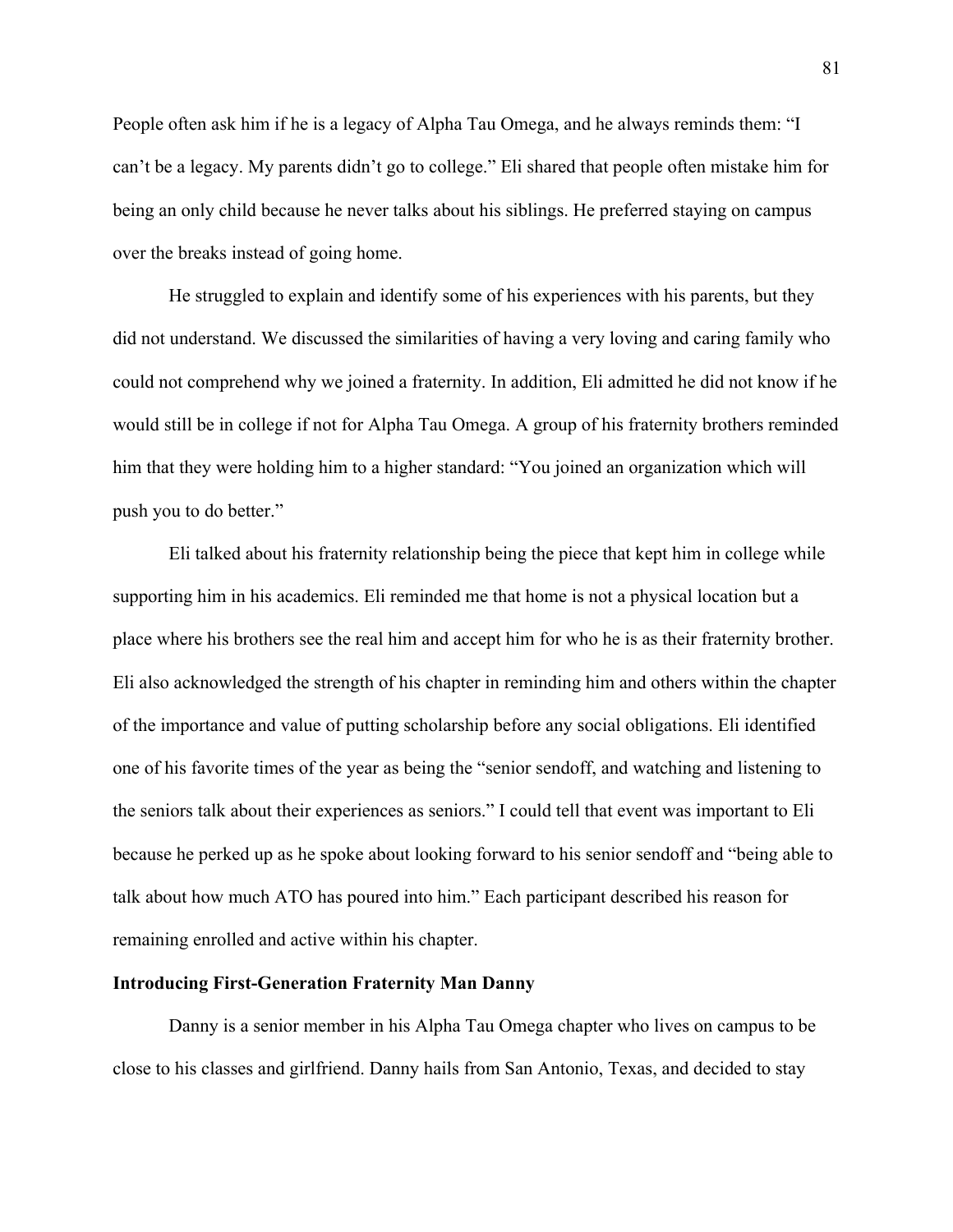nearby because of his close relationship with his parents, specifically, his mother. Danny identifies as a Mexican American, heterosexual, first-generation college student majoring in business and wealth management.

Danny was, by far, the most forthcoming participant. He began our Zoom interview by sharing that he comes from a "grand" large family: "None of them have had the guts to leave the bloodline and be successful." His family was proud of him for his willingness to go away to college and live on campus. Danny was comfortable living on campus because it was a Hispanicserving institution not far from his home. Danny feels college is easier for him than high school due to the schedule flexibility; however, he believed that high school had prepared him for college.

Danny stressed the respect, admiration, and love that he has for his mother, saying, "I love her until the day I die. She was hard for me to leave." Before he left for college, his mom told him, "We will work every day to make the sacrifices for you [and your siblings]. We [will] work endlessly to help you to be at a 4-year college."

Danny talked about what he had to explain to his parents about a fraternity, such as "dress like a fraternity guy. What do fraternity guys do?" Danny discussed the perception of "White passing" as a fraternity man. At times, his fraternity brothers would make disparaging comments about Latinx students in his presence. I asked if he ever confronted those individuals; in response, Danny shared an experience. One of his fraternity brothers had said to him, "Why are all Mexicans so lazy?" Danny replied, "Excuse me. I am not lazy, and neither are my family members." The fraternity brother said, "I am sorry. I did not know that you were Mexican. I thought you were Italian, like me."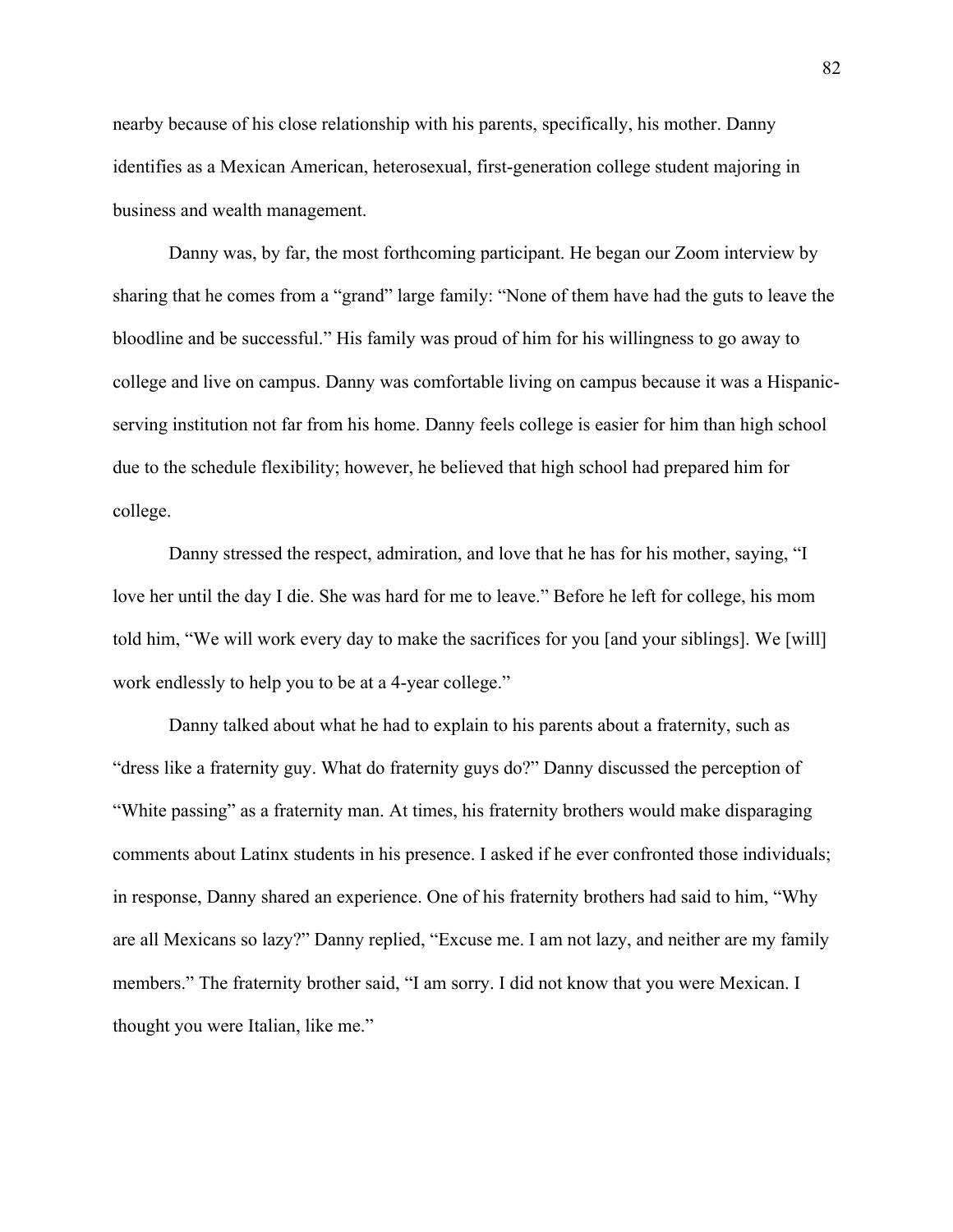Danny recalled his parents driving him to campus his first year. His mother started crying as they pulled into the campus, and his father put an arm around her for comfort. Danny said he shed some tears in the back seat, thinking, "Have I made the right decision? Is this the right place for me? Should I have stayed home and [gone] to a community college? Should I have stayed home and worked like the rest of my family?" Danny's mom said, "I know this is the best place for you. I am looking forward to you being the first in our family to graduate from a 4-year college." His dad shed a couple of tears, as well, and immediately wiped them from his face. His father said,

I've never been on a 4-year college campus, son. This is really nice. I know you will make us proud. We have saved and picked up additional jobs to support you this year and so that you could live on campus.

Danny recalled, "I really started to cry then, as I thought about the sacrifices that my family was making for me to be on this campus." Danny discussed the importance of not letting his parents down and making them proud. He explained, "That is why I had to finish this degree in 4 years." Danny spoke about fraternity membership, the support of his parents, and finishing his degree. Along with the other participants, Danny talked about the importance of seeing the degree as a goal, watching his older brothers order their ATO stoles and wear them on top of their gowns as they walk across the graduation stage.

## **Introducing First-Generation Fraternity Man Kanye**

Kanye was from Carrolton, Georgia, and is a very proud member of Delta Sigma Phi. Kanye identifies as a first-generation Mexican American college senior. His two older brothers could not afford to attend college. Kanye discussed his appreciation for his fraternity brothers and how he learned from them, including observing the older members. Before joining the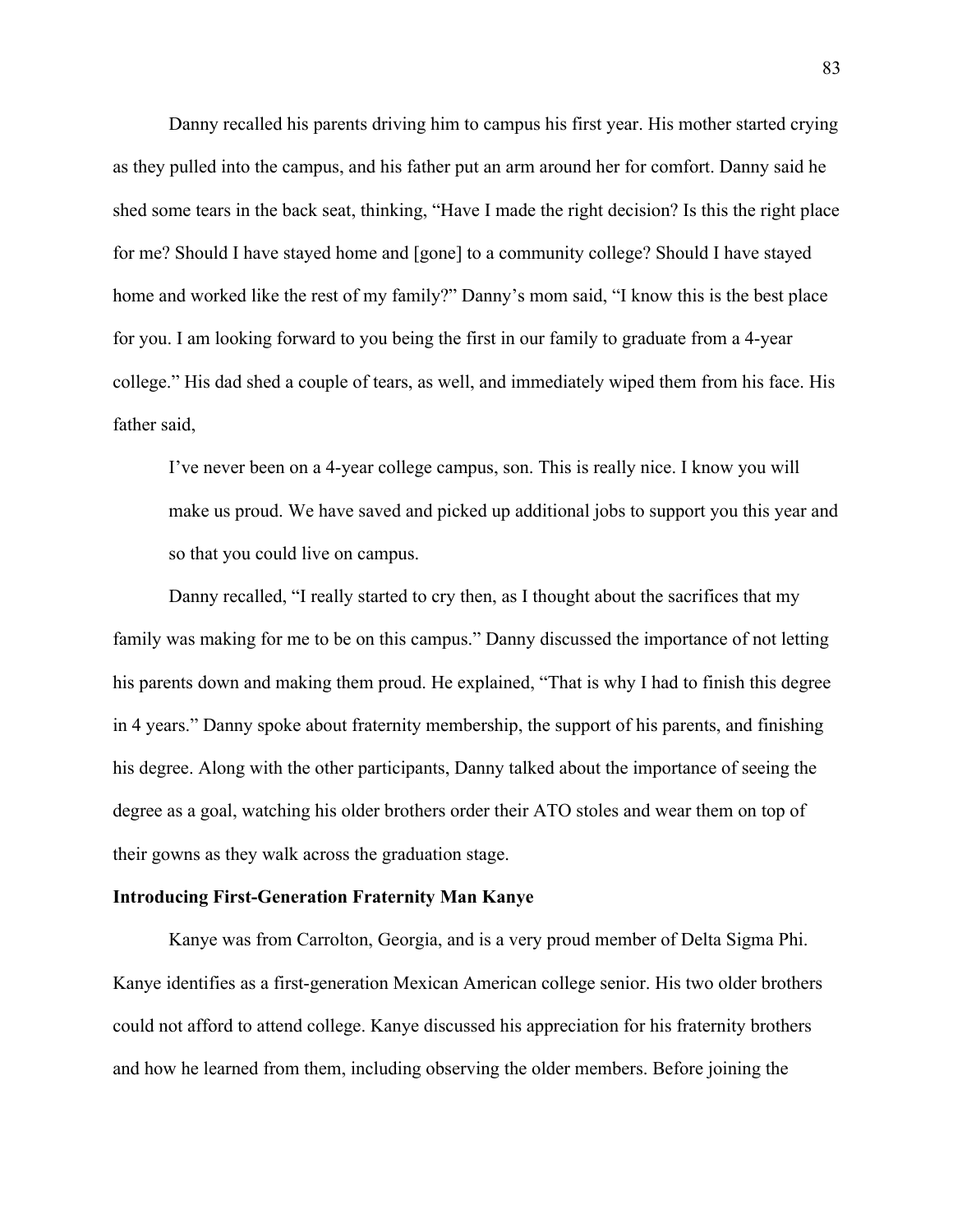fraternity, he recalled, "I've never seen a Hispanic guy or person be that successful. You know what I mean? Growing up, my dad—my dad is well off now, but growing up, I always saw my parents struggling." Kanye also talked about the importance of remaining open-minded during his chapter experience.

Kanye shared some of the lowest times he had in college. He was "experiencing depression, I contemplated dropping the fraternity, money was scarce, and I was driving an hour each way to get to campus." What kept him going were text messages from his older fraternity brothers, saying, "Hey man, if you ever need anything, like from the members, you're more than welcome to talk to me."

As we explored this statement further, Kanye opened up even more about not letting his family down. He had seen his older brothers unable to attend college and had watched other relatives who failed to complete high school. Kanye said, "My brothers remain my source of optimism and hope for a brighter future." His fraternity experience was the first time he had ever seen a Hispanic person "hold a spot of authority and [others] respect him." In addition, Kanye talked about the respect shown to him as one of the few Biden/Harris supporters in his chapter. On election night, every fraternity brothers' house he went to was filled with Trump supporters; however, they never showed him any disrespect. Kanye truly appreciates the familial aspect of his fraternity experience.

Kanye also talked about seeing so many people throughout his life start goals and never finish them. Some of these goals were as simple as finishing a puzzle at home; others intended to never finished high school. Kanye discussed his fraternity experience, watching his brothers excel in their internships, prepare for graduation, and graduate. Each brother within Kanye's chapter had a senior ritual to pass down their favorite items from their chapter experience. For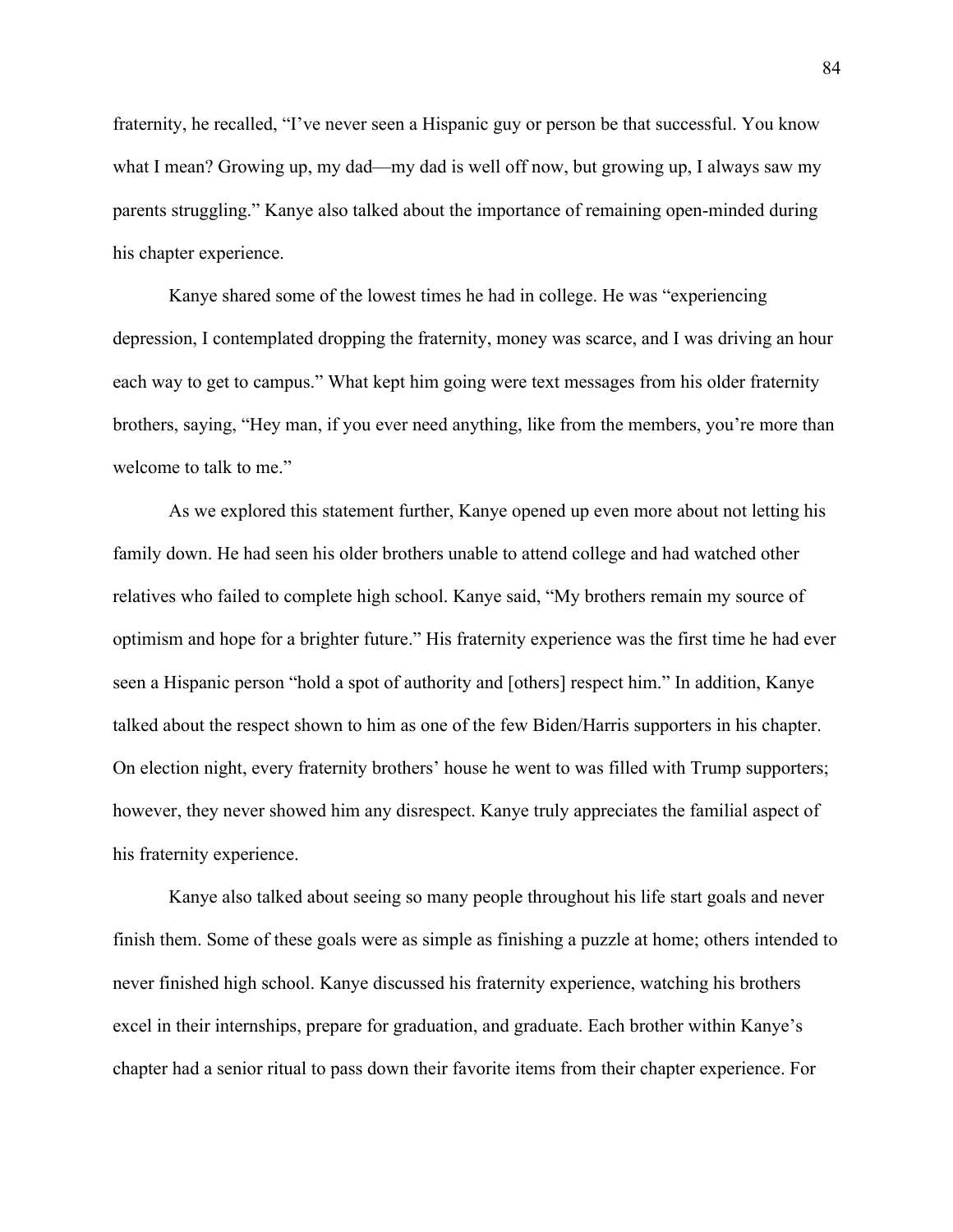example, he had received a Delta Sigma Phi paddle made by his grandbig's great grandfather. Kanye talked about the admiration and appreciation he has for that item. The one thing the brother asked was that "Kanye must graduate within 4 years and leave the chapter better than he found it." Kanye said he accepted the challenge as an honor and remains committed to following through with this.

## **Introducing First-Generation Fraternity Man Robert**

Robert identifies as a first-generation college student who is Mexican American and a proud member of Delta Sigma Phi. Robert's single mother raised him, and they are very close. Robert currently struggles with his undergraduate experience, as evidenced by his first words to me: "I am very much looking forward to transferring to a flagship institution at the beginning of the next semester." Robert talked about what he most wanted at this next institution and his new chapter, as he would be transferring his membership, as well.

The participant discussed feeling a sense of belonging at the beginning of his Delta Sigma Phi experience. He said,

When I initiated, I felt like I belonged. I felt like I was a part of something, but as the year has gone by, as I've been going on and off between active and inactive, I find that I don't really feel as though I belong anymore or as long as, as much as I felt like I belonged as soon as I initiated. I sort of feel this disconnection, this sort of alienation. I just don't really feel as though my voice matters as much as my other brothers' voice matters.

Robert also talked about not feeling a sense of acclimation in his chapter:

I don't feel like I've been acclimated. At least my experience, once I became initiated, I was just sort of thrown in there. I had no one to turn to for advice. I had no one to ask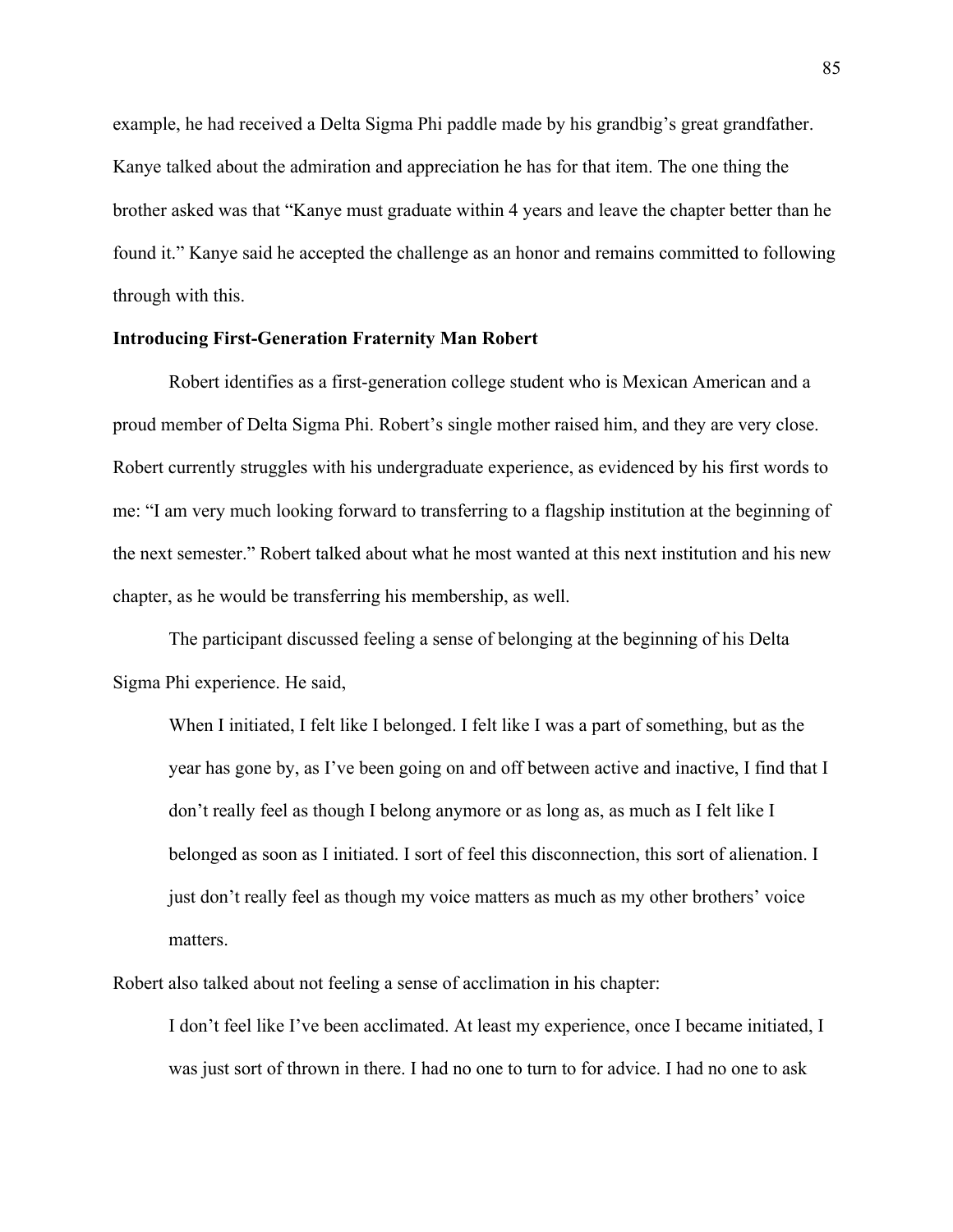how to do this. "How did I do that?" And it's really unfortunate, but that's the reality of my experience in my fraternity.

He discussed how his brothers responded to his lack of enthusiasm for the chapter and his current institution. Robert also talked about not having a relationship or connection with his big brother in the chapter. Concerning what it means for him to be Hispanic within his chapter, he said, "I can't help but think that they dismiss my opinion strictly because I don't fit in with their ways of thinking and approaching various topics."

Robert is so focused on the future, like many others and I have been, that he cannot even focus on and or enjoy the present experience. I have had to remind myself to take a moment to appreciate and enjoy each of these narratives, as they are rich in lived experiences. I acknowledge that these participants made time in their schedules to be vulnerable and transparent about their fraternity experiences. That is why I would politely remind Robert to try to find the positive in each day before transferring to his "dream flagship experience." Robert acknowledged that he did see the importance of community, even during his lowest times of being in the chapter. Robert said, "One thing I could always depend on is being able to text someone in the chapter and knowing that they would at least respond." I acknowledged and affirmed that it is a small part of the community, knowing that you could turn to individuals and learn about their experiences while also sharing parts of your experiences from that day or that moment.

## **Introducing First-Generation Fraternity Man IC**

IC identifies as a first-generation Mexican American college senior who lives offcampus. IC had an interesting way of describing what piqued his interest in recruitment, stating,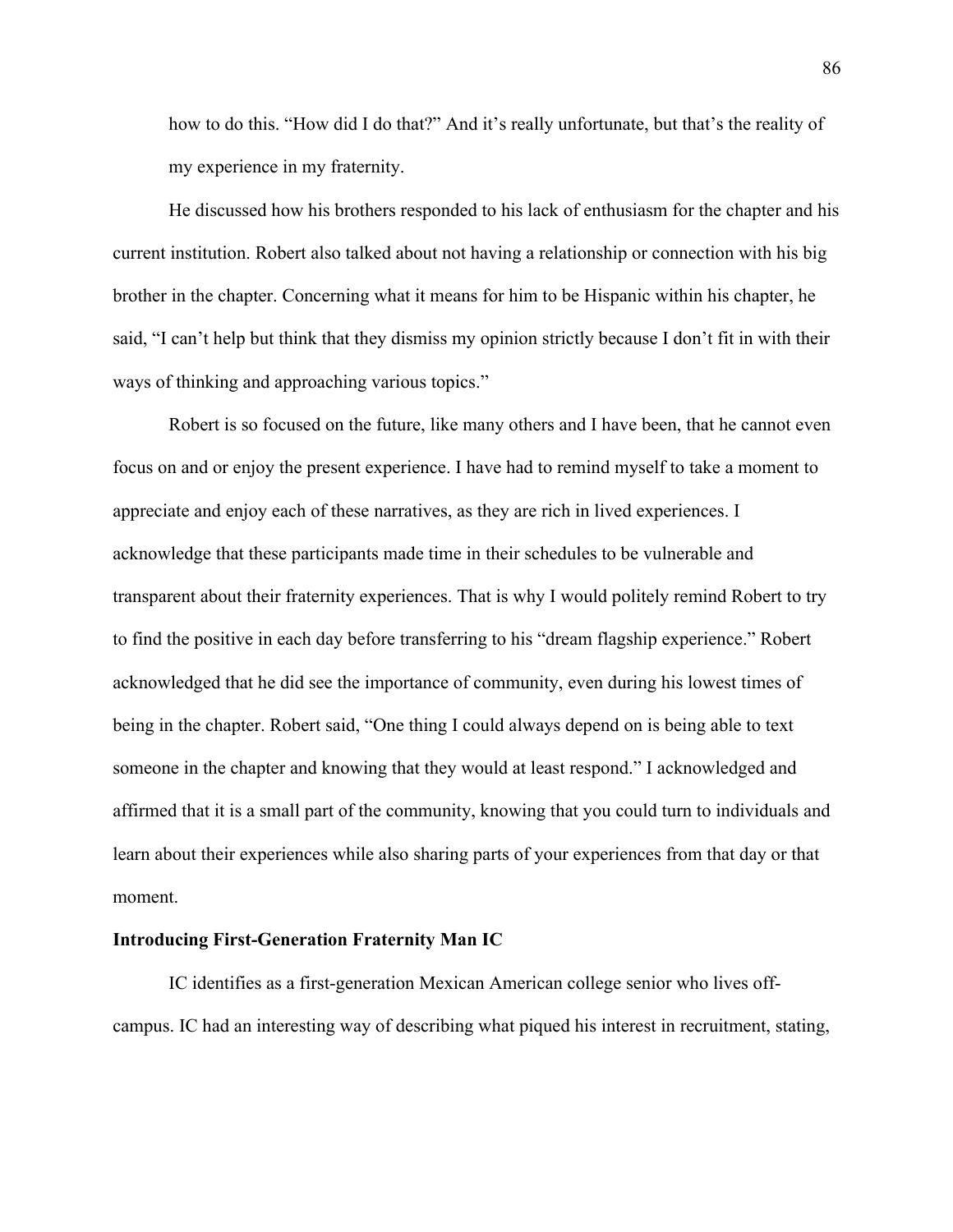Those people really don't know each other. They had so many experiences with one another. Many times, you will hear inside jokes that you, as an outsider, have no idea what they're talking about, but it just shows how tight-knit that community is. And, for many, it might have turned them away. I'm sure it does for some, but for you being a first-generation student, trying to figure it all out, it definitely intrigues you. IC spoke about his decision to apply to a 4-year institution. He shared, My brother and sister hadn't gone and completed a 4-year degree. My sister, at most, completed an associate's degree at a community school, so that's what [my parents] were accustomed to with my previous siblings. They didn't expect me to really want to branch out, but if I did, they weren't encouraged [by] it.

IC was able to talk about his experience as the chapter treasurer and his impact on the chapter from his leadership position. In some cases, he said, "I mean, you are deciding between rent and the fraternity." IC coached and supported many of his brothers through those situations. IC saw the many benefits of his fraternity experience, one being the opportunity for landing an internship by networking with one of the chapter's most successful alumni. IC also talked about the importance of grades, explaining, "If somebody is failing a class, it is very different from somebody getting a C or D. That's a huge, huge weight on the average GPA, especially if your chapter is not the biggest."

IC recalled some of his favorite early memories in the chapter, saying,

That's the motivation. It's the fact that there's new guys that are coming in, rushing, taking college classes. I mean, people for the first time, and I want them to get that exact experience out of it. So sometimes, even at the events I was responsible for, I was worried about the outcome of the event and the satisfaction of those in attendance. First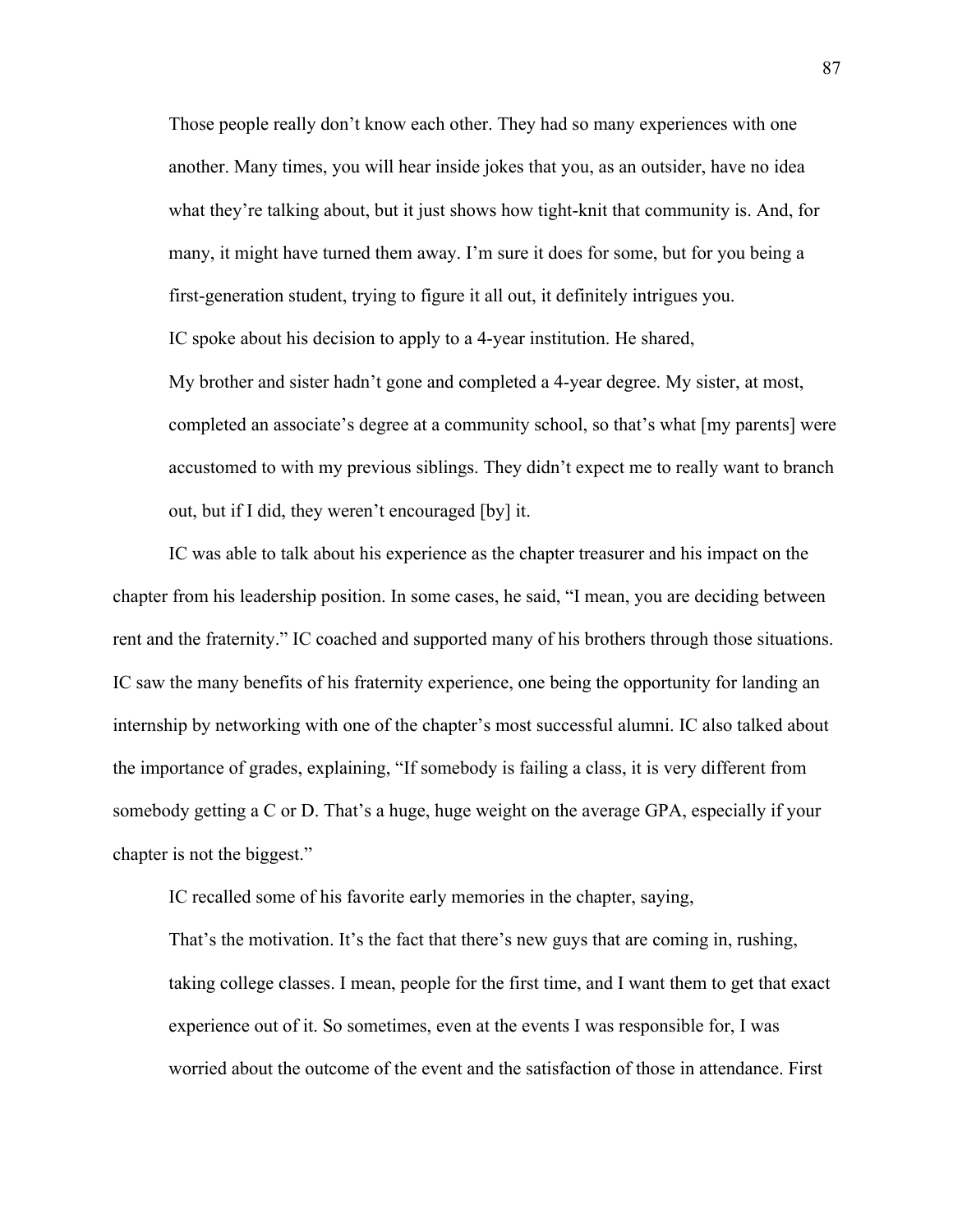years don't have to stress about that; they have an opportunity of enjoyable bonding with their brothers in a very meaningful way.

IC frequently spoke about the holistic experience based on his time in the chapter, along with the meaningful relationships he has with his chapter brothers and alumni.

IC watched his older fraternity brothers during their internship experiences. Maintaining a passion for their fraternity helped him to see those older brothers as role models. IC remained motivated from seeing so many examples of financial success from within his home chapter. IC shared the importance of the fraternity experience as an opportunity that helped him navigate the fraternity experience. This is just one of many reasons I hope that IC will serve as a chapter advisor one day.

#### **Introducing First-Generation Fraternity Man Momarmon**

Of all the participants, Momarmon had the most to say as a nontraditional-aged fraternity man. Momarmon identifies as a first-generation African American college senior who is a proud member of Delta Sigma Phi. Momarmon's mother moved the family from Connecticut to College Park, Georgia, when he was 8 years old. Momarmon was in a lot of fights growing up in that area, where they teased him for "talking White, dressing White, and for not fitting in." After the family moved to Sandy Springs, he felt much better there with his White peers. Momarmon discussed his relationship with and love, respect, and admiration for his mother, as well. He mentioned having no one in his family to ask about college. Momarmon had been married for 5 years and talked about all he had given up during that time, including his dream of playing college football.

When Momarmon decided to join Delta Sigma Phi, he immediately noticed an age difference, especially when he met his pledge brothers, many of whom he found immature. The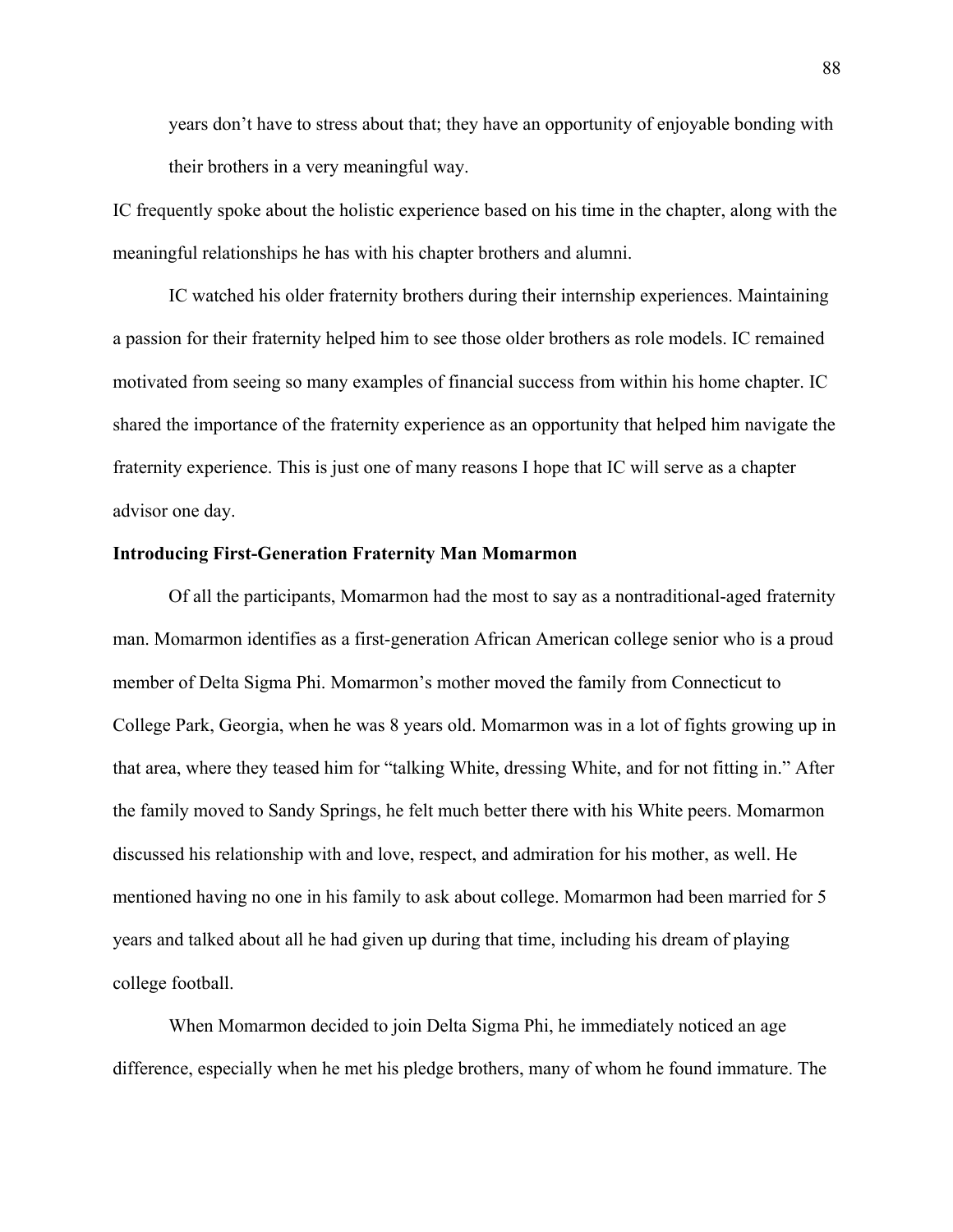age gap affected Momarmon's dating life and ability to connect with sorority women during social events. In addition to his age, Momarmon was concerned that his race was a factor in the women's concerns.

Momarmon talked a lot about race and how it affected his chapter experience. At one offcampus retreat, Momarmon was talking with one of the brothers and felt a tap on the shoulder. He turned to find one of the older brothers, who said, "May I have a word with you about stealing my girlfriend?" After they went upstairs, the older brother tried to take a swing at him, which infuriated Momarmon such that he "kicked the older brother's ass." He earned a reputation as "the angry Black man…for defending yourself at a retreat as the only, Blackidentified person in the woods." Momarmon shared that he stays in the chapter to reap the networking benefits. He expanded,

I wanted to be able to interact with some of the brothers for them to get a different sense…just so they can see what Black people are more like this because they're out of it; [they] don't really get that. Some of them don't really see what it means to be or who like a Black person is more or less how they act on a regular basis, or talk to them and actually get to understand. If you're a country White boy, you don't mix with Blacks unless there is something that ties you together. We have a lot of fraternities like that here that are predominantly White with a few Black people in them.

Momarmon shared much about his experiences with me as a Black man. I appreciated his vulnerability and transparency about some of the micro- and macro-assaults he faced as the only Black-identifying man in his chapter. Momarmon found moments of support within the chapter until he was called "boy" by one of his chapter brothers. Momarmon processed this with me and asked my thoughts on that specific incident. Momarmon talked about the need for others who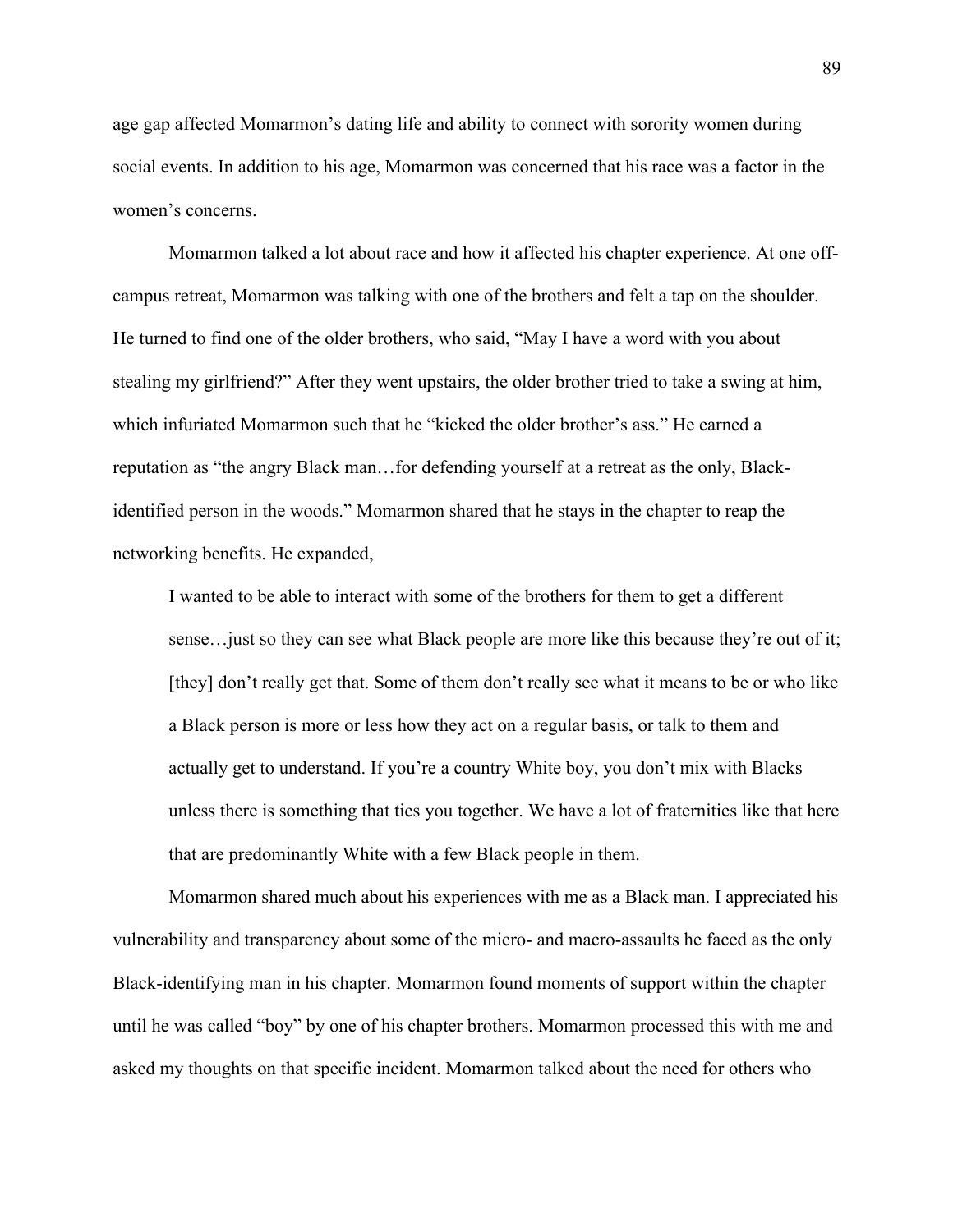identified as having minoritized identities. Having others within the chapter would have made some of his experiences not so isolating, especially those pursuant to race that resulted in verbal or physical altercations. Despite each of these incidents, Momarmon remained committed to his chapter.

Based on Momaromon's experience alone, If you're a country White boy, you don't mix with Blacks unless there is something that ties you together. We have a lot of fraternities like that here that are predominantly White with a few Black people in them. How do we expect community, respect or education to occur within chapters if we are not about making an organizational culture shift. As part of the organizational culture shift, we must identify from the leadership of each inter/national fraternity sorority that they are going to embrace, indoctrinate and support Diversity, Equity and Inclusion within their organizations. For example, if organizations are going to truly do the work of supporting members with minoritized identities, the organizations must start to actively search for diversity within their staffing models and Executive Boards. Each participant asked me, who can I turn to at the national organization for support pursuant to a commitment for diversity, equity, and inclusion. I was able to confidently ask them to work closely with their respective Executive Directors. I said both of your organizations have publicly stated that they are committed to diversity and inclusion.

#### **Themes**

To begin the analysis of participants' narrative interviews, I read each transcript at least 10 times, letting the themes emerge. I was thankful for this process, as the themes represented all the participants as they talked, smiled, and laughed. Four themes emerged from data analysis to answer the research questions: (a) defining fraternity, (b) acknowledging support, (c) sense of belonging, and (d) race as being salient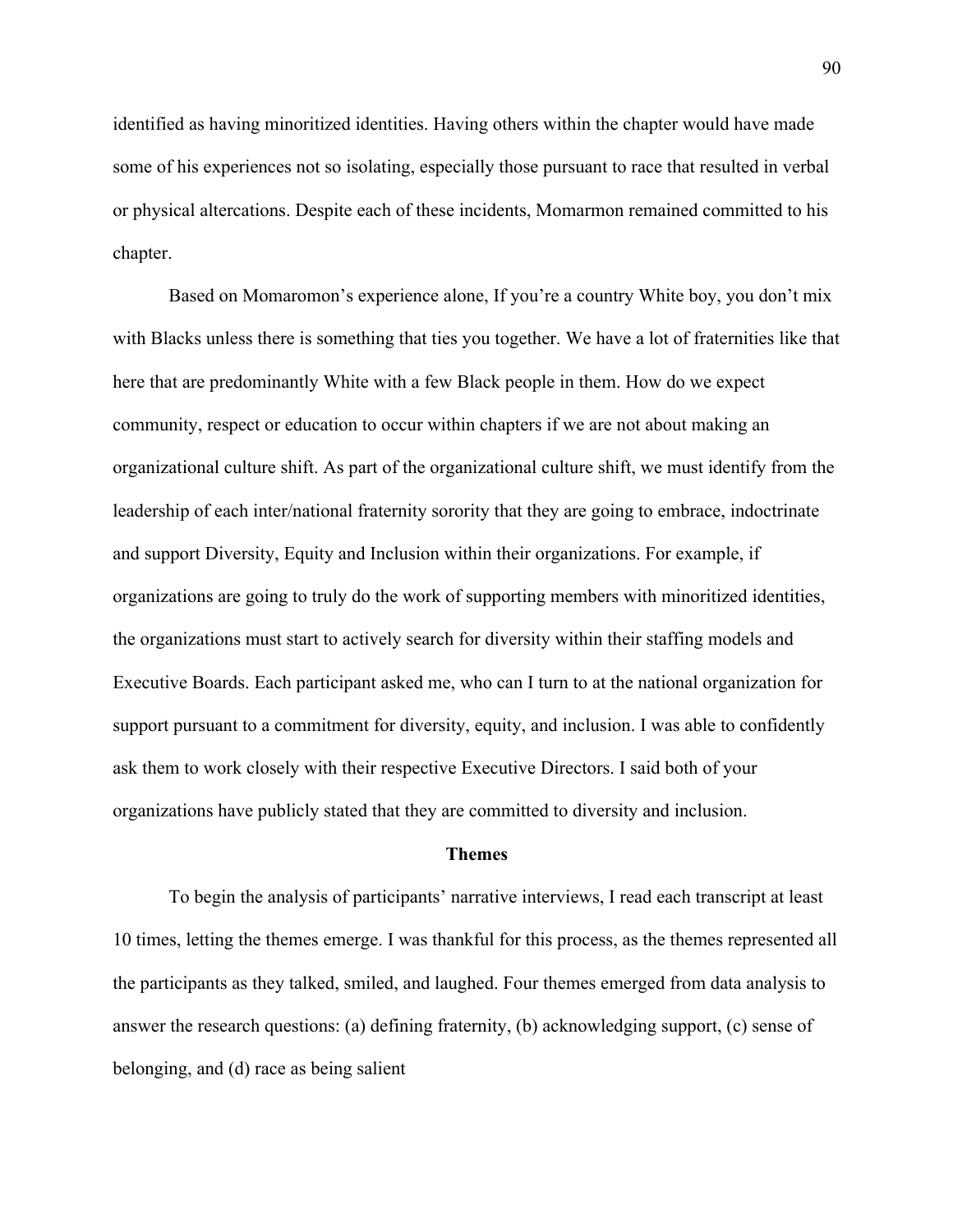## **Defining Fraternity**

The participants defined fraternity differently and similarly, talking about the experiences they had during their undergraduate collegiate experiences. Each participant spoke about the importance of relationships within their chapter while explaining the shared definition of brotherhood. The men understood their brotherhood in ways that manifested an explanation to their family members and peers. This was an important moment in each participant's undergraduate first-generation fraternity experience: the understanding and knowledge in communicating the value of joining a fraternity and committing their time, energy, and finances to an unknown yet often read or learned experiences from older siblings or television.

IC related, "You want to check out everything that the university wants to offer as a firstgeneration college student. You are there to find it, find everything out for the first time." IC's initial enthusiasm for student involvement was similar to the other participants. Each man recalled the Inter Fraternity Council's tables on the lawns of their respective campuses and wanting to know more about the "bond" shared by the men at the table or in conversation around the tables. One of the greatest opportunities for a first-generation fraternity man is the ability to share his experiences with the generations that will come after them. They are proud in their ability to help their family members see the rewards of joining a fraternity during their collegiate experience.

The participants reported finding connections with individuals they would have never met without joining the fraternity, people influential in changing the trajectories of their and, ultimately, their family's lives. If he had not joined his fraternity, IC said,

I would have just went to class and back to my dorm room. I would not have joined other student organizations, challenged other chapter brothers for a higher GPA, ventured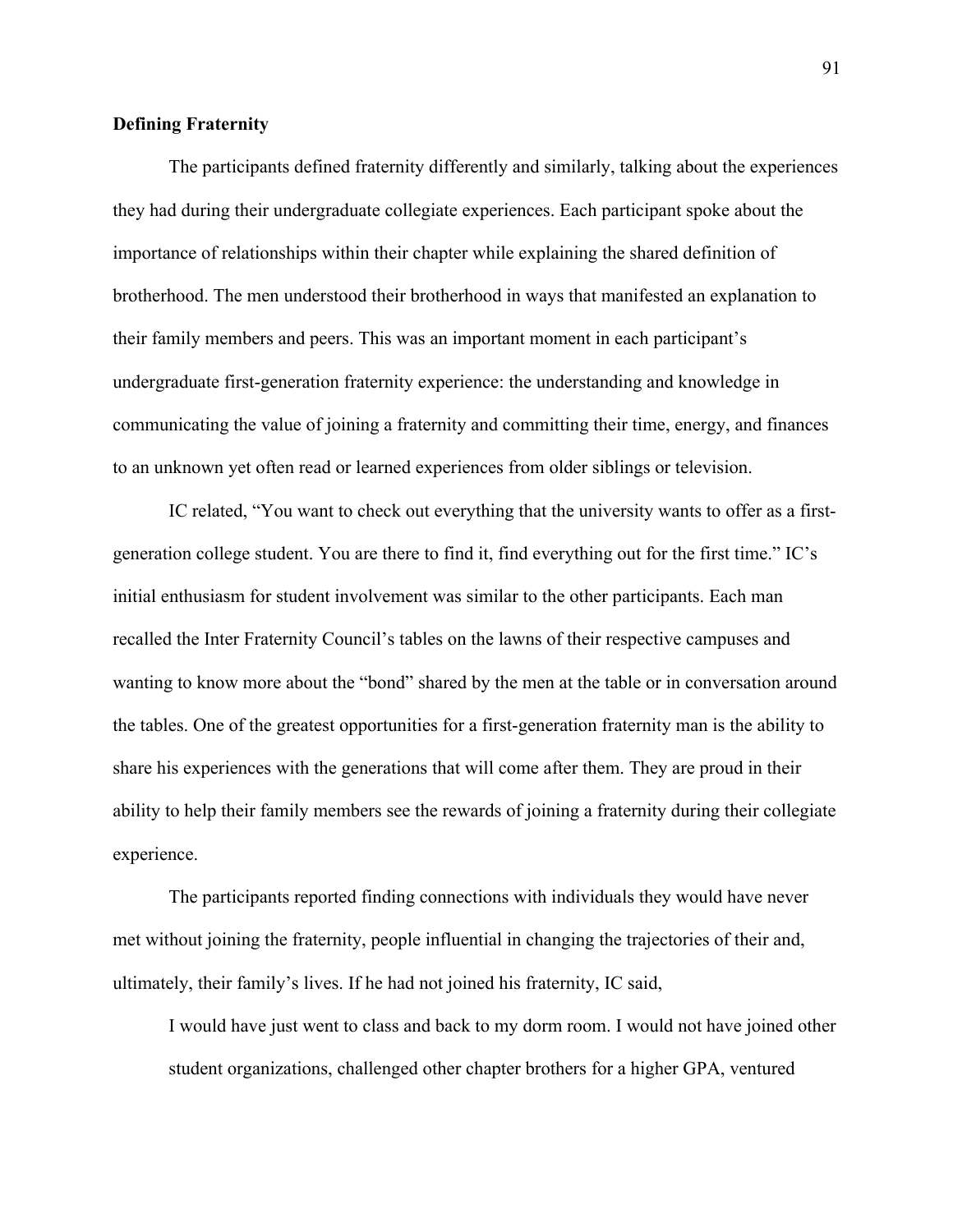around the campus and the community. Each of these experiences are the moments and memories I will cherish for the rest of my life.

The participants discussed what fraternity meant to them. Momarmon reported, "It gave me a platform to meet people and get to understand what more Greek life was like in the South, and an IFC fraternity, not including that Greek Week thing. So that was cool for me." Danny described his experience:

I came into college curious; I had that in the back of my head. People in high school told me I dressed like some fraternity guy, and I never understood; I was just wearing my button-up t-shirt and some chinos, and they were like, "Look at Danny's girlfriends; [his] best friend's brother was the past chapter president. And he was a cool guy, so all fraternity guys must be as cool as him." And the only thing—I brought up the idea of going into a fraternity to my parents. And at first, they weren't so fond of it, because it's everything that you see in the movies, that you hear in the news. And, you know, sometimes terrible things do happen. I still wanted to give it the benefit of the doubt. So they weren't about it, but me being rebellious and 18, I said, "I'm going to go to some of these restaurants and parties and see what they are all about." And it was when I met Andrew at rush, a recent alum, and he asked me, "Lakers or Clippers?" We both loved the Lakers. Andrew the alum started telling me about his background and how diverse of a group ATO is, and it's a great group of guys that accept each other, no matter the background, because, why not?

Danny recalled, "When I was going into fraternities, I wanted to join an IFC fraternity, but also to have diversity within that fraternity. ATO gave me that and led me to some great opportunities."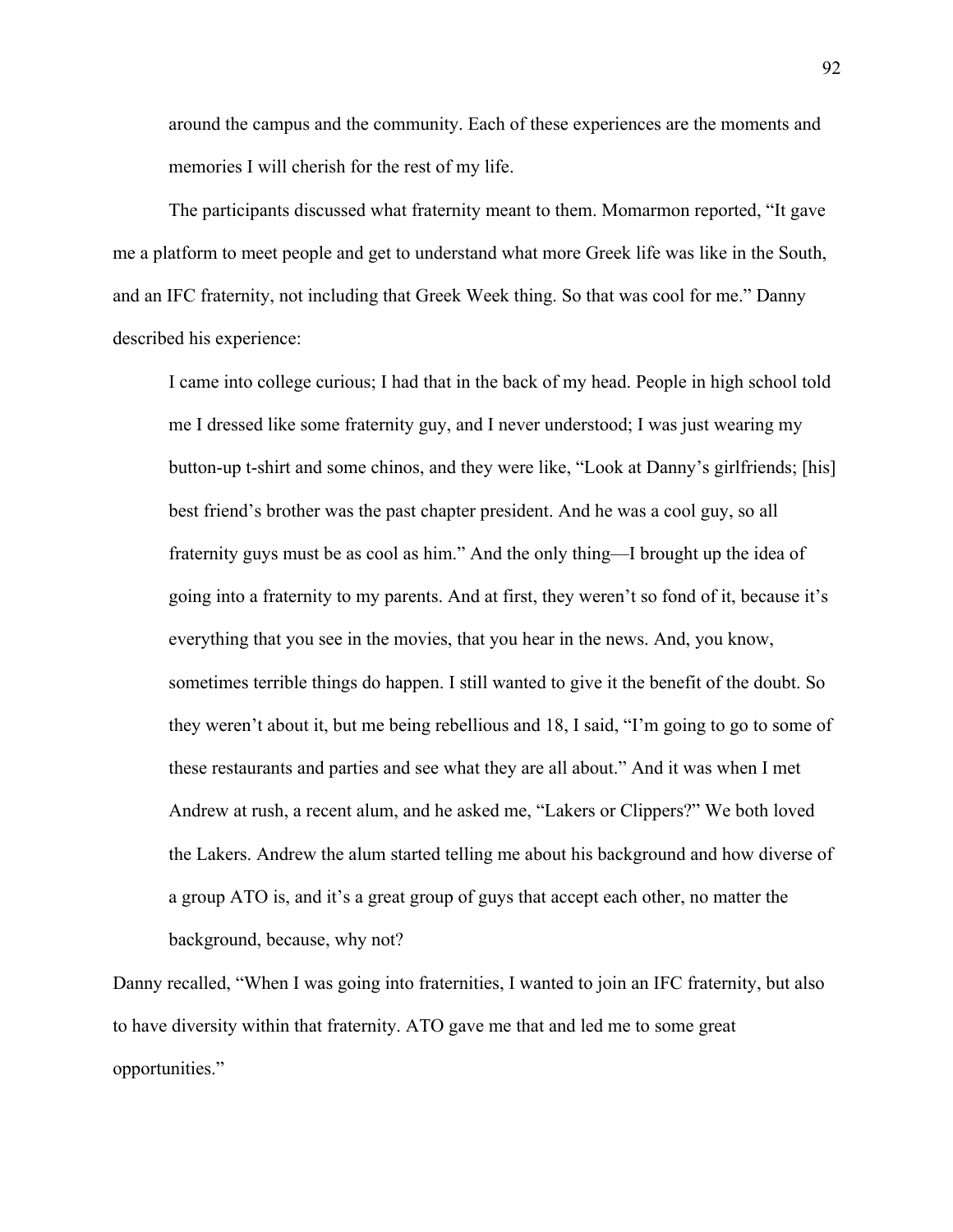Robert talked about joining the fraternity as a first-generation student and how he explained it to his mother:

I do want to say that, being a first-generation student, it was difficult for me to explain to my mom what a fraternity was and what the purpose of it was. And I mean, to this day, she still doesn't understand. She doesn't fully grasp the concept. When I tell her I can't go home 'cause I have chapter, she's like, "Why do you have to go to chapter? Why is it so important? Why do you do it every week?" Just sort of all these questions that I've answered time and time again, but she still can't wrap her head around. And it's not just my mom. My big [brother] also says his parents don't fully understand what a fraternity is, the purpose of it and why it exists, all this and all that. But it was definitely a barrier to overcome, to sort of ping against my mom that what I was doing. It's not a cult…it's not all these things that they think it [is]. And that's something that I guess is unique to firstgeneration students. And I'm assuming that it's not necessarily a barrier…to overcome. Oh, huge mistake, because I then begin to think about many other Mexican Americans I know that live in this country and have joined a fraternity.

## Robert continued,

I think that my mom would also see fraternities in a different light if I do start bringing her to family tailgates and stuff like that. But I didn't want to because of the relationship that I have with my fraternity. So if I want to bring my mom around and my mom for me is the ultimate standard— If I do something and my mom doesn't agree with it, that sort of makes me question everything and not because I am a mama's boy, not because I let her control my life; just because I know that my mom has lived through a lot and I know that she has this—she's a parent. So I just know that. And so if I were to bring her around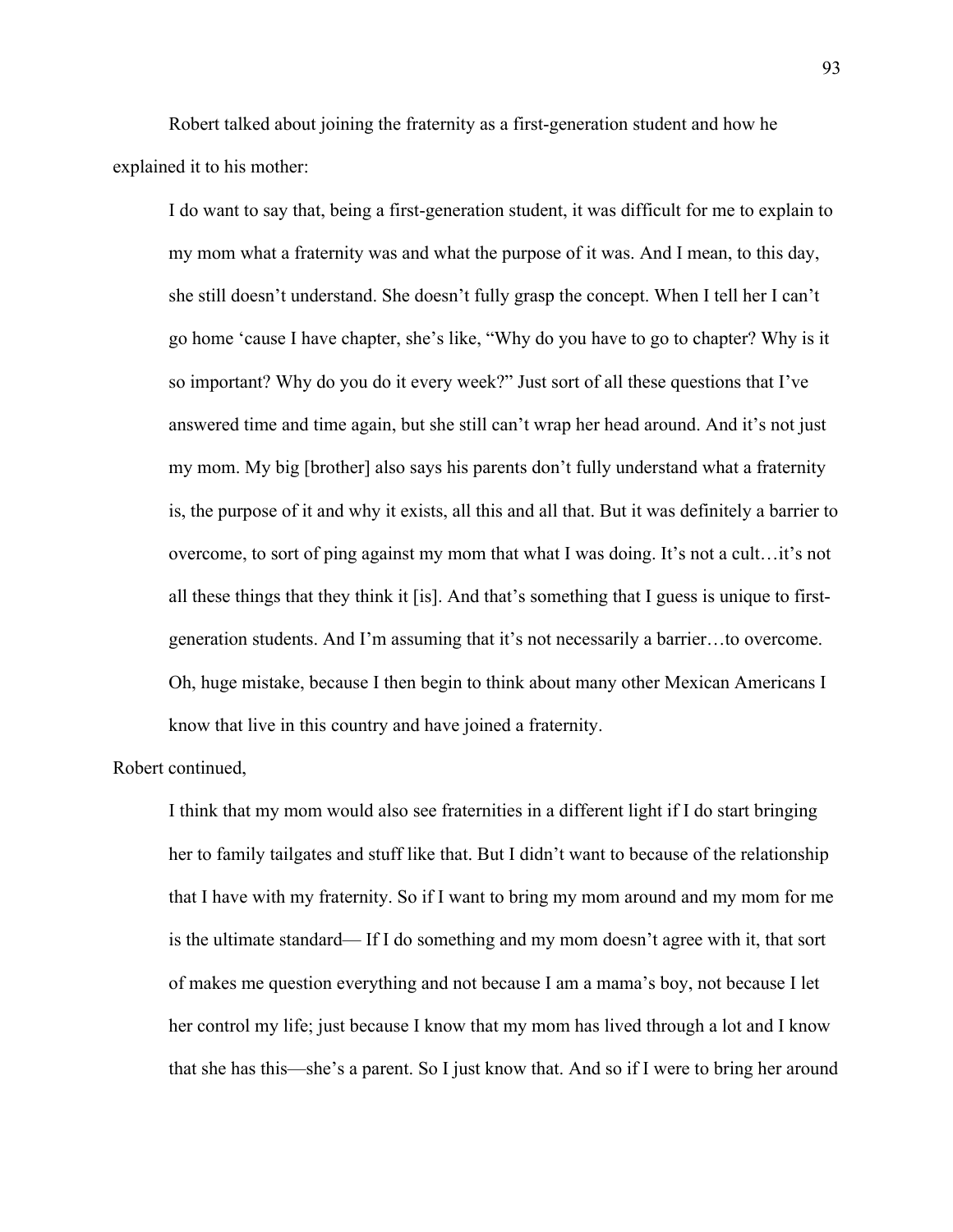my fraternity, she would automatically know; she would be like, "What are you doing here? You know, I don't feel as though you belong." So I'm hoping that I have a different experience at my new institution and I can bring her around, and she can sort of experience the Greek life that she never got to experience.

Danny talked about defining fraternity, saying,

I was always voicing my concern with the fact that we weren't really just a fraternity. We were just different pledge classes that would hang out under one name, the ATO name. It should be that we be more inclusive, too. If you're a senior, that doesn't mean you can't hang out with freshmen. They might be more energetic and wanting to do crazier stuff, but that doesn't stop you from going out to dinner with them and enjoying a nice glass of beer, wine, a dinner, whatever you want; enjoy your time with them. So I think now we are in a better spot where everybody interacts with each other. Everybody has a good time. Everybody gets everybody up. So you can expect to get a text from a pledge and get a text from a third-year member. Because we didn't have that before; it was definitely separated by ages. So the relationship within our chapter, it's just a whole bunch of guys that love each other and want to have fun and sometimes even do dumb stuff together. But that's the best part: Being a guy who is in college, enjoying your friendships with your brothers. Nowadays, I think we really do that. No matter where you come from…no matter if you're the guy with the big wallet or the…smaller wallet, everyone is just cool with each other. And that's so perfect to me. And I hope that whenever I leave this chapter, it continues to be that way. Even during this time—a very, very, very political time in our country—I never felt that we leaned more one way or leaned another, and it was all a place of inclusion. So, I'm happy with that part of my fraternity experience, too.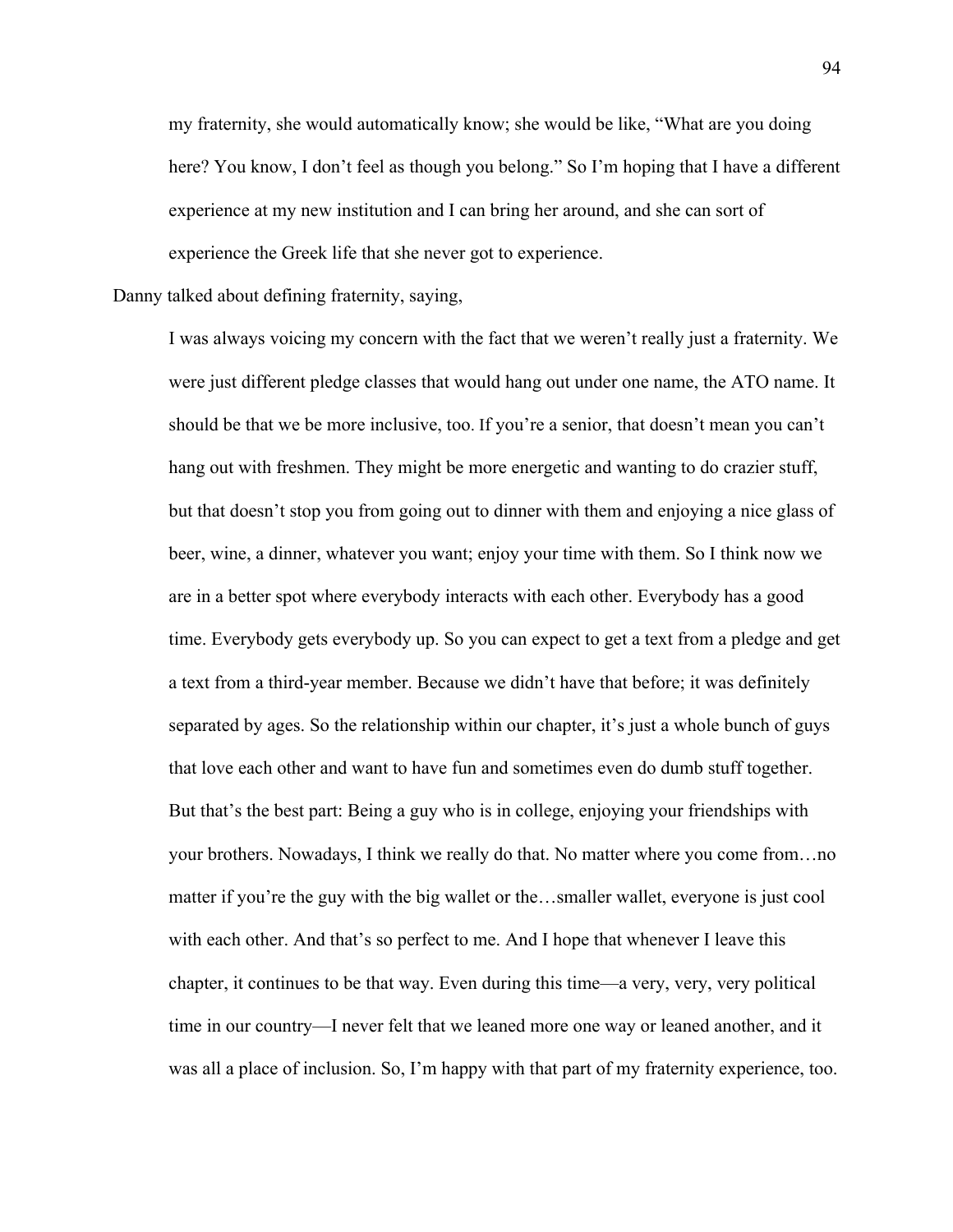## **Acknowledging Support**

The theme of acknowledging support paralleled one of the research questions: How does fraternity membership influence the retention of first-generation male college students? One of the positives enjoyed by each participant was support from their peers, family members, and other acquaintances throughout their lives. Each participant acknowledged the encouragement he had received from his family. Danny explained,

My family is definitely my ground where they recognized my accomplishments. They make sure to let me know that I am doing probably one of the hardest things my bloodline has ever done. None of them has ever had to move out of home and gone to school and do what I'm doing right now. So, it's it makes me happy to know that they're happy, as well, with everything that I'm doing.

IC discussed his brothers acknowledging the support they received from him:

I had multiple members come and tell me that they really liked the messages that I made for them. It was something simple where I would just take a template, and…I would adjust the amount of monthly payments that they would have to make when it's something simple that previous treasurers hadn't done. It makes them feel like they were constantly being reached out to personally by the treasurer, their account, rather than just, "Hey, you do this; your dues are past due." They always shared with me how much they appreciated my support.

It was also important for IC to discuss the support he received from his parents:

My parents were very, very, very open and very excited for me, even some of the things that people might not find all that exciting about their chapter or what they had to do to get in the chapter. And my parents, it sounded funny— Sometimes they would laugh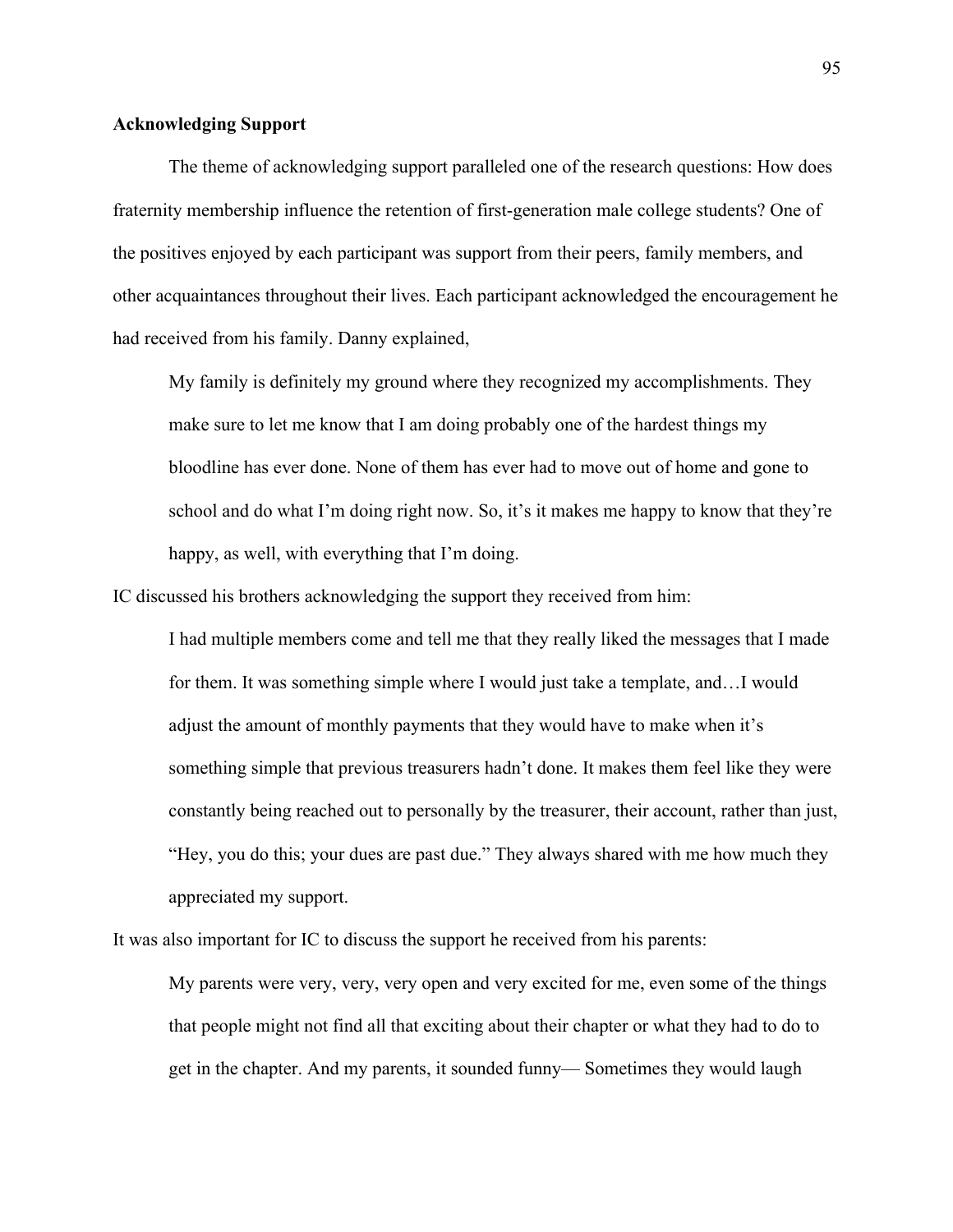alongside me. They would be excited about the future that we were to have. …My parents aren't up with or even see much of the movies or Hollywood, or just any other association with fraternity and Greek life, at least some first gen[eration]. And it may not be for everyone, but in my personal experience, they didn't have a bad stigma of a fraternity. So it allowed them to be much more open when I joined and even seeing what I was paying to be in the organization because they didn't have a bad image of what it meant to be a guy in a fraternity. They were open and willing to let me in. And because they trusted me and they wanted to see me succeed, they were just happy and excited, which is something that, as a student, I got to really, really enjoy my parents discovering that along with me and then being supportive. I'm not sure that is the case for every single first; I'm sure that some of them have pushed back because of the amount of unknowns. [That] wasn't my parents. I just got lucky. I would hope that every other firstgeneration student eventually is able to convey to their parents how meaningful it really is to be in a fraternity and how beneficial it truly is outside of the stigma.

IC had such a kind and warm disposition. As he spoke so passionately about his experience, I could not help but ask if he ever thought of being a chapter advisor. He responded, "I've never thought about that experience. Maybe someday I will think about it, after I am married and have some children."

During our time together, Eli talked about his family not knowing how or what type of support to offer. He said,

I listen to other fraternity brothers talk about the love and support they receive from their parents and grandparents, for example, one of my chapter brothers talks often and fondly about the notes his mom places in his laundry, the baked goods she sends with him after a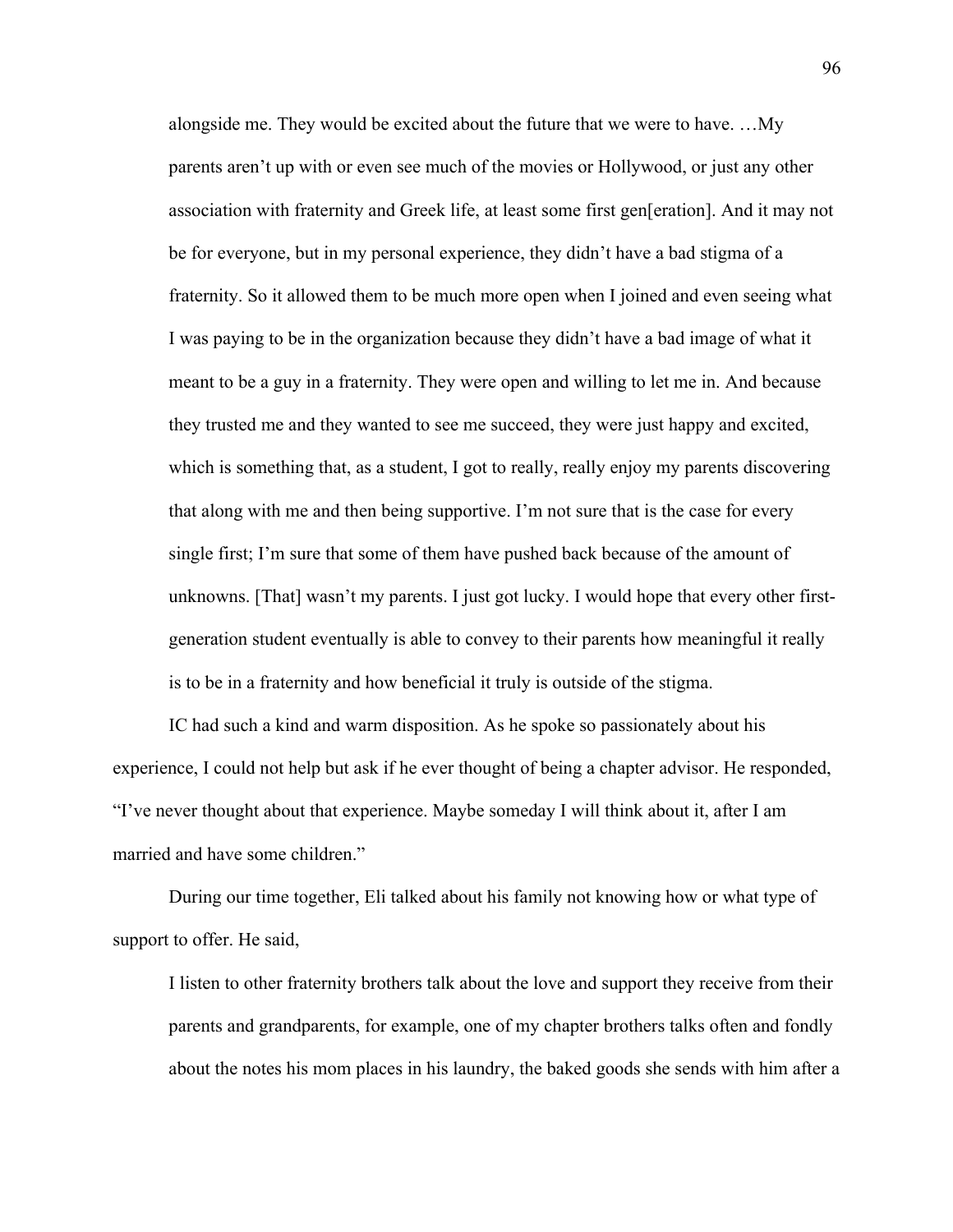weekend visit home, along with the unwavering support and belief in which they have in him as a college student.

Most of his chapter brothers do not identify as first-generation scholars; however, they are supportive of him and his lived experiences. Eli discussed a time when he went home with one of his chapter brothers and was amazed at the experience. He recalled,

[His family members] were excited, and they had all of his favorite meals prepared for him. They even incorporated some of my favorite nonalcoholic beverages and treats in which I enjoy. Everyone was happy, not stressed, not worrying about paying bills and trying to get the family car fixed.

We were able to play games in his room. His parents would bring us snacks while we were playing games. During that evening, we went to their local country club for dinner, and everyone was very welcoming to us, especially their parents. …I called that weekend #housegoals. I enjoyed every moment of that experience while also seeing how the other side truly lives.

Eli's story reminded me of some of my high school experiences. When I would go to my high school friends' homes, I was amazed at the clean air. I remember thinking, "This must be what heaven smells like." Years later, I would talk to my therapist about growing up in a home with two parents who were substance abusers, even throughout a portion of my adult life. Now, my father has been clean for 7 years; my mother passed away in 2009 to lung cancer. Listening to Eli recall his experiences of going to the homes of his White-identified fraternity brothers reminded me of my house dreams as a teenager. I would stand in each room of my brothers' homes and think about what it would be like someday to have a home like them. How would it be not to stress about finances, or to have a running car and be dependent on city transportation.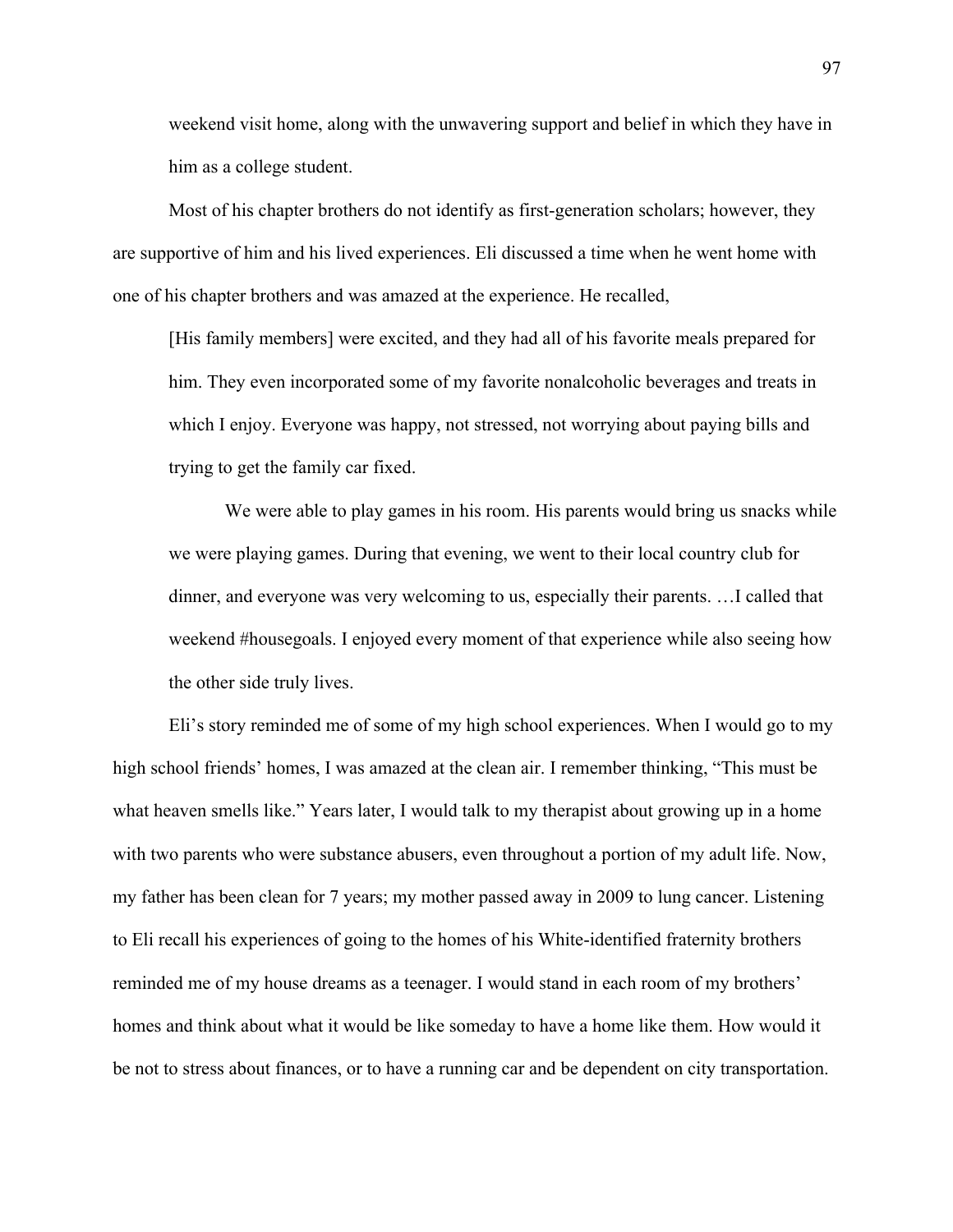Eli talked about his appreciation for his chapter brothers' parents to send baked goods with them for their drive back to campus. I will always appreciate the Krohn family for driving me home, to the city from the suburbs, and always making sure I had enough food at each meal. They would always send all of the leftover food with me back to my house, and I remain eternally grateful for the grace and civility they showed me. Eli and I shared laughter about how different our fraternity brothers' experiences were compared to the homes and ways in which we were raised.

Danny and his girlfriend had recently gone to see a dream house. His girlfriend's mother said that someday it would be their home and they should take a picture in front of it. Danny shared,

I will always remember her exact words: "You both work hard, and Danny, you are in that fraternity that you always talk about. You deserve a house like your fraternity brothers; they are all very successful. I have worked for many of them during my time on this earth.

At that point, Danny and I were both crying, thinking about the sacrifices our family, friends, and ancestors made for our lives to be better. I thought about my 94-year-old grandmother, Betty Louise Gibson "Sweetie," and the many sacrifices she continues to make for me. One of her first jobs was as a cook for the men of Alpha Tau Omega in Nebraska. Who would have imagined that over a half-century later, her grandson would be writing a dissertation sponsored by Alpha Tau Omega? These are similar to some of my participants' lived experiences as first-generation fraternity men.

## **Sense of Belonging**

Sense of belonging emerged as a theme in line with Research Question 2: How does fraternity membership influence first-generation male college students' sense of belonging on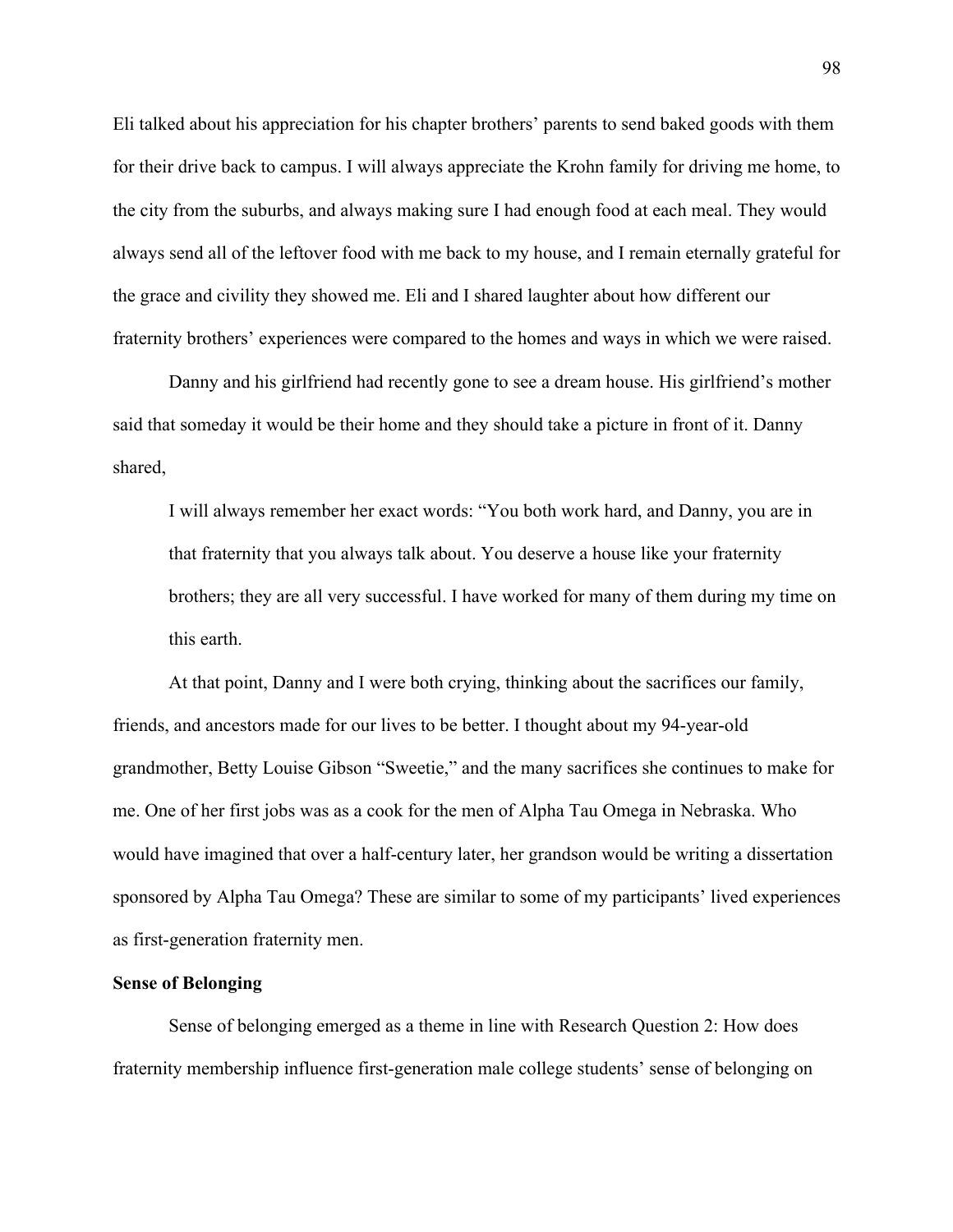campus? Each participant appreciated when members of their respective chapters would notice them for their sense of belonging. The only participant who discussed both sides of his sense of belonging was Robert. This interviewee talked about noticing and appreciating his sense of belonging in the chapter; however, he also looked forward to a new sense of belonging within the chapter at the state's flagship institution where he was transferring. This theme's congruence with the research question strengthened the study while elucidating participants' understanding of and appreciation for having a sense of belonging within their respective chapters.

Referencing a sense of belonging, Robert stated,

When you're a new member and you're not initiated, you feel like you are part of something, but you're not fully in it. …When we initiated, we finally felt like we were a part of this fraternity. We were a part of something, and you were no longer visiting. The participant continued,

It was sort of like a sigh of relief that we are now officially in this fraternity. We can change the direction of the fraternity if we want to. We can. Really, it was just so important because that's when I really knew that I was a part of something. That's when I really knew that I belonged somewhere and, and all my effort to get to that point really paid off, and it was worth it.

Robert also talked about a different aspect of his sense of belonging regarding his fraternity big brother:

I've lamented, I guess, that I don't have that connection with my big [brother] that perhaps other brothers do. …Your big is supposed to be the one that guides you, the one that helps with everything, the one that is always there for you at all times. And my big really hasn't been that important to me. Not to say that I don't care about him; that dude's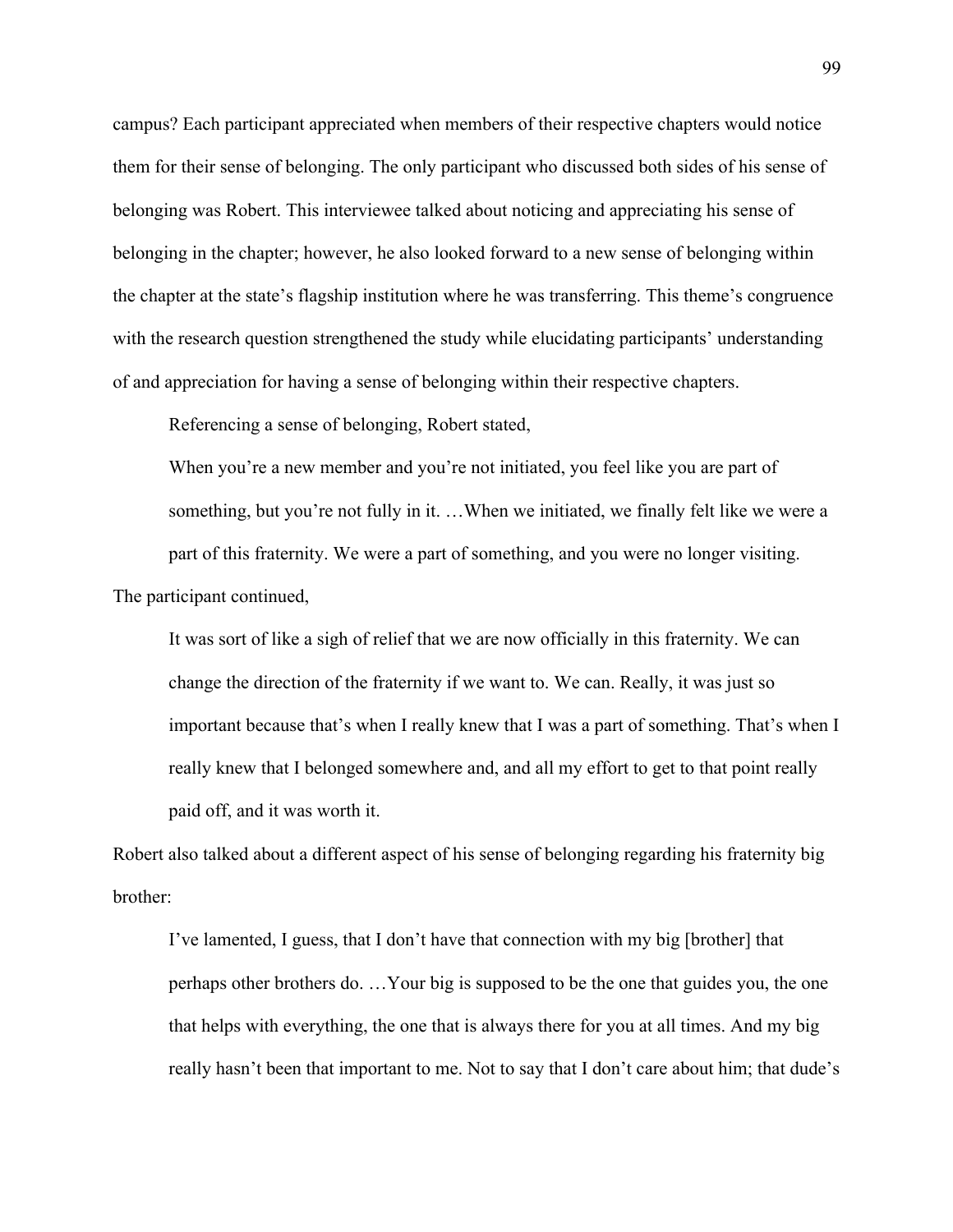one of my brothers. He's my big. I care for him, and I'm always there for him, but he just hasn't made any effort to establish that relationship with me. And he hasn't made any sort of— He hasn't gone out of his way to make me feel like I'm his little brother.

Robert continued, talking about another time when he felt a sense of belonging:

And a lot of my other brothers think that it should be run the other way. So I think that I'm the one that they turn to for opposing views on whatever they want to do. And I think that a story or a time I felt like I belonged, I would say it's the brotherhood retreat that we had in the spring. We went up to what I believe was Tennessee. We were just all talking and…you just feel you belong here, talking to your brothers and just having a good time. I always look to that time when I think about improving my relationship with my chapter. I'm always like, well, you know, I did have a good time with the brotherhood. Momarmon also discussed feeling a sense of belonging:

There are times now, like, even me still being there now…the newer kids…give me that feeling of belonging because they kind of look up to me with a sense of belonging. I'm one of the older guys and they know that I'm one of the more protective, supportive guys, kind of no nonsense. …Like, did I come there, the sense of security and protection, more or less.

Kanye said, "We do feel like you belong because you had a say in every, every single decision, whether your chair was relevant to that decision at the end."

IC, too, felt a sense of belonging. He explained,

I could easily see how, if I hadn't joined the fraternity during my first year…the first two and a half, 3 years would have been strictly going to school, going to my pre-med society meetings, going back home and studying, and getting to know some people in class,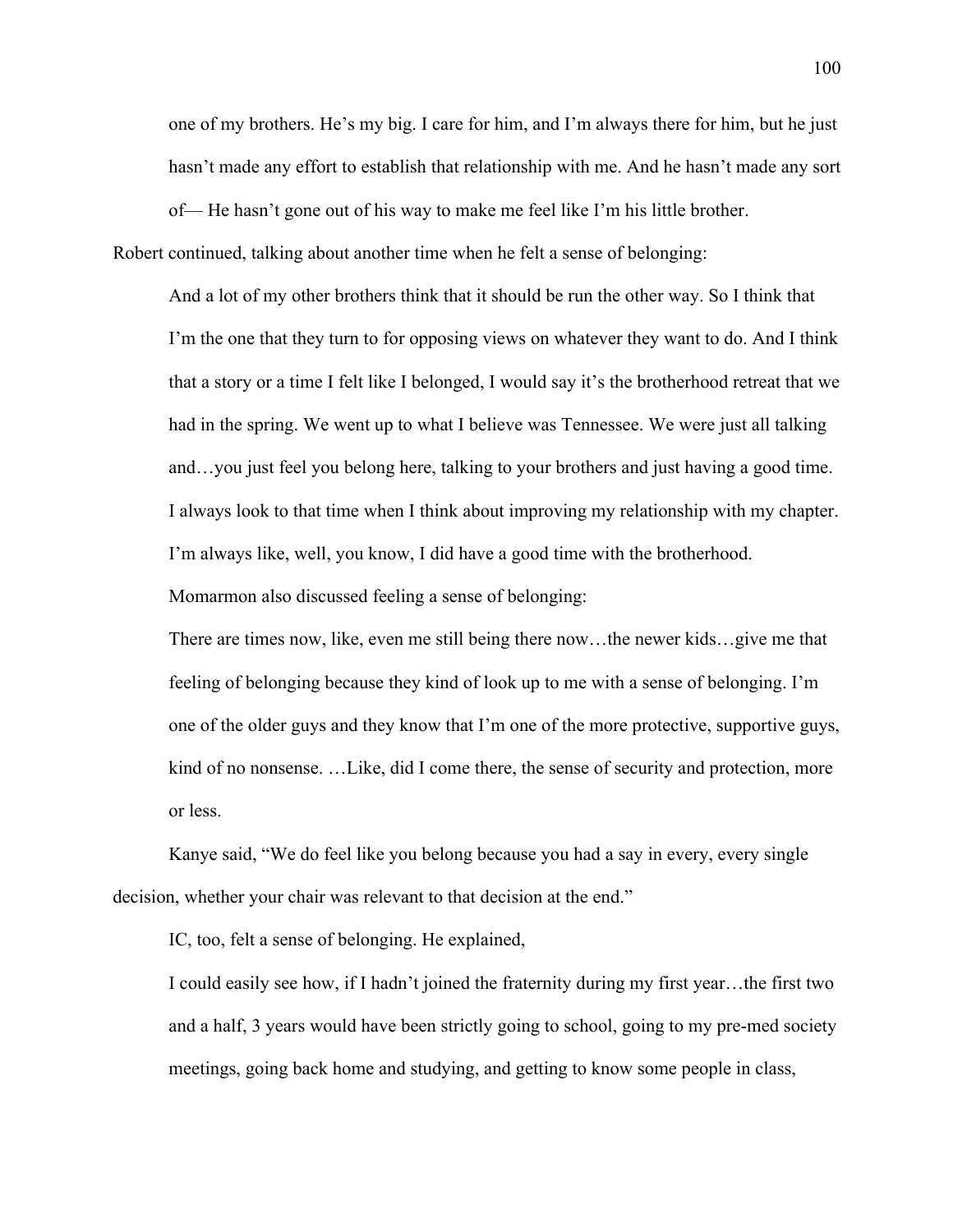getting to hang out with them outside of class. But it wouldn't have been the same as having a responsibility to be there for social events where you have to be there to meet people. You have to be there to fundraise. You had to be there to do certain things. And that gave me a bigger sense of belonging to the university, because pretty much every single event has to be approved by the university. And many of them end up bringing money or attention [or] publicity to the university. So many of the events that we had on campus did feel like I was more involved since I wasn't there on campus all the time. Danny continued with the topic of belonging, saying,

I think being a part of a fraternity gives you that sense of belonging within the chapter, especially when the chapter's involved on campus. Now there's so many different chapters out there that do different things, and they do it in different ways. But I think if your chapter does their job in school by giving back to the local community, giving back to school, mixing with sororities and even other fraternities, that eventually your name just starts to get recognized where we're whenever you walk around. So I would have other people come up to me and call me on a first-name basis just because they've heard of the things that I've done or the things that I do, or the people that aren't associated with. And you do get that sense of belonging. 'Cause it's like, "Yeah, I am Danny from ATO," and you're like, "Yeah, that's me." They knew my name already. And even if it's within the circle of Greek life, Greek life is still part of the university's community. I do feel that it helped me feel part of being a part of campus and a part of San Antonio itself.

## **Race as Being Salient**

Race was an essential theme that resonated with all six participants. Each man discussed the racism and micro- and macroaggressions he had felt or heard from his chapter brothers. For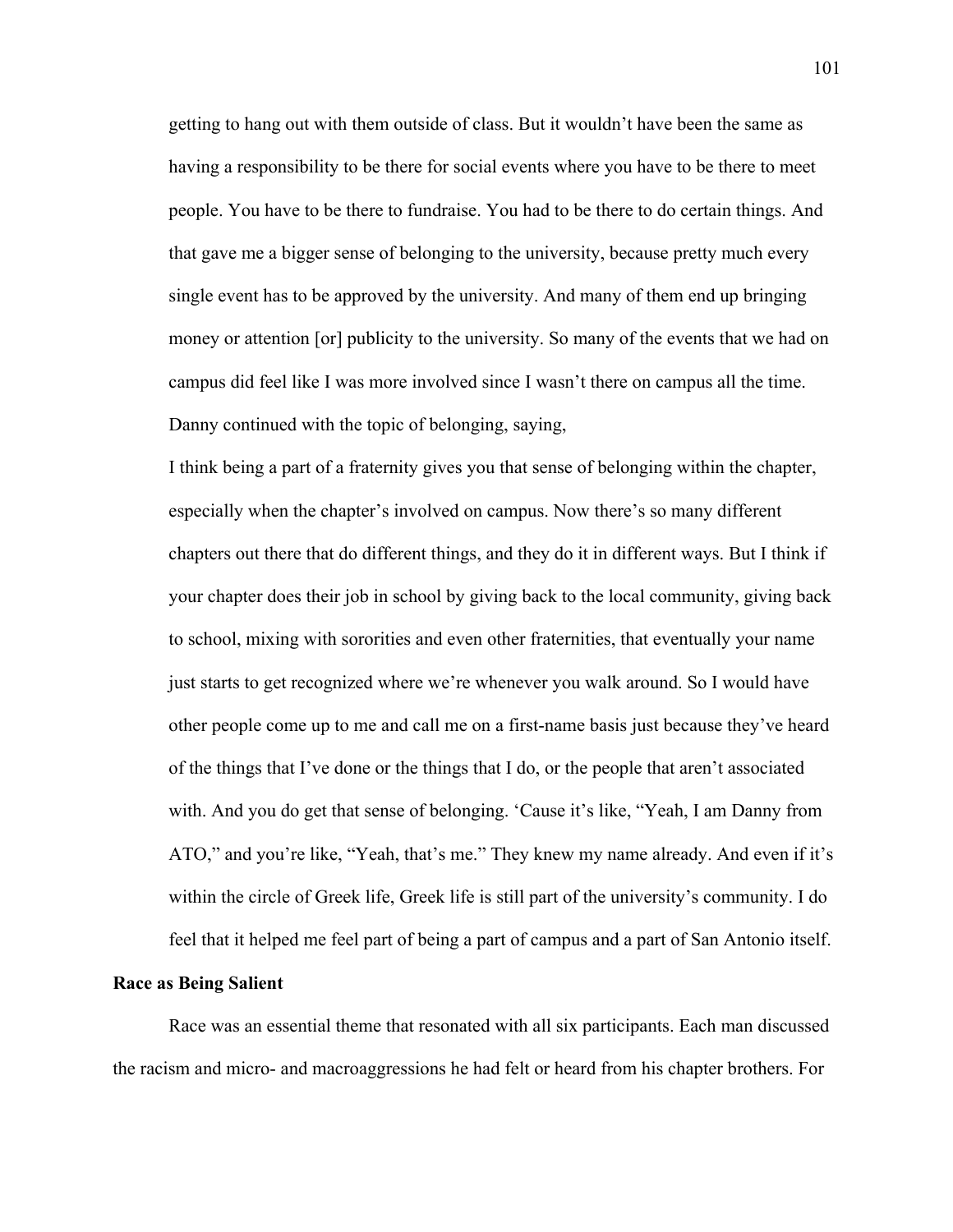two of my participants, race was the most salient identity for them, as they identify as Black men. The other four participants identified as Latinx—specifically, Mexican American. Each participant recalled at least one time their race made them feel "other" in fraternity settings. For some, race was a topic discussed during recruitment and bidding. Other participants encountered race at social events, being othered and feeling out of place in their chapter. Race was important to the six participants. Robert stated,

[In] my childhood, [my peers were] majority White, me being Hispanic or Hispanic origin. I don't necessarily feel as though it has something to do with race, but I can't help thinking…that they dismiss my opinion strictly because I don't fit in with their ways of being.

Momarmon recalled how his fraternity brothers

Came to me. We sat down for lunch, and it was a pretty cool vibe. I didn't necessarily think too much of it; I just was seeing it as a group of guys. It [made] me a little bit cautious because they were all Caucasian, and me being Black, I'm like, "Okay, well, how am I going to necessarily fit into this group of people? I just looked at the table. …It was about five or six White guys. And then the rest were—it was one Black dude on the side of the table, and it was a Mexican dude, and it was an Asian dude. I'm like, "Whoa, this is actually pretty diverse." You know, I didn't expect for it to be that. There [were] some people that were not necessarily just White. I sat and stayed and talked with two of the brothers, and that's what kind of really made me feel like, "Okay, I can definitely stay here," because it was just that diversity aspect that I was looking into.

Momarmon discussed another incident with one of his fraternity brothers: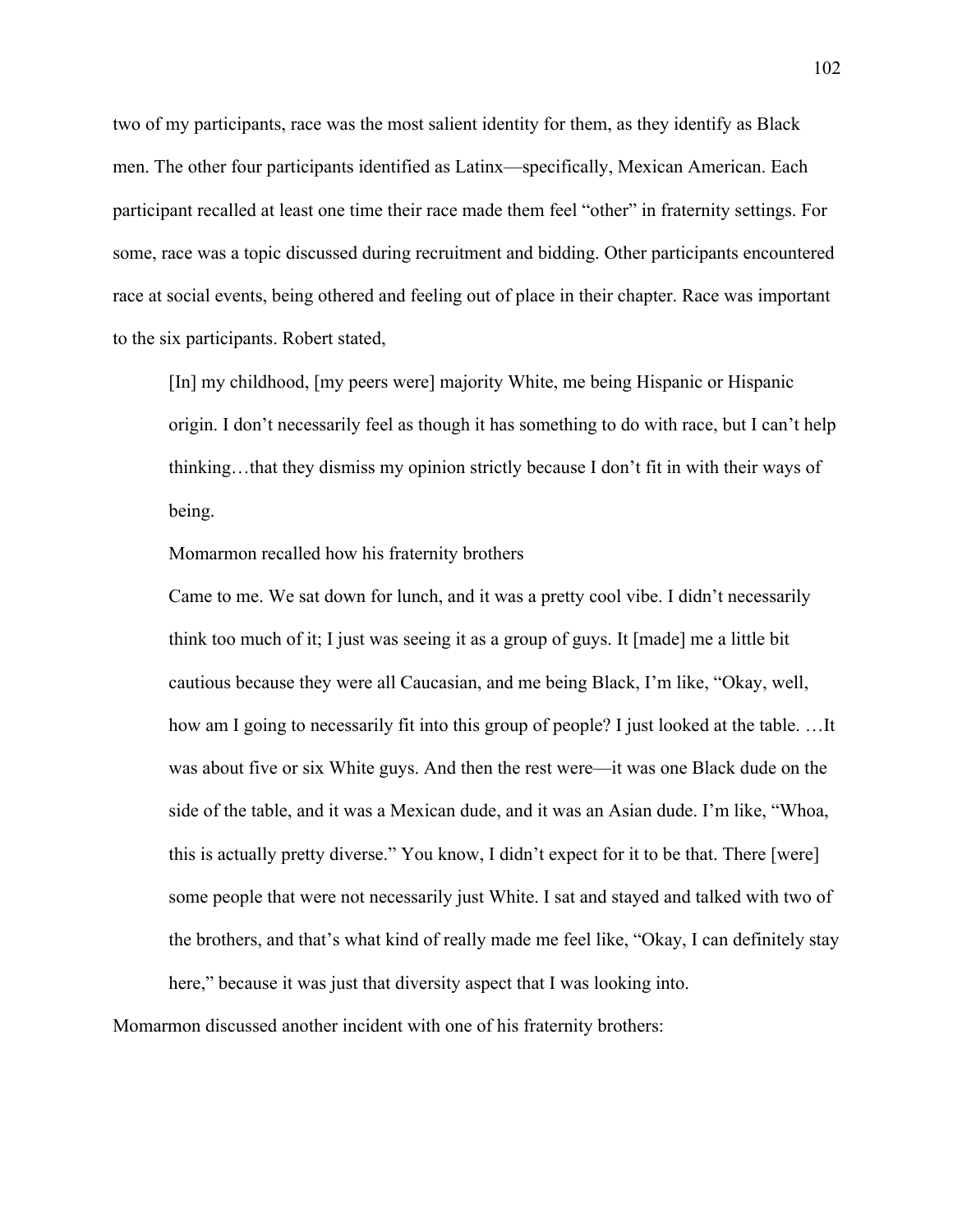One of the biggest challenges that I always had faced was the fact that I'm a lot older. Sure, sure, and so the age difference and being Black, I felt like it was something slighted. It was always just a slight that I would observe from some of the brothers just because I'm pretty sure that they were raised in an environment where— Their parents probably raised them in a certain way, you know? And so they'll grin, and they all treat you with respect [to] your face; it's more or less the slight things. …I'm a very observant person, and I can kind of see and observe when people's energy isn't right.

Another incident Momarmon discussed resulted in him getting into a fight during a chapter retreat at a lake, deep in the woods. When they were leaving, he explained,

I get to the top of the stairs and it's that one country boy from the balcony [in a previous incident, one brother had urinated on the others from the balcony] swings at me. Right. Legitimately swings at me and is like, "What you going to do, boy?" And that was just so triggering for me in many different ways. It triggers so many different things to be called "boy," as the only Black boy in my chapter, now in the woods with all of these White guys.

Robert talked about a committee meeting as an example of when race was an issue. He recalled,

There was a meeting for something, and it was a committee meeting, and they were making all these decisions. I was voicing my opinion, but no one really seemed to listen to me, and not one bothered to care about my opinion. That's a small example, but it fits in with everything else that I've described. It's sort of fits right into place with my relationship I have with my brothers.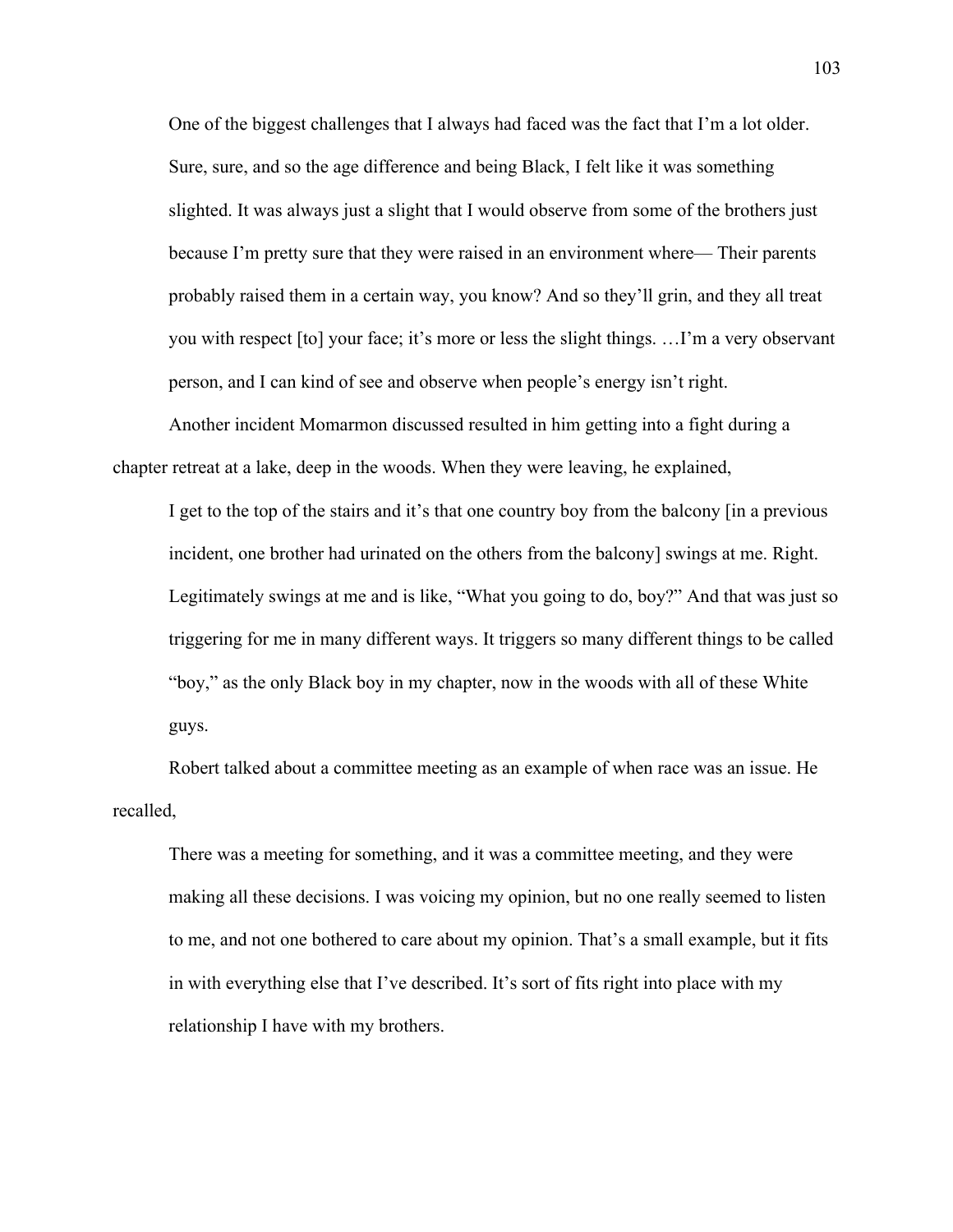I politely informed Robert that I call that a microaggression, and it was unfortunate that his chapter did not acknowledge his opinion. Robert also recalled someone in his chapter saying to him, "You're the whitest Mexican I ever met. You don't even speak like a Hispanic person."

Danny talked about standing for diversity during recruitment:

One guy should be recruited and people not wanting Brown people in our chapter. The next potential new member we had was a guy that people were worried about him being gay, straight—you know, it wasn't clear to us, and that became a problem to some people. And I told them, I was like, "Look, it might be that his lips and skin look nicer than ours, and he's well-groomed. And he actually cares about his physical appearance. But just because he's possibly gay doesn't mean we should neglect him." We extended him a bid. He didn't accept it, but I get it. It should never come down to whether someone just prefers people of the same sex. That should never be the case, but it's still something that in fraternity culture we have to combat. And I think we are. We have some steps until we move forward, but hopefully, we continue moving forward and not backward.

Eli discussed one of the many experiences when race was the topic of conversation. One of the more recent memories was the aforementioned visit home with one of his fraternity brothers. They were discussing a current issue at dinner, when his chapter brother's uncle asked Eli, "How do you and your family feel about this issue as Black people" Eli responded, "I am not equipped, nor do I answer on behalf of all Black people. However, this is how I feel about the current issue you are referencing." Eli and I processed that moment, which was not the first time we are asked to speak on behalf of our race, nor would it be the last.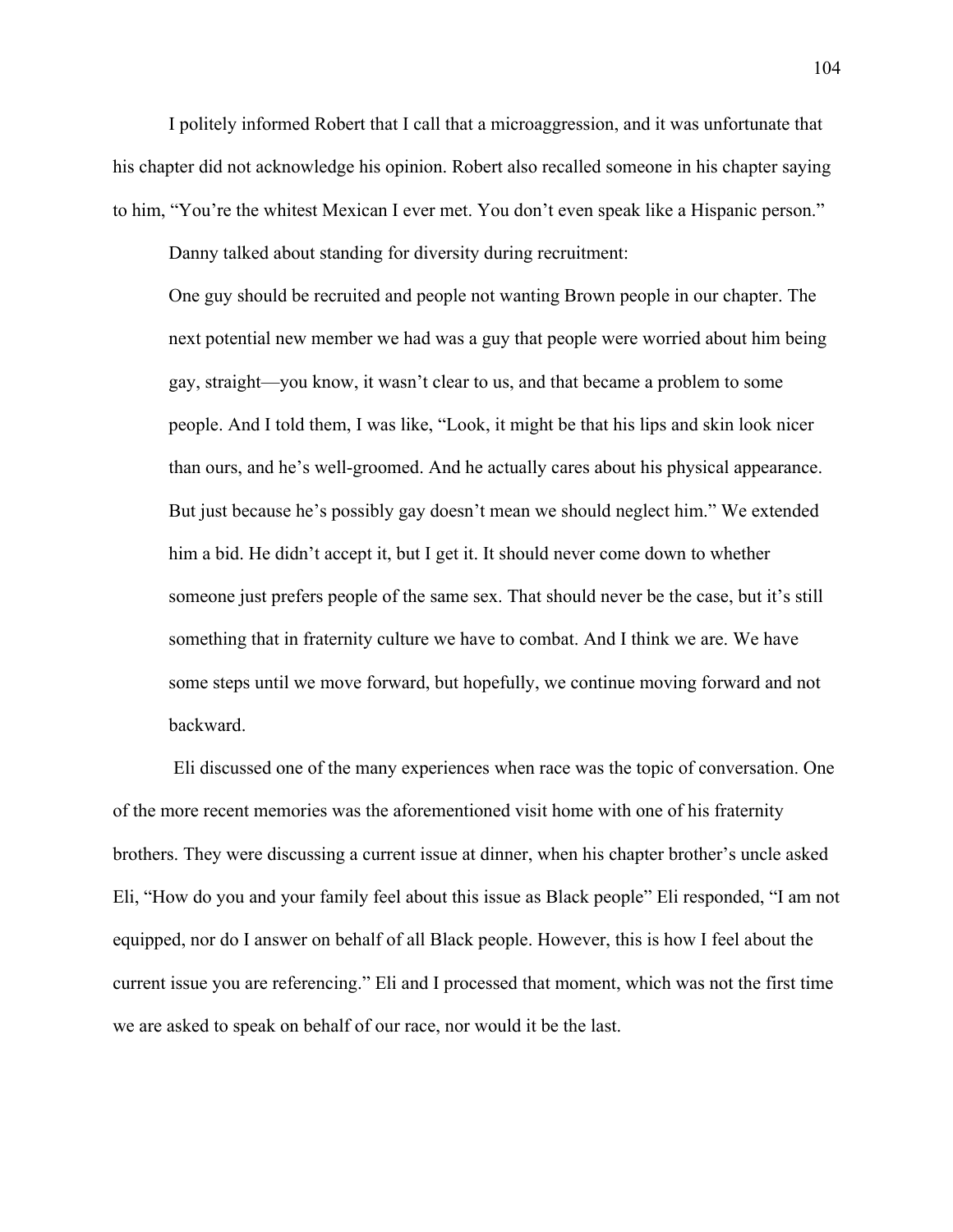I was thankful for the candor and transparency of each of my participants as they talked about race and how that was a part of their lived experiences as fraternity men. Each man was very open with me, something I attribute, in part, to my positionality as also being a firstgeneration fraternity man with an affiliation of The National Pan-Hellenic Council and having relationships and employment with the Kappa Alpha Order fraternity. Each participant commented on his ability, ease, and comfort in talking to me. One participant (Danny) even said, " I haven't shared this much about my fraternity experience with anyone. However, you were very easy and approachable to talk to about my fraternity experience."

#### **Summary**

Each theme represented the lived experiences of participants in this narrative inquiry study in the order in which they occurred. The themes were defining fraternity, acknowledging support, sense of belonging, and race as being salient. Participants described explaining to their families why they decided to pledge their respective fraternities, helping their family members understand the value of brotherhood. As data analysis continued, I realized that without the support of family and friends, the men would not have continued in their fraternal experiences.

Each participant recalled his first memory of having a sense of belonging to his fraternity and with his fraternity brothers. The participants also talked about their race being salient, as they joined historically White fraternities as Black and Brown men. The men appreciated fraternity as providing opportunities for networking, overcoming challenges, and achieving better grades while also joining other campus organizations. Each participant understood and appreciated the oath he had taken to uphold higher standards for his campus and community.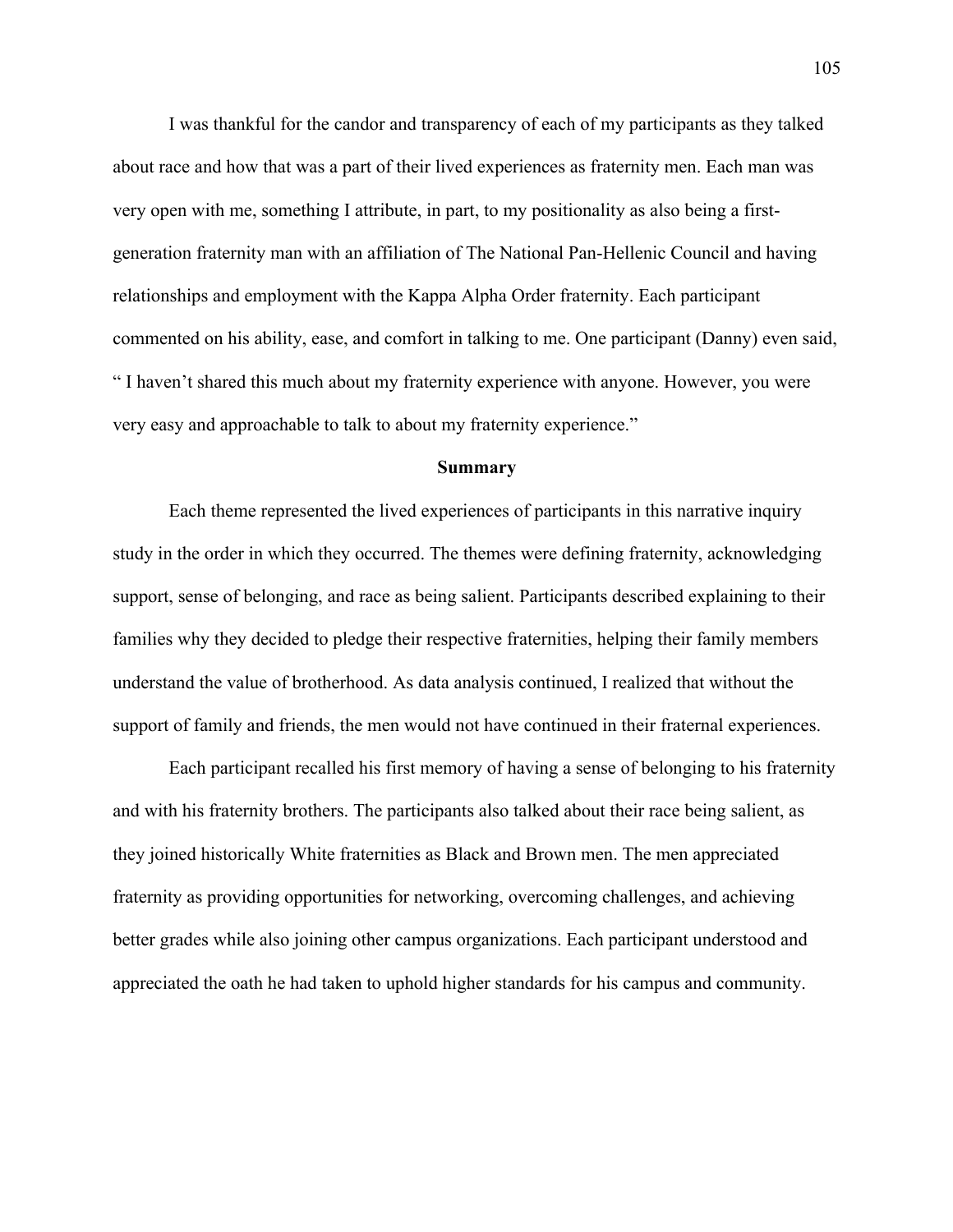### CHAPTER 5

### **CONCLUSION**

"If my life's history be written, the truth will be that its most splendid service was performed through Alpha Tau Omega.

Alpha Tau Omega holds before the young men of the country an ideal.

Alpha Tau Omega stands for heart as well as head. It has given men a future ideal of life.

It seems as if I originated Alpha Tau Omega in a dream. I should like to believe this, for then I

could conclude that it was not man-made, but God given."

—Otis Allan Glazebrook, Founder

Every fraternity and sorority has a ritual to remind members of the reasons for the organizations' founding. The founders were visionaries, and members still look to their words and ideals today. Otis Allan Glazebrook, one of the founders of Alpha Tau Omega, had a dream of the ideals: How are the members living up to those ideals today? For Delta Sigma Phi, it is "the courage to dare, the poise to take action, and an unrelenting focus on excellence." Members read those words and find inspiration to lead and serve a community.

Delta Sigma Phi has a reputation for being the atypical fraternity, which the members embrace. Members and fraternity leaders demonstrate the courage to dare, the poise to take action, and an unrelenting focus on excellence, beginning with the fraternity's founding. In the late 1800s, no established fraternities awarded membership to both Christian and Jewish students. Institutions tended to be linked to religious organizations (Thelin, 2011), although some were more religiously progressive than others. Much like the rest of the country, segregation was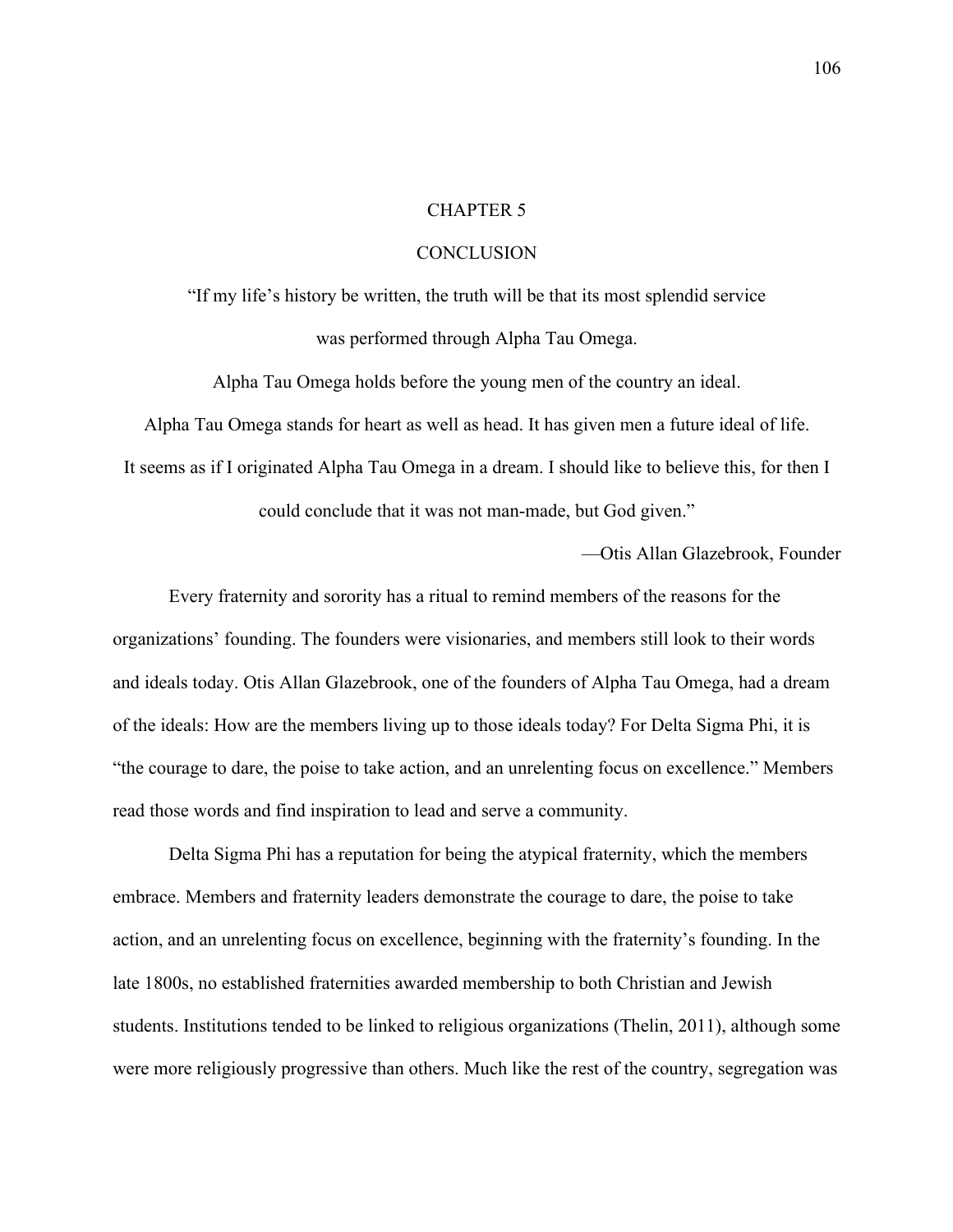the norm. On December 10, 1899, in a secret meeting at City College of New York, Delta Sigma Phi became the first organization to initiate members from various socioeconomic and ethnic backgrounds. The foundational principles were diversity and good character with the purpose to spread "our mission is to empower and encourage our members to become Better Men- men of courage, men of action, and men of excellence" (Delta Sigma Phi Fraternity, 2021, "Mission Statement" section). Delta Sigma Phi has always prided itself on being the *atypical* fraternity. Members and Fraternity leaders demonstrate the courage to dare, poise to take action and an unrelenting focus on excellence. By the 1800's several other fraternities already existed, but none awarded membership to both Christian and Jewish students. Much like the rest of the country, segregation was the norm; it was *typical.* Delta Sigma Phi was founded on the principles of diversity and good character. Delta Sigma Phi incorporated with the purpose to spread "the principles of friendship and brotherhood among college men, without respect to race or creed." (Delta Sigma Phi, 2021)

Alpha Tau Omega and Delta Sigma Phi approved of me interviewing their members for this study. In showing support to each organization, I wanted to talk about their members' current lived experiences, as evidenced by the title of my study, which is, in part, "The narrative experiences of Black and Brown first-generation fraternity men in historically White fraternities." Despite their vision of inclusion, none of the founders would have imagined that all representatives in a 2021 study would be Black and Brown men.

This narrative inquiry study entailed interviewing six first-generation fraternity men to answer the following research questions:

1. How do first-generation male college students describe their experiences in fraternities?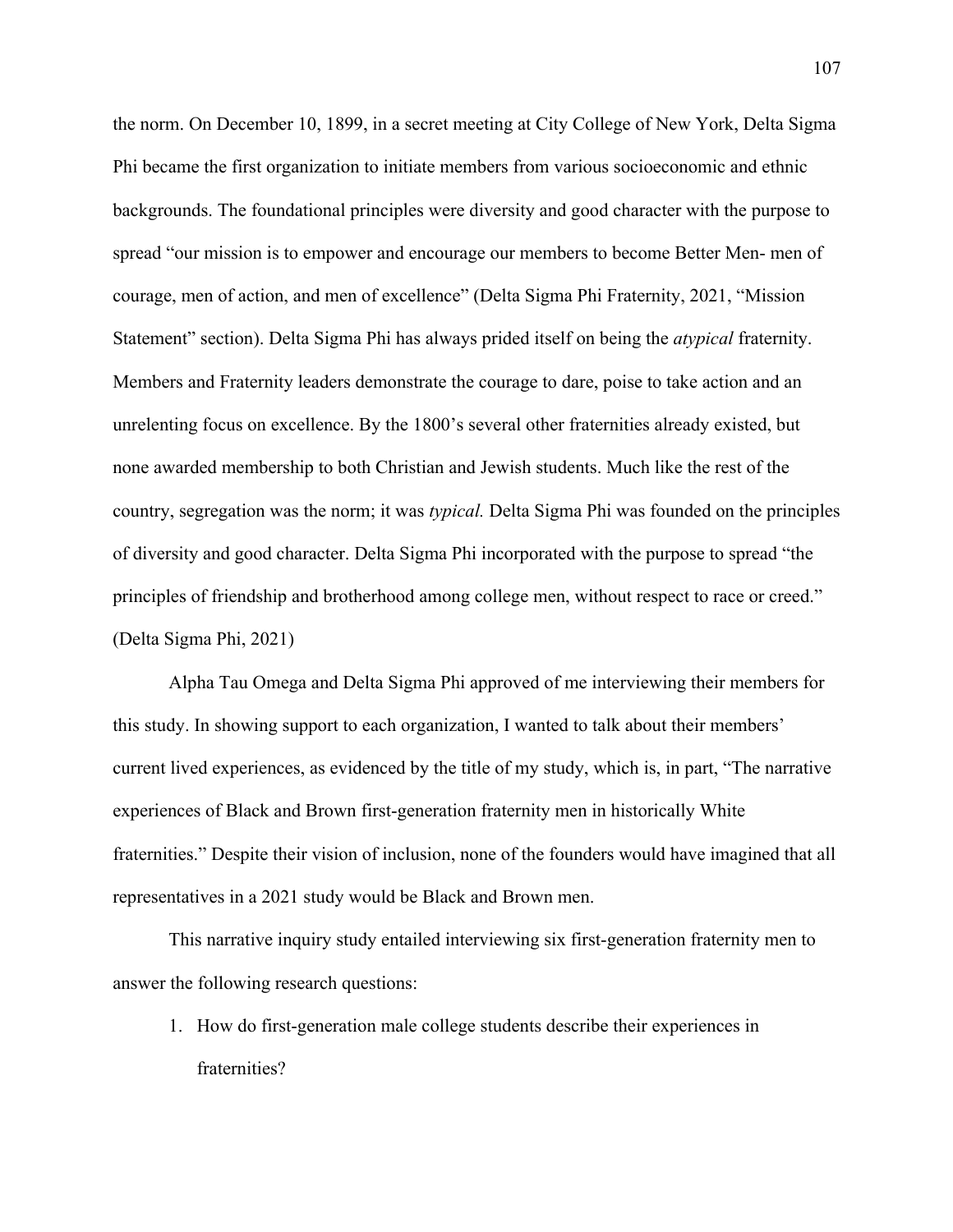- 2. How does fraternity membership influence first-generation male college students' sense of belonging on campus?
- 3. How does fraternity membership influence the retention of first-generation male college students?

Four themes emerged from data analysis: defining fraternity, acknowledging support, sense of belonging, and race as being salient. Each theme represented the participants' most relevant lived experiences. Chapter 5 presents a discussion of the findings. All six participants reported being stronger and better-equipped students as a result of their fraternity experiences. The men discussed the importance of having a sense of belonging while matriculating through college. Another benefit was having older fraternity brothers to ask questions of and turn to during their undergraduate years. The six men felt they could not ask their parents and siblings about certain aspects of college without offending them or making them feel inferior; therefore, they appreciated their fraternity support.

### **Discussion**

There are four primary takeaways from this study: (a) the value of a fraternity experience that is supportive and helpful to the undergraduate members, (b) the importance and value of a sense of belonging, and (c) retention pursuant to the value placed on grades and graduation. (d) Race remaining a salient part of each of their experiences. Each participant discussed the importance of having good grades and representing the chapter through his academic success.

One of the most fascinating and unpredictable elements of the study was that all participants identified as men of color who had joined historically and predominantly White chapters. Chang (1996) identified students of color who join historically White fraternities and sororities as "integrationists and assimilationists." These individuals negotiate their racial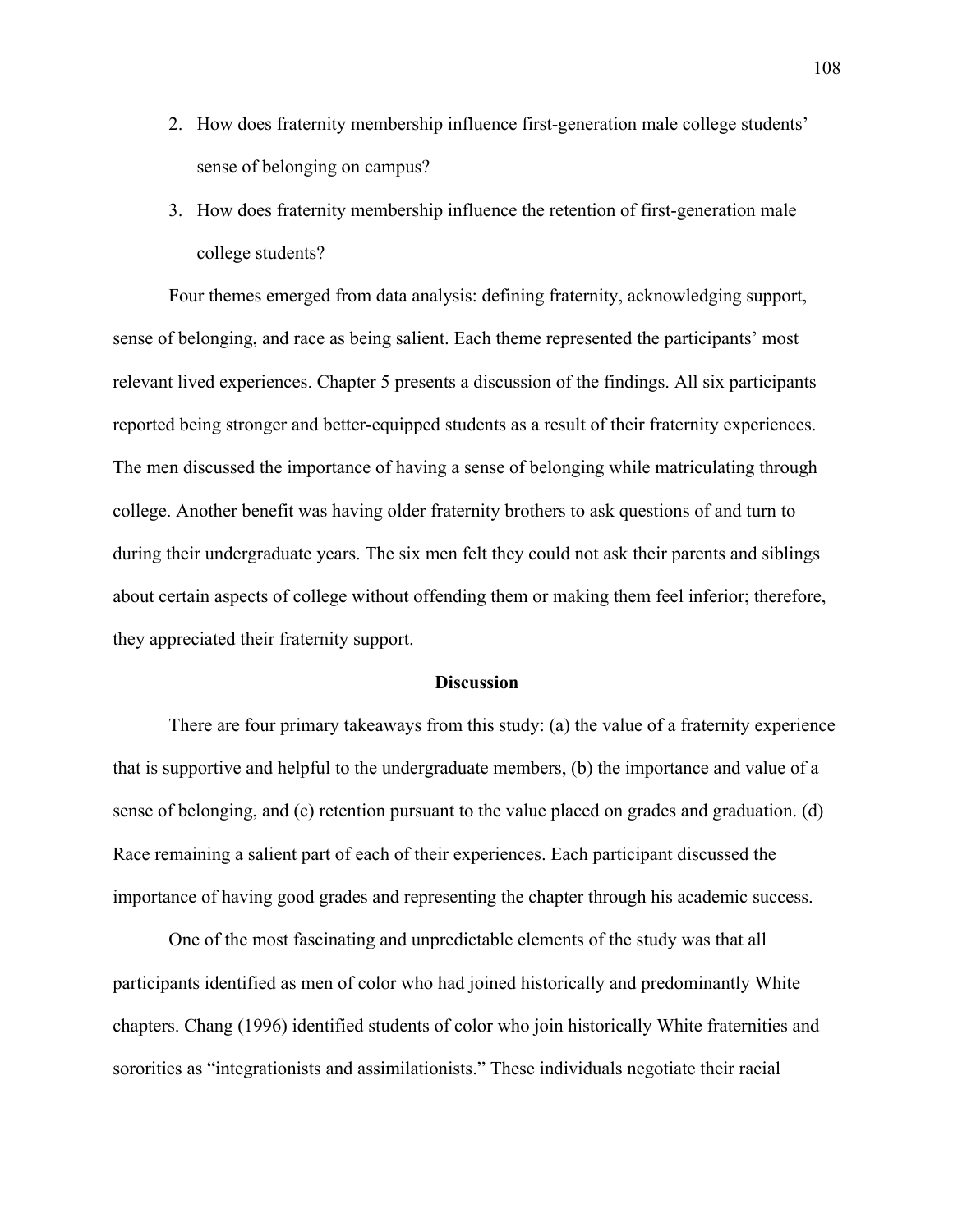identity as they move through college, developing strategies and attaining positions through various experiences and relationships that enable them to move through racially diverse societies. However, after deciding to join WGLOs, minorities can face the paradox of participation: the process by which minority members balance their relationships between their WGLO Greek brothers and sisters and members of their ethnic/racial group. Students of color who do assimilate into the mainstream culture to avoid alienation are seen by members of their own race as having "sold out" or "acting White," abandoning their cultural heritage to achieve success (Banks & Banks, 2007; Nieto, 2004; Ogbu, 1994; Thompson, 2000). Tucker (1983) similarly noted difficulties for Black students who accepted membership in predominately White organizations, including facing ostracism and criticism from other Black students. Furthermore, Thompson (2000) found that minority students who joined WGLOs viewed their membership in a positive light; however, some Black participants showed levels of dissonance in their responses. Hughey (2010) reported,

The majority of respondents indicated that they felt genuinely accepted most of the time. Yet, simultaneously, most of the respondents were quick to point out that the strength and authenticity of the kinship bond [were] fragile. Racial tensions, as one respondent told me, always lurked beneath the surface. (p. 669)

As Pascarella and Terenzini (1991) concluded, students of color on predominantly White campuses live in a world significantly different from their White peers in almost every aspect: academically, socially, and psychologically. Considering these factors, students of color who chose to become members of WGLOs on predominantly White campuses have put themselves in a position puzzling to many.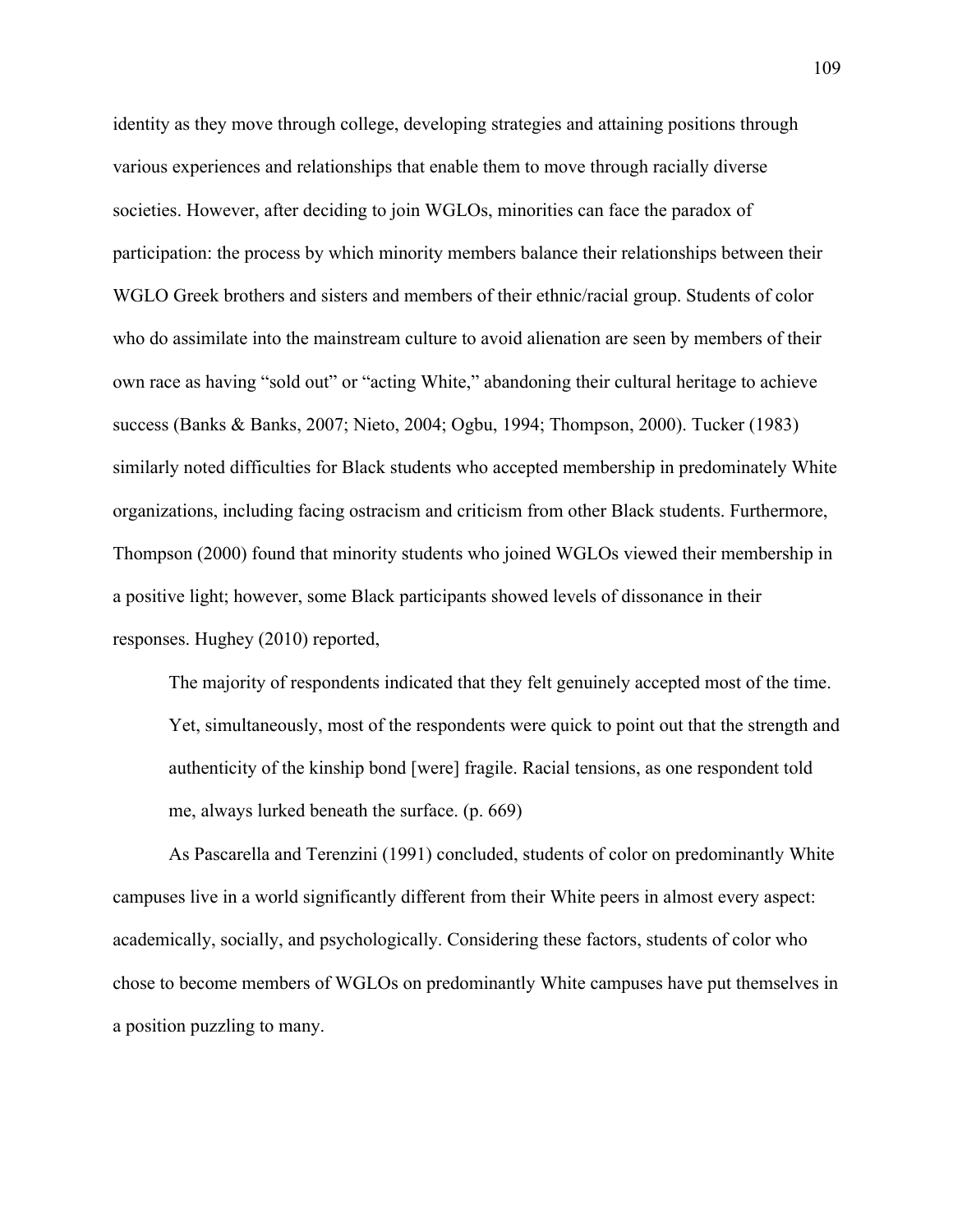Strayhorn (2012) discussed "students' perceived social support on campus, a feeling or sensation of connectedness, the experience of mattering of feeling cared about, accepted, respected, valued by, and important to the group (e.g.. campus community) or others on campus (e.g., faculty peers)" (p. 3). Furthermore, Whipple (1998) declared that being a member of a Greek organization means belonging to a group whose members care about one another. Many WGLO members of color reported having social support and feelings of belonging within the organization. Even though my participants have minoritized identities, each of my participants reported having a social support and feelings of belonging within their organization. As for my framework being a sense of belonging, my study was truly in alignment with the literature by Dr. Strayhorn.

Student leadership development is an important outcome of higher education (Astin & Astin, 2000; Dugan, 2006; Haber & Komives, 2009; Johnson, 2014; Soria et al., 2013). As Haber and Komives (2009) noted, "Leadership development of college students has increasingly become a focus of Student Affairs work" (p. 134). Astin and Astin (2000) argued that many cocurricular contexts, such as residence life, Greek life, service learning, and student government, offer opportunities for developing leaders to serve as social change agents. Such efforts represent the critical role of higher education in preparing individuals to participate in a diverse, democratic society.

### **Relating Whiteness to My Lived Experiences as Members of Color**

All six participants identified as men of color—specifically, Latinx and Black men. As I think about each participant recalling different parts of their experiences pursuant to being people of color, I wanted to relate and show some current literature pursuant to Whiteness and explaining some of the moments and feelings of exclusion which my participants felt as the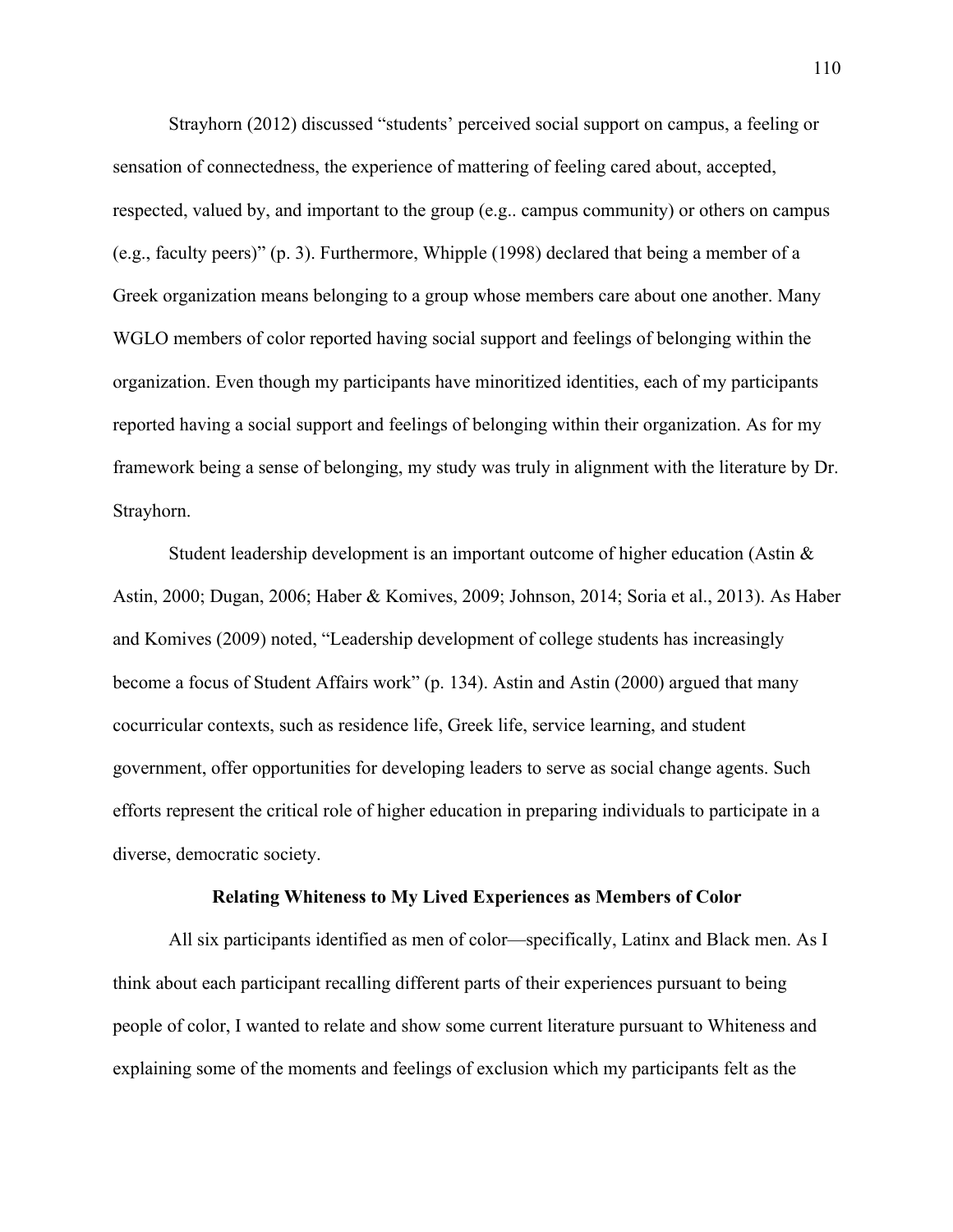minority members within their respective chapters. Some of the participants described their experience as organizational slavery, where they felt a sense of ownership from the chapter instead of a sense of camaraderie. As Black and Brown members of these historically White fraternities, they had been tasked with the position of being the minorities in these organizations and educating their peers.

Drawing on Mills's (2007) conceptualization of racial ignorance, Cabrera and Corces-Zimmerman (2017) highlighted the discursive strategies White college men used to avoid or ignore conversations on race and Whiteness, insulated from meaningful racial dissonance with limited opportunity for critical reflection about their White racial selves. Cabrera (2014b) documented how White college men rationalize racial joking in all White environments as nonracist. In doing so, these men situated themselves as victims of reverse racism and political correctness. These findings echoed what Picca and Feagin (2007) described as backstage racism, or how White Americans exhibit a level of comfort in expressing overtly racist views in all White spaces.

A consistent thread throughout Cabrera's (2014a, 2014b) work is how White men minimize the role of racism in the lives of people of color while also making claims of reverse racism against Whites. Such findings are unsurprising, given contemporary racial discourses defined by postracialism and colorblindness, positing that major achievements, such as the Civil Rights movement and Barack Obama's election, signal an end to racial discrimination (Bonilla-Silva, 2013; Johnston-Guerrero, 2016). Further, such postracial discourses indicate racism in only the most bigoted, hateful individuals (Bonilla-Silva, 2013).

Gusa (2010) documented the normalization of Whiteness in higher education more broadly, describing White institutional presence (WIP) as "the White normative messages and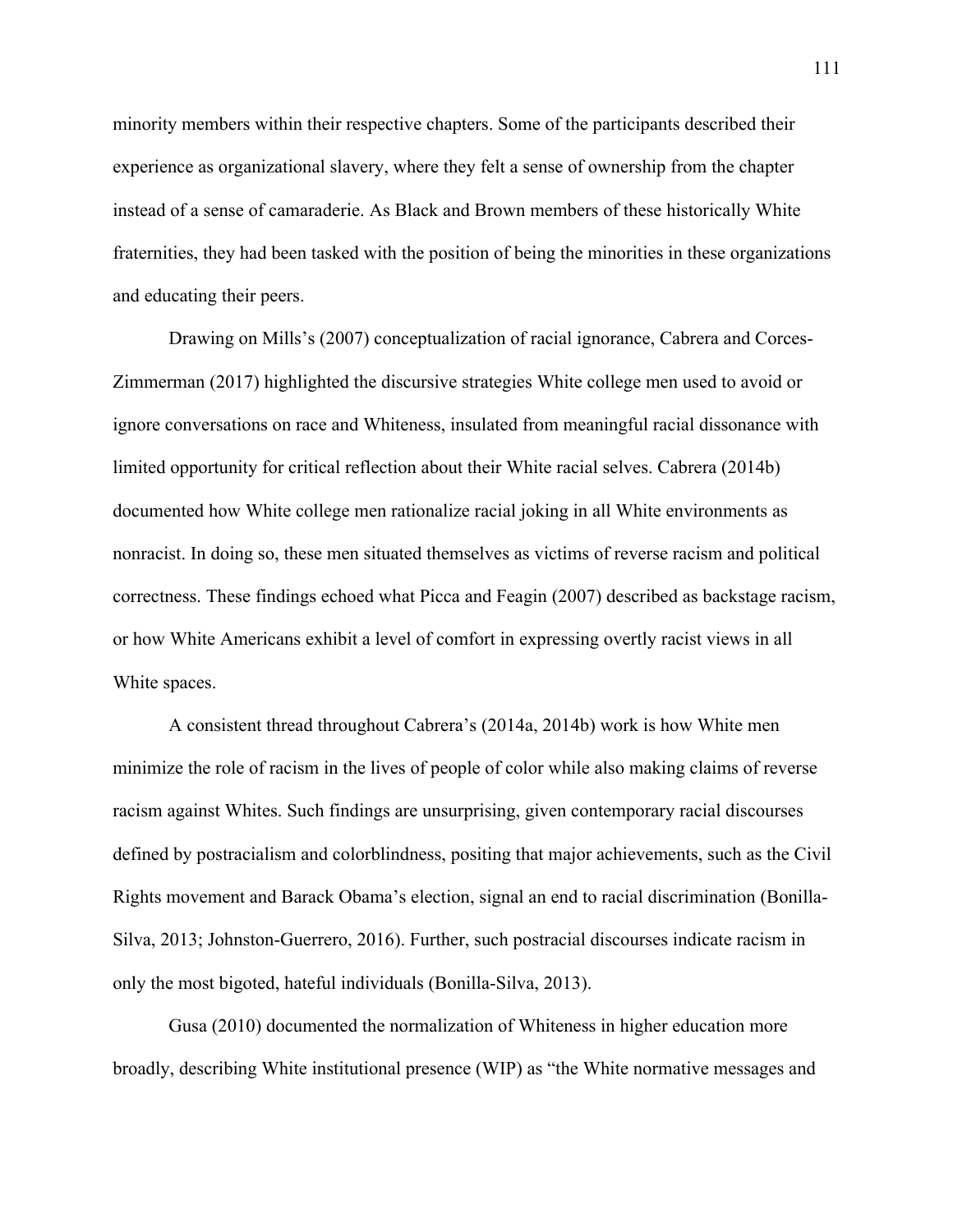practices that are exchanged within the academic milieu" (p. 471). White ascendancy, WIP's primary attribute, is a sense of White entitlement and a firm belief in one's authority in racial discourses. A number of scholars have documented such feelings of entitlement as, in part, the result of racially segregated lives that offer little, if any, dissonance about who one is as a racial being (Gusa, 2010; Leonardo, 2009). Gusa found WIP upheld and maintained through White estrangement, or "the distancing of Whites physically and socially from people of color" (p. 478). My participants explicitly talk about their own racial experiences during each of our interviews. Here are just a few of their overt experiences with racism, "You're the whitest Mexican I ever met. You don't even speak like a Hispanic person." Legitimately swings at me and is like, "What you going to do, boy?" Yes, these are two separate examples, however, this shows that a foundational change needs to happen within our historically White Fraternities. Yet, another example of a participant that just wanted to offer his insight into a chapter issue, and he was ignored. There was a meeting for something, and it was a committee meeting, and they were making all these decisions. "I was voicing my opinion, but no one really seemed to listen to me, and not one bothered to care about my opinion." These are just a few of the examples as to why I am committed to working with historically white organizations in making foundational changes.

Study participants talked about having a sense of belonging and its importance in their fraternity experience, recalling the moments when this occurred. One participant related having an initial sense of belonging to his chapter. However, he quickly noticed that his sense of belonging began to diminish when his brothers learned of him transferring to another institution.

### **Conceptual Framework**

Believing in the ability to complete a particular course of action does not guarantee persistence (Tinto, 2017b). In institutions of higher education, students' persistence requires their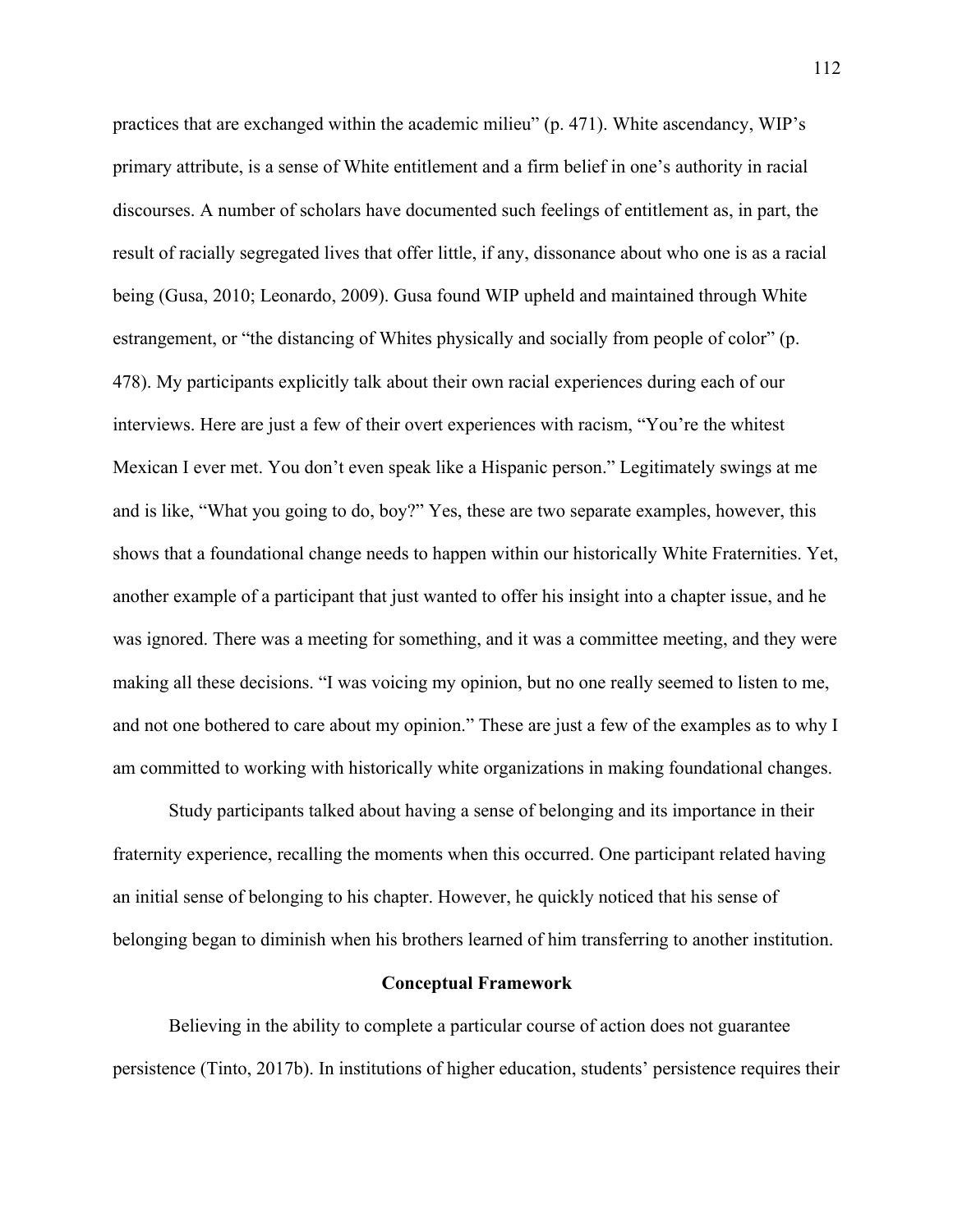inclusion in the community of faculty, staff, and students who value their participation, making the students feel that they matter and belong (Bean & Eaton, 2001; Kuh et al., 2005; Strayhorn, 2008a). When students feel valued and appreciated, they experience a sense of commitment, which unites the individual and community members, despite adversities (Tinto, 2017a, 2017b). Thus, being engaged in the campus community is essential for persistence, as students equate engagement with a sense of belonging (Strayhorn, 2012; Tinto, 2017a).

Students' sense of belonging derives from the broader campus climate and their ongoing daily interactions with peers, faculty, staff, and administrators (Hurtado & Punjuan 2005; Tinto, 2017b). A sense of belonging, or lack thereof, is a critical factor in student retention or withdrawal (O'Keeffe, 2013). Sense of belonging occurs when students share common interests with their peers in the same discipline or sociocultural background or the broader institutional climate (Tinto, 2017b). However, when students do not feel they belong, their motivation to persist declines, leading to withdrawal from their institution. Students of color endure even more significant strains that can interfere with their college transition and integration as well as sense of belonging (Fries-Britt & Griffin, 2007).

Higher education institutions can contribute to students' sense of belonging in various ways. If the faculty, staff, and administrative makeup is representative of the diverse student population, students will likely feel more connected to the campus climate and classroom environment (Tinto, 2017a). Additional means of promoting the concept of sense of belonging is providing different activities to support students' academic and social needs. For instance, in the academic milieu, a sense of belonging can accompany cohort programs, learning communities within residence halls, and the use of diverse and effective pedagogical practices. In the social realm, institutions provide opportunities to engage with diverse social groups and organizations,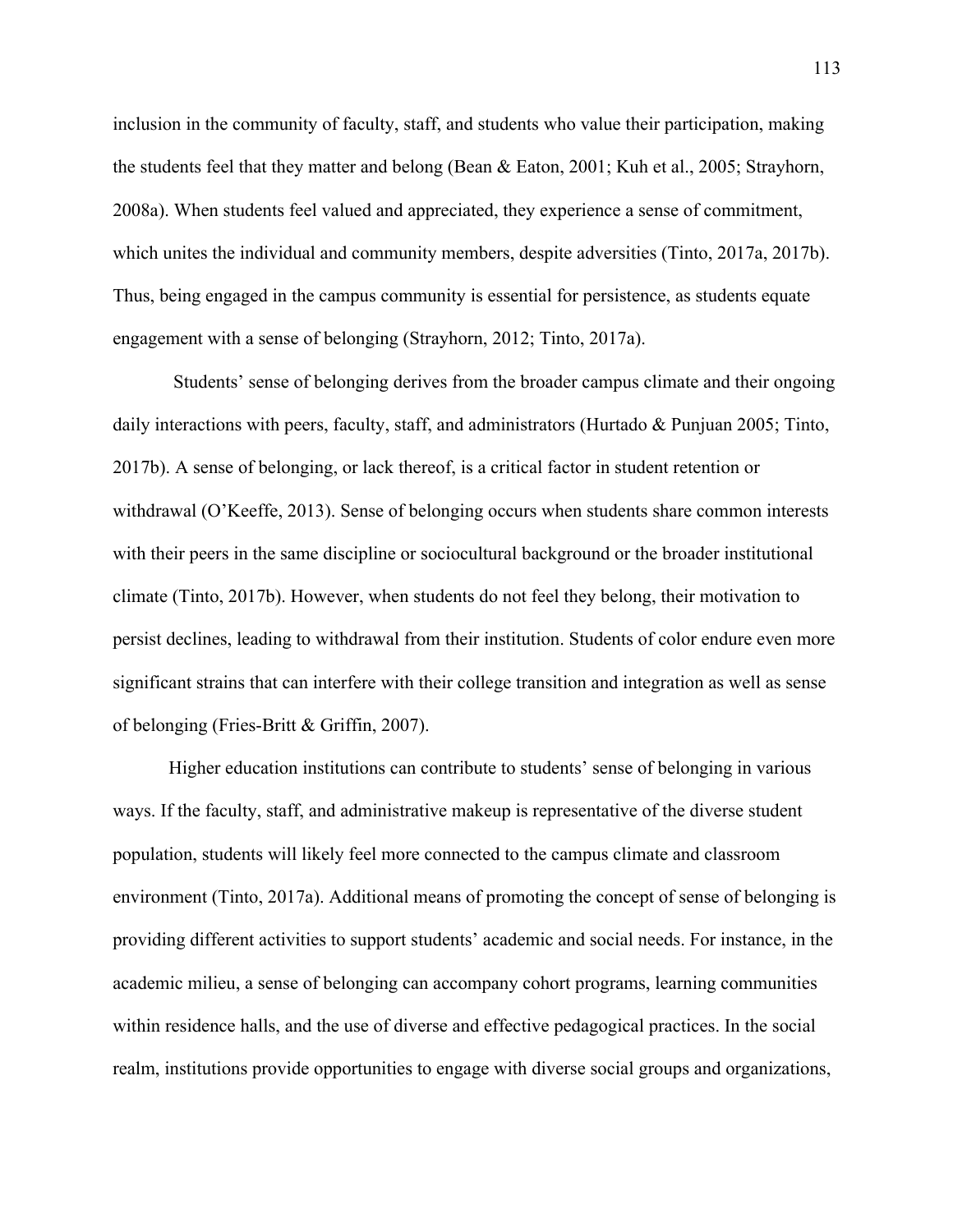permitting students to discover small subcommunities within a larger community. These subcommunities lead to collective learning experiences, creating a sense of belonging among students.

### **Strayhorn's Model of College Students' Sense of Belonging**

Having a sense of belonging with other students is a key component of the college experience (Strayhorn, 2012). Sense of belonging impacts academic achievement, retention, and graduation. Strayhorn (2012) defined sense of belonging as a "student's perceived social support on campus, a feeling or sensation of connectedness, the experience of mattering or feeling cared about, accepted, respected, valued by, and important to a group (e.g., campus community) or others on campus (e.g., faculty, peers)" (p. 3). Strayhorn based this definition on the hierarchy of needs, in which Maslow described belongingness as a fundamental human motivation; thus, people have a desire to belong. Individuals must achieve their physiological and safety needs before the need to belong emerges.

Other definitions of belonging merit discussion. Erickson (1987) defined belonging as the basis of formal and informal organizations where people participate in activities to belong to a group. Yuval-Davis (2006) viewed belonging on three levels: (a) social positions, identification processes, emotional bonds, and ethical and political values; (b) belonging to policies and ways of integrating into various plans and projects of people who live in a society; and (c) belonging in political, cultural, social, and religious projects. Bagnall (2009) described belonging as a form of social organization and association with various communities. Finally, Osterman (2000) identified belonging as occurring when an individual's feelings matter to another member or group, with a shared faith and commitment between members.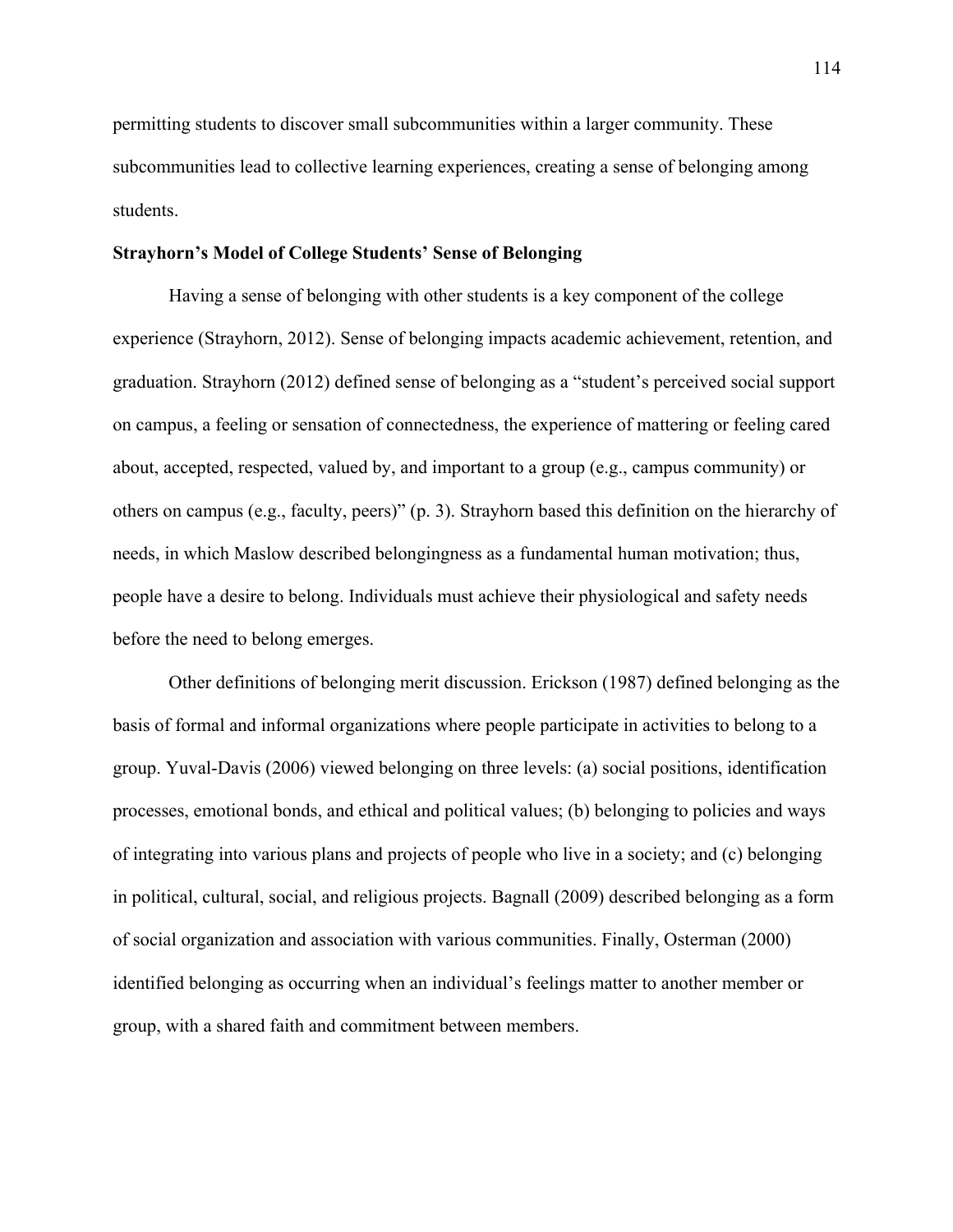For this research, I used Strayhorn's (2012) definition of belonging, framed as "a basic human need and motivation, sufficient to influence behavior" (p. 3). Furthermore, specific to college, sense of belonging focuses on the social support of students on campus, feeling connected, being valued and cared about, having a sense of acceptance and respect, and being important to a campus community or others on campus.

Sense of belonging serves as a pathway to academic achievement, retention, and persistence to degree attainment (Strayhorn, 2008a). Additionally, when students are socially and academically engaged, they tend to have a stronger sense of belonging on campus (Strayhorn, 2012). Students who are engaged with others have more frequent interactions and foster meaningful relationships and friendships; as a result, they feel more supported and experience a positive college experience. All of these factors have contributed to students' commitment to their achievement, connections, and, ultimately, retention. Strayhorn (2012) contended that a lack of sense of belonging leads to a lack of interest or engagement in everyday life activities. Moreover, students have various needs that, if unmet, can lead to diminished motivation, limited developmental skills, poor academic performance, and the inability to sustain a high academic engagement and commitment to their environment. Male students who do not conform to prescribed standards of masculinity may be subject to ridicule or isolation from peers of both genders (Strayhorn, 2015). College can be a challenging time for the male student who does not naturally conform to these standards. Each of my participants were able to navigate the challenging environments on their respective campuses while also striving to make a difference within their respective chapters.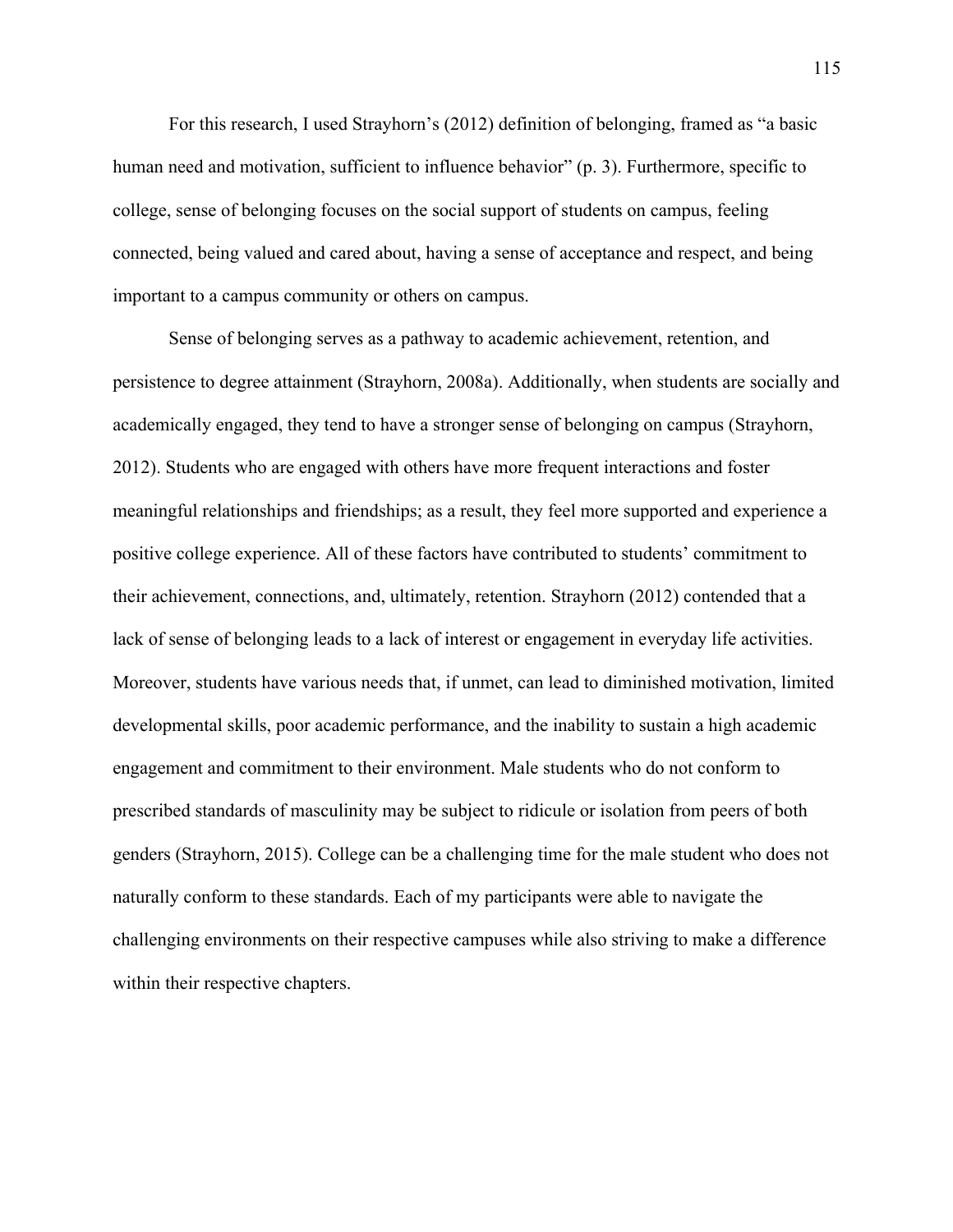### **Membership and Sense of Belonging**

Fraternity men and sorority women conceptualize belonging as part of the experience of brotherhood (McCreary & Shutts, 2015) and sisterhood (Cohen et al., 2017), respectively. The feeling of belonging associated with membership is not limited to the chapter experience. Matthews et al. (2009) found that joining a fraternity or sorority chapter assisted with a student's connection to the Greek community and the institution as a whole. Further, the relationships can be qualitatively different from other peer relationships college students develop.

Researchers have explored belonging for minority students who join Greek-letter organizations. For example, pledging a fraternity or sorority increases sense of belonging for Latinx students (Hurtado & Carter, 1997; Maestas et al., 2007). Latinx students who join Latinxinterest fraternities and sororities yielded some of the benefits associated with belonging, such as a smooth transition to college and identity development (Guardia & Evans, 2008; Orta et al., 2019). Similarly, other researchers have connected belonging and membership in an identitybased Greek-letter organization for Asian American students (Chen, 2009; Tran & Chang, 2013), Black men (Strayhorn, 2012), deaf women (Stapleton & Nicolazzo, 2019), gay men (Yeung, 2009), and racially minoritized students in general (Johnson & Larabee, 2003).

Degrees of belonging can vary between members (McCreary & Shutts, 2015; Shutts et al., 2017). Specifically, chapter officers report a statistically greater sense of belonging than general members (Long & Snowden, 2011). This finding could be related to the time spent with the organizations due to their positions; however, too much involvement can actually reduce belonging (Strayhorn, 2012). In terms of social identities, straight men in fraternities report higher levels of belonging than their gay or bisexual brothers (Long, 2010).

116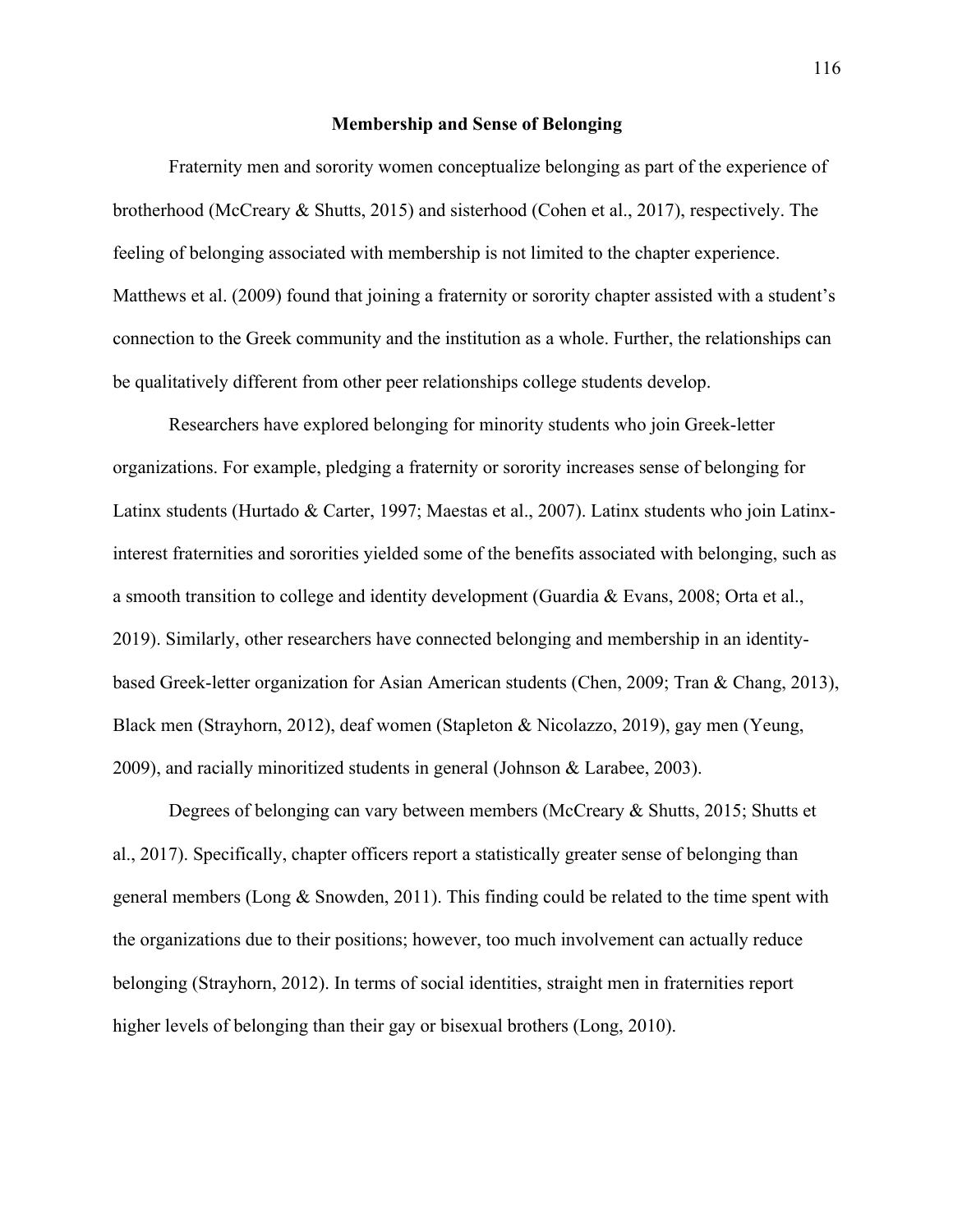Expectations could adversely affect belonging due to inhibited personal acceptance (Vaccaro & Newman, 2017). Socioeconomically, students who cannot pay the extra costs associated with membership may feel a reduced sense of belonging if they cannot have the same experience as their chapter brothers and sisters (Armstrong & Hamilton, 2013; McClure  $\&$ Ryder, 2018). Individuals' sense of belonging within the Greek-letter organization community could suffer from the racial biases of members of historically White chapters, impacting minority members and contributing to structural inequities between the groups (Garcia, 2019; Ray, 2013). Further, struggling chapters that lack the members, social connections, and resources to be among the top campus chapters could create feelings of being out of place within the community (DeSantis, 2007). Fraternity membership and sense of belonging were highlights of all participants' lived experiences as men of color that contributed to their sense of belonging to the fraternity experience.

Because narrative inquiry relies on participants' ability to produce reflective and detailed accounts of lived experience, I relied on purposeful sampling (Hatch, 2002). Narrative researchers recommend engaging participants on specific times, situations, and experiences instead of broad questions about an extended period (Gubrium & Holstein, 1997; Riessman, 2008). Doing so yields data that are topically centered and temporally ordered. I engaged the participants in discussing their recruitment, new member period, time in the chapter, and highs and lows as a member.

## **Themes Aligned With the Research Questions**

In this section, I connect each research question to the themes and participant responses.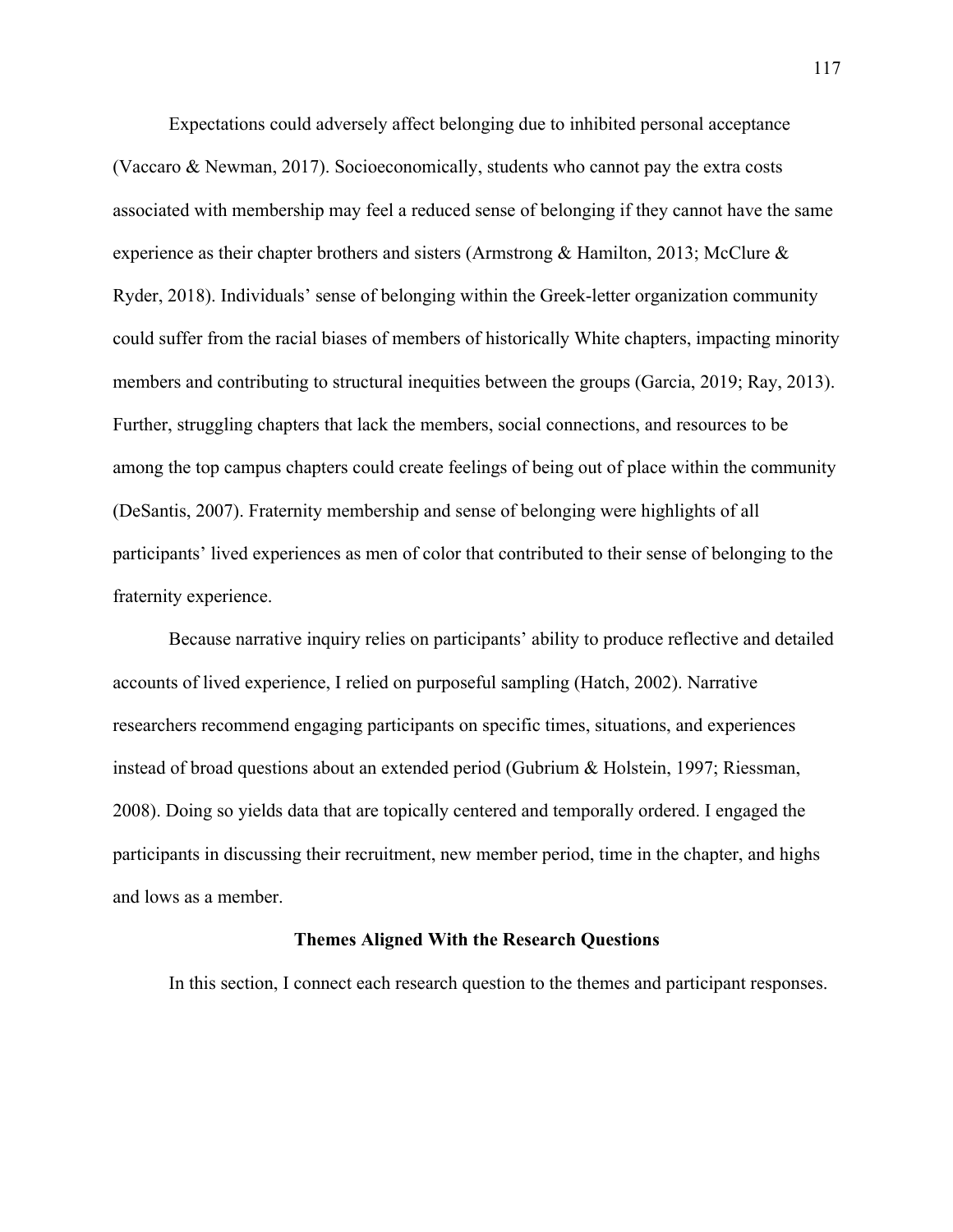## **RQ1. How do first-generation male college students describe their experiences in fraternities?**

Answering the first research question entailed discovering each participant's respective experiences in a fraternity. For example, Momarmon talked about the "American dream perspective" and wanting to experience a memorable college experience like he had grown up seeing on TV and in the movies. The participants talked candidly about their respective fraternity involvement, showing appreciation for their opportunities as first-generation fraternity men. Each man discussed multiple fraternity experiences, providing information to answer RQ1.

# **RQ2. How does fraternity membership influence first-generation male college students' sense of belonging on campus?**

The theoretical framework of sense of belonging was apparent in each participant's retelling of his initial feelings of belonging. Each participant spoke candidly about moments of belonging and not feeling a sense of belonging. In some cases, as they discussed these moments, they admitted they had not verbalized or processed them before. Momarmon shared his introduction to the fraternity:

One of the biggest experiences that was memorable was after I've been getting my… Getting the bid was kind of memorable because it was the initial starting point as well as even meeting the brothers and seeing how diverse they were. It was a special moment for me.

During our conversations related to sense of belonging, I reminded each participant of something Strayhorn (2019) had said during a webinar: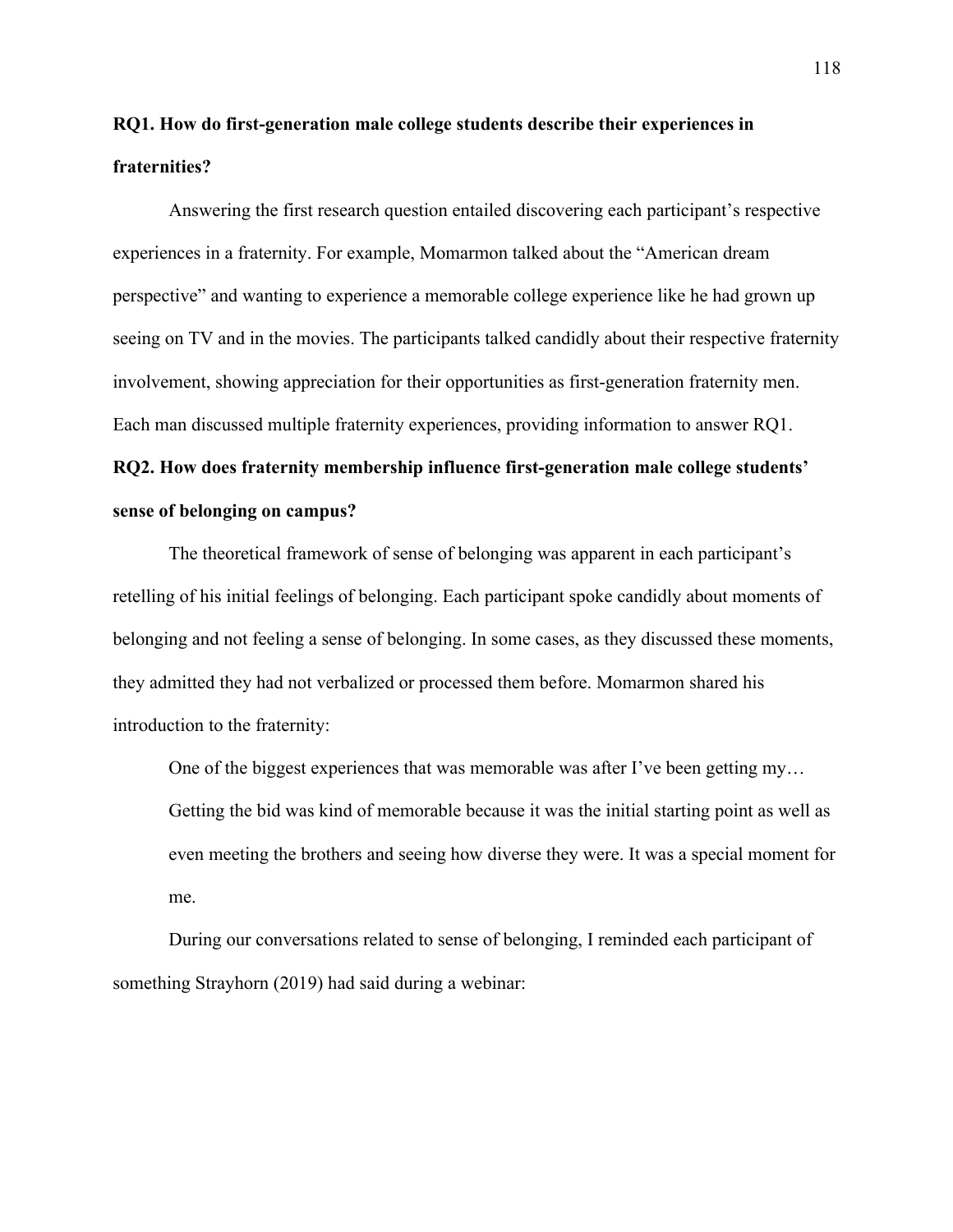If you leave your fraternity for 2 weeks and no one misses you and/or you don't miss them, you do not have a sense of belonging to that chapter and should probably seek other avenues in identifying a sense of belonging. (n.p.)

Each participant paused to think about that statement. Eli had the most favorable response, saying, "I know my chapter would miss me. They talk about when I leave for a weekend that our chapter is not the same without me being physically or virtually present due to COVID."

## **RQ3. How does fraternity membership influence the retention of first-generation male college students?**

Each participant talked about the importance of scholarship as an obligation and commitment to his respective chapter. Robert discussed his scholarship commitment in ensuring he could transfer to the state's flagship institution. Eli referenced scholarship by way of his relationship with the Chancellor, saying, "I know that the Chancellor would not be happy if I decided not to take my scholarship serious[ly]. Each time I walk [his] dog, [the Chancellor] reminds me of the things I will be able to do once I complete my degree." Danny spoke about his commitment to the chapter when he served as an officer. IC also stressed setting an example for his chapter while serving as an officer. Each participant understood the importance of earning his degree.

The narrative inquiry design in this study supported Strayhorn's model of sense of belonging. Each participant talked about his pathway to academic achievement, retention, and persistence to degree attainment, experiences that were different before joining their fraternity. Eli says, "I remember how much time I spent in my residence hall room prior to joining my fraternity. I am rarely there now other than for sleeping." Each participant also acknowledged the challenge and support the chapter showed pursuant to their grades. Danny recalled, "I was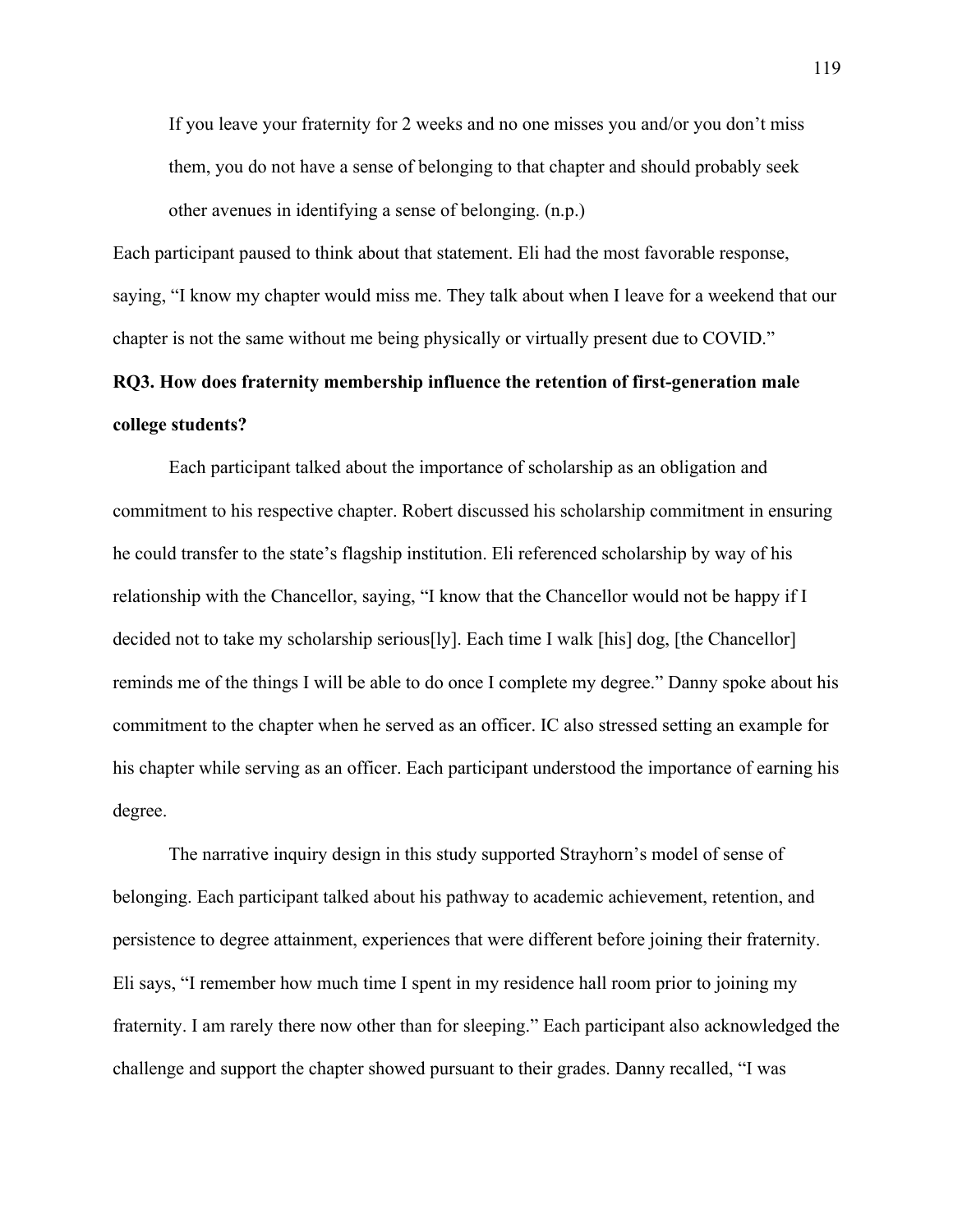excited to have a 3.2, and my brothers were like, "That's cute; however, we know that you can achieve a 4.0." Danny had a 4.0 every semester after that conversation. Momarmon said, "I remember the excitement of my brothers as they would yell out their chapter GPAs during chapter meeting."

Sense of belonging serves as a pathway to academic achievement, retention, and persistence to degree attainment (Strayhorn, 2008a). Additionally, when students are socially and academically engaged, they tend to have a stronger sense of belonging on campus (Strayhorn, 2012). Students who are engaged with others have more frequent interactions and foster meaningful relationships and friendships; as a result, they feel more supported and experience a positive college experience. All of these factors have contributed to students' commitment to their achievement, connections, and, ultimately, retention. Strayhorn (2012) contended that the sense of belonging leads to a lack of interest or engagement in everyday life activities.

### **Fraternity Membership and Retention and Why It Matters for My Participants**

Each participant discussed the importance, relevance, and value they found within their respective chapters pursuant to fraternity membership and retention. Each participant talked about how if they were not present at a chapter function and or meeting, someone would text them and ask where they were and why they were not present. No participant ever described or talked about their experiences being tokenized, as if they were the token members of their chapters. One of the participants shared that if it were not for one of his minoritized identities as a black man, his chapter would not have had such an eye opening, provoking and educational chapter meeting post the death of George Floyd. He was able to talk about his lived experiences on this earth as someone which identifies a black, queer man raised in the south. In addition to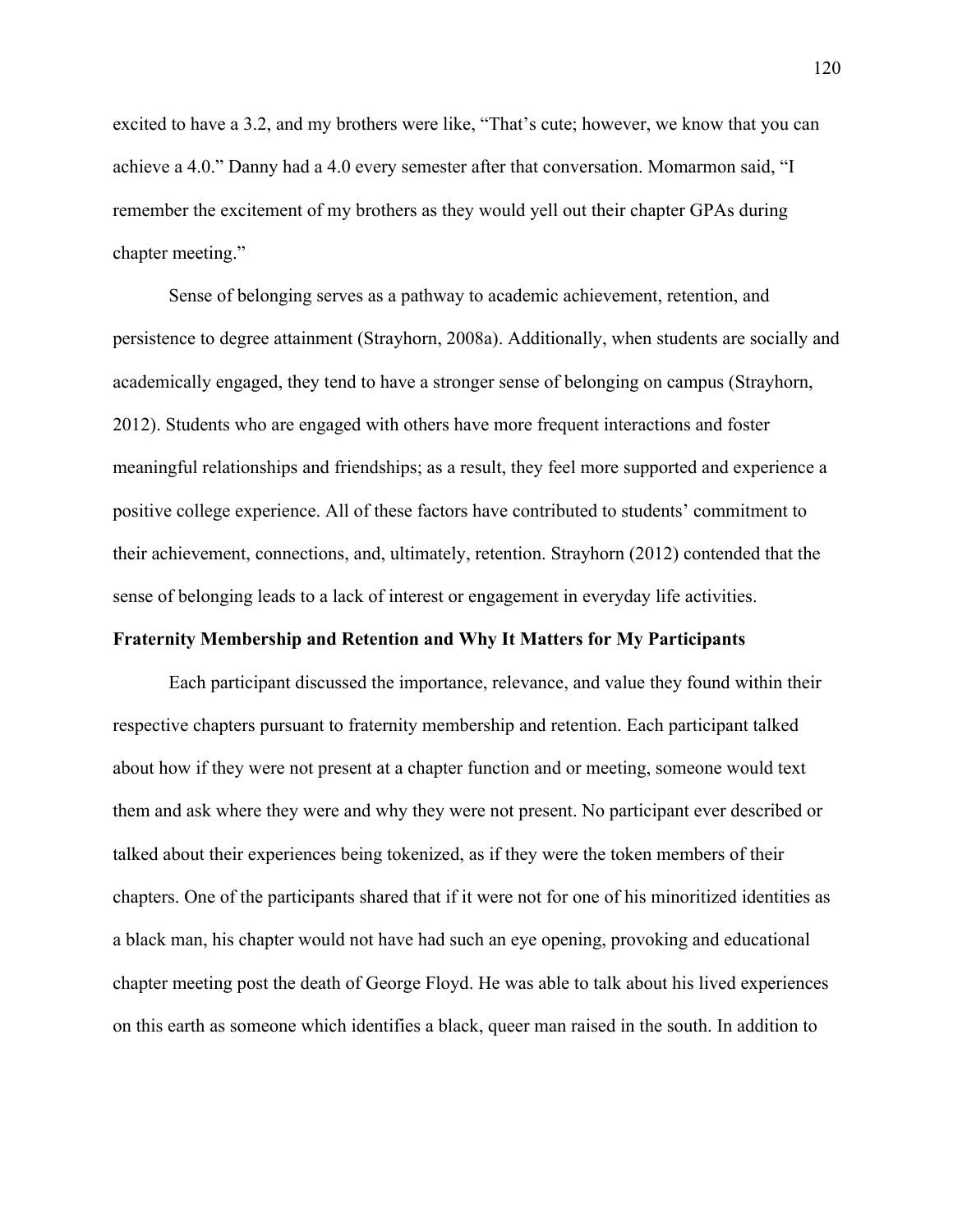that experience and others, participants were able to identify retention efforts within the chapter in supporting brothers to remain active and committed to the chapter until commencement.

### **Recommendations for Policy or Practice**

Based on the findings of this study, it is apparent that university student affairs departments should establish or extend First-Generation Centers to fraternity and sorority headquarters. Each headquarters must acknowledge and support the needs of first-generation students, a vulnerable, at-risk population of young adults susceptible to degree noncompletion without organizational support.

When I asked a respondent to think of services and people helpful to him as a firstgeneration student, he responded,

Well, I would say to have someone like you and Ricardo Siggs. A person who is more of a mentor or counselor to minorities who fit a specific demographic to have someone to come to when they are in need of guidance with some of the problems involving all aspects of college, such as finance, mental and emotional support, and life coaching.

In addition, the leaders of each respective fraternity and sorority should create curricula pursuant to unconscious bias, micro- and macroaggressions, critical race theory, and systematic racism and how it is still very prevalent today. I acknowledge that funding is not available to create full time positions, if you are unable to identify another full-time position, at least commit to retaining the services of a diversity, equity, and inclusion consultant/educator. Recommendations for fraternity administrative office and headquarters staffing practices follow. Each of these suggestions would greatly enhance the experiences of first-generation fraternity men's experiences within their chapters, enhancing and, for some, restoring their sense of belonging in their fraternity experience.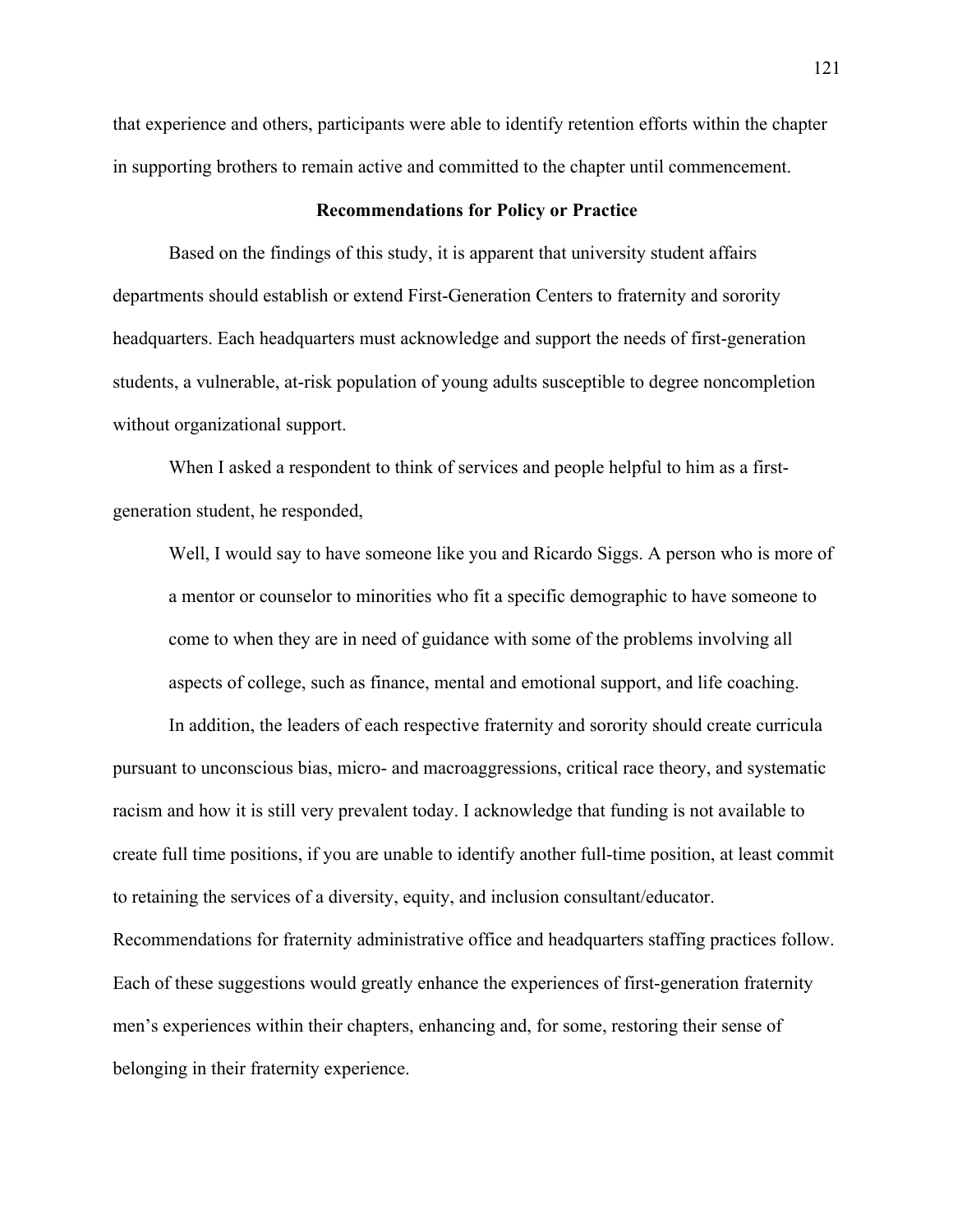## **Hiring and/or Incorporating the Responsibilities of a Full-Time Staff Member Supporting First-Generation Students**

This position would support and enhance the work of first-generation students on campus. Each student would know where and to whom to turn as first-generation student leaders. As a first-generation student, this would have been immensely helpful to me as I was trying to navigate offices and individuals across a campus of over 35,000 students. Each participant discussed the people in whom they found support.

### **Hiring a Full-Time Diversity, Inclusion, and Equity Staff Member**

Having a full-time Diversity, Inclusion, and Equity staff member would mean having one person focused on the opportunities for diversity, equity, and inclusion for first-generation students on campus. A full-time Diversity, Equity, and Inclusion staff member could focus on the issues: care and concern, specifically of first-generation student leaders. This person would take a deeper dive into the racial issues expressed by this study's participants and other student leaders.

# **Identifying Someone Within the Current Headquarters Staff to Challenge and Support Chapters Academically**

Such a staff position would support academic inclusion groups and honor the academic talents of first-generation fraternity men regionally. Each inclusion group would have an opportunity to work closely with this staff member to identify metrics and goals for strengthening their academic profiles.

## **Improving Alumni and Networking Opportunities Within the Undergraduate Experience**

A full-time alumni and networking engagement specialist would identify first-generation alumni and pair them with current first-generation students. Each alumni member would have an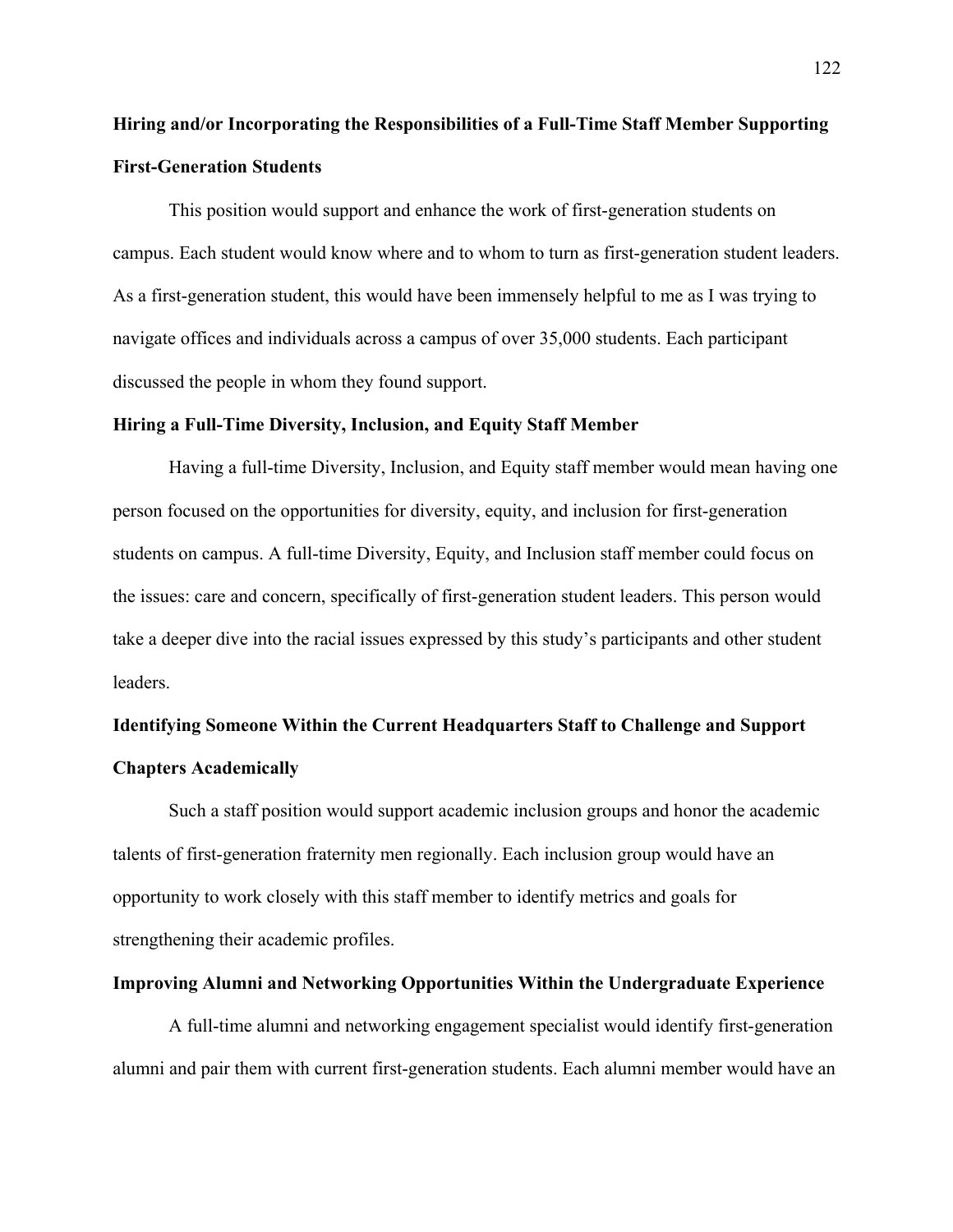opportunity of mentoring these first-generation students. Each participant talked about having the opportunity to connect with first-generation alumni. The current students saw the alumni as resources and advocates on their behalf in supporting them through graduation.

### **Recommendations for Administrative Offices/Headquarters Staff**

Based on my study and having the privilege of interviewing members from ATO and Delta Sigma Phi, I provide the following recommendations to enhance some of the schools' services to their undergraduate, first-generation population.

### **Hiring a Full-Time Staff Member Supporting First-Generation Students**

This virtual position would support multiple chapters in identifying intended goals and outcomes and performing a Strengths, Weakness, Opportunities, and Threats assessment of each chapter. The individual would work collaboratively with chapter services staff members in identifying opportunities for supporting chapters across the country. The person would also do programming to specifically meet first-generation students' needs while also educating the chapters in recruiting, supporting, and retaining first-year students. Even in times of economic downturn, these first-generation students must have additional support and mentoring throughout their undergraduate experience. If a full-time position is not within the current budget structure, universities could find opportunities of serving this underrepresented population of students until securing the funding for a full-time position.

## **Hiring a Full-Time Diversity, Inclusion, and Equity Staff Member**

Based on this study's theme of race, it is evident that organizations should have a professional in place to support students of color while also atoning for the storied and unique historical context and past of each of these organizations. This position would also create the curriculum for Diversity, Equity, and Inclusion curriculum as students navigate more-inclusive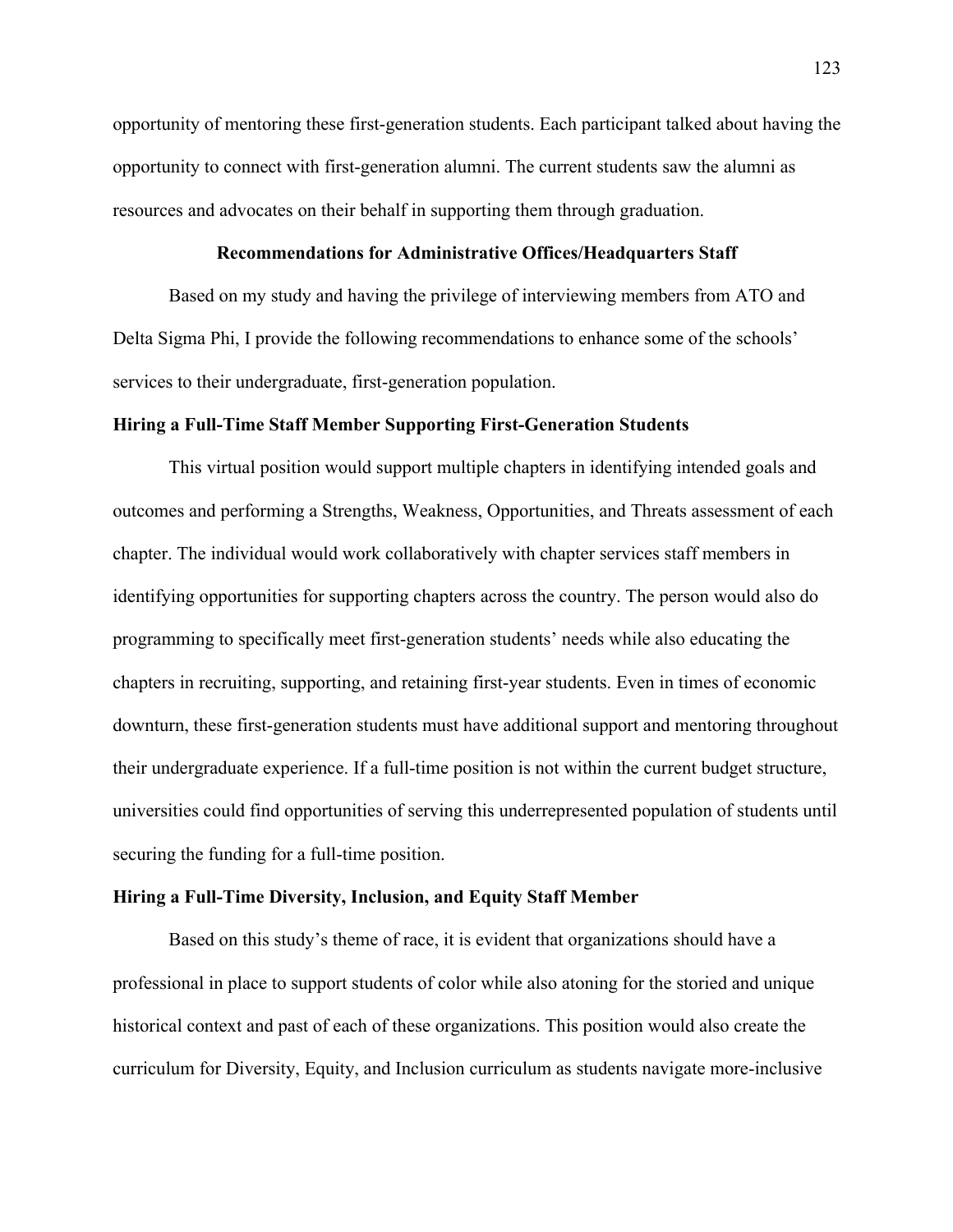campus environments. Many of these students are trying to understand the historical context of their respective organizations while also seeking to explain the historical context in recruitment sessions, introductory meetings with parents, and settings with other student leaders asking based on their lack of information.

Each student's interview had an undertone of wanting empathy and implicit and unconscious bias training. As I listened to the students talk about their experiences, I could not help but think how different each situation would have been if students had at least a basic level of diversity, equity, and inclusion training. If the funding is not currently available, university leaders could incorporate such initiatives into the chapter services staff's planning for the upcoming year. At a minimum, the new member curriculum should include diversity, equity, and inclusion going forward.

# **Identifying Someone Within the Current Headquarters to Challenge and Support Chapters Academically**

Each participant talked about his understanding and appreciation for a stronger academic record for their chapters. It was important for them to have a high GPA for the chapter and within the community. A full-time professional would be able to challenge and support the ideals and goals of the chapter members. In addition, a full-time professional would also support the needs of the chapters nationwide, creating synergy within the national organization while raising the standards pursuant to academic goals and initiatives. If funds are unavailable, the chapter services team could take on some of the goals for student leaders which can incorporate academic enhancement initiatives in their meetings with the student leaders. The opportunity for this position to interact with the proposed alumni position is also a possibility.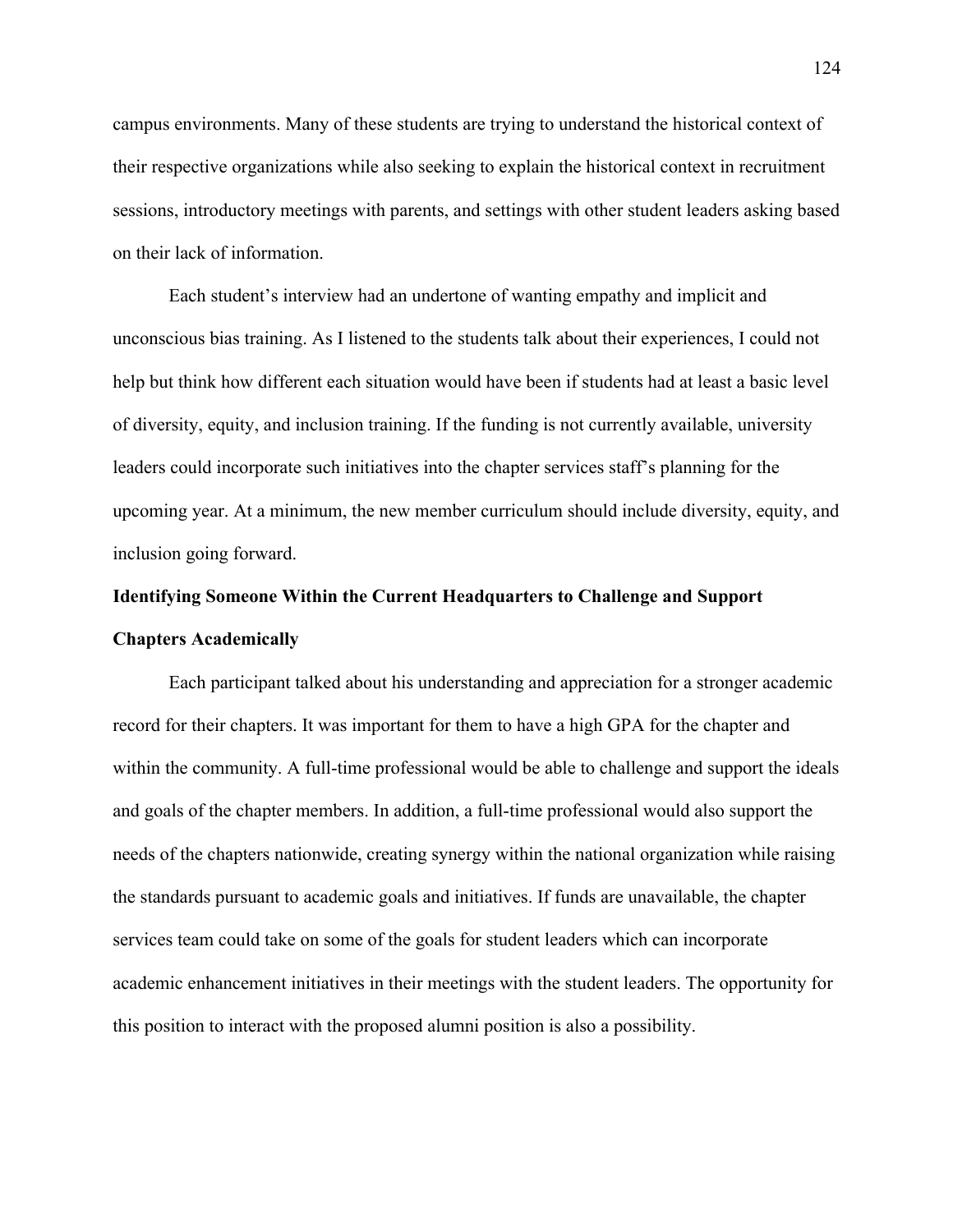### **Improving Alumni and Networking Opportunities Within the Undergraduate Experience**

An alumni and networking position would be a great opportunity for a new professional, which could be virtual, as well. This position would have connections throughout the fraternity while also helping first-generation students with internships and networking events. Ideally, this individual would plan regionally based networking opportunities for first-generation students. During these events, first-generation students would connect with first-generation alumni and learn about their educational journeys as fraternity men. These networking opportunities would show first-generation students about positions they might have never considered as firstgeneration students. In addition, this position would also visit campuses and host first-generation alumni as speakers to the local chapters. The individual would also showcase the talents of firstgeneration fraternity men to the chapter and the campus if the alumni were also willing to speak to a larger audience. Again, if funds are an issue, these tasks could become part of the current development teams' other duties as assigned. Within the current structure, development teams can identify highly engaging individuals within their provinces and regions to start the programming needs.

## **Suggestions for Student Affairs Practitioners**

As someone who has worked for over 10 years as a proud and dedicated student affairs professional, I had been looking forward to sharing my suggestions with my student affairs colleagues. Although limited, the suggestions could be opportunities for first-generation Fraternity and Sorority students to grow stronger as student leaders on campus. My suggestions are as follows.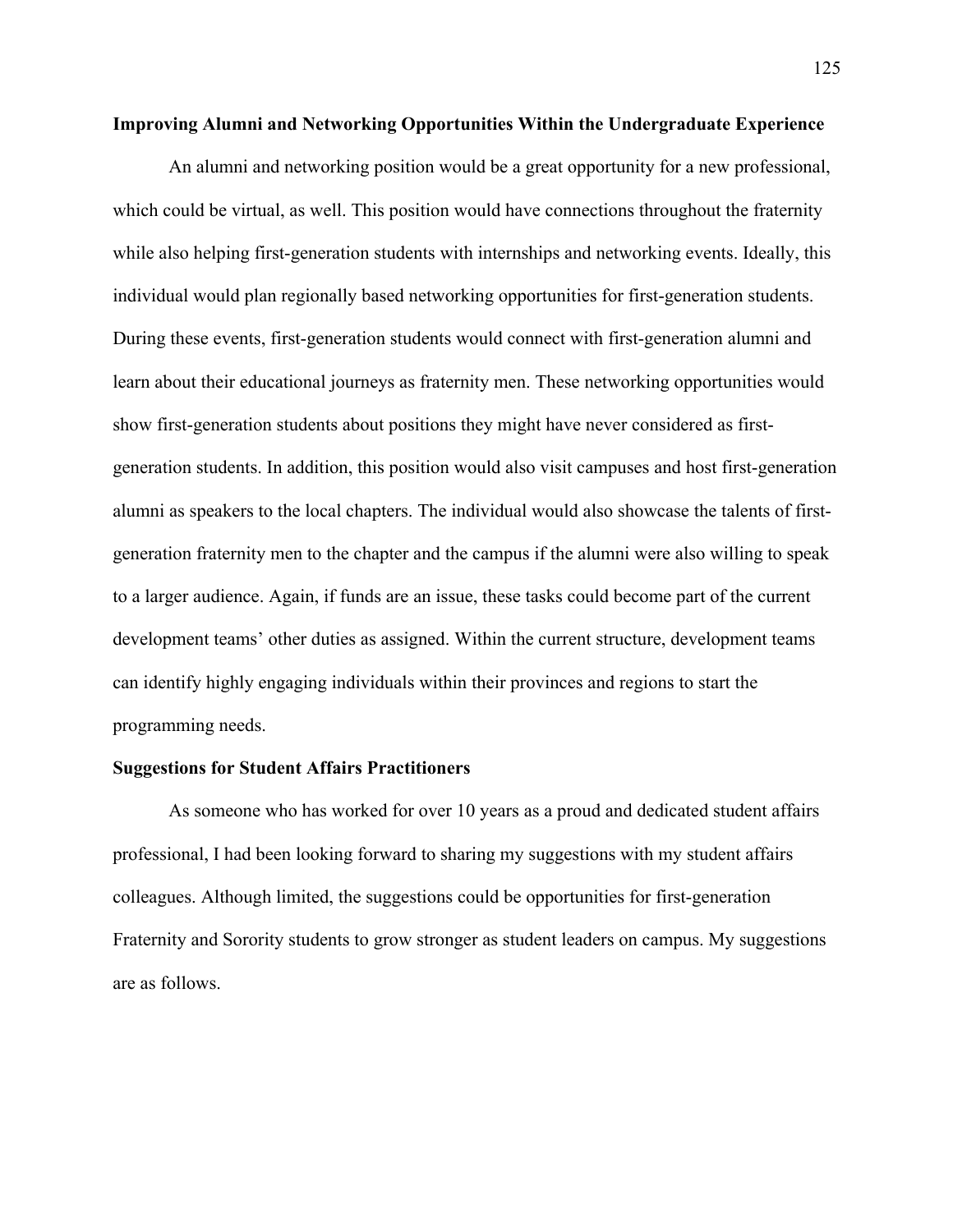## **Signature Title**

Student affairs professionals should be able to identify themselves as a first-generation graduate or a first-generation student. Such identification would be an opportunity for firstgeneration students to recognize first-generation faculty and staff on campus. As a result, students could easily find mentors or sources of support to keep them engaged as students in good academic standing until they are walking on stage during commencement. I also appreciate this as showing pride in being the first and decreasing imposter syndrome. Students need to envision themselves graduating and see others who look like them in successful careers.

### **Centers or Residential Environments**

Some institutions have identified spaces on campus for first-generation centers; others provide residential spaces for first-generation students. Participants stressed the importance of having individuals who care and are following their progress. Mormarmon expressed,

I just needed to know that someone knew that I was not able to return for a semester because all of my financial aid was gone. Instead, I almost sat out a semester until I kept calling and emailing the Care Team. They did nothing until I emailed the Vice President of Student Affairs.

Mormarmon's experience is an example of what happens when first-generation students cannot find the resources they need on campus. Universities could provide a center or assign a residential environment staff member to each first-generation student to support and coach them throughout their matriculation.

## **Speaker Series**

Each campus needs to do programming in supporting the students on their respective campuses. However, I have not seen a speaker series devoted to showcasing first-generation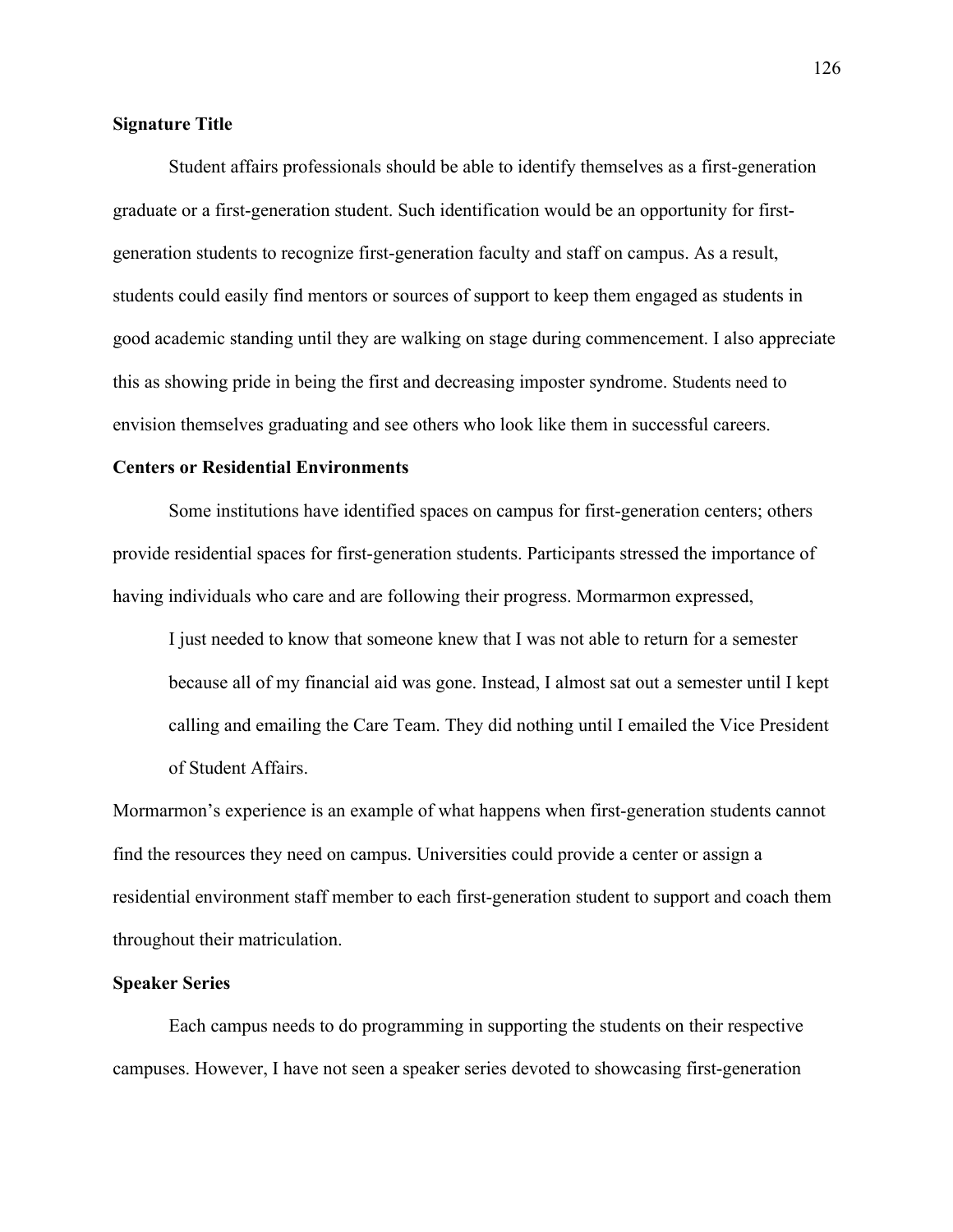students, faculty, or staff. A speaker series providing opportunities for first-generation students to learn about campus resources would be a solution. First-generation fraternity students could showcase some of their most prominent fraternity alumni. This speaker series would not cost the institution anything other than publicity. It would provide an opportunity for first-generation students to learn about successful first-generation faculty, staff, students, and fraternity alumni in an intimate setting. The speaker series could turn into a conversation with the speaker. This approach is another way to identify successful first-generation alumni who can share their stories with first-generation students.

#### **Programming Opportunities for First-Generation Parents**

Danny said, "My parents never knew what I was doing or what their role was as parents of a first-generation student." As one participant stated, "I wanted my parents to have a better understanding of the work I was doing as a first-generation student; however, neither my fraternity or my four year college never sent anything to my parents." Schools miss the opportunity to engage first-generation parents who might not have the time or means to check and respond to email. Conference calls can be another option for first-generation parents to learn about their students' experiences. University leaders can ask parents about their preferred mode of communication during events like orientation. Student affairs professionals need to seize the opportunity to reach out to our first-generation parents and guardians, especially those unable to attend Parents Weekend. One of the simplest ways to involve parents and guardians is to send a bumper sticker or magnet home that reads "Proud Parent of a First-Generation Student at [name of institution]." There are several opportunities for engagement beyond new student orientation and commencement.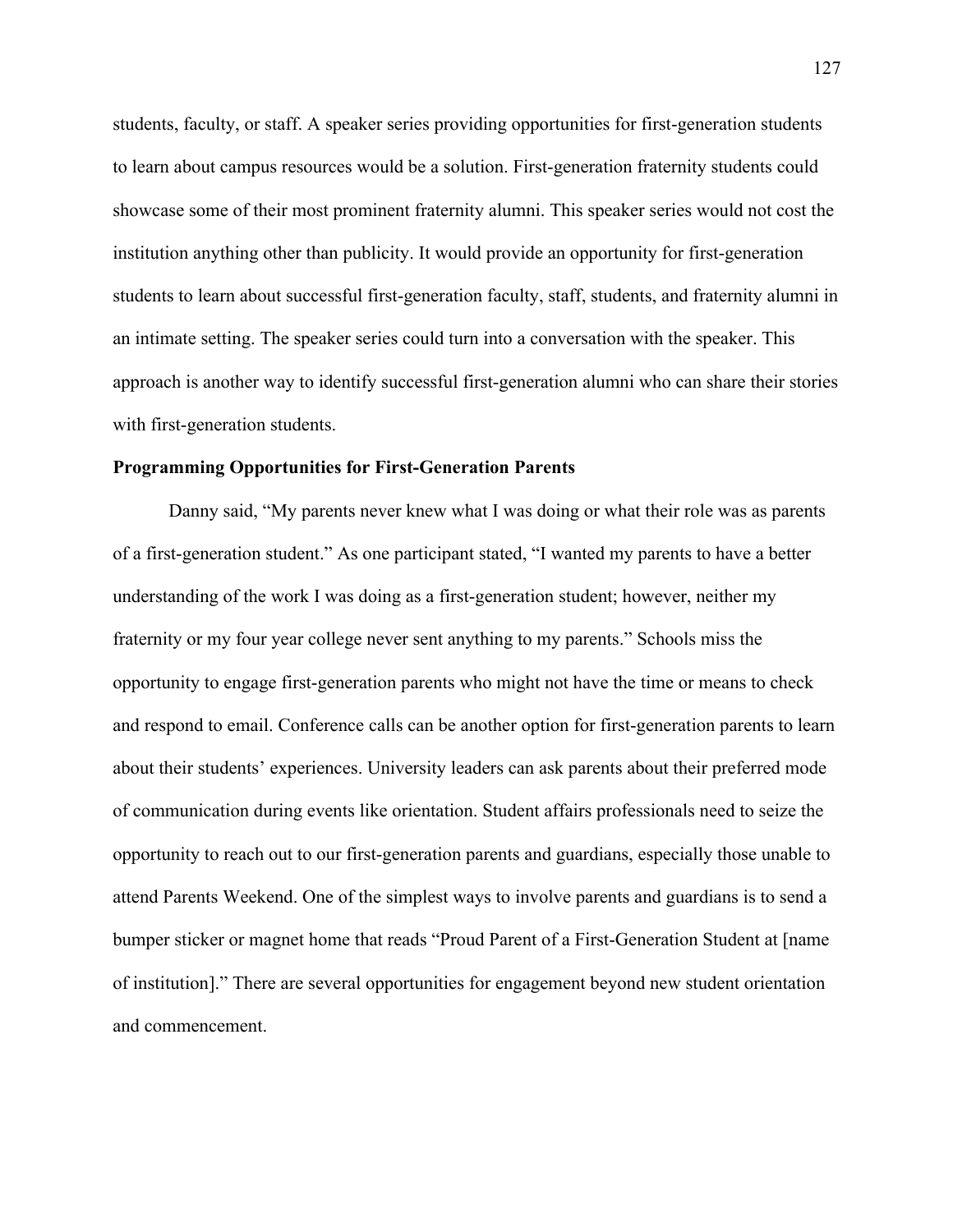One of the organizations in this study has a scholarship program for LGBTQ+ students. A policy recommendation would be to establish a scholarship for first-generation students. Fraternities should facilitate support groups, either in-person or virtual, for first-generation students throughout their college and chapter tenure. Each fraternity headquarters has staff who can outreach on behalf of their members for financial aid, course registration, and academic support, ensuring students are on track to complete their undergraduate degrees.

### **Recommendations for Further Study**

This study focused on the experiences of first-generation fraternity men. It is also important to examine the experiences of first-generation sorority women and compare the two. In addition, this study could be expanded across institution types and geographic areas.

Fraternities should recruit, retain, and support students of color. Each participant talked about being the *diversity* within his respective chapter. Educational programming surrounding diversity, equity, and inclusion should undergo analysis for effectiveness on knowledge of diversity, equity, and inclusion issues, increases in self-efficacy, and decreases in imposter syndrome.

As dissertations must be delimited to remain manageable, not all questions will receive examination. Determining how fraternity policies affect chapters and doing a deep-dive into how racial discrimination affects members in chapters are important issues. Some participants talked with disdain during certain parts of their chapter experience because they felt othered by the majority members, with no sanctions or consequences imposed on those members.

Future researchers should examine the experiences of first-generation fraternity men and women. The literature abounds with research on FGCS; there is also plenty of information on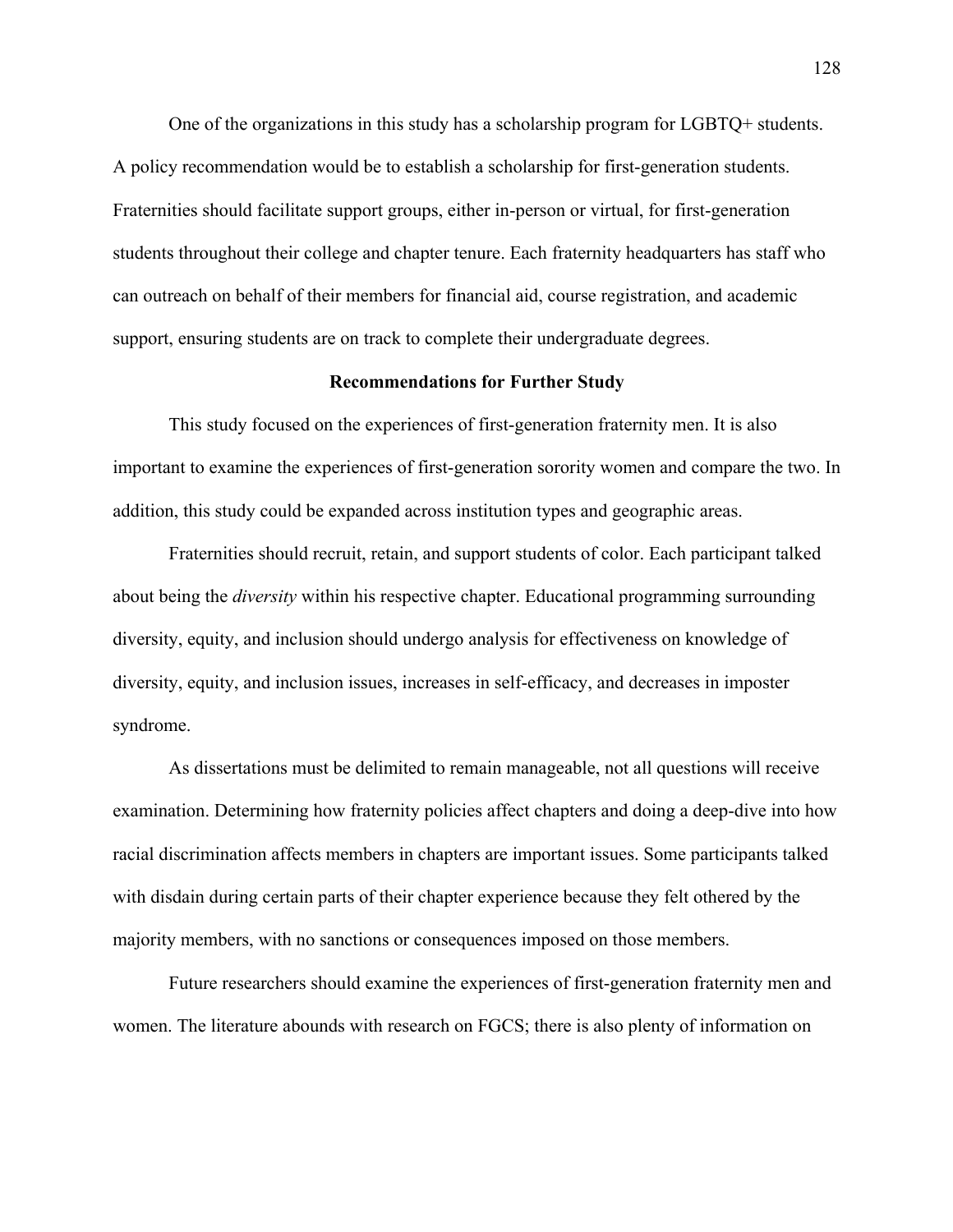fraternity and sorority students. However, I was unable to find studies of both lived experiences together.

There are collaborative opportunities for further research on race and the intersectionality of first-generation fraternity men and how to improve their experiences within their chapters. In addition, further research could take place on the lived experiences of first-generation LGBTQ+ members about their willingness to stay connected and involved within their fraternity or sorority experience. One participant discussed his lived experiences as a Black, queer, first-generation fraternity man. I would relish seeing additional literature about the intersectionality of those identities and how they affect students' experiences within their chapters and the campus community. Further studies could assess how well first-generation support centers are supporting, retaining, and helping those students to succeed.

## **Limitations**

The limitations of my study are that I had initially set out for this study to interview men with their most salient identity being that of White men. However, after the solicitation of participants all of my participants identified as men with minoritized identities. In addition, these men were also interviewing during a political time within our country that was extremely polarizing, which could have led to my participants of color feeling more comfortable sharing their experiences with me. One of my suggestions for a future study would be to offer the same study to historically white sororities at the same time of the year to see if the participant pool is different. In addition, I am a member of an NPHC fraternity; perhaps this study would yield different results if the researcher was a member of a historically white fraternity.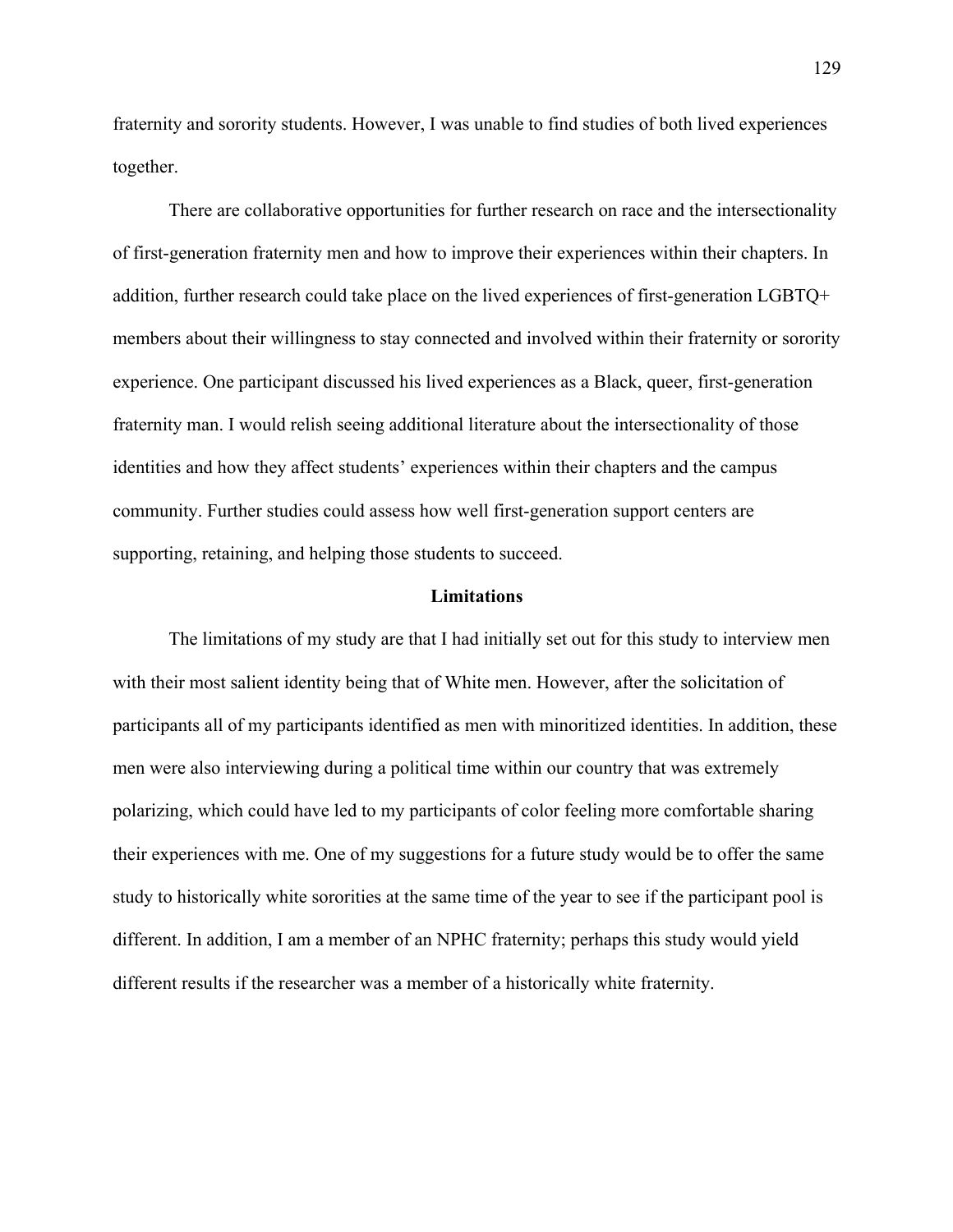## **Conclusion**

I am humbled to be the author of a narrative inquiry focused on first-generation fraternity men. I often tell the story of when I was a first-year student at The University of Toledo in fall 1997. I saw a friend wearing a Kappa Delta Rho sweatshirt and asked him what it was about, learning that it was his fraternity. I honestly thought it was a new Gap sweatshirt. I had heard about Omega Psi Phi and Alpha Kappa Alpha; however, it never registered until I started doing research on fraternities and sororities. When I started the community college portion of The University of Toledo, I heard several voices in my head about all the things others had told me I would never finish. People told me I would never finish high school and, later, that I would never finish my bachelor's and master's degrees. Each time I left it in God's hands, saying, "Lord, please continue to guide my dreams and my steps." I began my doctoral journey at The University of Georgia in 2016.

As I met each participant in this study, I enjoyed the opportunity to hear their stories and listen to their fraternity experiences. Each man shared details that were not only helpful but reminded me of some of my own struggles as an undergraduate fraternity man. As I completed data collection and listened repeatedly to their interviews, I realized that I have the privilege of sharing their stories. I pray that I have shared their experiences to the best of my ability.

I will continue to champion my story as a first-generation fraternity man from Toledo, Ohio, raised by a single mother and primarily cared for and loved by my paternal grandparents. I am hopeful that this dissertation will help future first-generation fraternity men. I am thankful for participants' time, transparency, and vulnerability in sharing their stories and lived experiences as first-generation students. Each first-generation fraternity student deserves respect, to be seen and treated as an individual and not a number. Each student has so much to offer campuses and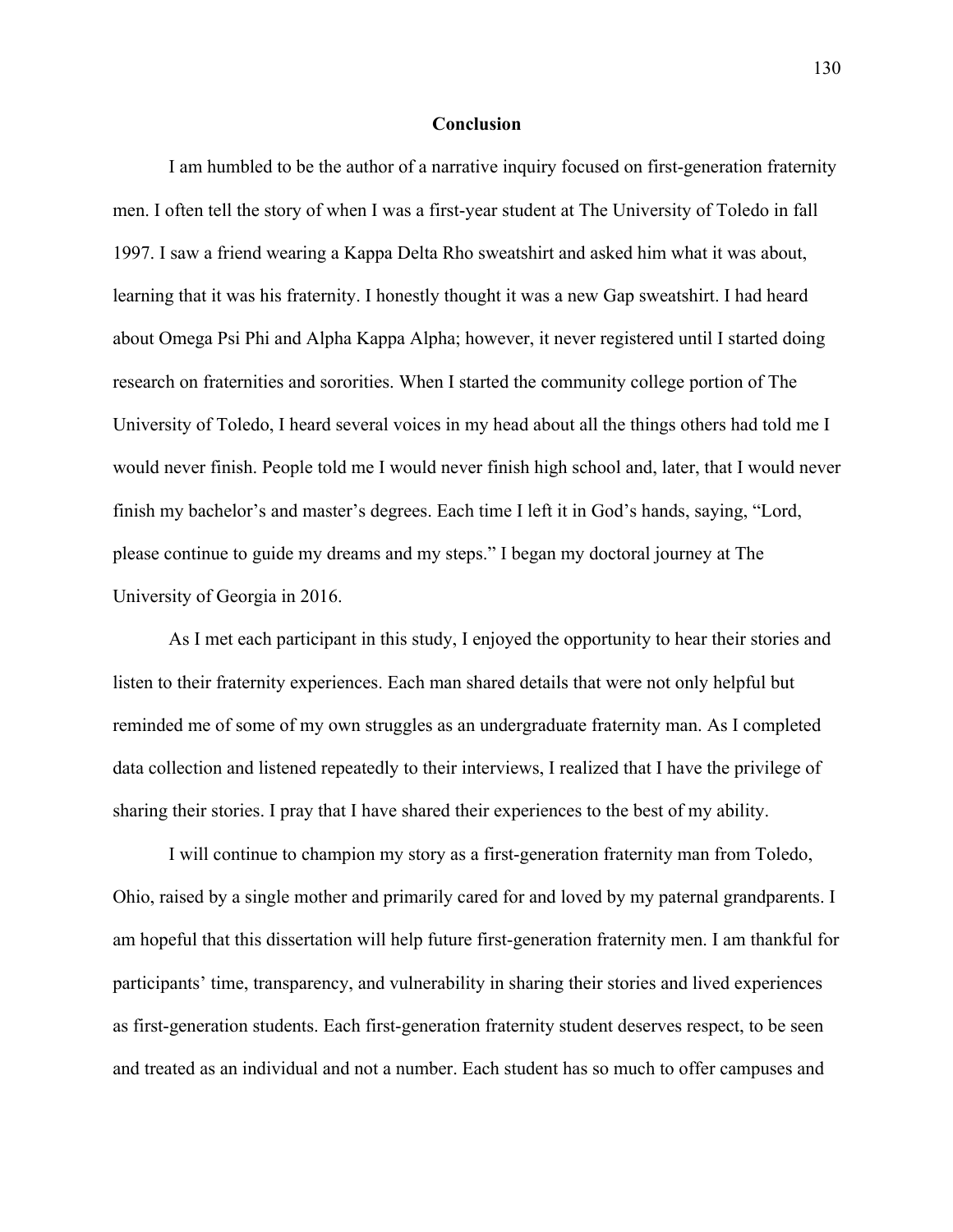communities; some of them just need help during their matriculation on campus. I will continue to be a champion and spokesperson for first-generation fraternity men wherever I go.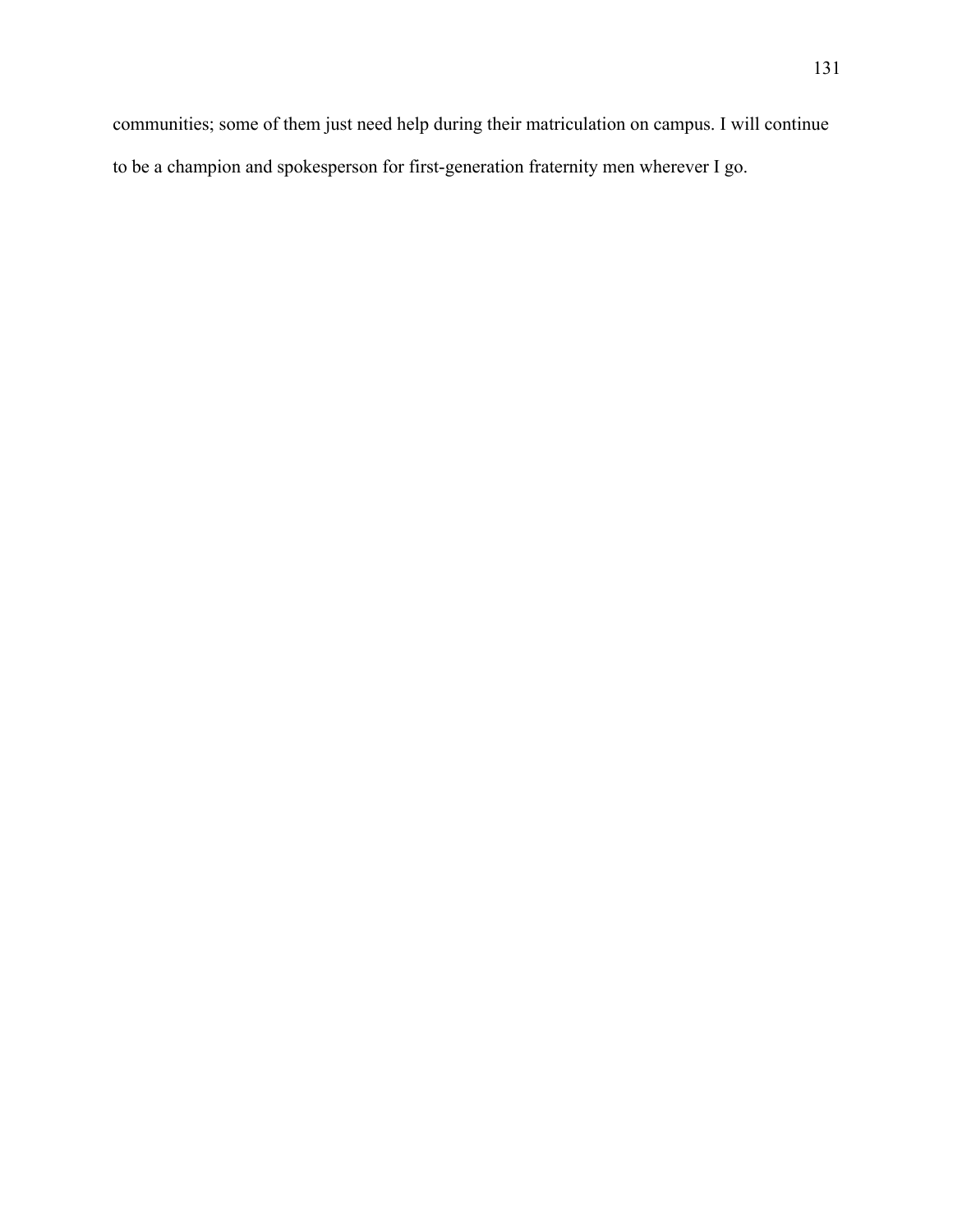## **REFERENCES**

- Aljohani, O. (2016). A comprehensive review of the major studies and theoretical models of student retention in higher education. *Higher Education Studies*, *6*(2), 1–18. https://doi.org/10.5539/hes.v6n2p1
- Anson, J. L., & Marchesani, R. F., Jr. (1991). *Baird's manual of American college fraternities*. Baird's Manual Foundation.
- Armstrong, E. A., & Hamilton, L. T. (2013). *Paying for the party*. Harvard University Press.
- Arthur, L. B. (1998). Dress and the social construction of gender in two sororities. *Clothing and Textiles Research Journal, 17*(2), 84–93. https://doi.org/10.1177/0887302X9901700203
- Asel, A. M., Seifert, T. A., & Pascarella, E. T. (2009). The effects of fraternity/sorority membership on college experiences and outcomes: A portrait of complexity. *Oracle: The Research Journal of the Association of Fraternity/Sorority Advisors*, *4*(2), 1–15. https://doi.org/10.25774/2p5f-gt14
- Astin, A. W. (1984). Student involvement: A developmental theory for higher education. *Journal of College Student Personnel*, *25*(4), 297–308. http://chawkinson.pbworks.com/w/file/fetch/122997693/Student\_Involvement\_A\_Develo pment Theory for Highe.pdf

Astin, A. W. (1993). *What matters in college? Four critical years revisited*. Jossey-Bass.

Astin, A. W. (1999). Student involvement: A developmental theory for higher education. *Journal of College Student Development, 40*(5), 518–529.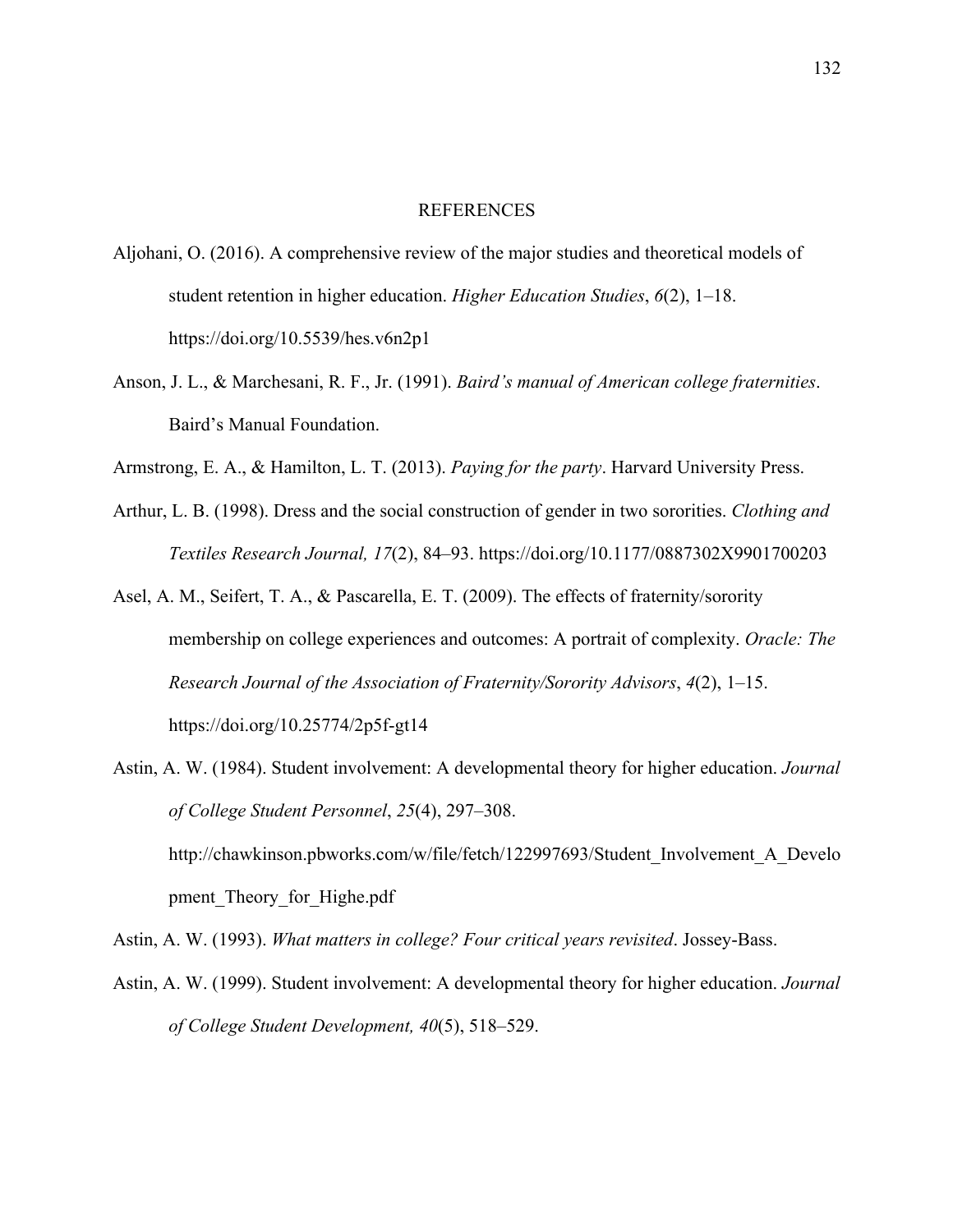- Astin, A. W., & Astin, H. S. (2000). *Leadership reconsidered: Engaging higher education in social change*. http://files.eric.ed.gov/fulltext/ED444437.pdf
- Astin, A. W., & Sax, L. J. (1998). How undergraduates are affected by service participation. *Service Participation*, *39*(3), 251–263.

https://digitalcommons.unomaha.edu/cgi/viewcontent.cgi?article=1012&context=slcehig hered

- Atherton, M. C. (2014). Academic preparedness of first-generation college students: Different perspectives. *Journal of College Student Development*, *55*(8), 824–829. https://doi.org/10.1353/csd.2014.0081
- Avery, C., & Kane, T. J. (2004). Student perceptions of college opportunities. The Boston COACH program. In C. M. Hoxby (Ed.), *College choices: The economics of where to go, when to go, and how to pay for it* (pp. 355–394). University of Chicago Press.
- Azmitia, M., Syed, M., & Radmacher, K. (2013). Finding your niche: Identity and emotional support in emerging adults' adjustment to the transition to college. *Journal of Research on Adolescence*, *23*(4), 744–761. https://doi.org/10.1111/jora.12037

Bagnall, R. S. (2009) *Early Christian books in Egypt*. Princeton University Press.

- Baker, C. N. (2013). Social support and success in higher education: The influence of on-campus support on African American and Latino college students. *The Urban Review*, *45*(5), 632–650. https://doi.org/10.1007/s11256-013-0234-9
- Banks, J. A., & Banks, C. A. M. (2007). *Multicultural education: Issues and perspectives* (5th ed.). Allyn & Bacon.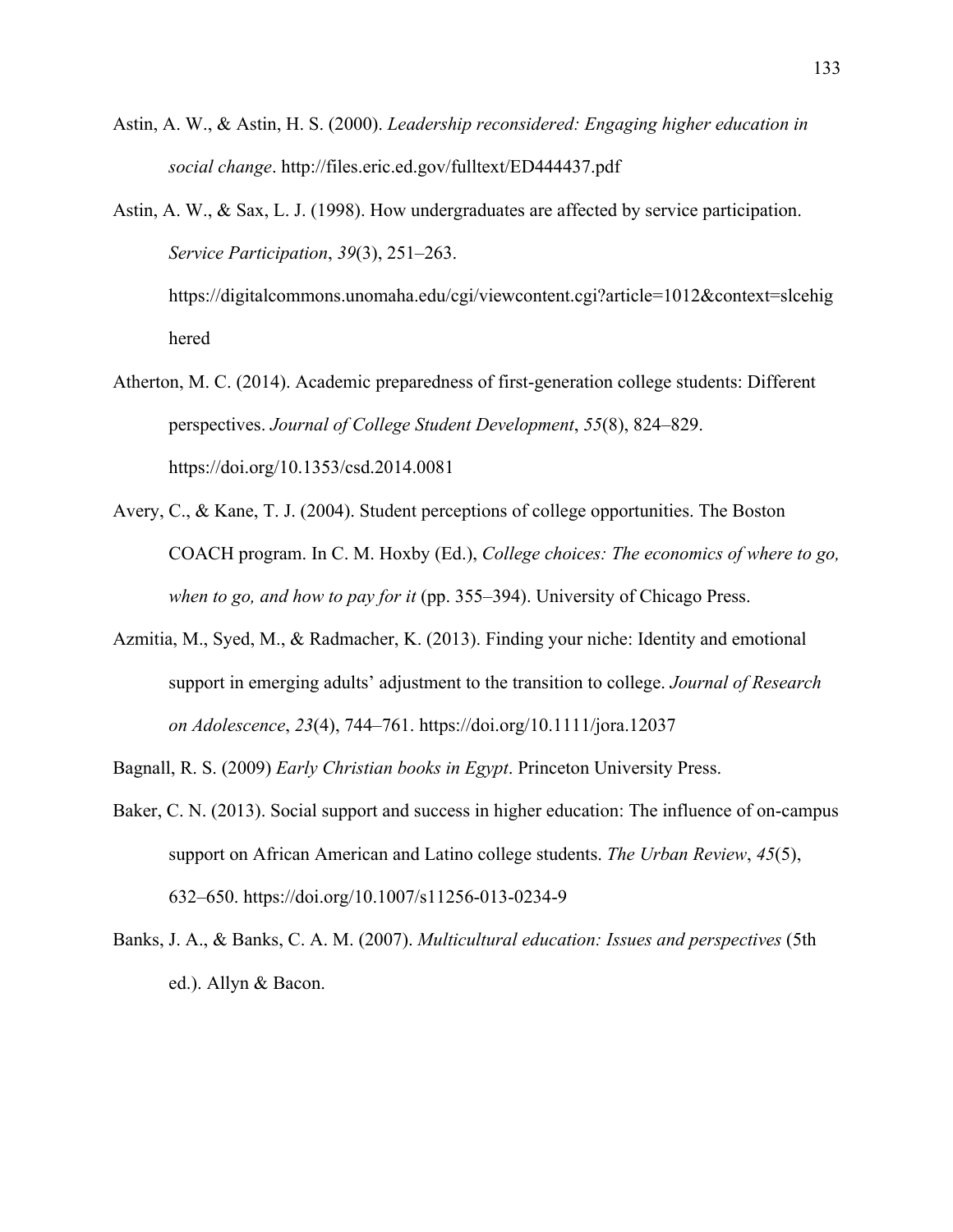- Barber, J. P., Espino, M. M., & Bureau, D. A. (2015). Fraternities and sororities: Developing a compelling case for relevance in higher education. In P. Sasso & J. DeVitis (Eds.), *Today's college student* (pp. 241–255). Peter Lang Publishing.
- Bartlett, T. (2001). An ugly tradition persists at Southern fraternity parties. *Chronicle of Higher Education*, *48*(14), A33–A34.
- Baumeister, R. F., & Leary, M. R. (1995). The need to belong: Desire for interpersonal attachment as a fundamental human motivation. *Psychological Bulletin*, *117*, 497–529. https://www.academia.edu/download/55748042/W1 Key Reading The Need to Belon g\_Baumeister\_and\_Leary\_1995.pdf
- Bean, J., & Eaton, S. B. (2001). The psychology underlying successful retention practices. *Journal of College Student Retention: Research, Theory & Practice*, *3*(1), 73–89. https://doi.org/10.2190/6R55-4B30-28XG-L8U0
- Benmayor, R. (2002). Narrating cultural citizenship: Oral histories of first-generation college students of Mexican origin. *Social Justice, 29*(4), 96–121.
- Bergen-Cico, D., Possemato, K., & Cheon, S. (2013). Examining the efficacy of a Brief Mindfulness-Based Stress Reduction (Brief MBSR) program on psychological health. *Journal of American College Health*, *61*(6), 348–360. https://doi.org/10.1080/07448481.2013.813853
- Beresneviciute, V. (2003). Dimensions of social integration: Appraisal of theoretical approaches. *Ethnic Studies*, 96–198. http://www.ces.lt/wpcontent/uploads/2012/03/EtSt\_Beresneviciute\_2003.pdf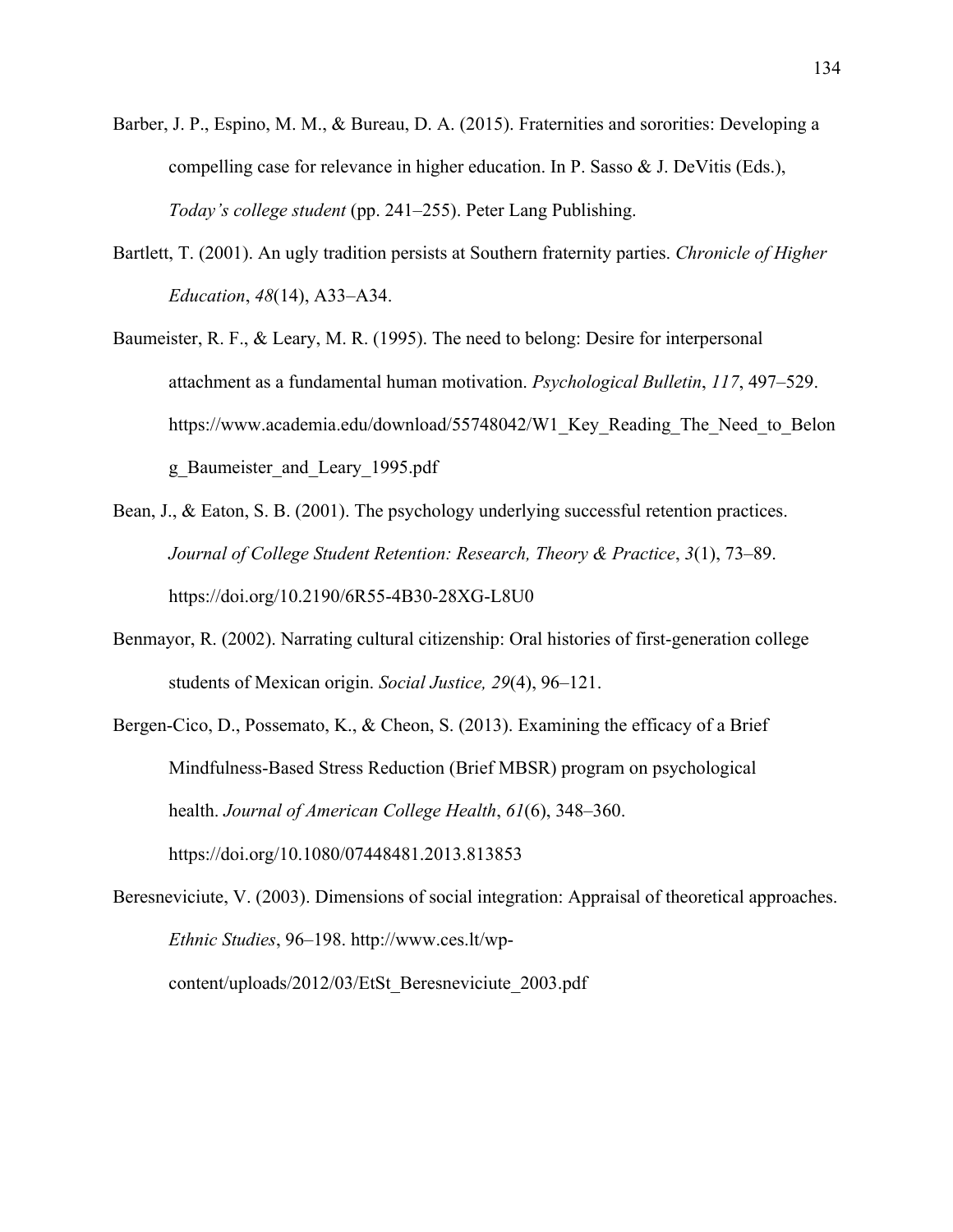- Berger, J. B., & Milem, J. F. (2002). The impact of community service involvement on three measures of undergraduate self-concept. *NASPA Journal*, *40*(1), 85–103. https://doi.org/10.2202/1949-6605.1190
- Bettinger, E. P., Long, B. T., Oreopoulos, P., & Sanbonmatsu, L. (2012). The role of application assistance and information in college decisions: Results from the H&R Block FAFSA experiment. *The Quarterly Journal of Economics*, *127*(3), 1205–1242. https://doi.org/10.1093/qje/qjs017
- Biddix, J. P., Matney, M. M., Norman, E. M., & Martin, G. L. (Eds.). (2014). The influence of fraternity and sorority involvement: A critical analysis of research (1996–2013). *AEHE, 39*(6), 1–156. https://doi.org/10.1002/aehe.20012
- Blackwell, E., & Pinder, P. J. (2014). What are the motivational factors of first-generation minority college students who overcome their family histories to pursue higher education? *College Student Journal, 48*(1), 45–56.
- Bogdan, R. C., & Biklen, S. K. (2006). *Qualitative research for education: An introductory to theory and methods* (5th ed.). Allyn & Bacon.
- Bonilla-Silva, E. (2013). "New racism," color-blind racism, and the future of Whiteness in America. In E. Bonilla-Silva, *White out* (pp. 268–281). Routledge.
- Borden, V. M., & Sharpe, R. V. (2015). Trends in graduate degrees conferred to students of color. *Diverse Issues in Higher Education*, *32*(13), 14–22.
- Bowman, N., & Holmes, J. (2017). A quasi-experimental analysis of fraternity or sorority membership and college student success. *Journal of College Student Development, 58*(7), 1018–1034. https://doi.org/10.1353/csd.2017.0081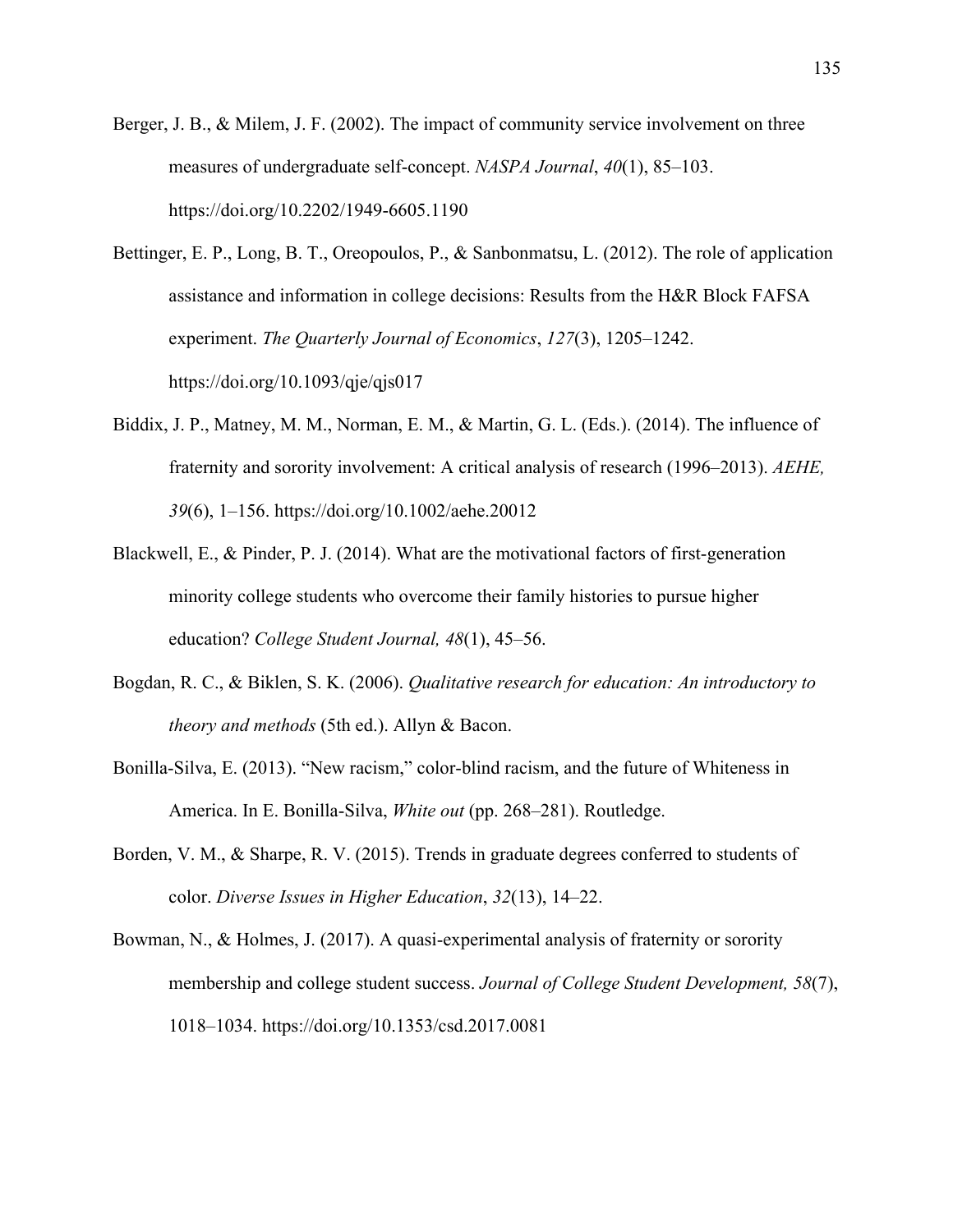- Braxton, J., Doyle, W., Hartley, H., Hirschy, A., Jones, W., & McLendon, M. (2013). *Rethinking college student retention*. Jossey-Bass.
- Bridges, B. K., Kinzie, J., Nelson Laird, T. F., & Kuh, G. D. (2008). Student engagement and student success at historically Black and Hispanic-serving institutions. In M. Gasman, B. Baez, & C. Sotelo Viemes Turner (Eds.), *Understanding minority-serving institutions* (pp. 217–236). State University of New York Press.
- Bui, K. V. T. (2002). First-generation college students at a four-year university: Background characteristics, reasons for pursuing higher education, and first-year experiences. *College Student Journal*, *36*(1), 3–12.
- Bureau, D., & Barber, J. (2017). Dynamic student development metatheodel: An application to fraternity and sorority life. In M. Frederick, P. Sasso, & J. Maldonado (Eds.), *The dynamic student development meta-theory: A new model for student success* (pp. 119– 137). Peter Lang Press.
- Bureau, D., Ryan, H. G., Ahren, C., Shoup, R., & Torres, V. (2011). Student learning in fraternities and sororities: Using NSSE data to describe members' participation in educationally meaningful activities in college. *Oracle: The Research Journal of the Association of Fraternity/Sorority Advisors, 6*(1), 1–22. https://tinyurl.com/ya43rz5l
- Cabrera, N. L. (2014a). But we're not laughing: White male college students' racial joking and what this says about "post-racial" discourse. *Journal of College Student Development*, *55*(1), 1–15. https://doi.org/10.1353/csd.2014.0007
- Cabrera, N. L. (2014b). Exposing whiteness in higher education: White male college students minimizing racism, claiming victimization, and recreating white supremacy. *Race Ethnicity and Education*, *17*(1), 30–55. https://doi.org/10.1080/13613324.2012.725040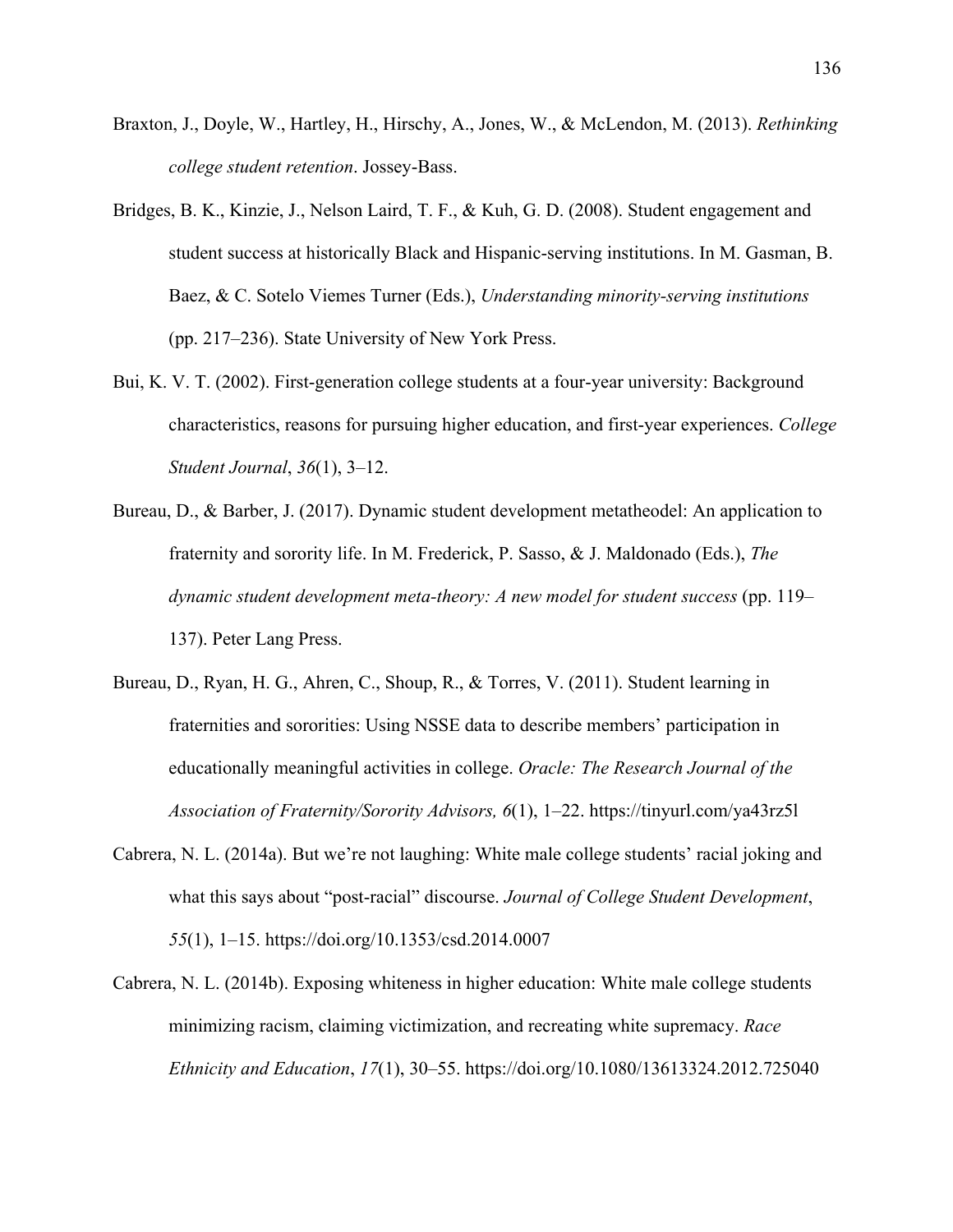- Cabrera, N. L., & Corces-Zimmerman, C. (2017). An unexamined life: White male racial ignorance and the agony of education for students of color. *Equity & Excellence in Education*, *50*(3), 300–315. https://doi.org/10.1080/10665684.2017.1336500
- Castelló, M., Pardo, M., Sala-Bubaré, A., & Suñe-Soler, N. (2017). Why do students consider dropping out of doctoral degrees? Institutional and personal factors. *Higher Education, 74*(6), 1053–1068.
- Cataldi, E. F., Bennett, C. T., & Chen, X. (2018). First-generation students: College access, persistence, and post bachelor's outcomes. *Stats in Brief*. https://nces.ed.gov/pubs2018/2018421.pdf

Center for Learning Outcomes Assessment. (2009). https://www.afa1976.org/page/FSES

- Chaney, B., Muraskin, L. D., Cahalan, M. W., & Goodwin, D. (1998). Helping the progress of disadvantaged students in higher education: The federal student support service program. *Educational and Evaluation and Policy Analysis, 20*(3), 197–215. https://doi.org/10.3102/01623737020003197
- Chang, M. J. (1996). *Racial diversity in higher education: Does a racially mixed student population affect educational outcomes?* (Publication No. 9626812) [Doctoral dissertation, University of California, Los Angeles]. ProQuest Dissertations and Theses Global.
- Charmaz, K. (2006). *Constructing grounded theory: A practical guide through qualitative analysis*. SAGE Publications.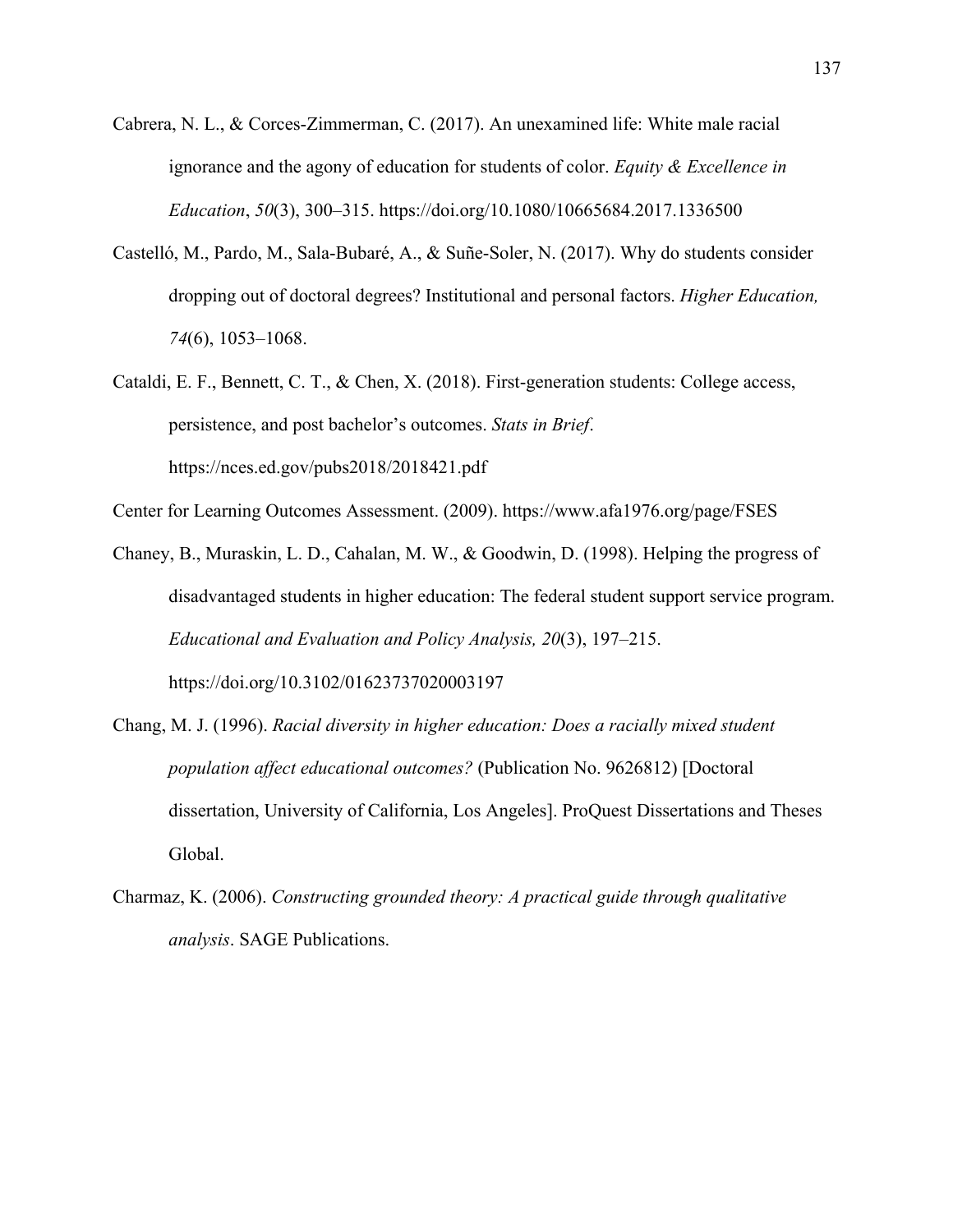- Chen, E. W.-C. (1998). *The continuing significance of race: A case study of Asian American women in White, Asian American, and African American sororities* (Publication No. 9913064) [Doctoral dissertation, University of California, Los Angeles]. ProQuest Dissertations and Theses Global.
- Chen, E. W.-C. (2009). Asian Americans in sororities and fraternities: In search of a home and place. In C. L. Torbenson & G. Parks (Eds.), *Brothers and sisters: Diversity in college fraternities and sororities* (pp. 83–103). Rosemont Publishing.
- Chen, X. (2005). *First-generation students in postsecondary education: A look at their college transcripts* (NCES 2005-171). U.S. Department of Education, National Center for Education Statistics. U.S. Government Printing Office. https://nces.ed.gov/das/epubs/pdf/2005171\_es.pdf
- Chen, X. (2016). *Remedial coursetaking at US public 2-and 4-year institutions: Scope, experiences, and outcomes* (NCES 2016-405) [Statistical analysis report]. National Center for Education Statistics.
- Chickering, A. (2010). A retrospect on higher education's commitment to moral and civic education. *Journal of College and Character, 11*(3), 1–6. https://doi.org/10.2202/1940- 1639.1723
- Choy, S. P. (2001). *Students whose parents did not go to college: Postsecondary access, persistence, and attainment: Findings from the Condition of Education*. https://nces.ed.gov/pubs2001/2001072\_Essay.pdf
- Clandinin, D. J. (Ed). (2007). *Handbook of narrative inquiry: Mapping a methodology.* SAGE Publications. https://doi.org/10.4135/9781452226552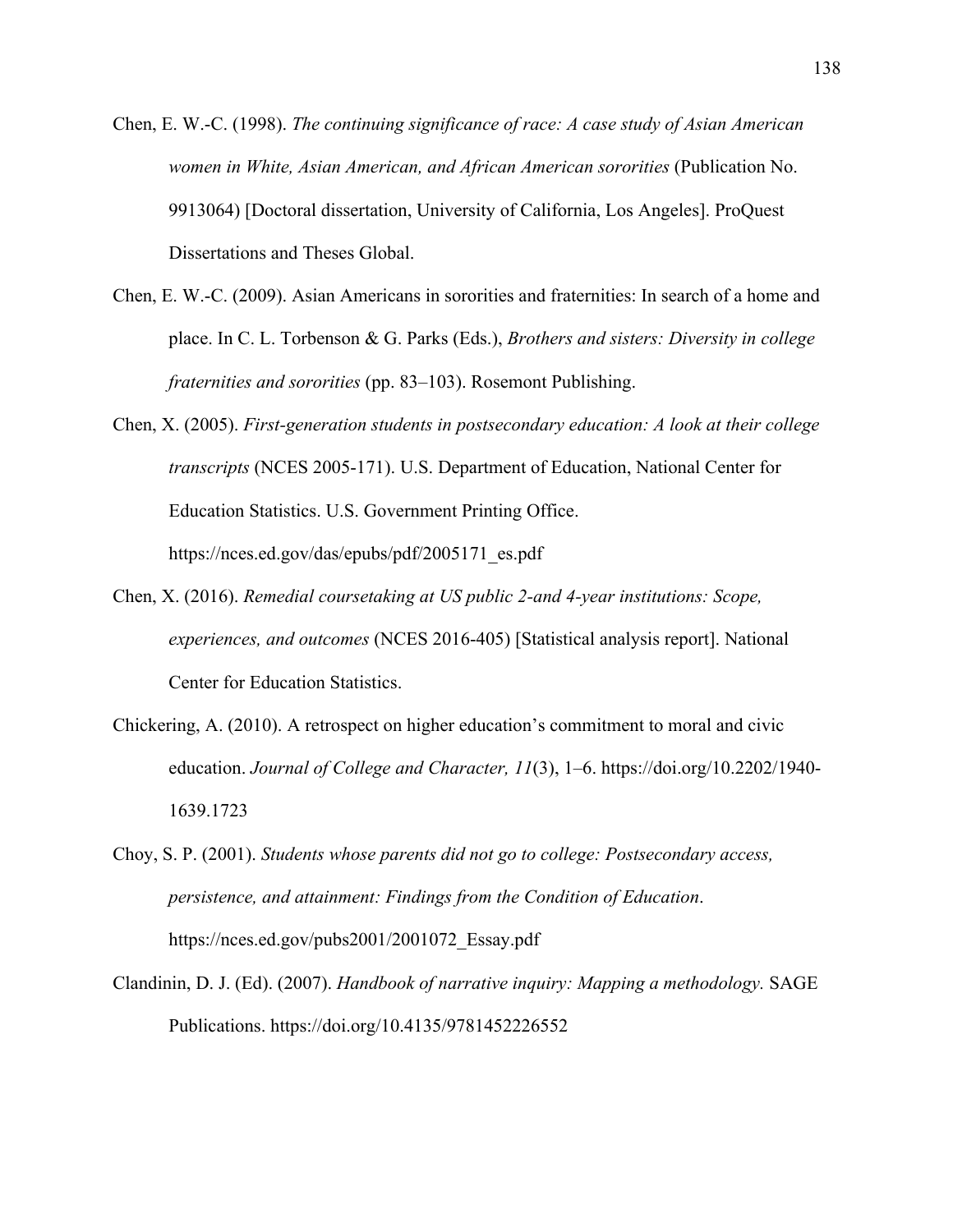Clandinin, D. J., & Rosiek, J. (2007). Mapping a landscape of narrative inquiry: Borderland spaces and tensions. In D. J. Clandinin (Ed.), *Handbook of narrative inquiry: Mapping a methodology* (pp. 35–75). SAGE Publications.

https://doi.org/10.4135/9781452226552.n2

- Clarke, A. (2005). *Situational analysis: Grounded theory after the postmodern turn*. SAGE Publications.
- Cobb, P. (1996). Where is the mind? A coordination of sociocultural and cognitive constructivist perspectives. In C. Twomey Fosnot (Ed.), *Constructivism: Theory, perspectives and practice*. Teachers College Press.
- Cofer, J., & Somers, P. (1999). An analytical approach to understanding student debtload response. *Journal of Student Financial Aid*, *29*(3), 25–44. http://files.eric.ed.gov/fulltext/EJ614953.pdf
- Coffman, S. (2011). A social constructionist view of issues confronting first‐generation college students. *New Directions for Teaching and Learning*, *2011*(127), 81–90. https://doi.org/10.1002/tl.459
- Cohen, S., McCreary, G. R., & Schutts, J. W. (2017). The conceptualization of sisterhood within the collegiate sorority: An exploration. *Oracle: The Research Journal of the Association of Fraternity/Sorority Advisors, 12*(1), 32–48. https://doi.org/10.25774/ya9v-4b61
- Collier, P. J., & Morgan, D. L. (2008). "Is this paper really due today?": Differences in firstgeneration and traditional college students' understandings of faculty expectations. *Higher Education Review, 55*(4), 425–446. https://doi.org/10.1007/s10734-007-9065-5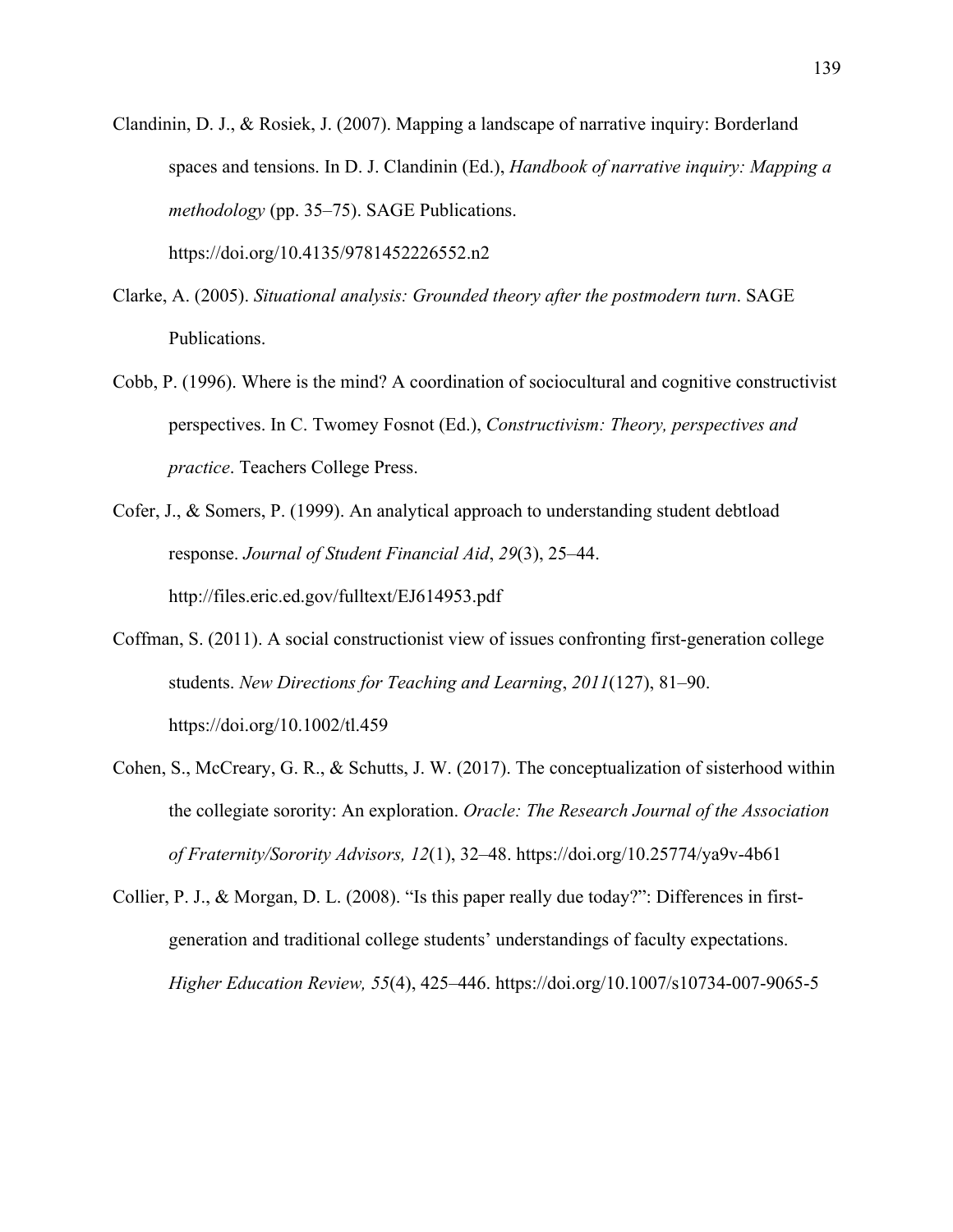- Collins, C. S., & Liu, M. (2014). Greek environments: An update on the effects of fraternities and sororities on health-related behaviors. *Journal of College and Character, 15*(2), 87– 101. https://doi.org/10.1515/jcc-2014-0013
- Connelly, F. M., & Clandinin, D. J. (2006). Narrative inquiry. In J. Green, G. Camilli, & P. Elmore (Eds.), *Handbook of complementary methods in education research* (pp. 477– 487). Lawrence Erlbaum.
- Coon, D. (2006). *Introduction to psychology: Gateways to mind and behavior.* Wadsworth Publishing.
- Corbin, J., & Strauss, A. (2008). *Basics of qualitative research. Techniques and procedures for developing grounded theory*. SAGE Publications.
- Cornelius-White, J. H., Garza, A. C., & Hoey, A. T. (2004). Personality, family satisfaction, and demographic factors that help Mexican American students succeed academically. *Journal of Hispanic Higher Education*, *3*(3), 270–283.

https://doi.org/10.1177/1538192704265600

- Covarrubias, R., & Fryberg, S. A. (2015). Movin' on up (to college): First-generation college students' experiences with family achievement guilt. *Cultural Diversity and Ethnic Minority Psychology, 21*(3), 420–429. https://doi.org/10.1037/a0037844
- Covarrubias, R., Romero, A., & Trivelli, M. (2015). Family achievement guilt and mental wellbeing of college students. *Journal of Child Family and Student, 24*(7), 2031–2037. https://doi.org/10.1007/s10826-014-0003-8
- Creswell, J. W. (2007). *Qualitative inquiry & research design: Choosing among five approaches* (2nd ed.). SAGE Publications.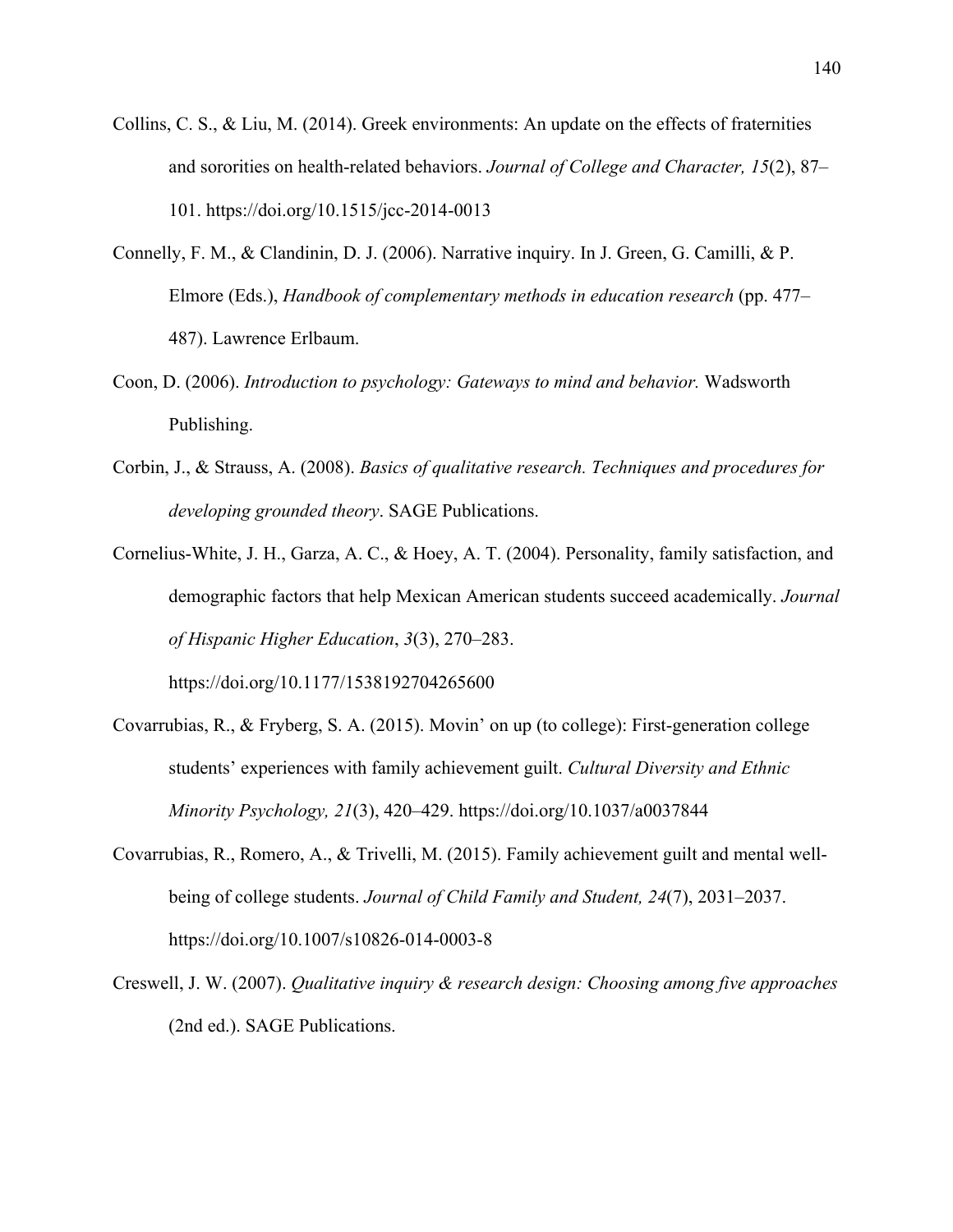- Creswell, J. W. ( 2013) *Research design: Qualitative, quantitative, and mixed methods approaches* (4th ed.). SAGE Publications.
- Creswell, J. W., & Creswell, J. D. (2018). *Research deign: Qualitative, quantitative, and mixed methods approaches*. SAGE Publications.
- Curry, L. A., Nembhard, I. M., & Bradley, E. H. (2009). Qualitative and mixed methods provide unique contributions to outcomes research. *Circulation*, *119*(10), 1442–1452. https://doi.org/10.1161/CIRCULATIONAHA.107.742775
- Cushman, K. (2007). Facing the culture shock of college. *Educational Leadership*, *64*(7), 44–47. http://citeseerx.ist.psu.edu/viewdoc/download?doi=10.1.1.472.531&rep=rep1&type=pdf
- D'Amico, M. M., & Dika, S. L. (2013). Using data known at the time of admission to predict first-generation college student success. *Journal of College Student Retention: Research, Theory & Practice*, *15*(2), 173–192. https://doi.org/10.2190/CS.15.2.c
- Danielson, C., Taylor, S. H., & Hartford, M. (2001). Examining the complex relationship between Greek life and alcohol: A literature review. *Journal of Student Affairs Research and Practice*, *38*(4), 449–463. https://doi.org/10.2202/1949-6605.1152
- Davidson, C., & Wilson, K. (2013). Reassessing Tinto's concepts of social and academic integration in student retention. *Journal of College Student Retention: Research, Theory & Practice*, *15*(3), 329–346. https://doi.org/10.2190/CS.15.3.b
- Davis, J. (2010). *The first-generation student experience: Implications for campus practice and strategies for improving persistence and success.* Stylus*.*
- DeAngelo, L., & Franke, R. (2016). Social mobility and reproduction for whom? College readiness and first-year retention. *American Educational Research Journal*, *53*(6), 1588– 1625. https://doi.org/10.3102/0002831216674805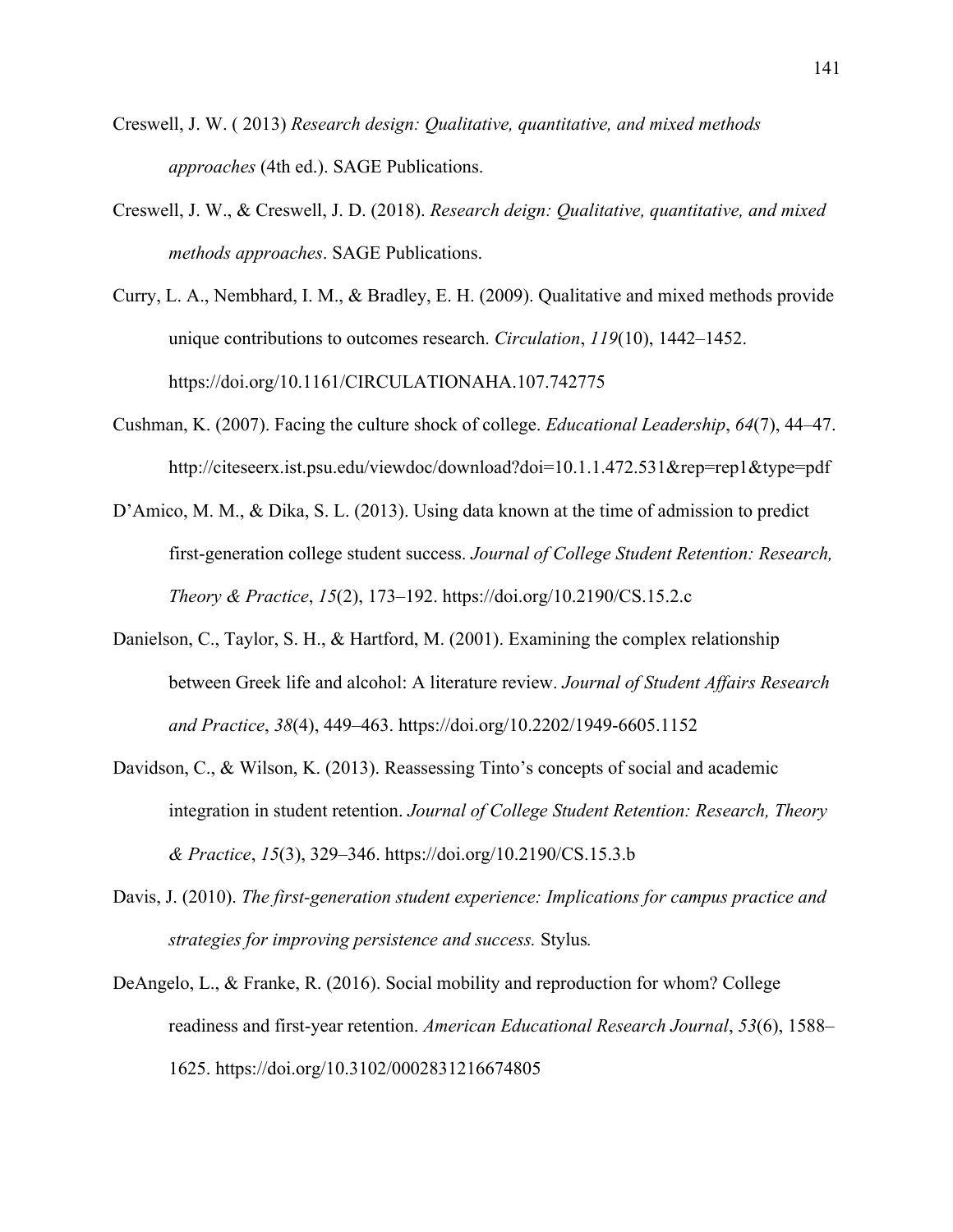- DeBard, R., & Sacks, C. (2010). Fraternity/sorority membership: Good news about first year impact. *Oracle: The Research Journal of the Association of Fraternity/Sorority Advisors, 5*(1), 12–23. https://doi.org/10.25774/7vgz-7f17
- DeFreitas, S. C., & Rinn, A. (2013). Academic achievement in first generation college students: The role of academic self-concept. *Journal of the Scholarship of Teaching and Learning*, *13*(1), 57–67. http://files.eric.ed.gov/fulltext/EJ1011678.pdf
- Deil-Amen, R. (2011). Socio-academic integrative moments: Rethinking academic and social integration among two-year college students in career-related programs. *The Journal of Higher Education*, *82*(1), 54–91. https://doi.org/10.1080/00221546.2011.11779085
- Demetriou, C., & Schmitz-Sciborski, A. (2011, October 31–November 2). *Integration, motivation, strengths and optimism: Retention theories past, present and future* [Paper presentation]. 7th Annual National Symposium on Student Retention, Charleston, South Carolina, United States.
- Dennis, J. M., Phinney, J. S., & Chuateco, L. I. (2005). The role of motivation, parental support, and peer support in the academic success of ethnic minority first-generation college students. *Journal of College Student Development*, *46*(3), 223–236. https://doi.org/10.1353/csd.2005.0023
- Denzin, N. K., & Lincoln, Y. S. (2005). Introduction: The discipline and practice of qualitative research. In N. K. Denzin & Y. S. Lincoln (Eds.), *The SAGE handbook of qualitative research* (pp. 1–32). SAGE Publications.
- DeSantis, A. (2007). *Inside Greek U: Fraternities, sororities, and the pursuit of pleasure, power, and prestige*. University Press of Kentucky.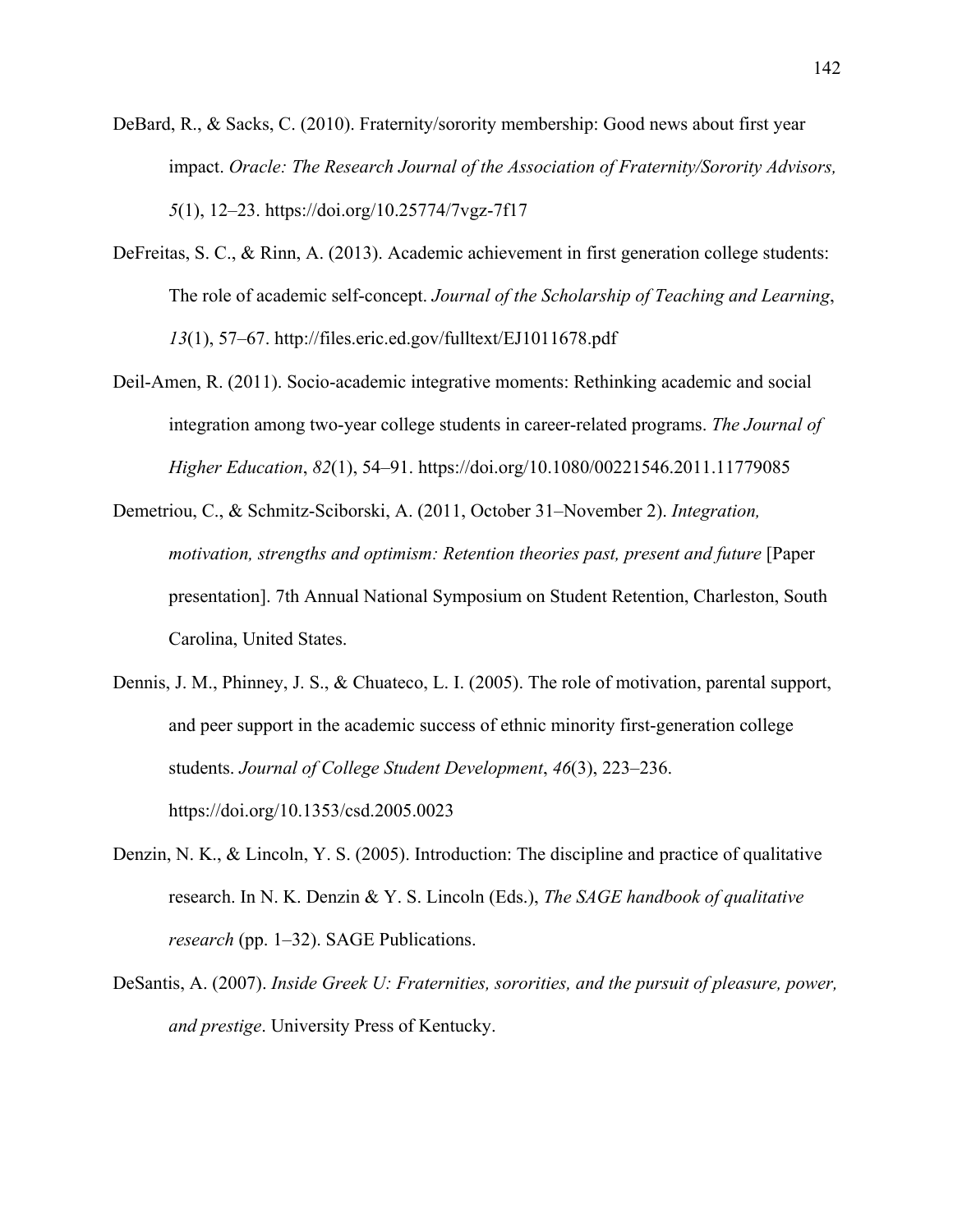- Drout, C. E., & Corsoro, C. L. (2003). Attitudes toward fraternity hazing among fraternity members, sorority members, and non-Greek students. *Social Behavior and Personality: An International Journal*, *31*(6), 535–543. https://doi.org/10.2224/sbp.2003.31.6.535
- Dugan, J. P. (2006). Explorations using the social change model: Leadership development among college men and women. *Journal of College Student Development*, *47*(2), 217– 225. https://doi.org/10.1353/csd.2006.0015

Durkheim, E. (1951). *Suicide*. Free Press.

- Dynarski, S. M., & Scott-Clayton, J. E. (2006). *The cost of complexity in federal student aid: Lessons from optimal tax theory and behavioral economics* (No. w12227). National Bureau of Economic Research.
- Dynarski, S., & Wiederspan, M. (2012). *Student aid simplification: Looking back and looking ahead* (No. w17834). National Bureau of Economic Research.
- Eberhardt, D., Rice, N. D., & Smith, L. (2003). Effects of Greek membership on academic integrity, alcohol abuse, and risky sexual behavior at a small college. *Journal of Student Affairs Research and Practice*, *41*(1), 137–148. https://doi.org/10.2202/1949-6605.1306
- Einfeld, A., & Collins, D. (2008). The relationship between service-learning, social justice, multicultural competence, and civic engagement. *Journal of College Student Development, 49*(2), 95–109. https://doi.org/10.1353/csd.2008.0017
- Eitel, S. J., & Martin, J. (2009). First-generation female college students' financial literacy: Real and perceived barriers to degree completion. *College Student Journal*, *43*(2), 616–631.
- Engle, J. (2007). Postsecondary access and success for first-generation college students. *American Academic*, *3*(1), 25–48.

http://citeseerx.ist.psu.edu/viewdoc/download?doi=10.1.1.296.7903&rep=rep1&type=pdf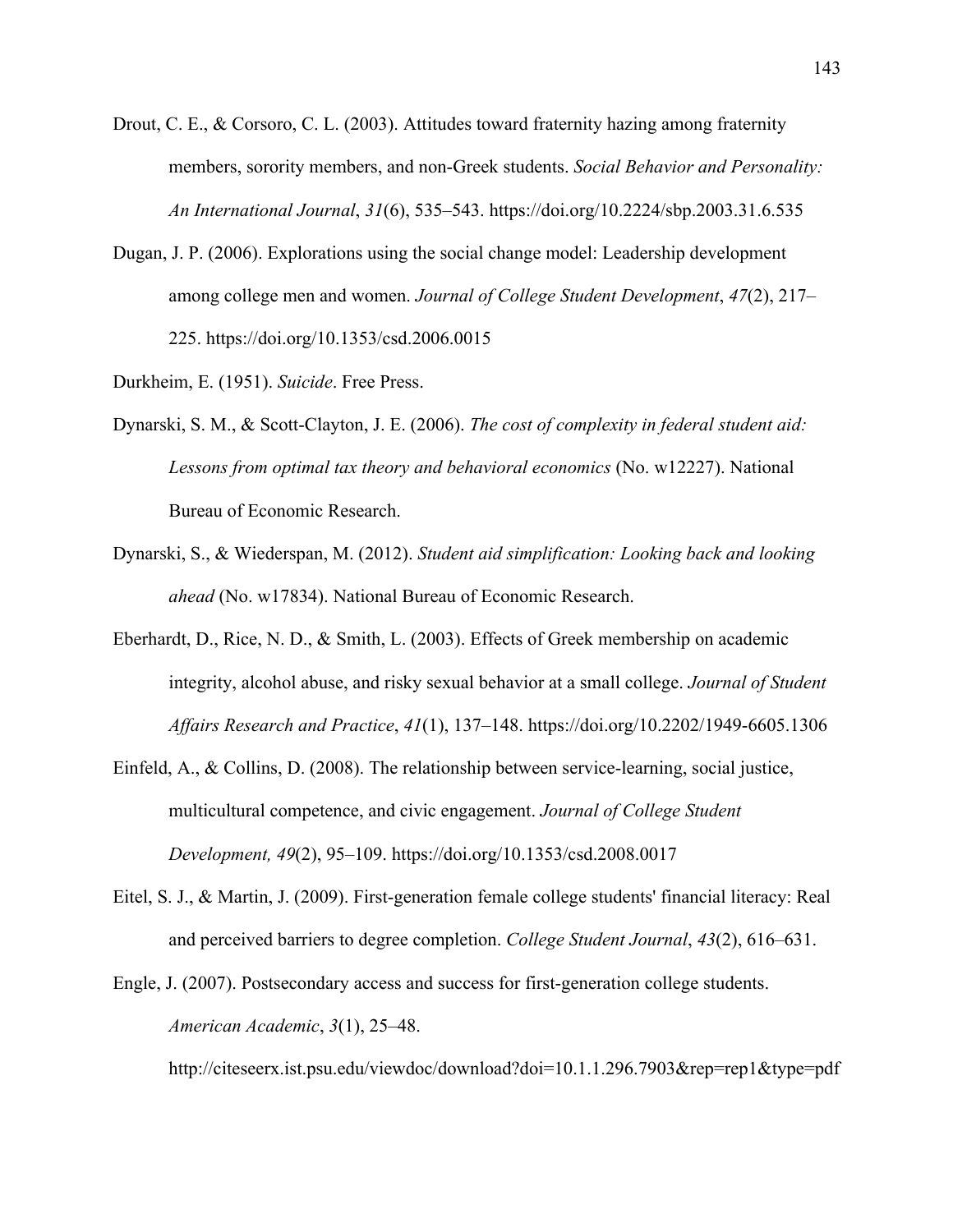- Engle, J., Bermeo, A., & O'Brien, C. (2006). *Straight from the source: What works for firstgeneration college students*. Pell Institute for the Study of Opportunity in Higher Education.
- Engle, J., & Tinto, V. (2008). *Moving beyond access: College success for low-income, first generation students*. Pell Institute for the Study of Opportunity in Higher Education. http://files.eric.ed.gov/fulltext/ED504448.pdf
- Englund, M. M., Egeland, B., & Collins, W. A. (2008). Exceptions to high school dropout predictions in a low‐income sample: Do adults make a difference? *Journal of Social Issues*, *64*(1), 77–94. https://doi.org/10.1111/j.1540-4560.2008.00549.x
- Epstein, B. (2009). Ontological individualism reconsidered. *Synthese, 166*(1), 187–213. https://doi.org/10.1007/s11229-007-9272-8
- Erickson, F. (1987). Transformation and school success: The politics and culture of educational achievement. *Anthropology & Education Quarterly*, *18*(4), 335–356. https://doi.org/10.1525/aeq.1987.18.4.04x0023w
- Evans, N. J., Forney, D. S., & Guido-DiBrito, F. (1998). *Student development in college: Theory, research, and practice*. Jossey-Bass.
- Ewert, S. (2012). Fewer diplomas for men: The influence of college experiences on the gender gap in college graduation. *The Journal of Higher Education*, *83*(6), 824–850. https://doi.org/10.1080/00221546.2012.11777271
- Federal Reserve Bank of New York. (2018). *The labor market for recent college graduates.*  https://www.newyorkfed.org/research/college-labormarket/collegelabormarket\_wages.html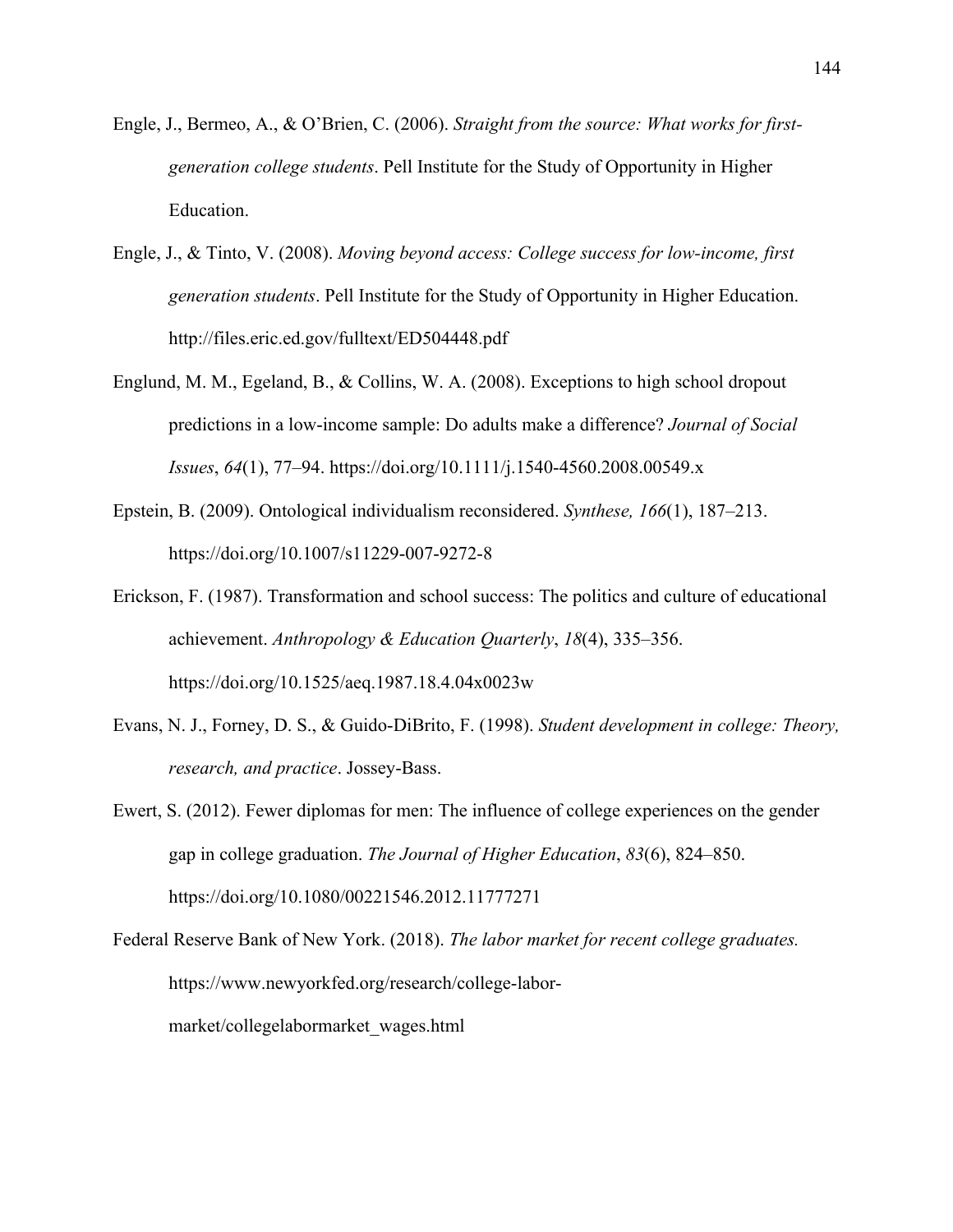- Ferguson C. J., Cruz, A. M., Martinez, D., Reuda, S. M., Ferguson, D. E., & Negy, C. (2008). Personality, parental, and media influences on aggressive personality and violent crime in young adults. *Journal of Aggression, Maltreatments & Trauma, 17*(4), 395–414. https://doi.org/10.1080/10926770802471522
- Fischer, E. M. J. (2007). Settling into campus life: Differences by race/ethnicity in college involvement and outcomes. *The Journal of Higher Education*, *78*(2), 125–161. https://doi.org/10.1080/00221546.2007.11780871
- Flowers, L. A. (2004). Examining the effects of student involvement on African American college student development. *Journal of College Student Development*, *45*(6), 633–654. https://doi.org/10.1353/csd.2004.0067
- Fries-Britt, S., & Griffin, K. (2007). The Black box: How high-achieving Blacks resist stereotypes about Black Americans. *Journal of College Student Development*, *48*(5), 509–524. https://doi.org/10.1353/csd.2007.0048
- Furquim, F., Glasener, K. M., Oster, M., McCall, B. P., & DesJardins, S. L. (2017). Navigating the financial aid process: Borrowing outcomes among first-generation and non-firstgeneration students. *The ANNALS of the American Academy of Political and Social Science*, *671*(1), 69–91. https://doi.org/10.1177/0002716217698119
- Gallup. (2014). *Fraternities and sororities: Understanding life-outcomes.*  https://news.gallup.com/opinion/gallup/173630/fraternity-sorority-membership-linkedhigher-college-grads.aspx
- Garcia, C. E. (2019). "They don't even know that we exist": Exploring sense of belonging within sorority and fraternity communities for Latina/o members. *Journal of College Student Development*, *60*(3), 319–336. https://doi.org/10.1353/csd.2019.0029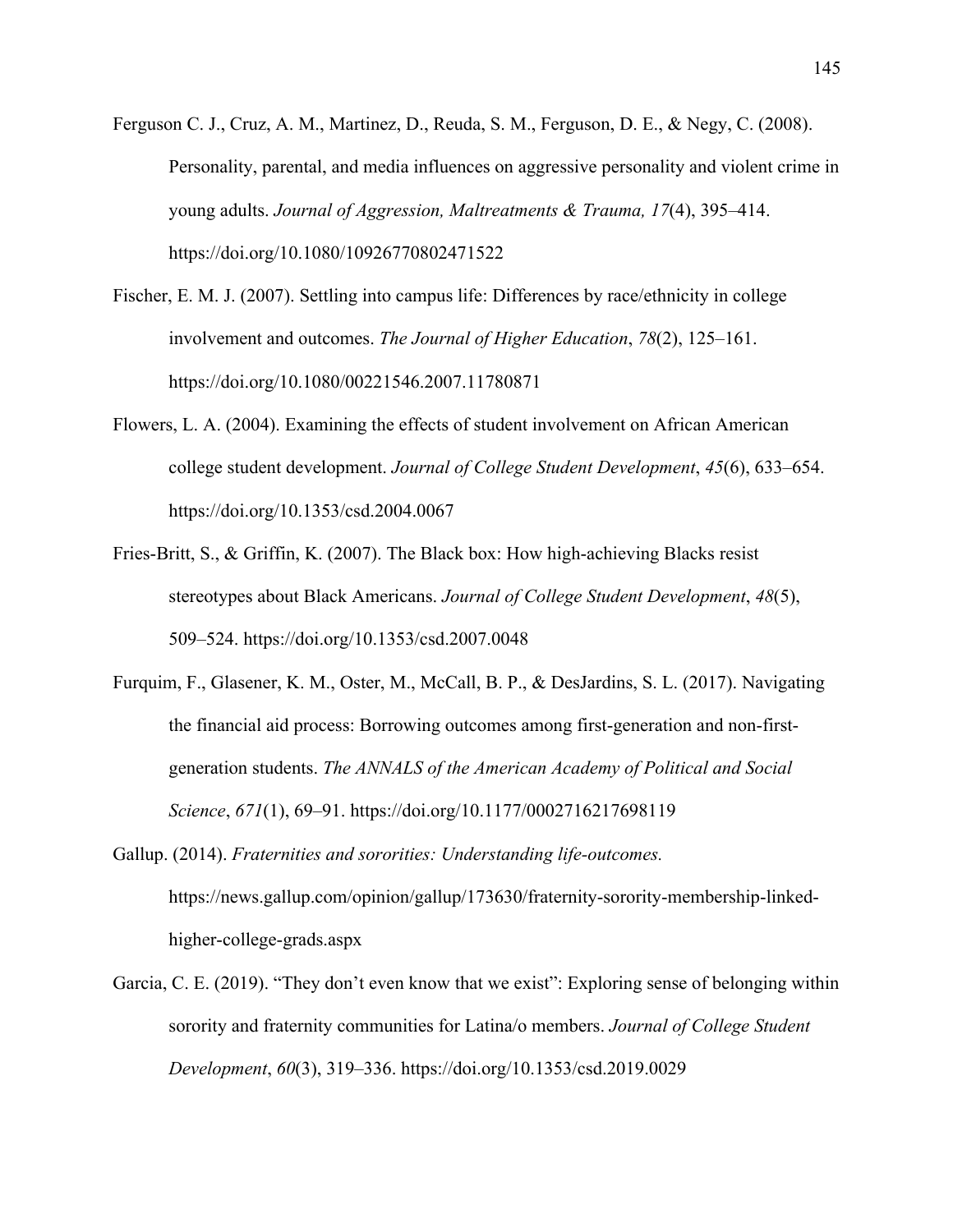- Garcia, C. E., & Shirley, Z. E. (2019). Race and privilege in fraternity and sorority life: Considerations for practice and research. In J. P. Biddix, M. L. Miranda, & P. Sasso (Eds.), *Foundations, research, and assessment of fraternities and sororities, retrospective and future considerations* (pp. 155–166). Myers Education Press.
- Garrison, N. J., & Gardner, D. S. (2012, November 15–18). *Assets first generation college students bring to the higher education setting* [Paper presentation]. Association for the Study of Higher Education (ASHE) Annual Conference, Las Vegas, NV, United States.
- Ghazzawi, I., & Jagannathan, C. (2011). Bridging the gap: The role of outreach programs in granting college access to first generation students. *Academy of Educational Leadership Journal*, *15*(1), 117–137.
- Gibbons, M. M., & Woodside, M. (2014). Addressing the needs of first-generation college students: Lessons learned from adults from low-education families. *Journal of College Counseling, 17*(1), 21–36. https://doi.org/10.1002/j.2161-1882.2014.00045.x
- Gilardi, S., & Guglielmetti, C. (2011). University life of non-traditional students: Engagement styles and impact on attrition. *The Journal of Higher Education*, *82*(1), 33–53. https://doi.org/10.1080/00221546.2011.11779084
- Gist-Mackey, A. N., Wiley, M. L., & Erba, J. (2018). "You're doing great. Keep doing what you're doing": Socially supportive communication during first-generation college students' socialization. *Communication Education, 67*(1), 52–72. https://doi.org/10.1080/03634523.2017.1390590
- Gofen, A. (2009). Family capital: How first‐generation higher education students break the intergenerational cycle. *Family Relations*, *58*(1), 104–120. https://doi.org/10.1111/j.1741- 3729.2008.00538.x s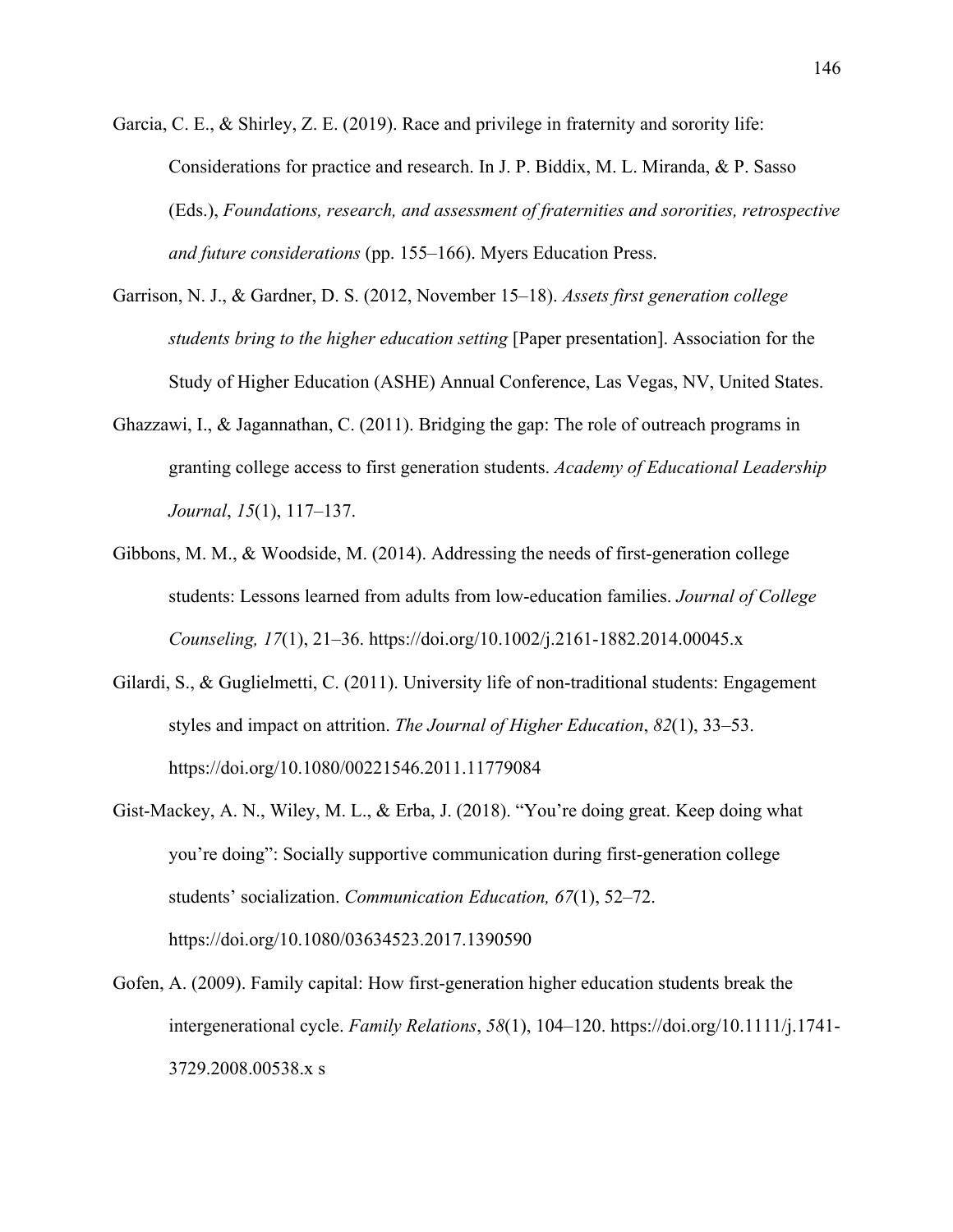- Goldin, C., & Katz, L. F. (2007). *The race between education and technology: The evolution of US educational wage differentials, 1890 to 2005* (No. w12984). National Bureau of Economic Research.
- Gregory, D. E. (2003). The dilemma facing fraternal organizations at the millennium. In D. E. Gregory (Ed.), *The administration of fraternal organizations on North American campuses: A pattern for the new millennium* (pp. 3–25). College Administration Publications.
- Griffiths, M. D. (2018). Conceptual issues concerning internet addiction and internet gaming disorder: Further critique on Ryding and Griffiths (2017). *International Journal of Mental Health and Addiction*, *16*(1), 233–239. https://doi.org/10.1007/s11469-017-9818 z
- Guardia, J. R., & Evans, N. J. (2008). Factors influencing the ethnic identity development of Latino fraternity members at a Hispanic serving institution. *Journal of College Student Development*, *49*(3), 163–181. https://doi.org/10.1353/csd.0.0011
- Gubrium, J. F., & Holstein, J. A. (1998). Narrative practice and the coherence of personal stories. *Sociological Quarterly*, *39*(1), 163–187. https://doi.org/10.1111/j.1533- 8525.1998.tb02354.x
- Guiffrida, D. A. (2004). Friends from home: Asset and liability to African American students attending a predominantly White institution. *Journal of Student Affairs Research and Practice*, *41*(4), 1261–1276. https://doi.org/10.2202/1949-6605.1394
- Guiffrida, D. A. (2006). Toward a cultural advancement of Tinto's theory. *The Review of Higher Education*, *29*(4), 451–472. https://doi.org/10.1353/rhe.2006.0031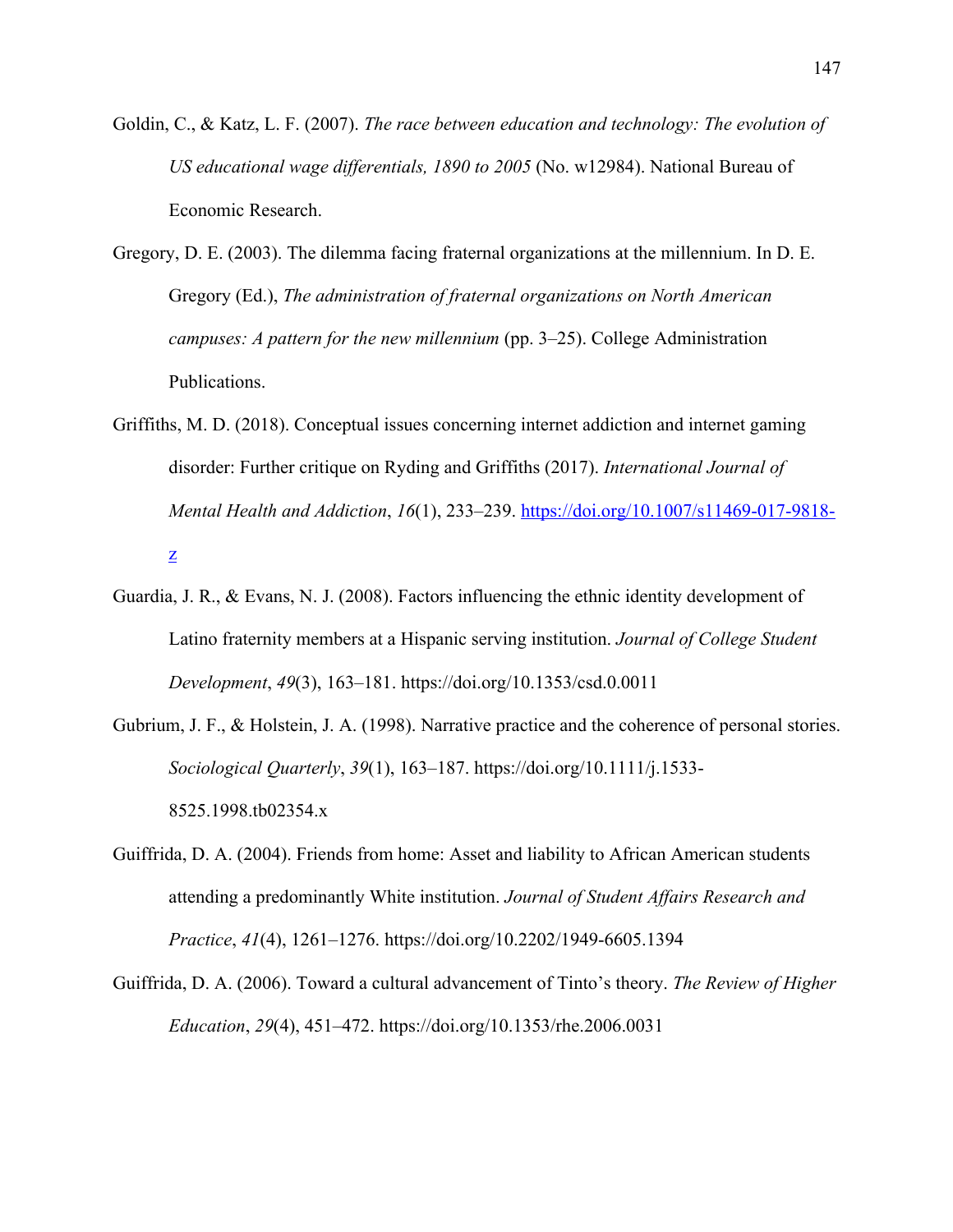Gusa, D. L. (2010). White institutional presence: The impact of Whiteness on campus climate. *Harvard Educational Review*, *80*(4), 464–490. https://doi.org/10.17763/haer.80.4.p5j483825u110002

- Haber, P., & Komives, S. R. (2009). Predicting the individual values of the social change model of leadership development: The role of college students' leadership and involvement experiences. *Journal of Leadership Education*, *7*(3), 133–166. https://journalofleadershiped.org/wp-content/uploads/2019/02/7\_3\_Haber\_Komives.pdf
- Harackiewicz, J. M., Canning, E. A., Tibbetts, Y., Giffen, C. J., Blair, S. S., Rouse, D. I., & Hyde, J. S. (2014). Closing the social class achievement gap for first-generation students in undergraduate biology. *Journal of Educational Psychology, 106*(2), 375–389. https://doi.org/10.1037/a0034679
- Harper, S. R., & Quaye, S. J. (2007). Student organizations as venues for Black identity expression and development among African American male student leaders. *Journal of College Student Development*, *48*(2), 127–144. https://doi.org/10.1353/csd.2007.0012

Harvard Family Research Project. (2007). http://www.gse.harvard.edu/hfrp/profile

- Hatch, J. A. (2002). *Doing qualitative research in education settings*. State University of New York Press.
- Hawkins, V. M., & Larabee, H. J. (2009). Engaging racial/ethnic minority students in out-ofclass activities on predominantly white campuses. In S. R. Harper & S. J. Quaye (Eds.), *Student engagement in higher education: Theoretical perspectives and practical approaches for diverse populations* (pp. 179–197). Routledge.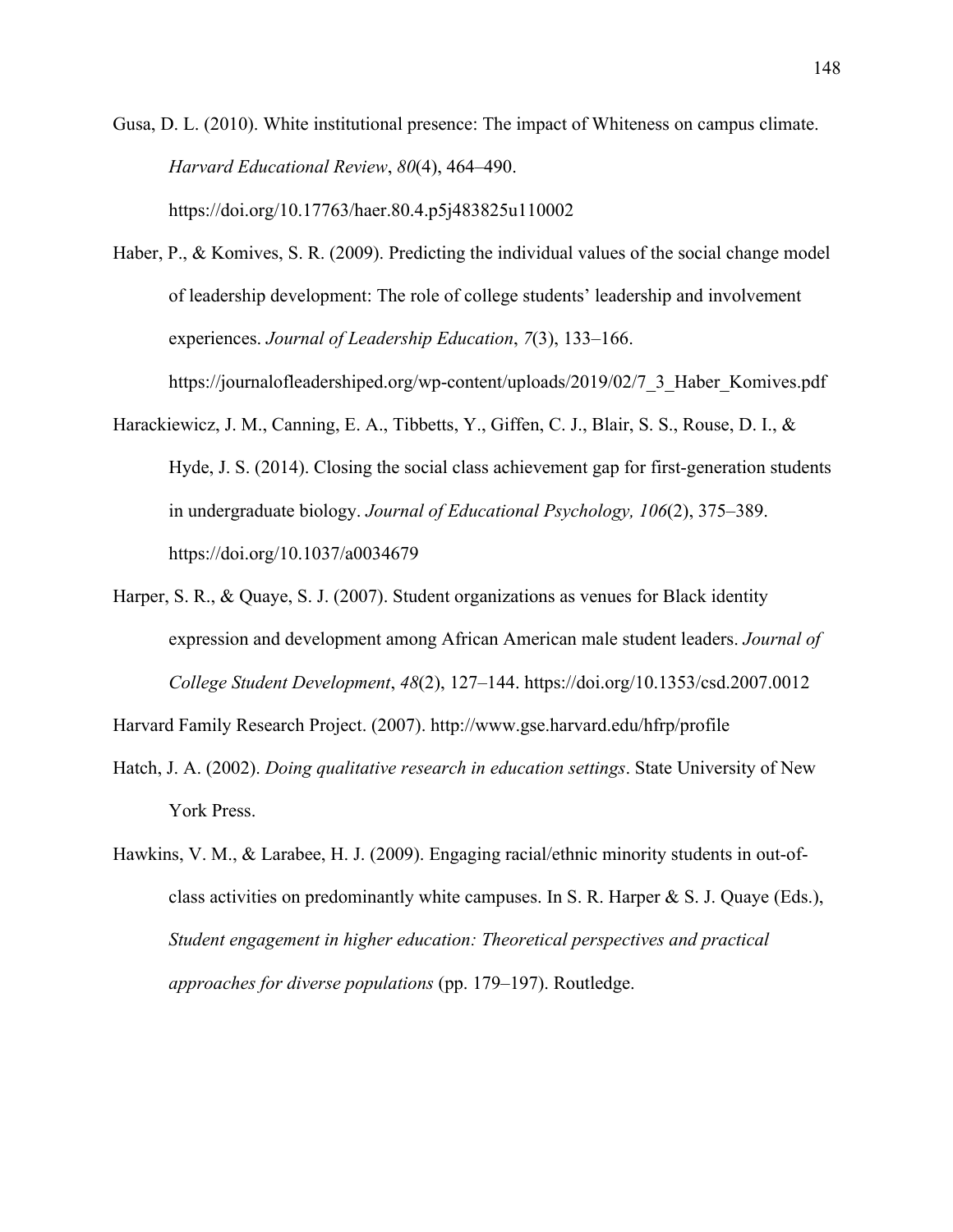- Hayek, J., Carini, R., O'Day, P., & Kuh, G. (2002). Triumph or tragedy: Comparing student engagement levels of members of Greek-letter organizations and other students. *Journal of College Student Development, 43*, 643–663.
- Hevel, M., Martin, G., Goodman, K., & Pascarella, E. (2018). An exploratory study of institutional characteristics, fraternity and sorority membership, and socially responsible leadership. *College Student Affairs Journal, 36*(2), 155–170. https://doi.org/10.1353/csj.2018.0022
- Hicks, T. (2003). First-generation and non-first-generation pre-college students' expectations and perceptions about attending college. *Journal of College Orientation, Transition, and Retention*, *11*(1), 5–17.

https://pubs.lib.umn.edu/index.php/jcotr/article/download/2580/1988

- Hirudayaraj, M. (2011). First-generation students in higher education: Issues of employability in a knowledge based economy. *Online Journal for Workforce Education and Development*, *5*(3), 2–10. https://opensiuc.lib.siu.edu/ojwed/vol5/iss3/2/
- Horn, L., & Nuñez, A. M. (2000). *Mapping the road to college first-generation students' math track, planning strategies, and context of support*. Diane Publishing.
- Horowitz, J. (2018). Relative education and the advantage of a college degree. *American Sociological Review*, *83*(4), 771–801. https://doi.org/10.1177/0003122418785371
- Housel, T. H., & Harvey, V. L. (2009). *The invisibility factor: Administrators and faculty reach out to first-generation college students.* Brown Walker Press.
- Hsiao, K. P. (1992). *First-generation college students*. ERIC Digest. http://files.eric.ed.gov/fulltext/ED351079.pdf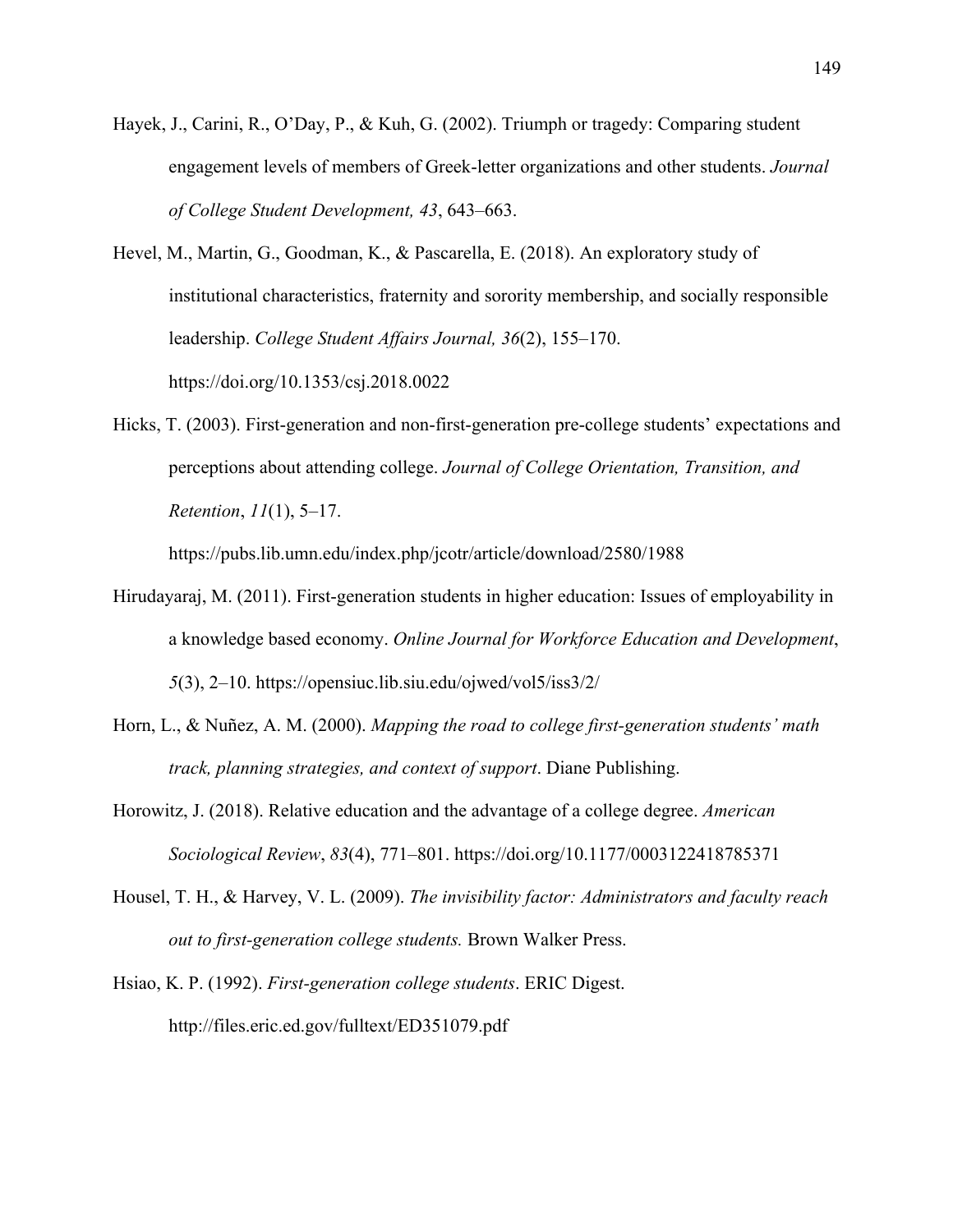- Hughey, M. W. (2006). Black, White, Greek…Like who? Howard University student perceptions of a White fraternity on campus. *Educational Foundations*, *20*, 9–35. http://files.eric.ed.gov/fulltext/EJ751759.pdf
- Hughey, M. W. (2009). Rushing the wall, crossing the sands: Cross-racial membership in U.S. college fraternities and sororities. In C. L. Torbenson & G. Parks (Eds.), *Brothers and sisters: Diversity in college fraternities and sororities* (pp. 237–276). Associated University Presses.
- Hughey, M. W. (2010). The (dis)similarities of White racial identities: The conceptual framework of 'hegemonic Whiteness.' *Ethnic and Racial Studies*, *33*(8), 1289–1309. https://doi.org/10.1080/01419870903125069
- Hurtado, S., & Carter, D. D. F. (1997). Effects of college transition and perceptions of the campus racial climate on Latino college students' sense of belonging. *Sociology of Education, 70*(4), 324–345. https://doi.org/10.2307/2673270
- Hurtado, S., Milem, J., Pederson-Clayton, A., Allen, W. R. (1998). Enhancing campus climates for racial/ethnic diversity. *Review of Higher Education, 21*(3), 279–302. https://doi.org/10.1353/rhe.1998.0003
- Hurtado, S., & Ponjuan, L. (2005). Latino educational outcomes and the campus climate. *Journal of Hispanic Higher Education, 4*(3), 235–251.

https://doi.org/10.1177/1538192705276548

Inkelas, K. K., Daver, Z. E., Vogt, K. E., & Leonard, J. B. (2007). Living–learning programs and first-generation college students' academic and social transition to college. *Research in Higher Education*, *48*(4), 403–434. https://doi.org/10.1007/s11162-006-9031-6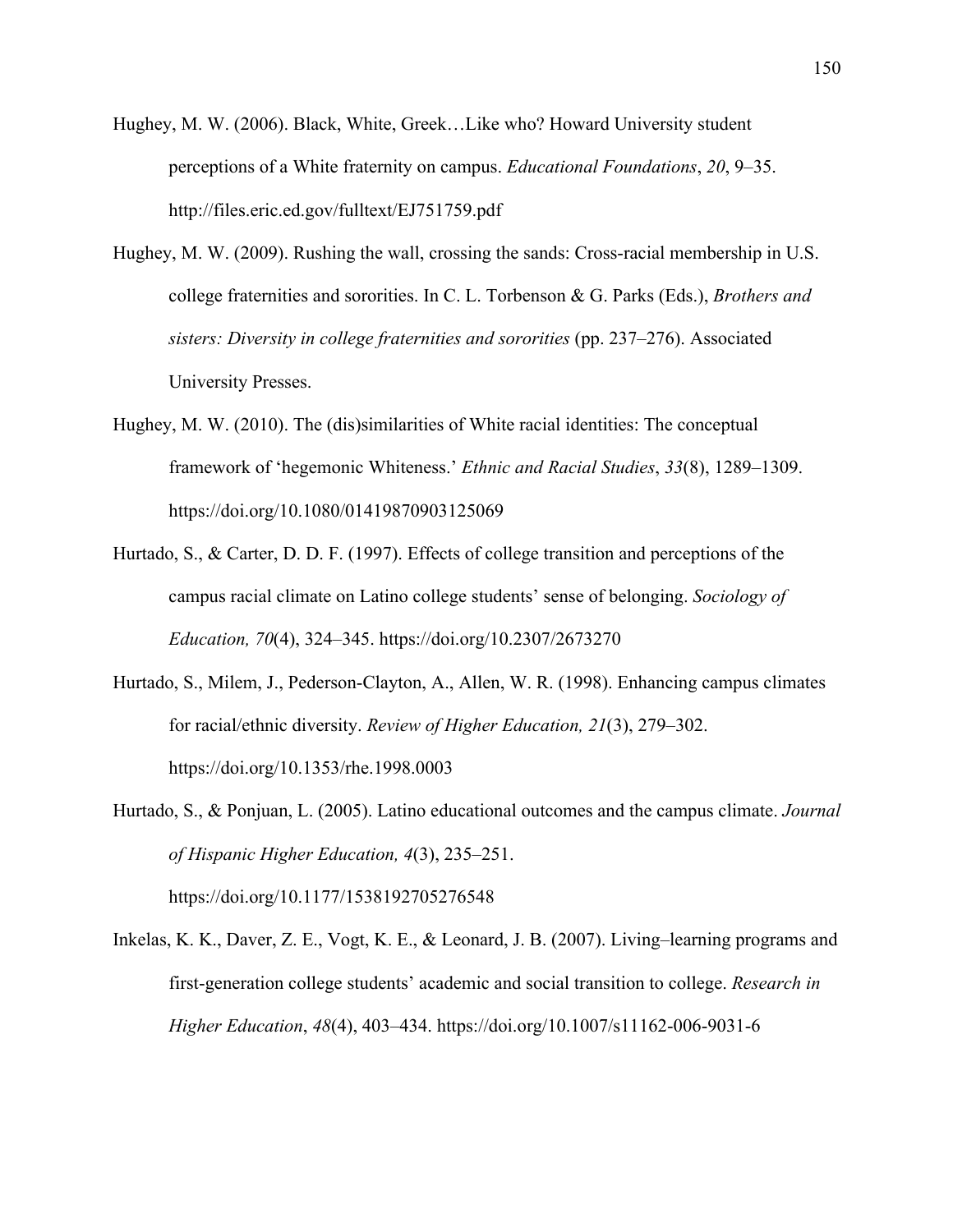Inman, W. E., & Mayes, L. (1999). The importance of being first: Unique characteristics of first generation community college students. *Community College Review*, *26*(4), 3–22. https://doi.org/10.1177/009155219902600402

The Institute for College Access and Success, (2018), https://ticas.org

- Ishitani, T. T. (2006). Studying attrition and degree completion behavior among first-generation college students in the United States. *The Journal of Higher Education*, *77*(5), 861–885. https://doi.org/10.1080/00221546.2006.11778947
- Johnson, D.W., & Johnson, R.T.(2009) An educational psychology success story: Social interdependence theory and cooperative learning. *Educational Researcher, 38*(5), 365- 379.
- Johnson, C., & Larabee, H. (2003). Understanding emerging fraternal organizations. In D. E. Gregory (Ed.), *The administration of fraternal organizations on North American campuses: A pattern for the new millennium* (pp. 95–115). College Administration Publications.
- Johnson, R. B., & Christensen, L. (2014). *Educational research: Quantitative, qualitative, and mixed approaches* (5th ed.). SAGE Publications.
- Kalkowski, K. L. (2005). *Exploring leader-member exchange and organizational citizenship behavior in a college setting: The influence of the fraternity housemother (Publication*) No. 3186860) [Doctoral dissertation, The University of Nebraska-Lincoln]. ProQuest Dissertations and Theses Global.
- Kelly, D. R. (2008). Leadership development through the fraternity experience and the relationship to career success after graduation. *Oracle: The Research Journal of the Association of Fraternity Advisors, 3*(1), 1–12. https://doi.org/10.25774/v0vk-9t26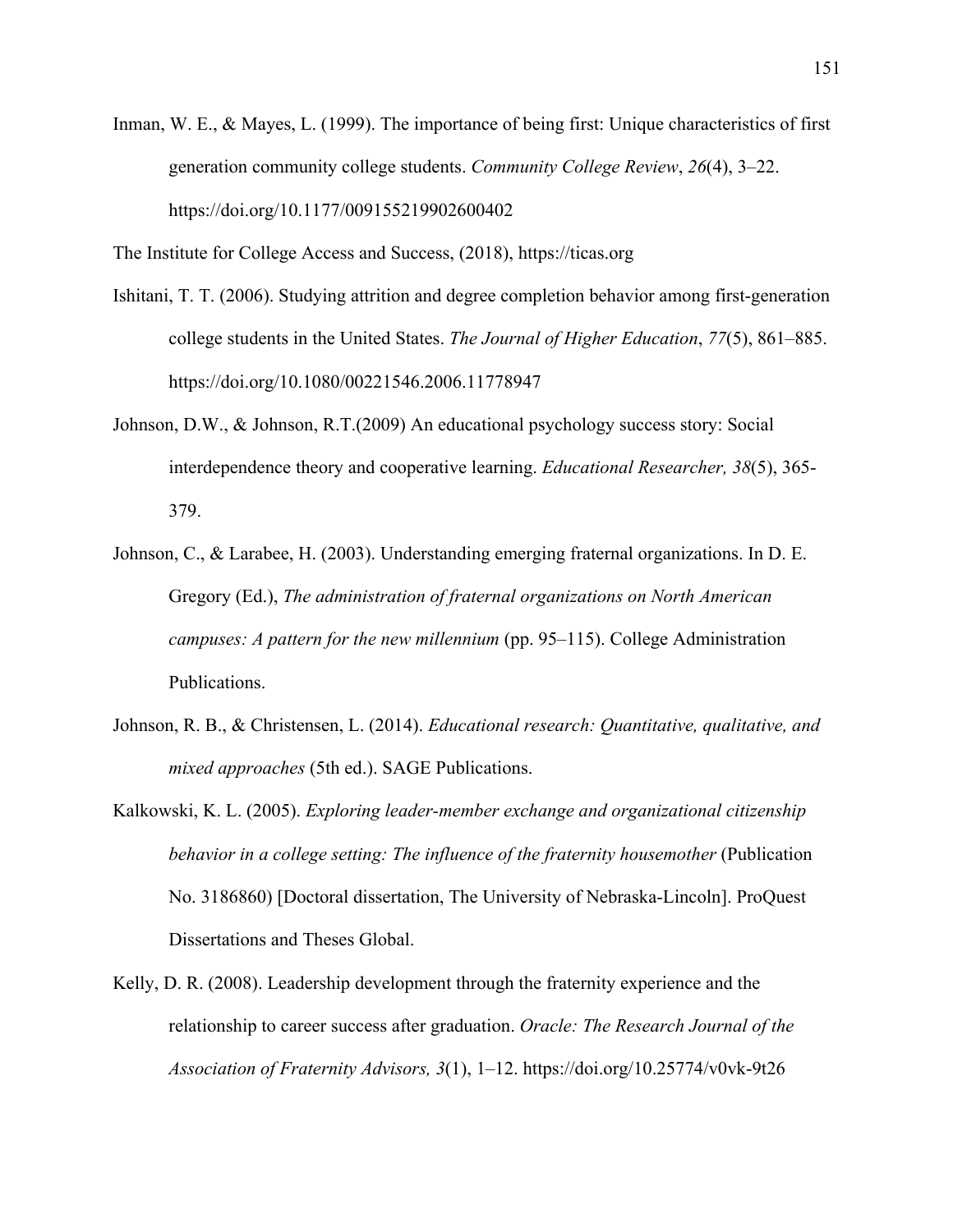- Kimbrough, W. M. (2003). *Black Greek 101: The culture, customs, and challenges of Black fraternities and sororities*. Fairleigh Dickinson University Press.
- Kimbrough, W. M., & Hutcheson, P. A. (1998). The impact of membership in Black Greek-letter organizations on Black students' involvement in collegiate activities and their development of leadership skills. *Journal of Negro Education, 67*(2), 96–105. https://doi.org/10.2307/2668220
- King, J. E. (2002). *Crucial choices: How students' financial decisions affect their academic success*. American Council on Education.

Kish, A. (2003). Managing culture shock: Supporting first-generation transitions to higher education. *The Vermont Connection*, *24*(1), Article 2.

https://scholarworks.uvm.edu/cgi/viewcontent.cgi?article=1195&context=tvc

- Kofoed, M. S. (2017). To apply or not to apply: FAFSA completion and financial aid gaps. *Research in Higher Education*, *58*(1), 1–39. https://doi.org/10.1007/s11162-016-9418-y
- Komives, S. R., & Woodard, D. B., Jr. (2003). *Student services: A handbook for the profession*. John Wiley & Sons.
- Kuh, G. D. (1993). In their own words: What students learn outside the classroom. *American Educational Research Journal*, *30*(2), 277–304. https://doi.org/10.3102/00028312030002277

Kuh, G. D., Cruce, T. M., Shoup, R., Kinzie, J., & Gonyea, R. M. (2008). Unmasking the effects of student engagement on first-year college grades and persistence. *The Journal of Higher Education*, *79*(5), 540–563. https://doi.org/10.1080/00221546.2008.11772116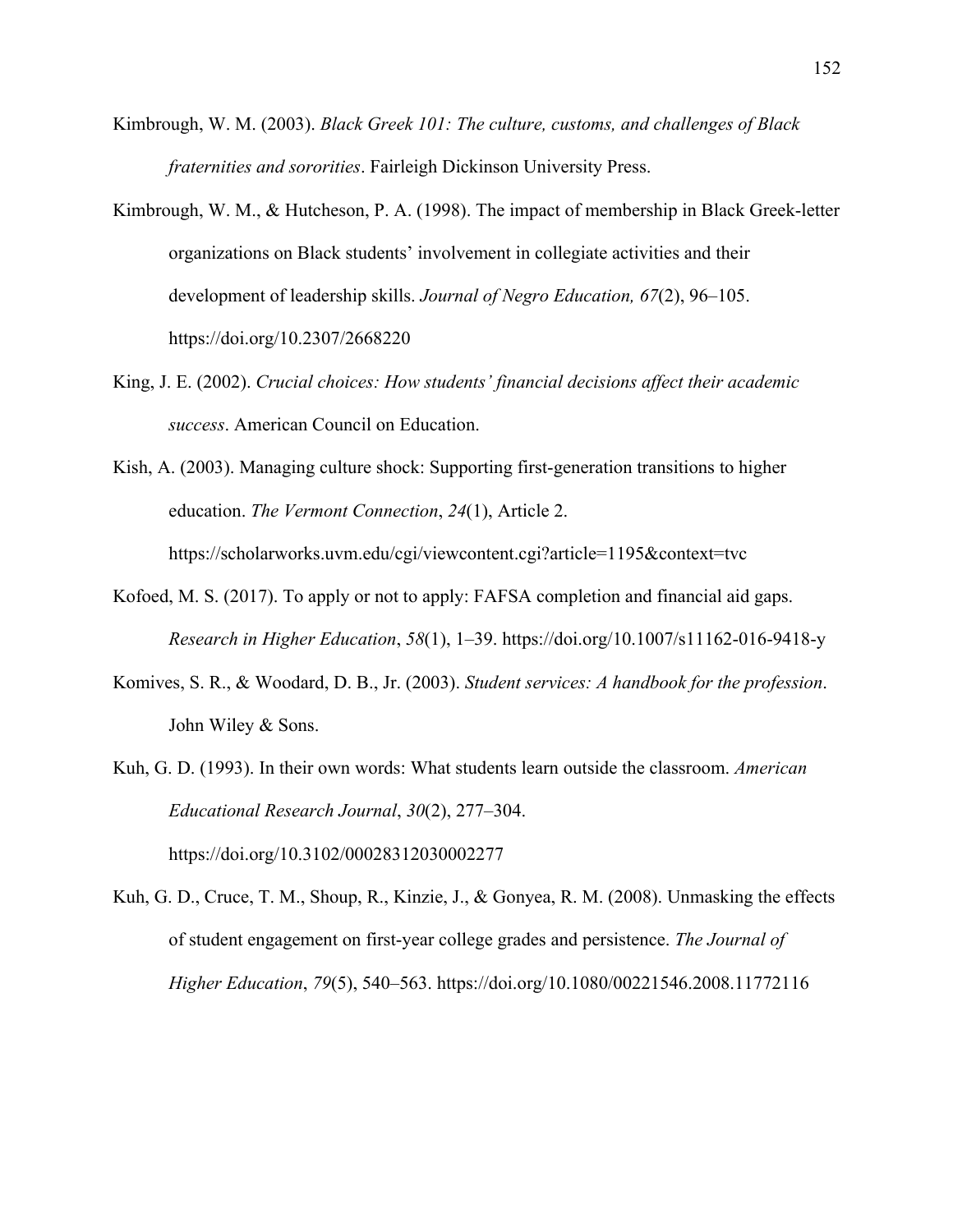- Kuh, G. D., Kinzie, J., Schuh, J. H., & Whitt, E. J. (2005). Never let it rest: Lessons about student success from high-performing colleges and universities. *Change: The Magazine of Higher Learning*, *37*(4), 44–51. https://doi.org/10.3200/CHNG.37.4.44-51
- Kuh, G. D., Kinzie, J., Schuh, J. H., & Whitt, E. J. (2011). *Student success in college: Creating conditions that matter*. John Wiley & Sons.
- Kyllonen, P. C. (2012). The importance of higher education and the role of noncognitive attributes in college success. *Pensamiento Educativo, Revista de Investigación Latinoamericana)*, *49*(2). https://doi.org/10.7764/PEL.49.2.2012.7
- Lee, M. A. (1995). *Fraternities without brotherhood: A study of prejudice on the American campus*. Beacon Press.
- Lee, J. J., Sax, L. J., Kim, K. A., & Hagedorn, L. S. (2004). Understanding students' parental education beyond first-generation status. *Community College Review*, *32*(1), 1–20. https://doi.org/10.1177/009155210403200101
- Leonardo, Z. (2009). *Race, Whiteness, and education*. Routledge. https://doi.org/10.4324/9780203880371
- Long, L. D. (2010). *AFA/EBI fraternity/sorority assessment: Summary report 2009*. Association of Fraternity/Sorority Advisors.
- Long, L., & Snowden, A. (2011). The more you put into it, the more you get out of it: The educational gains of fraternity/sorority officers. *Oracle: The Research Journal of the Association of Fraternity/Sorority Advisors*, *6*(2), 1–14. https://doi.org/10.25774/1y3vrj75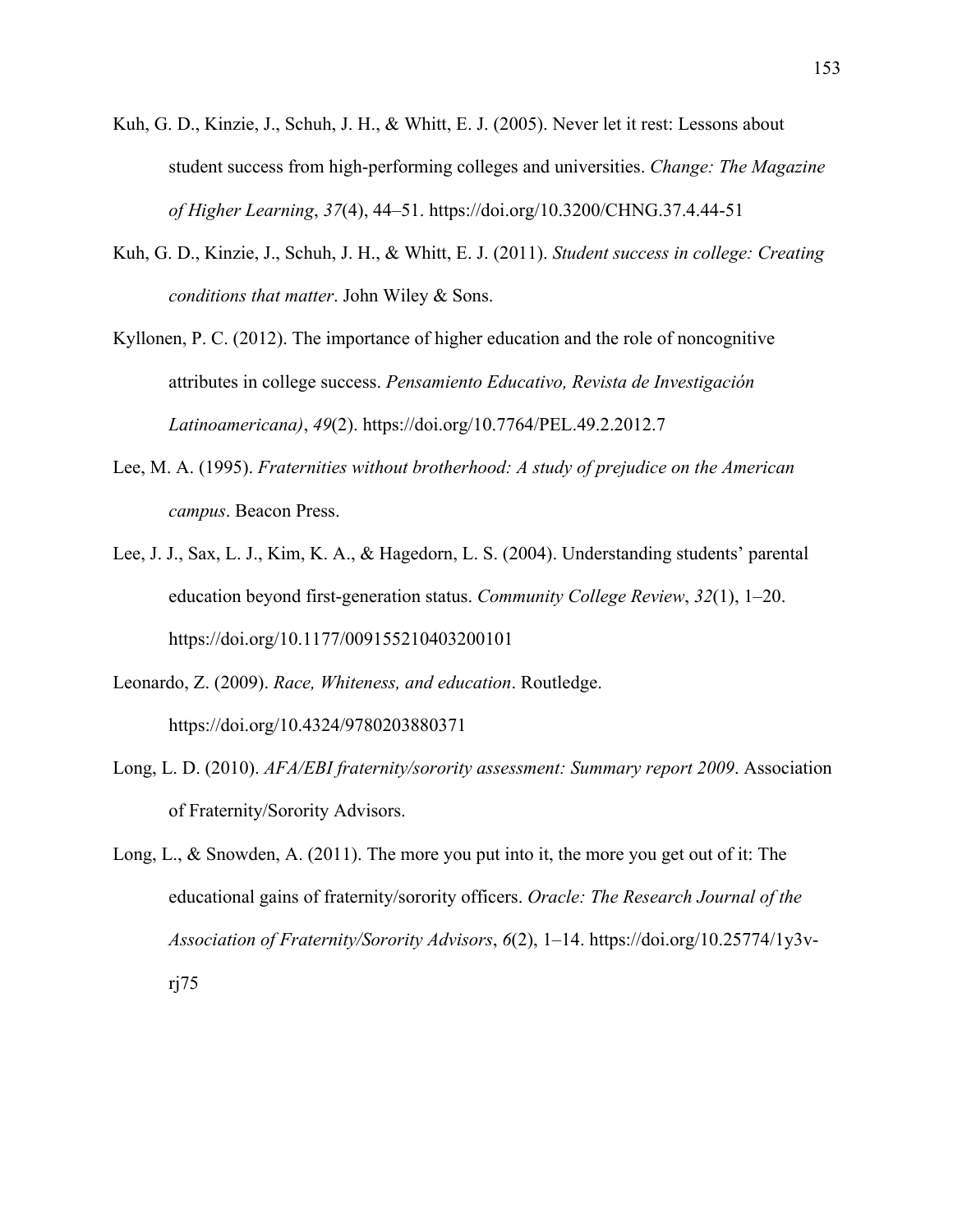- Longwell-Grice, R., Adsitt, N. Z., Mullins, K., & Serrata, W. (2016). The first ones: Three studies on first-generation college students. *NACADA Journal*, *36*(2), 34–46. https://doi.org/10.12930/NACADA-13-028
- Longwell-Grice, R., & Longwell-Grice, H. (2008). Testing Tinto: How do retention theories work for first-generation, working-class students? *Journal of College Student Retention: Research, Theory & Practice*, *9*(4), 407–420. https://doi.org/10.2190/CS.9.4.a
- Lundberg, C. A., Schreiner, L. A., Hovaguimian, K., & Miller, S. S. (2007). First-generation status and student race/ethnicity as distinct predictors of student involvement and learning. *Journal of Student Affairs Research and Practice*, *44*(1), 57–83. https://doi.org/10.2202/1949-6605.1755
- MacIntyre, A. (2007). *After virtue: A study in moral theory*. Duckworth. (Original work published 1981)
- Maestas, R., Vaquera, G. S., & Zehr, L. M. (2007). Factors impacting sense of belonging at a Hispanic-serving institution. *Journal of Hispanic Higher Education*, *6*(3), 237–256. https://doi.org/10.1177/1538192707302801
- Maisel, J. M. (1990). Social fraternities and sororities are not conducive to the educational process. *NASPA Journal, 28*(1), 8–12. https://doi.org/10.1080/00220973.1990.11072181
- Manley Lima, M. C. (2014). *Commuter students' social integration: The relationship between involvement in extracurricular activities and sense of belonging* (Publication No. 3617177) [Doctoral dissertation, The George Washington University]. ProQuest Dissertations and Theses Global.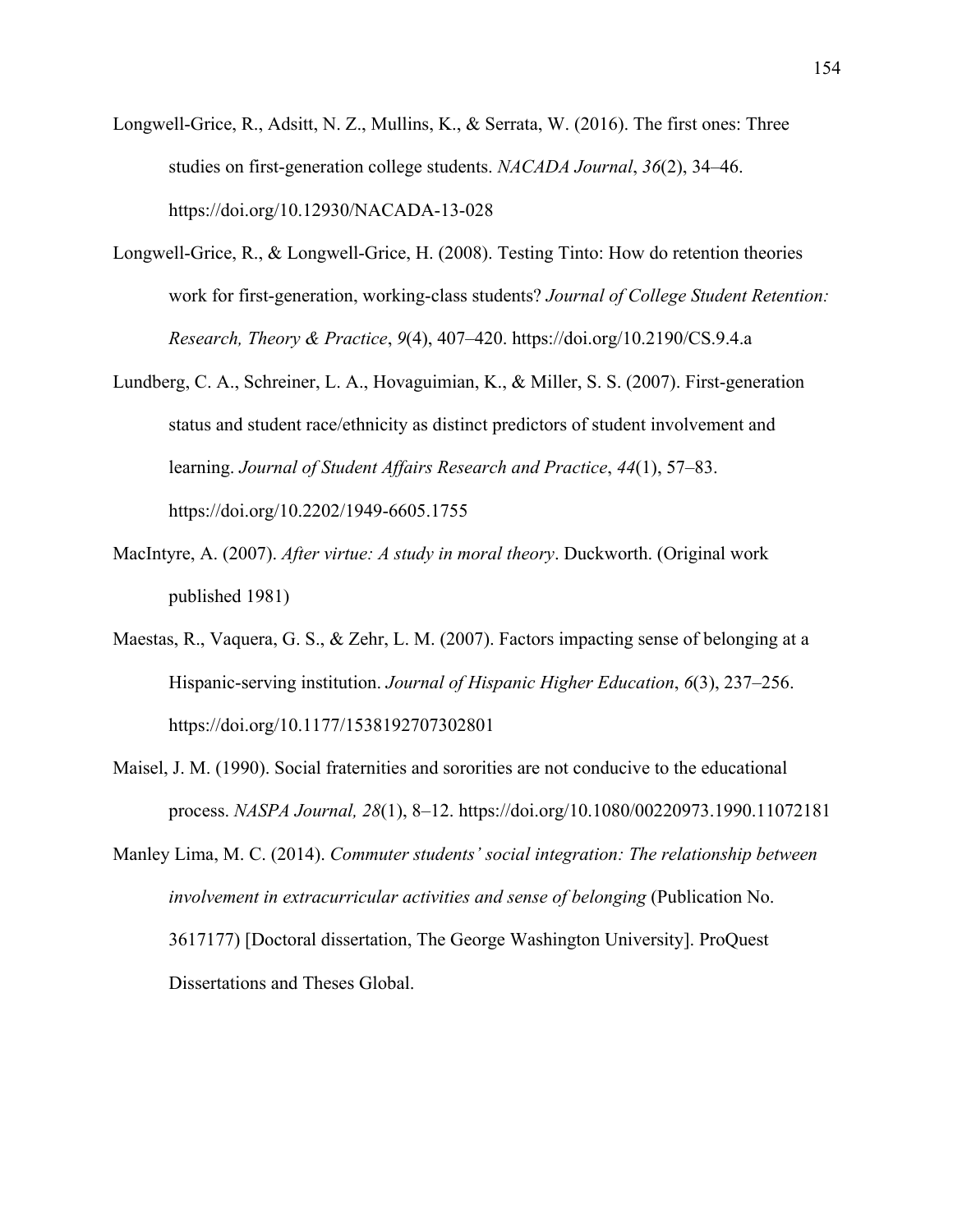Martin, G. L. (2015). "Tightly wound rubber bands": Exploring the college experiences of lowincome, first-generation White students. *Journal of Student Affairs Research and Practice*, *52*(3), 275–286. https://doi.org/10.1080/19496591.2015.1035384

- Martin, J. P., Miller, M. K., & Simmons, D. R. (2014). Exploring the theoretical social capital "deficit" of first-generation college students: Implications for engineering education. *International Journal of Engineering Education*, *30*(4), 822–836.
- Matthews, E. (2005). *"I'm still an African American but with a similar but different story to tell." The racial identity development of African American males who join historically Caucasian fraternities* [Unpublished Master's thesis]. Smith College School of Social Work.
- Matthews, H., Featherstone, L., Blunder, L., Gerling, A. J., Lodge, S., & Messenger, R. B. (2009). Living in your letters: Assessing congruence between espoused and enacted values of one fraternity/sorority community. *Oracle: The Research Journal of the Association of Fraternity/Sorority Advisors*, *4*(1), 29–41. https://doi.org/10.25774/0kajw609
- Maxwell, J. A. (2013). *Qualitative research design: An interactive approach* (3rd ed.). SAGE Publications.
- McCabe, D. L., & Bowers, W. J. (1996). The relationship between student cheating and college fraternity or sorority membership. *NASPA Journal*, *33*(4), 280–291. https://doi.org/10.1080/00220973.1996.11072416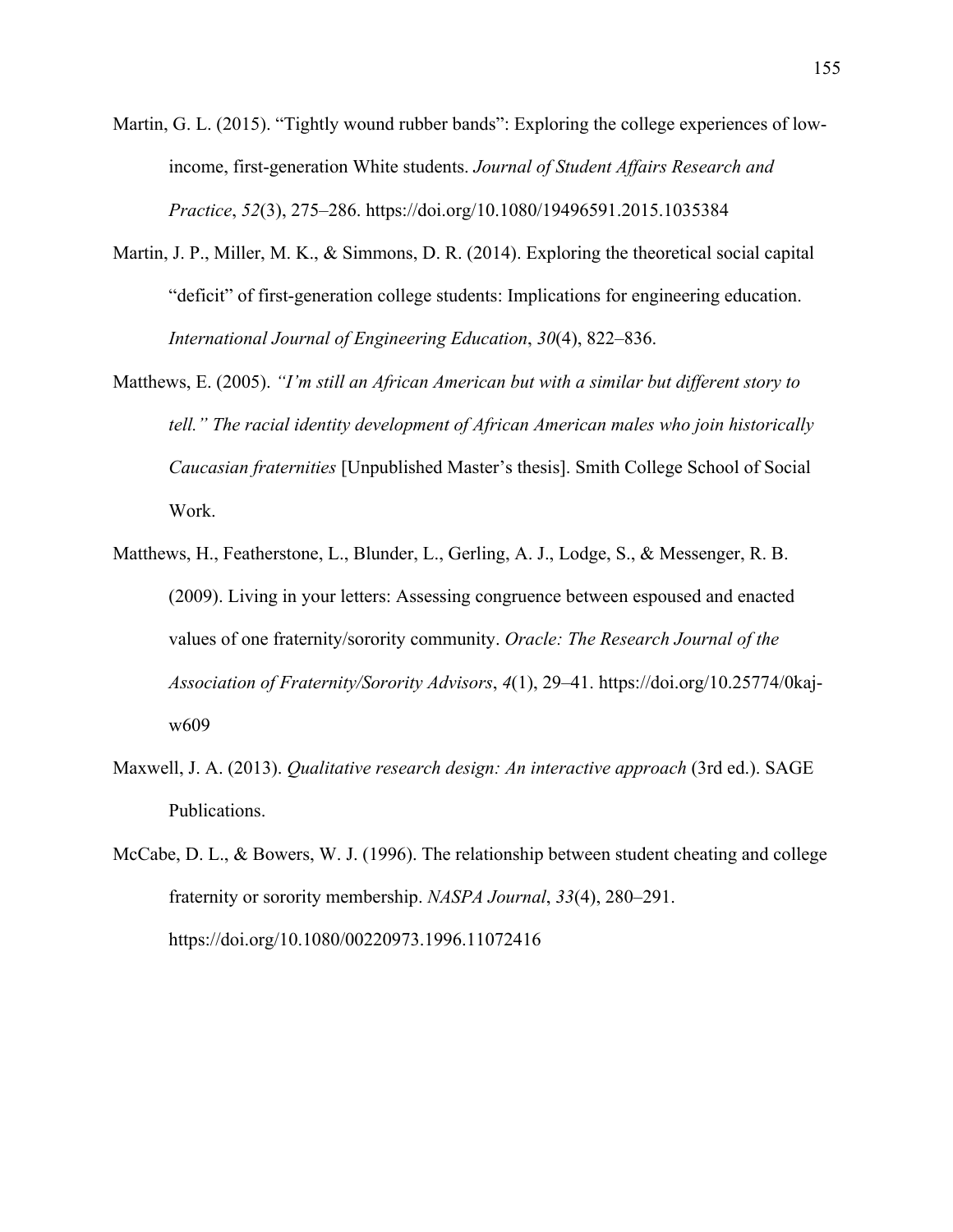- McCarron, G. P., & Inkelas, K. K. (2006). The gap between educational aspirations and attainment for first-generation college students and the role of parental involvement. *Journal of College Student Development*, *47*(5), 534–549. https://doi.org/10.1353/csd.2006.0059
	-
- McClure, K. R., & Ryder, A. J. (2018). The costs of belonging: How spending money influences social relationships in college. *Journal of Student Affairs Research and Practice, 55*(2), 196–209. https://doi.org/10.1080/19496591.2017.1360190
- McCoy, D. L. (2006). *Entering the academy: Exploring the socialization experiences of African American male faculty* (Publication No. 3208182) [Doctoral dissertation, Louisiana State University and Agricultural & Mechanical College]. ProQuest Dissertations and Theses Global.
- McCreary, G., & Schutts, J. (2015). Toward a broader understanding of fraternity–developing and validating a measure of fraternal brotherhood. *Oracle: The Research Journal of the Association of Fraternity/Sorority Advisors*, *10*(2), 31–50.

https://doi.org/10.25774/mzp0-zb70

- McCubbin, I. (2003, February). *An examination of criticisms made of Tinto's 1975 student integration model of attrition*. https://www.psy.gla.ac.uk/~steve/localed/icubb.pdf
- McKay, V. C., & Estrella, J. (2008). First-generation student success: The role of faculty interaction in service learning courses. *Communication Education*, *57*(3), 356–372. https://doi.org/10.1080/03634520801966123
- McLean, J., & Giligan, C., & Sullivan, A. (1997). *Between voice and silence: Women and girls, race and relationship.* Harvard University Press.

Merriam-Webster. (2020). https://www.merriam-webster.com/dictionary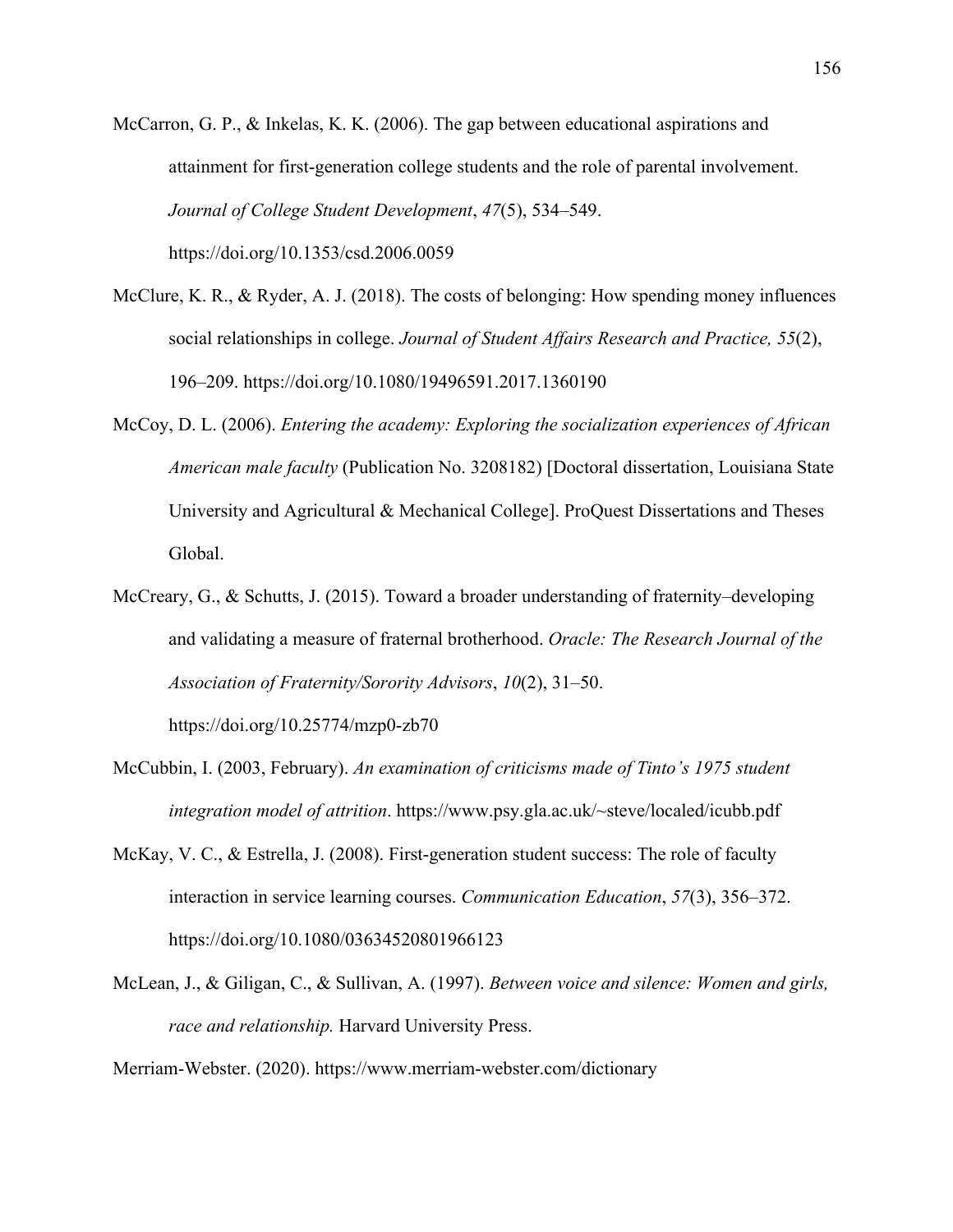- Miles, M. B., & Huberman, A. M. (1994). *Qualitative data analysis: An expanded sourcebook*. SAGE Publications.
- Mills, C. (2007). White ignorance. In S. Sullivan & N. Tuana (Eds.), *Race and epistemologies of ignorance* (pp. 26–31). State University of New York Press.

Mitchell, D., & Means, D. (2014). "Quadruple consciousness": A literature review and new theoretical consideration for understanding the experiences of Black gay and bisexual college men at predominately White institutions. *Journal of Black Males in Education, 5*(1), 23–35. http://citeseerx.ist.psu.edu/viewdoc/ download?doi=10.1.1.725.7787&rep=rep1&type=pdf

- Mitchell, K. (1997). Making the grade: Help and hope for the first-generation college student. In *The path to college: Making choices that are right for you (pp. 16–17). Access ERIC.* https://files.eric.ed.gov/fulltext/ED413886.pdf#page=17
- Moschetti, R. V., & Hudley, C. (2015). Social capital and academic motivation among firstgeneration community college students. *Community College Journal of Research and Practice*, *39*(3), 235–251. https://doi.org/10.1080/10668926.2013.819304
- National Center for Education Statistics. (2017). *Fast facts: High school graduation rates.*  https://nces.ed.gov/fastfacts/display.asp?id=805

National Panhellenic Conference. (2001). *Meet NPC*. https://www.npcwomen.org/about.aspx

- Nelson, S. M., Halperin, S., Wasserman, T. H., Smith, C., & Graham, P. (2006). Effects of fraternity/sorority membership and recruitment semester on GPA and retention. *Oracle: The Research Journal of the Association of Fraternity/Sorority Advisors*, *2*(1), 61–73.
- Nieto, S. (2004). *Affirming diversity: The sociopolitical context of multicultural education* (4th ed.). Longman.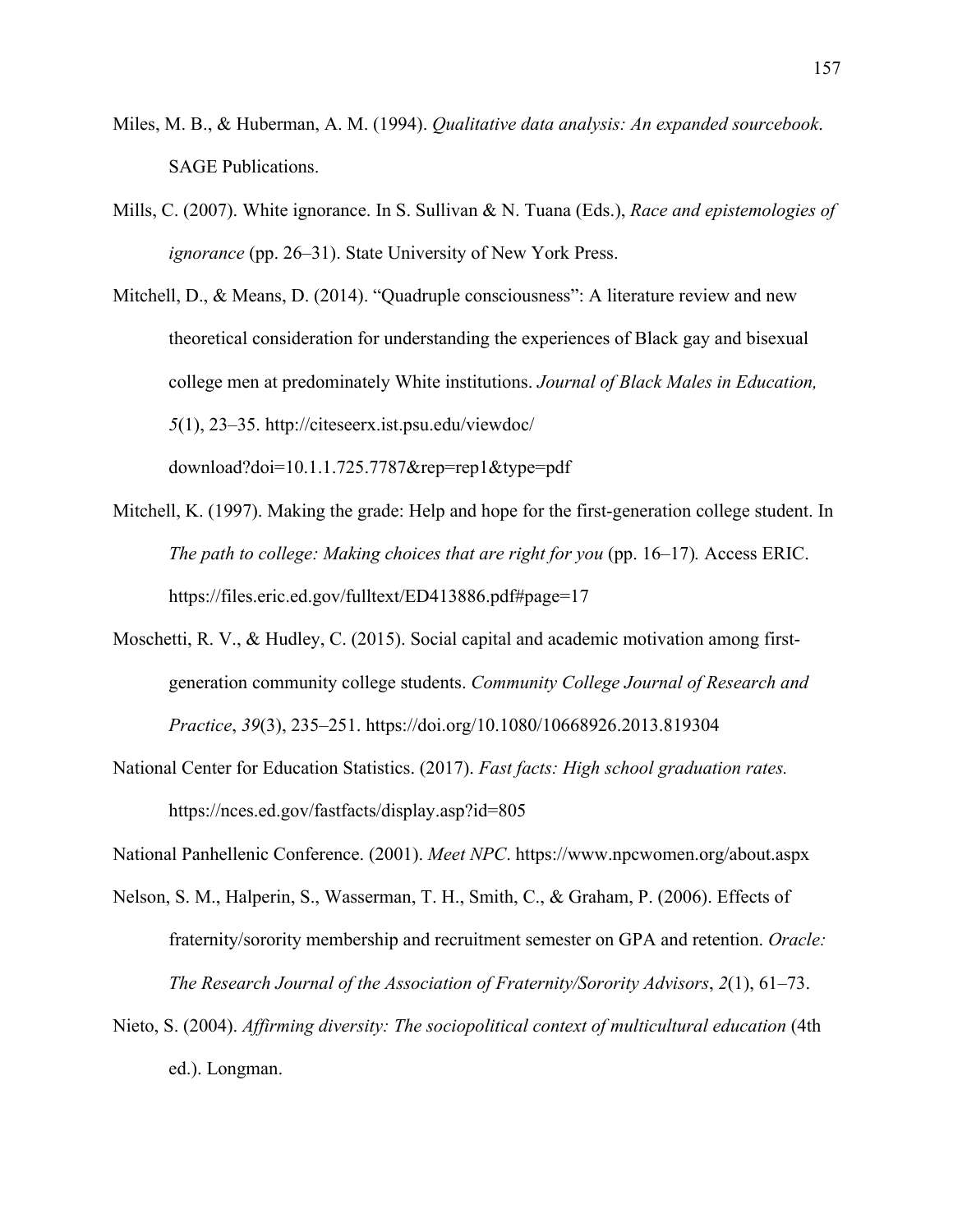North American Interfraternity Conference. (2010). http://www.ncindy.org/press North American Interfraternity Conference. (2021). www.nicfraternity.org

- Nuñez, A. M., & Cuccaro-Alamin, S. (1998). *First-generation students: Undergraduates whose parents never enrolled in postsecondary education* (NCES 98–082). National Center for Education Statistics, U.S. Government Printing Office.
- Nuñez, A. M., Hurtado, S., & Galdeano, E. C. (Eds.). (2015). *Hispanic-serving institutions: Advancing research and transformative practice*. Routledge.
- Ogbu, J. U. (1994). Minority status, cultural frame of reference, and schooling. In D. Keller-Cohen (Ed.), *Literacy: Interdisciplinary conversations* (pp. 361–384). Hampton Press.
- O'Keeffe, P. (2013). A sense of belonging: Improving student retention. *College Student Journal*, *47*(4), 605–613.
- Orta, D., Murguia, E., & Cruz, C. (2019). From struggle to success via Latina sororities: Culture shock, marginalization, embracing ethnicity, and educational persistence through academic capital. *Journal of Hispanic Higher Education*, *18*(1), 41–58. https://doi.org/10.1177/1538192717719133
- Osterman, K. F. (2000). Students' need for belonging in the school community. *Review of Educational Research*, *70*(3), 323–367. https://doi.org/10.3102/00346543070003323
- Owens, D., Lacey, K., Rawls, G., & Holbert-Quince, J. (2010). First-generation African American male college students: Implications for career counselors*. The Career Development Quarterly*, *58*(4), 291–300. https://doi.org/10.1002/j.2161-0045. 2010.tb00179.x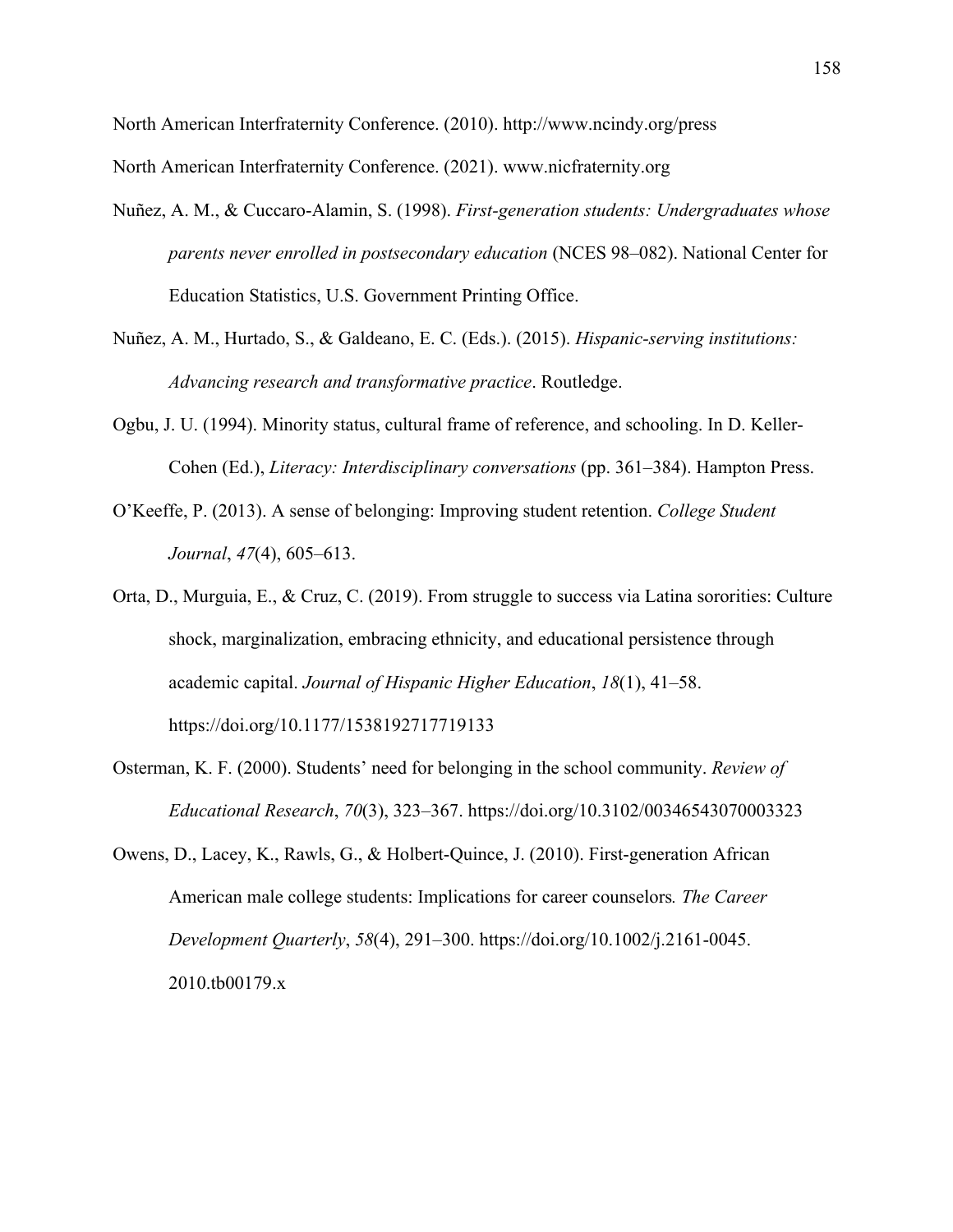- Padgett, R. D., Johnson, M. P., & Pascarella, E. T. (2012). First-generation undergraduate students and the impacts of the first year of college: Additional evidence. *Journal of College Student Development*, *53*(2), 243–266. https://doi.org/10.1353/csd.2012.0032
- Park, J. J. (2014). Clubs and the campus racial climate: Student organizations and interracial friendship in college. *Journal of College Student Development, 55*(7), 641–660. https://doi.org/10.1353/csd.2014.0076
- Palbusa, J. A., & Gauvain, M. (2017). Parent–student communication about college and freshman grades in first-generation and non–first-generation students. *Journal of College Student Development*, *58*(1), 107–112. https://doi.org/10.1353/csd.2017.0007
- Park, A., Sher, K. J., Wood, P. K., & Krull, J. L. (2009). Dual mechanisms underlying accentuation of risky drinking via fraternity/sorority affiliation: The role of personality, peer norms, and alcohol availability. *Journal of Abnormal Psychology*, *118*(2), 241–255. https://doi.org/10.1037/a0015126
- Pascarella, E. T., Pierson, C. T., Wolniak, G. C., & Terenzini, P. T. (2004). First-generation college students: Additional evidence on college experiences and outcomes. *The Journal of Higher Education*, *75*(3), 249–284. https://doi.org/10.1080/00221546.2004.11772256
- Pascarella, E. T., & Terenzini, P. T. (1991). *How college affects students: Findings and insights from twenty years of research*. Jossey-Bass.
- Pascarella, E. T., & Terenzini, P. T. (2005). *How college affects students: A third decade of research* (2nd ed.). Jossey-Bass.
- Patton, L. D., Renn, K. A., Guido, F. M., & Quaye, S. J. (2016). *Student development in college: Theory, research, and practice*. John Wiley & Sons.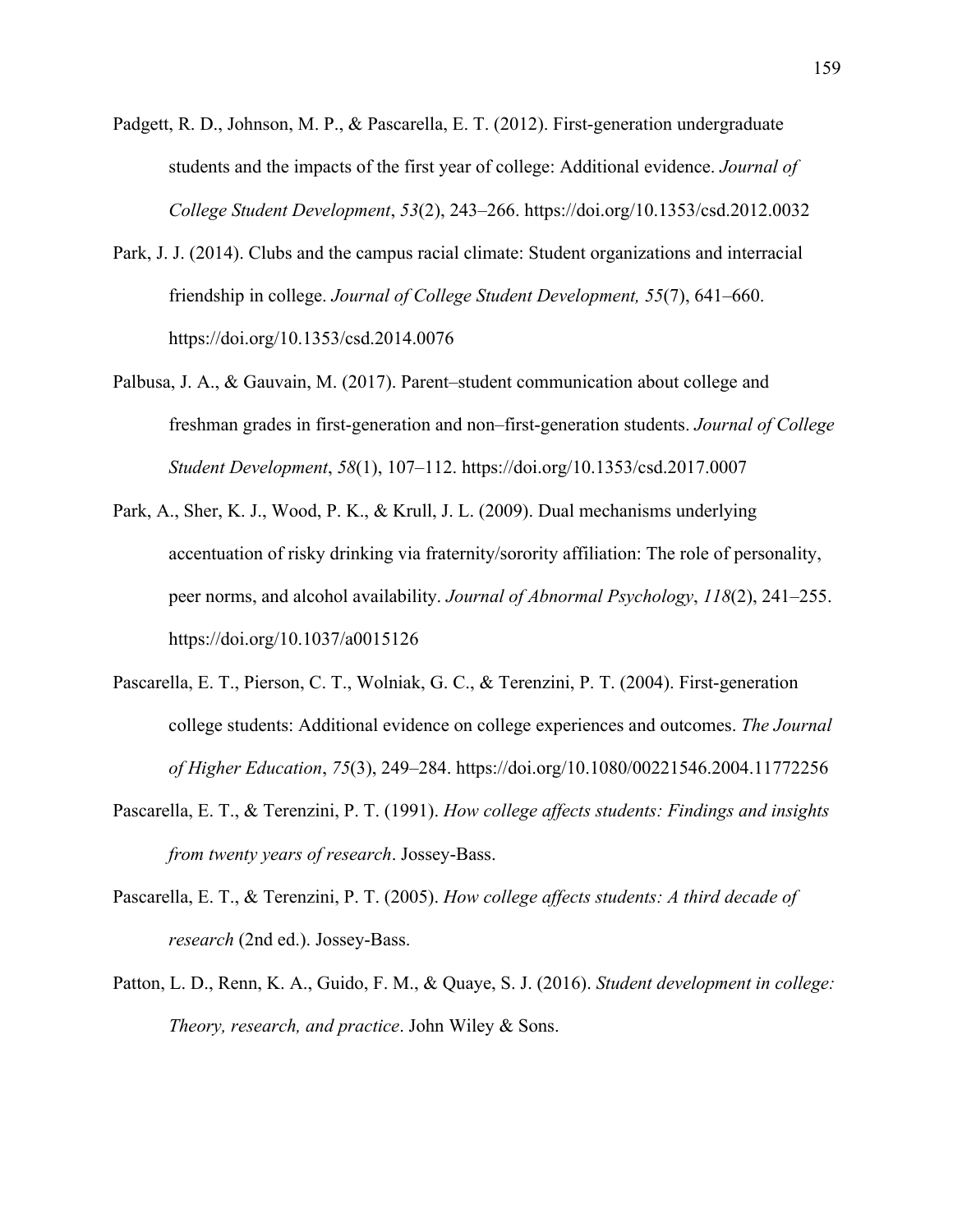Patton, M. Q. (1999). Enhancing the quality and credibility of qualitative analysis. *Health Services Research*, *34*(5 Pt. 2), 1189–1208.

https://www.ncbi.nlm.nih.gov/pmc/articles/PMC1089059/pdf/hsresearc

- Perna, L. W. (2015, April 30). *Improving college access and completion for low-income and first-generation students: The role of college access and success programs*. https://repository.upenn.edu/cgi/viewcontent.cgi?article=1358&context=gse\_pubs
- Petty, T. (2014). Motivating first-generation students to academic success and college completion. *College Student Journal, 48*(2), 257–264.
- Picca, L. H., & Feagin, J. R. (2007). *Two-faced racism: Whites in the backstage and frontstage.*  Routledge/Taylor & Francis Group.
- Pike, G. R. (2003). Membership in a fraternity or sorority, student engagement, and educational outcomes at AAU public research universities. *Journal of College Student Development, 44*(3), 369–382. https://doi.org/10.1353/csd.2003.0031
- Pike, G. R., & Kuh, G. D. (2005). First-and second-generation college students: A comparison of their engagement and intellectual development. *The Journal of Higher Education*, *76*(3), 276–300. https://doi.org/10.1080/00221546.2005.11772283
- Pratt, I. S., Harwood, H. B., Cavazos, J. T., & Ditzfeld, C. P. (2019). Should I stay or should I go? Retention in first-generation college students. *Journal of College Student Retention: Research, Theory & Practice*, *21*(1), 105–118.

https://doi.org/10.1177/1521025117690868

Próspero, M., & Vohra-Gupta, S. (2007). First generation college students: Motivation, integration, and academic achievement. *Community College Journal of Research and Practice*, *31*(12), 963–975. https://doi.org/10.1080/10668920600902051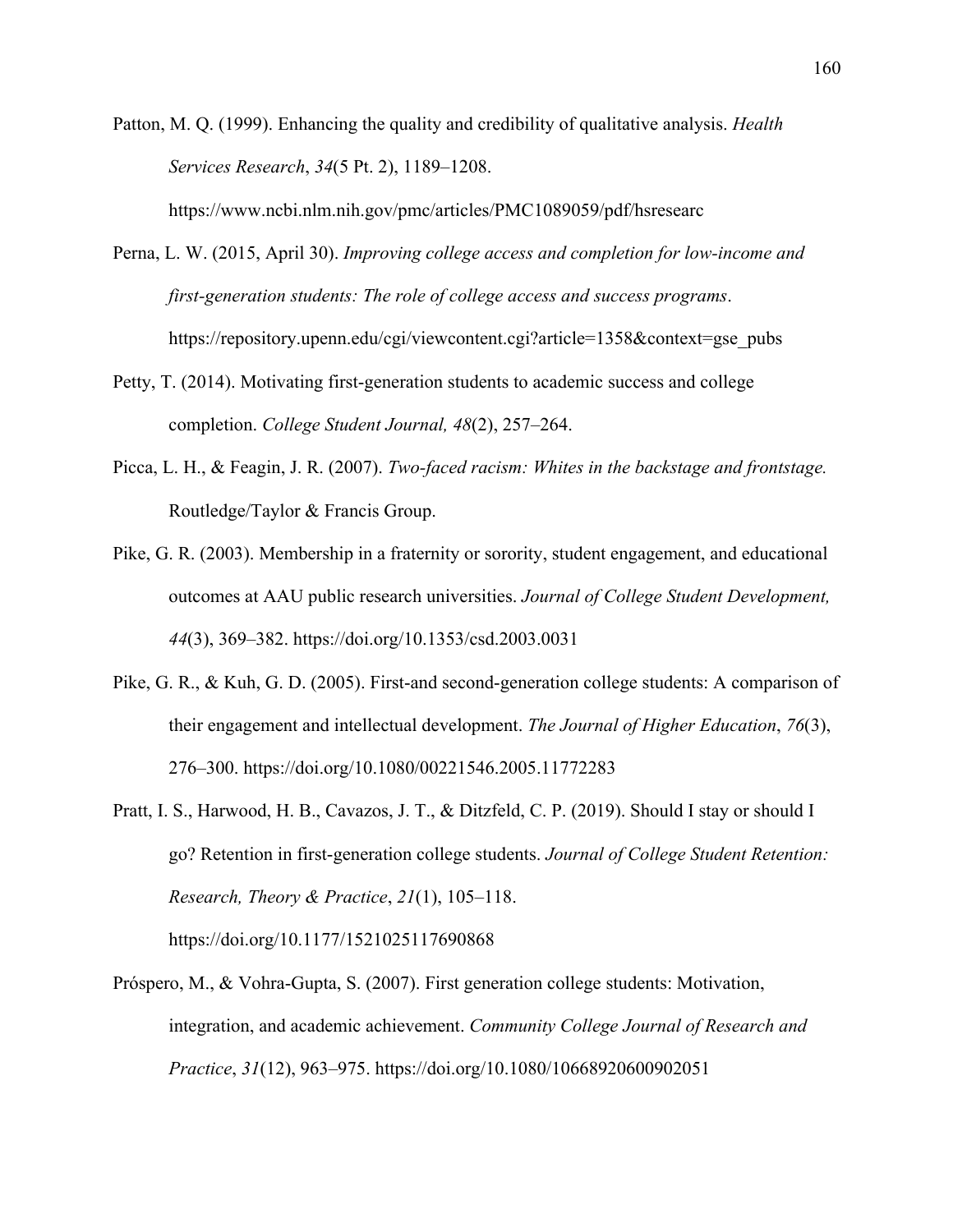Ray, R. (2013). Fraternity life at predominantly white universities in the US: The saliency of race. *Ethnic and Racial Studies*, *36*(2), 320–336. https://doi.org/10.1080/01419870.2012.676201

- Redford, J., Hoyer, K. M., & Ralph, J. (2017). *First-generation and continuing-generation college students: A comparison of high school and postsecondary experience*. https://nces.ed.gov/pubs2018/2018009.pdf
- Reid, M. J. (2007). *First-generation urban college students speaking out about their secondary school preparation for postsecondary education* [Doctoral dissertation, The Ohio State University]. OhioLINK Digital Archive.

http://rave.ohiolink.edu/etdc/view?acc\_num=osu1180403873

- Reid, M. J., & Moore, J. L., III. (2008). College readiness and academic preparation for postsecondary education: Oral histories of first-generation urban college students. *Urban Education*, *43*(2), 240–261. https://doi.org/10.1177/0042085907312346
- Riessman, C. K. (1993). *Narrative analysis. Qualitative research methods* (Vol. 30). SAGE Publications.
- Riessman, C. K. (2008). *Narrative methods for the human sciences*. SAGE Publications.
- Riehl, R. J. (1994). The academic preparation, aspirations, and first-year performance of firstgeneration students. *College and University*, *70*(1), 14–19.

Rios-Aguilar, C., & Deil-Amen, R. (2012). Beyond getting in and fitting in: An examination of social networks and professionally relevant social capital among Latina/o university students. *Journal of Hispanic Higher Education*, *11*(2), 179–196. https://doi.org/10.1177/1538192711435555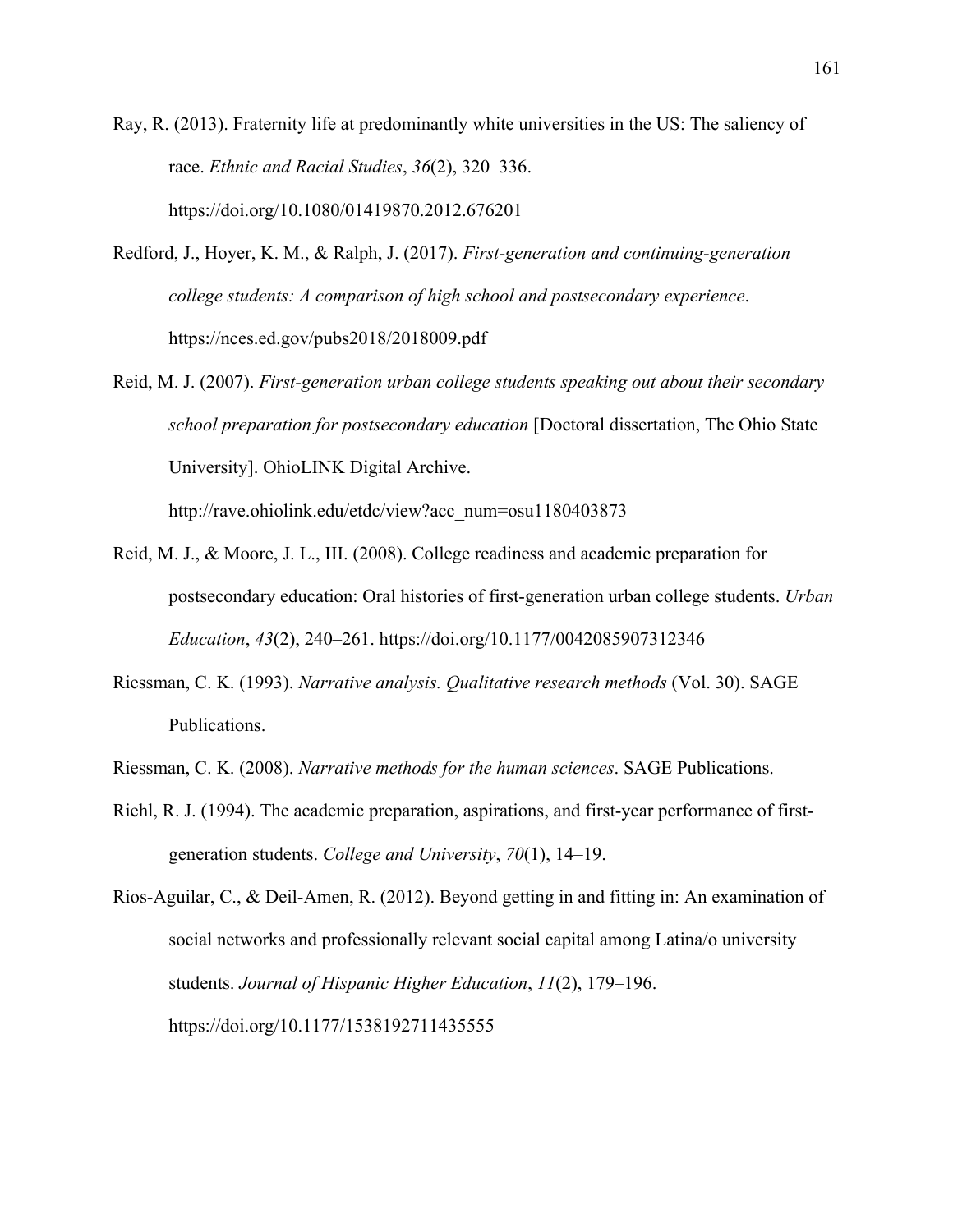- Robinson, D., Gibson-Beverly, G., & Schwartz, J. (2004). Sorority and fraternity membership and religious behaviors: Relations to gender attitudes. *Sex Roles, 50*(11–12), 871–877. https://doi.org/10.1023/B:SERS.0000029104.87813.d5
- Rosenberg, H. Weiss, B., Lopez, E., & Rosenberg, H. (2010). *Beyond random acts: Family, school, and community engagement as an integral part of education reform.* National Policy Forum for Family, School, & Community Engagement.
- Rossman, G. B., & Rallis, S. F. (2017). *An introduction to qualitative research: Learning in the field* (4th ed). SAGE Publications.
- Routon, P. W., & Walker, J. K. (2014). The impact of Greek organization membership on collegiate outcomes. Evidence from a national survey. *Journal of Behavioral and Experimental Economics, 49*(1), 63–70. https://doi.org/10.1016/j.socec.2014.02.003
- Rubin, H. J., & Rubin, I. S (2012). *Qualitative interviewing: The art of hearing data* (3rd ed.). SAGE Publications.

Rudolph, F. (1962). *The American college and university: A history*. Knopf.

- Sasso, P. A., Nasser, R. M., Badruddin, B., & Becque, F. (2019). Fraternities and sororities as a student movement. In P. A. Sasso, J. P. Biddix, & M. L. Miranda (Eds.), *Foundations, research, and assessment of fraternities and sororities retrospective and future considerations* (pp. 3–24). Stylus Publishing.
- Saenz, V. B., Hurtado, S., Barrera, D., Wolf, D., & Yeung, F. (2007). *First in my family: A profile of first-generation college students at four-year institutions since 1971*. Education Research Institute.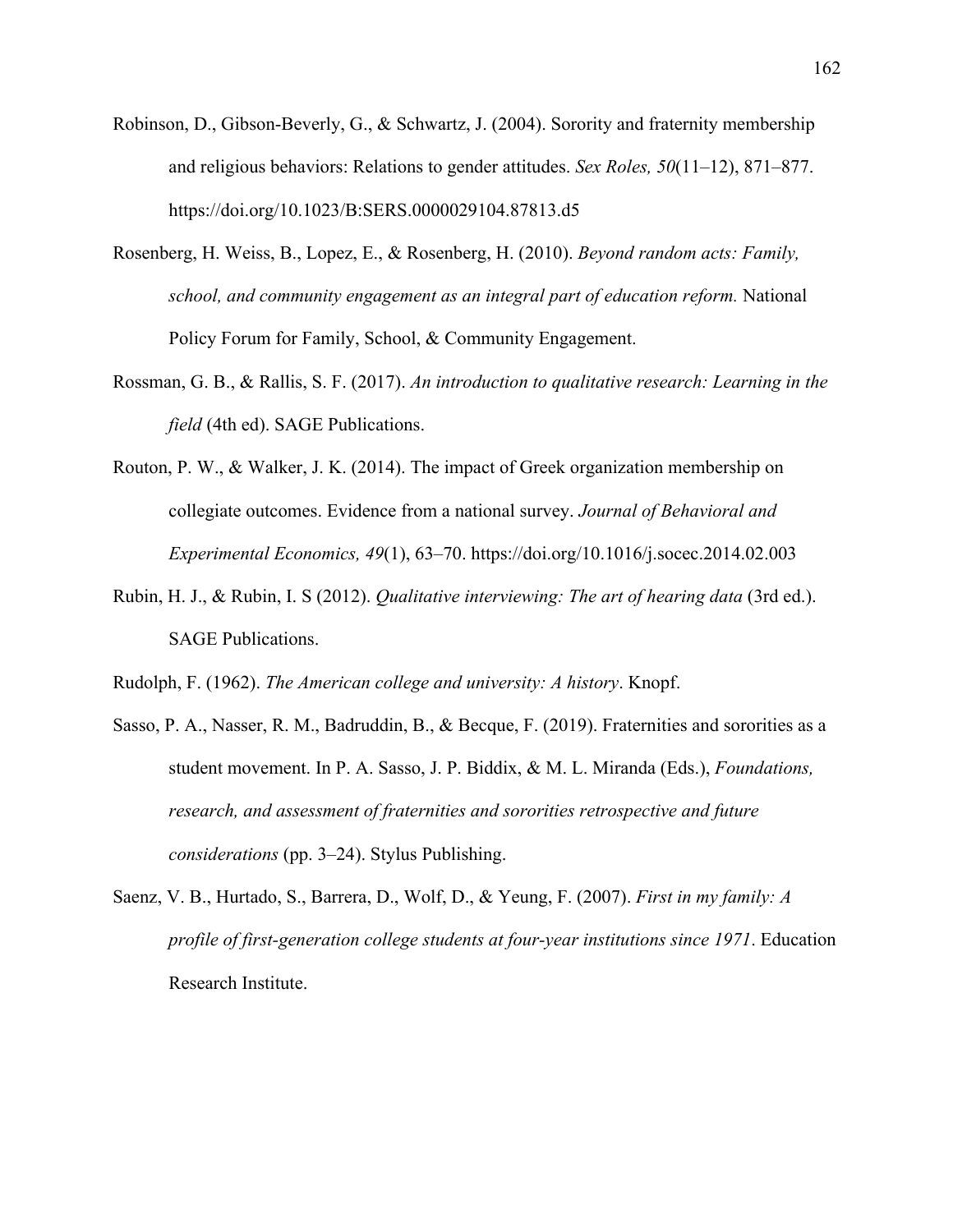- Sánchez, B., Esparza, P., Berardi, L., & Pryce, J. (2011). Mentoring in the context of Latino youth's broader village during their transition from high school. *Youth & Society*, *43*(1), 225–252. https://doi.org/10.1177/0044118X10363774
- Santiago, D. (2006). *Inventing Hispanic-serving institutions (HSIs): The basics*. Excelencia in Education. https://files.eric.ed.gov/fulltext/ED506052.pdf

Scheurich, J. J. (1997). *Research method in the postmodern*. Falmer Press.

- Schmeiser, M. D., Stoddard, C., & Urban, C. (2015). *Does salient financial information affect academic performance and borrowing behavior among college students?* https://doi.org/10.17016/FEDS.2015.075
- Schwartz, S. H., & Bilsky, W. (1987). Towards a universal psychological structure of human values. *Journal of Personality and Social Psychology, 53*(3), 550–562. https://doi.org/10.1037/0022-3514.53.3.550
- Schwartz, S. E., Kanchewa, S. S., Rhodes, J. E., Gowdy, G., Stark, A. M., Horn, J. P., Parnes, M., & Spencer, R. (2018). "I'm having a little struggle with this, can you help me out?": Examining impacts and processes of a social capital intervention for first‐generation college students. *American Journal of Community Psychology*, *61*(1–2), 166–178. https://doi.org/10.1002/ajcp.12206
- Schutts, J., McCreary, G., & Cohen, S. (2017). Devising and testing a measure of fraternal sisterhood. *Oracle: The Research Journal of the Association of Fraternity/Sorority Advisors*, *12*(2), 26–43.
- Schutts, J., & Shelley, K. (2014). Modeling a values-based congruence framework to predict organization constructs in fraternities and sororities. *Oracle: The Research Journal of the Association of Fraternity/Sorority Advisors, 9*(1), 33–53. https://tinyurl.com/y9ewt4q6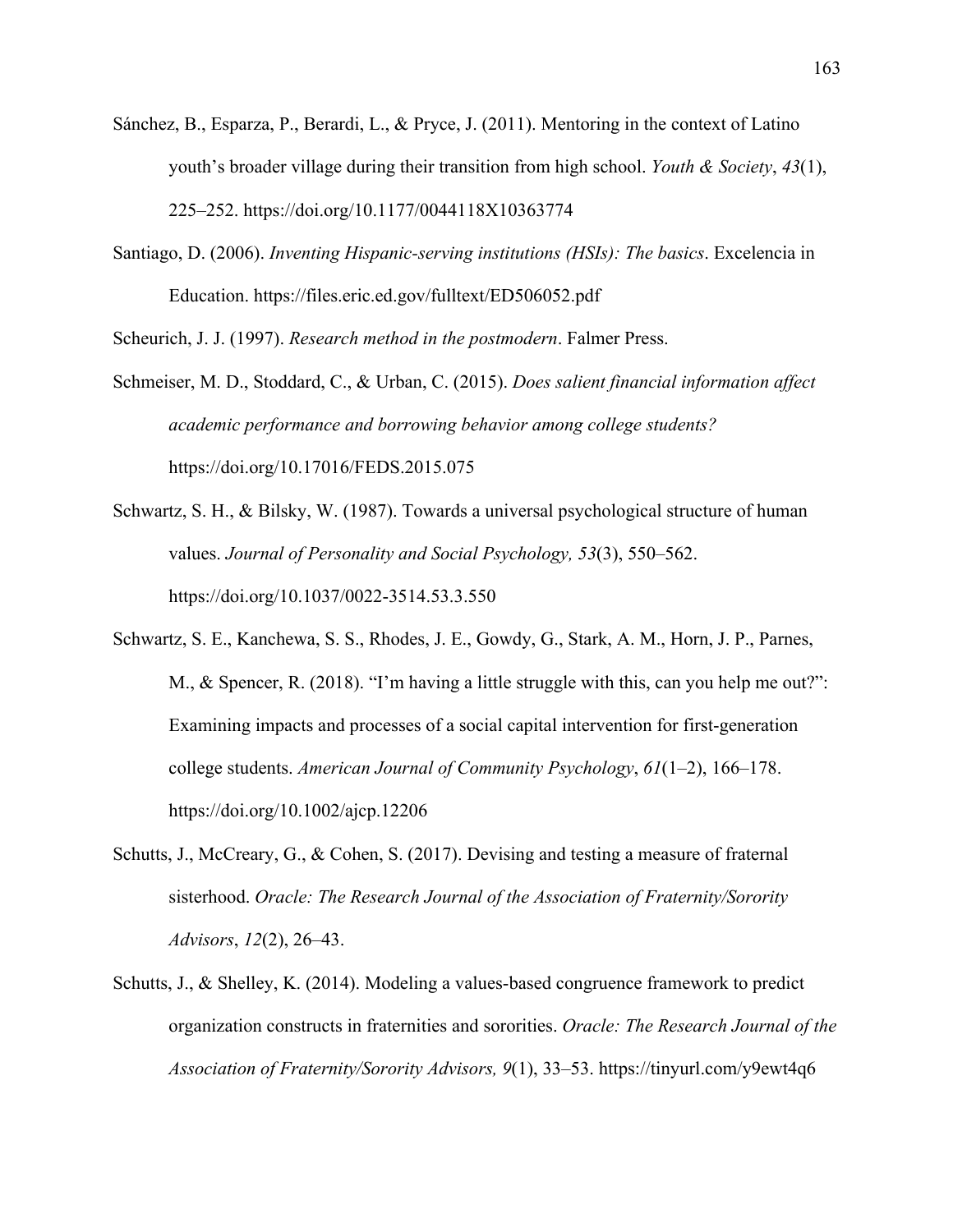- Somers, P., Woodhouse, S. R., & Cofer, J. E., Sr. (2004). Pushing the boulder uphill: The persistence of first-generation college students. *NASPA Journal*, *41*(3), 418–435. https://doi.org/10.2202/1949-6605.1353
- Soria, K. M. (2015). *Welcoming blue-collar scholars into the ivory tower: Developing classconscious strategies for students' success*. National Resource Center for the First-Year Experience and Students in Transition.
- Soria, K. M., Fink, A., Lepkowski, C., & Snyder, L. (2013). Undergraduate student leadership and social change. *Journal of College and Character*, *14*(3), 241–252. https://doi.org/10.1515/jcc-2013-0031
- Spady, W. G. (1970). Dropouts from higher education: An interdisciplinary review and synthesis. *Interchange*, *1*(1), 64–85. https://doi.org/10.1007/BF02214313
- Stanton-Salazar, R. D. (2001). *Manufacturing hope and despair: The school and kin support networks of US-Mexican youth*. Teachers College Press.
- Stapleton, L. D., & Nicolazzo, Z. (2019). Sorority life reimagined: Deaf culture and mainstream sorority life. *New Directions for Student Services*, *165*(1), 87–98. https://doi.org/10.1002/ss.20296
- Steele, C. M. (1997). A threat in the air: How stereotypes shape intellectual identity and performance. *American Psychologist, 52*(1), 613–629.

Stephens, N. M., Fryberg, S. A., Markus, H. R., Johnson, C. S., & Covarrubias, R. (2012). Unseen disadvantage: How American universities' focus on independence undermines the academic performance of first-generation college students. *Journal of Personality and Social Psychology*, *102*(6), 1178–1197.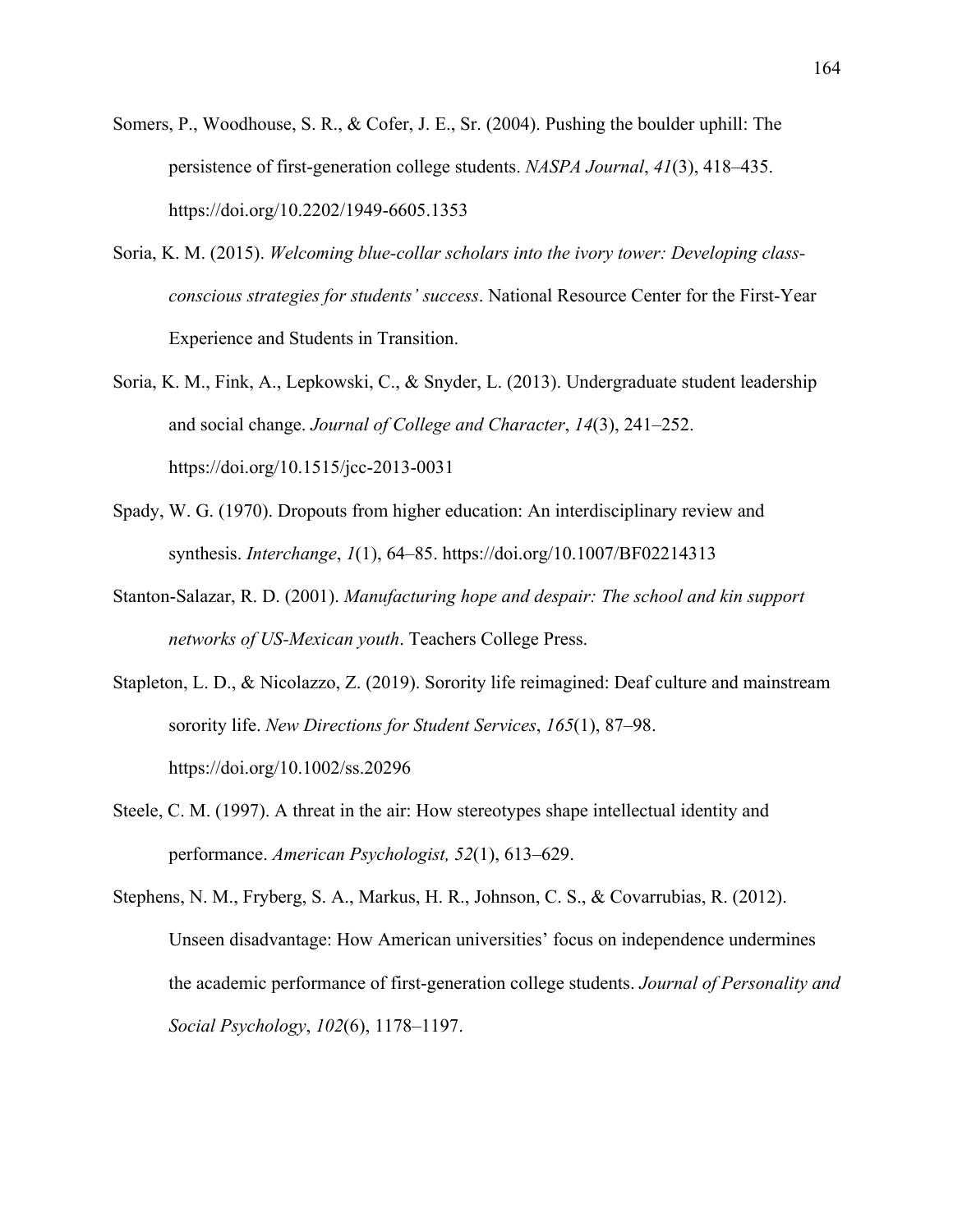- Stephens, N. M., Townsend, S. S., Markus, H. R., & Phillips, L. T. (2012). A cultural mismatch: Independent cultural norms produce greater increases in cortisol and more negative emotions among first-generation college students. *Journal of Experimental Social Psychology*, *48*(6), 1389–1393. https://doi.org/10.1016/j.jesp.2012.07.008
- Strayhorn, T. L. (2008a). Sentido de pertenencia: A hierarchal analysis predicting sense of belonging among Latino college students. *Journal of Hispanic College Education, 7*(4), 301–320. https://doi.org/10.1177/1538192708320474
- Strayhorn, T. L. (2008b). The role of supportive relationships in facilitating African American males' success in college. *NASPA Journal, 45*(1), 26–48. https://doi.org/10.2202/1949- 6605.1906
- Strayhorn, T. L. (2010a). Expectations and experiences: The voice of a first-generation first year college student and the question of student persistence. *International Journal of Qualitative Studies in Education, 23*(2), 237–249.

https://doi.org/10.1080/09518390903362342

- Strayhorn, T. L. (2010b). When race and gender collide: The impact of social and cultural capital on academic achievement of African American and Latino males. *The Review of Higher Education, 33*(3), 307–332. https://doi.org/10.1353/rhe.0.0147
- Strayhorn, T. L. (2012). *College students' sense of belonging: A key to educational success for all students*. Routledge.
- Strayhorn, T. L. (2015). Factors influencing Black males' preparation for college and success in STEM majors: A mixed methods study. *Western Journal of Black Studies*, *39*(1), 45–63.
- Strayhorn, T. L. (2018). *College students' sense of belonging: A key to educational success* (2nd ed.). Routledge.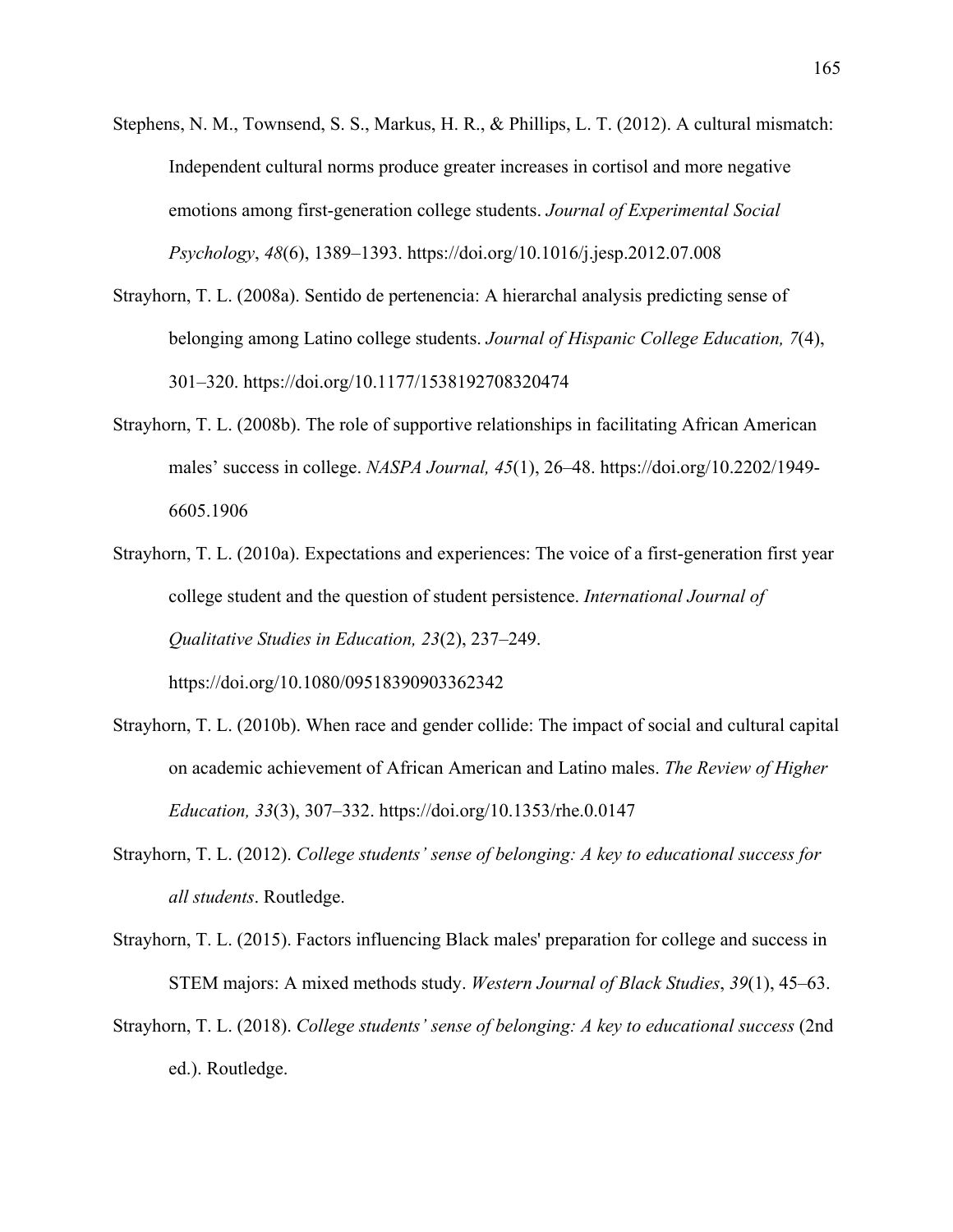- Strayhorn, T. L. (2019). *College students' sense of belonging: A key to educational success*. Routledge.
- Stimson, J., & Carmines, E. (1989). *Issue evolution: Race and the transformation of American politics*. Princeton University Press.
- Sutton, E. M., & Kimbrough, W. M. (2001). Trends in Black student involvement. *NASPA Journal*, *39*(1), 30–40. https://doi.org/10.2202/1949-6605.1160
- Syrett, N. L. (2009). *The company he keeps: A history of White college fraternities*. University of North Carolina Press.
- Tate, K. A., Caperton, W., Kaiser, D., Pruitt, N. T., White, H., & Hall, E. (2015). An exploration of first-generation college students' career development beliefs and experiences. *Journal of Career Development*, *42*(4), 294–310. https://doi.org/10.1177/0894845314565025
- Tatum, B. D. (1999). *Why are all the Black kids sitting together in the cafeteria? And other conversations about race*. Basic Books.
- Taylor, C. M., & Howard-Hamilton, M. F. (1995). Student involvement and racial identity attitudes among African American males. *Journal of College Student Development*, *36*, 330–330.
- Thelin, J. R. (2004). *A history of American higher education.* The Johns Hopkins University Press.
- Thelin, J. R. (2011). *A history of American higher education*. The John Hopkins University Press.
- Thompson, C. D. (2000). *Factors that influence minority student participation in predominantly white fraternities and sororities* (Publication No. 9989716) [Doctoral dissertation, Northern Arizona University]. ProQuest Dissertations and Theses Global.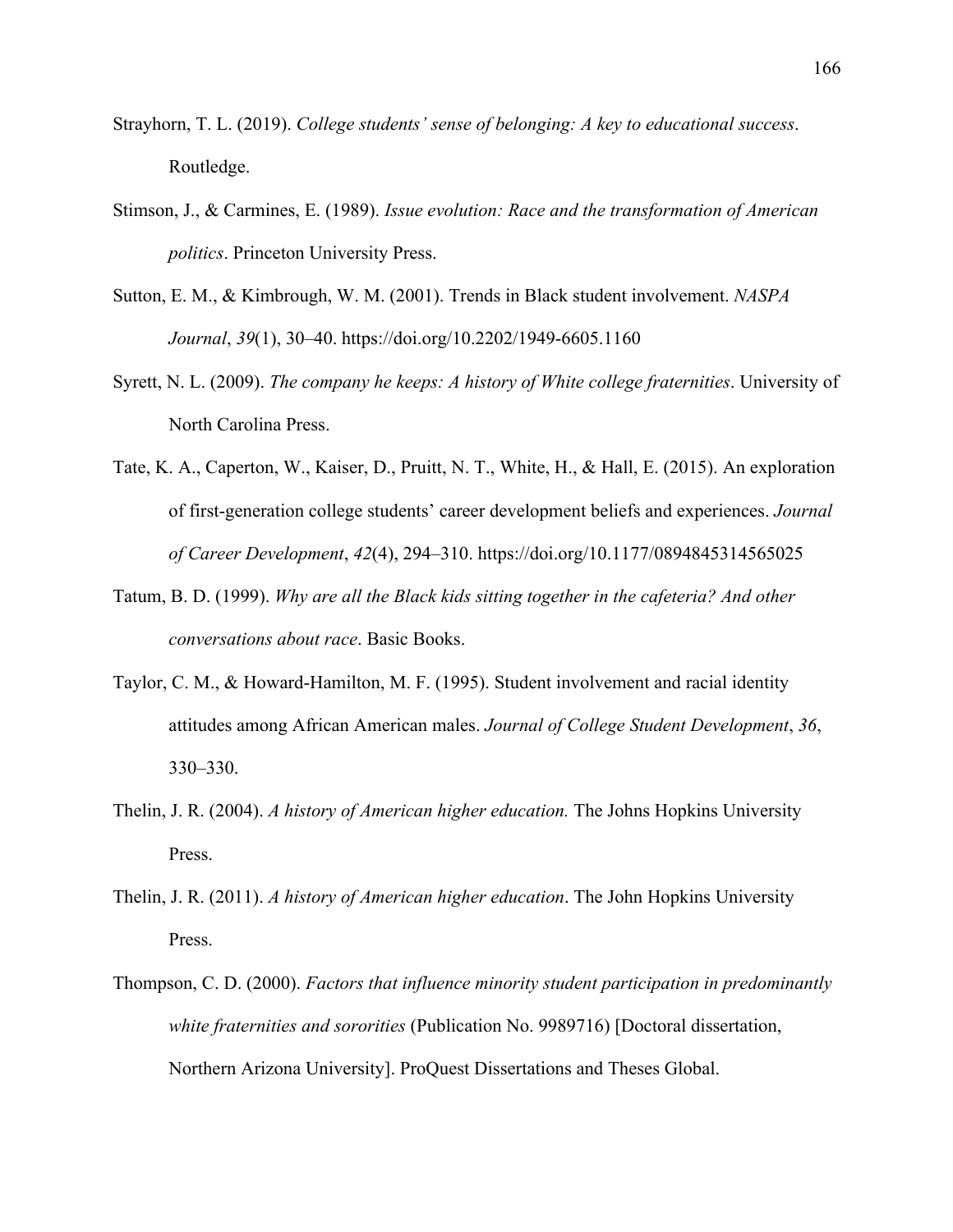- Tierney, W. G. (1992). An anthropological analysis of student participation in college. *Journal of Higher Education, 63*(6), 603–618. https://doi.org/10.1080/00221546.1992.11778391
- Tinto, V. (1993). *Leaving college: Rethinking the causes and cures of student attrition research*  (2nd ed.). University of Chicago Press.
- Tinto, V. (2004). *Student retention and graduation: Facing the truth, living with the consequences* (Occasional Paper 1). Pell Institute for the Study of Opportunity in Higher Education. https://files.eric.ed.gov/fulltext/ED519709.pdf

Tinto, V. (2017a). Reflections on student persistence. *Student Success*, *8*(2), 1–9.

Tinto, V. (2017b). Through the eyes of students. *Journal of College Student Retention: Research, Theory & Practice*, *19*(3), 254–269. https://doi.org/10.1177/1521025115621917

Tracy, S. J. (2010). Qualitative quality: Eight "big-tent" criteria for excellent qualitative research. *Qualitative Inquiry*, *16*(10), 837–851.

https://doi.org/10.1177/1077800410383121

- Tran, M., & Chang, M. (2019). Asian American interest fraternities: Fulfilling unmet needs of the loneliest Americans. *New Directions for Student Services*, *2019*(165), 73–85. https://doi.org/10.1002/ss.20295
- Tucker, M. S. (1983). The turning point: Telecommunications and higher education. *New Directions for Higher Education, 1983*(44), 11–21. https://doi.org/10.1002/he.36919834403
- Tull, A., & Cavins-Tull, K. (2018). Are fraternities and sororities relevant in today's world? In J. L. DeVittis & P. A. Sasso (Eds.), *Colleges at the crossroads. Taking sides on contested issues* (pp. 436–476). Peter Lang.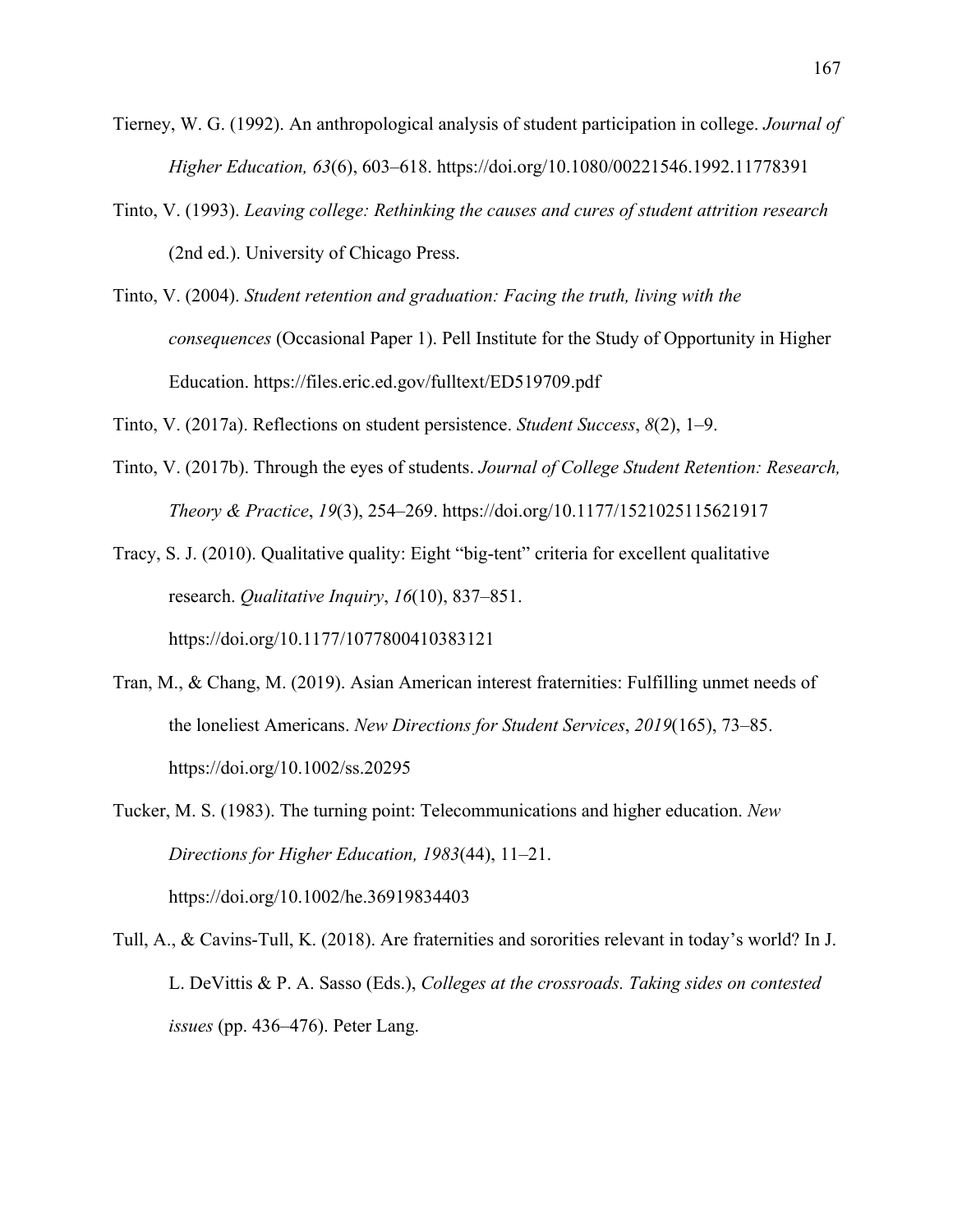- Tull, A., & Shaw, A. (2017). Universally espoused fraternal values on college and university campuses: Commonplace or coincidence? *Oracle: The Research Journal of the Association of Fraternity/Sorority Advisors*, *12*(2), 1–11. https://doi.org/10.25774/9v97  $m<sub>1</sub>51$
- Tull, A., Shaw, A., & Barker, B. (2018). The espoused values of undergraduate panhellenic women on campus: Universal or unintentional? *College Student Affairs Journal, 36*(2), 140–154. https://doi.org/10.1353/csj.2018.0021
- Turk, D. B. (2004). *Bound by a mighty vow: Sisterhood and women's fraternities, 1870–1920*. New York University Press.
- Tym, C., McMillion, R., Barone, S., & Webster, J. (2004). *First-generation college students: A literature review*. Texas Guaranteed Student Loan Corporation. http://files.eric.ed.gov/fulltext/ED542505.pdf
- U.S. Department of Education, National Center for Education Statistics. (2017). *Integrated Postsecondary Education Data System (IPEDS).* https://nces.ed.gov/ipeds/reportyourdata/archived-changes
- U.S. Department of Labor, Bureau of Labor Statistics, 2017. (2017, February 7). Employment situation summary.
- Vaccaro, A., & Newman, B. M. (2017). A sense of belonging through the eyes of first-year LGBPQ students. *Journal of Student Affairs Research and Practice*, *54*(2), 137–149. https://doi.org/10.1080/19496591.2016.1211533
- Van Gennep, A. (2019). *The rites of passage*. University of Chicago Press. (Original work published 1960)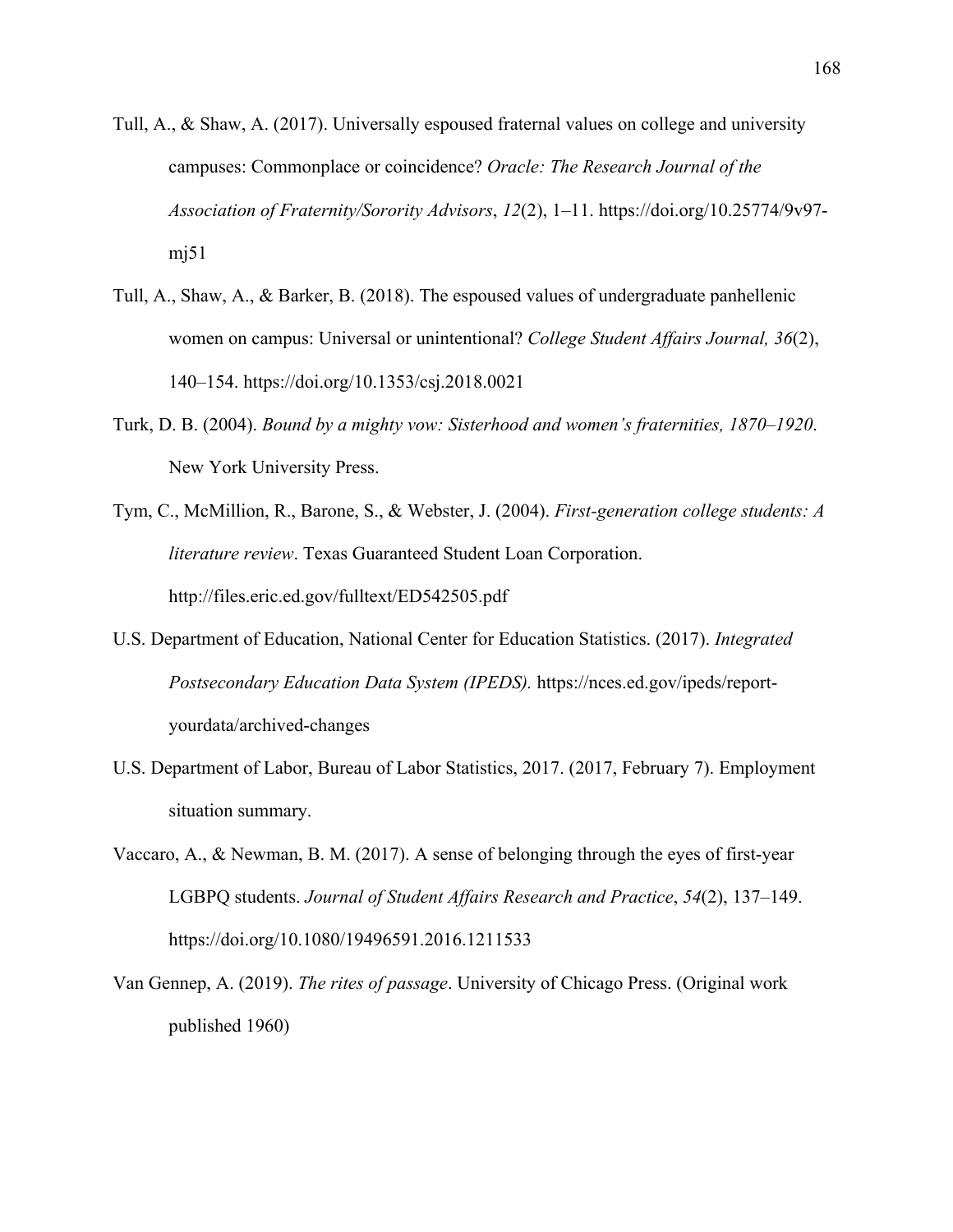- Walker, J. K., Martin, N. D., & Hussey, A. (2015). Greek organization membership and collegiate outcomes at an elite, private university. *Research in Higher Education, 56*(3), 203–227. https://doi.org/10.1007/s11162-014-9345-8
- Walton, G.M., & Cohen, G.L. (2011). A brief social-belonging intervention improves academic and health outcomes of minority students. *Science, 331*(6023), 1447–1451. http://www.sciencemag.org/content/331/6023/1447.full
- Wang, 2014. *The condition of education*. NCES 2014-083. https://www.learntechlib.org/p/154894/.
- Wang, T. R., & Nuru, A. K. (2017). "He wanted me to achieve that for our family and I did, too": Exploring first-generation students' experiences of turning points during the transition to college. *Journal of Family Communication*, *17*(2), 153–168. https://doi.org/10.1080/15267431.2016.1264401
- Warburton, E. C., Bugarin, R., & Nuñez, A. M. (2001). *Bridging the gap: Academic preparation and postsecondary success of first-generation students* [Statistical analysis report]. Postsecondary Education Descriptive Analysis Reports.
- Ward, L., Siegel, M. J., & Davenport, Z. (2012). *First-generation college students: Understanding and improving the experience from recruitment to commencement*. John Wiley & Sons.
- Weir, P. (Director). (1998). *Dead poets society* [Film]*.* Touchstone Pictures.
- Whipple, E. G. (1998). *New challenges for Greek letter organizations: Transforming fraternities and sororities into learning communities*. Jossey-Bass.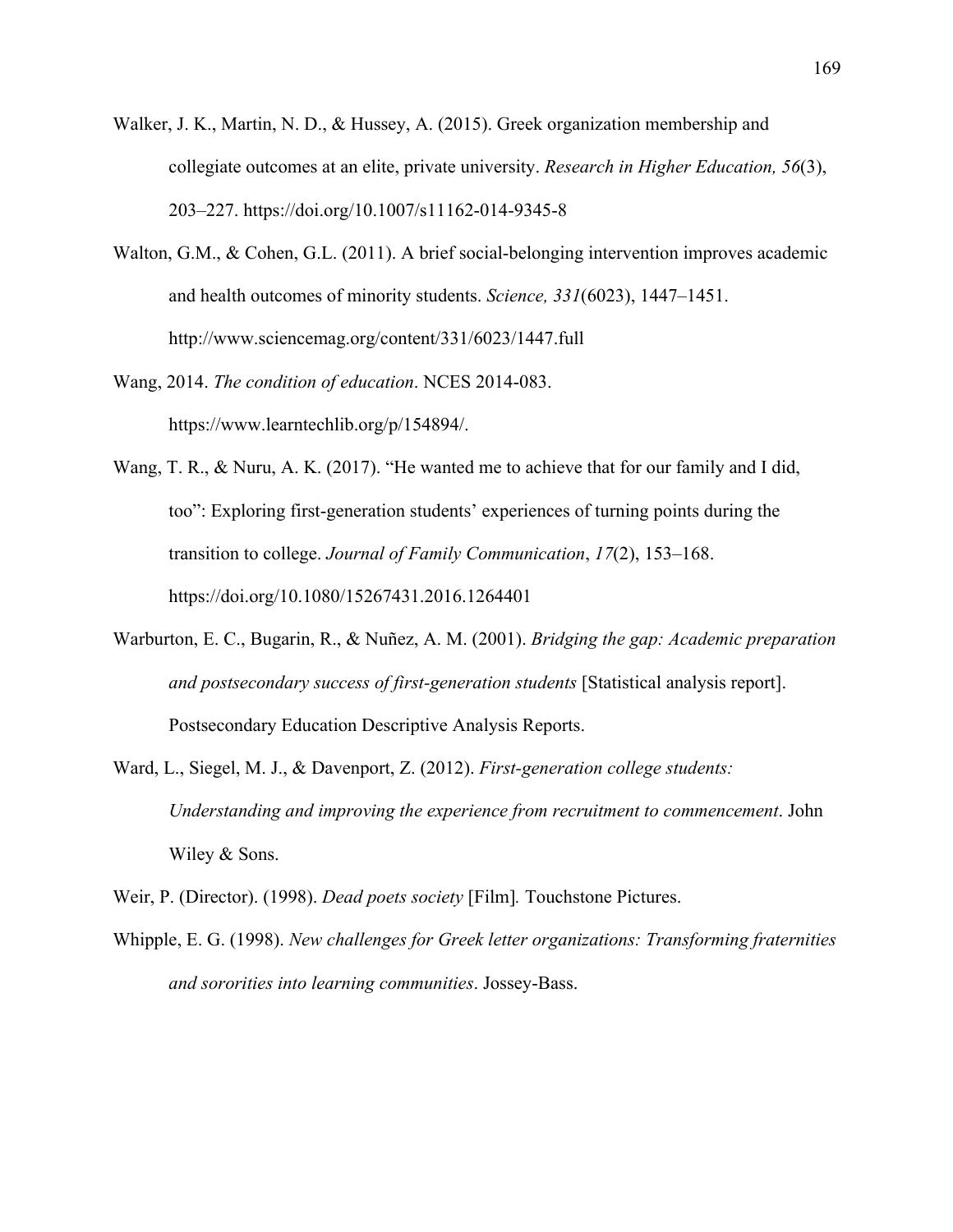Whittemore, R., Chase, S. K., & Mandle, C. L. (2001). Validity in qualitative research. *Qualitative Health Research, 11*(4), 522–537. https://doi.org/10.1177/104973201129119299

- Wilbur, T. G., & Roscigno, V. J. (2016). First-generation disadvantage and college enrollment/completion. *Socius*, *2*, Article 2378023116664351. https://doi.org/10.1177/2378023116664351
- Wilkins, A. C. (2014). Race, age, and identity transformations in the transition from high school to college for Black and first-generation White men. *Sociology of Education*, *87*(3), 171– 187. https://doi.org/10.1177/0038040714537901
- Williams, S. M., & Ferrari, J. R. (2015). Identification among first-generation citizens students and first-generation college students: An exploration of school sense of community. *Journal of Community Psychology, 43*(3), 377–387. https://doi.org/10.1002/jcop.21685
- Wolf-Wendel, L., Ward, K., & Kinzie, J. (2009). A tangled web of terms: The overlap and unique contribution of involvement, engagement, and integration to understanding college student success. *Journal of College Student Development, 50*(4), 407–428. https://doi.org/10.1353/csd.0.0077
- Woosley, S. A., & Shepler, D. K. (2011). Understanding the early integration experiences of first-generation college students. *College Student Journal*, *45*(4), 700–715.
- Yates, R. (2018). *Student involvement and graduation rates: A quantitative student on the impact of adding a Greek system at colleges and universities in the United States* [Unpublished doctoral dissertation]. University of the Cumberlands.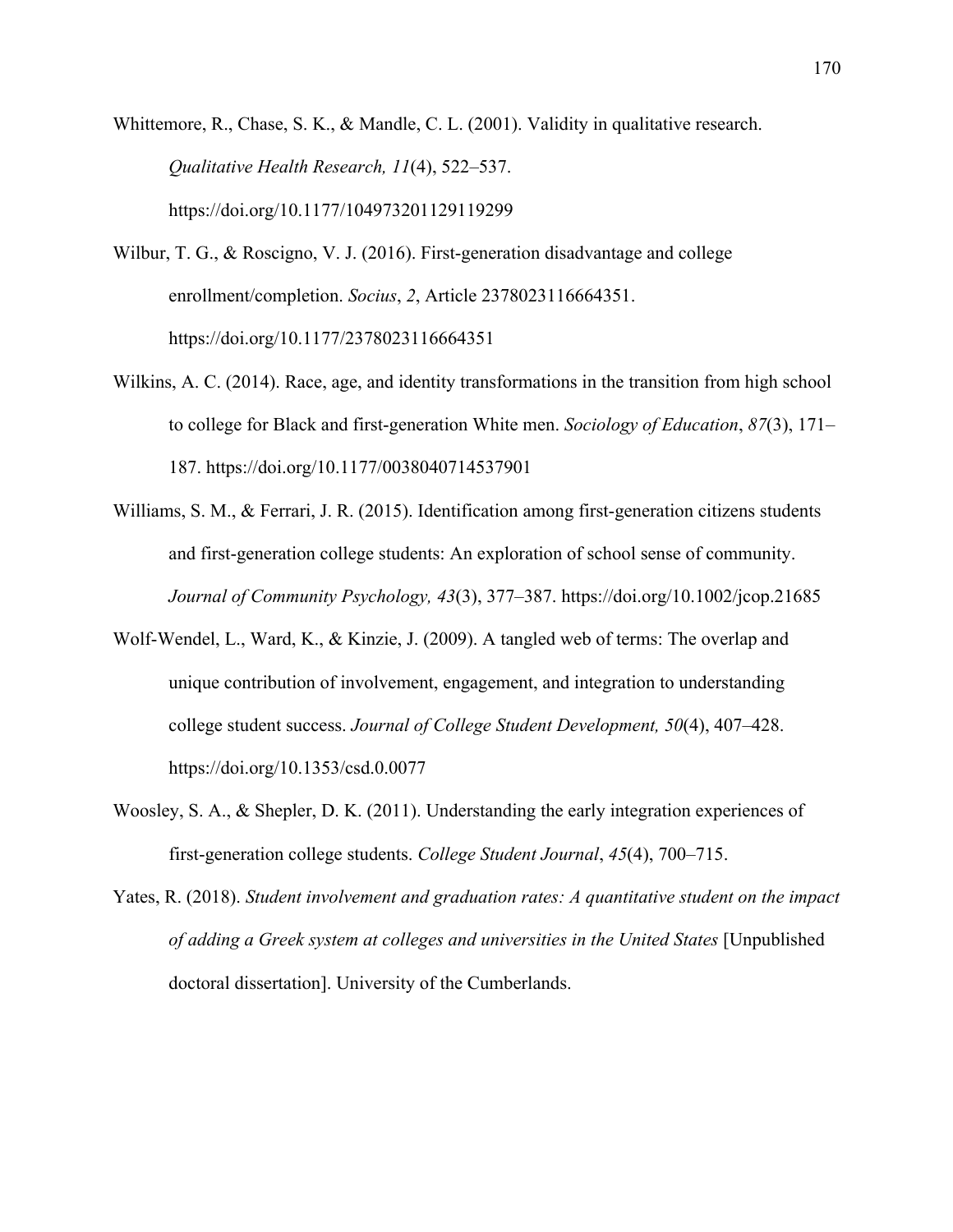Yeung, K. (2009). Challenging the heterosexual model of brotherhood: The gay fraternity's dilemma. In C. L. Torbenson & G. Parks (Eds.), *Brothers and sisters: Diversity in college fraternities and sororities* (pp. 184–209). Rosemont Publishing.

Yuval-Davis, N. (2006). Belonging and the politics of belonging. *Patterns of Prejudice*, *40*(3), 197–214. https://doi.org/10.1080/00313220600769331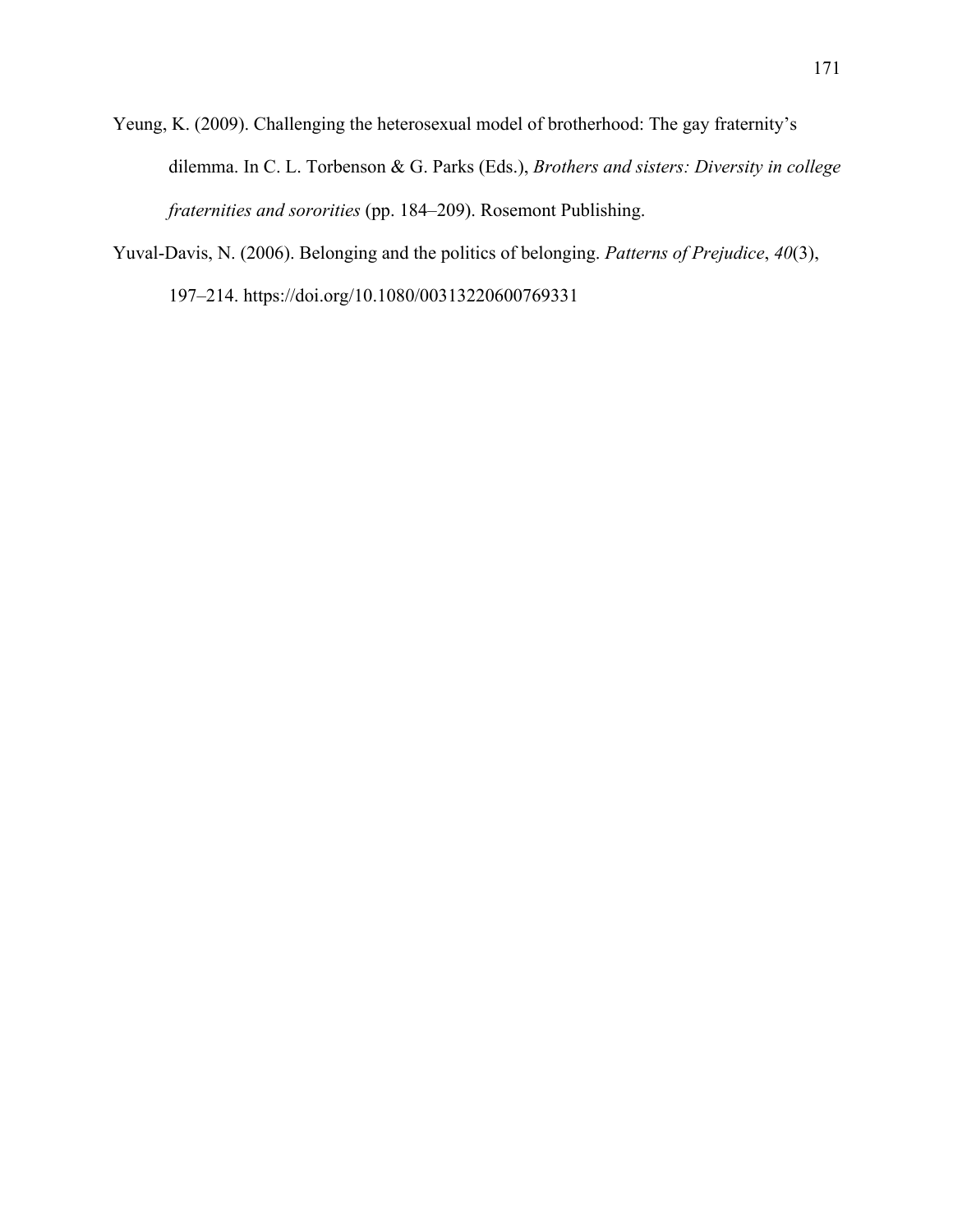APPENDICES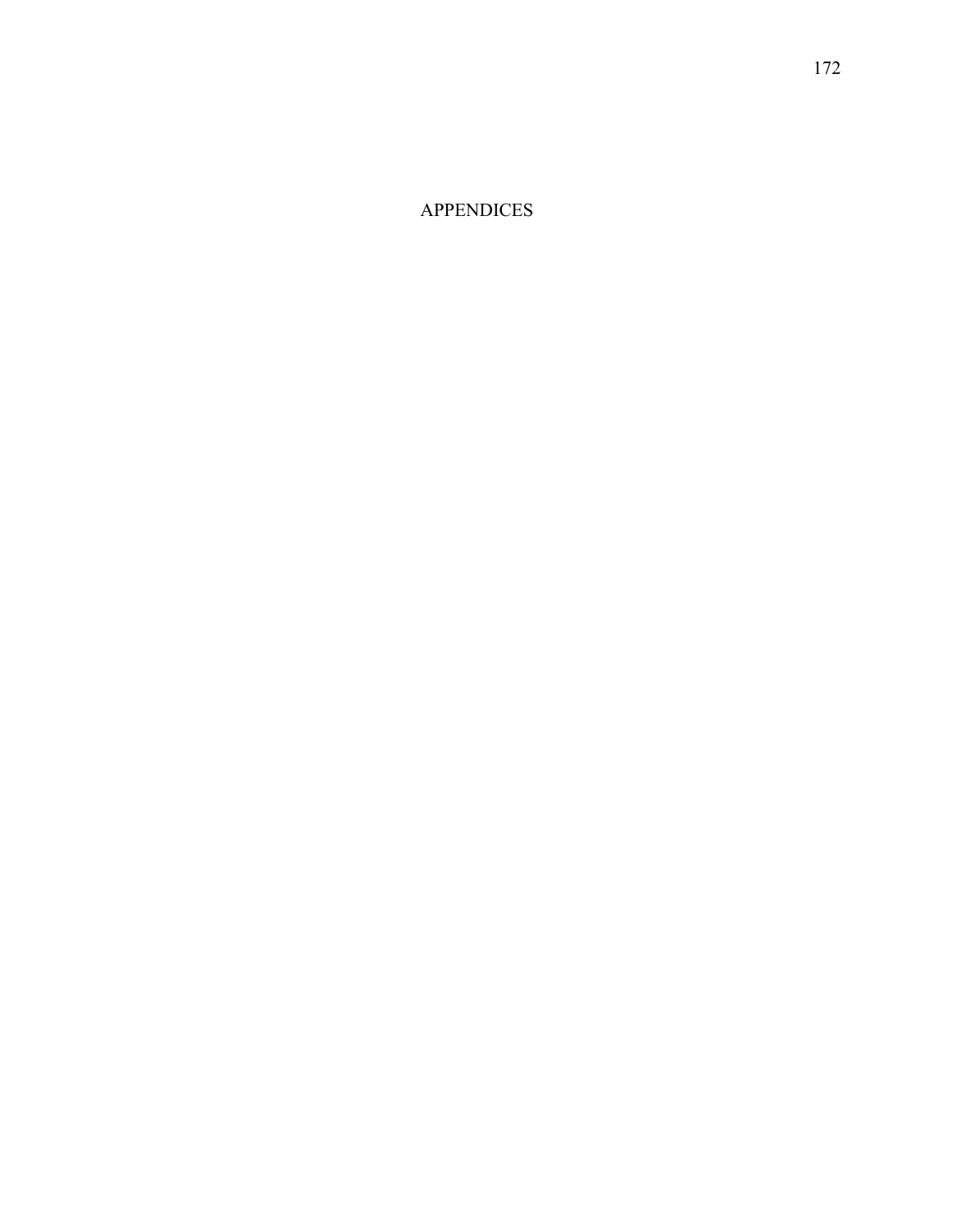# APPENDIX A

# **CONSENT FORM**

### **UNIVERSITY OF GEORGIA CONSENT FORM** [Dissertation on First Generation Fraternity Men]

### **Researcher's Statement**

I am asking you to take part in a research study. Before you decide to participate in this study, it is important that you understand why the research is being done and what it will involve. This form is designed to give you the information about the study so you can decide whether to be in the study or not. Please take the time to read the following information carefully. Please ask the researcher if there is anything that is not clear or if you need more information. When all your questions have been answered, you can decide if you want to be in the study or not. This process is called "informed consent." A copy of this form will be given to you.

| <b>Principal Investigator:</b> | Marlon L. Gibson                       |
|--------------------------------|----------------------------------------|
|                                | College Student Affairs Administration |
|                                | marlon.gibson $25$ @uga.edu            |

#### **Purpose of the Study**

I will attempt to understand how does fraternity membership influence the retention of firstgeneration college male students? How does fraternity membership influence FGCM sense of belonging on campus? I am attempting to understand the lived experiences of these students.

#### **Study Procedures**

If you agree to participate, you will be asked to …

- During our interview, you will be recorded by my audio device, I will ask you all of the questions from the interview sheet which I sent to you prior to today's interview.
- 90 minutes for this study
- All questions are listed on the sheet before you, none of the questions are intended to be sensitive in nature; however, if you feel uncomfortable answering any of the questions, we can skip that question.
- I will be recording todays interview

# **Risks and Discomforts**

- I do not anticipate any risks from participating in this research.
- If you feel uncomfortable at all during this interview, please let me know.

# **Benefits**

- No direct benefits to the participant.
- Possible expected benefits to society/humankind or to scientific knowledge.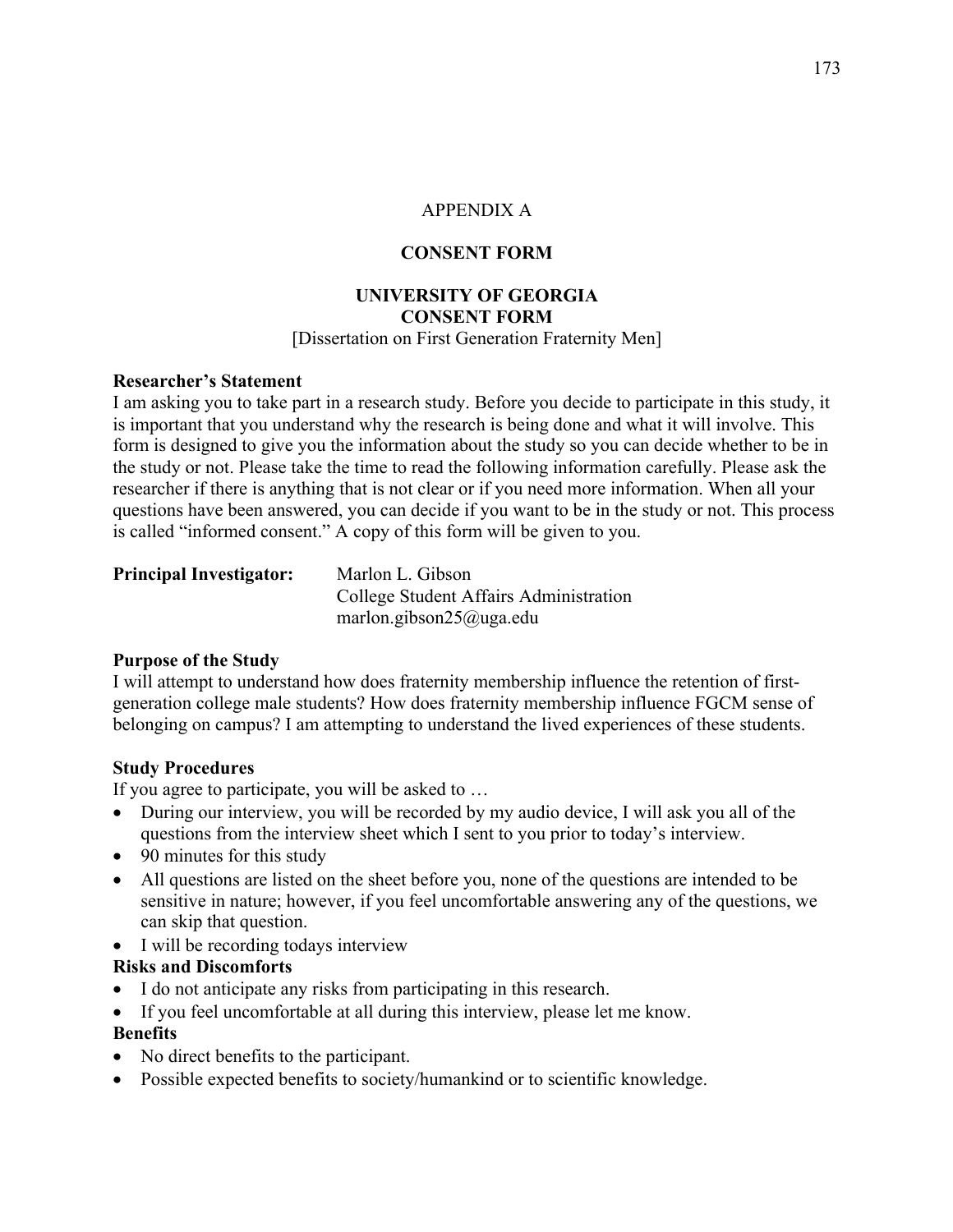# **Incentives for participation**

No incentives for participants, other than hope for strengthening the resources for Firstgeneration Students.

### **Audio/Video Recording**

The recording(s) will be used for analysis by research team. Specifically, as the principal investigator, I will be transcribing the audiotape and then look for emerging themes and patterns that comes out of the interview.

The recording(s) will include your name and the answers to the interview questions. However, your identity will not be used during the analysis of data.

The recording(s) will be stored in a locked file on my personal laptop that requires having a password to access information. The recording will be retained until the end of the study. Once the study is completed, I will be discarding the recordings. Your signature on this form grants the investigator named above permission to record you as described above during participation in the above-referenced study. The investigator will not use the recording(s) for any other reason than that/those stated in the consent form without your written permission.

If audio and/or video recording devices will be used, explain why the recordings are needed for the research and what will be done with them upon completion of the research (e.g., kept indefinitely, archived after transcription, destroyed after X years).

If the recording is optional for participation, provide a separate line on the consent form for the participant to signify agreement to be audio/video recorded. For example:

Please provide initials below if you agree to have this interview (specify audio or video) recorded or not. You may still participate in this study even if you are not willing to have the interview recorded.

> I do not want to have this interview recorded. I am willing to have this interview recorded.

# **Privacy/Confidentiality**

The recording(s) will be used for analysis by the researcher. Specifically, as the principal investigator, I will be transcribing the audiotape and then look for emerging themes and patterns that comes out of the interview.

The recording(s) will include your name and the answers to the interview questions. However, your identity will not be used during the analysis of data.

The recording(s) will be stored in a locked file on my personal laptop that requires having a password to access information. The recording will be retained until the end of the study. Once the study is completed, I will be discarding the recordings. Your signature on this form grants the investigator named above permission to record you as described above during participation in the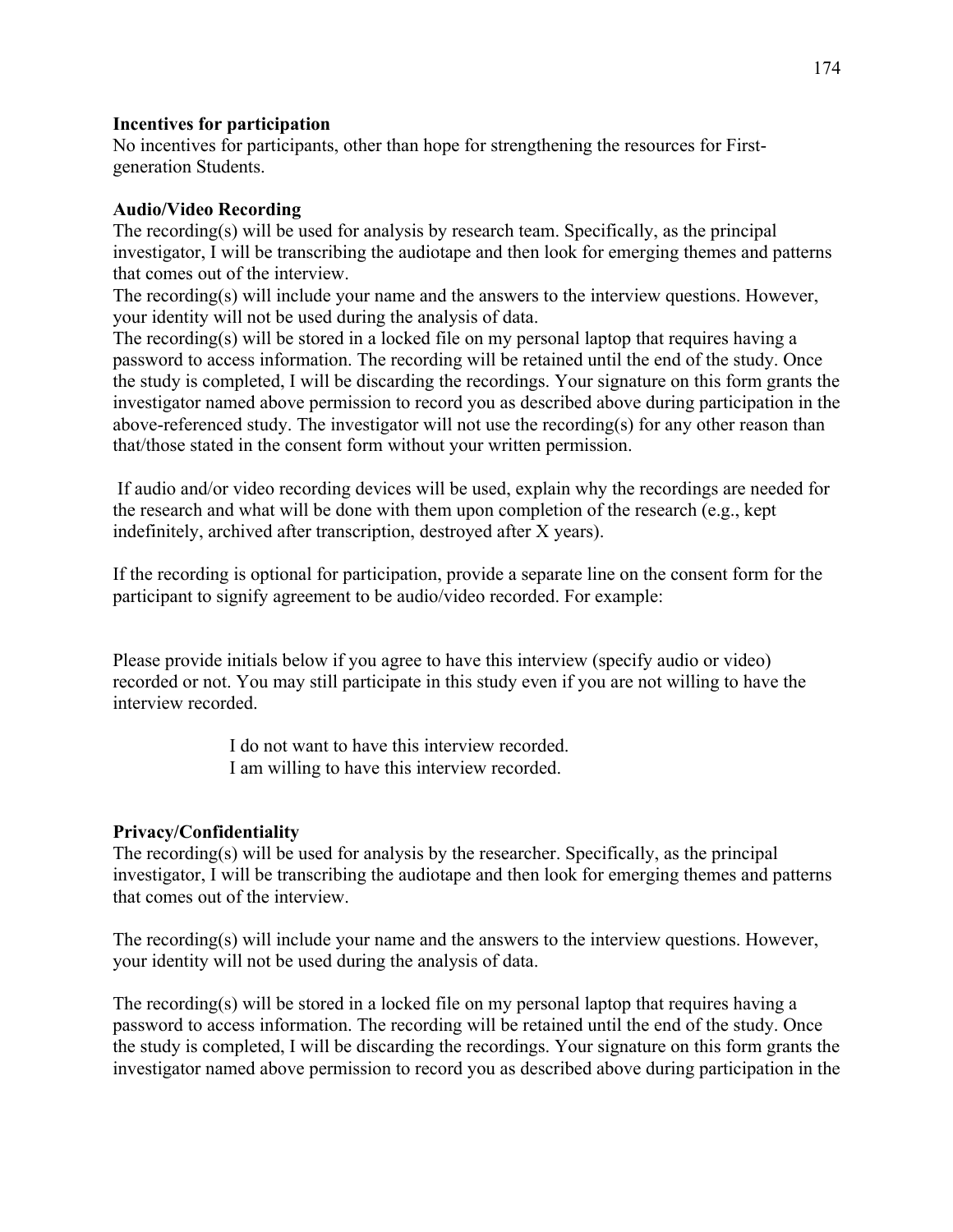above-referenced study. The investigator will not use the recording(s) for any other reason than that/those stated in the consent form without your written permission.

Researchers will not release identifiable results of the study to anyone other than individuals working on the project without your written consent unless required by law.

# **Taking part is voluntary**

Your involvement in the study is voluntary, and you may choose not to participate or to stop at any time without penalty or loss of benefits to which you are otherwise entitled. (1) retain and analyze already collected data relating to the subject up to the time of subject withdrawal; or (2) honor a research subject's request that the investigator destroy the subject's data or that the investigator exclude the subject's data from any analysis. If you decide to withdraw from the study, the information that can be identified as yours will be kept as part of the study and may continue to be analyzed, unless you make a written request to remove, return, or destroy the information.

### **If you have questions**

Explain how the participant can contact you if he has any questions or concerns. A standard statement in this section is as follows:

The main researcher conducting this study is Marlon L Gibson, a graduate student at the University of Georgia. Please ask any questions you have now. If you have questions later, you may contact Marlon L. Gibson at Marlon Ladell Gibson-marlon.gibson25@uga.edu or at 419- 376-2877. Please also contact the chair of my study, Dr. Diane Cooper if you have questions, comments and/or concerns at dlcooper@uga.edu or 706-542-1812. If you have any questions or concerns regarding your rights as a research participant in this study, you may contact the Institutional Review Board (IRB) Chairperson at 706.542.3199 or irb@uga.edu.

# **Research Subject's Consent to Participate in Research:**

To voluntarily agree to take part in this study, you must sign on the line below. Your signature below indicates that you have read or had read to you this entire consent form, and have had all of your questions answered.

Name of Researcher Signature Signature Date

Name of Participant Signature Signature Date

Please sign both copies, keep one and return one to the researcher.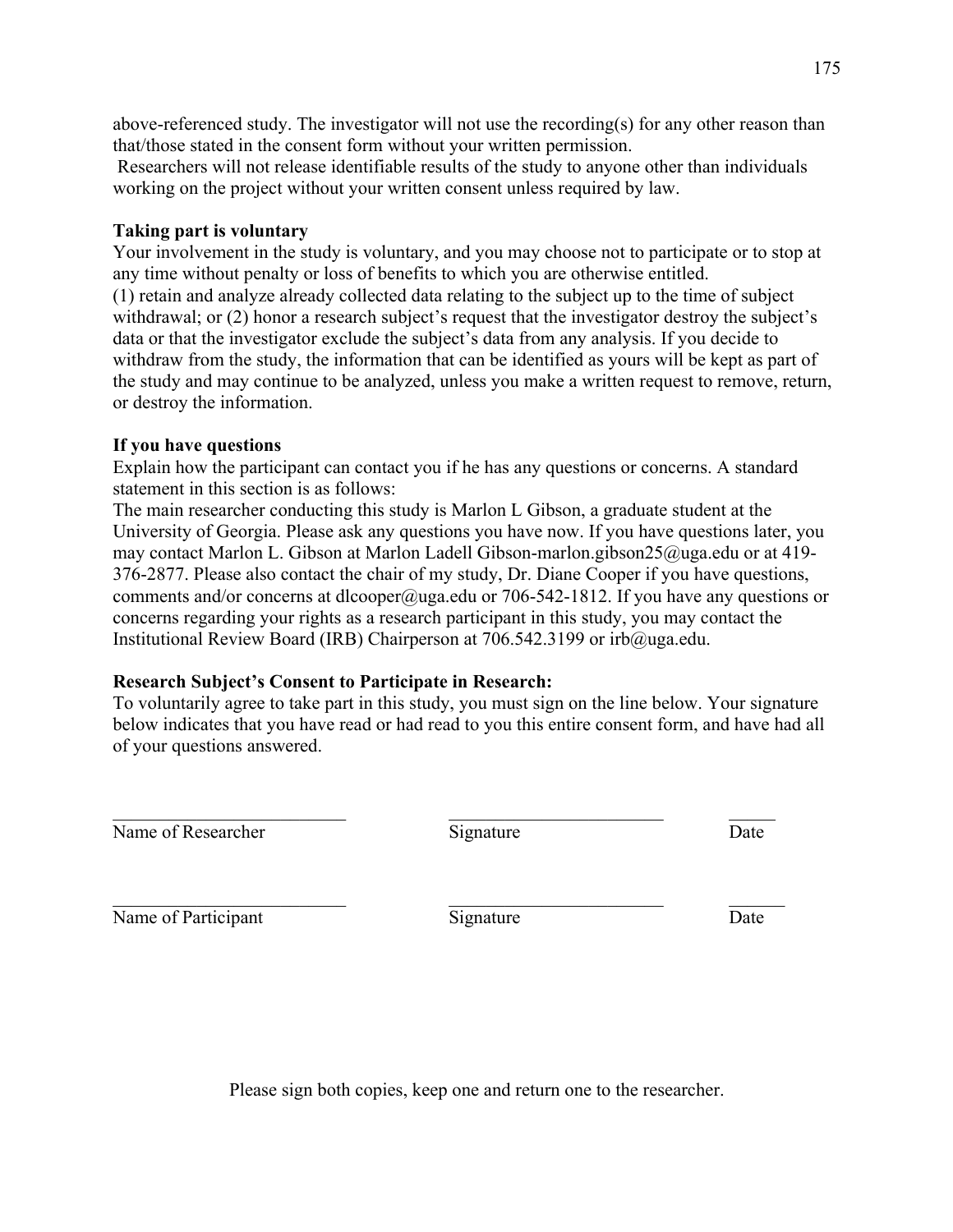#### APPENDIX B

#### INTERVIEW PROTOCOL

#### **Introduction**

Hello. My name is Marlon Gibson, and I am a 4th year doctoral candidate in the College Student Affairs Administration Program in Counseling and Human Development at The University of Georgia. I am conducting this study under the guidelines of my Chair, Dr. Diane Cooper. Thank you for agreeing to be a part of my research study. Thank you so much for taking the time to meet with me. As you know, I am conducting a study about how does fraternity membership influence the retention of first-generation male college students? How do first generation male college students describe their experiences in fraternities? How does fraternity membership influence first generation male college students' sense of belonging on campus? How does fraternity membership influence the retention of first-generation male college students?

I am going to ask you a series of questions regarding your college experiences pursuant to being a first-generation male college student. As a reminder, I will be recording our interviews. If at any time, you no longer want to participate, please let me know and I will conclude the interview. Please feel free to let me know if you have any questions.

Your participation in this study is voluntary and I am not being paid by The University of Georgia or any outside agency to conduct this study. During the interview, I will be asking you questions regarding your background and your social and academic experiences as a First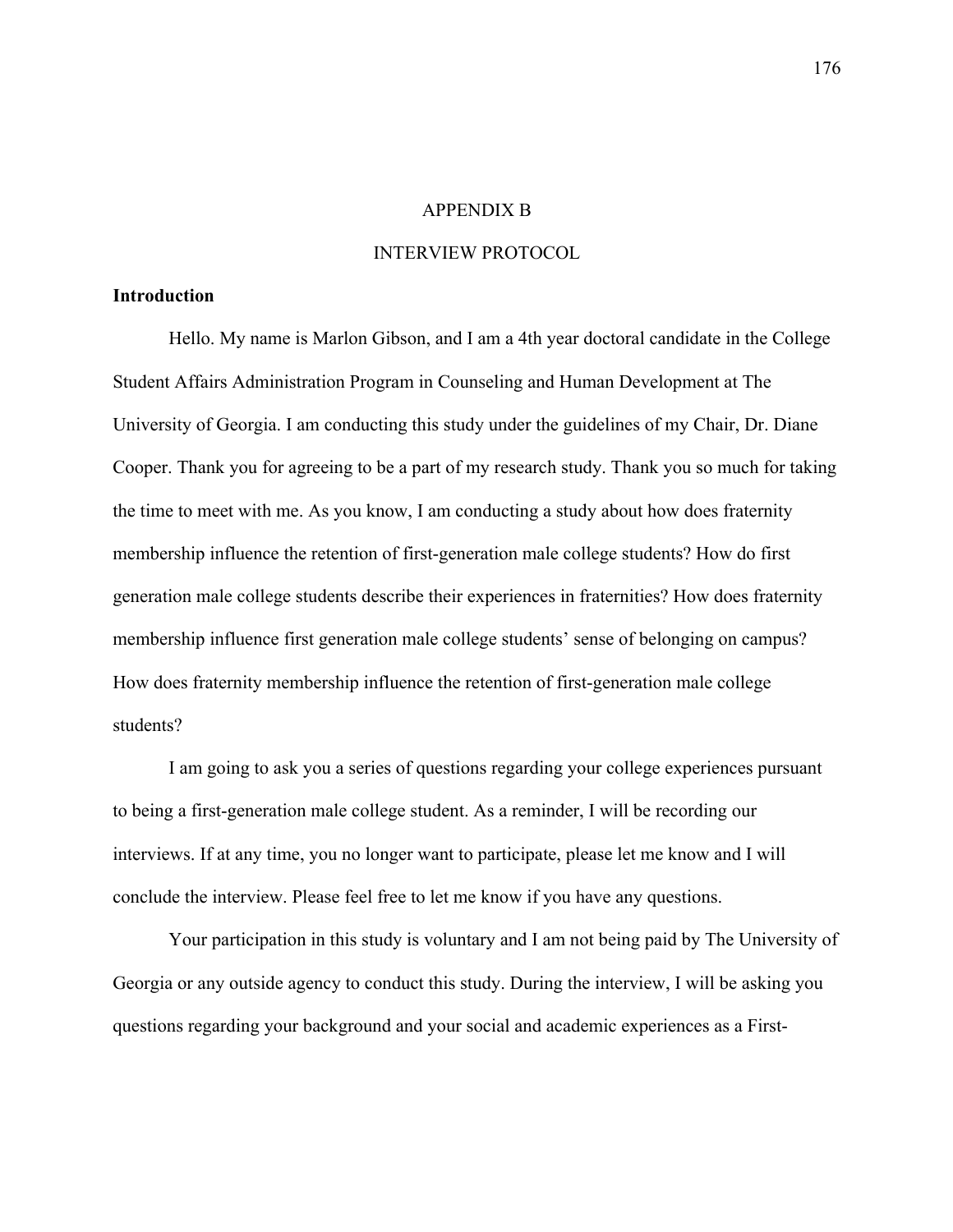Generation Fraternity man. At the conclusion of the interview, you will have the opportunity to review the findings before they get published.

#### **Tape Recorder Instruction**

If it is okay with you, I will be recording our conversation. The purpose of this is so that I can obtain as much information as I can and be able to be attentive to our conversation. I will assure you that all of our conversation will be confidential. That means, I will not be discussing our conversation without your permission to anyone outside of my dissertation. Furthermore, I will be giving you a pseudonym to protect your identity. This interview could last between 45 to 60 minutes and you are in control of the direction of the interview. Although, each question will be used, your responses may warrant more probing questions that would aid with answering the research questions.

#### **Joining as a first-generation male college student in a fraternity**

- What place do you identify as home, how did you choose this institution for college?
- Do you remember your first memory of the possibility of attending college?
- Was going to college a choice that you made for yourself or did your parents participate in the decision-making process?

### **First-generation male college students describing their experience in the fraternity.**

- When and why did you decide to join a fraternity/sorority
- Describe some of your memorable experiences you have had in your fraternity. What made these experiences memorable/important?
- Talk about any challenging experiences you have experienced within your fraternity.

#### **First-generation students sense of belonging.**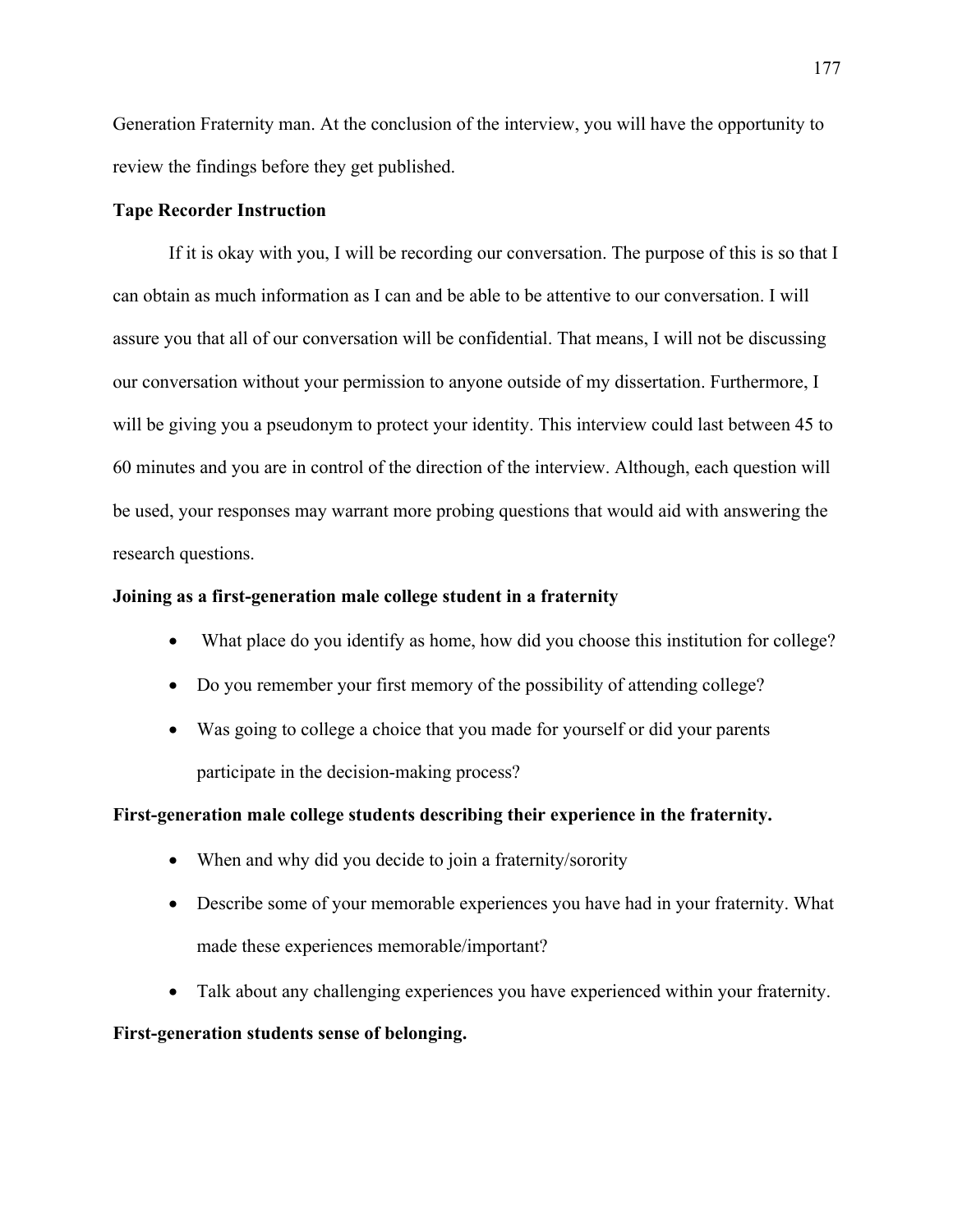- How did you become acclimated to your chapter? Follow up question- who helped you become acclimated to your chapter?
- In what ways do you feel like you matter/belong within your chapter? Can you please tell me a story about a time when you felt you belonged?
- Can you share a story about a time when you did not feel that you belonged?
- Does being a member of a fraternity enhance (or not) your sense of belonging in the university? Please explain.

#### **Retention as a first-generation fraternity man.**

- What motivates you to stay involved within your chapter?
- Have you thought about being a leader within your chapter? Why or why not?
- Have you connected with other first-generation students in your chapter? If no, or any other first-generation students within the Fraternity/Sorority community?
- How did your involvement in the fraternity contribute to your decision to persist at your college/university?
- Would you like to share anything else with me about your fraternity experience pursuant to your first-generation status?

Wrap up by saying- Do you have any questions, comments, suggestions or clarifying of items from me prior to our interview ending?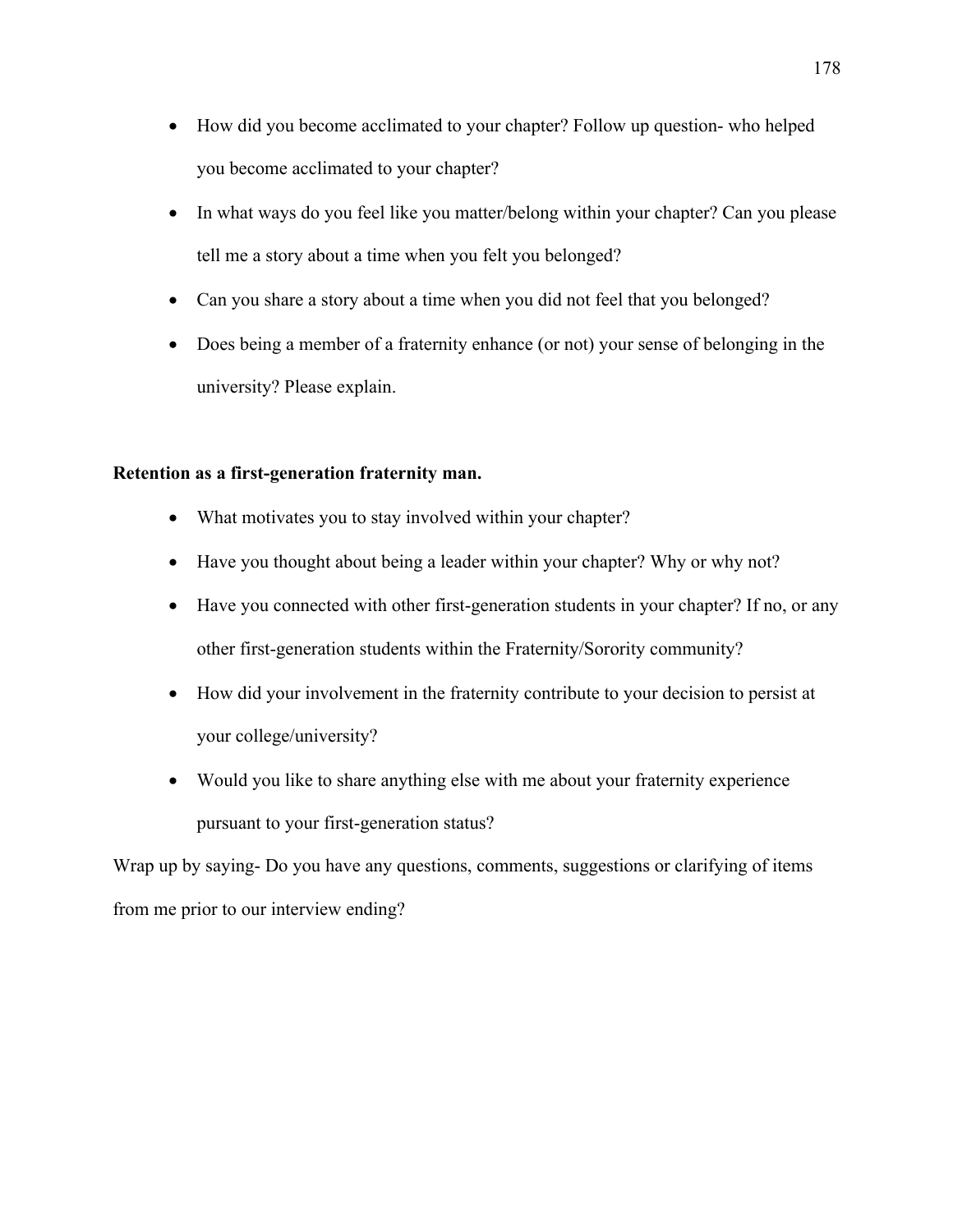# APPENDIX C

# PARTICIPANT RECRUITMENT LETTER

Hello,

I am a Doctoral candidate in the College Student Affairs Administration program in the Counseling and Human Development department at the University of Georgia. I am contacting you to participate in my research study aimed at:

How does fraternity membership influence the retention of first-generation male college students?

How does fraternity membership influence FGCM sense of belonging on campus?

Eligibility criteria • First-Generation college student • You are an affiliated member of Alpha Tau Omega or Delta Sigma Phi • Pursuing a Bachelor's degree.

Procedure • 60-90-minute virtual interview scheduled based on your time • Provide chapter advisor contact information if you think they will be interested in learning more about this process • The interview will be audio recorded.

If you are interested in participating, or have any questions, please contact Marlon L. Gibson-419-376-2877 or Marlon L. Gibson at Marlon Ladell Gibson-marlon.gibson25@uga.edu

Sincerely,

Marlon L. Gibson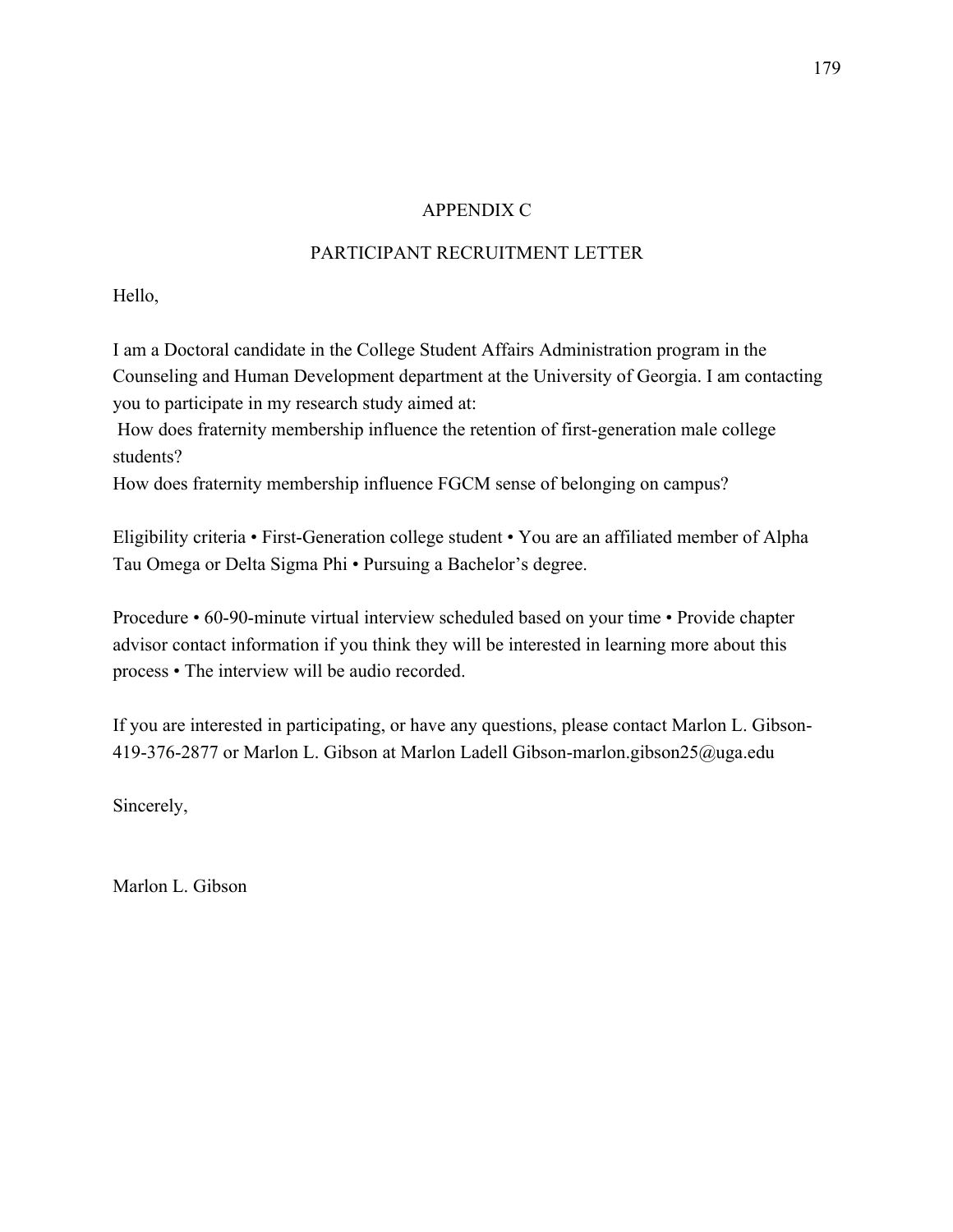# APPENDIX D

# AUDIO RECORDING CONSENT FORM

# The University of Georgia INSTITUTIONAL REVIEW BOARD AUDIO/VIDEOTAPE ADDENDUM TO CONSENT FORM

You have already agreed to participate in a research study conducted by Mr. Marlon L. Gibson. We are asking for your permission to allow us to audiotape the interview as part of that research study. You do not have to agree to be recorded to participate in the main part of the study.

The recording(s) will be used for analysis by the researcher. Specifically, as the principal investigator, I will be transcribing the audiotape and then look for emerging themes and patterns that comes out of the interview.

The recording(s) will not include your name, I will identify you with a pseudonym and the answers to the interview questions. However, your identity will not be used during the analysis of data.

The recording(s) will be stored in a locked file on my personal laptop that requires having a password to access information. The recording will be retained until the end of the study. Once the study is completed, I will be discarding the recordings. Your signature on this form grants the investigator named above permission to record you as described above during participation in the above-referenced study. The investigator will not use the recording(s) for any other reason than that/those stated in the consent form without your written permission.

Signature  $\Box$ 

Date  $\Box$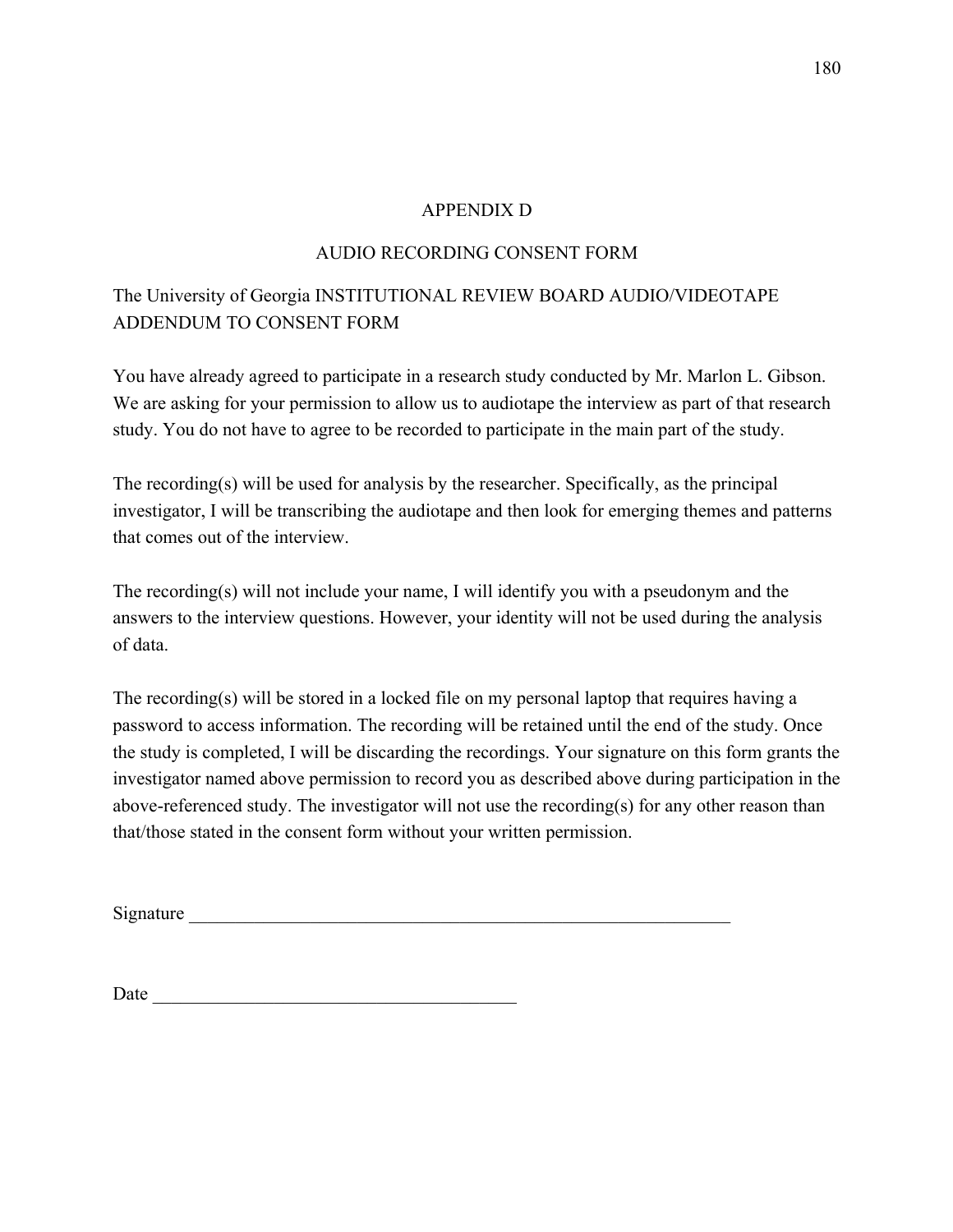# APPENDIX E

# EMAILS FROM EXECUTIVE DIRECTORS

From: Rodriguez, Phillip <Rodriguez@deltasig.org> Sent: Friday, October 25, 2019 4:41 PM To: Dawn Wiese <dawn@beingplaid.com>; Marlon Gibson <mgibson5879@gmail.com> Subject: RE: NIC research

Good afternoon all,

Candidate Gibson has my full support in conducting his study with first generation students from Delta Sigma Phi.

Please let me know if you need any other information at this time!

Sincerely,

Phil Rodriguez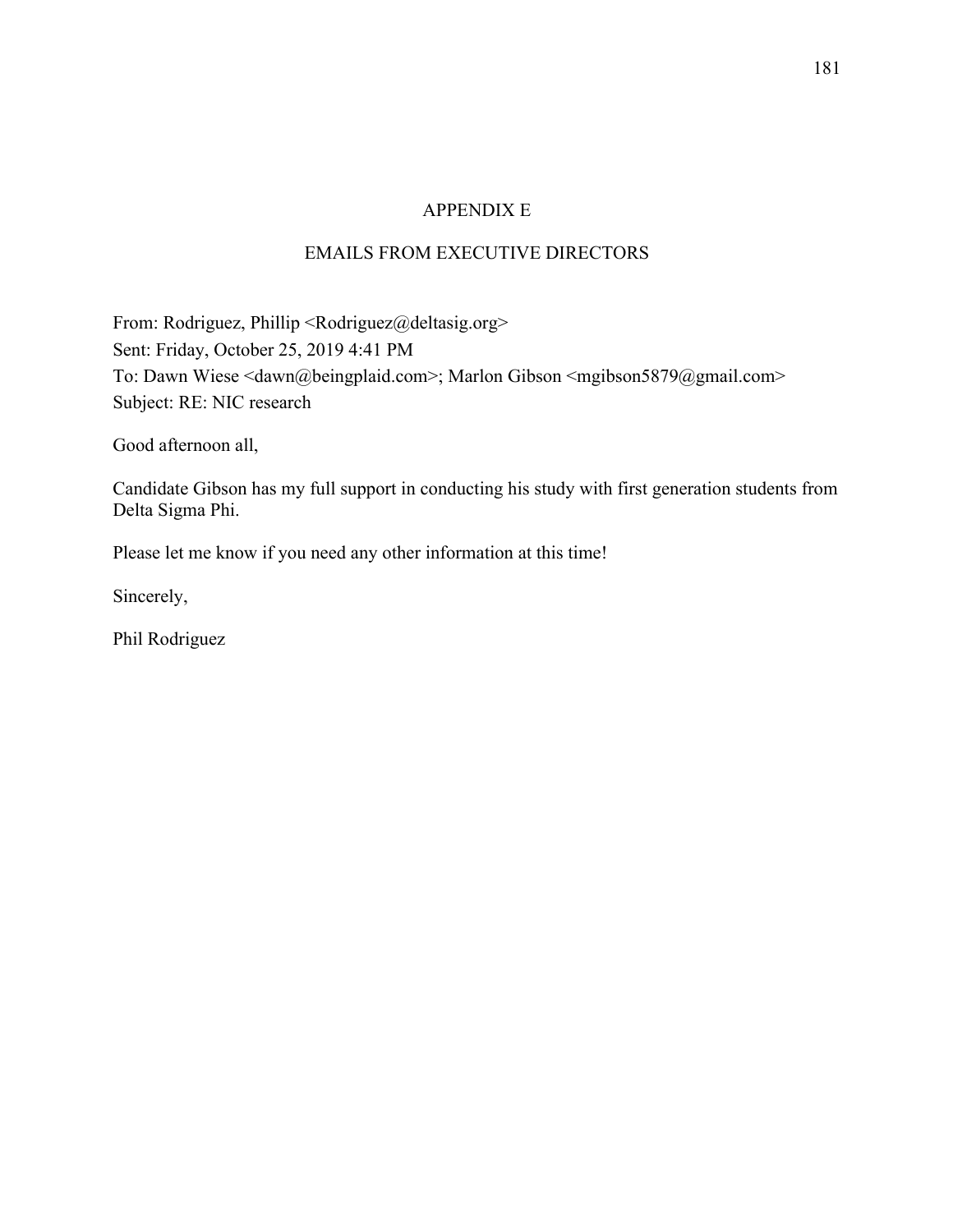From: Dawn Wiese <dawn@beingplaid.com> Sent: Thursday, October 24, 2019 8:38 PM To: Rodriguez, Phillip <Rodriguez@deltasig.org>; mgibso5879@gmail.com Subject: NIC research

### Phil,

As we have discussed, I am working with doctoral candidate, Marlon Gibson, on his dissertation for his doctorate at the University of Georgia. He proposes a qualitative case study on the effects of fraternity membership on first-generation college students/leaders/chapter presidents within three separate North American Interfraternity Conference, specifically including Delta Sigma Phi.

He is in the process of putting together his prospectus (overview of the study). As part of that, he must meet with and seek approval from the Institutional Review Board (IRB) at The University of Georgia.

Kindly respond to this email by "replying all" acknowledging that Candidate Gibson has your support in conducting his study with first-generation college students from Delta Sigma Phi. As we have discussed, he also plans to study alumni.

Marlon Gibson's contact information is below should you have any questions.

Marlon Gibson 103 Westmont Way Tyrone, GA 30290 e: mgibson5879@gmail.com

Dawn Watkins Wiese, Ph.D. Vice President - Plaid, LLC Cell: 540.461.0746 Email: Dawn@beingplaid.com 9525 Knollcrest Blvd. Johns Creek, GA 30022 Toll Free: 855-BEINGPLAID www.beingplaid.com From: Wynn Smiley <wsmiley@ato.org> Sent: Friday, October 25, 2019 10:59 AM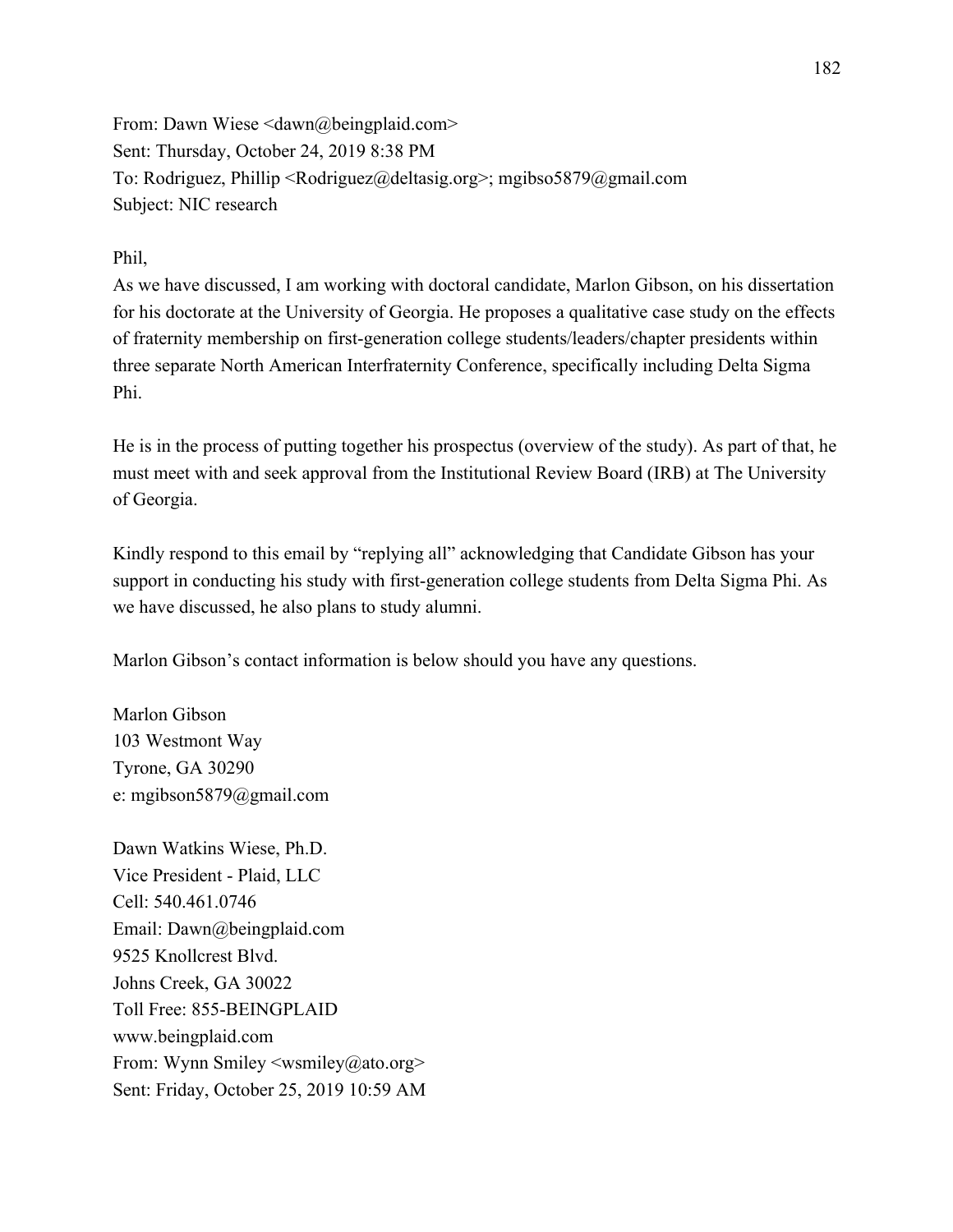To: Dawn Wiese <dawn@beingplaid.com> Cc: Marlon Gibson <mgibson5879@gmail.com Subject: RE: NIC Research

Thanks Dawn,

Marlon has Alpha Tau Omega's support. This is a very interesting topic and clearly something Alpha Tau Omega is interested in learning more about.

Wynn Wynn Smiley, CEO

WYNN R. SMILEY | CHIEF EXECUTIVE OFFICER ALPHA TAU OMEGA NATIONAL FRATERNITY 333 North Alabama Street, Suite 220, Indianapolis, IN 46204 Phone: 317.684.1865 | Fax: 317.684.1862 | Twitter: @WynnCEO National Website | Alpha Tau Omega Roadshow | JoinAlpha Tau Omega | Facebook | Twitter